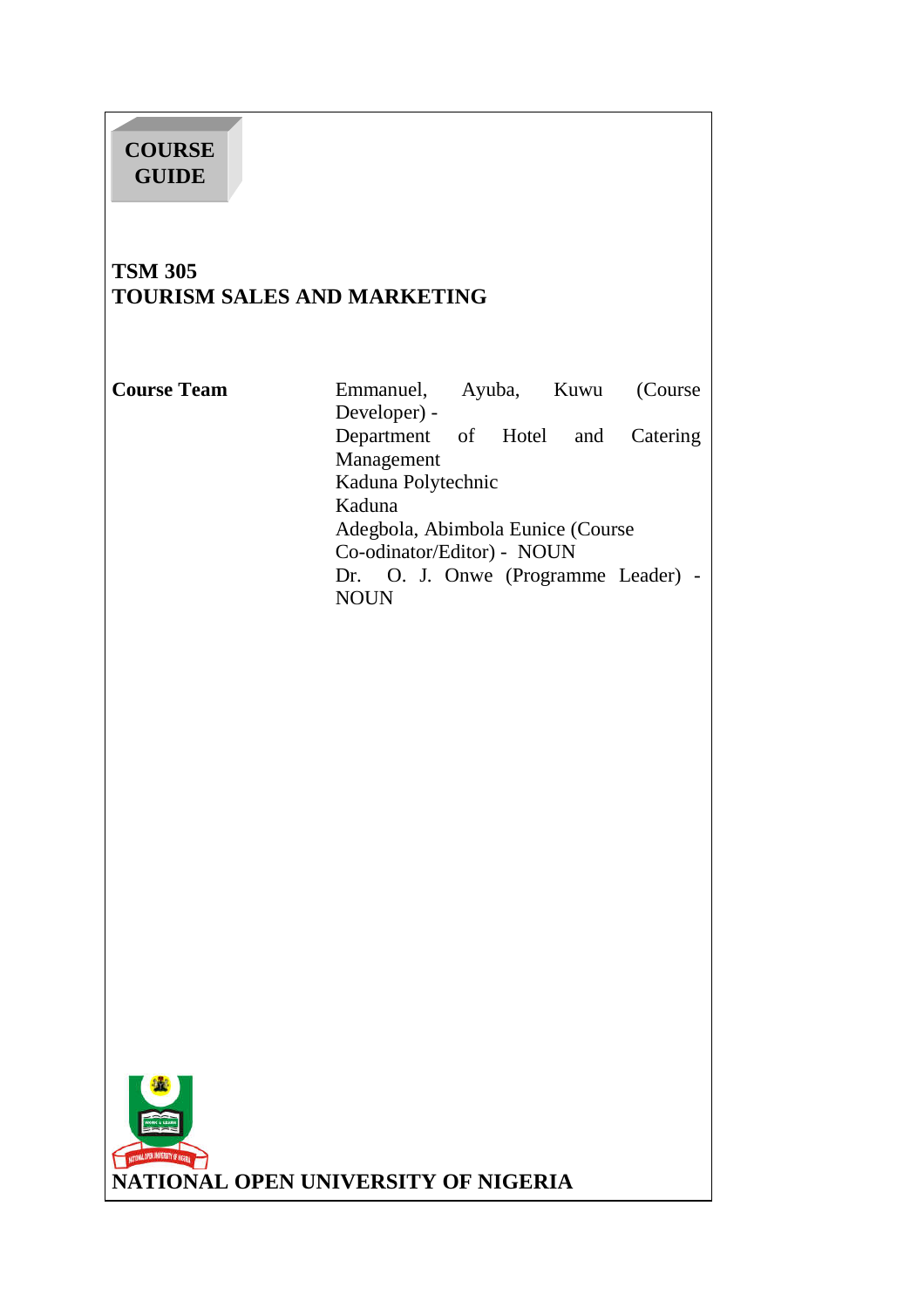© 2017 by NOUN Press National Open University of Nigeria Headquarters University Village Plot 91, Cadastral Zone Nnamdi Azikiwe Expressway Jabi, Abuja

Lagos Office 14/16 Ahmadu Bello Way Victoria Island, Lagos

e-mail: centralinfo@nou.edu.ng URL: www.nou.edu.ng

All rights reserved. No part of this book may be reproduced, in any form or by any means, without permission in writing from the publisher.

Printed 2008, 2017, 2020

ISBN: 978-058-500-5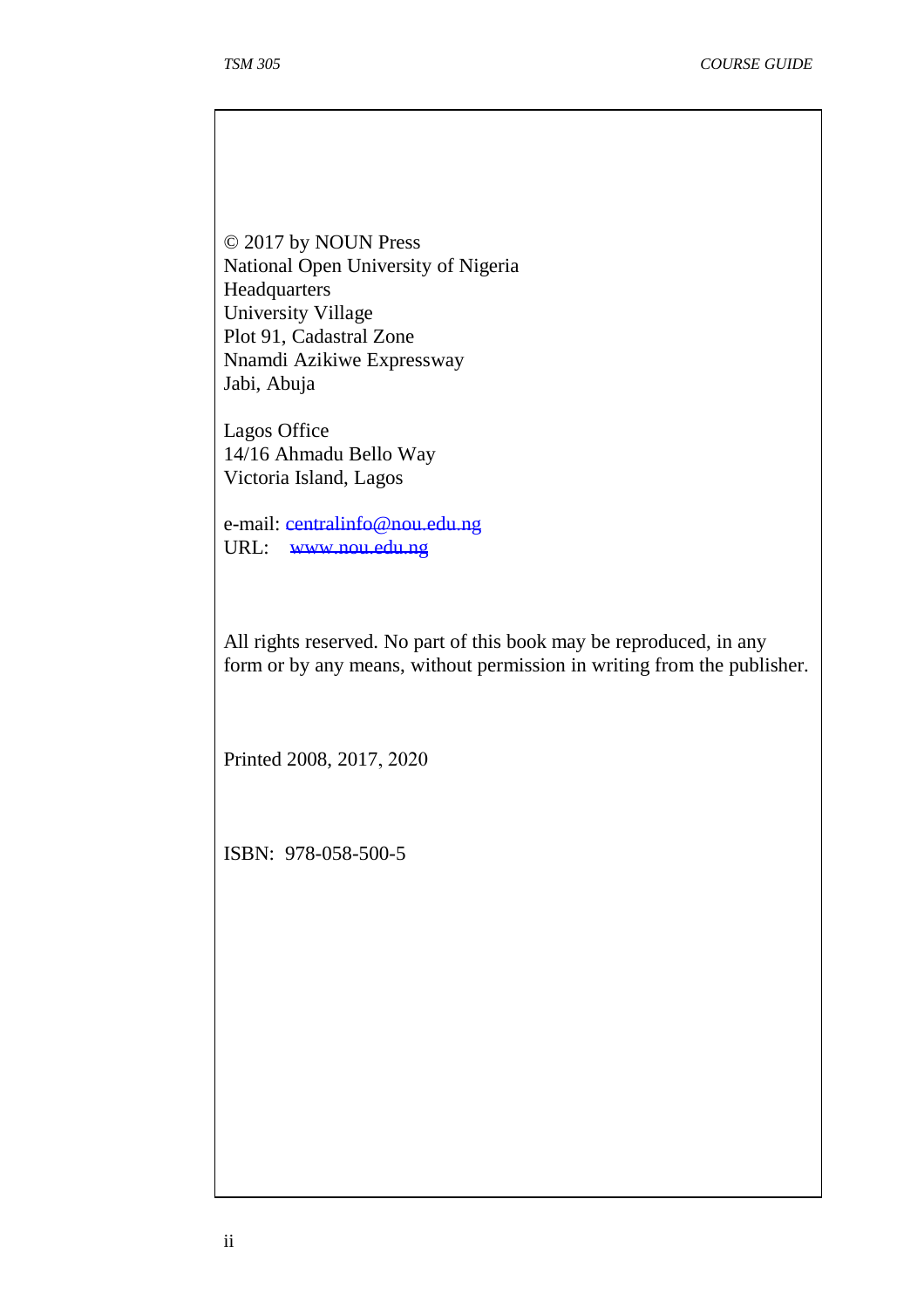# **CONTENTS PAGE**

| iv |
|----|
|    |
|    |
|    |
|    |
|    |
|    |
|    |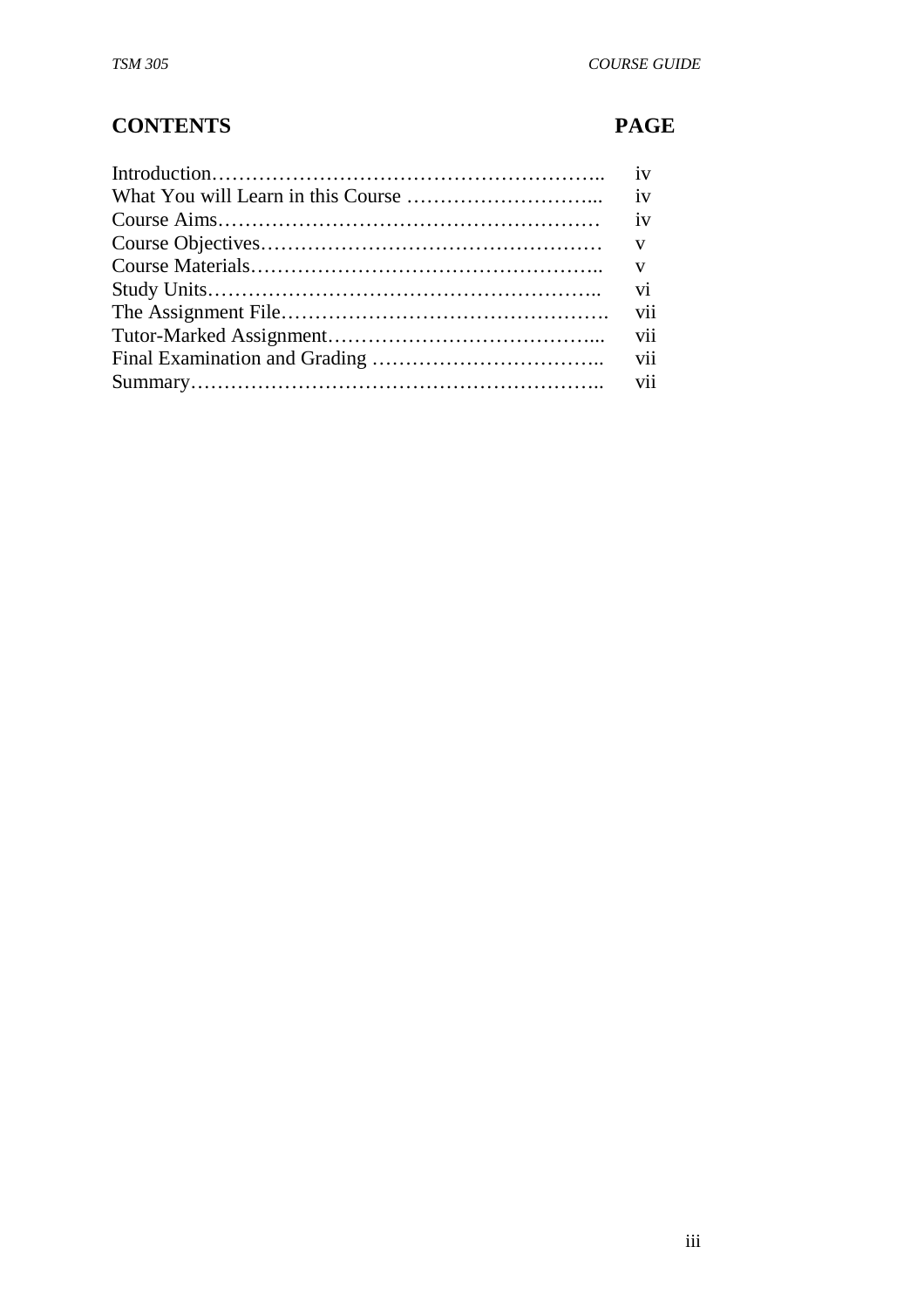## **INTRODUCTION**

TSM 305: Tourism Sales and Marketing is a semester course work of two credit hours. It is available to all students taking the BSC Tourism programme in the School of Business and Human Resources Management.

The course consists of seventeen units including, the nature and meaning of tourism sales and marketing, the tourist product, the role and importance as well as the basic concept of customer relations in marketing. The course will involve contacts with organizations, mostly tourism firms and business organization including visit to some tourism firms like the travel agent, hotels, resorts center, parks, museum, etc. The idea is to enable students observe how the practice of tourism sales and marketing is being carried out.

The course guide tells you what the course TSM 305 is all about, the materials you will be using and how to make use of the materials to ensure adequate success. Other information that are contained in the course includes how to make use of your time and information on tutormarked assignment and questions. There will be tutorial classes. Full details concerning the tutorial classes will be conveyed to you at the appropriate time.

## **WHAT YOU WILL LEARN IN THIS COURSE**

The course contents consist of the nature and concept of tourism sales and marketing, the importance and concept of customer-relations in marketing, the concept of tourism service marketing information system, tourism marketing research, tourism promotion, Advertising in tourism marketing, public relations in tourism, travel agency operation and tour operator in tourism marketing, marketing mix concept, distribution channel in marketing, marketing environment, product life cycle, consumer behaviour and marketing media, consumerism in marketing, sales representative, market segmentation and sales support in tourism marketing.

## **COURSE AIMS**

The aims of this course are to enable students to understand and apply the basic principles of marketing to business situations and this aim will be achieved by:

i. Explaining the nature and concept of tourism sales and marketing.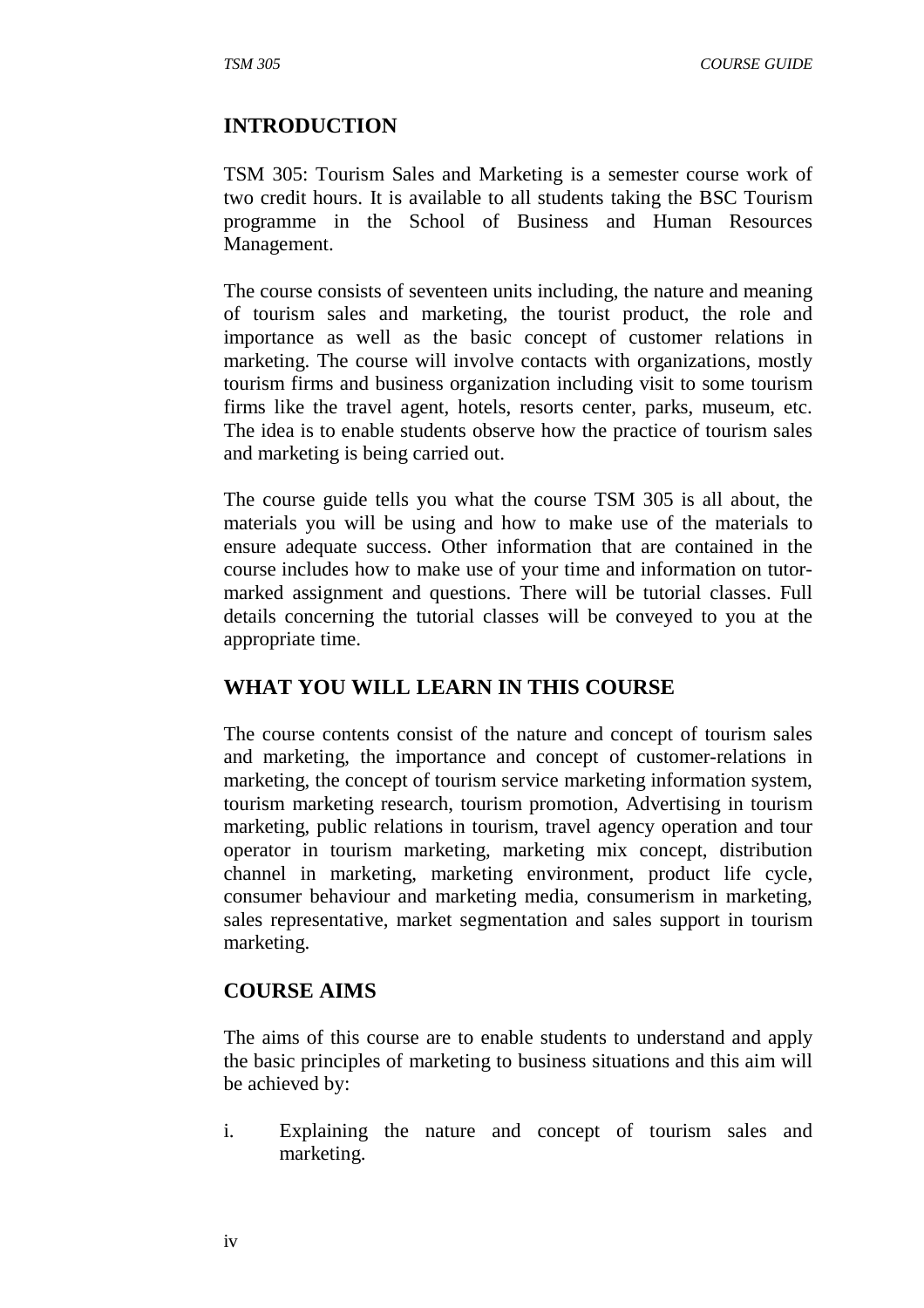- ii. Explaining the importance and concept of customer relations in marketing.
- iii. Explaining the concept of Tourism service marketing.
- iv. Explaining the tourism marketing information system.
- v. Explaining marketing research.
- vi. Explaining Tourism promotion
- vii. Explaining Advertising, public relations, travel Agency and Tour operator's operations in tourism marketing.
- viii. Explaining marketing mix concept.
- ix. Distribution channel, product life cycle and marketing media.
- x. Explaining consumerism, Sales representative and marketing segmentation and sales support in marketing.

# **COURSE OBJECTIVES**

By the end of the course, you should be able to:

- 1. Explain the nature and concept of tourism sales and marketing
- 2. Explain the importance and concept of customer relations in marketing.
- 3. Explain the concept of tourism service marketing
- 4. Explain the tourism marketing information system.
- 5. Explain marketing research
- 6. Explain promotional activities and their importance.
- 7. Explain advertising and public relations.
- 8. Explain travel agency and tour operator's operations in tourism marketing
- 9. Explain marketing mix concept
- 10. Explain channel of distributions and physical distribution.
- 11. Explain product life cycle, consumer behaviour and marketing media.
- 12. Explain consumerism in marketing in Nigeria.
- 13. Explain sales representatives in marketing
- 14. Explain market segmentation and sales support in tourism marketing.

## **COURSE MATERIALS**

- Course Guide
- Study units
- Textbooks
- Assignment guide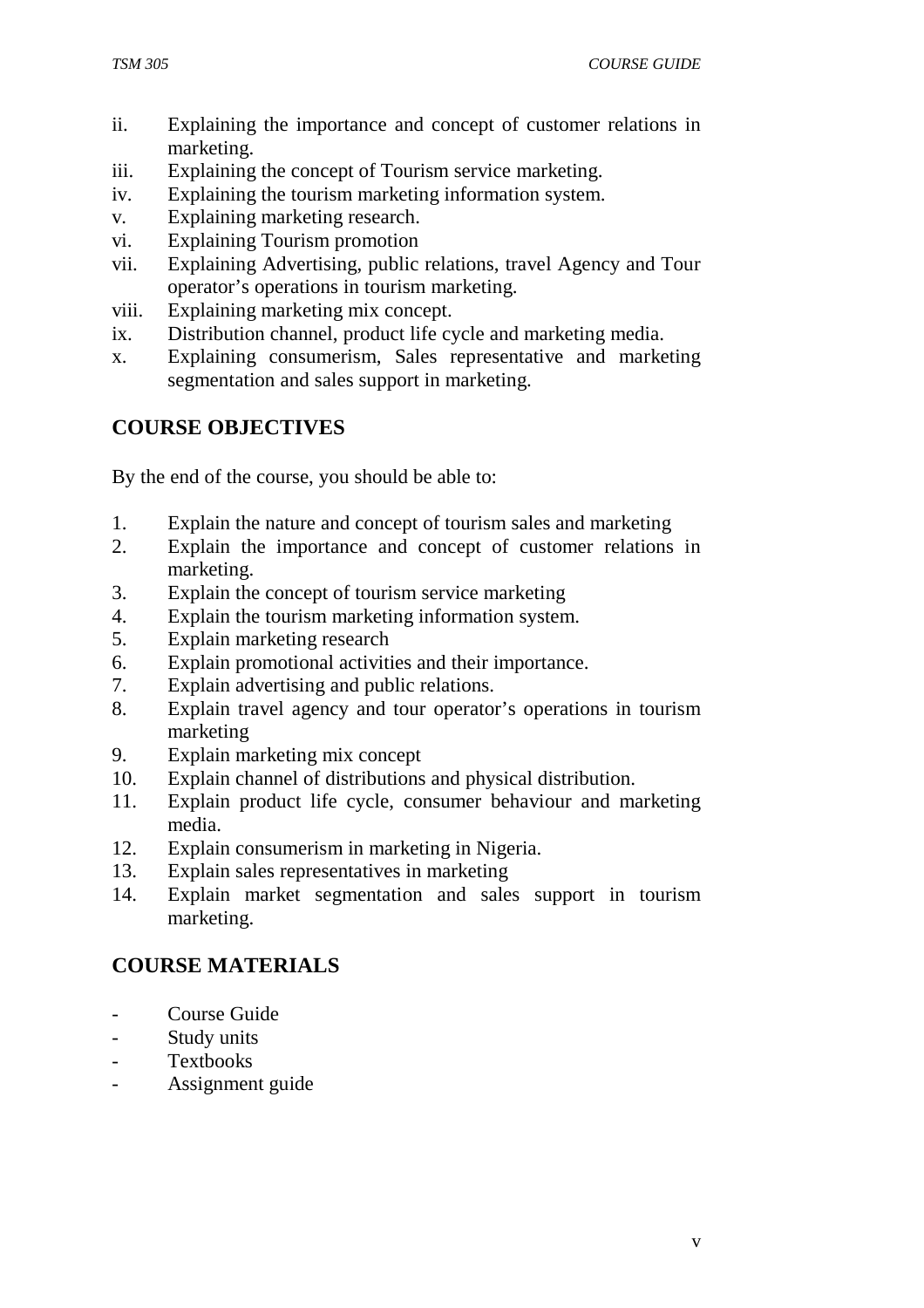## **STUDY UNITS**

There are seventeen units in this course, which should be studied carefully:

## **Module 1**

- Unit 2 Importance of Marketing and Basic Concept of Customer
	- Relations in Marketing
- Unit 3 Concept of Tourism Services Marketing
- Unit 4 Tourism Marketing Information System
- Unit 5 Tourism Marketing Research

## **Module 2**

| <b>Tourism Marketing Promotion</b>                   |
|------------------------------------------------------|
| <b>Advertising in Tourism Marketing</b>              |
| <b>Public Relations in Tourism Marketing</b>         |
| <b>Travel Agency Operations in Tourism Marketing</b> |
| Tour Operator in Tourism Marketing                   |
| Marketing Mix Concept in Tourism Industry            |
| <b>Channels of Distribution in Marketing</b>         |
|                                                      |

## **Module 3**

| Unit 1 | <b>Marketing Environment</b>                         |  |
|--------|------------------------------------------------------|--|
| Unit 2 | Product Life Cycle, Consumer Behaviour and Marketing |  |
|        | Media                                                |  |
| Unit 3 | Consumerism in Marketing                             |  |
| Unit 4 | Sales Representatives in Marketing                   |  |
| Unit 5 | Market Segmentation and Sales Support in Marketing.  |  |

The first five units will give you the concept of tourism sales and marketing. Importance of marketing, customer-relations and services marketing. Unit six to Unit 12 concentrate on the various activities of marketing, promotional activities of advertising, public relations, travel agency, tour operator, and channel of distribution in marketing. Unit13 to 17 are the principles of marketing environment, product life cycle, consumer behaviour and marketing, as well as sales representatives, consumerism and market segmentation and sales support in tourism marketing.

Each study unit will take at least two hours and it includes the introduction, objectives, main content, exercise, conclusion, summary and references. Others are the tutor-marked assignment/question. You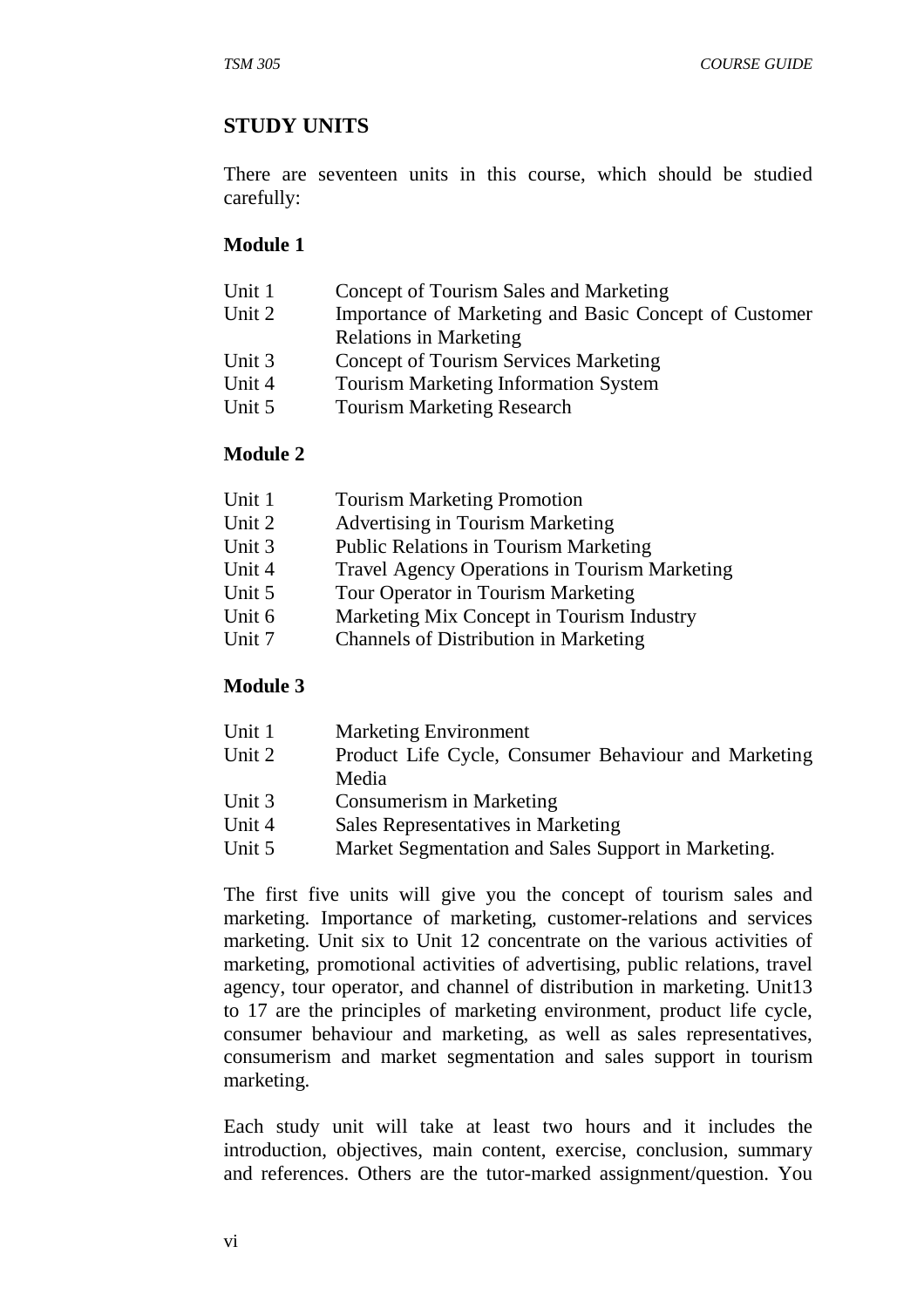are expected to study the material and the exercises. Some of the exercises will necessitate you visiting some tourist firms and organizations. You are advised to do so in order to observe the practice of tourism sales and marketing. There are also textbooks under references for further readings. They are to give you additional information. Practice the tutor-marked question for greater understanding. By so doing the stated learning objectives will be achieved.

## **THE ASSIGNMENT FILE**

There will be five assignments and you are expected to do all of them by following the schedule presented below:

- i. The concept of tourism sales and marketing (units 1, 2, 3, 4, 5)
- ii. Tourism promotional activities (units 6, 7, 8, 9, 10)
- iii. Marketing mix and marketing environment and product life cycle (units 11, 12, 13)
- iv. Consumerism and marketing media (units 14, 15)
- v. Sales representative and market segmentation and sales support (units 16, 17)

## **TUTOR-MARKED ASSIGNMENT**

In doing the tutor-marked assignments, you are expected to apply what you have learnt in the contents of the study units. These assignments, which are five in number, are expected to be turned in to your tutor for grading. They constitute 40% of the total score.

## **FINAL EXAMINATION AND GRADING**

At the end of the course, you will write the final examination. It will attract the remaining 60%. This makes the total final score to be 100%.

## **SUMMARY**

The course, TSM 305, Tourism Sales and Marketing, exposes you further to the realm of tourism marketing. On the successful completion of the course, you would have been armed with the principles necessary for efficient and effective marketing of tourism and related business situations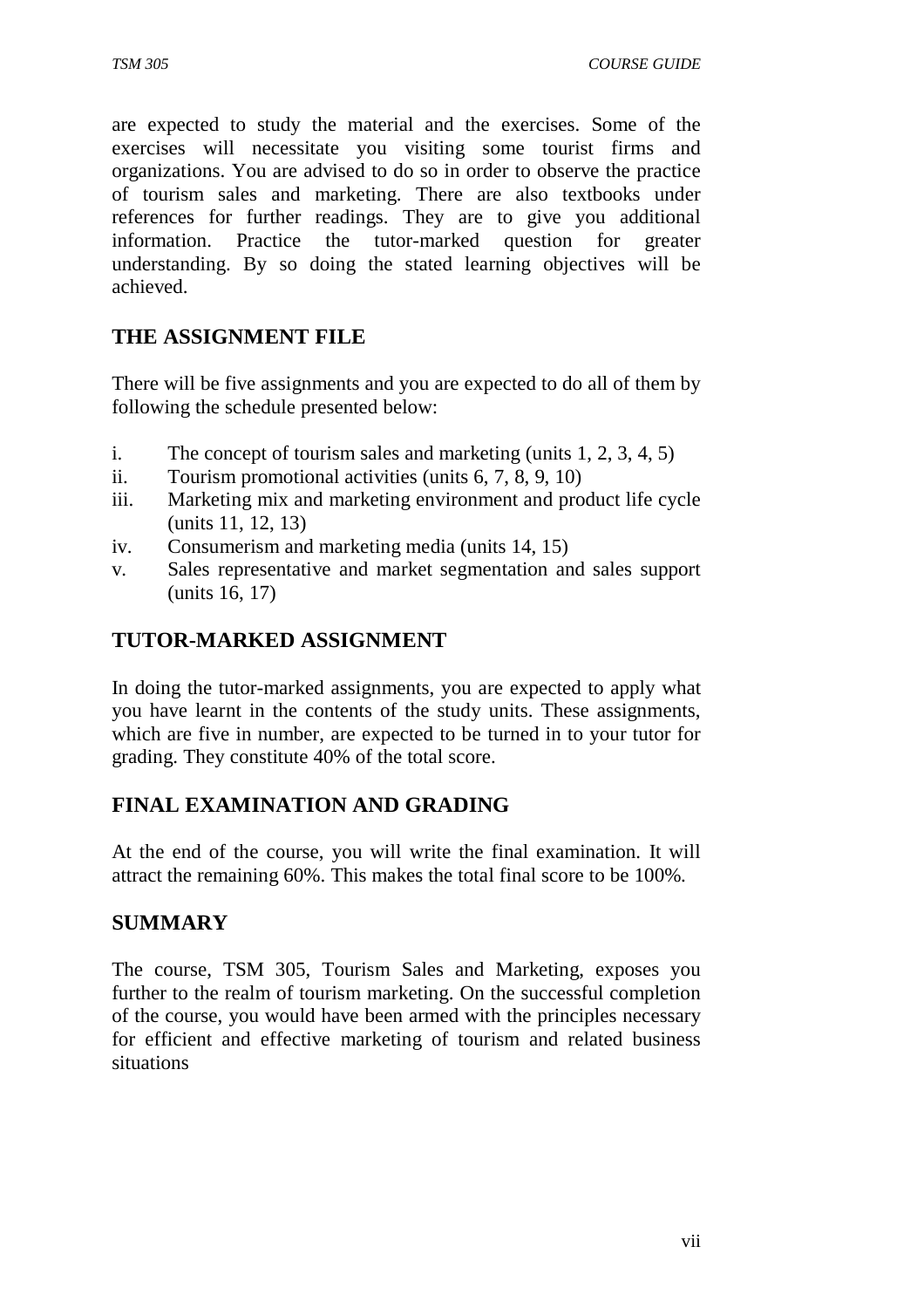# **MAIN COURSE**

| <b>CONTENTS</b> |                                           | <b>PAGE</b> |
|-----------------|-------------------------------------------|-------------|
|                 |                                           | - 1         |
| Unit 1          | Concept of Tourism Sales and Marketing    | $\mathbf 1$ |
| Unit 2          | Importance of Marketing and Basic Concept |             |
|                 |                                           | 9           |
| Unit 3          | Concept of Tourism Services Marketing     | 15          |
| Unit 4          | Tourism Marketing Information System      | 22          |
| Unit 5          |                                           | 33          |
|                 |                                           | 43          |
| Unit 1          |                                           | 43          |
| Unit 2          | Advertising in Tourism Marketing          | 51          |
| Unit 3          | Public Relations in Tourism               | 68          |
| Unit 4          | Travel Agency Operations in Tourism       |             |
|                 |                                           | 80          |
| Unit 5          | Tour Operator in Tourism Marketing        | 94          |
| Unit 6          | Marketing Mix Concept in Tourism Industry | 103         |
| Unit 7          | Channels of Distribution in Marketing     | 115         |
|                 |                                           | <b>129</b>  |
| Unit 1          |                                           | 129         |
| Unit 2          | Product Life Cycle, Consumer Behaviour    |             |
|                 |                                           | 140         |
| Unit 3          |                                           | 150         |
| Unit 4          | Sales Representatives in Marketing        | 162         |
| Unit 5          | Market Segmentation and Sales Support     |             |
|                 |                                           | 170         |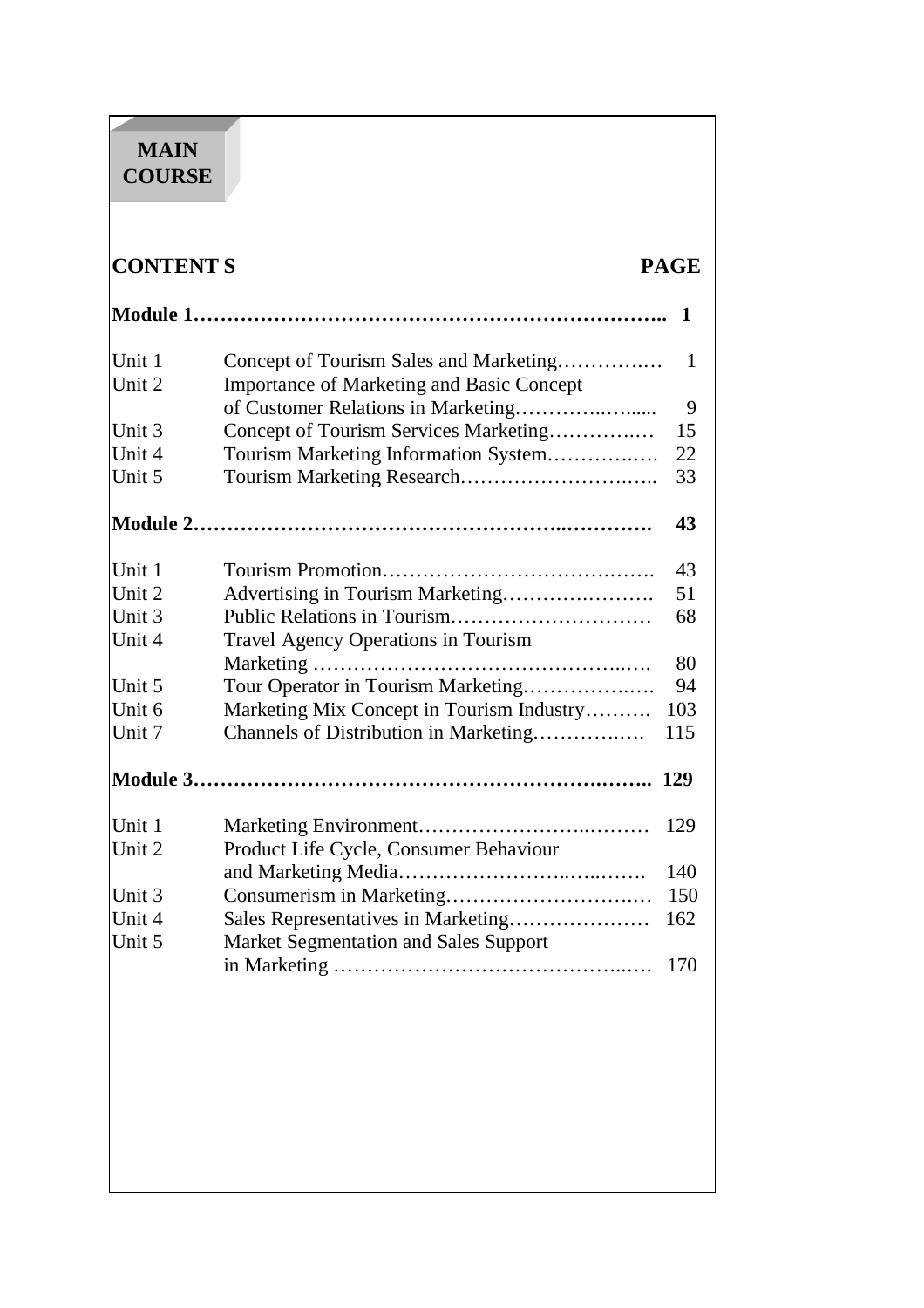# **MODULE 1**

- Unit 1 Concept of Tourism Sales and Marketing
- Unit 2 Importance of Marketing and Basic Concept of Customer Relations in Marketing
- Unit 3 Concept of Tourism Services Marketing
- Unit 4 Tourism Marketing Information System
- Unit 5 Tourism Marketing Research

## **UNIT 1 CONCEPT OF TOURISM SALES AND MARKETING**

## **CONTENTS**

- 1.0 Introduction
- 2.0 Objectives
- 3.0 Main Content
	- 3.1 Meaning of Tourism Sales and Marketing
	- 3.2 The Sales and Marketing Concept
		- 3.2.1 The Production Orientation
		- 3.2.2 Product Orientation
		- 3.2.3 Sales-Orientation
		- 3.2.4 Customer Orientation
		- 3.2.5 The Main Areas Covered in this Concept are
		- 3.2.6 Features of Sales and Marketing Concept
	- 3.3 The Tourism Product
- 4.0 Conclusion
- 5.0 Summary
- 6.0 Tutor-Marked Assignment
- 7.0 References/Further Readings

## **1.0 INTRODUCTION**

The conceptual notion of the evolution of tourism sales and marketing emphasized how sales and marketing developed as society moved from a handcraft economy of self-sufficiency into a socio-economic system which involved a division of labour, factory, industrialization and urbanization of the population.

In an agrarian society of old, the people are largely self-sufficient; they grow their own food, make their own clothes, and build their own houses and tools. As time passes, however, the concept of division of labour emerged as a result of specialization and mass production. The necessities for exchange which laid the foundation for trade and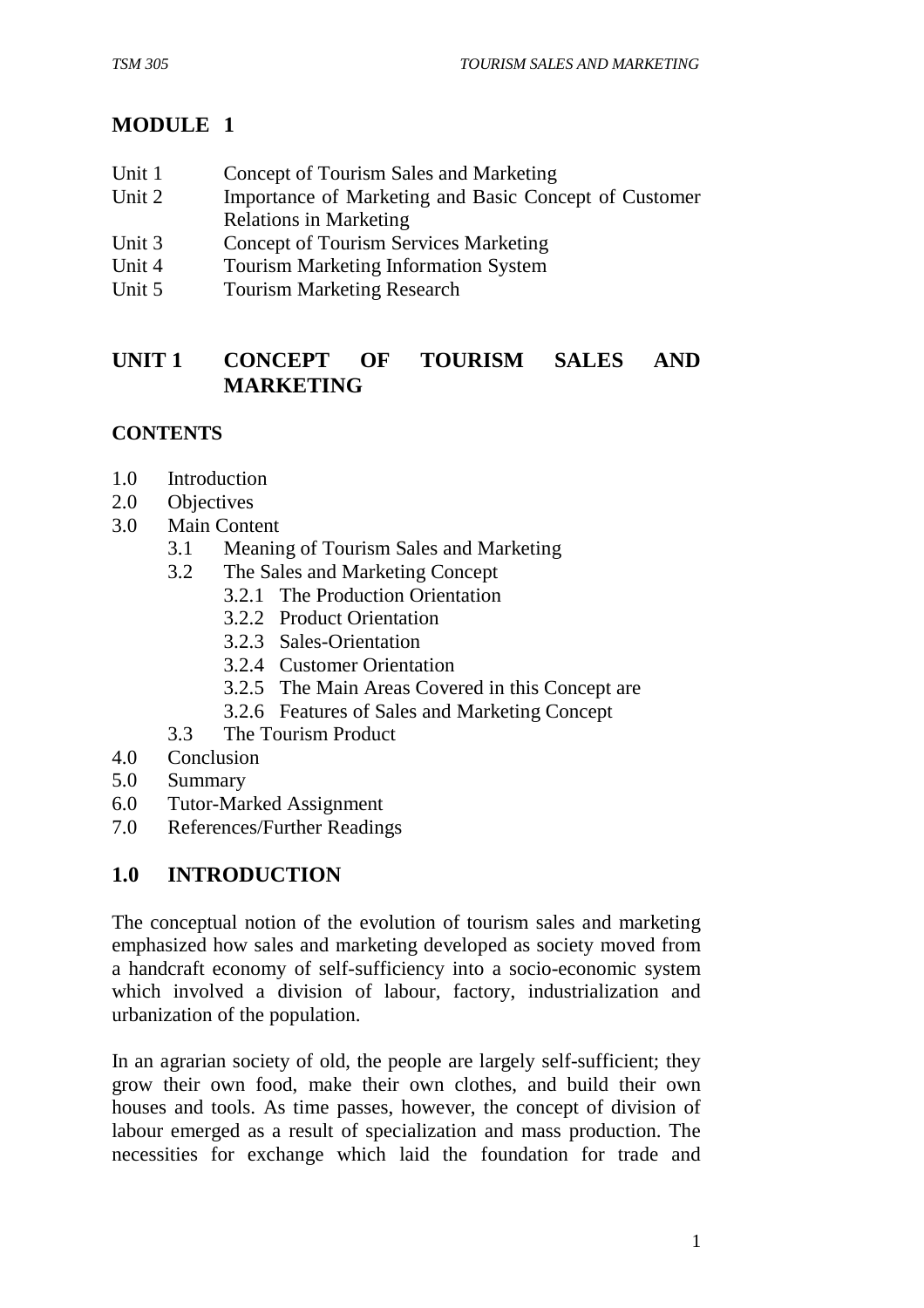subsequently trade expanded to be regarded as the heart of sales and marketing.

In the next evolution of tourism sales and marketing, small producers begin to manufacture their goods in large quantities in anticipation of future demands. Then division of labour occurs in order to sell the increased outputs. The business that develops as a result of specialization is known as distribution which facilitates communication and involvement of these surplus products to various geographical locations. This activities lead to formation of different trade centres. In a nutshell, advancement and refinement of sales and marketing generally go hand in hand with advancement in civilization.

It is a well-known fact that as long as curiosity and adventure dwell in the hearts of human being, the desire to travel in order to see new things, experience new events and live under new or different environment will always grow.

# **2.0 OBJECTIVES**

By the end of this unit, you should be able to:

- explain the meaning of tourism sales and marketing
- explain the various tourism sales and marketing concepts
- explain the tourism market elements
- discuss the application of tourism marketing concepts.

## **3.0 MAIN CONTENT**

## **3.1 Meaning of Tourism Sales and Marketing**

Tourism sales and marketing can be defined as the management process through which the national tourist organization and the tourist enterprises identify their actual and potential tourists, communicate with them to ascertain and influence their wishes, needs, motivation, likes and dislikes on local, regional national and international level to formulate and adopt their tourism product according with a view at achieving optimal tourist satisfaction and thereby fulfilling their objectives.

From the above, one could conclude that sales and marketing constitute a business process by which the existing and potential demand for goods and services are determined and then supplied by the supplier. The business includes the efforts of all the functional areas of the seller working on conceived products, at the right price, right time and right place.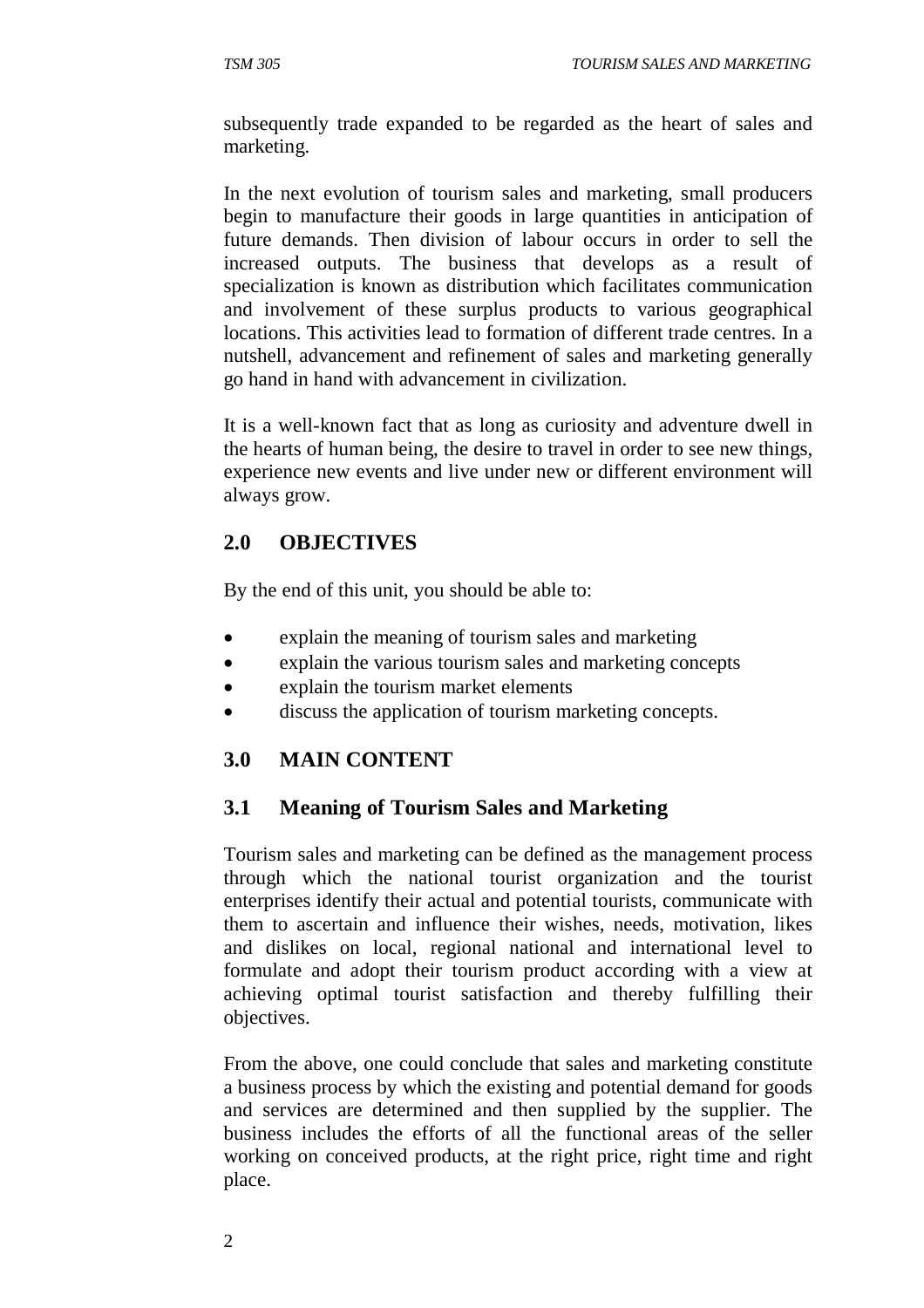Tourism marketing is viewed as a process which involves development suitable tourist services, telling them what on is available and giving instruction as to where they can buy the service. The idea behind tourism sales and marketing, therefore is to enable tourists obtain good value for their money on one hand and further the tourist organization to maximize profit on the other hand.

The issues herein is whether the special characteristics of tourism as a phenomenon of social mobility would support the claim that tourism marketing is different from general sales and marketing of tangible goods and services. Tourism is a mere service which is not different from any other services. Therefore, sales and marketing in tourism will follow the principles of general marketing but with some characteristics that are peculiar to tourism.

Unlike the normal consumer product or service, the tourist product is marketed at two levels. The first is where the national, regional or local tourist organization will typically be engaged in a marketing campaign to persuade the potential tourists to visit the country, region or town which it covers. This official organization will actually not sell tourist products as its sales and marketing effort will have two major objectives. First, it will seek to create knowledge of its country in particular markets and to persuade visitors to visit that country. Secondly, it will seek to create an identifiable image of its country's tourist attractions, subsuming to some extent the diversity of attractions within the one country into a single coherent image.

The second level is where the various individual providers of tourist services market their own components of the total tourist product. Airlines and other transport operators, hotel group and tour operators can market their individual service to potential buyers already aware of and predisposed to the destination represented by the official tourist organization.

The consumer (tourist) has special need of full and accurate information about the country he proposes to visit or within a country and about the region of his choice.

On the whole, the objectives of sales and marketing in tourism can therefore be said to be attracting and motivating all the potential customers or users of tourist services to a particular destination and not to another.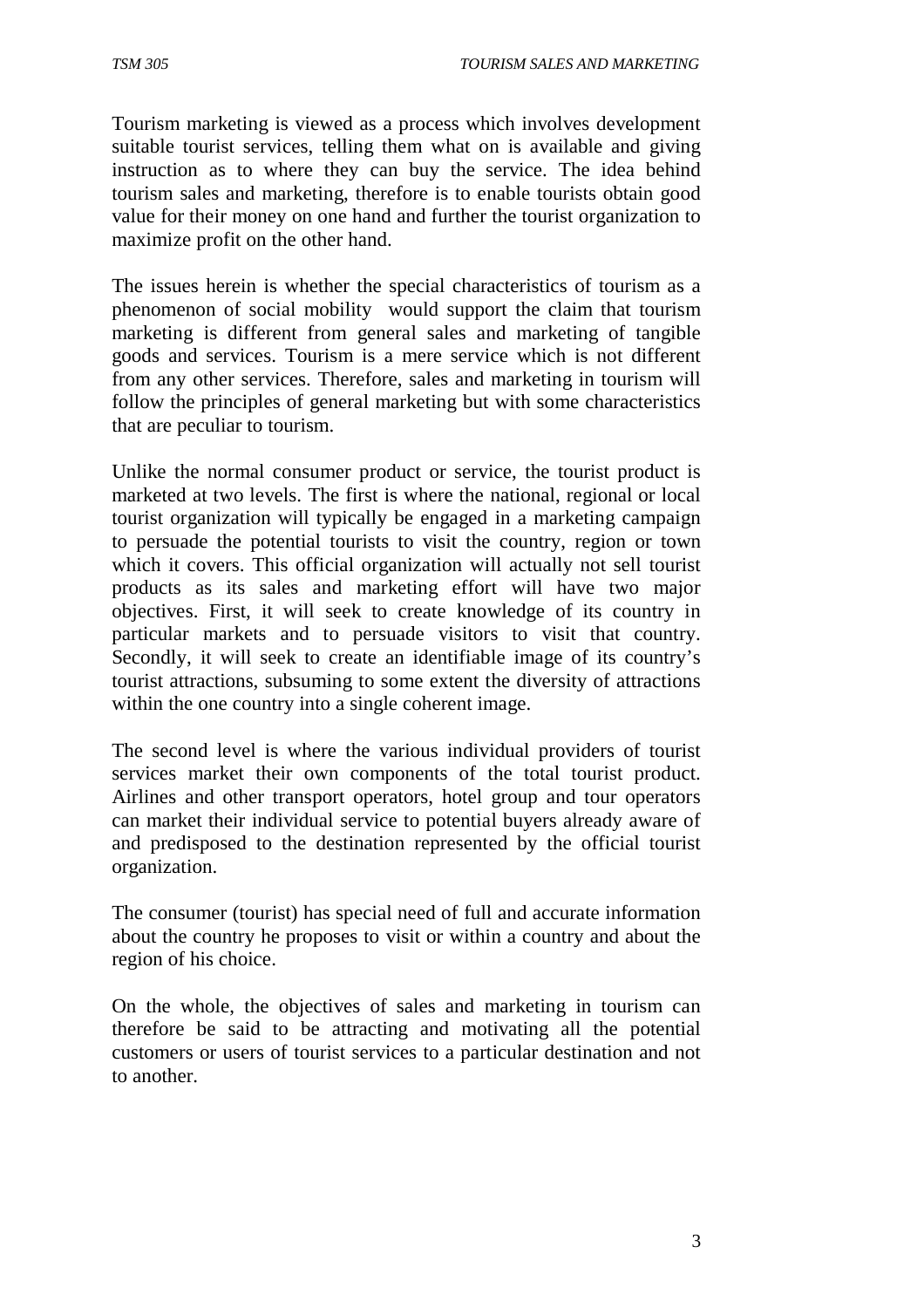# **3.2 The Sales and Marketing Concept**

For a clearer picture of what you should know, it will be beneficial to look at the different stages that sales and marketing has evolved through in at least four stages. Let's examine them quickly.

# **3.2.1 The Production Orientation**

**Production of Goods**. The satisfaction of the consumer was not considered at all. The assumption was that if the products are found everywhere consumers will certainly buy them. The only time that success can be recorded here is where demand exceeds supply. Here, consumers will be forced to buy anything that is offered to them.

# **3.2.2 Product Orientation**

The failure of the production orientation emergence of the product orientation. It was assumed that if the quality of goods (and services) is improved and maintained, consumers will pay any price that is fixed and that the product will sell itself. Again the satisfaction of the consumer was not a priority. Due to the much talked about quality of the products, prices are sometimes fixed beyond the reach of the majority of consumers.

## **3.2.3 Sales – Orientation Stage**

The third stage in the development of sales and marketing philosophies is called the sales stage. Here sales and sales volume were the major assignments. It did not occur to the designers of this orientation that other marketing benefits are fundamentals to consumers which they aspire to enjoy. The sales stage witnessed the emergence of what Stanton (1981:12) calls "Hard sell" where products are forced on intending customers. Sales persons were really peddlers. Organizations operating in the sales stage don not always find out what consumers want and then make deliberate effort to satisfy them.

## **3.2.4 Customer Orientation**

This stage marks the beginning of paying attention to customer's needs and developing goods and services to meet these needs. The guiding principle here is customer satisfaction. This new sales and marketing orientation involves research, planning, communication strategy and many other related tasks which are now recognized as part of an integrated marketing strategy. To produce goods that are likely to meet the taste, needs, satisfaction and even the aspirations of the company's target market, i.e. the consumers.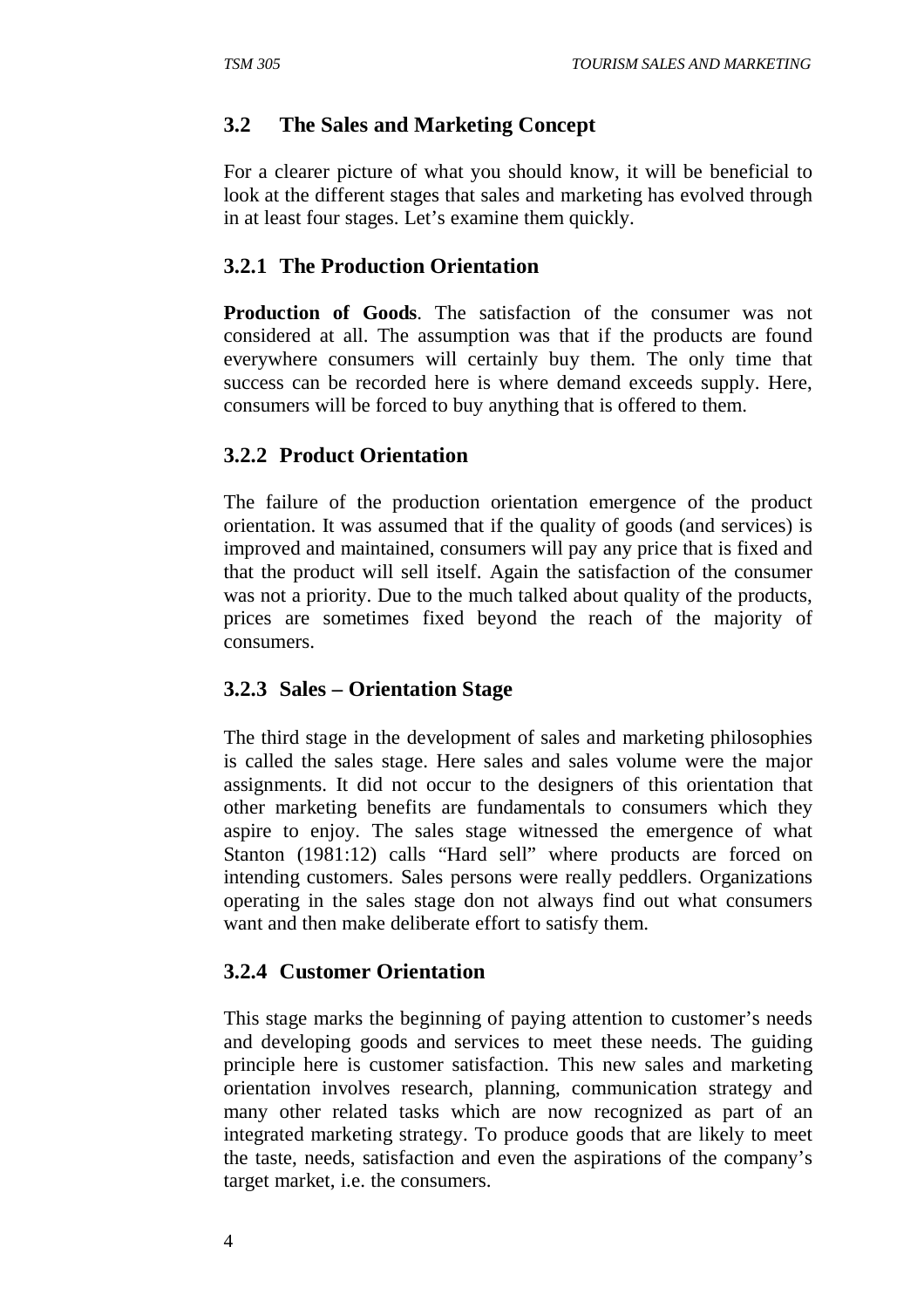In essence the marketing concept which is also known as customer or market orientation is a new philosophy which is aimed at meeting the needs and satisfaction of consumers Stanton (1981:10) has defined marketing concept as a "philosophy of business which states that the customer's satisfaction is the economic and social justification for a firm's existence."

## **3.2.5 The Main Areas Covered in these Concepts are:**

- 1. The relationships that exist between a marketing company and the consumer are that of a servant-king relationship. As a servant, a company is expected to perform its duties creditably in order to get his reward for a job well done. The concept upholds the sovereignty of the consumer in directing the flow of productive and marketing process.
- 2. Satisfaction of the consumer will ensure the continuous existence of a company. The assumption is that a 'company's existence is of no use if the satisfaction of the consumer is not guaranteed.
- 3. Reward is the end-product of a satisfactory service. Sales and marketing companies are not in business for fun, they are there to make profits. The marketing concept presupposes where a consumer's satisfaction is the ultimate desire of a company, the profits will start to flow in as a normal feature or activity of the company. In fact, profits are normal rewards that should accrue to a 'servant' who performs his duties well.

## **3.2.6 Features of Sales and Marketing Concept**

The main features that distinguish a company that practices this sales and marketing concept from others are:

## **Consumer Orientation**

The aim of the company is always to satisfy the desires and aspirations of the customers. This involves assessing the market needs through research and adequate planning.

Products and services are important to the extent that they satisfy customer's needs and enhance their well-being. Sales and marketing must therefore start with identifying their needs and end when those needs are satisfied adequately.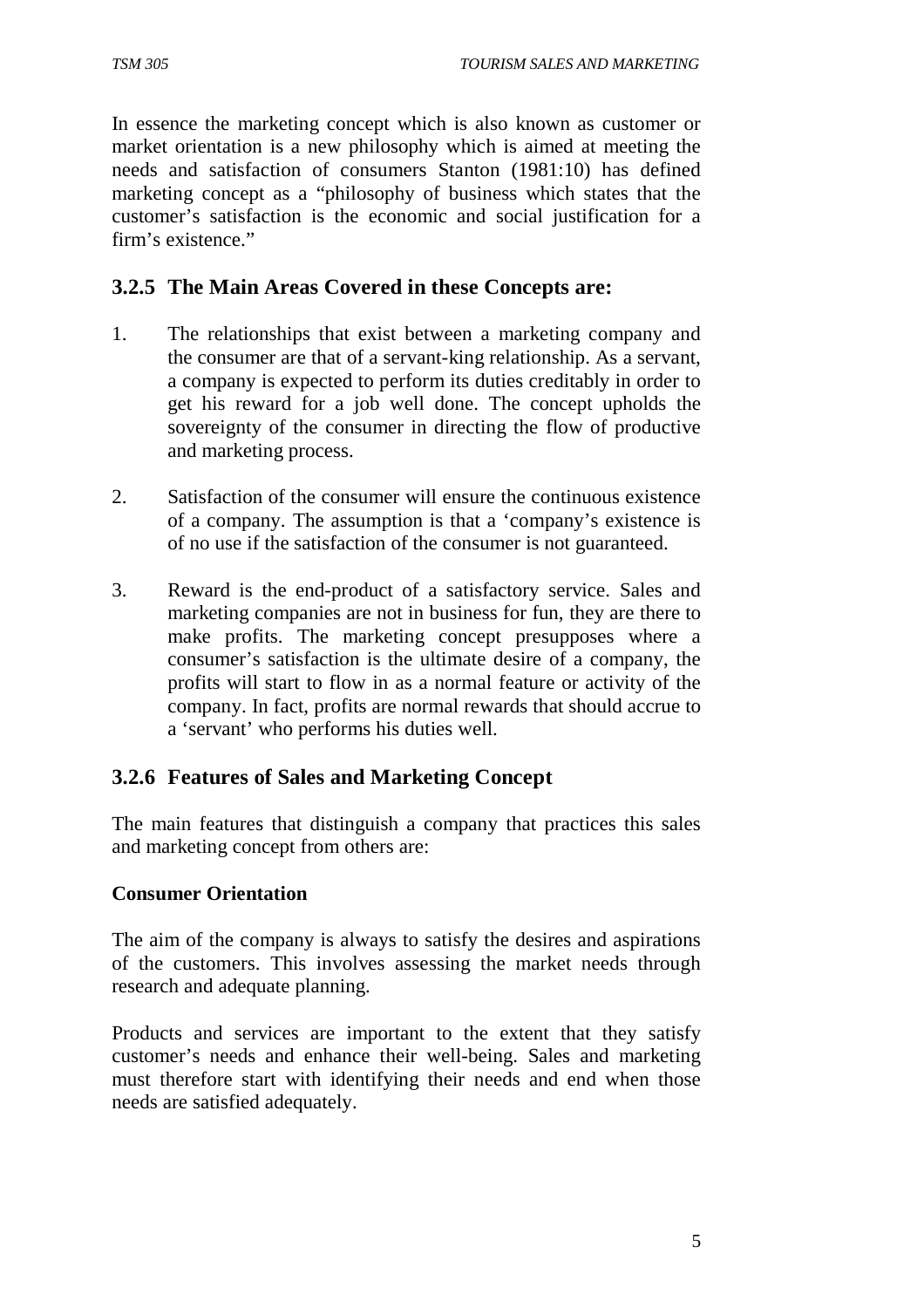## **Profit Orientation**

Business exists to make profit in order to reward the share-holders on their investment. But as you have observed earlier, profit should come as a result of work well done, which is, ensuring the satisfaction of the consumer. For this reason, sales volume and market share should attract a good margin of profit for the company in order to ensure continuous uninterrupted and satisfactory services to the consumer.

## **Integrated Effort**

Sales and marketing is a managerial process. Therefore individual departments like personnel, accounts/finance, production and engineering should support their goals in order to achieve the marketing goals of the firm. It is this sales and marketing goals that bring revenue to the company. In short, top management policies should get precedence over individual departmental policies. To achieve this, all policies must be properly communicated to all concerned in time in order to effect compliance and action. Sales and marketing efforts are corporate efforts and should be seen as such.

## **SELF ASSESSMENT EXERCISE 1**

You are required to write out the various tourism sales and marketing concepts and explain the features of the concepts.

## **3.3 The Tourism Product**

Availability of a product is essential for any organization which indulges in the sales and marketing function. A product may be defined as the sum of the physical and psychological satisfaction it provides to the buyer. Sales and marketing by definition is the development of a product to meet the need of the consumer and then employing the techniques of direct sales, publicity and advertising to bring this product to them.

In the case of tourism product, the basic raw materials would be the country's natural climate, history, culture and the people. Other aspects would be the existing facilities necessary for comfortable living such as water supply, electricity, roads, transport, communication and other essentials. In other words, the tourist product can be seen as a composite product; as the sum-total of a country's tourist attractions, transport, accommodation and entertainment which hopefully result in tourists, satisfaction. The tourist product can be entirely a man-made one or nature's creation as improved upon by man. Each of these components of a tourist product is supplied by individual providers of services like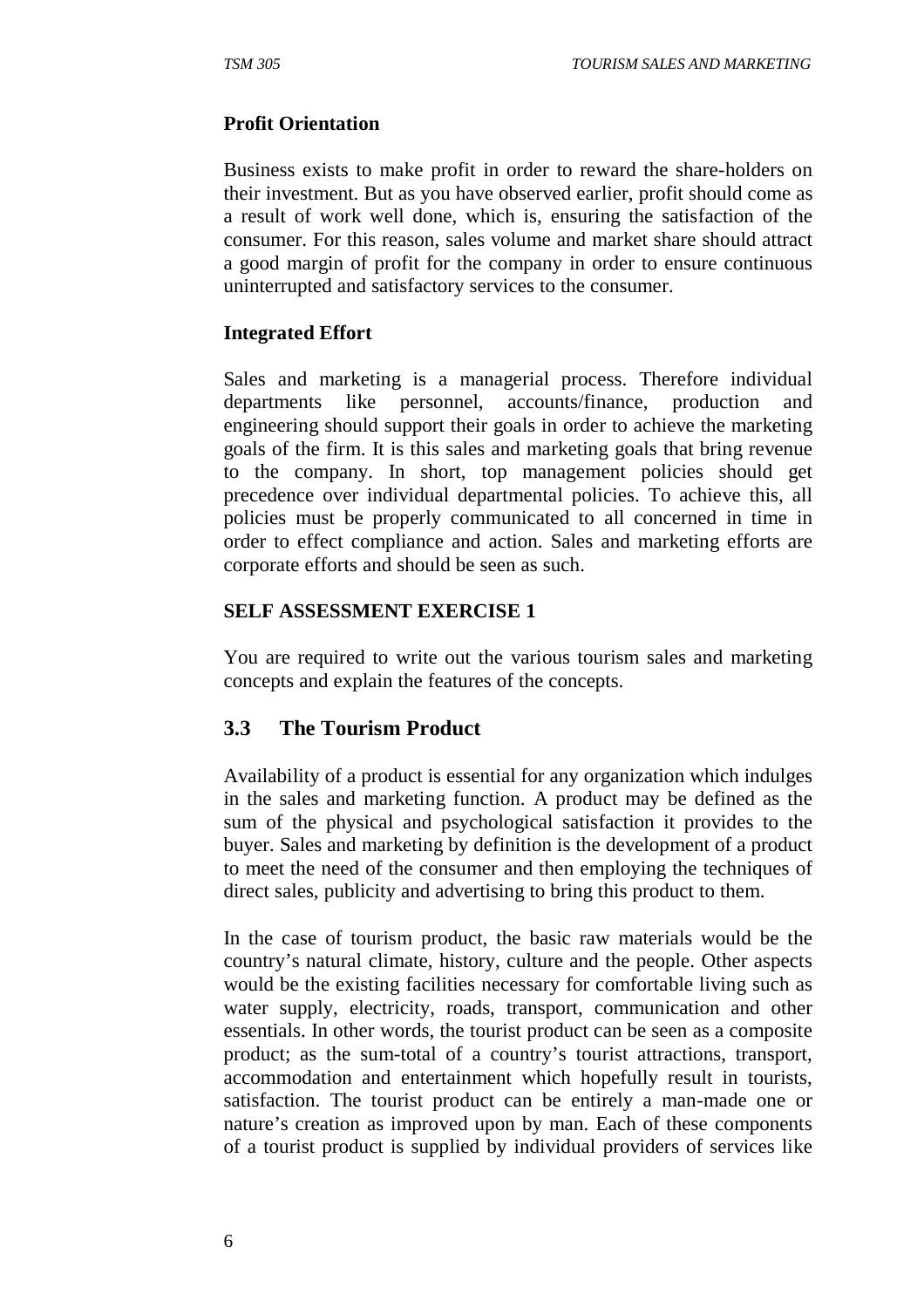hotels, airlines or other suppliers and is offered directly to the tourist by them.

The tourist product can therefore be analyzed in terms of its attractions, its facilities and its accessibility.

#### **Attractions**

Of the three basic components of a tourist product, attractions are very important. Unless these are there, the tourist will not be motivated to go to a particular place. Attractions are those elements in the tourist product which attract them to visit one particular destination rather than another. The attractions could be cultural like sites and areas of archaeological interest, historical buildings and monuments or science like flora and fauna, beach resorts, mountains, national parks or events like trade fairs, exhibition of arts, and music festivals, games, etc.

#### **Facilities**

Facilities are those elements in the tourist product which are necessary aids to the tourist centre. The facilities complement the attractions. These include accommodation, various types of entertainments, picnic sites, recreation and so on. They are indeed important for every tourist centre.

#### **Accessibility**

Accessibility is another important component in the tourist product. It is a means by which a tourist can reach the area. Attractions of whatever type would be of little importance if their locations are inaccessible by the normal means of transport. If the tourist attractions are located at places where no means of transport can reach or where there are inadequate transport facilities these become of little value. The tourist attractions which are located near to the tourist generating market and are linked by a network of efficient transport, receive the maximum number of tourists.

#### **SELF-ASSESSMENT EXERCISE 2**

Explain the tourist product.

## **4.0 CONCLUSION**

In this unit, which is the first one, we have discussed generally the nature and meaning of tourist sales and marketing. The various marketing concepts are also highlighted including the tourist product.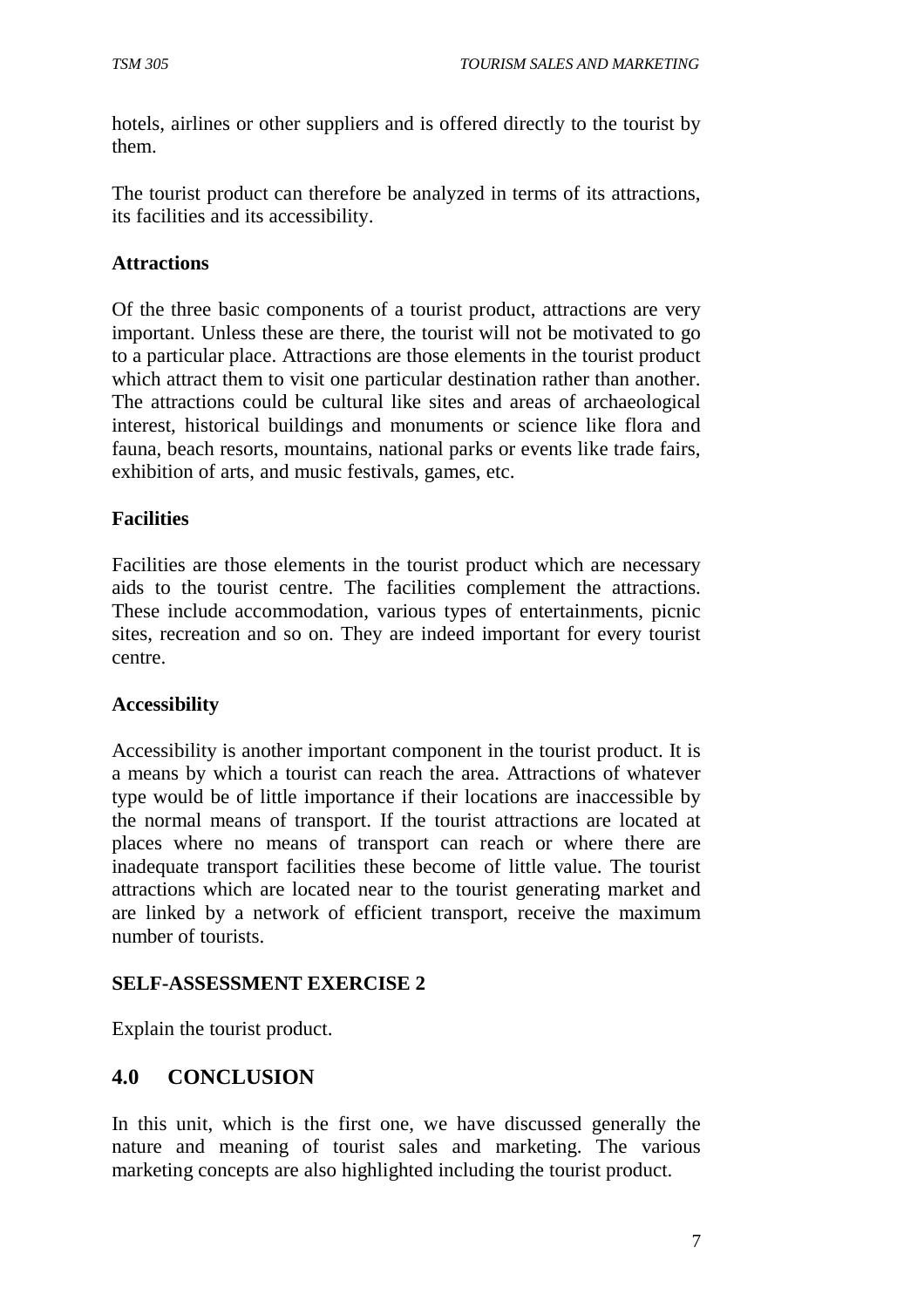## **5.0 SUMMARY**

This unit as a stepping stone treats the nature and meaning of tourist sales and marketing, the various sales and marketing concepts and the features of marketing concept and the tourist product. Now that the background has been laid, we shall be discussing the roles of marketing and the concept of customer relations in tourism marketing in the next study unit.

## **6.0 TUTOR-MARKED ASSIGNMENT**

- 1. Define tourist sales and marketing.
- 2. List and explain the sales and marketing concepts in tourism

#### **7.0 REFERENCES/FURTHER READINGS**

- E.A. Kuwu (2005). *Revision Notes on Tourism Sales and Marketing,*  Federal Polytechnic: Kaduna.
- Burkart A.J. and Medlick s (1981). *Tourism Past, Present and Future,*   $(2^{nd}$  Edition) London: William Heinemann.
- Bhatai A.K. (2201). *Tourism Development Principle and Practice,* (1<sup>st</sup> Edition) New Dehi, Sterling Publisher: India.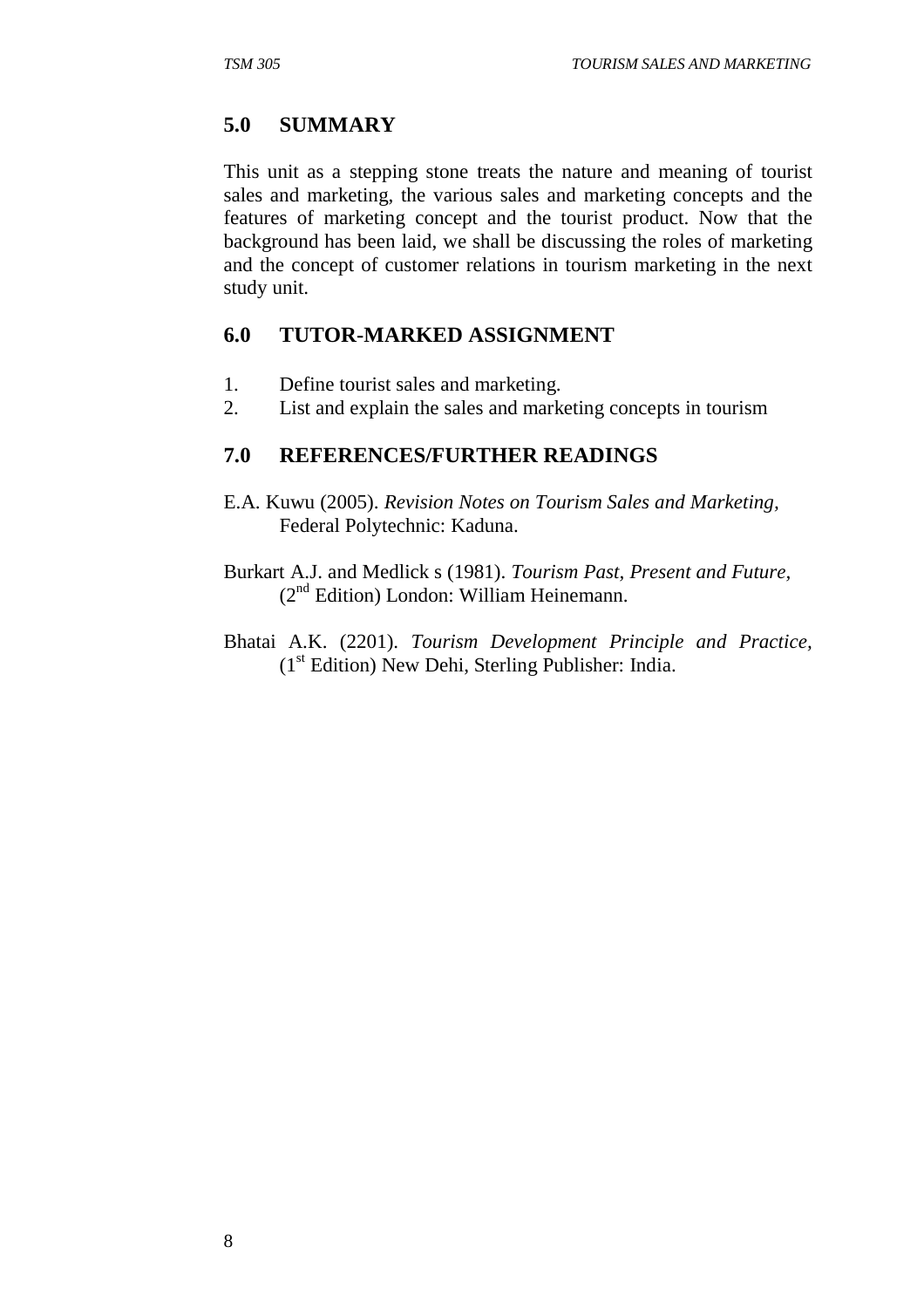# **UNIT 2 IMPORTANCE OF MARKETING AND BASIC CONCEPT OF CUSTOMER RELATIONS IN MARKETING**

## **CONTENTS**

- 1.0 Introduction
- 2.0 Objectives
- 3.0 Main Content
	- 3.1 Importance of Marketing
	- 3.2 Basic Concepts Customer Relations
		- 3.2.1 Why the Need for Good Customer Relations
		- 3.2.2 Methods of Getting Customers
		- 3.2.3 Handling Customers Complaints
- 4.0 Conclusion
- 5.0 Summary
- 6.0 Tutor-Marked Assignment
- 7.0 References/Further Readings

## **1.0 INTRODUCTION**

Definition of tourism sales and marketing in the preceding unit is a complete derivation of the marketing concept, which is the core of all marketing activities. The scope of sales and marketing is dynamic because new issues keep on attracting the attention of marketing experts. Issues like consumerism, legal aspects of marketing and service management are worthy of mention here. Classical areas in marketing cover such diverse topic as product planning and development, promotion, pricing distribution, consumer behaviour, competitive strategy, marketing research, segmentation, and forecasting and customer service.

## **2.0 OBJECTIVES**

By the end of this unit, you should be able to:

- explain the importance of sales and marketing in general
- explain the basic concept of customer-relations in tourism marketing
- explain the need for good customer-relations
- explain the method of getting and retaining customers
- explain the methods of handling and preventing customer complaints and regaining lost customers in tourism marketing.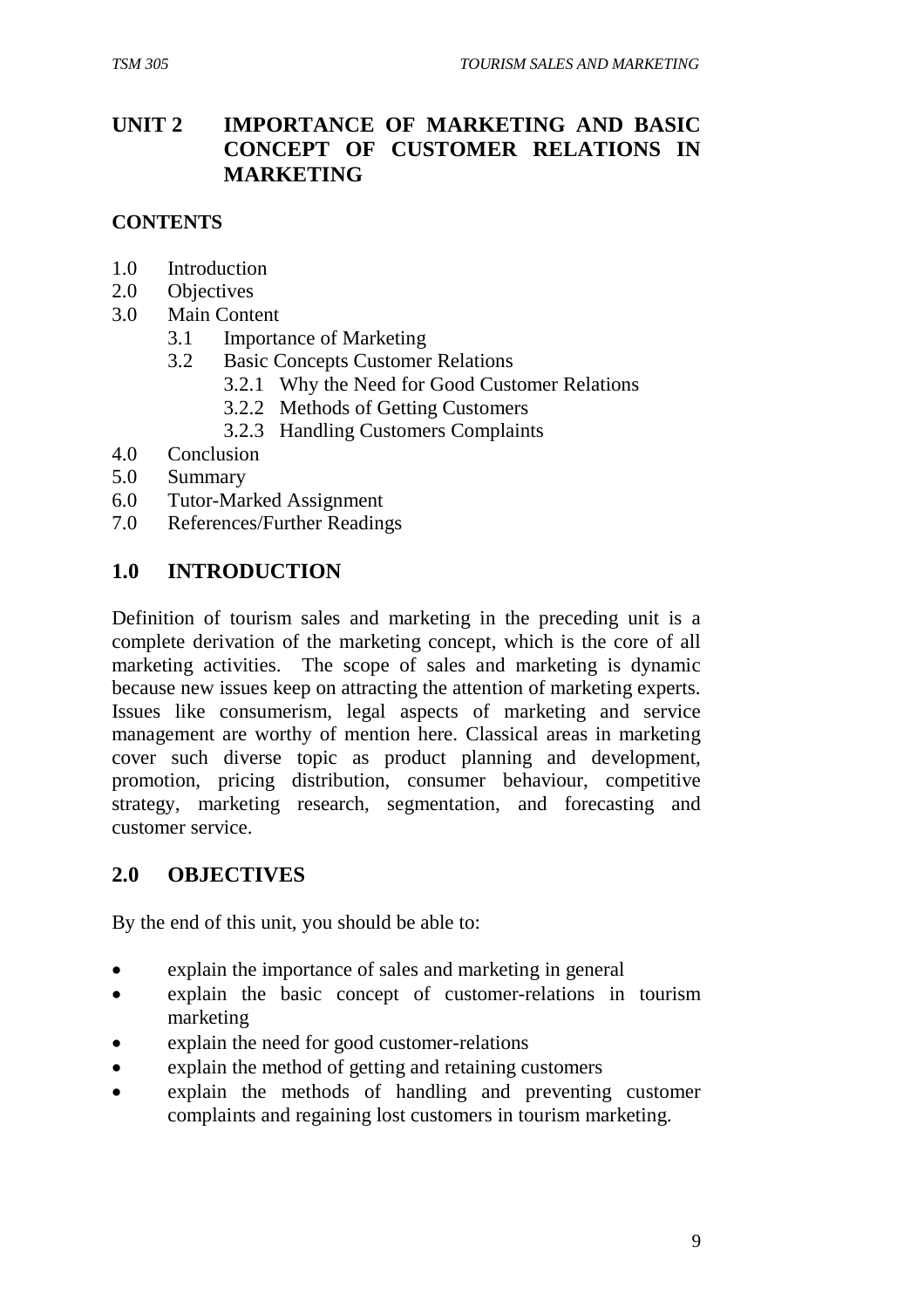# **3.0 MAIN CONTENT**

## **3.1 Importance of Marketing**

Marketing is relevant to every economy and is a crucial instrument of economic development. As has been noted by Adam Smith, a classical economist, production is useless unless consumption takes place. Several production activities in the economy would not be beneficial unless they are delivered to consumers. It is pertinent or relevant for planners to imbibe marketing techniques in order to achieve their desired objectives and have some impact on the well-being of the citizens. Marketing plays several important roles in the development of the society. We are going to look at it under eight areas.

#### **(1) Business**

Sales and marketing is a primary function of any business organization. Products and services require effective marketing based on understanding or the needs and wants of consumers. For an organization mostly in an economy of surplus to succeed, it must employ the services of marketing experts. Sales and marketing therefore, make goods and services to be available to consumers (be it corporate or individual consumers) at the right time and right place as well as at the right price. In return, it brings into the organization revenue which is used to service all other departments and the shareholders in terms of dividends. Marketing leads to expansion of the activities of companies, thereby increasing both their assets and profit base.

## **(2) Employment Opportunities**

Through sales and marketing and its related activities, employment opportunities are created for many people. It was estimated that the total employment in all sales and marketing activities in Nigeria exceeds 50 million people out of the estimated population, hence you can appreciate the enormous impact of sales and marketing on employment.

## **(3) Consumers Perspective**

From the consumer's perspective, a greater part of our income is spent in the market place. There is inescapable fact that about 60% of a consumer's income is spent on marketing-related expenses. Under a period of depression, it may be up to 85%. The consumer must know the types of goods and services available in the market, their prices, and any other information about their locations. This is the duty of sales and marketing to the consumers.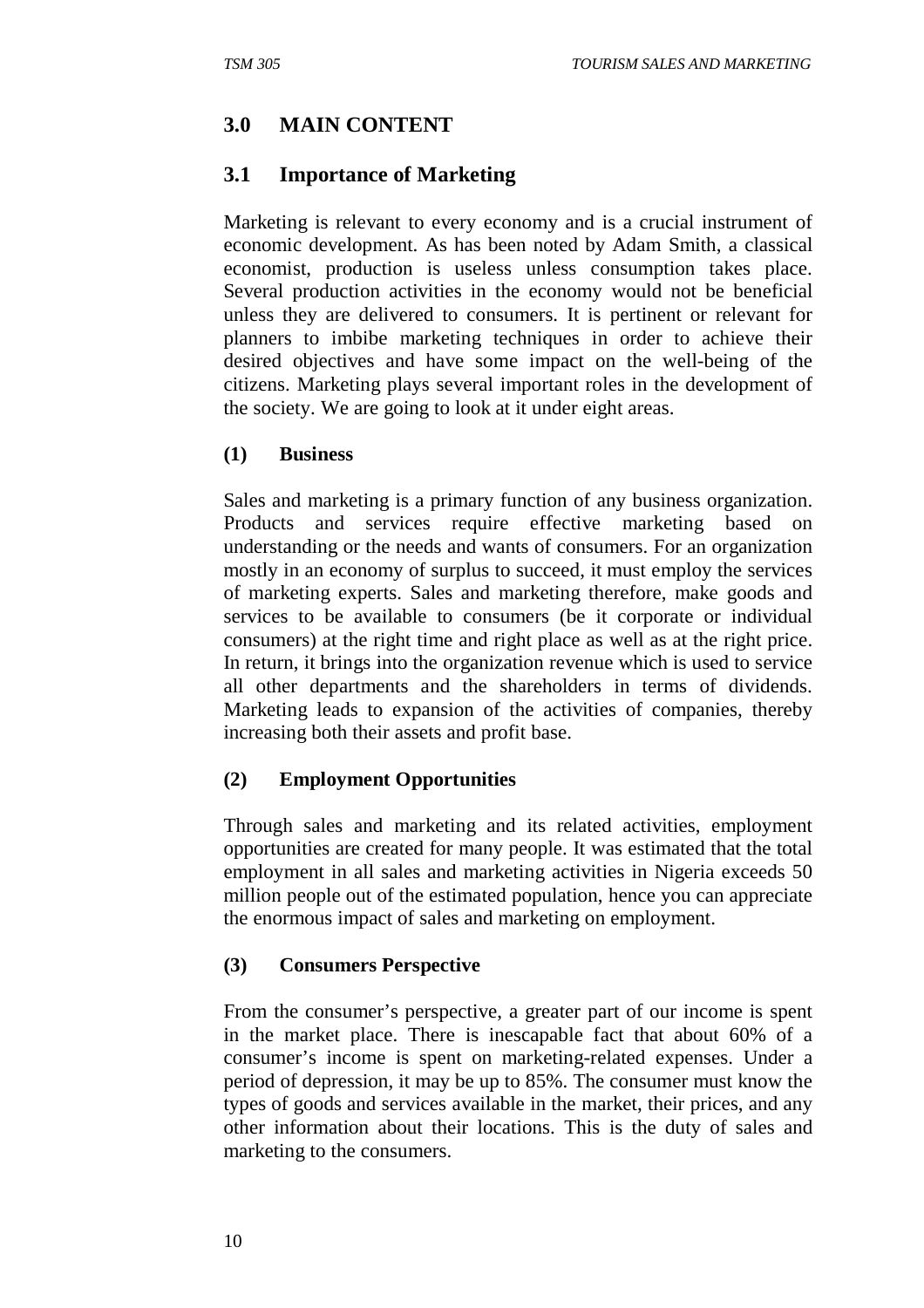#### **(4) Government**

Government is the regulator of the economy insofar as it touches on formulating rules and regulations on how to carry out business activities. Sales and marketing help the economy to grow by generating income to company workers and taxes are paid through these incomes.

#### **(5) International Cooperation**

Sales and marketing encourages international cooperation among nations thereby strengthening the bond of friendship. By so doing frictions and misunderstanding are reduced to the barest minimum. Through sales and marketing, goods, that are in short supply or that are not produced at all in one country are made available in another country. This particular activity helps to enhance the standard of living of the people around the world.

#### **(6) Growth of Industrialization**

Sales and marketing has contributed to the growth of industrialization in all parts of the world today. The United States of America, Japan, China and many countries in Western Europe have benefited from their sales and marketing know-how. Sales and marketing contribute to industrialization growth by identifying the needs and wants of a target market and ensuring that the requirements are delivered at a profit. Industrialization would be worthless if it is not based on identified needs of consumers.

#### **(7) Marketing Research Function**

The sales and marketing research functions is also crucial in developing economics with considerably limited capital resources. If this is initiated at the early stages of economic planning period it will yield information that would make for better use of the scarce resources.

#### **(8) Marketing Promotion Function**

The sales and marketing function is also necessary for consumers and producers in the economy. The promotion function informs the public about the availability of goods and services and their want satisfying quality. It seeks to complete the information circle between those engaged in production and those engaged in consumption. The need for promotion exists both at the times of scarcity and surplus. This is so because in trying to inform, promotion can be a useful means to desirable social change. Modern thinking in economic development also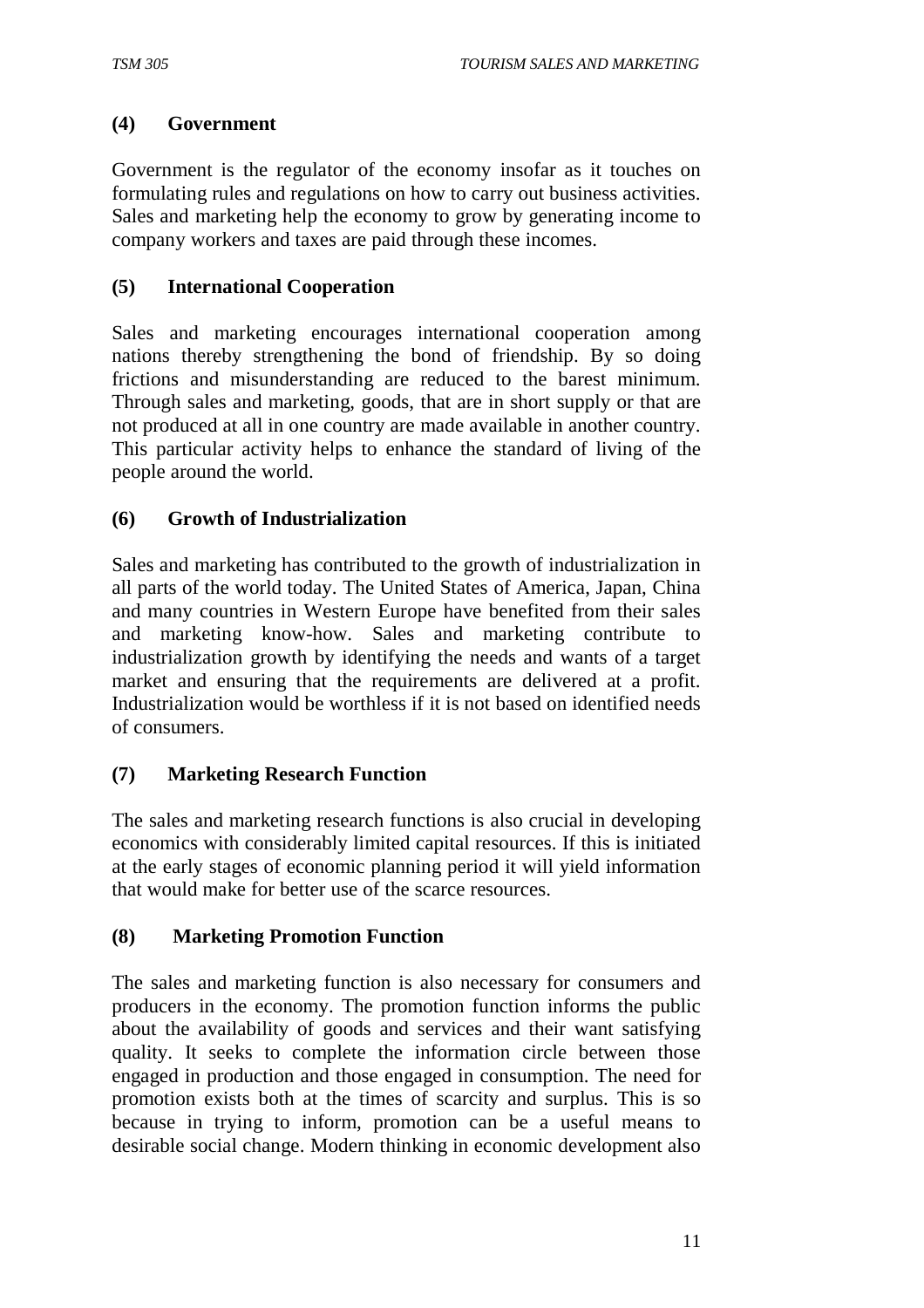recognizes the effect of under consumption in retarding economic development.

#### **SELF ASSESSMENT EXERCISE 1**

Discuss the importance of sales and marketing in the economic development of Nigeria.

## **3.2 Basic Concepts in Customer Relations**

Good customer relations propose that marketers:

Should treat the customer as king and all sales and marketing efforts must be geared towards satisfying his needs. This is known as sales and marketing concept, i.e., the basic reason for the company's existence is the satisfaction of consumer's needs since it is for the consumer that the product is being produced and marketed.

Good consumer relations demand that the marketer should:

- i. Understand the needs of his consumers as well as perfects way of satisfying such needs.
- ii. Possess adequate knowledge of his job as well as exhibits enough skill in the performance of his duty.
- iii. Be capable of communicating effectively with the customers as well as inspire confidence in them.

In order to achieve the foregoing, the efficient marketer should be able to:

- (i) Understand the type of market he/she is serving
- (ii) Understand the type of customer buying process, i.e., what motivates the buyers to buy, what types of buying behaviour they exhibit and at what point do they make their buying decision.
- (iii) Understand the customer's psychology by understanding how people view product in that particular market segment.
- (iv) Handle communication with customers easily; in this regard he should understand customer's perception and get the message across to him.
- (v) Master discussion procedure with customers by not talking too much and making his customers feel at ease when discussing with them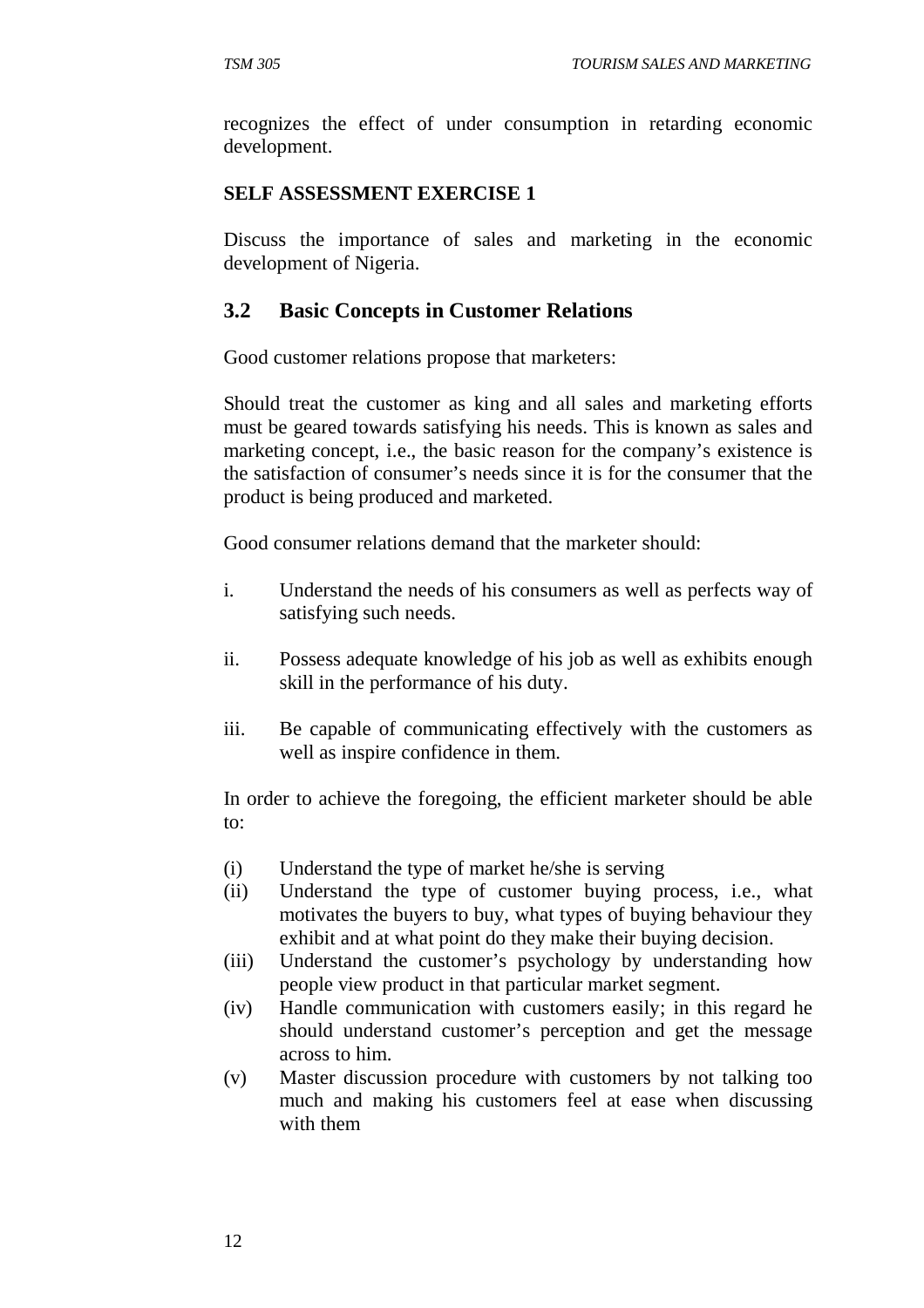## **3.2.1 Why the Need for Good Customer Relations**

When a marketer works constantly to see that each customer derives the maximum benefit from his purchase, he is laying the foundation of a sound customer relationship. The rewards for this are many.

- (1) There will be repeat sales, which lead to increase sales volumes for salesman and his company.
- (2) Satisfied customers are valuable sources of a number different information.
- (3) Satisfied customers give the salesman his products and his company favourable word-of-mouth publicity.

## **3.2.2 Methods of Getting Customers**

- **(A)** (1) Through advertising and publicity although in most service marketing, advertising is usually discouraged e.g. medical practitioners.
	- (2) Reference by already satisfied customers.
	- (3) Through direct sales and marketing efforts.

#### **(B) Methods of Retaining Customers**

- (1) By offering an augmented service e.g. after-sales service
- (2) By offering quality services.
- (3) By treating the customers courteously and politely.
- (4) By arranging relationship agreement with the customer.
- (5) By using sales relationship marketing.

## **3.2.3 Handling Customers Complaints**

All marketers must expect some complaints from dissatisfied customers and the effective handling of complaints can do much to build sound customer relationships.

The marketer must of course minimize complaints to the minimum extent possible and must handle those that are voiced out as skillfully as he can. The first step in minimizing complaints calls for:

- (i) Sufficient knowledge about the products and the customer needs so that he can guide the customer in his buying.
- (ii) Making certain that the customer and marketer think alike about the product.
- (iii) The marketer should describe in whatever detail needed, the policies and procedures of his company, e.g., how enquires are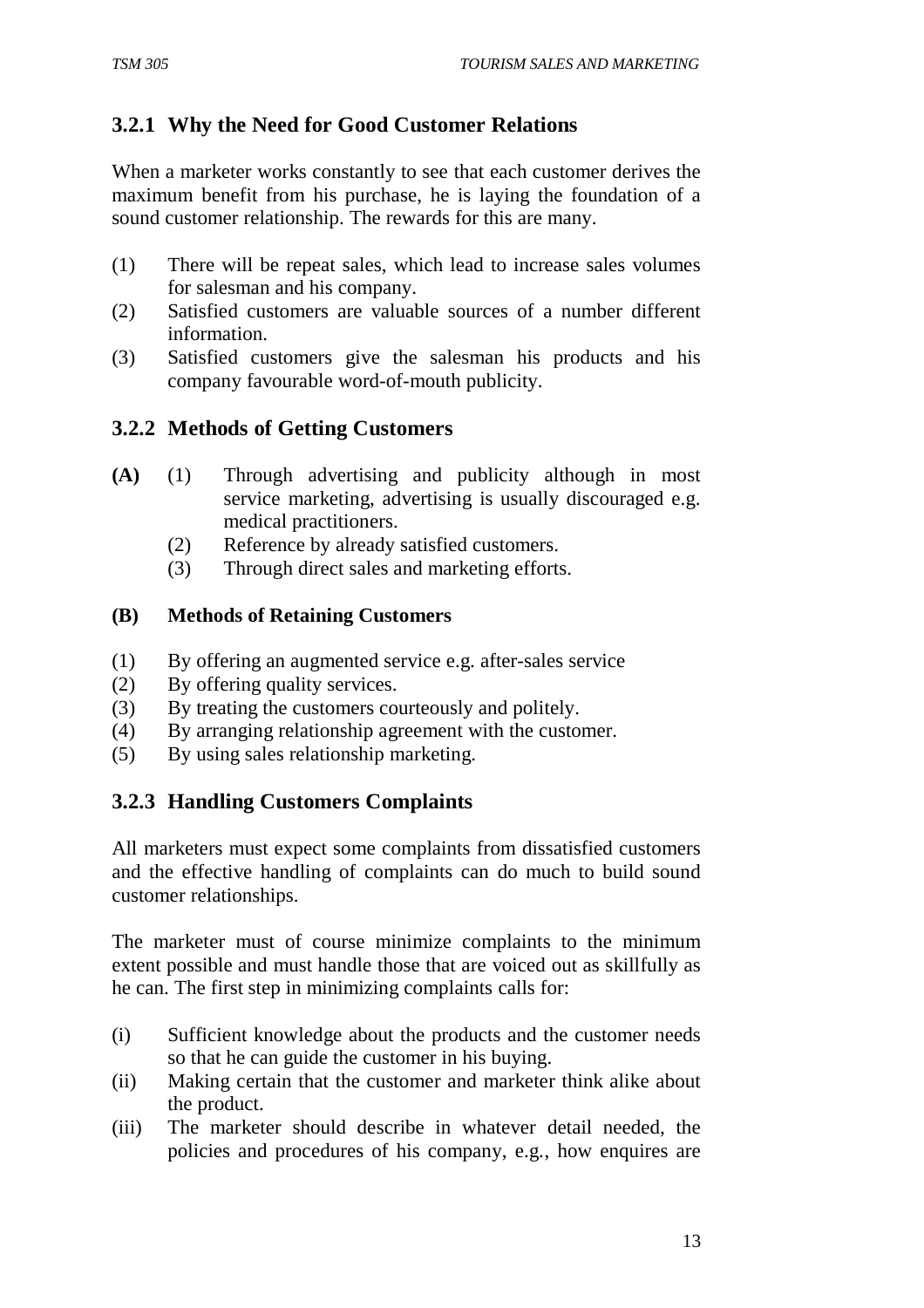handled, what the company's position is on such matter as claims, allowance, damages and returned goods etc.

(iv) Reduce complaints to the minimum by carefully keeping all the promises he makes.

If he is unable or unwilling to handle the complaint, he should explain his position clearly to the customer and then review the company policy with his company on procedure for handling customer complaints. This will help in regaining lost customers. Due to dissatisfaction, a customer can discontinue buying or because a more persuasive competitor took him away. Each case should be examined to see why, how, when and to whom the account is lost. The answers to those questions will point out the tactics most relevant.

## **SELF ASSESSMENT EXERCISE 2**

Mention five methods of retaining customers.

## **4.0 CONCLUSION**

In this unit, we have discussed the importance of marketing and the basic concept of customer-relations. We also treated the needs for good customer relations; methods of getting and retaining customers, and handling and preventing customer complaints as well as regaining lost customers.

## **5.0 SUMMARY**

This unit treated the importance of sales and marketing in economic development, the basic concept of customer-relations in marketing and handling, preventing and reigning lost customers in marketing.

## **6.0 TUTOR-MARKED ASSIGNMENT**

- 1. State the importance of sales and marketing.
- 2. Mention and explain the methods of retaining customers

# **7.0 REFERENCES/FURTHER READINGS**

E.A Kuwu (2005). 'Revision Notes on Tourism and Hotel Marketing', Federal Polytechnic: Kaduna.

"Marketing" www google.com.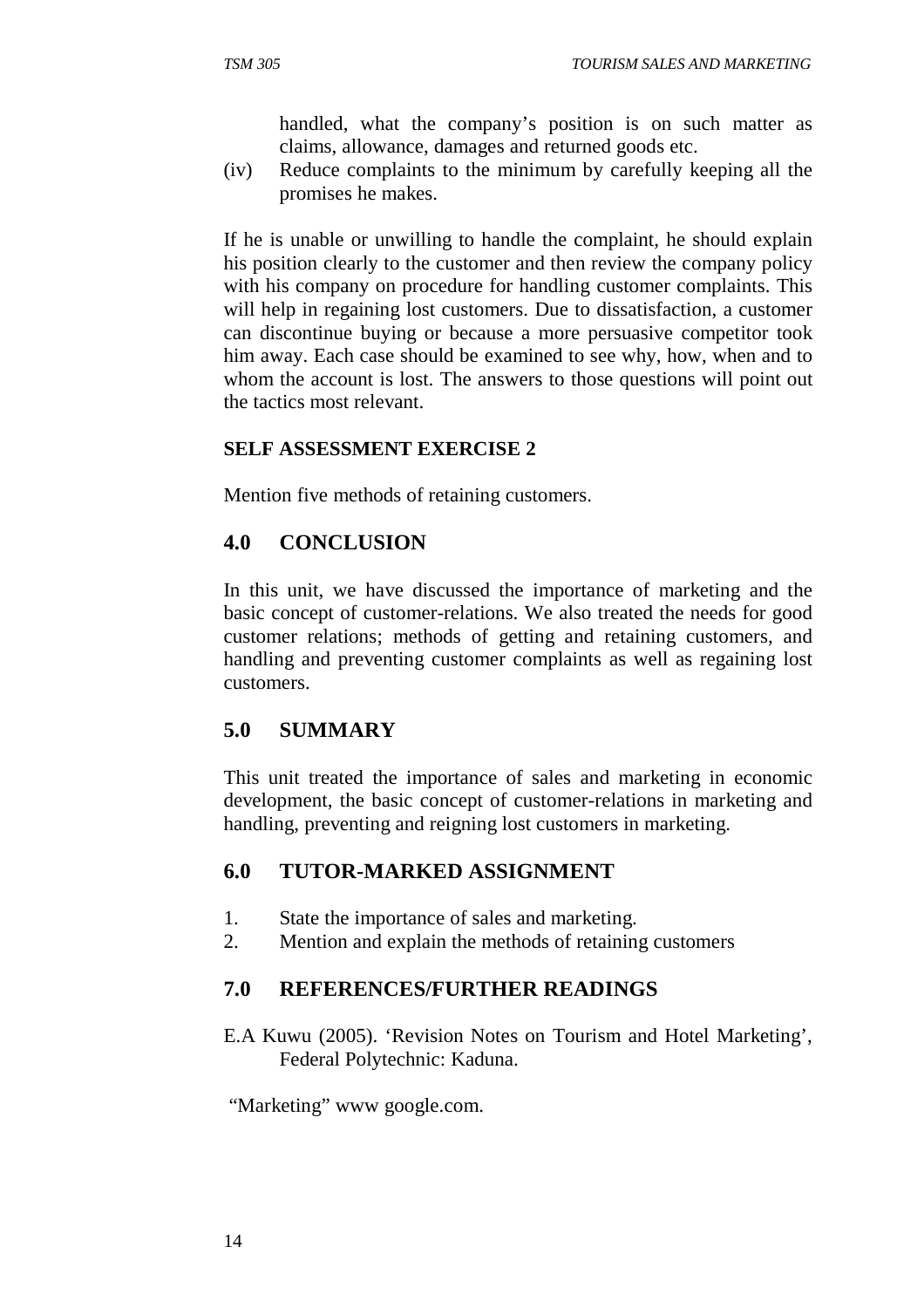# **UNIT 3 CONCEPT OF TOURISM SERVICES MARKETING**

#### **CONTENTS**

- 1.0 Introduction
- 2.0 Objectives
- 3.0 Main Content
	- 3.1 Meaning of Service
	- 3.2 Characteristics of Service Marketing
	- 3.3 Marketing Implication of Tourism Services
	- 3.4 Similarities between Goods and Services
	- 3.5 Classification of Tourism Services
- 4.0 Conclusion
- 5.0 Summary
- 6.0 Tutor-Marked Assignment
- 7.0 References/Further Readings

## **1.0 INTRODUCTION**

Service marketing has become more competitive Marketers in selling services to consumer have, as a result, had to become more market and marketing oriented. They should know how to develop skills and make use of the various principles and practices of sales and marketing. Services marketing can be daunting because of their intangible nature.

In the tourism industry, products offered include packaged tours, museum visits and visits to tourist attractions. Others include the provision of accommodation and lodging facilities as well as dinning facilities as obtained in hospitality industry.

The application of marketing concept in services marketing requires the proper development of the marketing mix which includes pricing, promotion and distribution of the services as well as the services to be rendered itself.

## **2.0 OBJECTIVES**

By the end of this unit, you should be able to:

- explain the concept of services marketing in tourism
- explain the properties of services marketing
- identify the characteristics of services marketing in tourism
- identify similarities between goods and services
- discuss the classification of services in tourism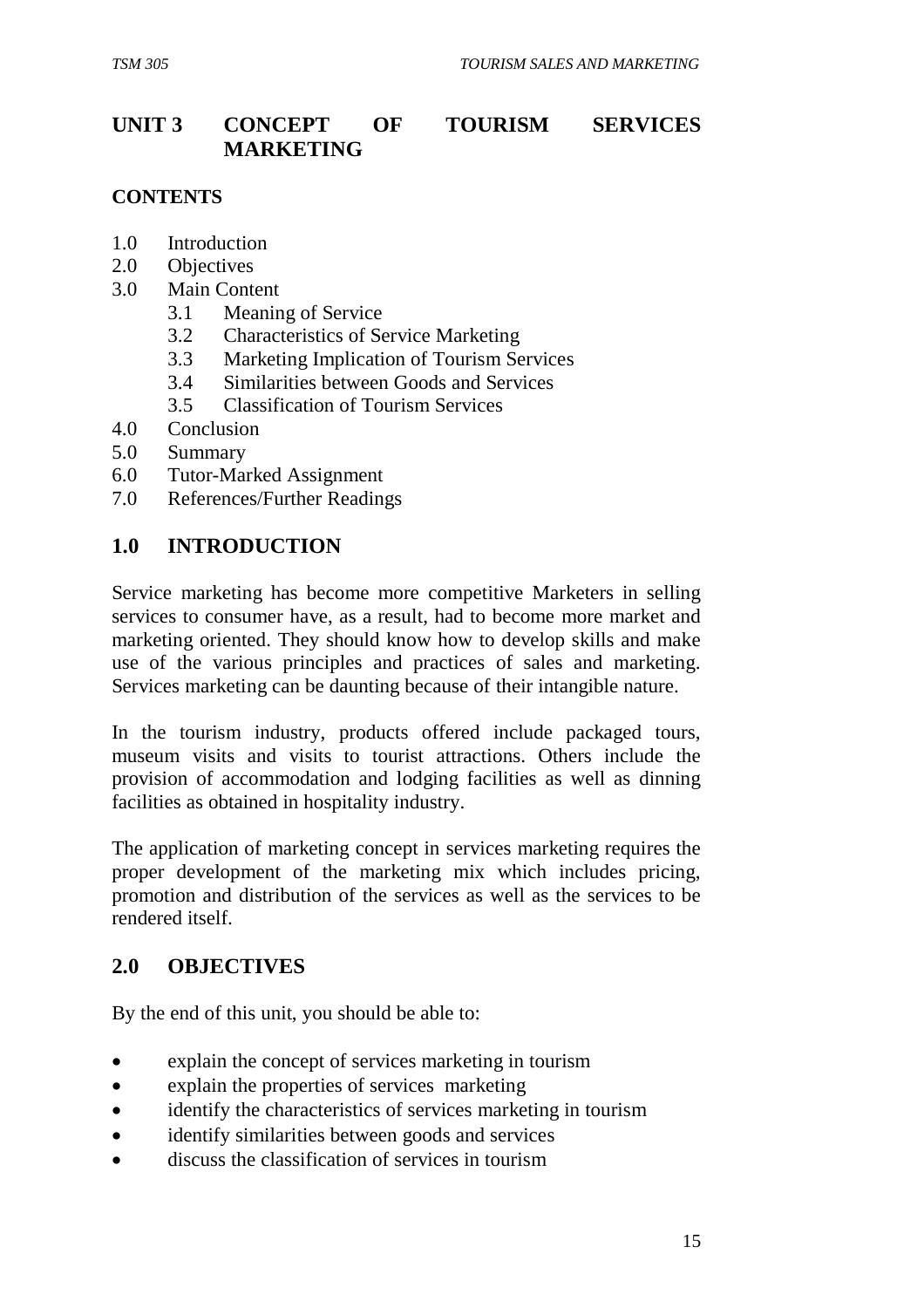# **3.0 MAIN CONTENT**

## **3.1 Meaning of Service**

Philip Kotler defines services as any activity or benefit that one part can offer to another that is essentially intangible and does not result in the ownership of anything. Its production may or may not be tied to a physical product.

Services in tourism are those separately identifiable but intangible activities that provide want-satisfaction and are not of necessity to (or inextricable from) the sale of a product or another service. To produce a service may or may not require the use of tangible goods or assets.

## **3.2 Characteristics of Services Marketing**

Services are characterized by six general properties:

## **1. Intangibility**

It may not be possible to taste, feel, see, hear or smell a service before its purchases is undertaken. Intangibility stems from the fact that services are performances. Services have a few tangible attributes called search qualities that can be viewed prior to purchase. On the other hand are services that are rich in experience and credence qualities that can be assessed only after purchased and consumption (satisfaction, courtesy, etc). Credence qualities cannot be assessed even after purchase and consumption. An appendix operation is an example of services high in credence qualities. How many consumers are knowledgeable enough to assess the quality of an appendectomy, even after it has been performed?

## **2. Inseparability**

The creation of service may be coterminous with its consumption. Services are at the same time to be made available, sold and consumed. Also the provision may not be separable from the person or personality of the seller. Marketers of people-based services must recognize that services providers are often viewed as the service itself. Therefore, strategies relating to selecting, training, motivation and controlling employees are very important.

Inseparability results from the simultaneous production and consumption of a service. Because the firms are unable to store and transport a service, it is consumed simultaneously as it is being produced; some times the consumer of the service helps in the service production. From a marketing standpoint, this implies that direct sales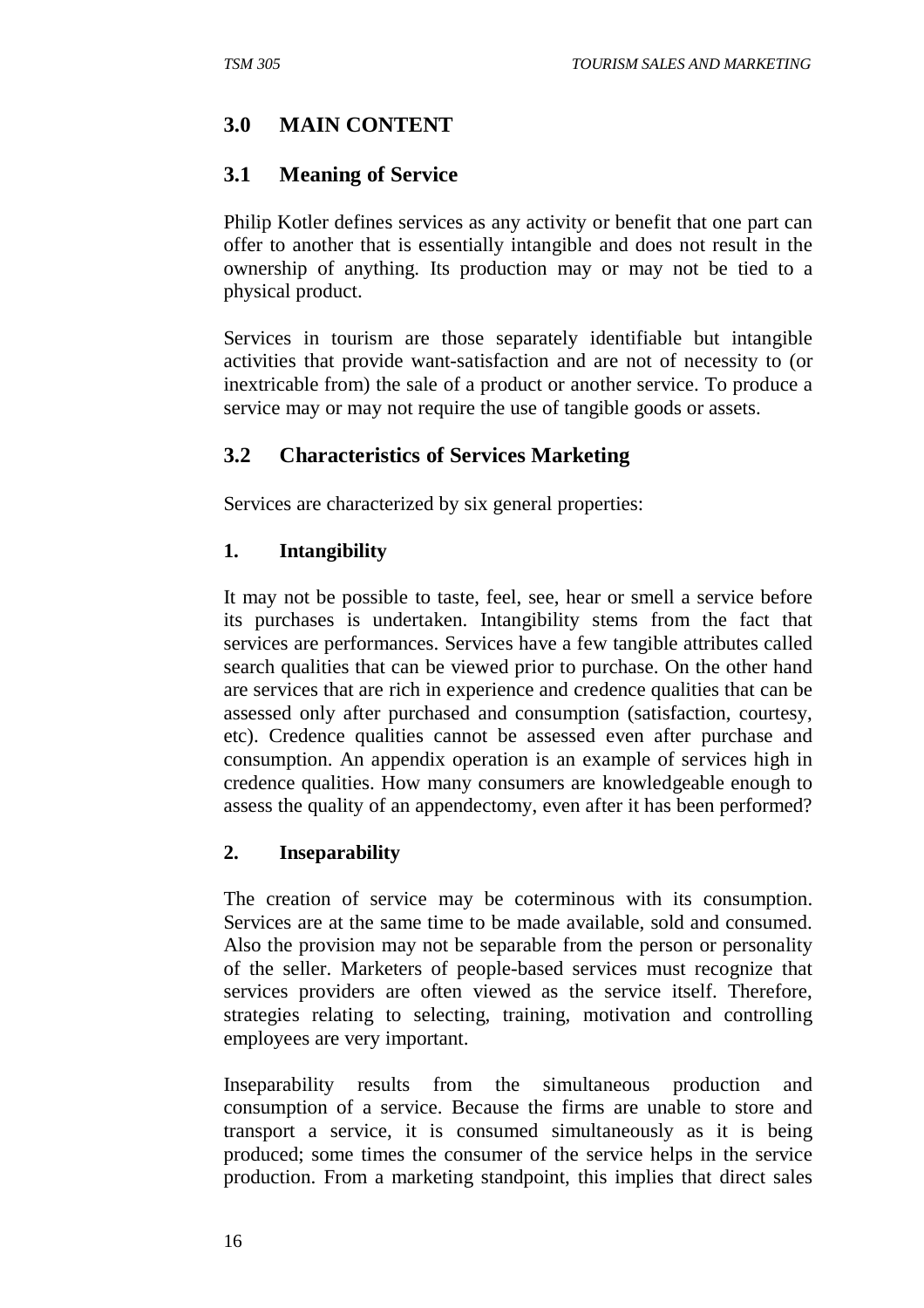are the only possible channel of distribution. Services cannot be sold in very many market, this characteristic also limits the scale of operation in a time space.

#### **3. Heterogeneity**

It may prove difficult to maintain a high degree of consistency of output standard when providing services. Often, it is impossible to ensure consistency in the services provided by a seller or to standardize offerings among sellers of the same services. Sellers of a service would offer differently according to the seller's ability, disposition and environment. No two sellers, given the same sales situation, would offer a service, though the same, in same manner.

#### **4. Perishability**

Services cannot be stored in advance of demand. An airline seat not utilized is revenue lost forever. Service cannot be intentioned, stored or warehoused for future use. This is because service utility is short-lived. It is in this regard that an unoccupied taxi cab or bus seat or train or plane or even a hotel bed space is perished, entails cost and wasted for that trip.

#### **5. Ownership**

The purchase of a service may only confer upon the customer the access to use a facility. The customer does not obtain ownership of that facility.

#### **6. Instability**

Specific features that appeal to consumers sense of sight, smell, taste, hear and touch that are identifiable with tangible products are absent in the case of services. Features of measurement, weighing, display, demonstration sample, test through evaluation, etc. are not applicable since particular benefits are not readily apparent.

 Frequently, customers will not be evaluating the core service but the close surrogate refereed to as the tangible manifestation of the service and the tangible support systems. For instance, for an accommodation service of a hotel, buyers may evaluate the appearance and manner of the receptionist and information officer, the size of the hotel, the type, maintenance, etc. affect the evaluation and buying behaviour.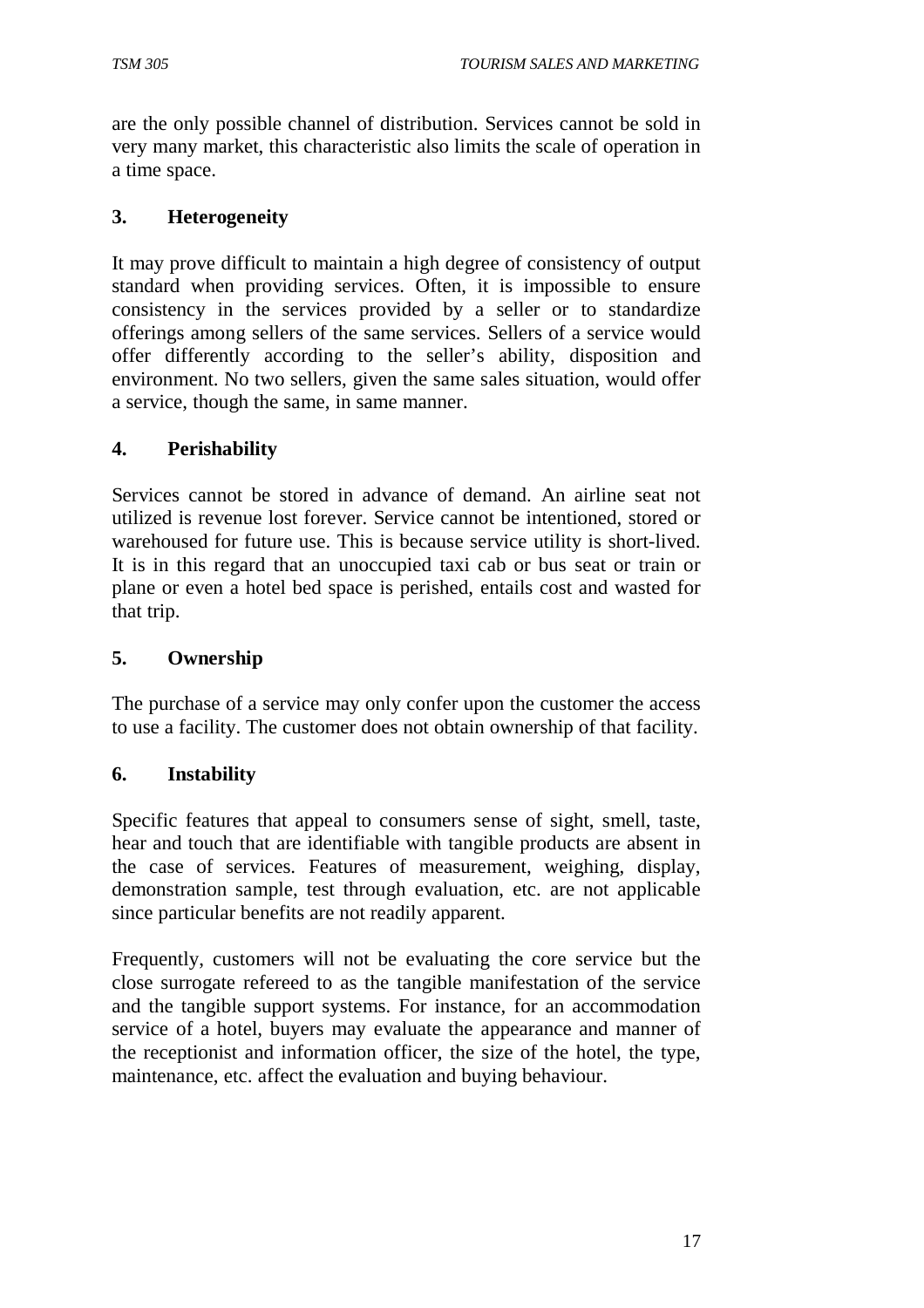# **3.3 Marketing Implication of Tourism Services Characteristics**

## **1. Intangibility**

The marketer may attempt to reduce the level of difficulty to which the characteristic of intangibility gives rise, for instance by:

- (a) Increasing the level of tangibility. For instance by providing physical illustrations e.g. by developing a tangible representation like reports, specifying work carried out for existing clients for consultancy services or associating the services with tangible objects.
- (b) Focusing the attention of the customer upon the principal benefits of consumption.
- (c) Differentiating the service and building up its reputation, for instance by enhancing perceptions of customer service and customer value by offering excellent quality service, reliability and value for money. Such customer perception of quality and excellence must be attached as value to brand and the brands managed to secure and enhancing their market position. KLM Airlines for example, offers air transportation services in a highly competitive international market, but are consistently rated by business travelers as providing outstanding quality of services.

## **2. Inseparability**

The importance of establishing value on excellence and customer orientation. Effective customer service training will emphasize the need for quality service and reliability. The enterprise will have to invest in people in order to achieve success.

## **3. Heterogeneous**

There will again be a need to establish and maintain attitude and culture that emphasizes:

- (i) Consistency of quality control, e.g., restaurant foods always served at correct temperature and presented in a specific manner.
- (ii) Consistency of customer service
- (iii) Effectiveness in staff selection, training and motivation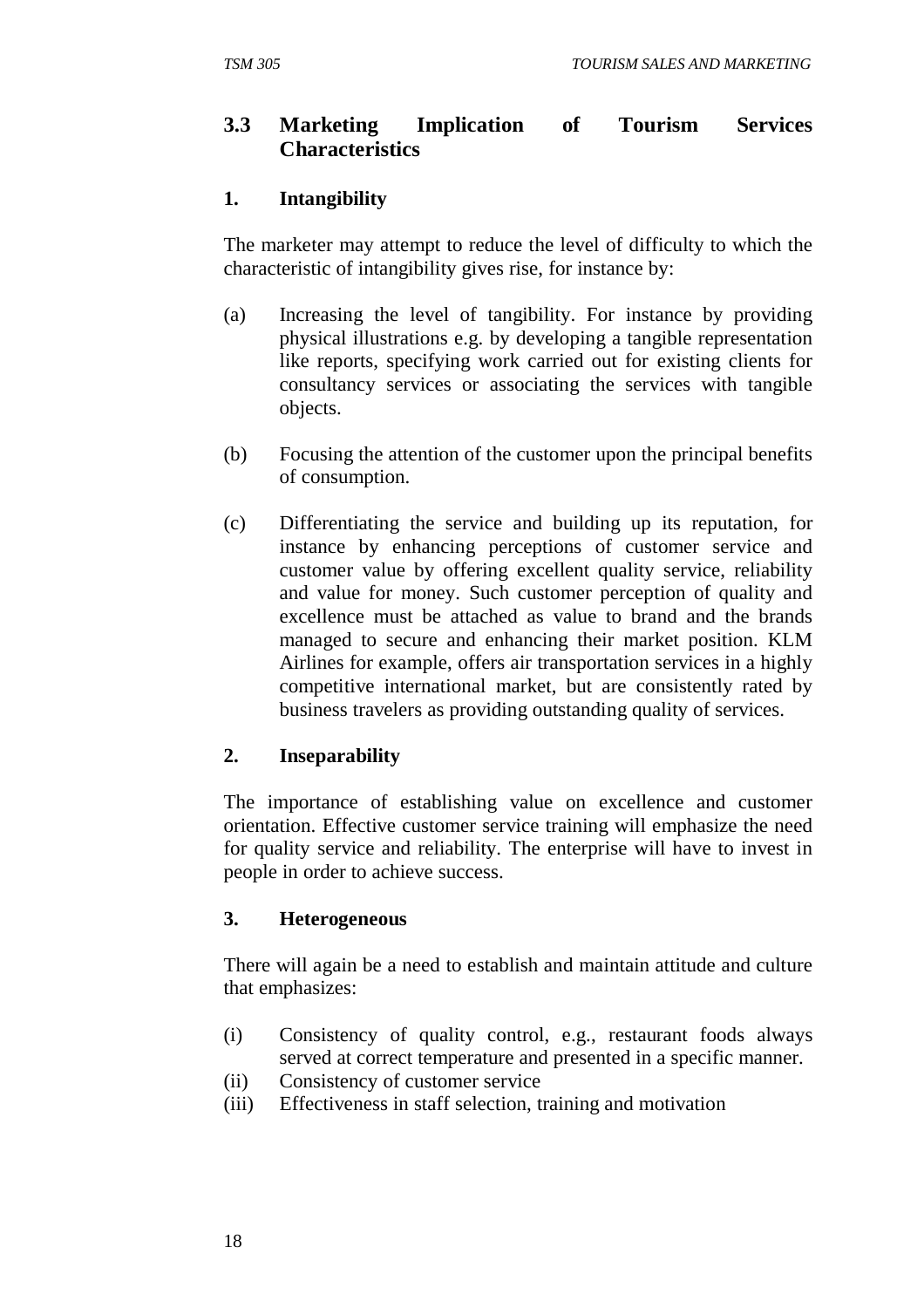## **4. Perishability**

The operations management process may attempt to optimize the relationship between supply and demand, for instance, by:

- (i) Using pricing variation to encourage off peak demand
- (ii) Using promotion to stimulate off peak demand.

## **5. Ownership**

There are at least three alternatives to the marketer.

They are:

- (i) Promoting the advantages of non-ownership.
- (ii) Making available to the customer tangible symbol or representation of ownership such as certificate of membership of a professional institute.
- (iii) Increasing the chances or opportunity of ownership.

## **SELF ASSESSMENT EXERCISE 1**

Define tourism services marketing, the characteristics and marketing implications of tourism services characteristics.

## **3.4 Similarities between Goods and Services**

- (1) They are both want satisfying.
- (2) They both involve payment.
- (3) They both have price.
- (4) Their existence need to be communicated.
- (5) They are both consumed before they can yield benefits.
- (6) They involve cost.

## **3.5 Classification of Tourism Services**

Tourism services are a very diverse group of product and organization may provide more than one kind. Examples of services include car, rentals, repair, health care, hair-dressing, child care, legal advice, banking, insurance, air travels, education, entertainment, business consulting etc.

Marketing services can be meaningfully analyzed by using a fivecategory classification scheme.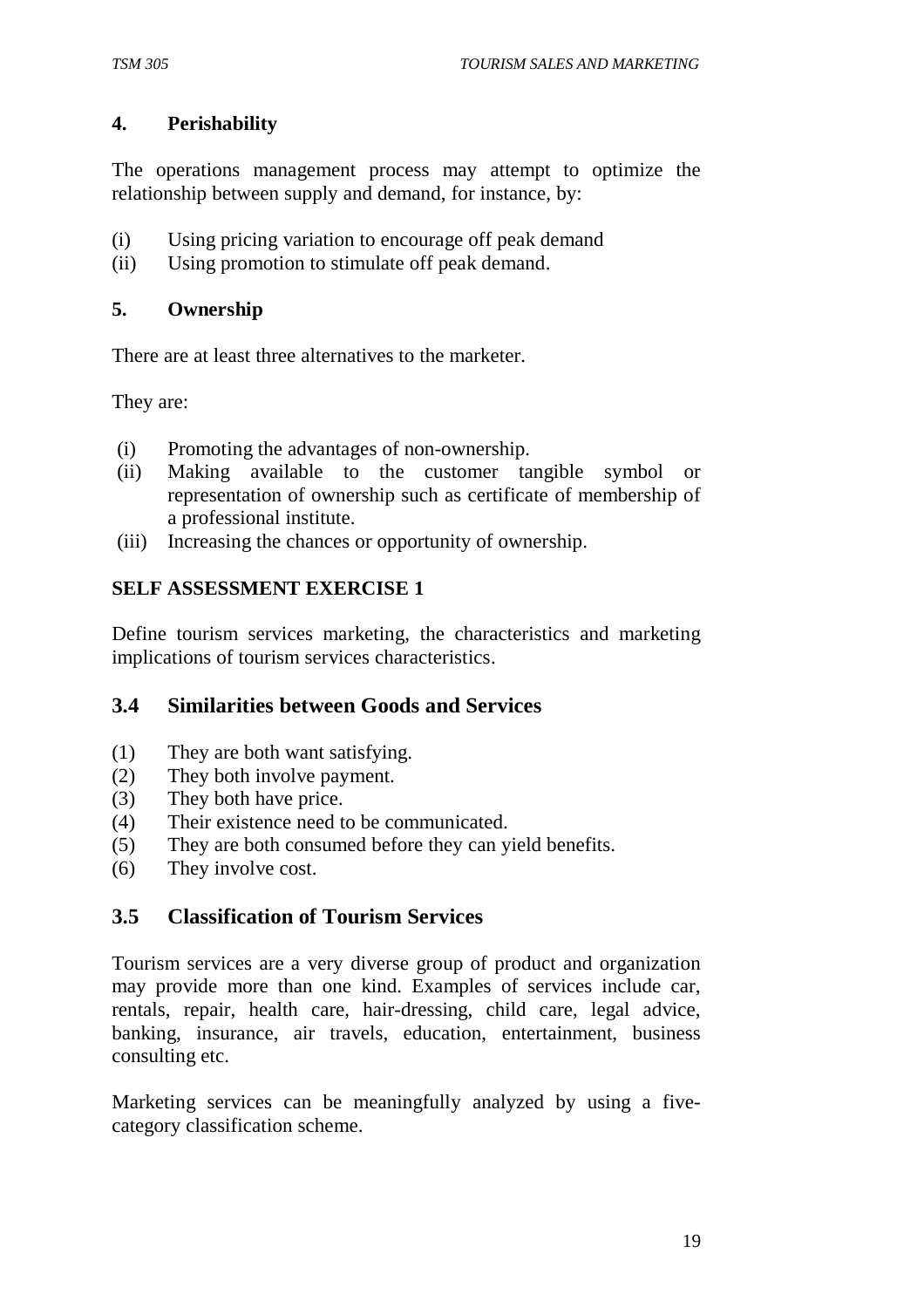| Type of Market<br>Repairs, child care, Legal advice, etc.<br>- Consumer<br>Consulting,<br>catering<br>services,<br>installation<br>- Industrial<br>Degree of labour intensiveness<br>Repair, education, hair cuts.<br>- Labour/people based<br>Telecommunications, health, public<br>transport.<br>- Equipment based<br>Degree of customer contract<br>Health care, hotels, air travel.<br>- High<br>Repairs, home deliveries, postal<br>services.<br>- Low<br>Skill of the service provider<br>Legal advice, health care, bank service<br>- Professional<br>Domestic services, dry<br>cleaning,<br>public transport.<br>- Non-professional<br>Financial services, insurance, hotel<br>Goal of service provider | <b>CATEGORY</b> | <b>EXAMPLE</b> |
|-----------------------------------------------------------------------------------------------------------------------------------------------------------------------------------------------------------------------------------------------------------------------------------------------------------------------------------------------------------------------------------------------------------------------------------------------------------------------------------------------------------------------------------------------------------------------------------------------------------------------------------------------------------------------------------------------------------------|-----------------|----------------|
|                                                                                                                                                                                                                                                                                                                                                                                                                                                                                                                                                                                                                                                                                                                 |                 |                |
|                                                                                                                                                                                                                                                                                                                                                                                                                                                                                                                                                                                                                                                                                                                 |                 |                |
|                                                                                                                                                                                                                                                                                                                                                                                                                                                                                                                                                                                                                                                                                                                 |                 |                |
|                                                                                                                                                                                                                                                                                                                                                                                                                                                                                                                                                                                                                                                                                                                 |                 |                |
|                                                                                                                                                                                                                                                                                                                                                                                                                                                                                                                                                                                                                                                                                                                 |                 |                |
|                                                                                                                                                                                                                                                                                                                                                                                                                                                                                                                                                                                                                                                                                                                 |                 |                |
|                                                                                                                                                                                                                                                                                                                                                                                                                                                                                                                                                                                                                                                                                                                 |                 |                |
|                                                                                                                                                                                                                                                                                                                                                                                                                                                                                                                                                                                                                                                                                                                 |                 |                |
|                                                                                                                                                                                                                                                                                                                                                                                                                                                                                                                                                                                                                                                                                                                 |                 |                |
|                                                                                                                                                                                                                                                                                                                                                                                                                                                                                                                                                                                                                                                                                                                 |                 |                |
|                                                                                                                                                                                                                                                                                                                                                                                                                                                                                                                                                                                                                                                                                                                 |                 |                |
|                                                                                                                                                                                                                                                                                                                                                                                                                                                                                                                                                                                                                                                                                                                 |                 |                |
|                                                                                                                                                                                                                                                                                                                                                                                                                                                                                                                                                                                                                                                                                                                 |                 |                |
|                                                                                                                                                                                                                                                                                                                                                                                                                                                                                                                                                                                                                                                                                                                 |                 |                |
|                                                                                                                                                                                                                                                                                                                                                                                                                                                                                                                                                                                                                                                                                                                 |                 |                |
|                                                                                                                                                                                                                                                                                                                                                                                                                                                                                                                                                                                                                                                                                                                 |                 |                |
| - Profit<br>Accommodation                                                                                                                                                                                                                                                                                                                                                                                                                                                                                                                                                                                                                                                                                       |                 |                |
| Health care, education, government.                                                                                                                                                                                                                                                                                                                                                                                                                                                                                                                                                                                                                                                                             |                 |                |
| - Non-profit                                                                                                                                                                                                                                                                                                                                                                                                                                                                                                                                                                                                                                                                                                    |                 |                |

## **SELF ASSESSMENT EXERCISE 2**

Mention the different categories of services with their examples.

# **4.0 CONCLUSION**

In this unit, we have discussed the marketing services and what tourism marketing services is, characteristic of services marketing, marketing implication of tourism services, and similarities between goods and services. Finally, we tried to classify and categorize tourism services with appropriate examples.

# **5.0 SUMMARY**

This unit treats what tourism services marketing is, the characteristics of service marketing, the marketing implication of tourism services, the similarities between goods and services and categories of services with examples.

## **6.0 TUTOR-MARKED ASSIGNMENT**

- 1. Define tourism service marketing
- 2. Mention the characteristics of service marketing.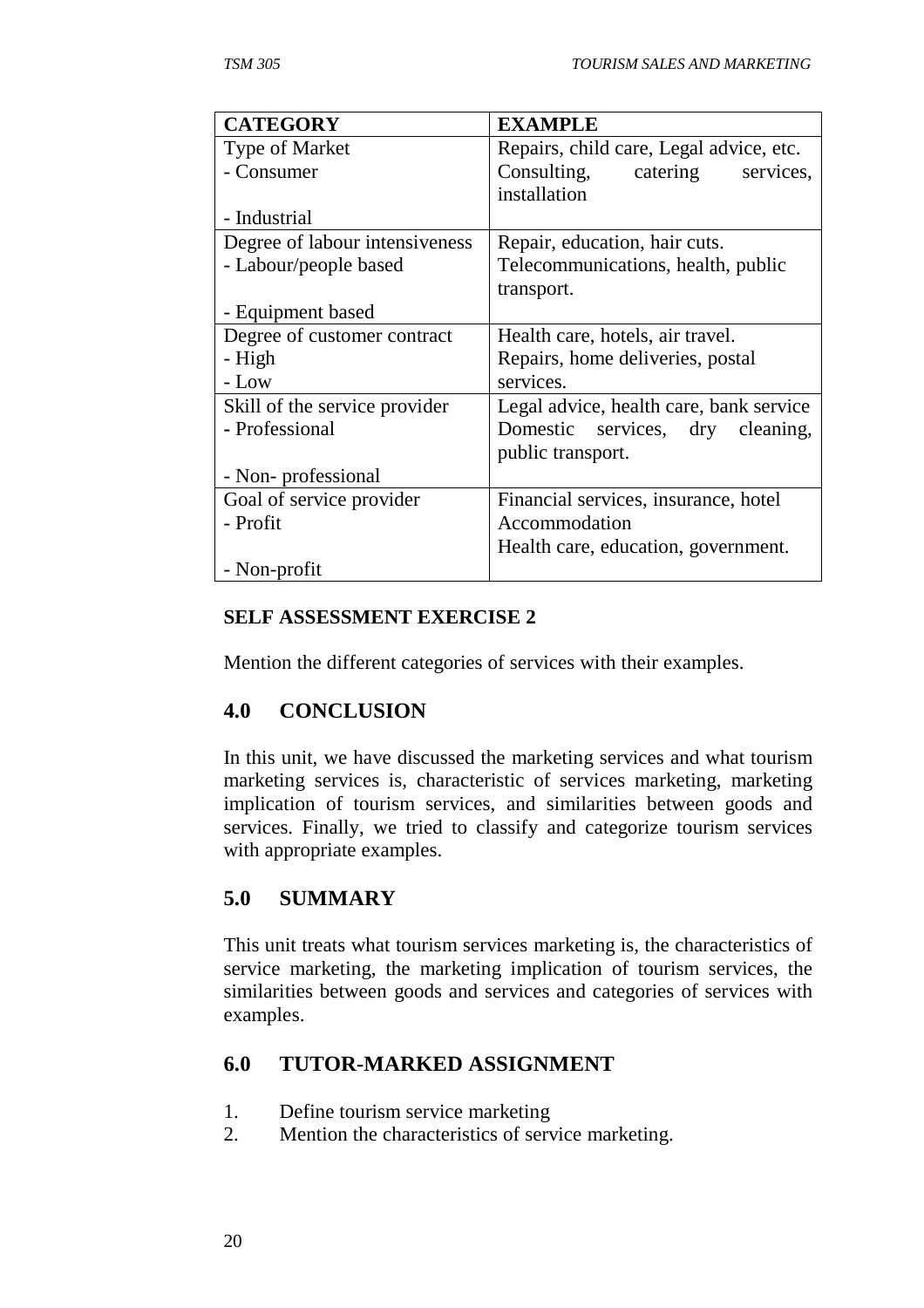# **7.0 REFERENCES/FURTHER READINGS**

Baker M.J (1974). *Marketing – An Introduction Text*, 2<sup>nd</sup> Edition<sup>.</sup>

Kuwu A.E (2005). 'Revision Notes on Tourism Marketing'*,* Kaduna – Polytechnic: Kaduna.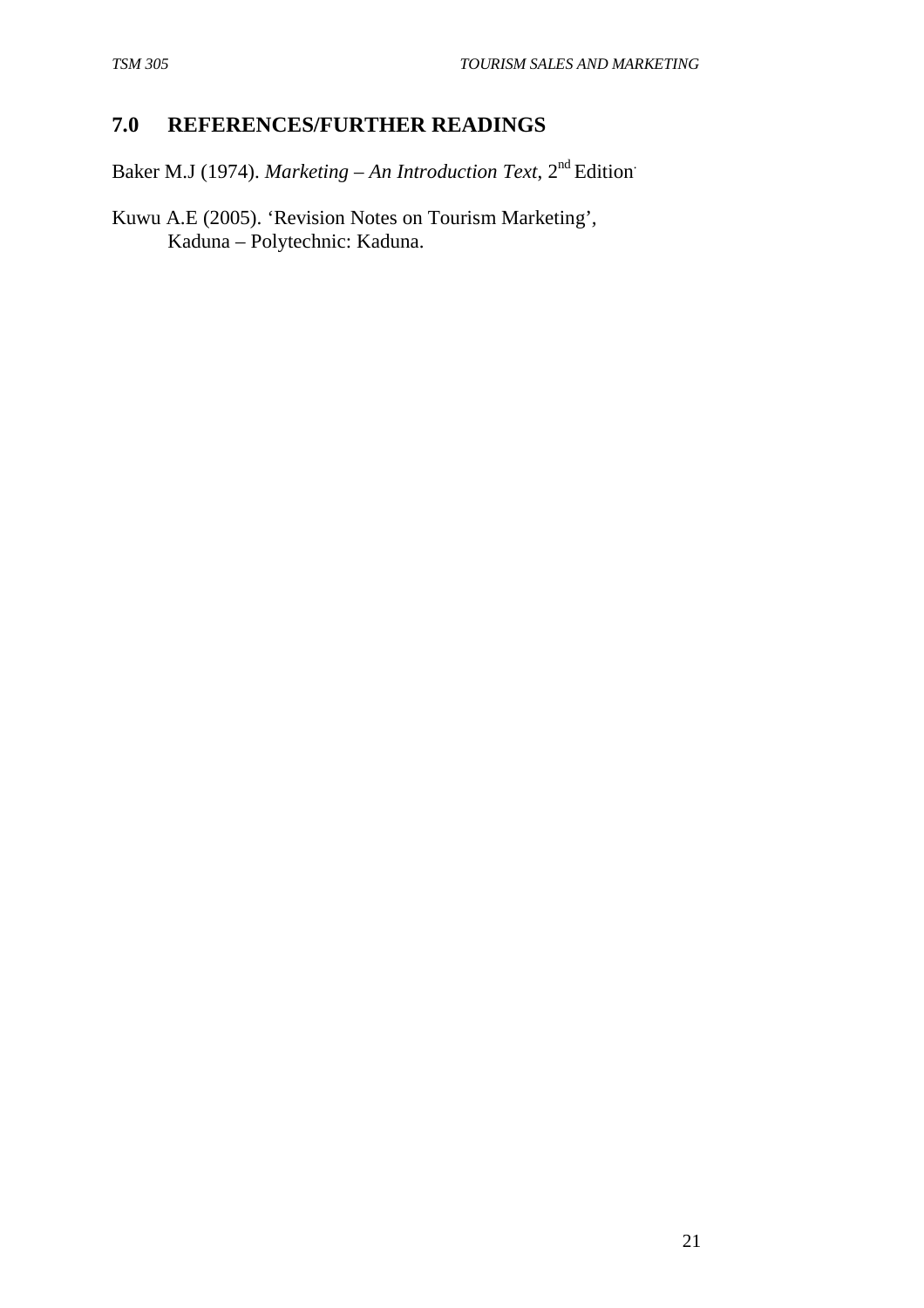## **UNIT 4 TOURISM MARKETING INFORMATION SYSTEM**

#### **CONTENTS**

- 1.0 Introduction
- 2.0 Objectives
- 3.0 Main Content
	- 3.1 Meaning of Tourism Marketing Information System
	- 3.2 Basic Marketing Information Requirements
	- 3.3 Reasons for Information Systems
		- 3.3.1 Types and Sources of Tourism Information System
		- 3.3.2 Tourism Sources of Information could be obtained from the Following
	- 3.4 Channel of Information Flow
	- 3.5 Problems of Information in Tourism Marketing
- 4.0 Conclusion
- 5.0 Summary
- 6.0 Tutor-Marked Assignment
- 7.0 References/Further Readings

## **1.0 INTRODUCTION**

Decision making pertaining to the purchase of tourist product must be based on facts which are normally obtained through collection of accurate information and data on tourist destination centres as well as the originating market. This is necessary because marketers of the service industries such as the tourist sector are faced with unique situation since the potential customers are in the process of purchasing an "illusion" or an intangible product where there is an absolute guarantee of "value" for money spent on holiday. It is therefore essential for national tourism organization, tour-operators and other coordinators of the tourism industry to be fully involved; not only in the collection of information, but to ensure filtering of such information in order to separate actual facts from distortion and assumption that will be contrary to established marketing objectives.

To ensure high degree of marketing success, the reputable organization tends to establish a well defined system of marketing information in the form of specialist department known as the marketing information and analysis centre whose responsibility will include gathering and processing of all vital information about potential customers, market and competitors. The marketing information and analysis centre could be described as a marketing research department. In fact such department normally serves as the marketing nerve centre of the organization and does not only provide instantaneous information to meet a variety of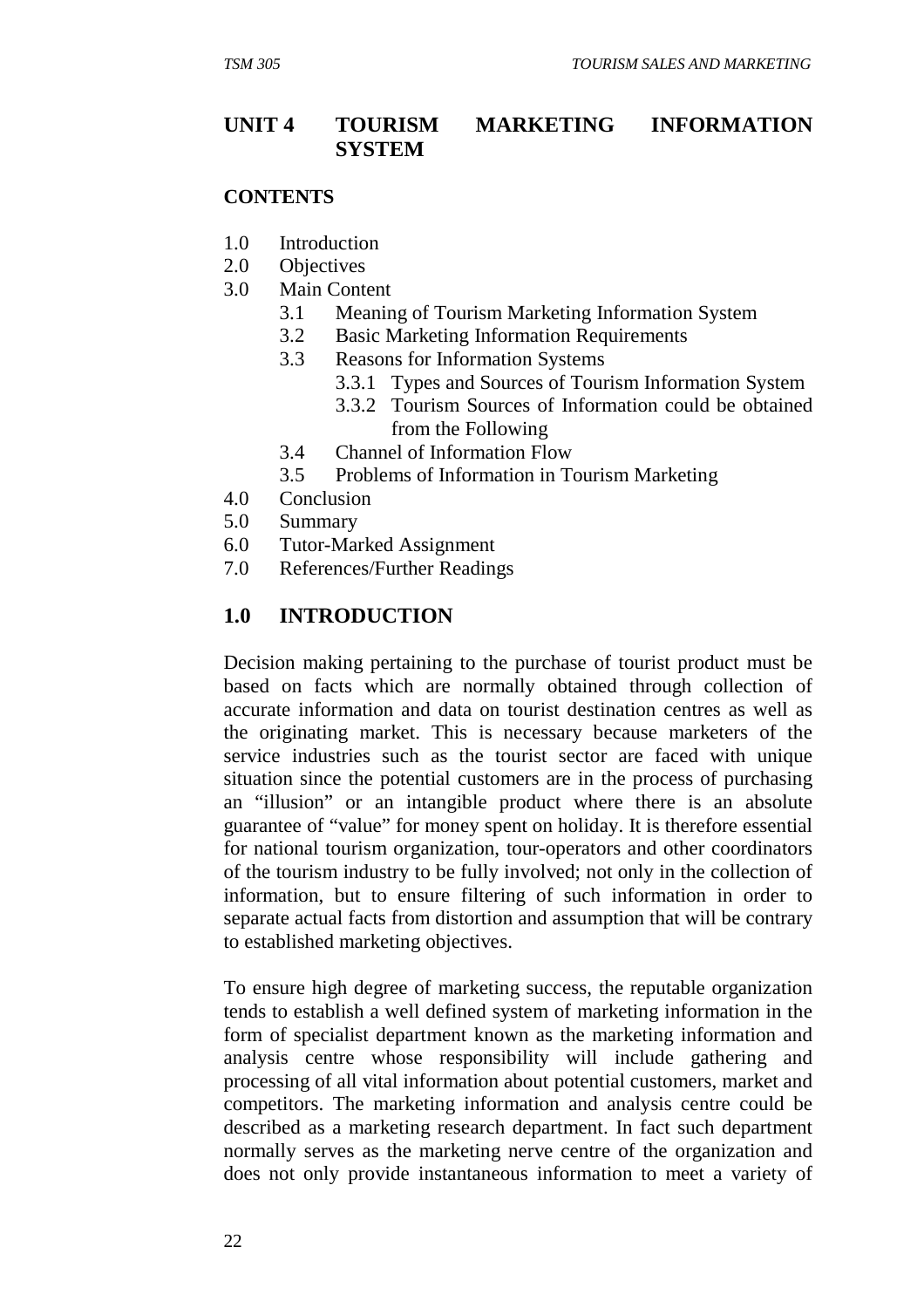executive needs, but would also develop all kinds of analytical decision aids for executives; ranging from computer forecasting programmes to complex simulation of the destination market.

## **2.0 OBJECTIVES**

At the end of this unit, you should be able to:

- explain the meaning of tourism marketing information system
- identify basic requirements of marketing information system
- mention types and sources of tourism information system
- identify problems of information system.

## **3.0 MAIN CONTENT**

## **3.1 Meaning of Tourism Marketing Information System**

Tourism marketing information system is a procedure for gathering, sorting, analyzing, evaluating and distributing needed, timely and accurate information to marketing decision makers. It develops needed information from internal and external company records, marketing intelligence activities, marketing research process and information analysis to managers in the right form and at the right time to help in marketing planning, implementation and control. A good tourism marketing information system balances information that a manager could like to have against that which they really need and is feasible to obtain.

## **3.2 Basic Marketing Information Requirements**

Basic requirement of tourism marketing information includes the following.

#### **(1) Tourism**

- (a) Opinion + Preferences
- (i) Destination image
- (ii) Available tourist products
- (iii) Publicity, advertising and public relations
- (iv) Sales opportunities
- (v) Price.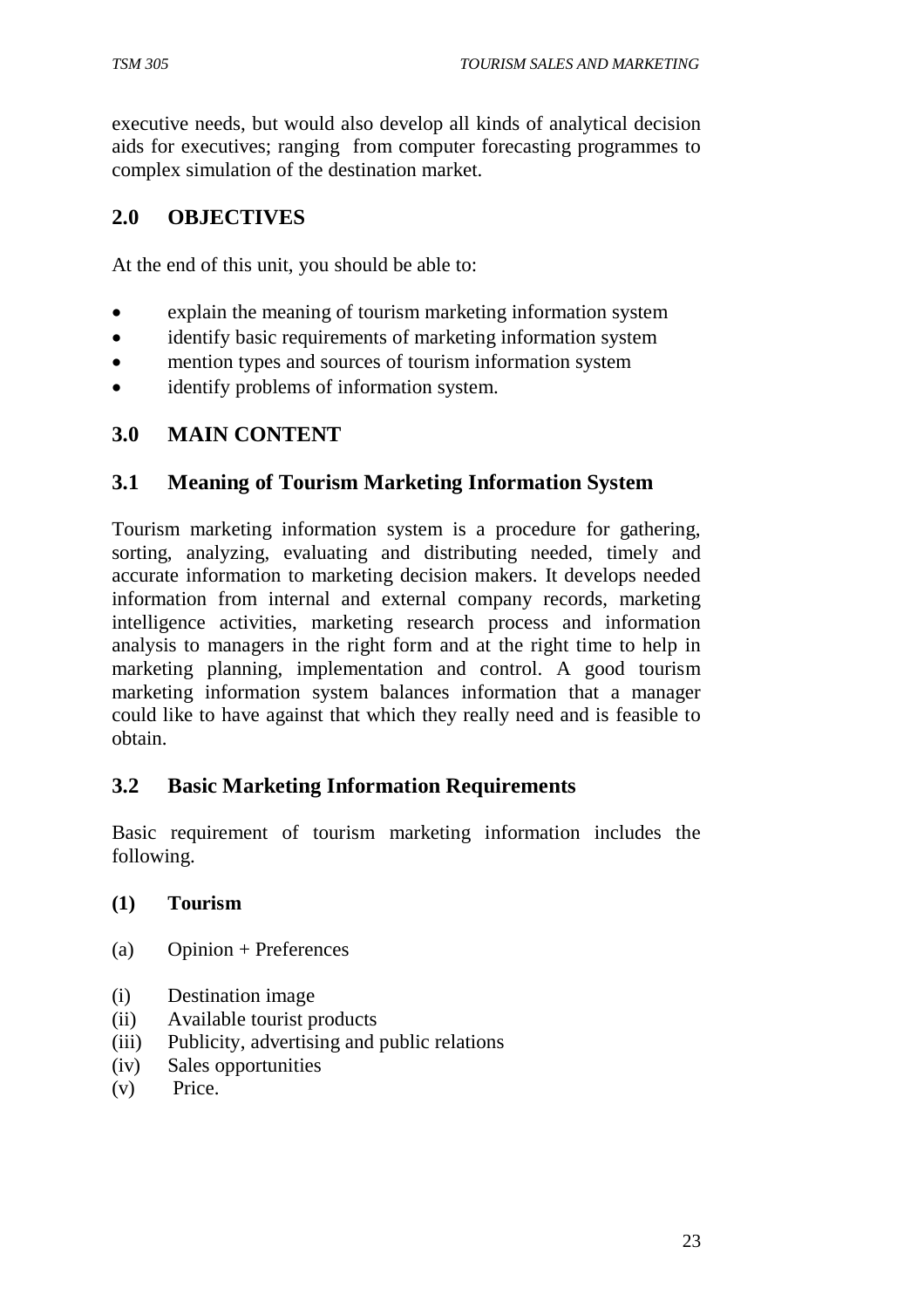- (b) Travel motivation + Behaviours
- (i) Main motivation for travel
- (ii) Pattern of travel (individual or group)
- (iii) Cheap/expensive method of accommodation.
- (iv) Response Destination tourist product
- (v) Anticipated future changes

## **(2) Markets**

- (a) Characteristic trends
- (i) Size
- (ii) Location
- (iii) Main segments
- (iv) Demography
- (b) Distribution considerations:
- (i) Role of tour-operator + travel agents.
- (ii) Role of foreign tourist office
- (iii) Effect of international computer reservation system
- (iv) Strengths + weaknesses of other outlets.

## **(3) Competitors (Group or Individual)**

- (i) Policies
- (ii) Product + supply component offered
- (iii) Marketing strategies of competitors

## **(4) General Environment**

- (a) Economic situation
- (i) Class of potential customers + their economic behaviour
- (ii) Income bracket + family budget
- (iii) Economic travel arrangements, etc.
- (b) Social Consideration + Trends
- (i) Cultural background
- (ii) Ethnic and norms
- (iii) Beliefs, etc.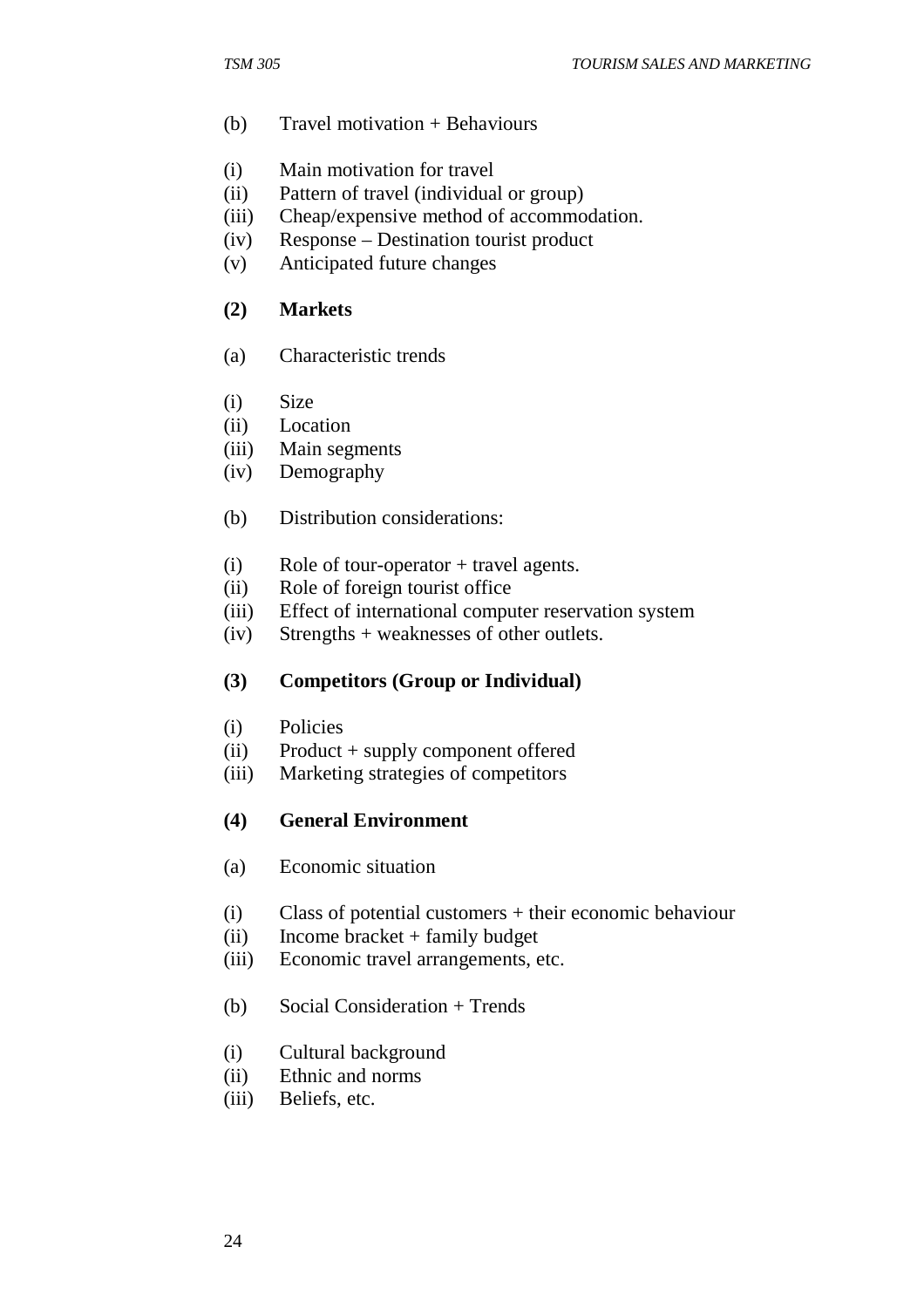#### (c) Political Trend of the destination

- (i) Analysis of political consciousness.
- (ii) Effect of political relationship with the destination
- (iii) Government role in facilitating travel in general, etc.
- (d) Scientific and Technological Changes
- (i) Means of transportation
- (ii) Automation
- (iii) New methods of inclusive tour holidays, etc.

#### **(5) The Tourism Destination Product**

- (a) Natural Tourist Resources
- (i) Climate
- (ii) Land configuration and landscape
- (iii) Flora and fauna
- (b) Cultural and Human Heritage
- (i) Historical monument and remains of past civilization
- (ii) Cultural places museum, art gallery, library, folk-lore, cultural, hand crafts, etc.
- (iii) Traditional events, e.g., fair, carnival feast, exhibition
- (iv) Religion edifies-monasteries
- (v) General infrastructure
- (vi) Road network, sewages, electricity power, water supply system, etc.
- (vii) Other basic needs hospital, banks, shopping centres, garages, etc.
- (viii) Accommodation units hostels, motels, inns, holiday villages, etc.

## **3.3 Reasons for Information Systems**

Information system is required to:

- (i) Provide for evaluation and control of overall marketing performance.
- (ii) Provide for evaluation and control of sub-functions and individuals within the marketing departments or divisions.
- (iii) Provide specific data for any necessary action in relation to products, services, or price
- (iv) Provide information for good salesmanship, etc.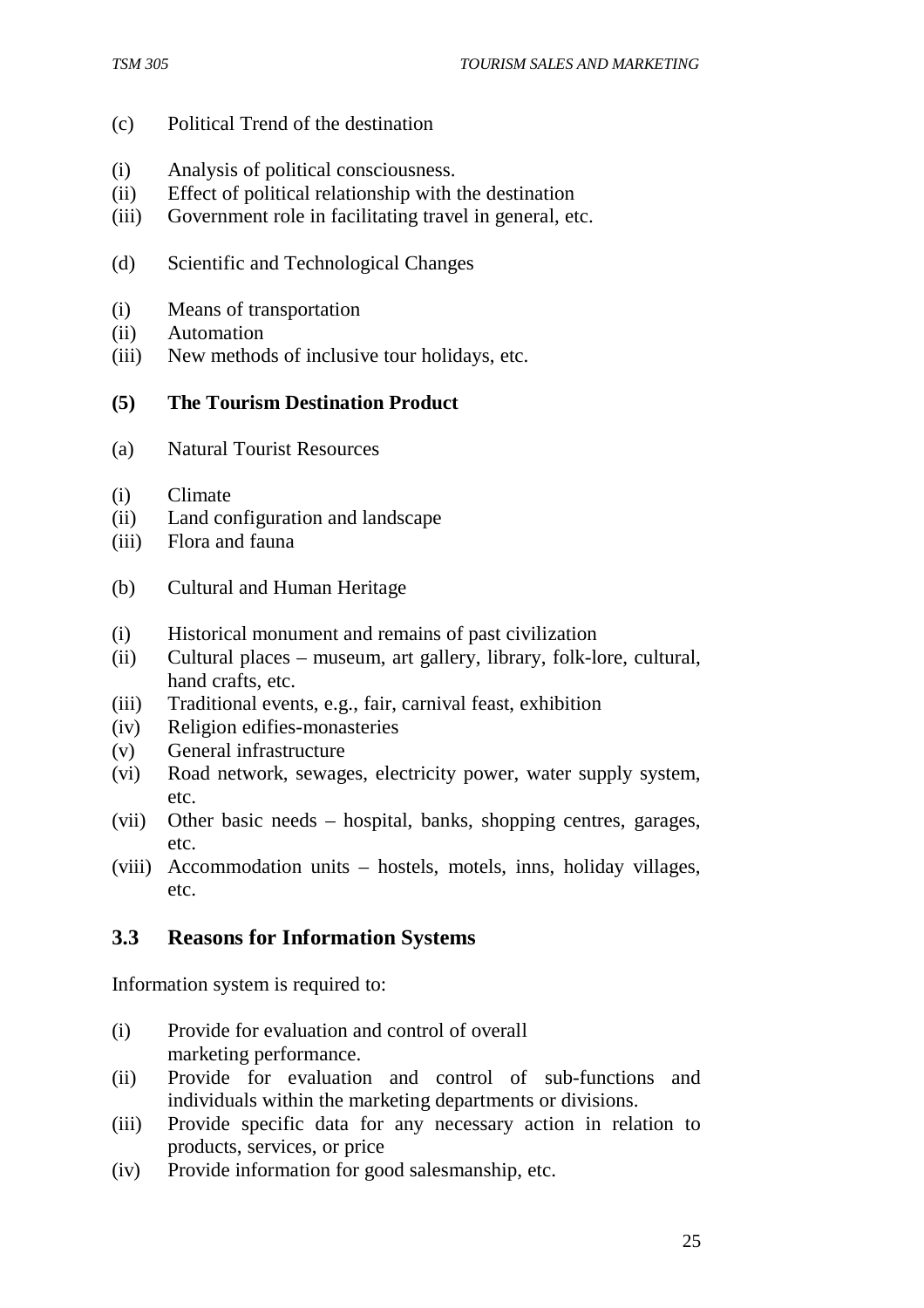# **3.3.1 Types and Sources of Tourism Information Systems**

Information is generally classified into either primary information or secondary information.

## **(1) Primary Information**

This is the information which has originated directly from the source as a result of the particular problem under investigation.

## **(2) Secondary Information**

Data which already exist and may be used for an investigation but has not been collected for that specific purpose is called secondary information. It is usually cheaper to use this kind of data than to set up special investigations, but care must be taken to ensure that the data is relevant, reliable and can be adjusted to the problem. Secondary information is normally quicker because it involves less research time and little or no field work.

# **3.3.2 Tourism Sources of Information could be obtained from the following**

## **(1) Internal Sources**

This information source is normally obtained from the company's own record; particularly sales records.

## **(a) Hotel Register**

This is a legal requirement in most country. Hotels normally record the names, address, date of arrival, and number of rooms allocated to a guest.

## **(b) Reservation Request**

This often entails details of request, source of reservation i.e. either direct or indirect thorough travel agent, or hotel representatives. Methods of reservation could be through letters, phone call or online etc, the types of guest (corporate or private) and any sufficient rate or package which may apply to the guest.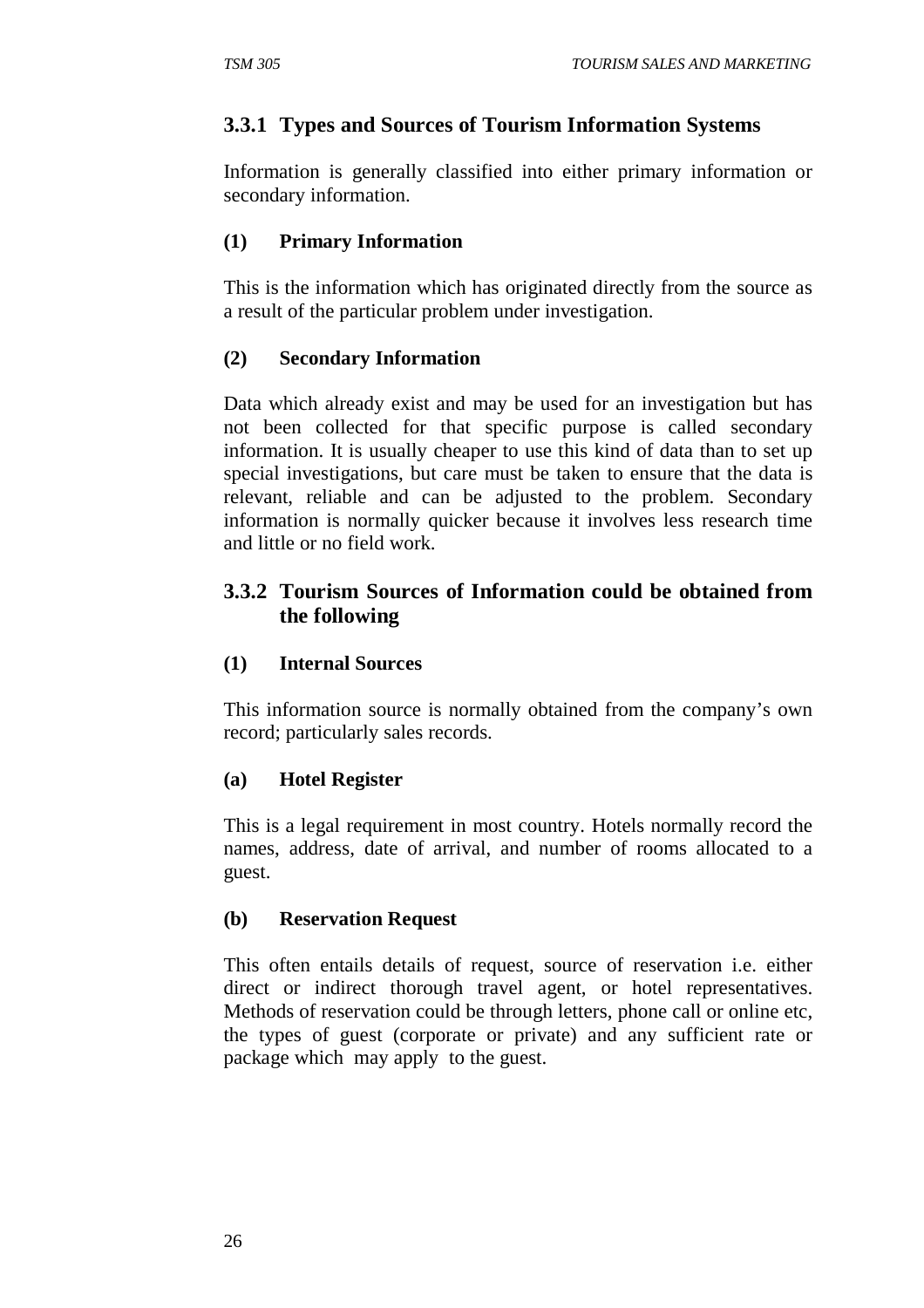#### **(c) Guest Index**

This is an alphabetical listing of current guests, duplication of key information from the register and reservation detail. It also includes the mode of travel (car, train, or boat), and purpose of visit (business or pleasure).

#### **(d) Guest Master File**

This is a file containing the name, address, occupation, phone number, room preferences of previous visit, etc.

#### **(2) External Sources**

- (a) In addition there is a wealth of published information: available publication, monthly digest, statistics, business monitor, etc.
- (b) International sources: information could also be obtained from reputable international organizations such as the W.T.O, UNO, IATA, ICAO, ECOWAS etc.

#### **(3) Other General Sources include**

- (a) Educational institutions offering post-graduate studies in hotel and tourism studies.
- (b) Immigration authorities
- (c) Passengers statistics from the various mode of transport (air, rail, road, and sea).
- (d) Directorate and other organizations e.g. chamber of commerce, tourist offices and consultancies.
- (e) Tourists themselves during entry and departure period where a questionnaire is given to them to fill
- (f) Through marketing research method, etc.

On the other hand, statistics gathered from tourists should be on age, range of visitors, party size, mode of transport, income level, occupation and approximation of spending in an area, first or repeat visit, group or individual travel and satisfaction level.

## **SELF ASSESSMENT EXERCISE 1**

Write out the tourism marketing information requirement and types and sources of tourism information system.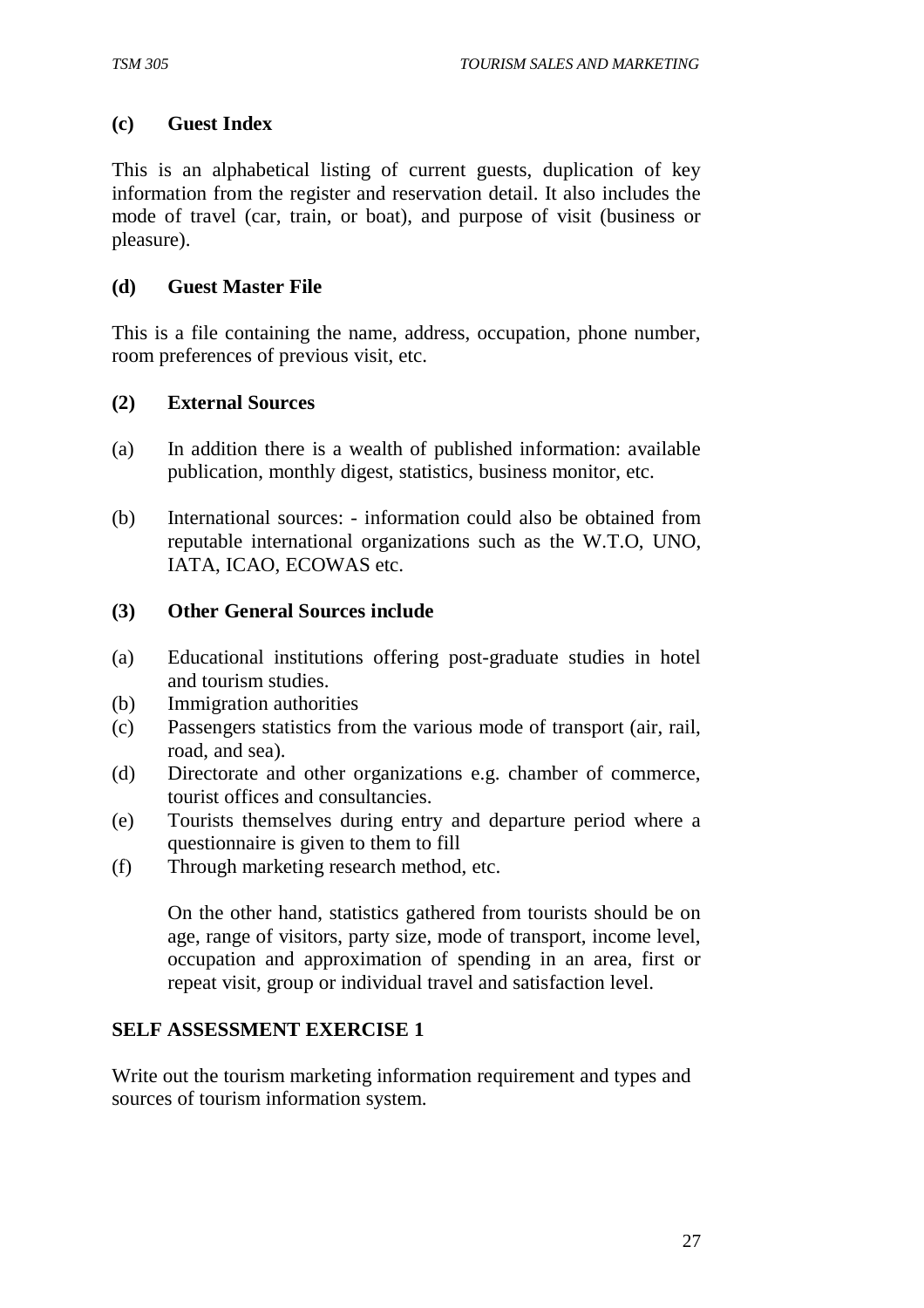## **3.4 Channel of Information Flow**

Modern marketing calls for more than developing a good product, pricing it attractively, and making it accessible. Air-lines, hotels, tour operators, transport companies, etc., must also communicate with present and potential tourists or customers and the general public. Today, there is a new view of information as an interactive dialog between the organization and its customers that takes place during the pre-selling, selling, consuming and post consuming stages. Airline, tour operators, and hotel providers must ask not only "How can we reach our customer?' but also "How can our customer reach us?' Thanks to technological breakthroughs, people can now communicate through traditional media (newspapers, radio, telephone, television), as well as through new media forms (computers, fax machines, cellular phones, etc.)

Information flows through the following channels as can be seen in the diagram below.





Senders must know what audiences they want to reach and what responses they want to get. They must encode their messages in a way that it is easy to understand. They must transmit the message through efficient media that the target audience can comprehend and develop feedback channels to monitor the responses.

 For a message to be effective, the sender's encoding process must match with the receiver's decoding process. The more the sender's field of experience overlaps with that of the receiver, the more effective the message is likely to be. This puts a burden on communicators from one social stratum (such as advertising people) who wants to communicate effectively with another stratum (such as airline workers).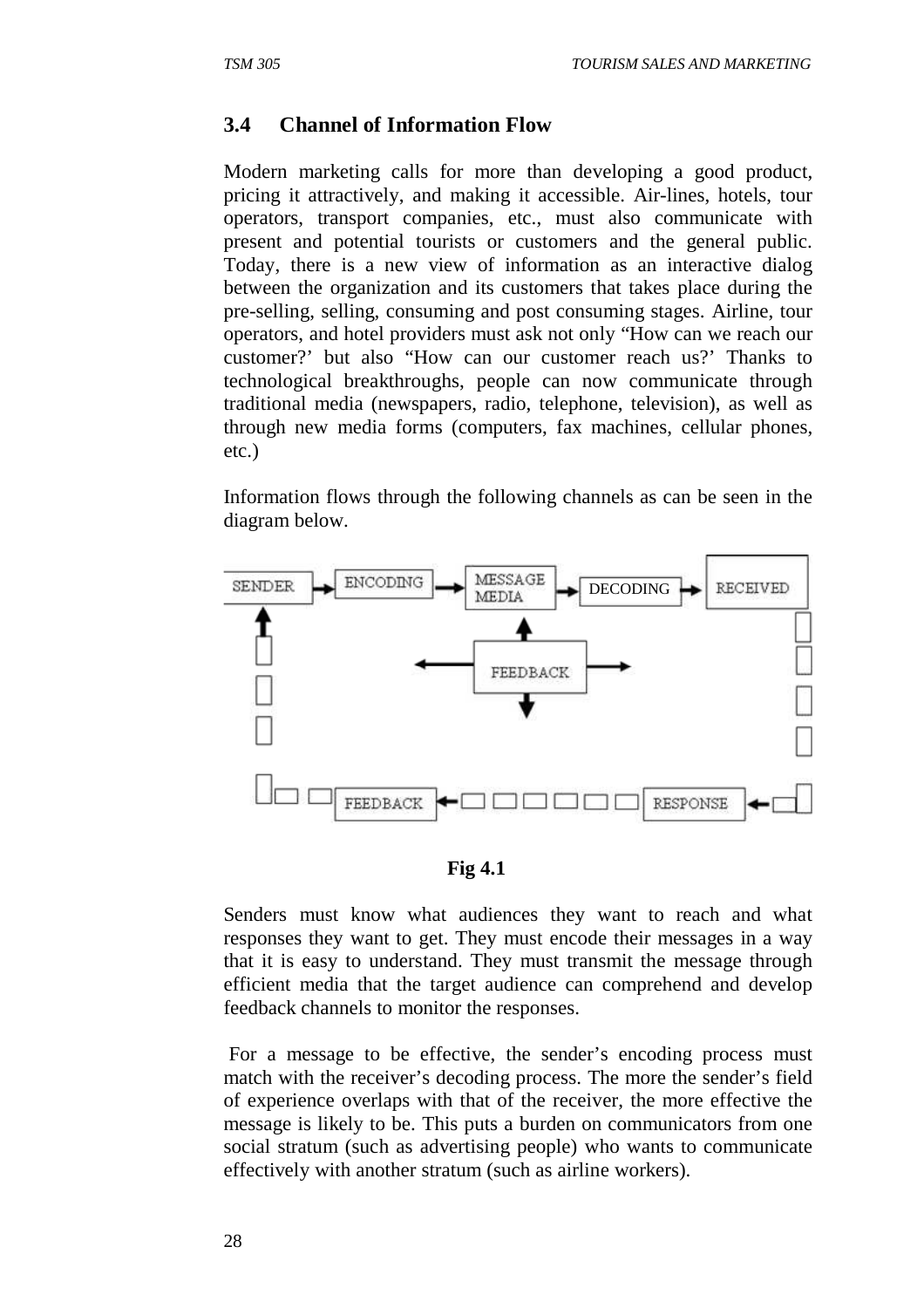The sender's task is to get his/her message through to the receiver. The target audience may not receive the intended message for any of these three reasons:

#### **(1) Selective Attention**

This established that people are bombarded by 1,600 commercial messages a day, of which 80 are consciously noticed and about 12 provoke some reaction. Selective attention explains why advertisements with bold headlines promising something, such as "How to make a million," have a high likelihood of grabbing attentions.

#### **(2) Selective Distortion**

Receivers will hear what fits into their belief system. As a result, receivers often add things to the messages that are not there (amplification) and do not notice other things that are there (leveling). The communicator's task is to strive for simplicity, clarity, interest and repetition to get the main points across.

#### **(3) Selective Retention**

People will retain in long-term memory only a small fraction of the message that reaches them. If the receiver's initial attitude towards the object is positive and he or she rehearses support arguments, the message is likely to be accepted and have high recall. If the initial attitude is negative and the person rehearses counter arguments the message is likely to be rejected but may stay in long-term memory. Due to the fact that persuasion requires the receiver's rehearsal of his or her own thoughts, much of what is called persuasion is actually selfpersuasion.

In the case of travel and tourism, even though we are not dealing with a tangible product, we still have to find a means of delivering knowledge of our products to customers and certain tangible items associated with travel-brochures, itineraries, tickets and vouchers, insurance policies, for example. The process of communication starts with a source of information – the person, organization or company with a message to deliver. The source must determine what message to deliver to its target, the receiver. An airline, for instance, may have many different messages which it wants to deliver to different target markets it services. To the business person, the purpose of the message may be to communicate details of convenient mid-morning flights to European capitals, or information about the airline, outstanding on-time record, while the leisure market will be more interested to hear about free airport parking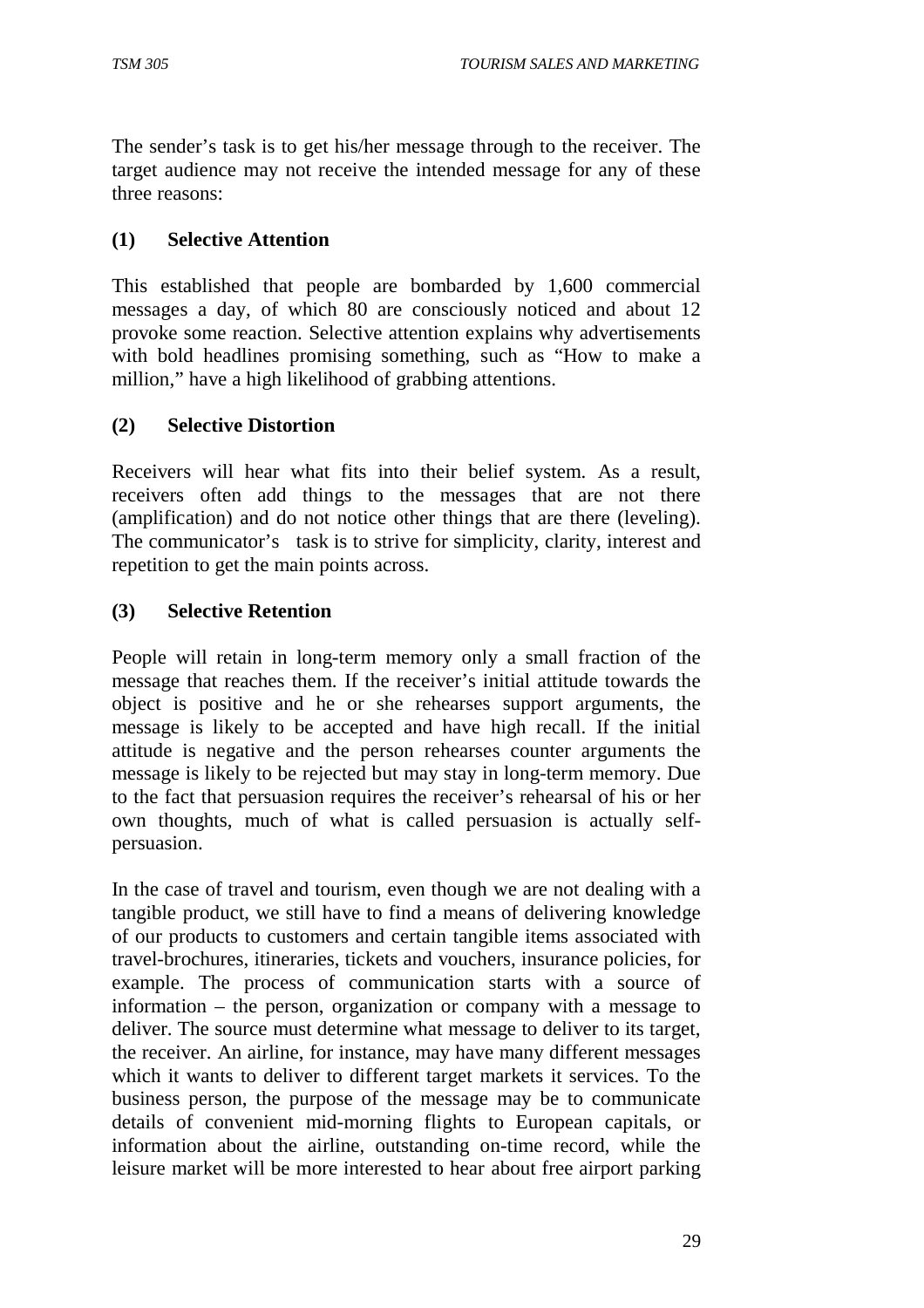facilities or low prices to the main holiday resorts served by the airline. The kind of message we want to deliver will determine the form in which the message will appear; that is how we will encode the message to achieve the greatest likelihood of it being received by our target market. If we have a lot of facts to communicate to our customers, such as a list of cheap fares and their dates of availability, we shall probably need to have the message printed, so that our customers can study it at length, absorb it and even tear it out and keep it for future reference.

Encoding means not only determining the best way of getting our message across, but also the most effective way given the typical constraints under which the company operates. With unlimited money, it is relatively easy to ensure that every potential customer is made aware or our product, but in the real world funds are always limited, and we have to ensure a profit at the end of the day. Encoding means putting the information into a form in which it will be understood and absorbed by customers. We could choose, for instance, to place an advertisement in English in an European magazine, designed to attract people to visit Britain and take a tour, but this would hardly be an effective way of getting business. Not only would many non-English-speaking Europeans fail to understand our message, but also we would anticipate some antagonism from those who do not speak the language, on the grounds that we are not making a very serious effort to sell our product if we don't put it into consideration our customers' language. If on the other hand, we are advertising for a new member of staff who speaks fluent Japanese to deal with incoming tour clients, it would be highly appropriate to prepare an advertisement in Japanese, for an English newspaper, to ensure that we do not receive an application that wastes out time. We have to design our message for impact.

The next step is to decide which channels we shall use to deliver our message if we have already decided that it must be a printed message. This partly determines the medium to use. We could advertise in magazines or papers read by our target audience, or we could place advertisements in the travel trade press, directed to travel agents, to make them aware of our product's attributes, so that they in turn will recommend our product to their clients. We could also send a newsletter through the mail to agents with the same message, or provide our staff with a circular to give to agents during their calls. This letter technique could also give us the added advantage of being able to reinforce our message with a personal selling presentation. Having settled our strategy for putting our message across, we sit back and wait for the bookings to start rolling in. Unfortunately, though all our best effort can be frustrated if the receiver doesn't decode our message.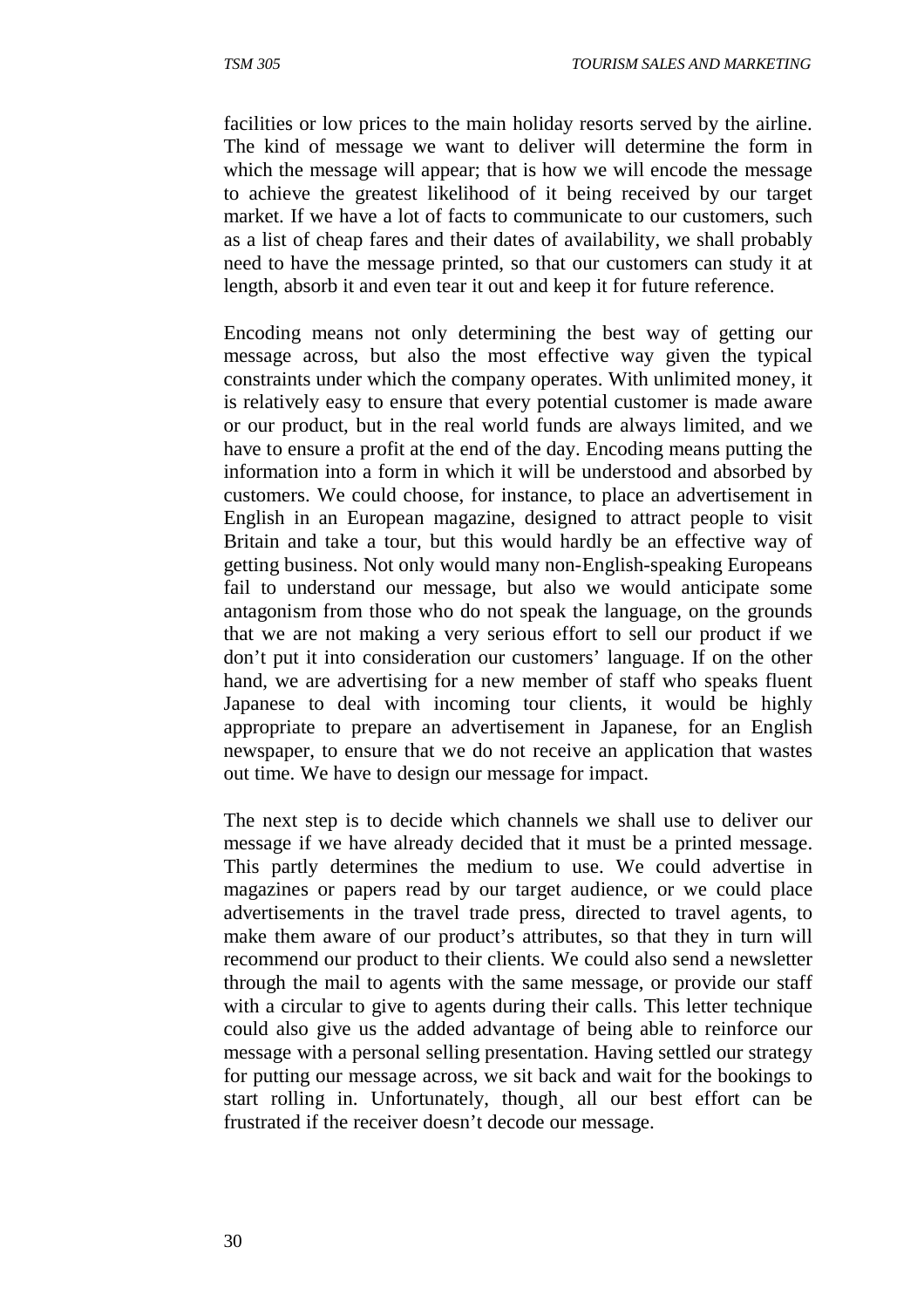Interference in the information channel can affect the decoding of messages in a number of ways. A big news story breaking in the morning paper on the day of our advertisement could mean that many of our customers will fail to notice our mail. A train derailment could mean that newspapers for one region of the country fail to get through, and nobody in that region gets to see our advertisement. Some of our potential clients may simply not be in the right mood for receiving message when they see our advertisement. Others may have a poor recent experience of our service, and are unwilling to read anything positively about the service. Some people, about to read the message in the newspaper over morning breakfast, may be interrupted by a phone call. There are many ways in which interference can prevent our message getting through, and these are frequently beyond our control. Even if the message is received many potential customers will have forgotten it within a few minutes because clients are bombarded with messages every day and only a small percentage are likely to be retained. All we can hope to do is to minimize the loss of our message by being careful with initial design of the communication process.

Fischer and Hartely have outlined some general factors that influence the effectiveness of a communication.

- (a) The greater the monopoly of the information source over the recipient, the greater recipient's change or effect in favour of the source.
- (b) Information effects are greatest where the message is in line with the receiver's existing opinions, beliefs and dispositions.
- (c) Communication can produce the most effective shifts on unfamiliar, lightly felt, peripheral issues, which do not lie at the centre of the recipient's value system.
- (d) Information is more likely to be effective where the source is believed to have expertise, high status, objectivity, or reliability, but particularly where the source has power and can be identified with.
- (e) The social content, group, or reference group will mediate the information and influence whether or not the information is accepted.

### **3.5 Problems of Information in Tourism Marketing**

(1) There may be no information at all or even if it exists, it may not be reliable, or meaningful for the purpose required e.g., mere information on use of hotels by tourist is meaningless if it does not have distinction between tourists, business visitors, local people or transit visitor or statistics in air utilization without knowing the origin, destination or lengths of stay for passengers.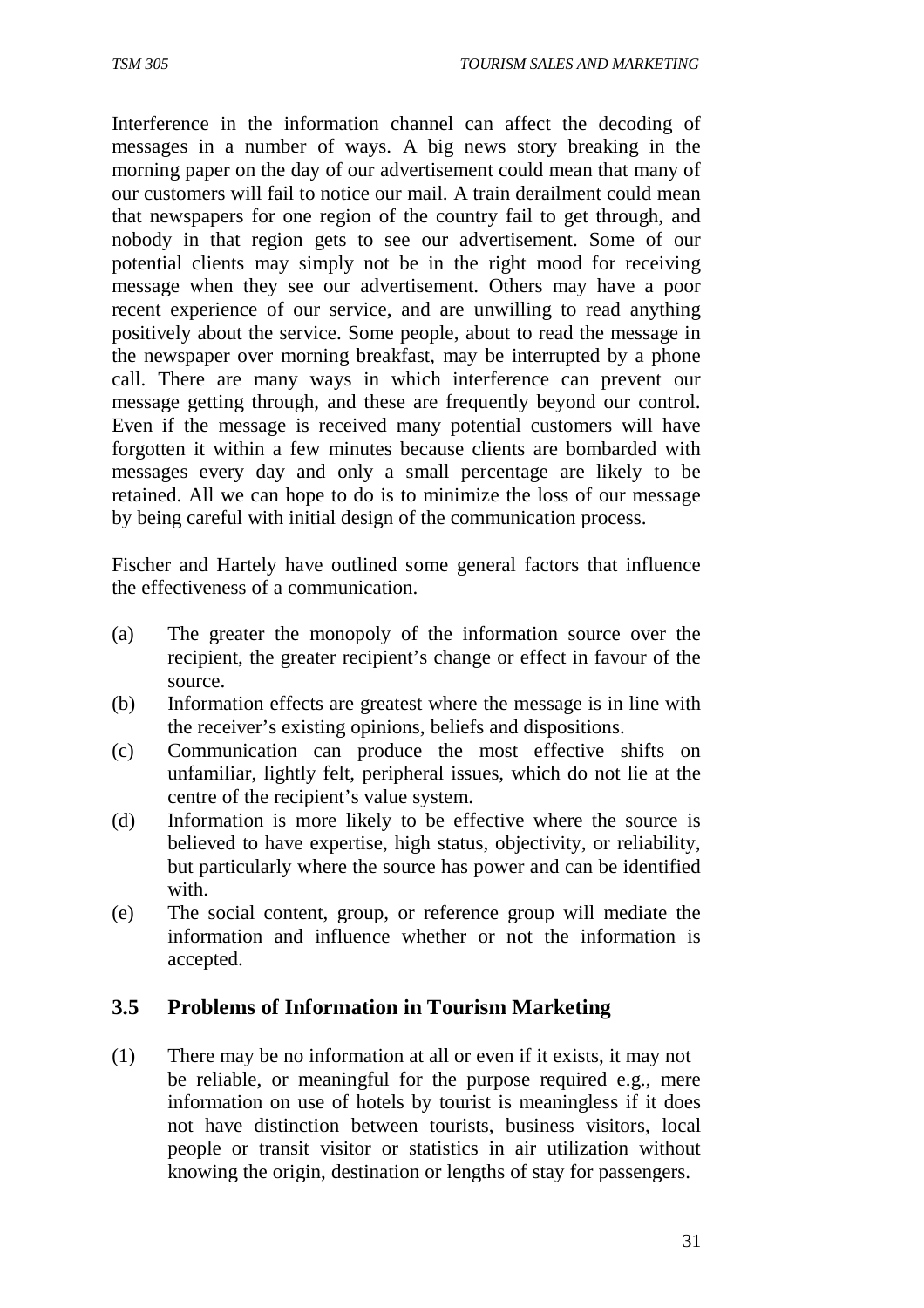- (2) Data may be available and still be misleading or inaccurate. This inaccurate information was encountered in Malaysia by both Koiser Junior and Lawry Helker during a study in tourism between 1973 to 1976.
- (3) Even in developed countries information problem occurs particularly where there is no information records to guide or manage tourist as an integrate industry.
- (4) The lack of information in tourism is rather more pronounced in the developi countries where nothing at all may exist.

### **SELF ASSESSMENT EXERCISE 2**

Mention four problems of tourism marketing information in the study.

## **4.0 CONCLUSION**

In this unit, we have discussed the meaning of tourism marketing information system. The basic requirement of tourism marketing information system, the types and sources of information system in tourism and the problems of information system in tourism marketing are also discussed.

## **5.0 SUMMARY**

This unit treats the meaning of tourism marketing information system, the requirements of marketing information system, types and sources of marketing information system and problems.

### **6.0 TUTOR-MARKED ASSIGNMENT**

- 1. Define tourism marketing information system.
- 2. Mention the four problem of tourism marketing information system

## **7.0 REFERENCES/FURTHER READINGS**

Baker M.J (1974). *Marketing – An Introduction Text*, 2<sup>nd</sup> Edition.

Kuwu A.E (2005). 'Revision Notes on Tourism Marketing', Kaduna Polytechnic: Kaduna.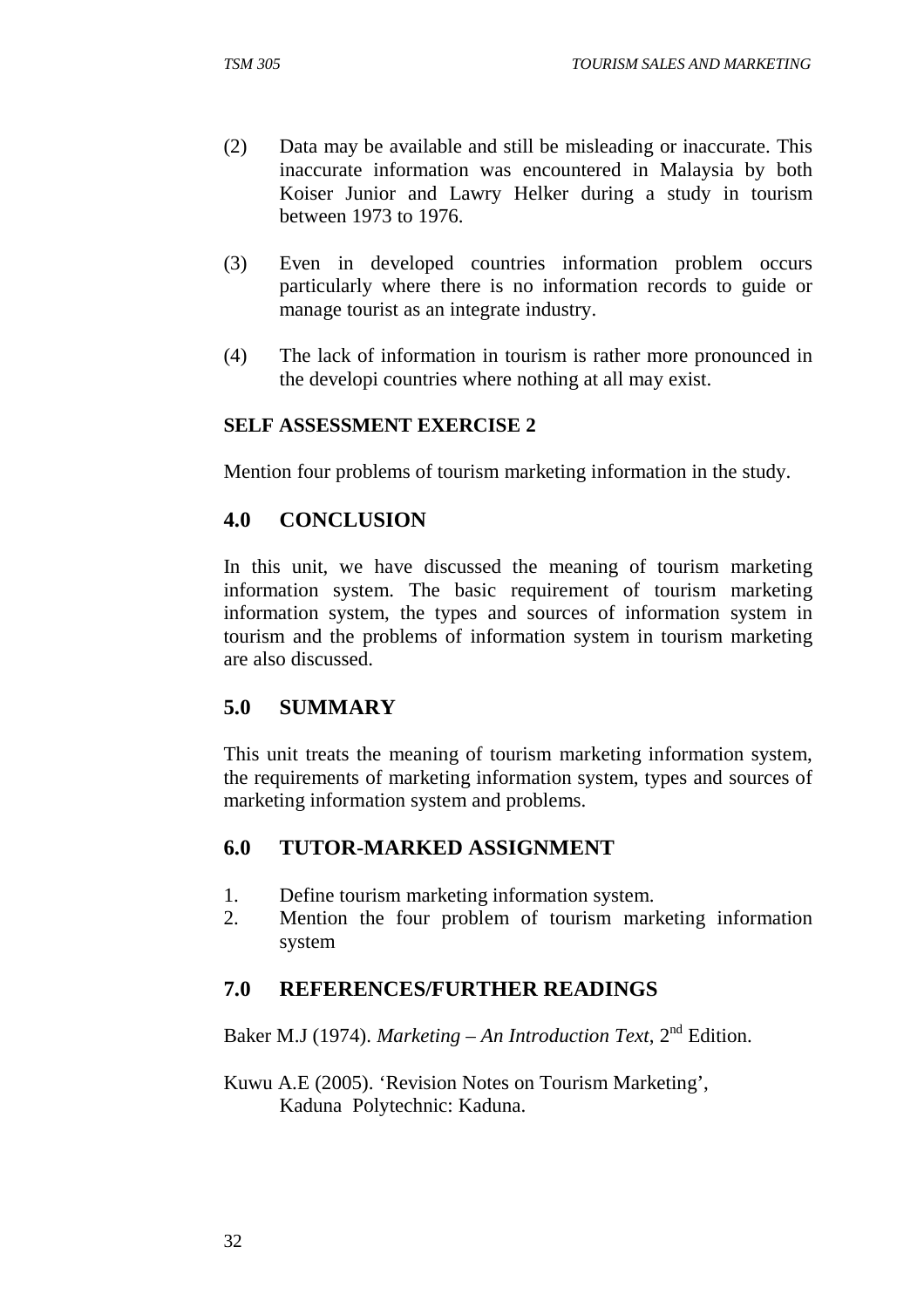# **UNIT 5 TOURISM MARKETING RESEARCH**

### **CONTENTS**

- 1.0 Introduction
- 2.0 Objectives
- 3.0 Main Content
	- 3.1 Definition of Tourism Marketing Research
	- 3.2 Objective of Marketing Research
	- 3.3 Importance of Marketing Research
	- 3.4 Kinds of Marketing Research
	- 3.5 Steps or Process Involved in Marketing Research
	- 3.6 Characteristics of a Good Marketing Research
		- 3.6.1 The Role of Marketing Research in Marketing Management
	- 3. 7 Marketing Research Techniques
- 4.0 Conclusion
- 5.0 Summary
- 6.0 Tutor-Marked Assignment
- 7.0 References/Further Readings

### **1.0 INTRODUCTION**

In today's increasingly complex, competitive, customer awareness and constantly changing environment, more decisions are being made on the basis of scientific research than ever before. Most organizations no longer risk "death wish" marketing practices such as waiting for information to either arrive in bits and pieces from their marketing intelligence system or rely on intuition for marketing decisions. In other words, logical facts finding on a systematic basis have taken the place of trial and error or generalization from experience. Normally, companies budget from one percent to two percent of their sales on marketing research.

Every marketer needs research and it is appropriate that every business does some marketing research at least informally. The small restaurant manager, for instance, studies customer demand whether to add jollof rice to the menu or stick to pounded yam and white rice. The larger the business, the more detailed and elaborate its marketing activities. An organization may have its own marketing research department or use outside firms to do special research tasks or special studies.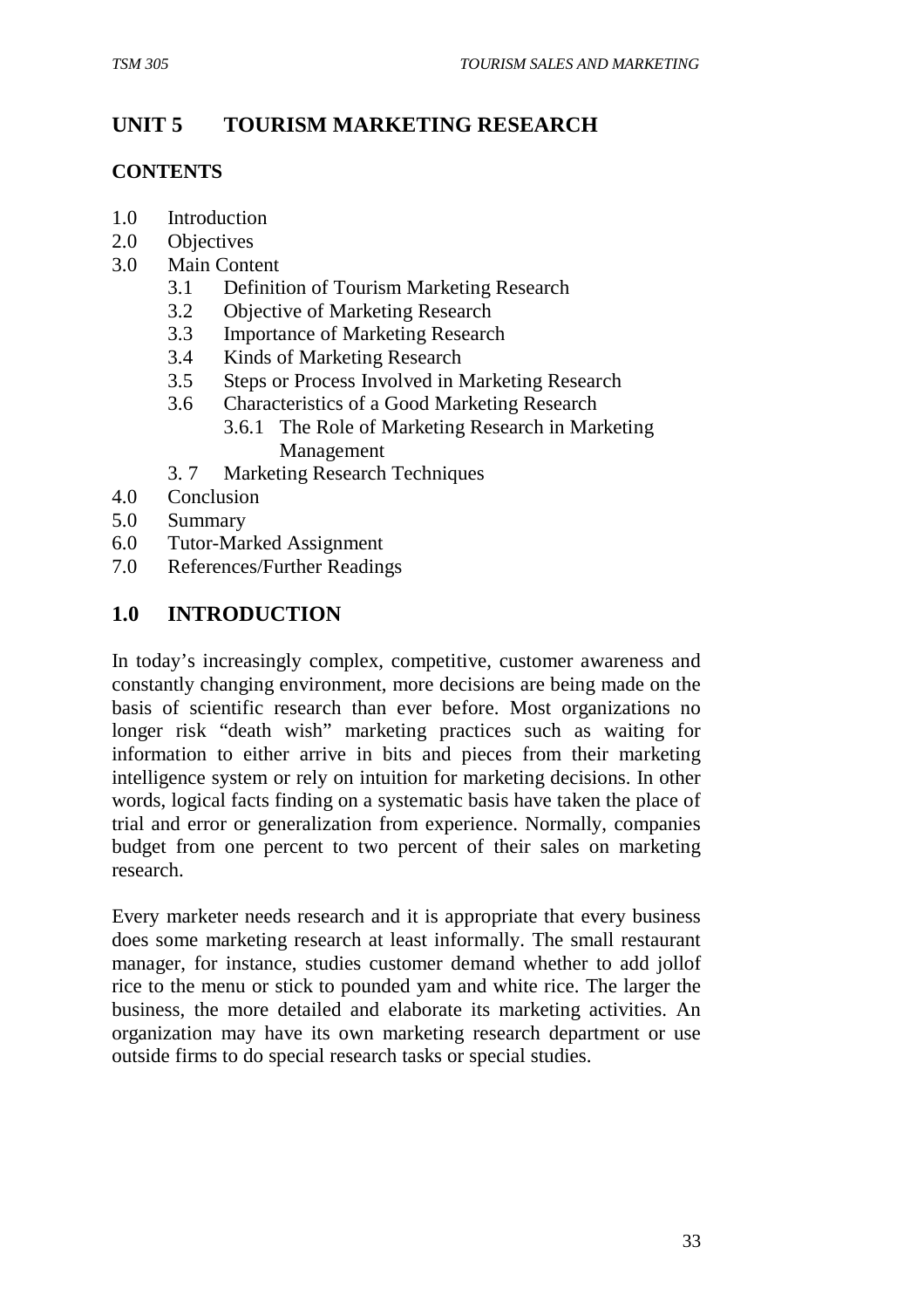# **2.0 OBJECTIVES**

By the end of this unit, you should be able to:

- explain tourism marketing research
- explain types of marketing research
- explain the objectives and importance of marketing research
- explain the processes or steps of marketing research
- explain the characteristics of good marketing research
- explain the techniques of marketing research
- explain the role of marketing research in marketing management.

# **3.0 MAIN CONTENT**

## **3.1 Definition of Tourism Marketing Research**

Marketing research is the function that links the consumers, and public to the marketer through information. The research specifies the information needed, the design, the method for collecting information, and how to manage and implement the data. It also includes the collection process, the analysis of result and communicating the finding and its implications.

According to Kuwu (2003), marketing research "is the systematic design, collection, analysis and reporting of data and findings relevant to a specific marketing situation facing a company." It is defined by the American marketing Association as "the gathering, recording and analyzing of all facts about problems relating to the transfer and sale of goods and services from the producer to the consumer". It involves specific inquiry into marketing problems.

# **3.2 Objectives of Marketing Research**

Marketing research is designed to achieve the following objectives.

- (1) The degree of acceptability: this establishes to what degree a product/service is acceptable to customers.
- (2) The price which would be accepted.
- (3) The most appropriate method of appeal which could be most beneficial to stress in advertising.
- (4) To provide the true pictures of what is happening in the market.
- (5) To measure customer sales relations with competitors and the effectiveness of sales efforts to trade.
- (6) To locate market for different products/services and assess the effectiveness of marketing mix.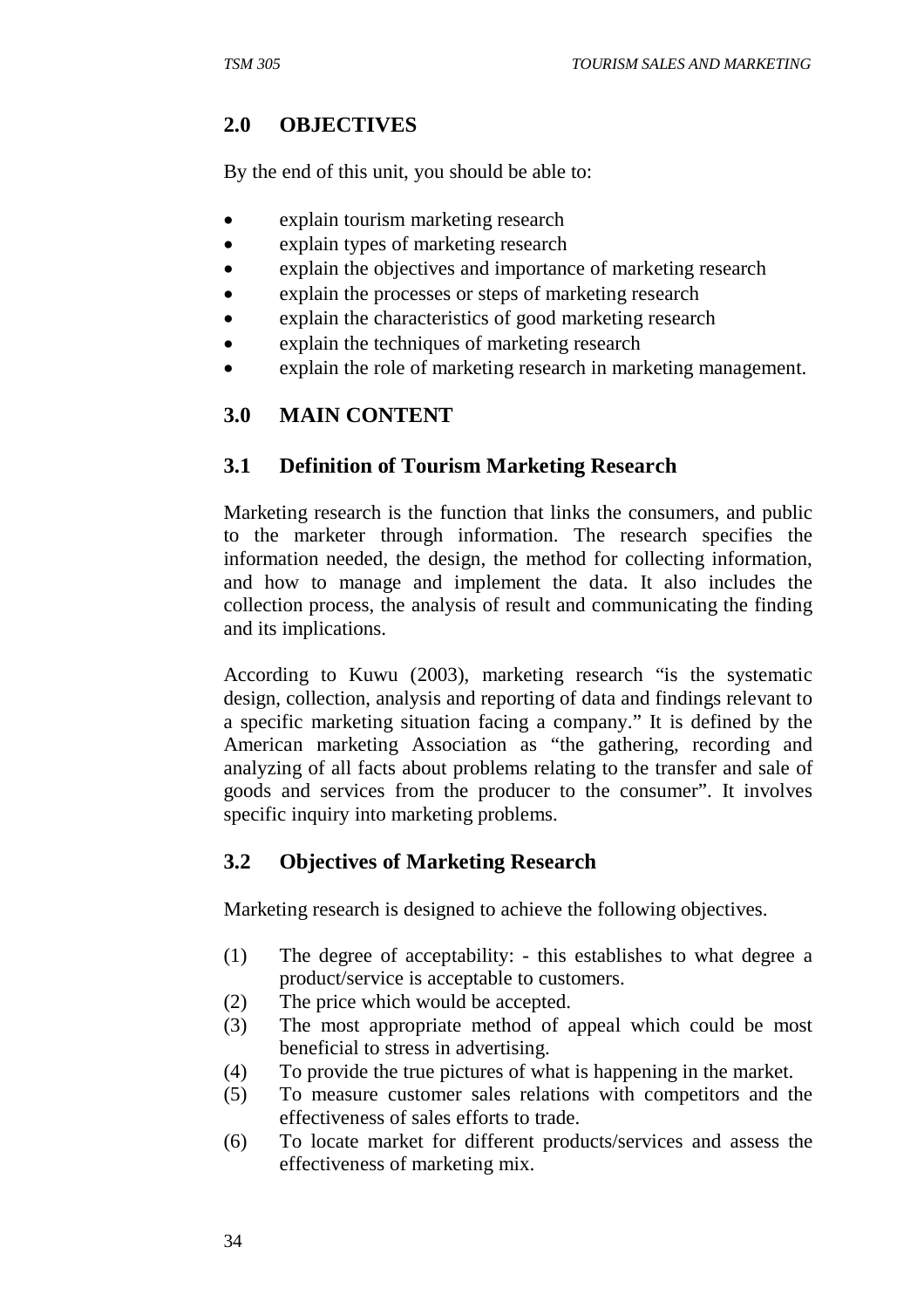- (7) To ascertain the needs of customers and mode of provision.
- (8) To synthesis the sales/marketing effort by sales territories, monitor competitive advantages, competences and weakness.
- (9) Marketing research helps to evaluate the compatibility of customer, acceptability, refusal and recommendation.

### **3.3 Importance of Marketing Research**

- (1) The result of any marketing research can enable a firm or tourism organization to understand the nature and structure of domestic and international market, so that tourist's needs and resources of the resort or destination can be better matched to optimize patronage and consumers satisfaction.
- (2) Marketing research further helps the tourist organization to choose the right tourist target market, destination attractions, facilities and promotional activities necessary for tour-operators, travel agents, etc.
- (3) Marketing research helps to indicate what the components of the holiday packages should be.
- (4) Marketing research helps to provide management relevant information either on a new product or to measure and monitor the performance of an existing product.
- (5) All firms, regardless of their size, will have to occasionally use some form of marketing research. The interest and frequency depend upon the general nature of the firm as well as its size of operation.
- (6) Marketing research is conducted on a broad spectrum of topics. They are also performed by organizations for internal use by both commercial marketing research firms or by governmental or nonprofit marketing organization.
- (7) Customer services industries such as banks, insurances, hospital etc use marketing research to enhance the quality of their services and growth.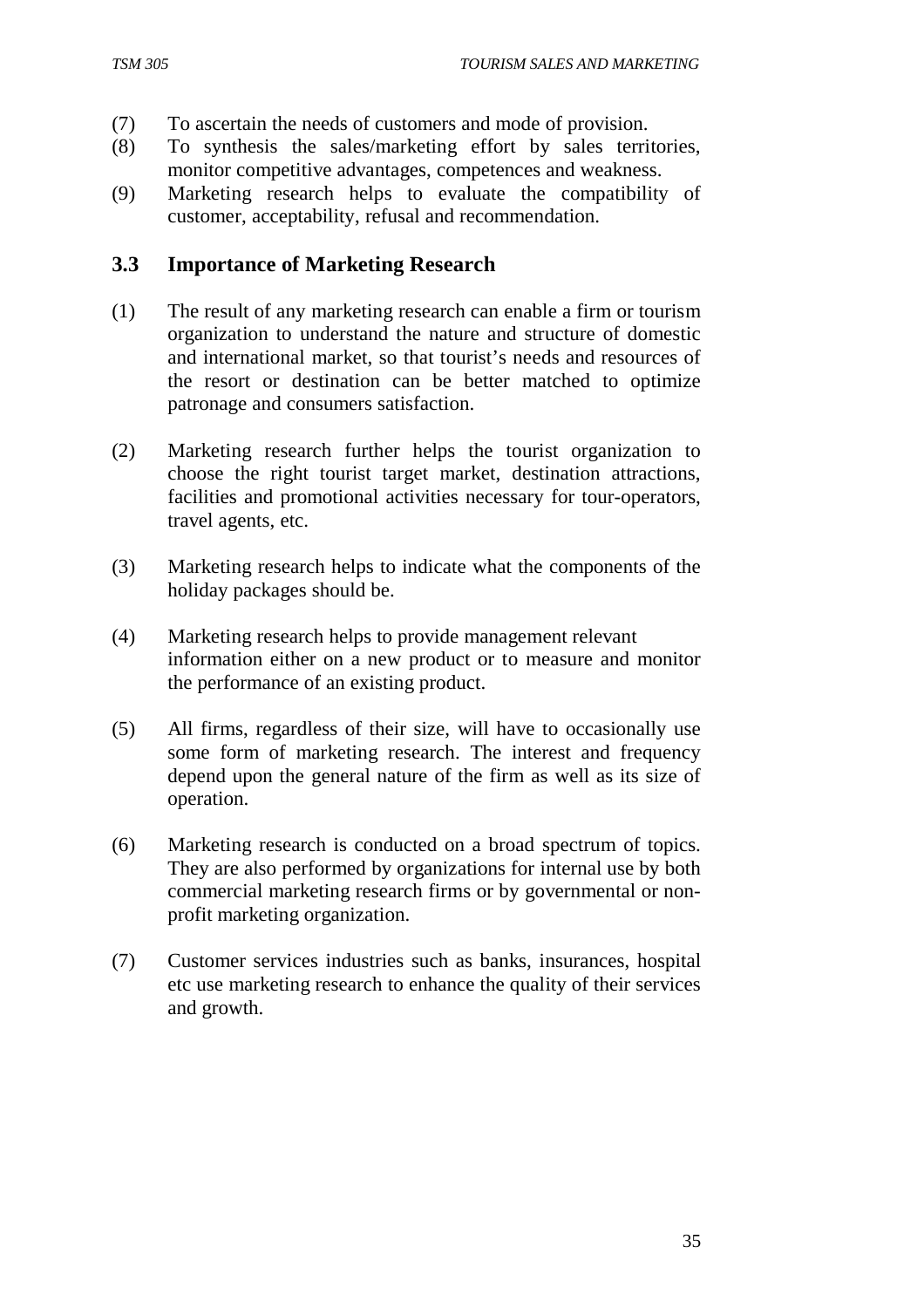# **3.4 Kinds of Marketing Research**

There are four kinds of marketing research activities.

## **(1) Marketing Research**

Through market research the marketer can determine how well a particular product is likely to sell. It is the study of the nature and characteristics of a market. The information so obtained through market research can help marketers to effectively plan their advertising program and sales efforts. This should not be confused with marketing research. Market research is a subset of marketing research.

### **(2) Sales Research**

This is the study of sales data. It involves a careful study of a company's sales figures. It determines whether sales and profit are going in the same direction or whether expenses increase more rapidly. Sales research seek to know if sales are in line with the sales estimate or not and how future sales could be forecasted. It helps in improving business operations.

### **(3) Product Research**

Product research is the study of consumer reactions to a product. Sometimes, the reactions of consumers towards a product are totally negative, in which case, the product is drastically changed or abandoned entirely. Product research seeks to design new products, modify or scrap old ones.

### **(4) Advertising Research**

It is a study conducted to determine the effectiveness of a company's advertising. Some companies keep scrapbooks of their advertising efforts. They paste their ads in their scrapbooks and not next to each and such information as when it appeared, how much it cost, and sales just before and immediately after the ad appeared. The scrapbooks serve as treasure house of ideas as well as tell the marketer which of the ads have proved the most successful.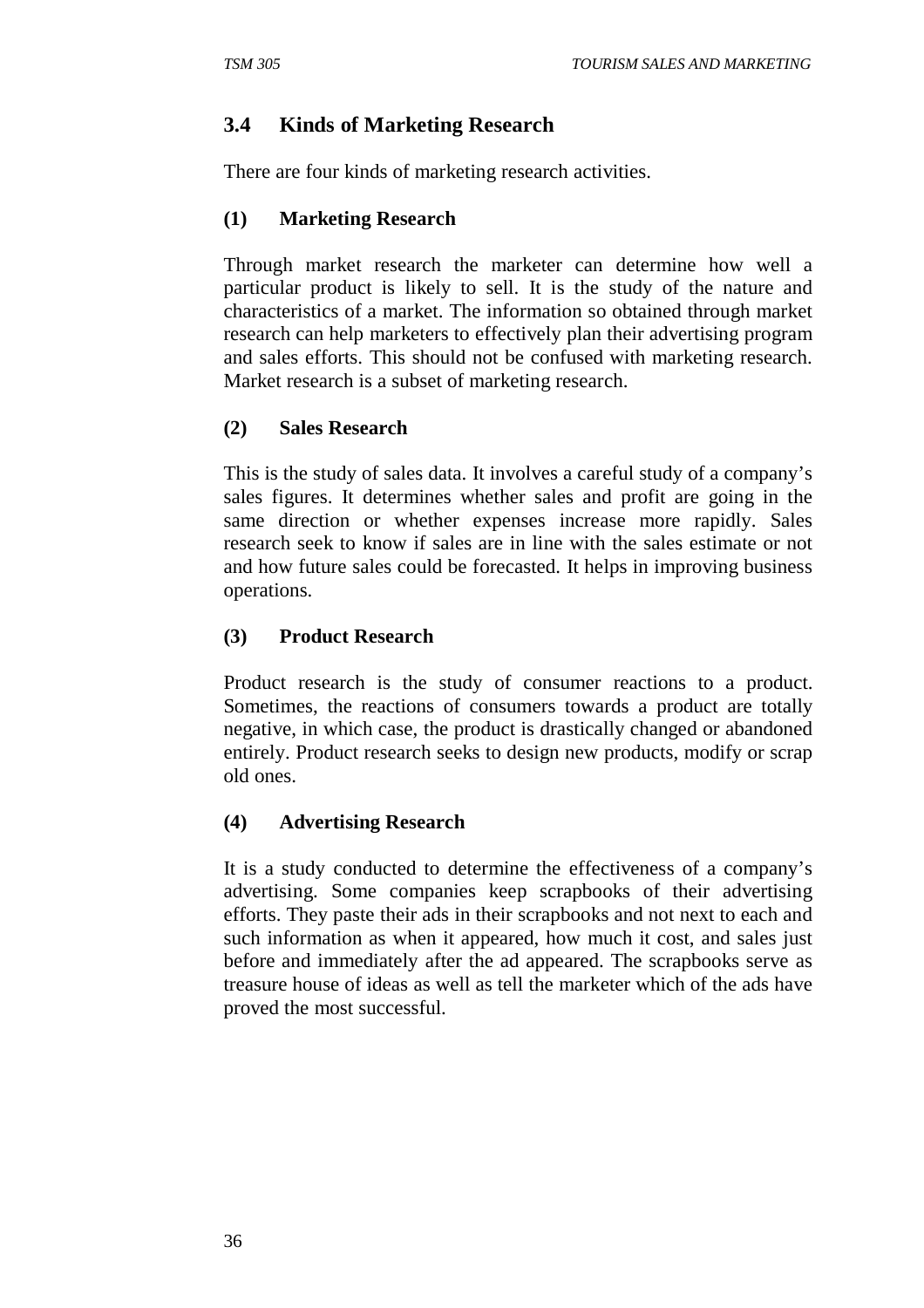### **3.5 Steps of Process Involved in Marketing Research**

Effective marketing research involves five steps:

- (1) Defining the problem.
- (2) Establishing the goal of the research.
- (3) Developing a research plan for achieving the goal.
- (4) Analyzing the information.
- (5) Presenting the findings.

The first step calls for the marketing manager and marketing research team to define the problem carefully and agree on the research objectives.

Remember the old adage "A problem well defined is half solved." The problem should not be too narrowly or broadly defined. Efforts should be made to be as specific as possible.

The second stage calls for developing the most efficient plan for gathering the needed information. Designing a research plan calls for decisions on the data sources, research approaches, research instruments, sampling plan, and contact methods.

The third stage involves data collection. This phase is generally the most expensive and the most liable to error. Some respondents may be absent and must be contacted or replaced. Others will refuse to cooperate. Still others will give biased or dishonest information. Data collection methods are rapidly improving due to modern computer and telecommunications.

The fourth step in the marketing process is to extract pertinent finding from the data. The research tabulates the data and develops one-way and two-way frequency distributions. Averages and measure of dispersion are computed for the major variables. Advanced statistical techniques and decision models are applied with the hope of discovering additional findings. Finally, the findings of the research are presented. Major findings that are relevant to the major marketing decision facing management are presented.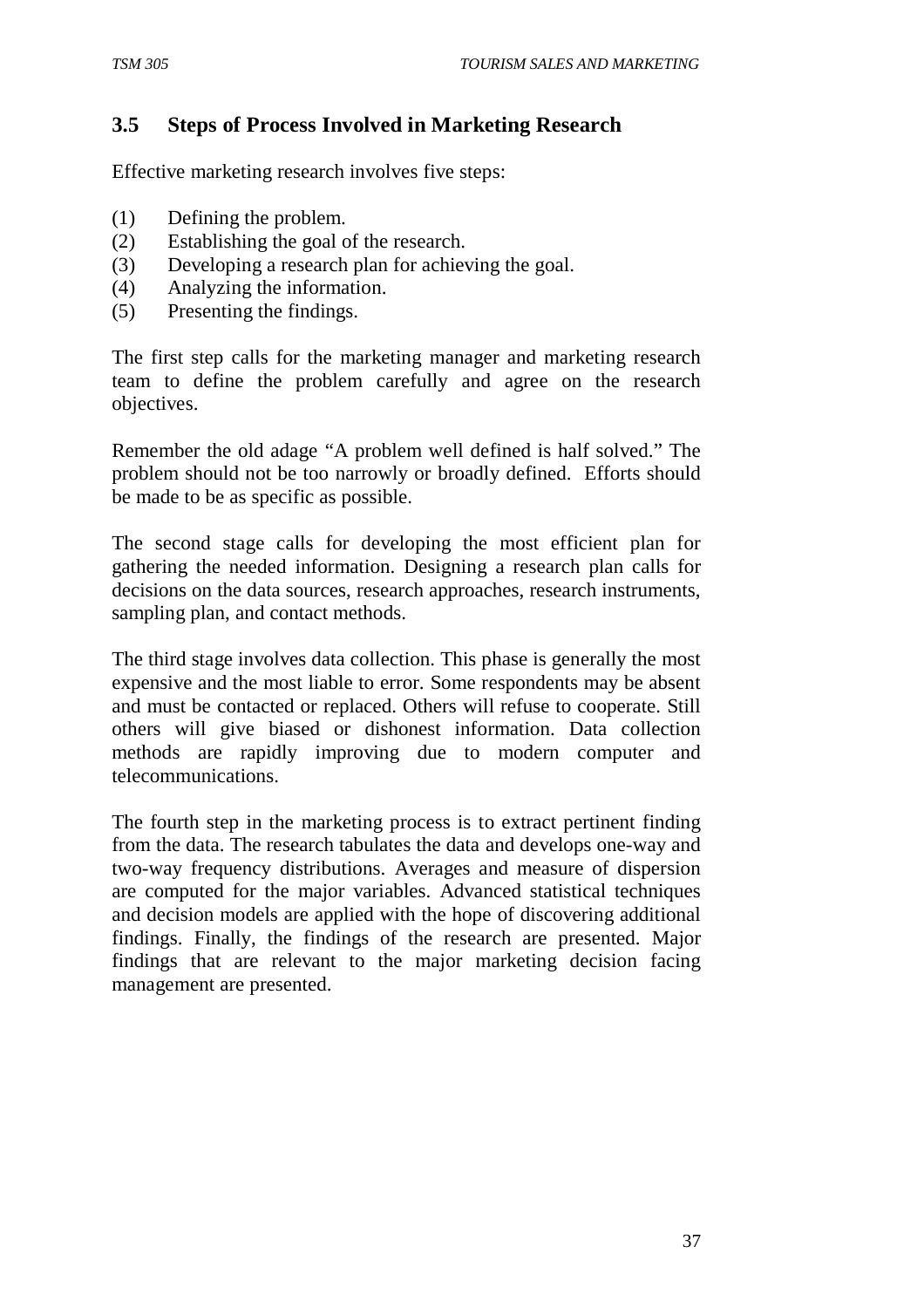### **3.6 Characteristics of a Good Marketing Research**

A good marketing research should have the following characteristics:

#### (1) **Use of Scientific Method**

Principles of scientific methods are used in a good marketing research namely, observation, formulation of hypothesis, prediction, and testing.

#### (2) **Research Creativity**

Developing innovative ways of solving problems

(3) Multiple Method

Good marketing research does not rely on only one method. Multiple sources of information give greater confidence

(4) Interdependence of models and data

Simple models that guide information search are used to get the meaning of facts

- (5) Value and cost of information determine the research design to use and gather more information after the initial results
- (6) Health skepticism: marketing research avoids ill-found beliefs held by its targeted groups.
- (7) Ethical marketing: through marketing research, want-satisfying products are supplied without some marketing malevolence.

#### **SELF-ASSESSMENT EXERCISE 1**

Write out the objectives and importance of marketing research to a tourism firm in Nigeria.

## **3.7 The Role of Marketing Research in Marketing Management**

#### **1. Understanding the Needs and Wants of Customers**

It is the contention of scholars for instance that "the most important managerial task within the organization is that of understanding the needs and wants of customers in the market and adopting the operations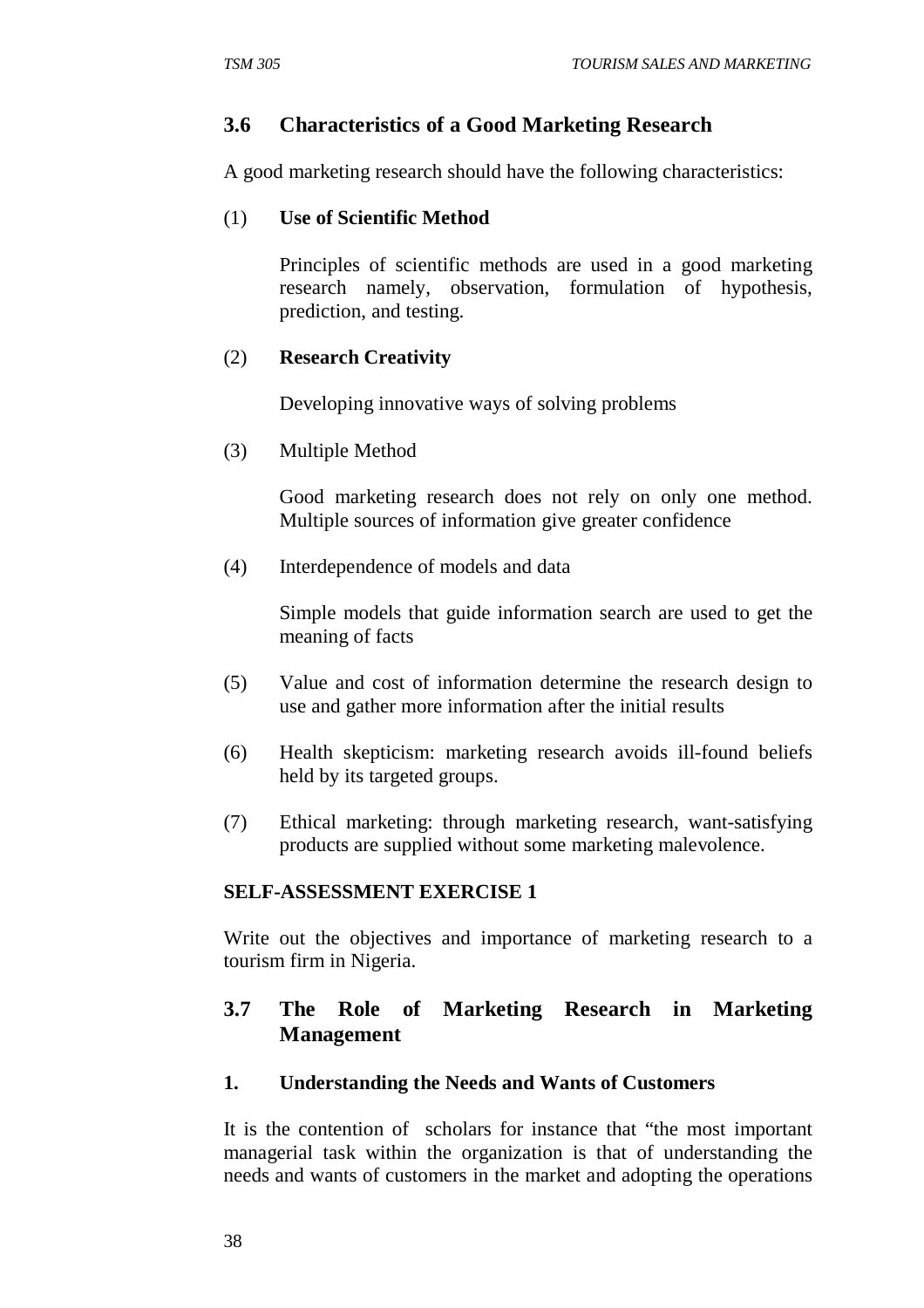of the organization to deliver the right goods or services more efficiently than its competitor".

Clearly, the first major problem of marketing management is that of understanding the needs and wants of customers in the market. Being the systematic, recording and analyzing of data about problems relating to marketing, marketing research studies market characteristics such as size, location, potential customers, their attitudes to the product etc. The purpose is to understand and address the needs of customers more appropriately. Without an exploration into the needs and wants of the customers or potential customers we cannot know how best to meet their demands.

It is important to know that it is difficult to identify the real needs of the customers. For effective marketing management, the manager must identify (through research) the various needs of the potential customers. Kotler (1994:20) identifies five types of needs: stated needs, real needs, unstated needs, delight needs and secret needs. An understanding of these various needs will help the marketer in packaging a product for the satisfaction of the consumer.

### **2. Customer Retention and Market Demand Generation**

As a firm seeks to satisfy its customers by researching into their needs it is indirectly working towards retaining its customers. According to Kotler, it is more expensive to attract new customer than to retain current customers. Customers retention is, therefore, more critical than customer attraction. Marketers go beyond customer retention by trying to delight them. Delighting customers are more effective than all the paid advertising placed in the media (Kotler 1994).

To this end, wise companies regularly measure customer satisfaction. Research helps in identifying the dissatisfied customers. To rely on the number of customer complaints received alone so as to determine the acceptability of a product may be deceptive. Marketing research helps in determining this and efforts are made to satisfy the customers by speaking well of the product.

### **3. Cost Reduction**

Marketing research plays a key role by way of avoiding costly marketing mistakes. A good number of large corporations do evaluation of new business ventures, for instance, before the venture activity is implemented. If a N100, 000.00 research study can prevent the N1, 000.000 loss associated with developing a product that has no market, then the pay-off is obvious. It is in the interest of the market that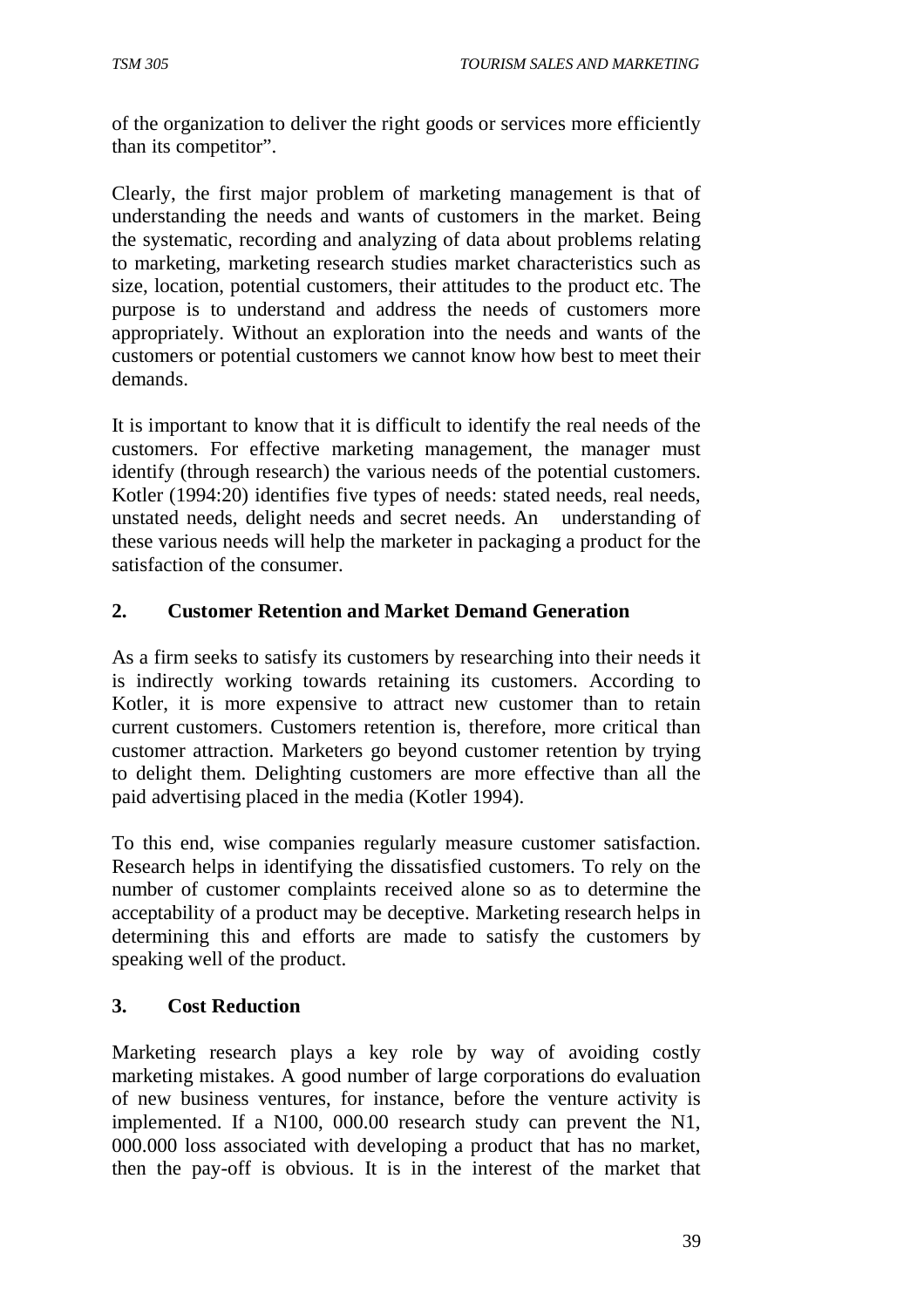products of the organization be delivered at lower prices to attract a wider market.

### **4. Minimizing Unanticipated Problem**

A primary reason for less than satisfactory performance of business is unanticipated problems. It can be argued that it is difficult to, for instance, operate a business without unanticipated problem but the fact remains that some unanticipated problems may not be investigated. The point here is that research plays a key role in minimizing unanticipated problems and developing contingency strategies for anticipated ones.

### **5. Planning, Implementation and Control**

Marketing research is the marketer's map for establishing marketing objectives, planning, coordinating and integrating marketing activities. Research helps the marketer to also motivate persons who are involved in implementing marketing efforts. It is also on the basis of the research that performance of the marketing activities are evaluated and controlled.

### **SELF ASSESSMNET EXERCISE 2**

Explain the Role of Marketing Research in Marketing Management.

## **3.8 Market Research Techniques**

Market research is a continuous process. There are various methods used to collect the data. Among the great variety of methods used, some seem to be widely resorted to because of their advantages over others. These are

- i. Desk research
- ii. Field research
- iii. Sample survey
- iv. Motivation research
- v. Use of modes

## **(i) Desk Research**

This includes the collection and analysis of all available data, statistics and published information on tourist trends and markets. In tourism, much of the basic information about tourist trends and markets is available from existing sources. There are a number of international organizations like UN, UNESCO, IUOTO, WTO, EEC, IATA, ICAO, etc. which publish certain statistical information. Other data and statistics may be obtained from national tourist organizations, trade associations, carriers, hotel companies, etc. This information proves very useful in helping national tourist organization to identify their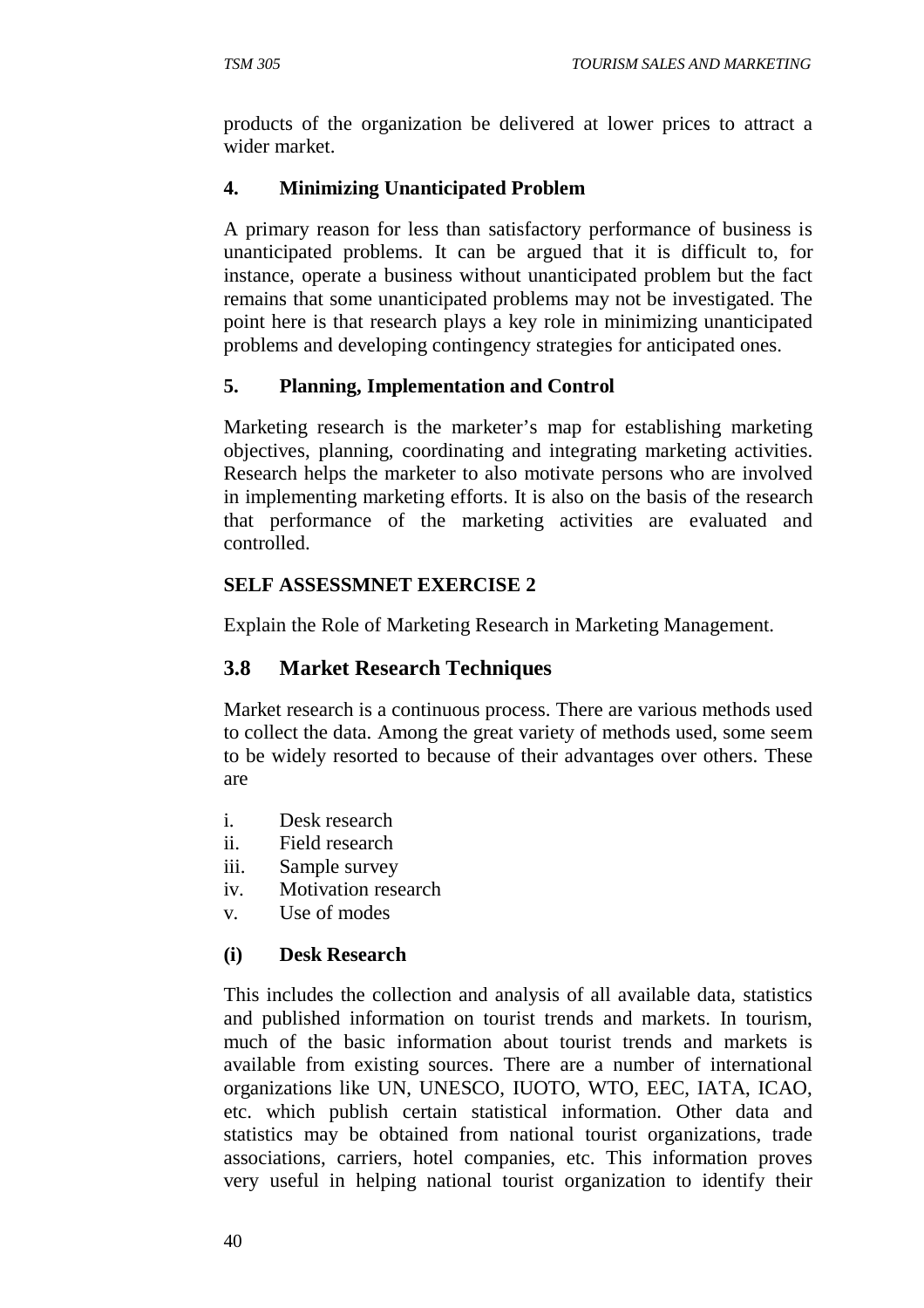markets and determine their operational objectives. This published information is of a particular use to those countries which do not posses resources enough to undertake independent market research.

#### **(ii) Field Research**

This is the research work carried out in the tourist generating market itself. The special investigation in the field is to be carried out with a view to knowing more details of the market situation.

#### **(iii) Sample Survey**

It could be defined as the study of a given population through only a part or a fraction thereof. Much marketing information is obtained through the use of samples. In this method the population 'Universe' for which information is required is defined. For example, all households in a country might be the universe or population under investigation. Then, a statistically valid sample of the population is drawn and information is obtained from the sample. Sampling techniques consist of personal interviews of tourist, travel agents, carriers and hotel managers, etc. It can also be effected by way of personal interview with the help of prepared questionnaires or by mailing questionnaire or through telephone contact.

There are certain advantages of this method:

- (i) Low cost is the major reason why data are collected by sampling in place of complete enumerations.
- (ii) The actual obtaining of information from the sample units (i.e. household in this case) is done by way of the use of interviews and questionnaires. The questionnaire is administered to the sample population and various data obtained.
- (iii) The sampling place could be anywhere. Interviews may take place at homes or offices, at the place of arrival, departure or temporary stay. In many countries there are a number of specialized firms which carry out sample survey enquiries, as well as government agencies similarly equipped for such purpose.

 The survey investigation can be classified by reference to the kind of information they seek to provide. There is the survey of market behaviour which records the holiday habits of the population, cross analyses by socio-economic and other characteristics.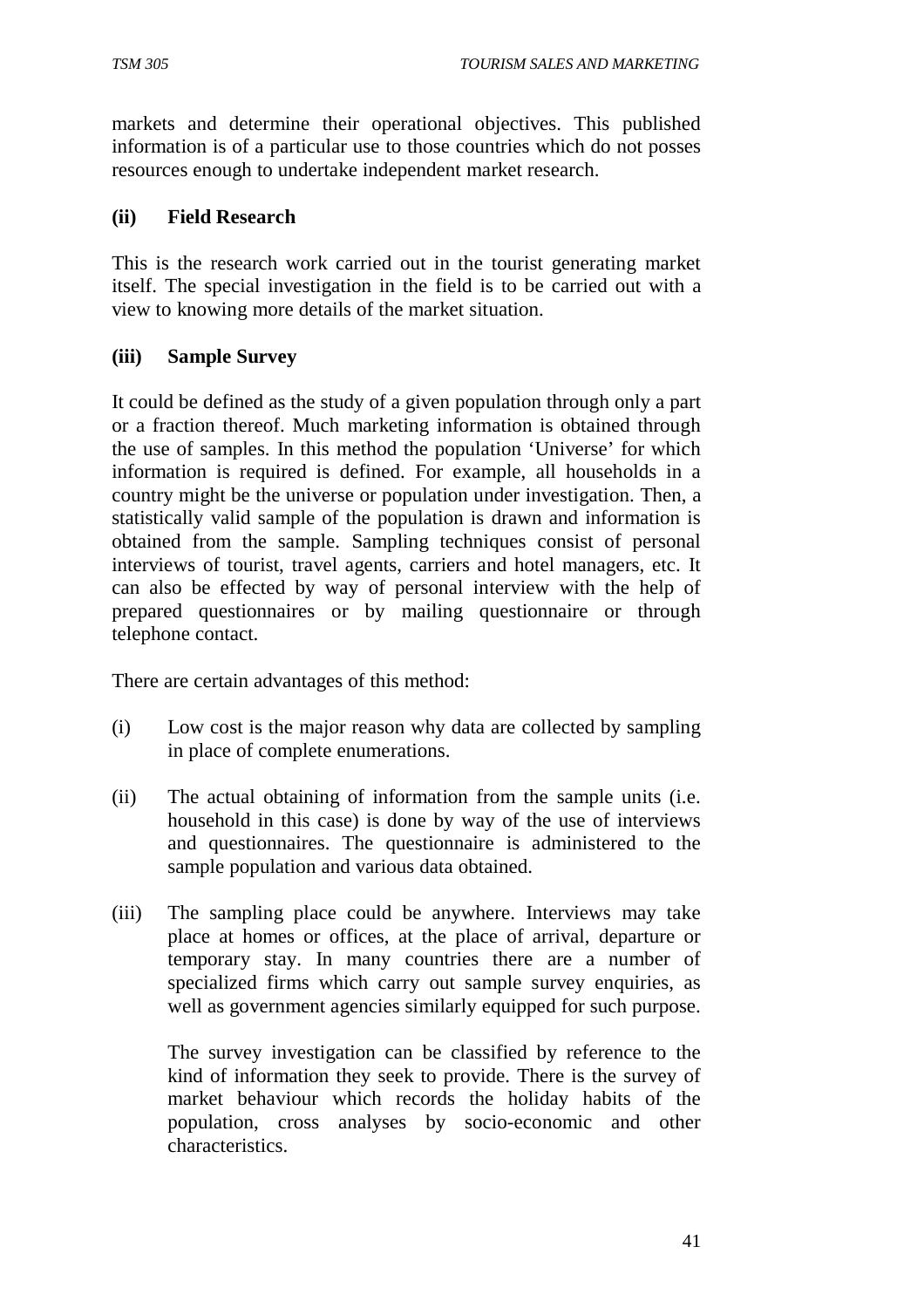### **(iv) Motivation Research**

This attempts to describe, and forecast the motives of the population under investigation, by use of techniques originally used in psychology. Assuming that every individual knows what he wants, motivation research is oriented to discover the needs of potential tourists in order to adopt the tourist supply accordingly and thus be able to satisfy them. In other words motivation research is the investigation into the motives behind travel. It concerns itself \with answering 'Why' of human behaviours in contrast to answering 'How' which is subject to sampling surveys. An analysis describes the attitudes of both but motivation research is the depth interview method. The questionnaires to be used for this method need to be carefully designed. A motivation research aims at discovering the deep, subconscious and even unconscious motives of human being. An ill-designed questionnaire is likely to reach no deeper than the conscious level where rational factors prevail.

#### **(v) Use of Modes**

The use of modes in tourism is of increasing importance and variance. Any mode is a simplified representation of area phenomenon or a real situation. It tries to provide an explanation and forecasting.

### **4.0 CONCLUSION**

In the unit, we have discussed what tourism marketing research is, its objectives, importance, kinds, characteristics and the steps involved in marketing research.

## **5.0 SUMMARY**

This unit treats the definition of marketing research, it objectives, importance kinds, steps and characteristics, etc.

### **6.0 TUTOR-MARKED ASSIGNMENT**

- 1. Mention three objectives of marketing research
- 2. Enumerate the steps involved in marketing research

## **7.0 REFERENCES/FURTHER READINGS**

Baker M.J (1974). *Marketing –An Introduction Text*, 2<sup>nd</sup> Edition.

Kuwu A.E (2007). 'Revision Notes on Tourism Marketing'*,*  Kaduna – Polytechnic: Kaduna.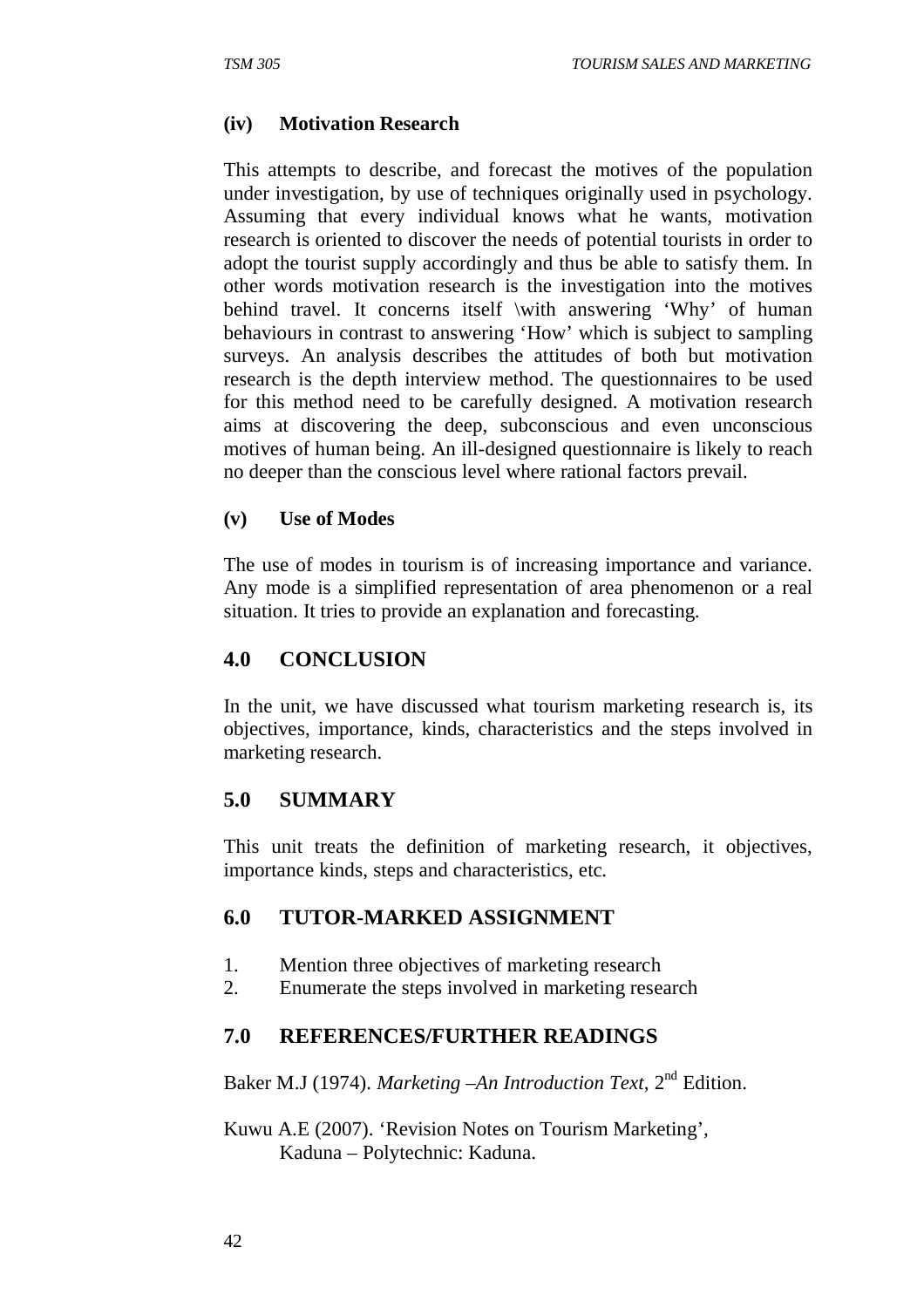# **MODULE 2**

- Unit 1 Tourism Marketing Promotion
- Unit 2 Advertising in Tourism Marketing
- Unit 3 Public Relations in Tourism Marketing
- Unit 4 Travel Agency Operations in Tourism Marketing<br>
Unit 5 Tour Operator in Tourism Marketing
- Tour Operator in Tourism Marketing
- Unit 6 Marketing Mix Concept in Tourism Industry
- Unit 7 Channels of Distribution in Marketing

# **UNIT 1 TOURISM MARKETING PROMOTION**

## **CONTENTS**

- 1.0 Introduction
- 2.0 Objectives
- 3.0 Main Content
	- 3.1 Meaning and Objective of Promotion
	- 3.2 Function of Promotion to the Tourism Firms/Organization
	- 3.3 The Elements of the Promotional Mix
		- 3.3.1 Classification of Advertising
		- 3.3.2 Personal Selling
		- 3.3.3 Sales Promotion
		- 3.3.4 Publicity
- 4.0 Conclusion
- 5.0 Summary
- 6.0 Tutor-Marked Assignment
- 7.0 References/Further Readings

# **1.0 INTRODUCTION**

In order to market a product, it is necessary that information about the product reaches a prospective consumer. As applied to tourism industry, the most important function of marketing is to bring about an awareness of the product in the minds of existing as well as prospective consumer in the overall market area. All this forms apart of overall tourism promotion. The basic function of all tourism promotional activities is to have an effective and meaningful communication with the consumer and the trade intermediaries. This is possible through certain identifiable methods which are being practiced by the marketing organizations. This awareness is brought about through certain method/marketing tools these are:

- (i) Advertising
- (ii) Public Relations.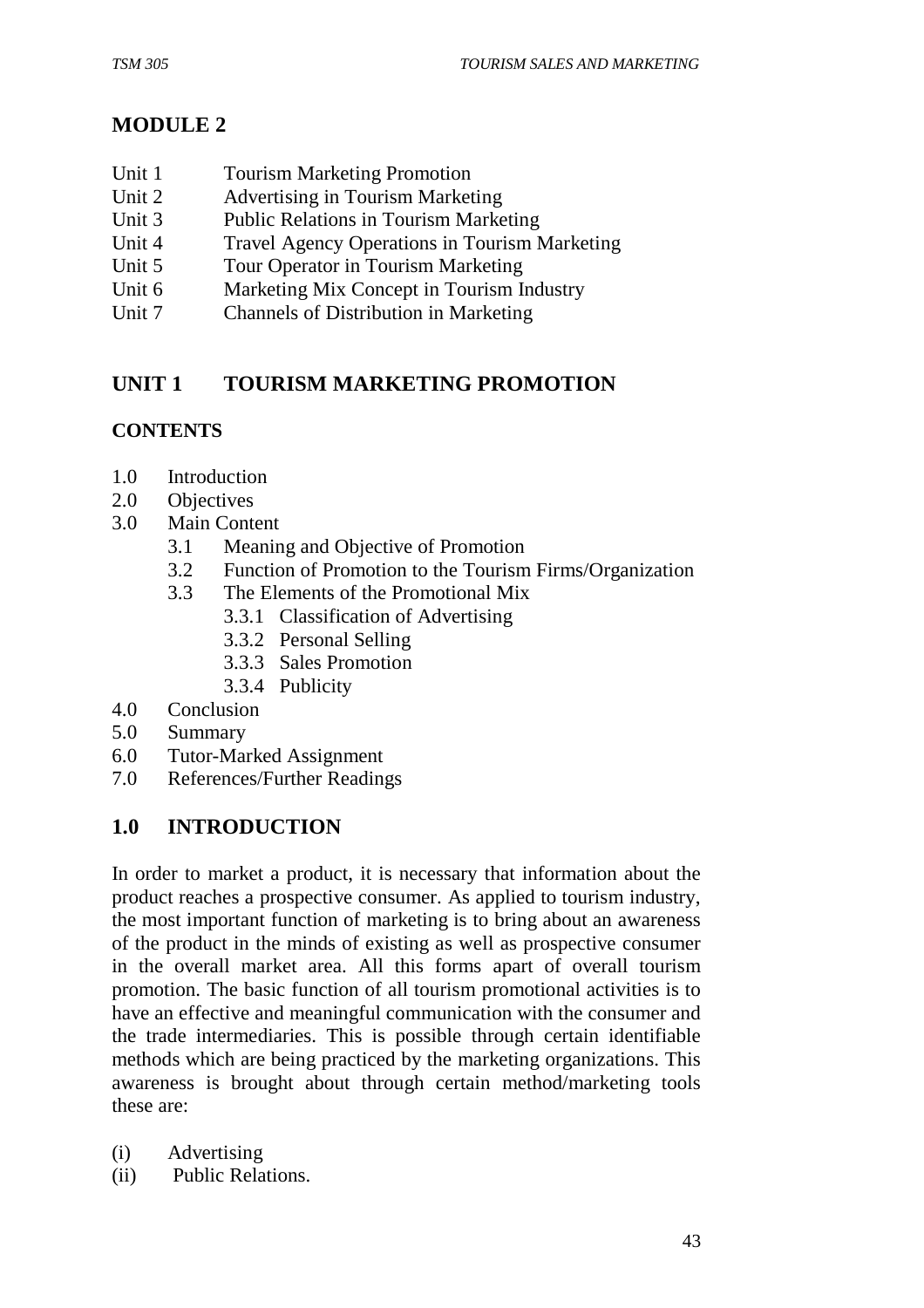The above tools are however not exclusive but complementary to each other proper and judicious blend of these is essential for the successful marketing of a tourism product.

# **2.0 OBJECTIVES**

By the end of these units, you should be able to:

- explain the meaning to promotion
- explain the objectives and functions of promotion
- explain the various promotional mix
- explain the meaning of advertising, personal selling, sales promotion and publicity in tourism promotion.

## **3.0 MAIN CONTENT**

## **3.1 Meaning and of Objectives Promotion**

Promotion is the function of informing, persuading and influencing the consumer's purchase decision. It may be defined as any communication activities whose purpose is to move forward products, idea or service in the marketing channel in order to reach the final consumer. Promotion affects the knowledge attitudes and behaviour of the recipient.

The traditional objectives of promotion are to inform, persuade and remind. Kuwu (1998) has listed five objectives, which:

- (i) Providing information
- (ii) Stimulate demand
- (iii) Differentiating the product
- (iv) Accentuating the value of the product and
- (v) Stabilizing sales.

## **3.2 Functions of Promotion to the Tourist Firms/ Organizations**

- (i) Promotion provides a "voice" for the tourist firms in the market place so that it can communicate its product features and benefits to prospective customers.
- (ii) It helps a tourist firms increase the sales of its products in all but purely competitive markets.
- (iii) Promotion aids a tourist firms in establishing new products.
- (iv) Promotion assists a tourism firms in securing distribution of its products among marketing channel members.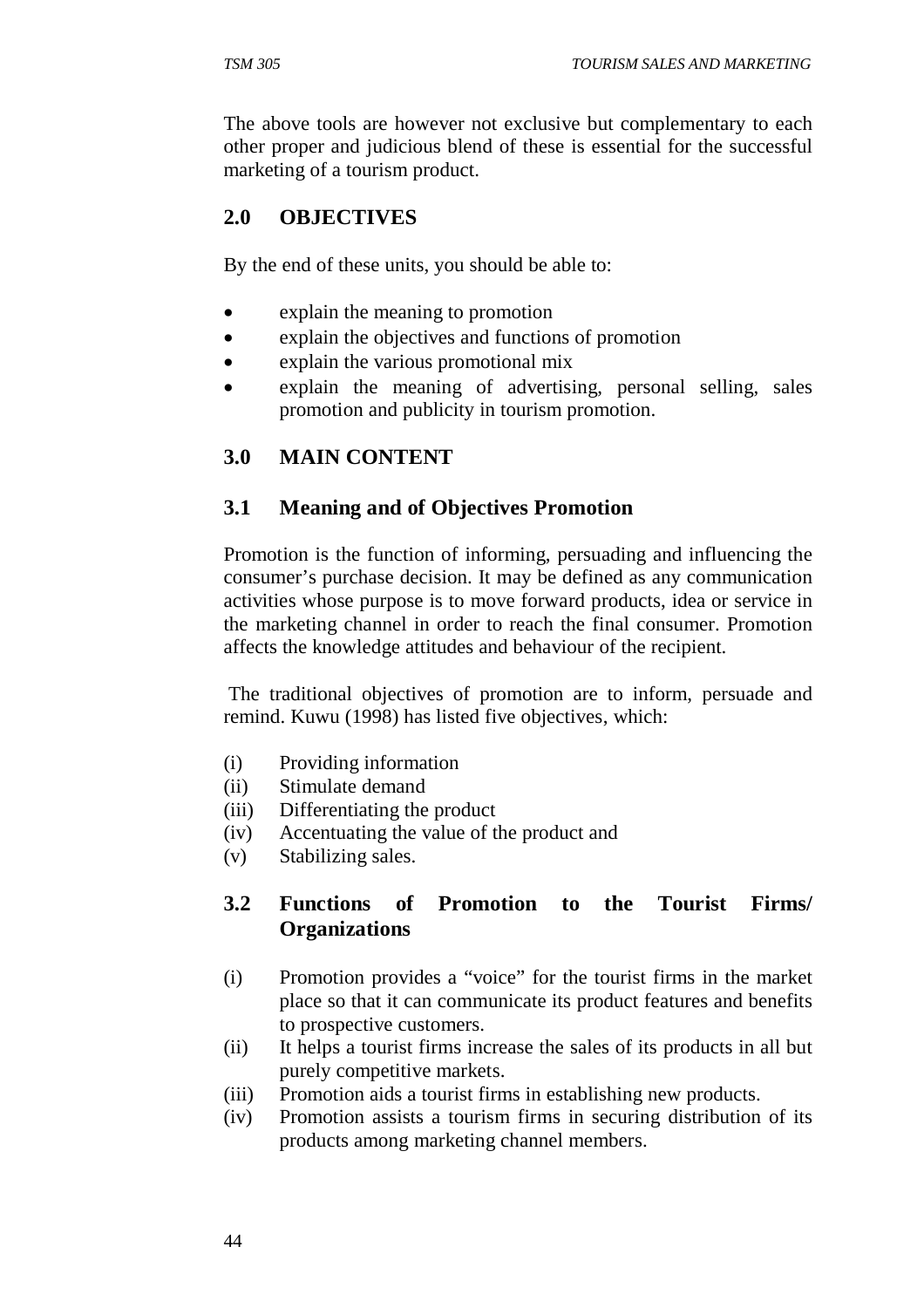- (v) Promotion helps a tourist company in building a favourable company image
- (vi) Promotion helps a tourist firm in establishing a preference for its branded products.
- (vii) Promotion can assist a tourist firms to level out peaks and valley in its production schedule.
- (viii) Promotion keeps a tourist product's seller in contact with its market.

For consumers they are well informed of the availability where and when to buy them, their benefits and uses and also quality. Without this information buyers are handicapped in attempting to maximize result of their expenses.

## **3.3 The Elements of the Promotional Mix**

The promotional mix has the following elements:

- i. Advertising
- ii. Personal setting
- iii. Sales promotion
- iv. Publicity and public relations

Advertising is any paid form of non- personal presentation of ideas, goods and services by an identified sponsor to a target market to stimulate demand and persuade them to accept what is presented. Kuwu (1998) looks at "Advertising as a means to disseminate information by printed, written, spoken or pictorial presentation about ideas, product or services to compel action in accordance with the intent of the advertiser".

Whatever is the case, a good definition of advertising should recognize these concepts.

- **(1) Paid Form:** The message is paid for, it is not free unlike propaganda and publicity
- **(2) Non Personal Presentation:** Advertising is done in a nonpersonal way through intermediaries or media rather than personal face –to- face presentation.
- **(3) Ideas, Goods, and Services:** Advertising presents to the target audience ideas, goods and services. Sometimes personalities like politicians and institutions are also made known to the public.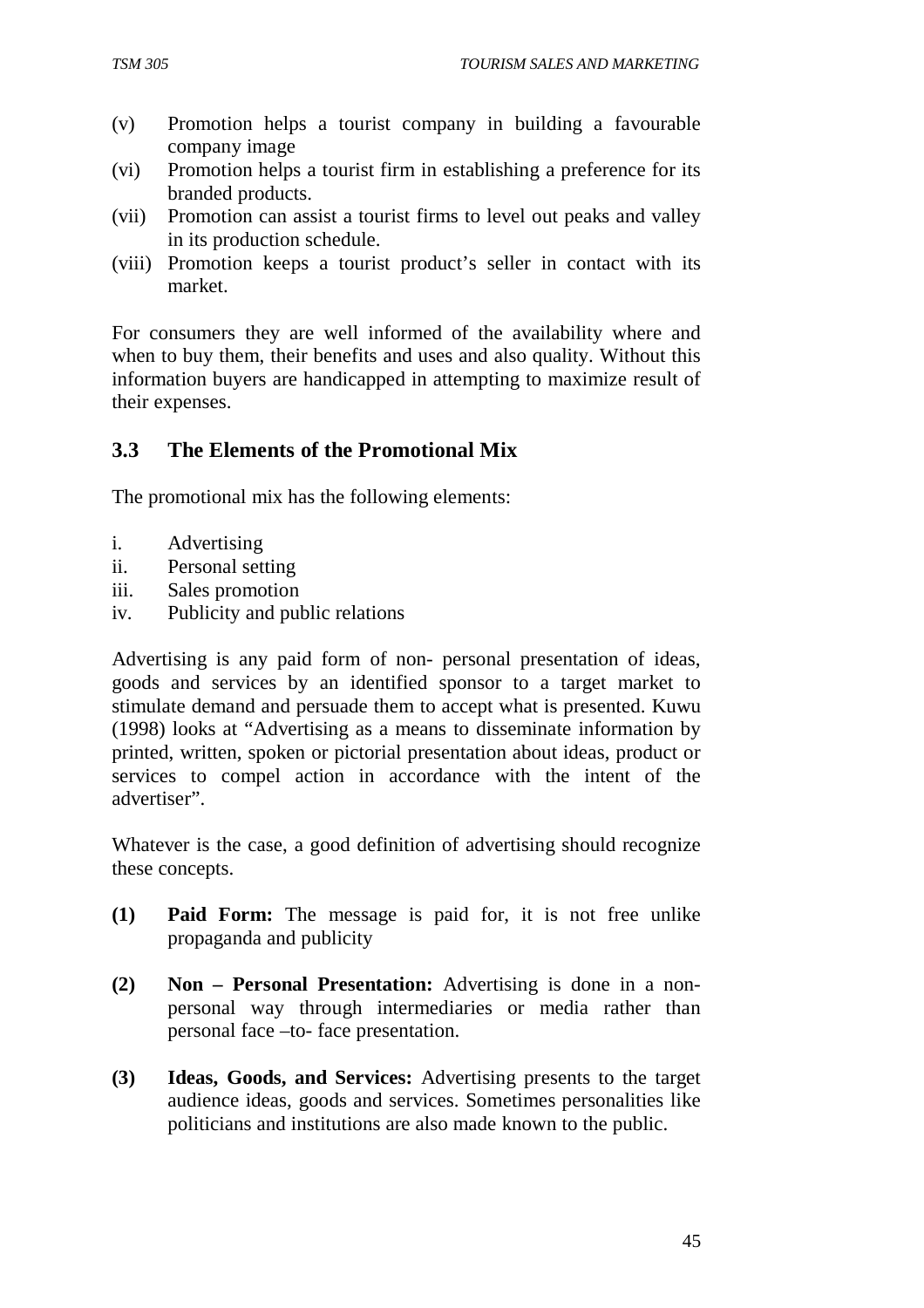**(4) An Identified Sponsor:** The sponsor must be identified in the message so that the recipients will know who is behind the message.

## **3.3.1 Classification of Advertising**

Although some authors adopt up to five classes of advertising, like product, institutional, national, local and corrective advertising others have accepted three. That is: product or institutional, direct or non direct and primary or selective advertising. We shall adopt only two classes in this write up. They are product advertising and institutional advertising.

## **(i) Product Advertising**

Product advertising involves such advertisements that highlight the product features, durability, benefits, uses and brand to the public. Other messages that are designed to persuade, remind or enforce purchase behaviour are all grouped under product advertising. Messages may be developed to inform, persuade, remind or re-enforce depending on what the advertiser intends to achieve. Product advertising may be direct or non-direct, National or local. It may also elicit primary or selective demand.

### **(ii) Institutional Advertising**

It is concerned with promoting a concept, an idea, a philosophy or the good-will of an industry, company or organization. It is often related to the public relations function of an enterprise. Infact Kuwu (1998) regards public relations as an aspect of institutional advertising.

## **3.3.2 Personal Selling**

The main aim of personal selling is to make sales. Other promotional vehicles are non-personal in nature. It is only personal selling that involves a face- to- face presentation of the company's offering to the target market. Personal selling may be defined as a seller's promotional presentation conducted on a person-to -person basis with the buyer. Due to the flexibility of this tool, sales people can tailor their messages to fit the needs and behaviours of individual customers.

### **The Personal Selling Process**

Some authors have developed a six or seven-step processes but this write-up intends to adopt a five-step approach:

i. Prospecting and qualifying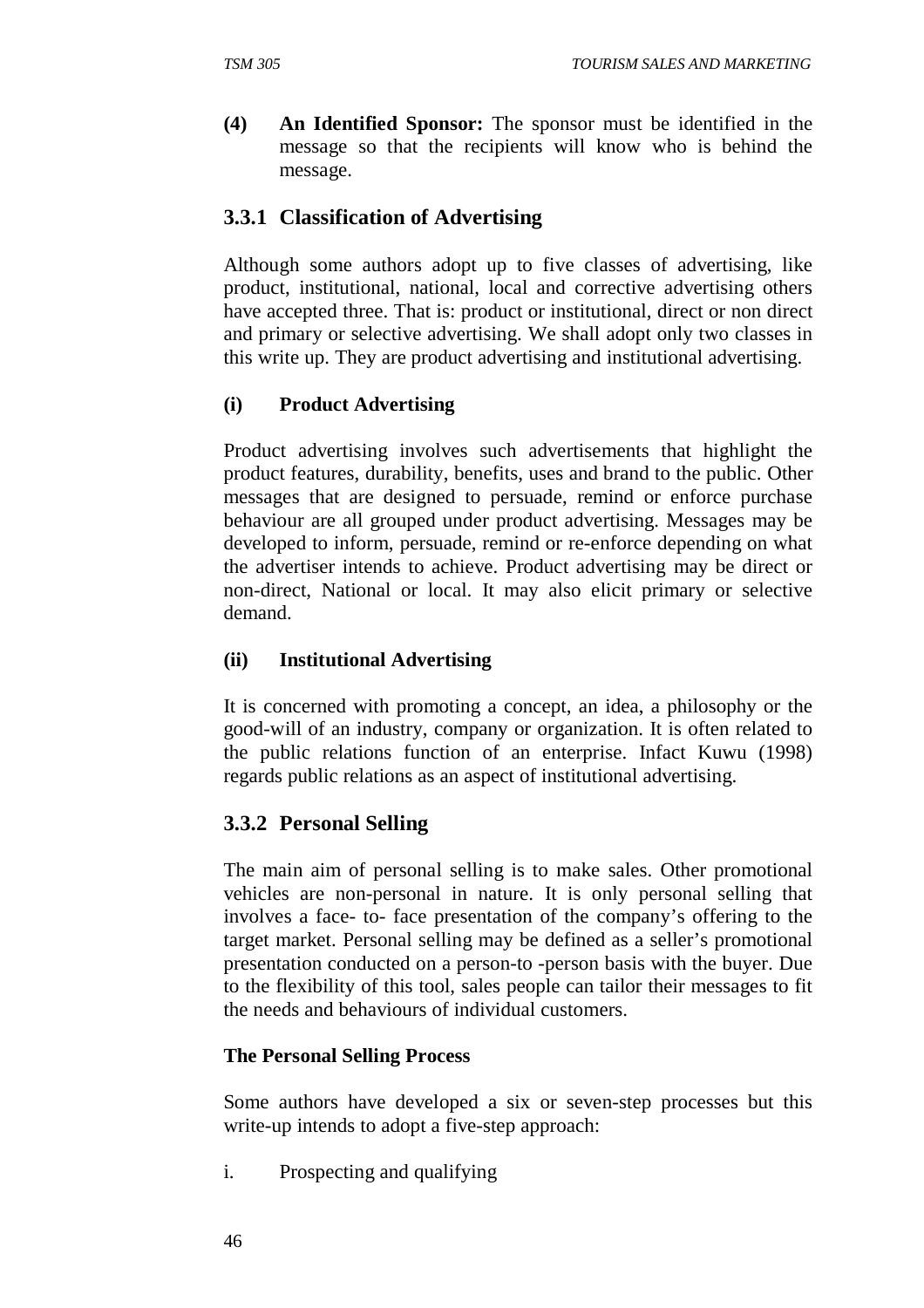- ii. Approach
- iii. Presentation
- iv. Closing and
- v. Post- sales activities

#### **SELF ASSESSMENT EXERCISE 1**

From the discussion of the meaning of promotion in unit 6, you are required to state the objectives and functions of promotion.

#### **(i) Prospecting and Qualifying**

Prospecting involves identifying potential customers. Prospects may come from sources such as previous customers, friends, other vendors and suppliers, among others. Qualifying on the other hand is determining that the prospect is really potential customer. Qualified customers are people with money and authority to make the purchase.

#### **(ii) Approach**

The sales person's task here is to get to know and establish a good relationship with the buyer. He might want to know what product the prospect is or was using. It is also a time to make an initial contact with the prospect. The sales person's impression here in terms of dressing, opening lines and follow- up remarks is very important. He should also select the method he wants to use either low-key or aggressive approach.

#### **(iii) Presentation**

When the sales person gives the sales message to the customer, he makes a presentation. The presentation describes the product's major features, uses and benefits and relates them to the customer's problems and interest. This stage also involves demonstrating the product for the prospect to see. The sales person should be ready to handle objections and any questions. Infact it is through objections and questions that the sales person will be able to explain the product features better.

#### **(iv) Closing**

The moment of decision in the selling process is the closing. The sales person should not have any problem if he had done a good presentation. The following are some of basic techniques for closing a sale.

i. The alternative decision techniques pose choices to the prospects that are all favourable to the sales person.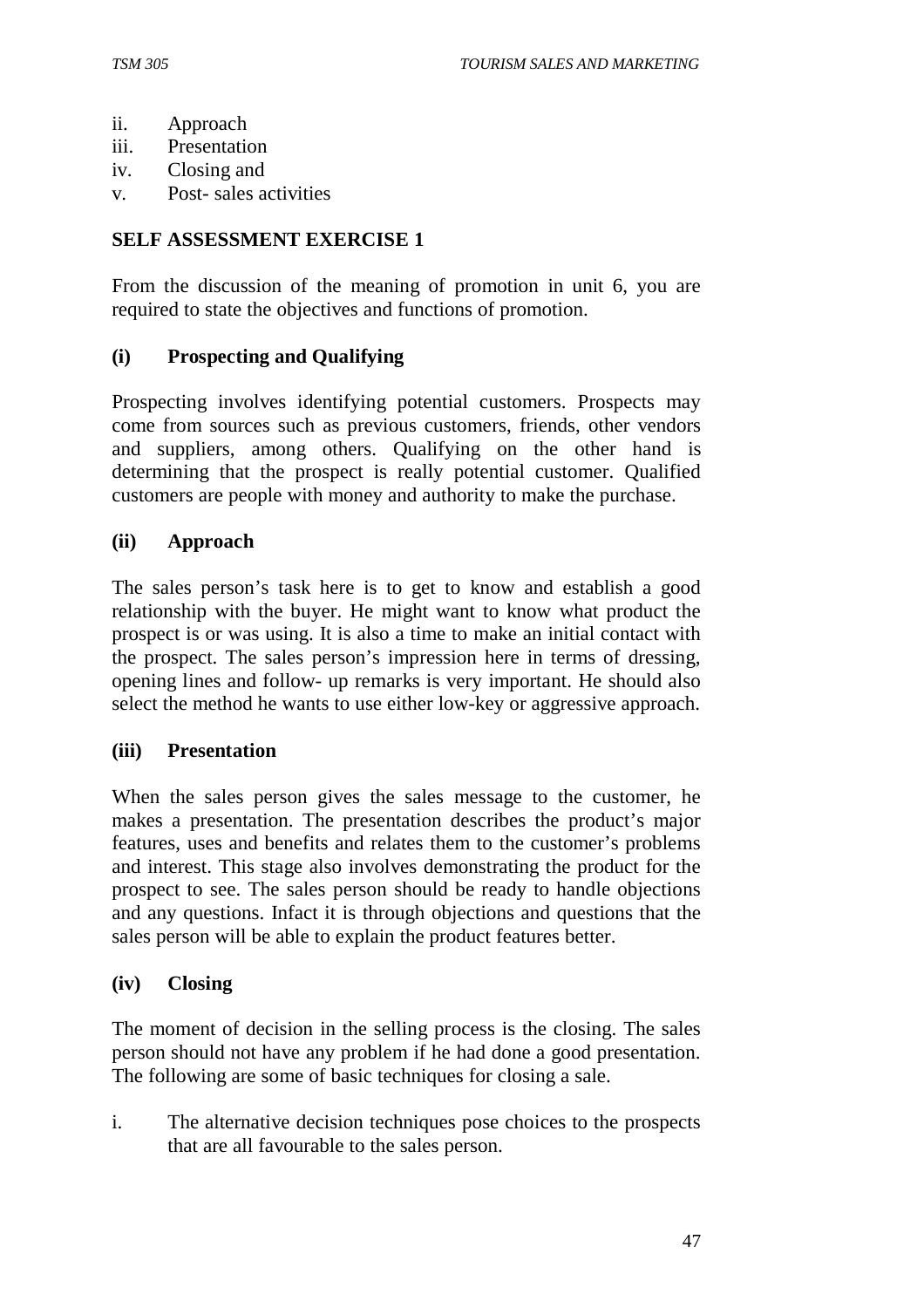- ii. The SRO (Standing Room Only) techniques involve telling the prospect at sales agreement should be concluded immediately because the product may not be available later.
- iii. Silence is another closing technique, since the discontinuance of a sales presentation forces the prospect to take some type of action (either positive or negative).
- iv. Extra Inducement closes are also designed to motivate a favourable buyer response. The extra – inducement may include quantity discounts, special servicing arrangements or lay away option. Kuwu (1998).

### **(v) Post-sales Activities**

These activities are carried out to prevent cognitive dissonance (i.e anxiety after purchase) and encourage the prospect to make a repeat purchase. The sales person should reassure the prospect that the right decision was made by him. Through this forum, important market information may be gathered for the benefit of the company.

## **3.3.3 Sales Promotion**

This type of selling is so varied that many people find it difficult to comprehend or define clearly. Sales promotion according to the American Marketing Association (AMA) is defined as those marketing activities other than personal selling, advertising and publicity that stimulate consumer purchasing and dealer effectiveness such as display show exposition, demonstrations and various non-current selling efforts not in the ordinary routine. The objectives of sales promotion among others include:

- (a) Introduction of new products.
- (b) Attract new customers.
- (c) Increase sales and enable the company to remain competitive.
- (d) To bridge the gap between advertising and personal selling.

Sales promotion tools are used by most organizations including manufacturers, distributors, retailers, trade association and some nonprofit institutions.

## **3.3.4 Publicity**

Publicity is any form of non-paid commercially significant news or editorial comment about idea, product, and service of institutions. Although a firm can influence a good publicity through the media it has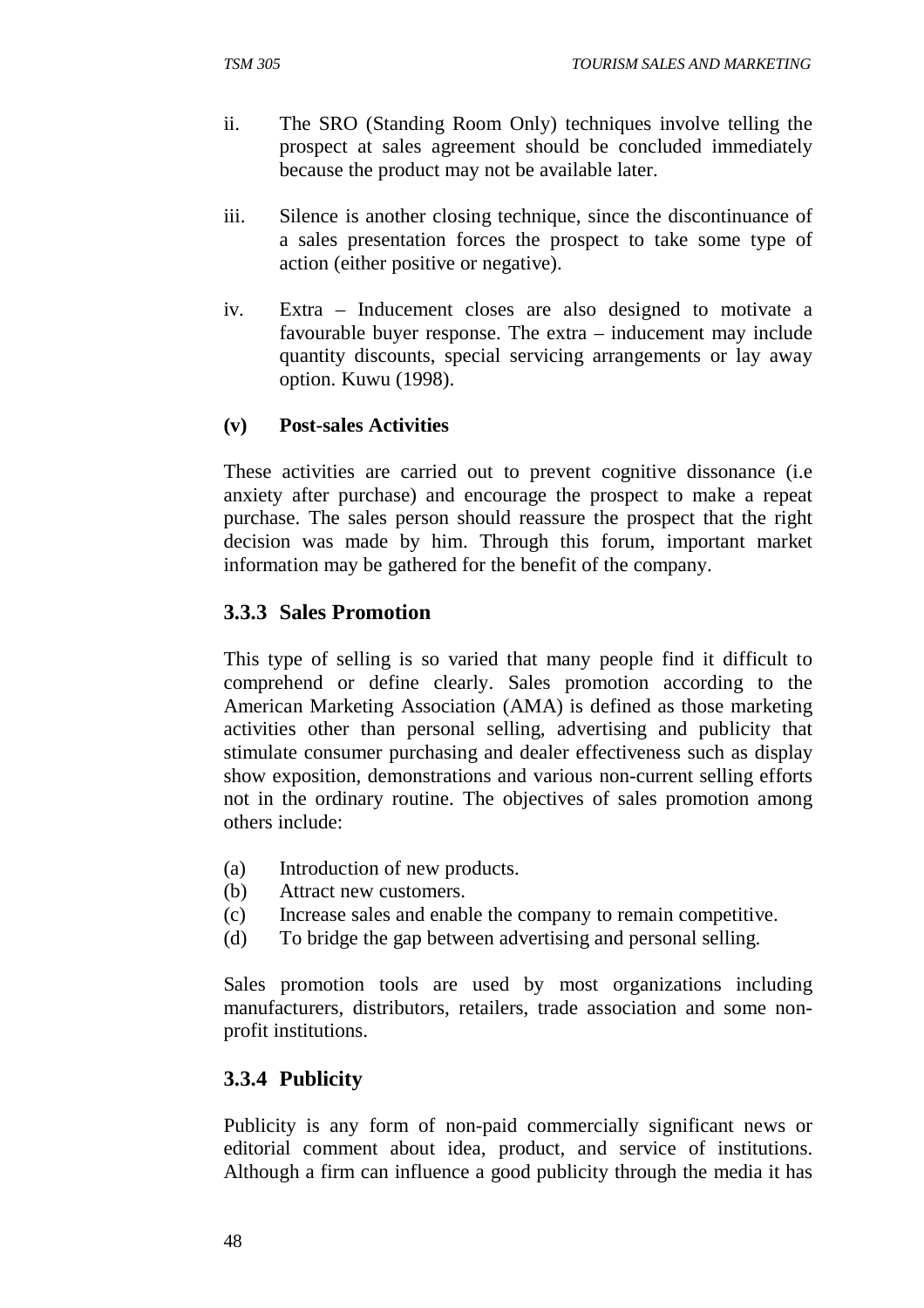little or no control or influence over the bad publicity it receives. Publicity is not the same thing as advertising. In advertising the sponsor is known, the message is paid for and is given to the public as designed by the advertiser. But in publicity the message is not paid for and the materials are selected by either the newspaper editor or news editor. i.e., the company has no control over publicity. The objective of publicity is to create increased awareness of a company's product. The firm tends to control its publicity through press releases, press conferences, photographs, letters to the editors and editorials.

#### **The Advantages of Publicity are as follows:**

- (i) News stories have a high level of credibility over that of advertising, personal selling and sales promotion tools, whose purpose consumers perceive as manipulative.
- (ii) Publicity messages are readily accepted, selective filtering mechanisms are less likely to fitter news stories.
- (iii) Publicity may be presented in a highly dramatic fashion

#### **Public Relations as Aspect Publicity**

Some authors regard public relations as an aspect of advertising while others accept it as an element of the promotional mix. For now, we shall look at it as an important component of publicity. Marketing organization serves share-holders, trade associations, government parastatals, etc. The company must develop strategies to relate with these publics in order to make the company and its products acceptable to them. In fact, if it must stay in business these publics must be informed and pleased.

For our operational definition, public relations is a management function that determines the attitude and opinions of the organization's public, identifies its policies with the interests of its public and formulate and execute a programme of action to earn the understanding and goodwill of its publics. Good public relations relate the interest of people first in matters relating to the conduct of the company and its business.

#### **SELF ASSESSMENT EXERCISE 2**

Explain the following terms in Marketing.

- (i) Personal selling
- (ii) Sales promotion
- (iii) Publicity
- (iv) Advertising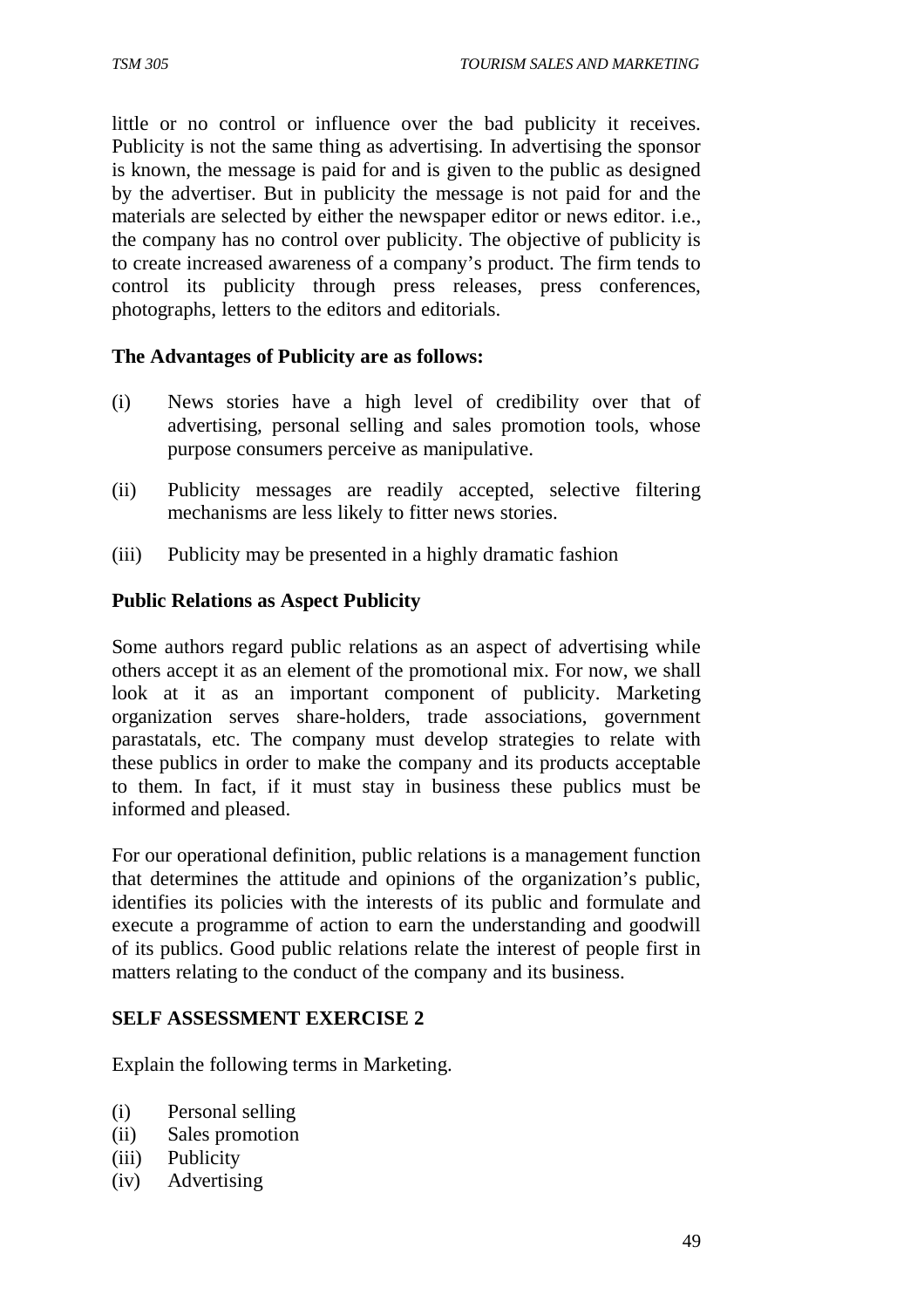# **4.0 CONCLUSION**

In this unit, we have discussed generally the nature of promotion, the objectives and functions of promotion as well as promotional mix.

# **5.0 SUMMARY**

This unit treats the meaning and concept of promotion, the objectives, importance and promotional mix elements such as advertising, personal selling, sales promotion and public relations and publicity.

## **6.0 TUTOR-MARKED ASSIGNMENT**

- 1. Define promotion
- 2. State the objectives and importance of promotion

## **7.0 REFERENCES/FURTHER READINGS**

- E.A Kuwu (2005). *Revision Notes on Tourism Sales and Marketing,* Kaduna Polytechnic: Kaduna.
- Bhatart A.K (2001). *Tourism Development, Principle and Practice,*  1 st Edition New Delhi, Sterling Publisher: India.
- Austin O. Umerah (1996). *Marketing in Practice*, 1<sup>st</sup> Edition, Adi Publisher Kaduna. No. 4. Umuehea Road: Ibusa.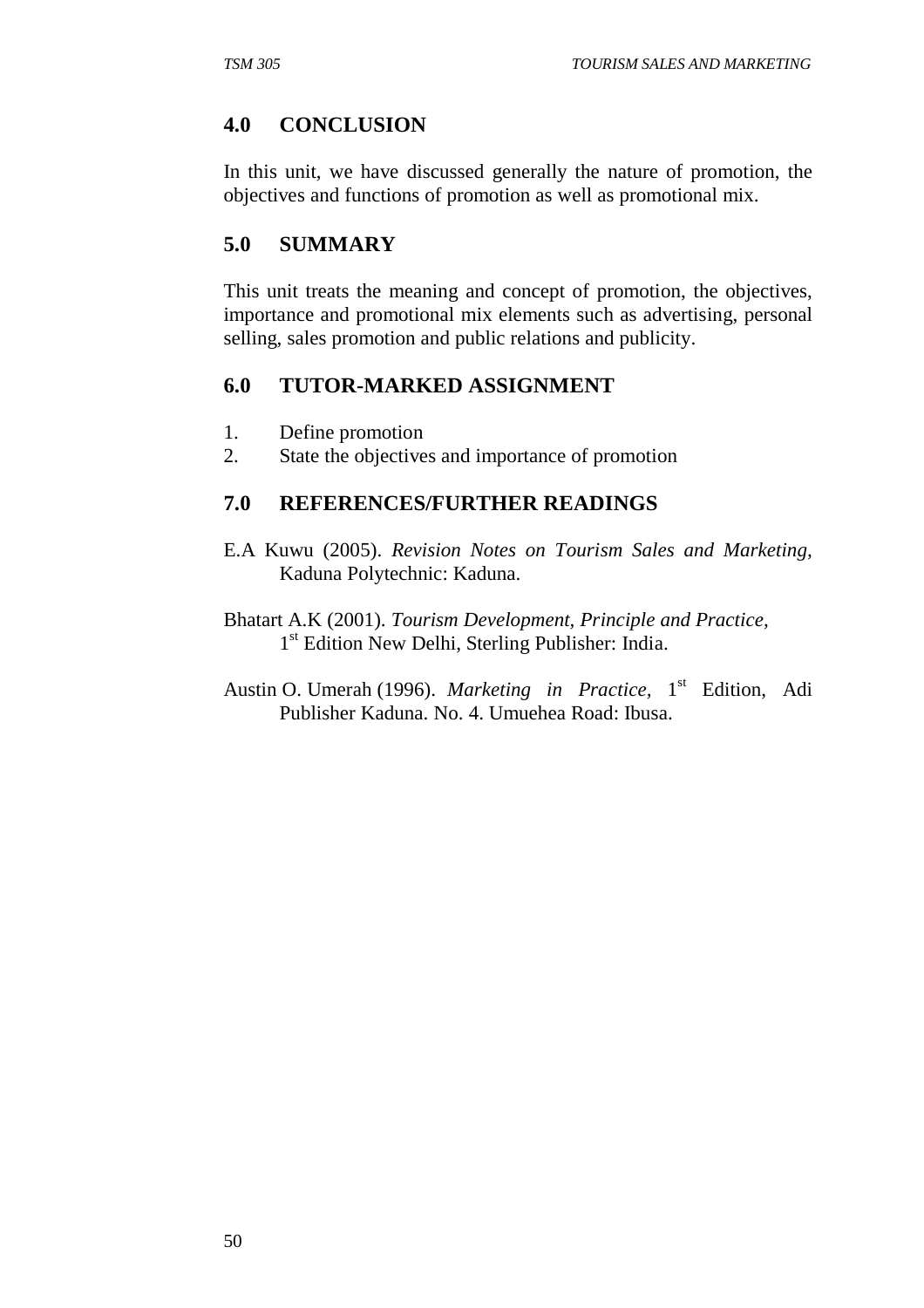# **UNIT 2 ADVERTISING IN TOURISM MARKETING**

#### **CONTENTS**

- 1.0 Introduction
- 2.0 Objectives
- 3.0 Main Content
	- 3.1 Definition of Advertising
	- 3.2 Aims and Objectives of Advertising
	- 3.3 Advertising Evaluation
		- 3.3.1 The Responsibilities of the Advertiser to the Company
		- 3.3.2 Responsibility to the Agency
	- 3.4 Organization Chart
	- 3.5 Agency Compensation
	- 3.6 Principles of Writing Good Advertising
	- 3.7 Guideline for Writing Advertising
	- 3.8 The Fundamentals of any Advertising Success
	- 3.9 Tools of Advertising
- 4.0 Conclusion
- 5.0 Summary
- 6.0 Tutor-Marked Assignment
- 7.0 References/Further Readings

## **1.0 INTRODUCTION**

Advertising has been the most vital tool in the dissemination of information about a company, her products, and services. The word advertising must be clearly distinguished from advertisement. Advertisement is that oral or written message which appears in any paid medium (Posters, TV, Radio etc.) embracing pictures, jingles and or drama. Advertising on the other hand is the act of formulating the advertisement. In reality advertising evolved because of the need to communicate information and develop an effective and persuasive marketing tool it has much to do with the sociological and psychological ethos of man.

## **2.0 OBJECTIVES**

At the end of this unit, you should be able to:

- explain the meaning of advertising
- explain the aims and objectives of advertising
- explain the responsibilities of the advertiser
- explain advertising agency organization.
- explain the principle and guidelines of writing good advertising. etc.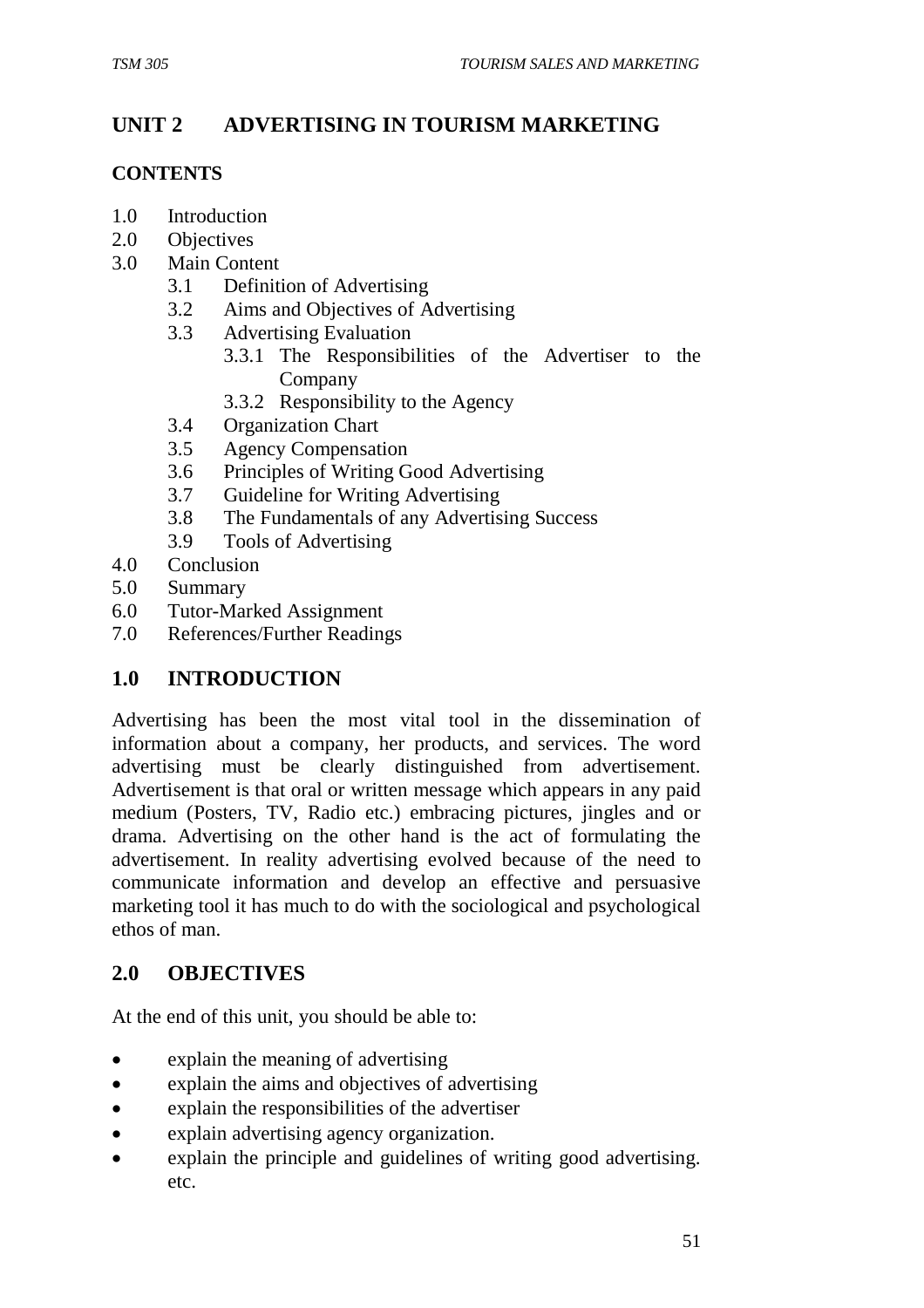# **3.0 MAIN CONTENT**

## **3.1 Definition of Advertising**

Advertising has been variously defined by different authors according to their personalities and environment. Some defined it as the communication of information, others as the action of calling something to the attention of the public, especially by paid announcement. The American Marketing Association's definition of advertising has a worldwide acclaim viz "Advertising is any paid form of non-personal presentation and promotion of ideas, goods and services by an identified sponsor." In this definition, four key factors need elaborate analysis.

### **(i) Paid Form**

Advertising demands the purchase of time or space and not free media services. Media adverts without any form of payment can be classified as publicity.

#### **(ii) Non-Personal Presentation**

This differentiates advertising from person- to -person contact as in the case of personal selling. It is simply a mono-dimensional informative detail of a company, product, services, events or people. Moreover, the said media has no direct link with the advertiser's organization.

#### **(iii) Ideas, Goods and Service**

Advertising here is concerned with the dissemination of information about both tangibles and intangibles items. Apart from company usage of advertising, non-commercial organizations equally use advertising to sell their ideas to the public.

#### **(iv) Identified Sponsor**

Any information that has propagandistic influence or content especially where the protagonists remain anonymous cannot be said to be an advertisement despite its media usage. Normally, advertising does not conceal the source of the opinion, idea or message that is being communicated to the audience.

Another plausible definition of advertising is that aspect of promotion, which tries to highlight and convince people about the virtues of a product by making use of the mass media, which is paid for by the advertisement viz.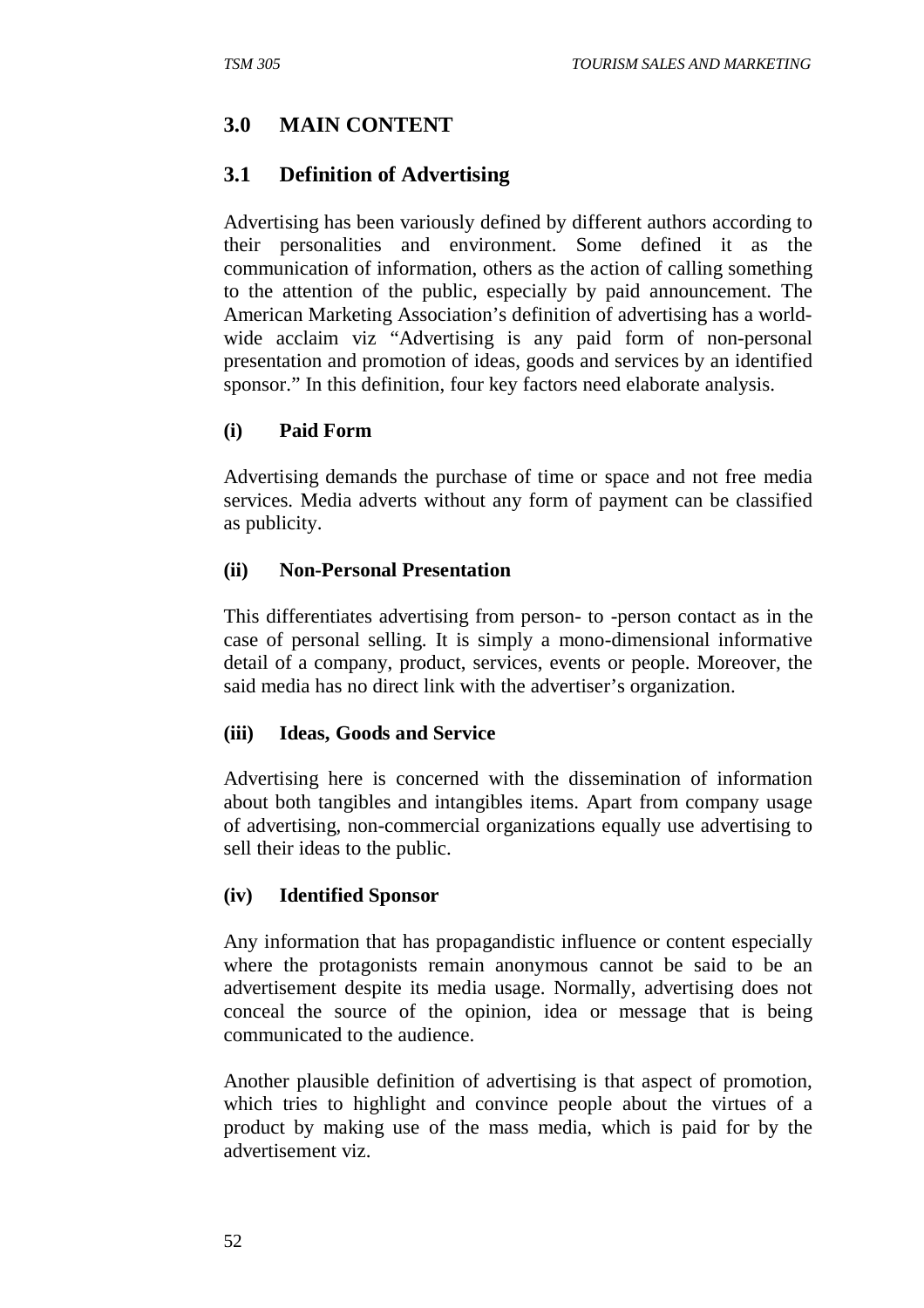- (i) The advertiser is the person who sponsors the advertisement. He is usually a manufacturer, wholesaler or retailer.
- (ii) Advertising agency is the specialist organization which plans or derives the advertising campaign and receives 10 to 15% commission from the media house.
- (iii) The media owner**:** He owns the media (Medium) where the advertisement is executed, media may comprise print, electronic and out door.

## **3.2 Aims and Objectives of Advertising**

There is increasing use of advertising by Nigerian tourists firms due to its effectiveness in achieving the various objectives of the firm.

- (i) Advertising is used by most organizations in order to create happiness in their target audiences, glamorize the product, the availability of choice and influence attitudes in positive directions to the whimsical views of the sponsor.
- (ii) Advertising helps firms in their introduction of new products. When new products are manufactured, companies rely heavily on advertising for the education and generation of awareness about the new products. Advertising here tries to compel the competitors' customers to shift preference while at the same time trying to persuade non-users of competitors' products to buy.
- (iii) Advertising helps in the maintenance of company's market share. If a company does not advertise the share of the market will dwindle and initial demand pattern for her product will fall. The formulation of creative strategy involving the integration of the brand name, package design as well as communication of product benefits help in market share sustainership. Occasionally advertising messages are reformulated to create "habit" or induce image in the minds of the customers. Advertising activities designed in this direction often lead to increased market share.
- (iv) Advertising also helps to increase or build store traffic. Most retailers do advertise in order to pull the customers. Their efforts are supplemented by the manufacturer's advertisements. Advertising therefore helps in increasing the traffic flow in the store.

On the other hand, when there is increasing and constant flow of traffic the manufacturers and the middlemen often witness an increase in sales. Since advertising persuades, informs, convinces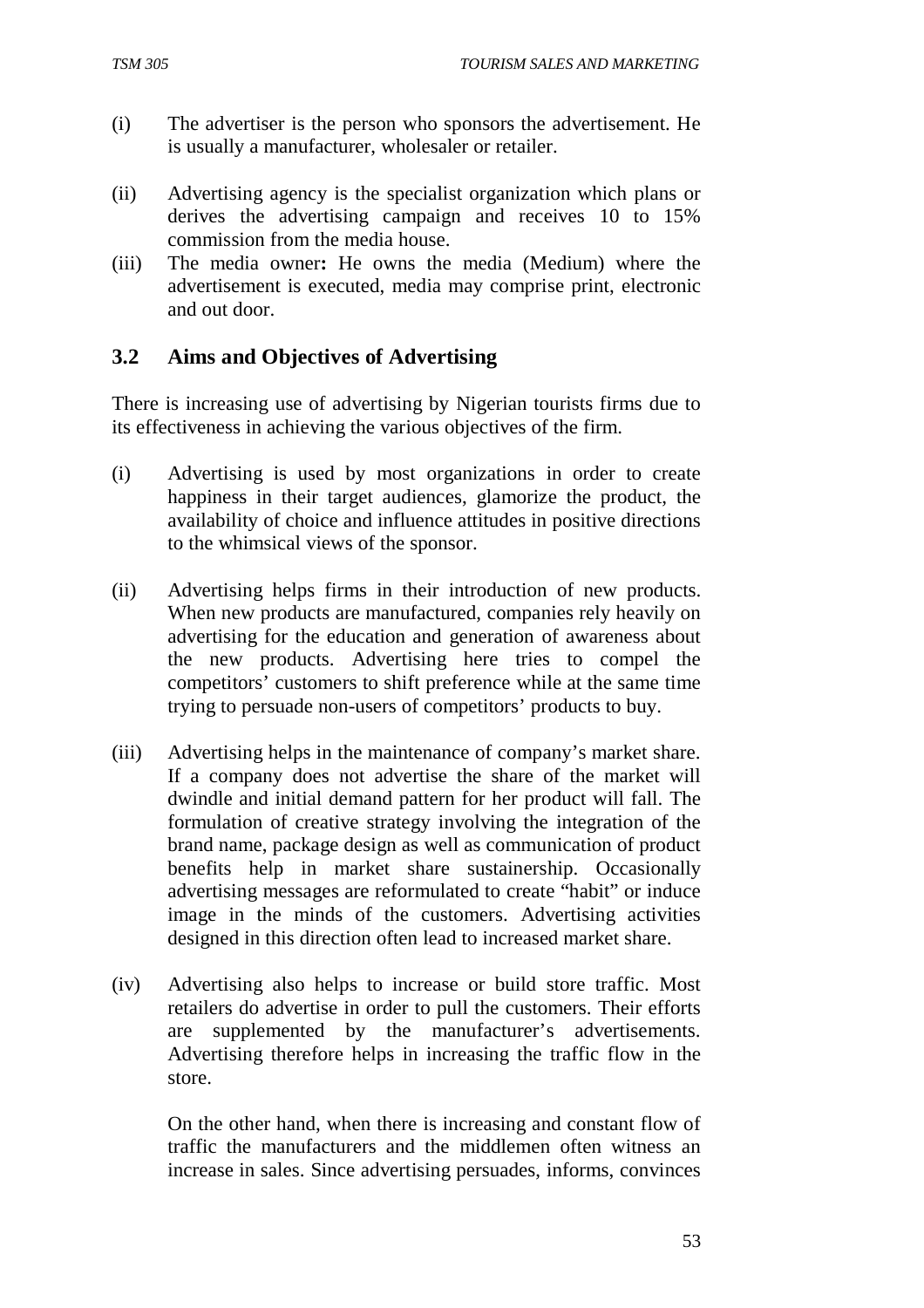and reminds, most companies often advertise their products of services to record sales lead.

- (v) Advertising can be used to promote public cause. Advertising is used by governments, charities and other non-profit organizations to promote their activities or communicate important information to the public. A typical example is the world-wide dissemination of information on the effects of AIDS, oral dehydration, the need for environmental preservation/desertification control etc.
- (vi) Advertising campaign helps to foster the objectives of the above organizations. It enables them (the audiences) to focus attention on their problems, increase perception of the problems and to initiate positive action towards solving them.
- (vii) Advertising can be used to market a particular product or minimize the use of public utilities. When demand for any product is excessive, firms use advertising to dissuade consumers from buying the product.
- (viii) Advertising can be used to maintain competition. It is often used to create differences in products. It provision and company offers as distinct from that of competitors. Advertising helps to product distribution, inform customers of products or services and helps in generating sales advertising campaign plan (Objectives)

 For any business activities undertaken by an individual, group or department the setting of objectives is usually a good starting point. Functional objectives are often set as a stepping stone to the achievement of the corporate objectives of the organization. An advertisement without a clearly defined purpose for the placement of such advertisement is of no use. Rather the criterion for measuring success must be the clinching of the intended effect. The responsibility for setting advertising objectives rests on the advertising agency in some cases. Advertising objectives may in-corporate any of the following.

- (i) To support personal selling. The receptivity of the sales force by customers may depend on the awareness generated by advertisements.
- (ii) To inform people within inaccessible areas of an existing product and as such stimulate enquires.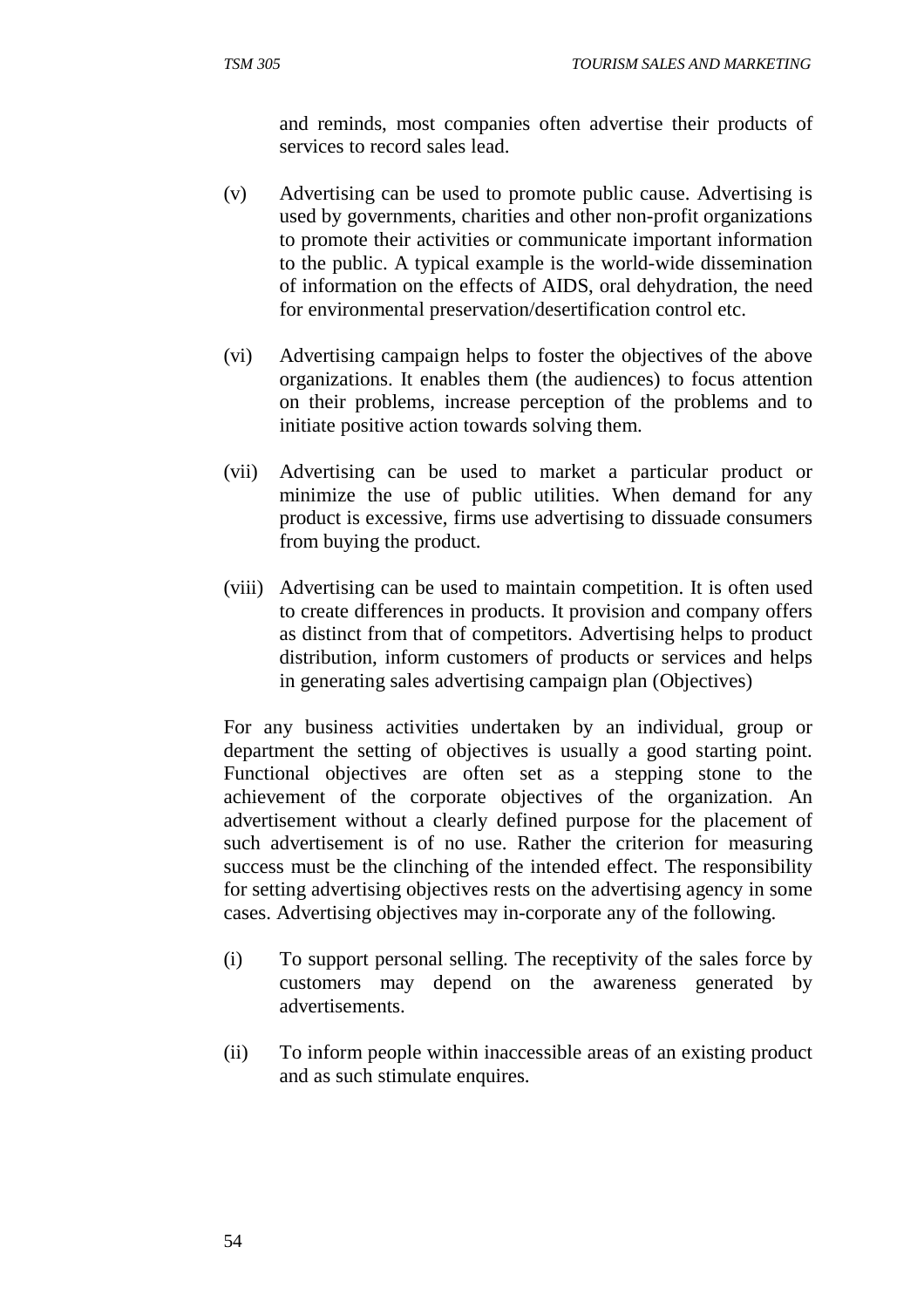- (iii) When the focus is on wholesalers or middlemen, the objectives could be to advance reasons why they should stock the product (Trade Advertising).
- (iv) Advertising objectives could be geared to break into new customers.
- (v) To increase sales by a certain percentage within a stipulated period. This is especially relevant to a new or dying product.
- (vi) The objective could be a self-defense mechanism to remedy a misrepresentation.
- (vii) To build a company's image.
- (viii) To increase employment or recruit staff, etc.

### **SELF ASSESSMENT EXERCISE 1**

- (i) Define Advertising
- (ii) Identify the aims and objectives of advertising.

### **3.2 Advertising Evaluation**

Advertising effectiveness can be assessed through Recall Test. This shows the degree of awareness generated by a specific advertisement. For the extent to which advertising message is read, retained and remembered, spontaneous or prompted recall test can be carried out. Awareness test can be carried out to check audience overall awareness of company and her activities. The test involves the determination of the extent of product/company image – building. This can equally be done through in-depth interviews and group discussion. The method is used for measuring behaviour reinforcement. Regular appraisal of sales, retail orders, stocks and consumer purchase can also be used to gauge advertising effectiveness. This process is called sales research. It can be used to evaluate or measure the customer action tendencies before and after advert placements.

### **3.3.1 The Responsibilities of the Advertiser to the Company**

Advertiser who can be defined as the sponsor or promoter of advertisement the following responsibilities are encompassed in the setting of advertising appropriation and allocation of such appropriation to various promotional activities.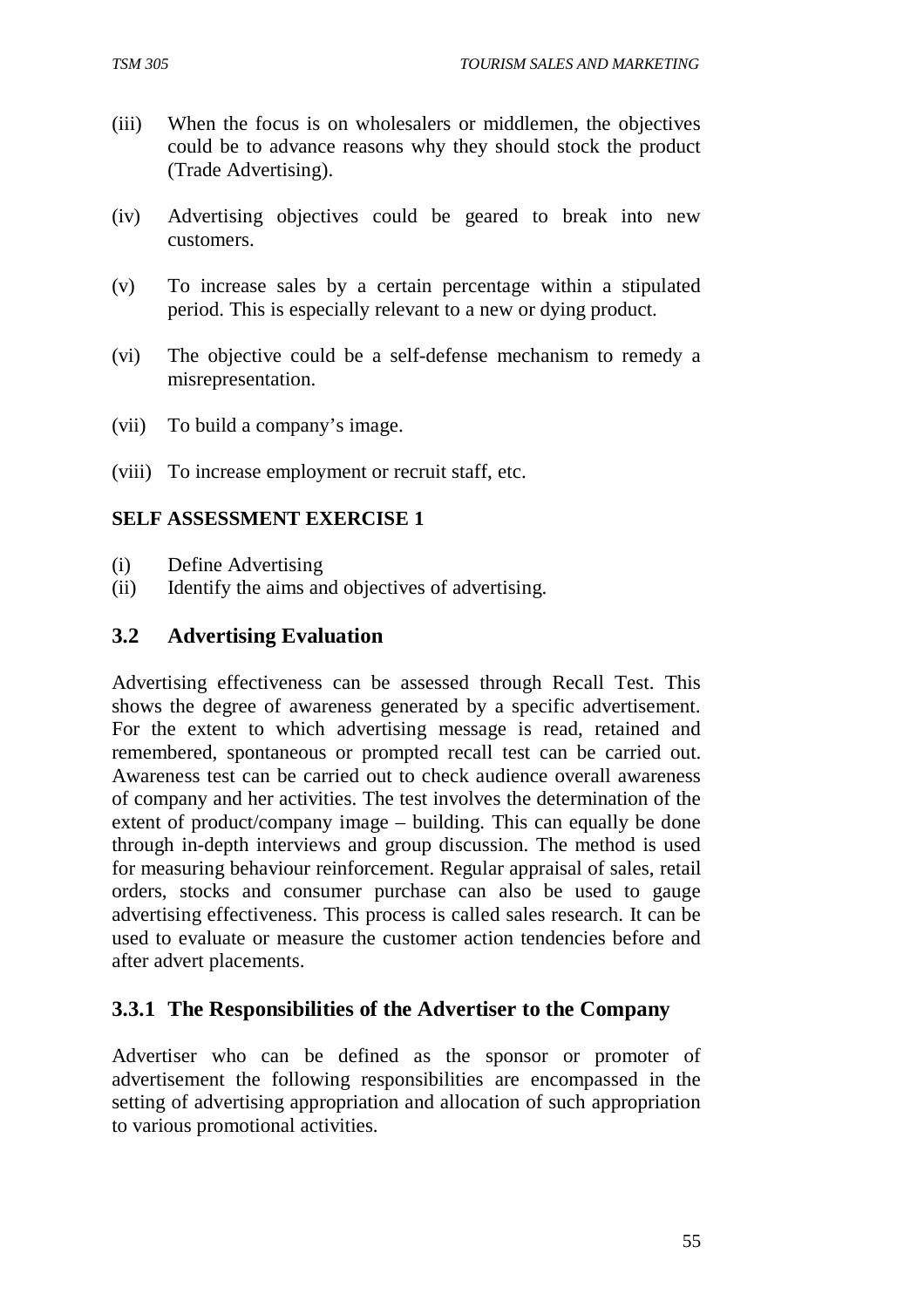- (i) He formulates advertising policy and objectives.
- (ii) He also undertakes the production of below the-line and above the -line materials where the company has the capabilities to do so.
- (iii) The advertiser is equally in-charge of choosing advertising agency and the evaluation of advertising effectiveness.
- (iv) It is the responsibility of the advertiser to utilize all promotional tools available on the extensive services of public relations officer in the promotion of the company's name, image and activities.
- (v) Apart from the afore-mentioned, the advertiser in executing his job maintains the confident reposed on him by the firm for the security of his organization.

### **3.3.2 Responsibility to the Agency**

To the agency, the advertiser has the following responsibilities:

- (i) He undertakes the briefing of the agency about the company.
- (ii) He acts as a liaison officer between his organization and the advertising agency.
- (iii) He provides all the necessary material to the agency to expedite the formulation and production of advertisements.
- (iv) The advertiser reimburses the agency for her services.
- (v) He also interprets his company's objectives and policies to the agency. This, of course, forms the basis of intended advertising copy.
- (vi) The advertiser similarly supervises agency work on his company's behalf, appraises and approves such work and summarily rejects or accepts such work.
- (vii) It is no doubt the responsibility of the advertiser to maintain good and cordial relationship with his company's account holder service agency.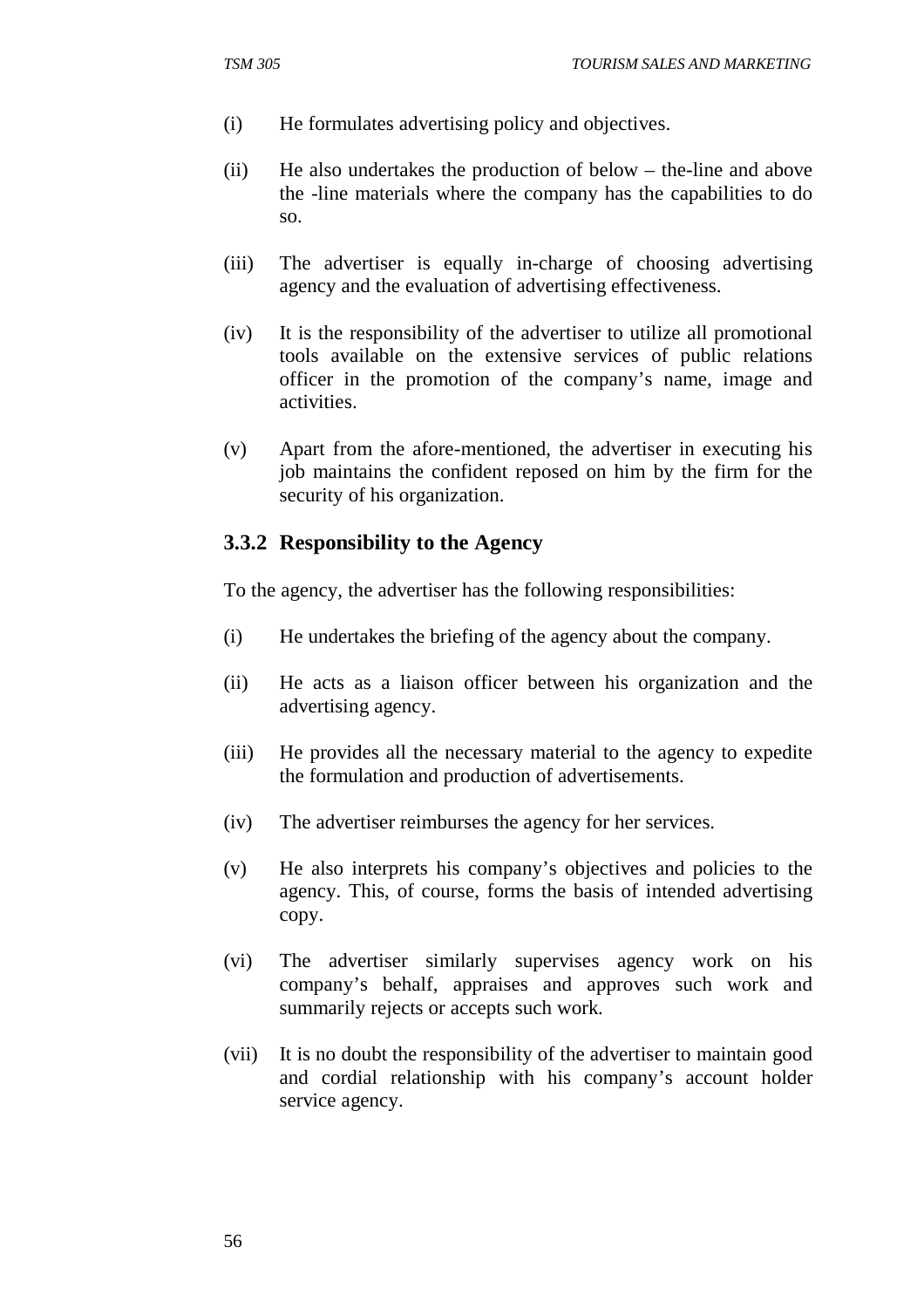

# **Fig. 7.1 ADVERTISING AGENCY ORGANIZATION CHART**

## **3.4 Organization Chart**

The above chart shows a typical agency organization. At the apex is the Account Director charged with the responsibilities of coordinating the activities of various departments, formulation of policies and respects the interest of the Board of Directors. Under him are the production executive, account executive, administrative manager and the marketing manager.

The production executive is charged with the responsibility of advertisements. He is directly responsible for printers, dramatists Binders, photographers, etc. Most Nigerian Agencies lack a production department; instead they send their direct mail shots/posters to outside printers for production and finishing. While TV advertisement is contracted to television stations.

The account executive serves as the link between the clients, advertising work. He monitors the creation, planning and execution of the advertisements, making of artistic visuals, typography and selected media. He also maintains good and continued relationship with the client. The entire job under the account executive's responsibility forms the core of the advertising job and its effectiveness. Under the advertising agency is the administrative manger there is also the accountant who is in charge of the inflow and the outflows of funds, keeping of financial records and giving relevant financial advices. At the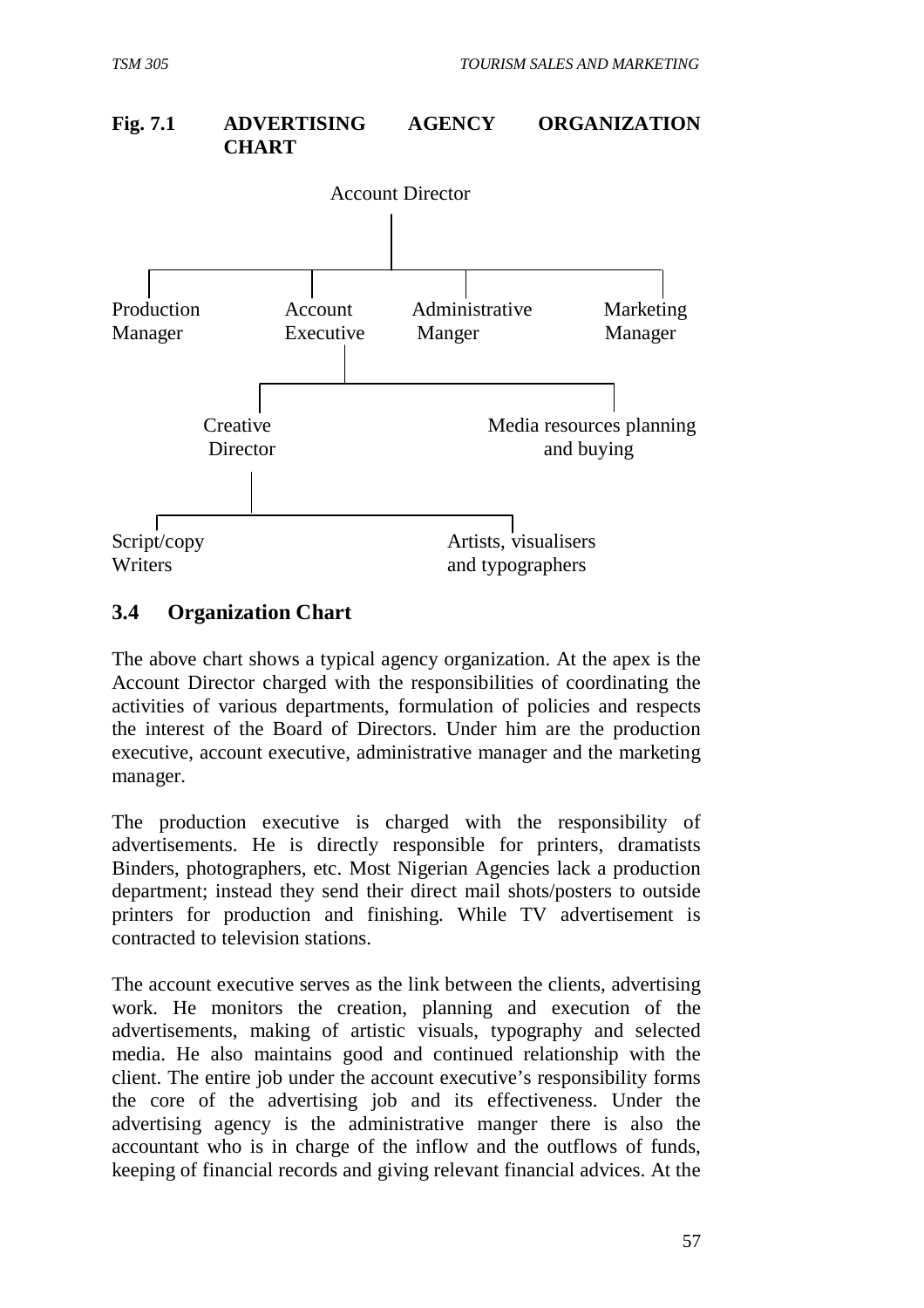shop floor are clerks, typists, cleaners and messengers, all functionaries of administrative Department. Besides, modern agencies have marketing department with a marketing manager at the helm of affairs. The marketing department renders equitable services to clients especially in the area of marketing research, merchandising, sales promotion, provision of commando sales force, exhibition and other services.

### **Selection of Advertising Agency**

An advertising Agency is the intermediary between the advertiser and the media owner. Its main functions are:

- (i) The creation and production of advertising copy
- (ii) Planning the purchase of media space and time.
- (iii) An advertising Agency also renders ancillary services for the advertisers; such as valuable Advices, public relations, merchandising and other consultancy services.

Advertising agency is capable and most ideal to carry out these functions because of its highly qualified or specialized personnel. The term advertising agency originates from the original advertising agents vis-à-vis news vendors. There are certain criteria in agency selection. The agency location is vital so that the client can be in close touch with the jobs execution and effect any urgent changes. The agency experience is another factor of consideration. Experience, they say, is the best teacher. It improves the efficiency of the agency. Nevertheless the size of the agency matters a lot as the size depicts the agency ability to handle complex and large accounts. It allows for credit guarantee in terms of the ability of the agency's to carry out an advertisement preparation without prior payment. The availability of expert copy writers, media planner, artist, etc, is a necessary consideration because the anticipated quality of finished advertisement can best be imagined and ensure confidence in the agency's work. Another issue to be considered is the type of accounts held. Minor accounts holders may not cope with large account. While major accounts holders may handle small accounts effectively.

## **3.5 Agency Compensation**

Conventionally, advertising agencies are compensated by commission system. The media allows a fixed (10% - 17.5%) percentage space/time cost to recognized agencies. This fixed percentage varies with the nature of advertisement e.g., international advertisements require increased percentages commission. The commission system is nevertheless remarkable for its universality on the basis of its cordial acceptability as an agency reward system. On the contrary, wise agencies could be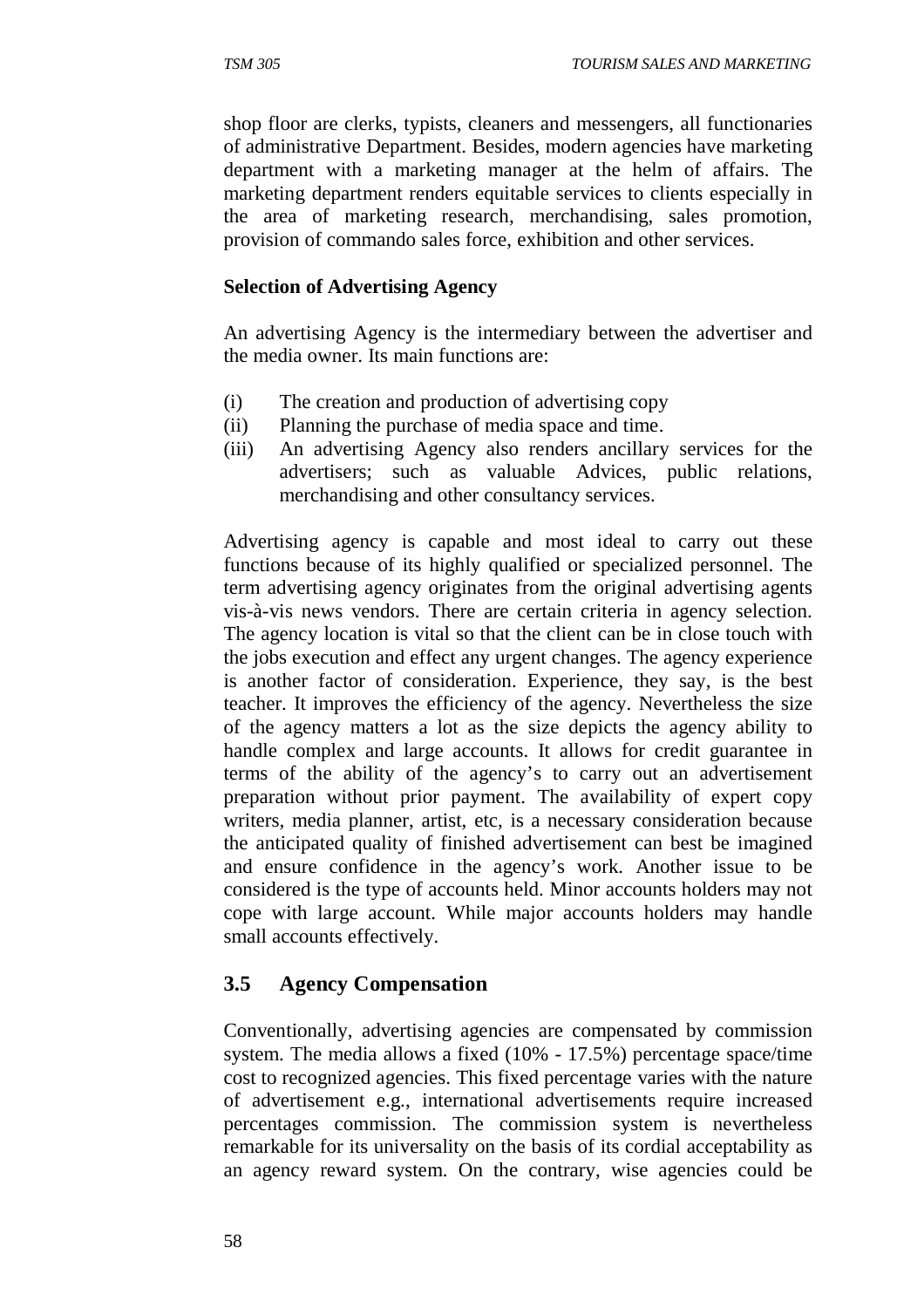compensated by payment of fees which is presently a growing source of income.

Fees are often charged on below- the – line jobs, e.g., brochures, sales promotion, research, posters, loose sheets, etc. Overseas advertising and small appropriation accounts and ancillary services equally warrant payment of fees. There has been dissatisfaction about the commission system amongst advertising agencies. Continuous search has been evolved for a payment system commensurate with agency jobs. As far as the agency is concerned, the commission system stipulates that financial success rest on volume, creativity and experience.

For the media owner it saves him the inconvenience of attending to multiple advertisers, constant space/time and prompt payment is guaranteed by commission system. The problem of conforming to the advertising code of practice can bequeathed to the Agencies by media owner.

## **3.6 Principles of Writing Good Advertising**

Writing a good advertising involves certain principles. If these principles are well pursued, it will lead to achievement of organizational goals or objectives. Good advertising principles always start by identifying the target market and the buyer's behaviour.

The principles must start with:

## **(i) A Clear Target Audience in Mind**

In term of the potential buyer of the company's products, current users, deciders, or influencers, individuals groups, particular public or the general public. The target audience is a critical influence on the communication decisions on what to say, how to say it, when to say it, where to say it and to whom to say it. Therefore, writing advertising involves putting into cognizance advertising objectives, advertising budgets, advertising strategy and evaluation of advertising campaign.

### **(ii) Setting the Advertising Objective**

This is the principle that a manger or marketer must consider in writing good advertisement. These objectives should be based on pass decisions about the target market, positioning and marketing mix, which define the job that advertising must do in the total marketing programme. An advertising objective is a specific communication task to be accomplished with a specific target audience during a specific period of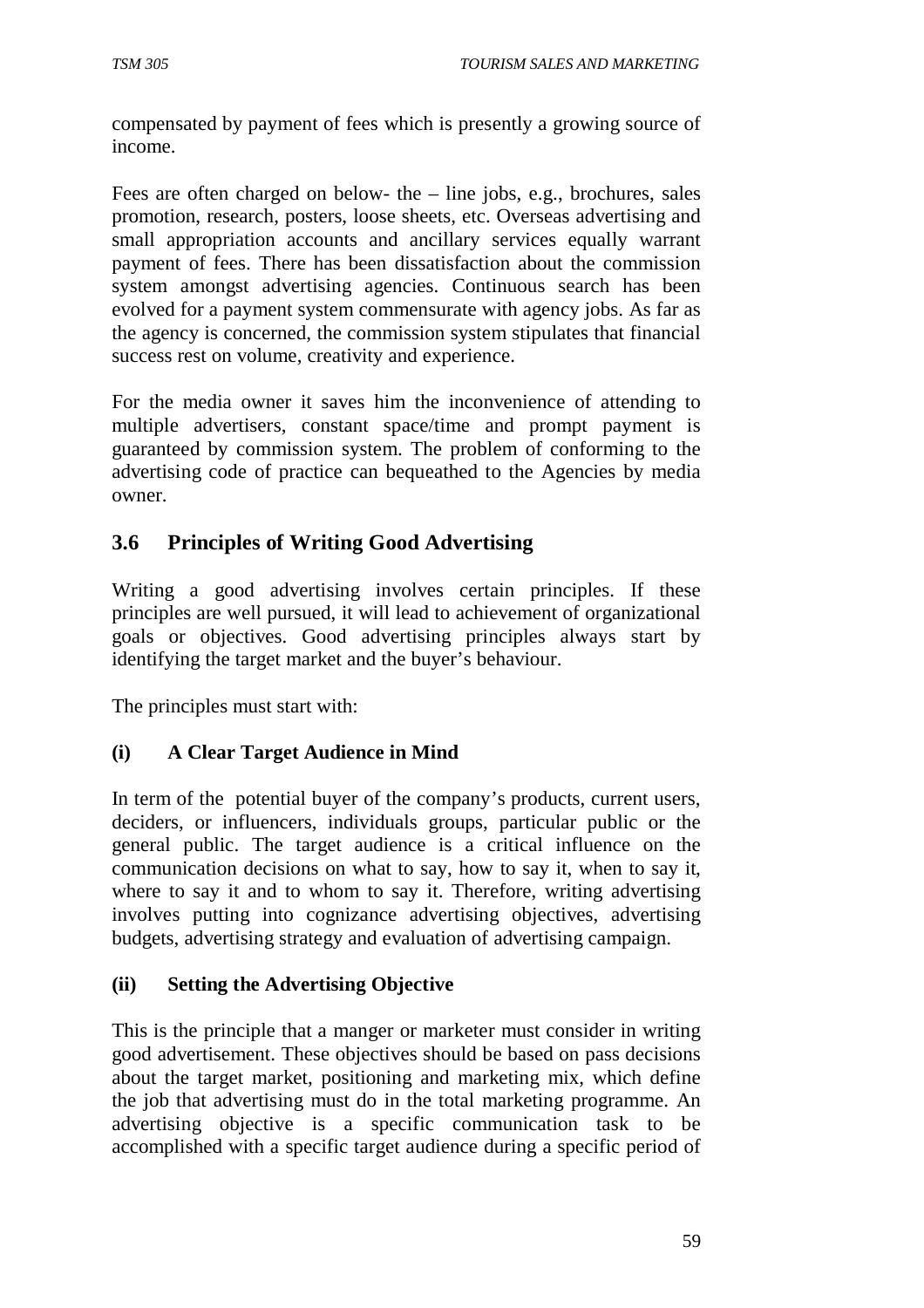time. The advertising objective can be classified by primary purpose whether the aim is informative, persuasive or reminder.

### **(a) Informative Advertising**

Features heavily in the pioneering stage of a product category, where the objective is to build primary demand. Thus, the yogurts nutritional benefit.

## **(b) Persuasive Advertising**

Becomes important in the competitive stage, where a company's objective is to build selective demand for a particular brand. For example, chiva regal attempts to persuade consumers that it deliver more taste and status than other brands of Scotch Whiskey. Some persuasive advertising uses comparative advertising

### **(c) Reminder Adverting**

This is important with mature product. Expensive four colors coca-cola advertising in magazines is intended to remind people to purchase cocacola.

The advertising objectives should emerge from a thorough analysis of the current marketing situation. If the product class is mature, the company is the market leader and brand usage is low, the proper objectives should be to stimulate more usage. If the product class is now, the company is not the market leader, but the brand is superior to the reader, then the proper objective is to convince the market of the brand's superiority. Therefore, in order to come up with good advertising and written programmes, setting the objectives of advertising must serve as a guide or principle to be observed in order to achieve the explanations.

### **(iii) Setting the Advertising Budget**

This is also another principle to be considered in writing good advertisement. After advertising goal has been determined the next principle is to decide advertising budget for each product bearing in mind the reasonable amount of money that would be spent, which is devoid of over spending or not meeting the amount required. A brand's advertising budget often depends on its stage in the product life cycle. For example, new product typically needs large advertising budgets to build awareness and to gain trail. In contrast, matured brands usually required lower budgets as radio to sales.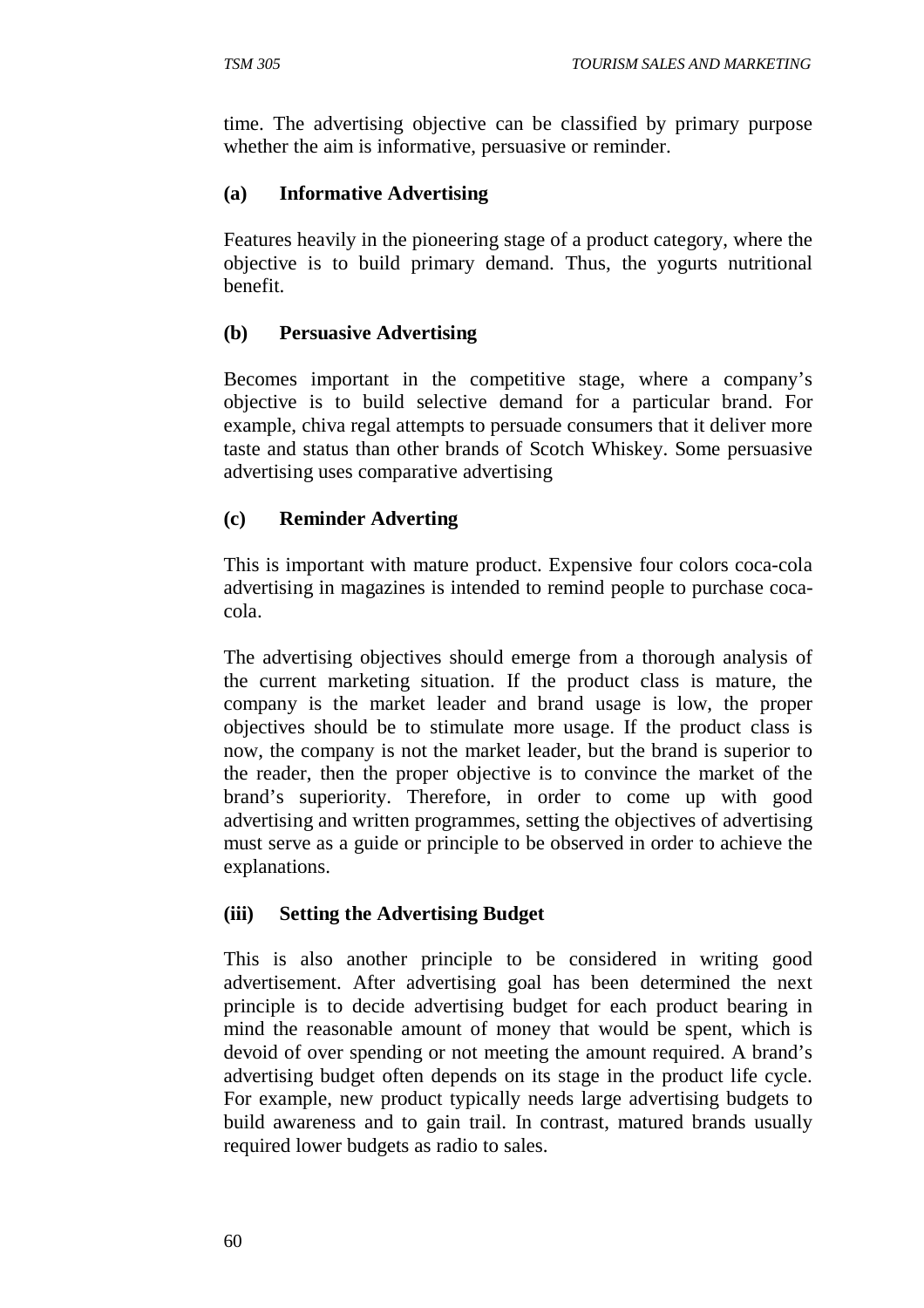Market share impacts on the amount advertising needed. Building the market or taking share from competitors requires target advertising spending than does simply maintaining current share. High share brands usually need more advertising spending as a percentage of sales. Also, brands in market with many competitors and high advertising clutter must be advertised more heavily to be noticed above the noise in the market. Undifferentiated brands, those that closely remember other brands in their product class may require heavy advertising to set them apart. When the products differ greatly from that of the competitors, advertising can be used to point out the differences to consumers.

No matter what method is used, setting the advertising budget is no easy task. How does a company know if it is spending the right amount? Some critics charge that large firms tend to spend too much on advertising and business to business marketers generally under spend on advertising. They claim that on one hand, the large consumer companies use lots of image advertising without really knowing its effects. They overspend as a form of insurance against not spending enough. On the other hand, business under-estimates the power and produces image to build customer awareness and knowledge.

Specially, five factors are to be considered when setting the advertising budget. These are market share and consumer base competition and clutter, advertising frequency, stage in the product life cycle, and product suitability. A good advertising for a new product typically needs large advertising budget to build awareness and keeping the product in customer's mind and to gain customers trails. It is worthy to note that, advertising for any product involves accurate spending of money to avoid overspending or inability to reach the target market.

### **(iv) Creating the Advertising Message**

A good advertising involves two major elements. These are: message and advertising media. Formulating the message will requires solving four problems, what to say (message content), how to say it logically, how to say it symbolically and who should say it. Ideally the message should gain attention, hold interest, arouse desire and action. Therefore, a good marketer will always take this into consideration in order to reach a good advertising writing.

The first step in choosing the advertising message is to know how to generate the possible advertising appeals. The generation could take a form of deductive framework or inductively by talking to consumers, dealers, experts and competitors.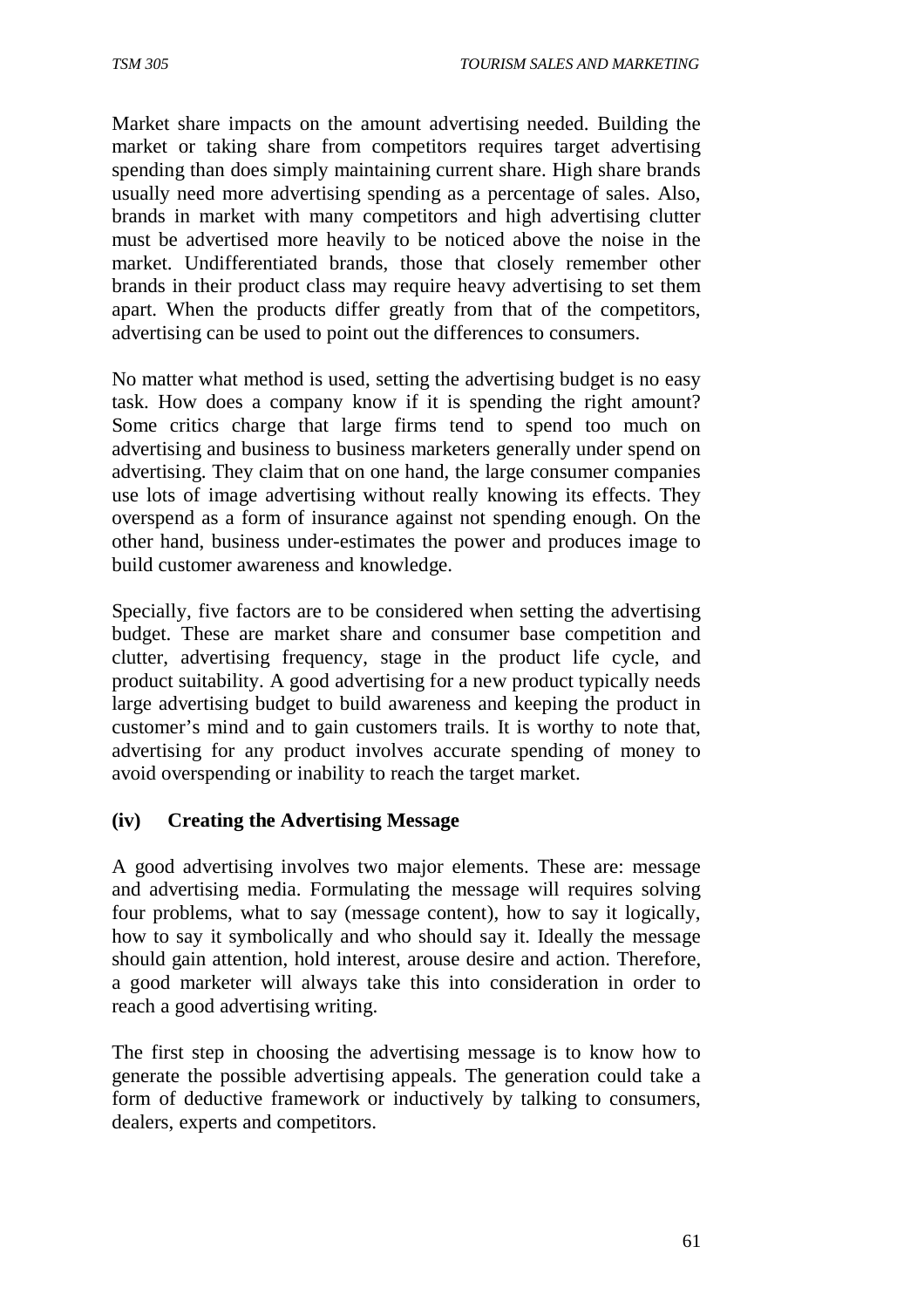It is worthy to note that, no matter how big the budget is, advertising can succeed only if commercials gain attention and communicate well. Therefore, there is every need for a company to generate plain, straight forward, meaningful, believable and distinctive advertising appeals.

A good advertising always pays attention on one core selling proposition. The advertiser should conduct market research to determine which appeal works best with its target audience to execute the message that would capture the target markets attention and interest. The creative people must find best style, tone, word and formulation for executing the message.

### **(v) Developing Advertising Strategy**

Advertising strategy consists of two major elements; creating advertising message and selecting advertising media. Writing a good adverting message should take into consideration the issue of social and legal norms. There are laws and regulations governing advertising. Therefore, to write good advertising message care must be taken not to offend ethnic groups, racial or special interest group. What should be advertised should be reasonable.

Media decision: In writing a good advertising, consideration has to be taken on the reach, frequency and impact. The percentage of people in the target market who are exposed to the campaign during a given period of time and how many times the average person in the target market is exposed to the message and the qualitative value of an exposure through a given medium.

### **(vi) Balance**

Balance is attained when equal weights in terms of color, object size, etc., and are placed equidistant from the focal point of the advert. This format gives a formal balance to the advert. This is dependable, conventional traditional, conservative, dignifying and simple. The novelty of this arrangement draws quick attention to readers or viewers.

### **(vii) Proportion**

A good written advertisement must have proportional allocation of space to every element in the advert space. Allocation must conform to the importance, and role playing of each element. It must maximizes the optical effect of viewers and readers. It is deplorable to have every element in the advert in equal proportion; such is often devoid of creativity and animation. Elements size variability engenders attraction and optimizes visual effeteness.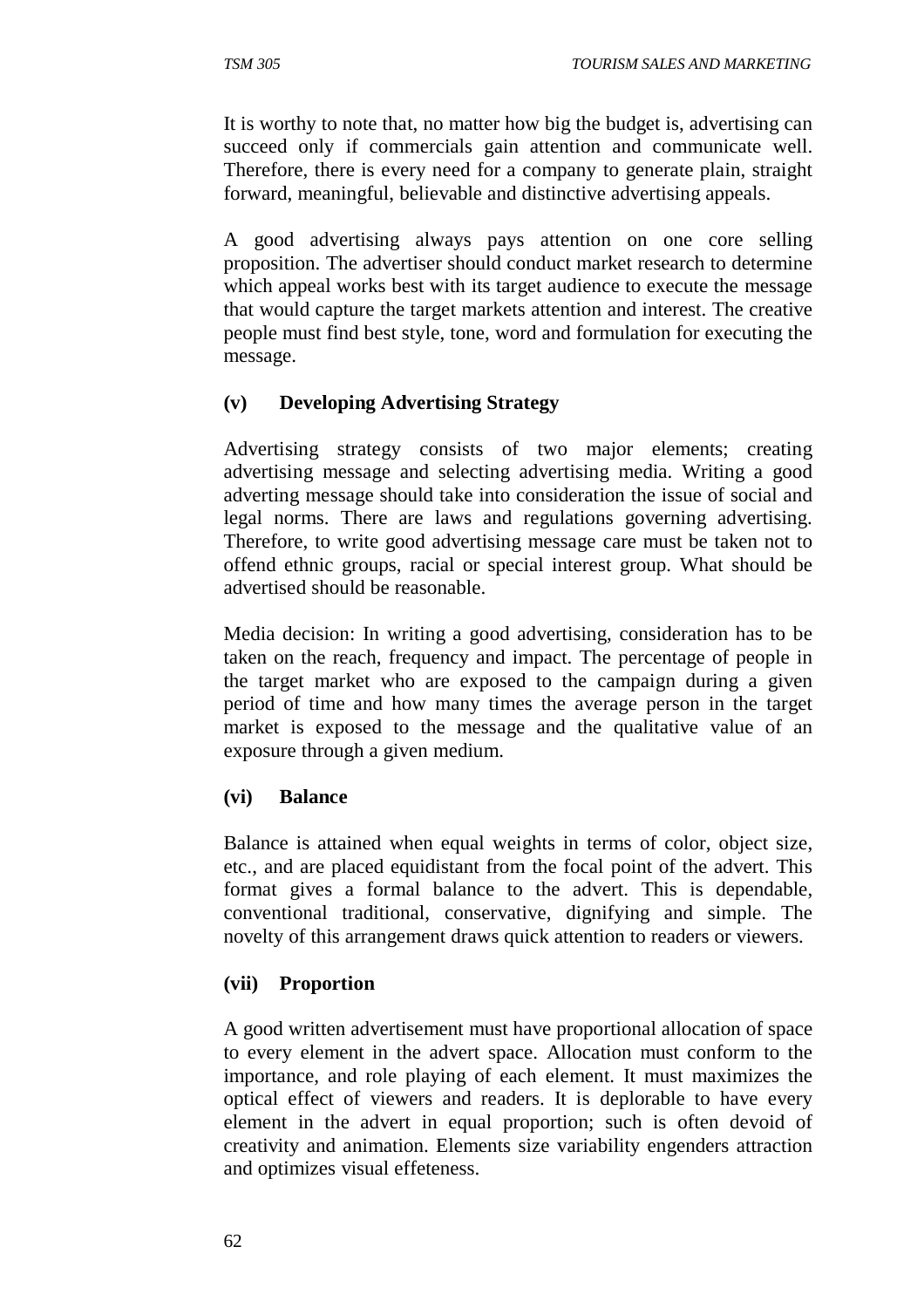### **(viii) Unity**

Every element makes unitary contribution to the harmonious whole; unity can be achieved through typographical writing consistency, duplication of distinctive features of shapes and advert encasement using borders.

#### **(ix) Contrast**

The world looks lively due to biological variability of objects within the same clusters. Since advert writing tends to be natural, variation in size, colors and shape gives it a layout and emphasizes the selected elements. Each element must be endowed with striking, noticeably different qualities that initiatively yoke the advert together. Contrast gives the advert spatial competition among the elements and remarkably distinguishes one advertisement from another.

#### **(x) Eye Movement**

Advertising should be designed in such a way as to drag the reader or viewer from one object in the advertisement to another, while simultaneously moving him or her from awareness stage through to purchase behaviours. Eye movement can be developed by considering audience reading patterns as the case of "Arab" writing from right to left as opposed to the European left to right. In-built eye movements consist of gaze and structured motion.

### **(xi) Evaluation of Advertisement**

This is the last principle of writing good advertisement, among others. When writing advertising, the advertising programme should evaluate both the communication effects and the sales effects of advertising. Regularly measuring the communication effects of an advertising copy testing, tells whether the advertising is communicating well. Before the advertising is placed, the advertiser can show it to consumers, ask how they like it and measure reaction or attitude changes resulting from it.

### **3.7 Guidelines for Writing Advertising**

The following comprises the guidelines in writing advertising

#### **(i) Emphasis**

Specifically, elements of advertising must bear in mind that to emphasize everything is to emphasize nothing. The feature used must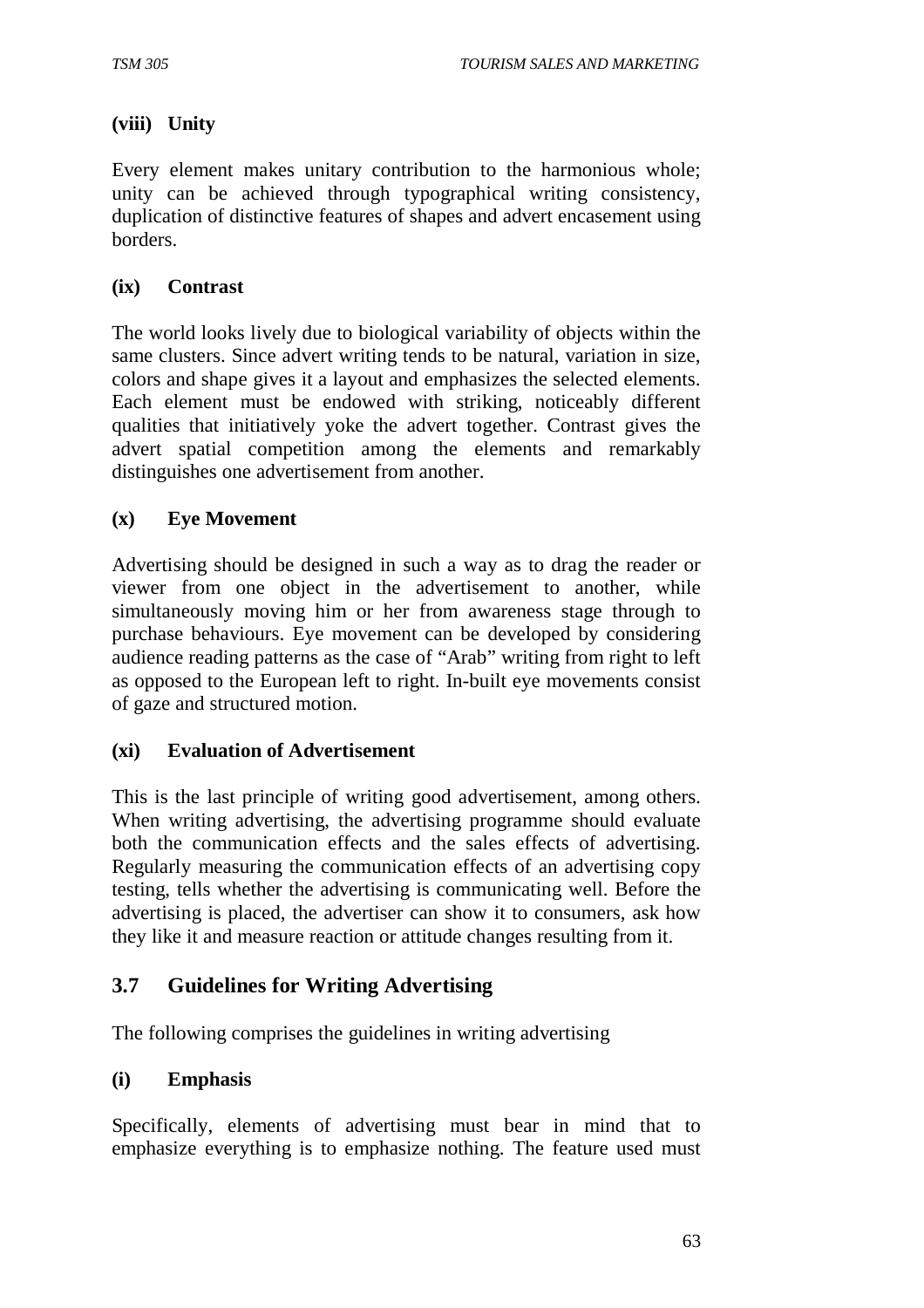substantiate organizations claims and draw attention of the company's unique selling point.

## **(ii) Specificity**

When writing advertisement, certain words are undependable because they tend to describe nothing. They are used to describe product or organization because of lack of clarity as to the nature of product or store distinctiveness. Words must be carefully chosen. Words like best, better, extra, special, area at satisfaction, high standard, ideal are loosely used in Nigerian adverts. Today words can be technically avoided, for instance, rather than saying "Milk with the highest quality" the advertiser can say "milk with, creamy texture" promise you a rich cheese flavour throughout.

## **(iii) Truth and Believability**

Avoidance of puffy and exaggeration is necessary. On the other hand, accurate claims in writing and guiding advertising that give detailed information are highly credible.

### **(iv) Readability**

Legibility of writing and printing techniques are necessary for ease of readability. Easy reading is of greater importance in writing and guiding advertising than any other media of communication. The same situation applies to listen ability and viewable and readable commercial when speak in to consumers on their own level and in their own terms.

### **(v) Headlines**

The headlines serve to signal or serve as a cue. It is an attention getting devices. Written and guiding advertising must not attract curiosity seekers but positive actions. Therefore this principle is very important in written and guiding advertising.

## **(vi) Simplicity and Human Interest**

Copy readability depends on its simplicity and inherent interest. Copy should contain no words that stop the readers flow of thought, choice of familiar words and product related humor is vital.

### **(vii) Clichés and Superlatives**

The use of clichés and superlatives may sound so outlandish. It may sometimes seem boring that they reduce the effectiveness of written and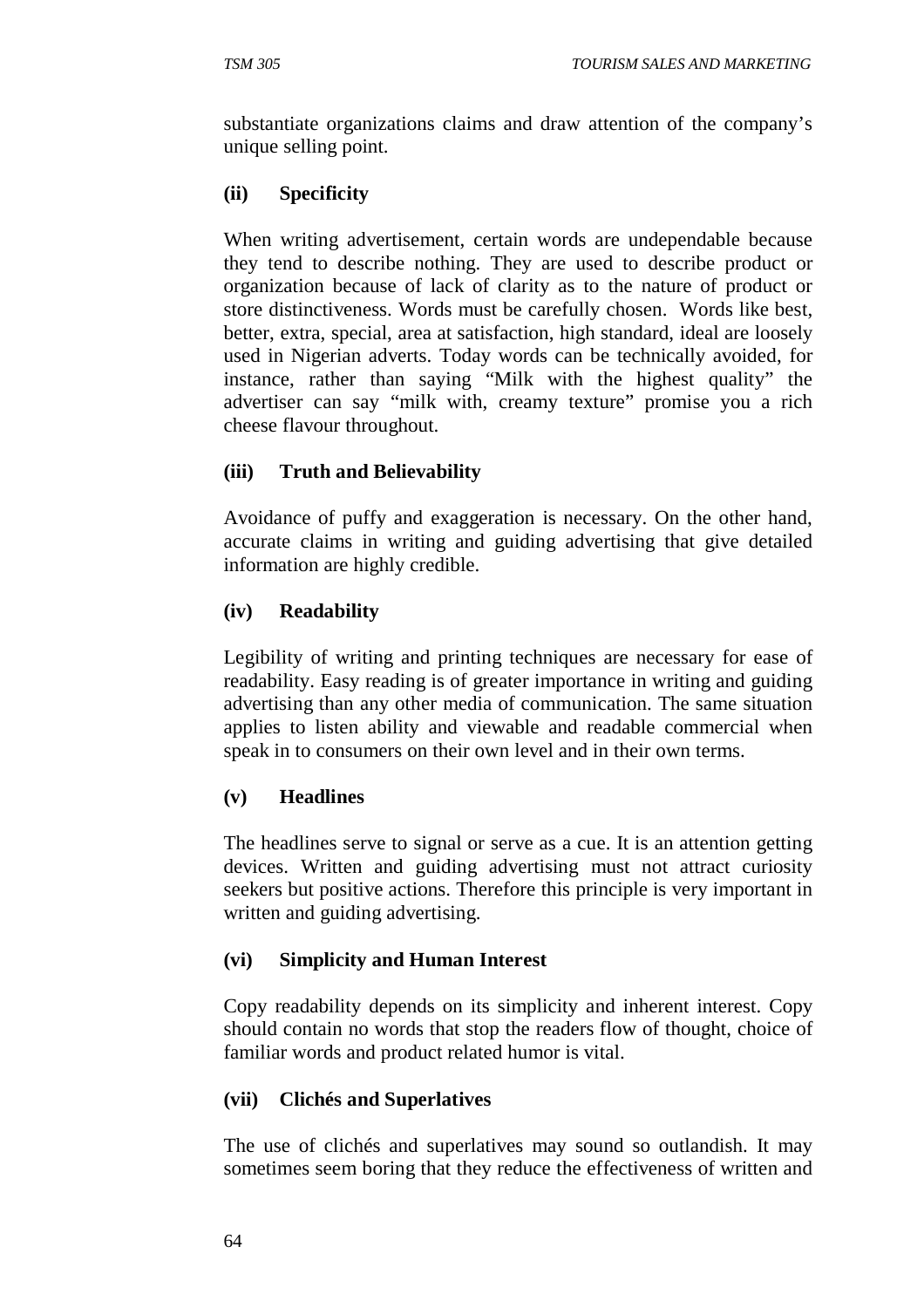guiding advertising. Expression or clichés should be carefully selected and those that retain interest and emotional appeal long after their use are preferable. When clichés are accepted and a change is needed later confusion may ensue.

#### **(viii) Connotation**

In written and guiding advertising, copy writer must be aware of both the denotation or literal meaning and connotation or direct implication of words. Words with negative connotation are prone to different meaning by the audience. They tend to induce sympathetic and shameful appeal.

### **(ix) Working Words**

In good written and guiding advertising, copy writing is distinguished from editorials, newspapers report, magazine stories, etc. It contains words that are not padded, stuffy, empty, and puffy or phases. Effective use of words that communicate the unique selling proposition make a good writing and guiding advertising copy.

## **3.8 The Fundamentals of any Advertising Success**

The essentials are set out as follows:

#### **(i) First**

Advertising must be truthful; lying and misrepresentation will inevitably be found out and will in the end defeat the purpose.

#### **(ii) Second**

There must be knowledge of human nature, which is the finest fruit of experience. He who does not know how the human animal reacts to the various stimuli of life is but ill-equipped to make a successful appeal. This is the so-called "psychology of advertising".

#### **(iii) Third**

Be clear and moderate in your language Remember always that the weakest language is the language of superlatives. Endeavour to leave with your reader the impression that you claim no more for goods than their merit justifies.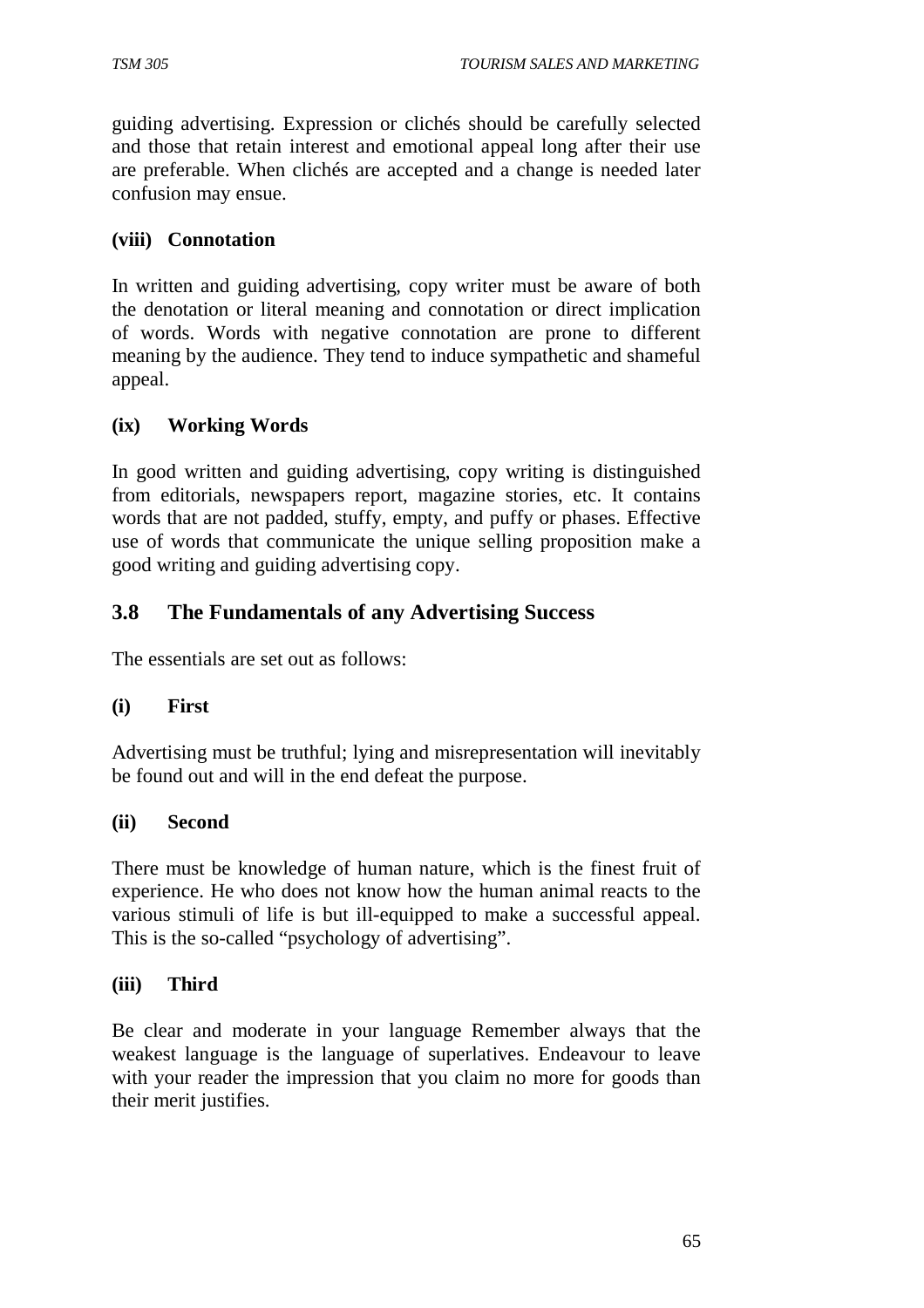## **(iv) Fourth**

Before you advertise at all, let your market know what classes of persons your goods will appeal to and be of real use. Find those persons and address your advertising directly to them.

### **(v) Fifth**

Advertise one but sound goods. Although advertising is a mighty force it cannot perform miracles and it cannot induce people to continue to buy merchandise that they have tried and found wanting.

Any campaign passed on these fundamentals and carried on with prudence, persistence and plain common sense, has an excellent chance to succeed. Without them, there will be no probability of a permanent success.

# **3.9 Tools of Advertising**

What tools then are available to the man who wishes to advertise? They are numerous and varied. We shall simply enumerate the principal forms and minor forms.

### **Principal Forms**

- (a) Letters and advertising letter heads
- (b) Catalogues
- (c) Small descriptive books or booklet
- (d) Large folders or broadsides
- (e) Envelopes and packages enclosures
- (f) Announcements

### **Minor Forms**

- (a) Novelties and "good will reminders"
- (b) Folders and cut-outs of unusual forms.
- (c) House bulletins and manuals
- (d) Mailing cards
- (e) Picture stamps, coupons etc.

### **SELF ASSESSMENT EXERCISE 2**

Explain the principles of writing good advertising.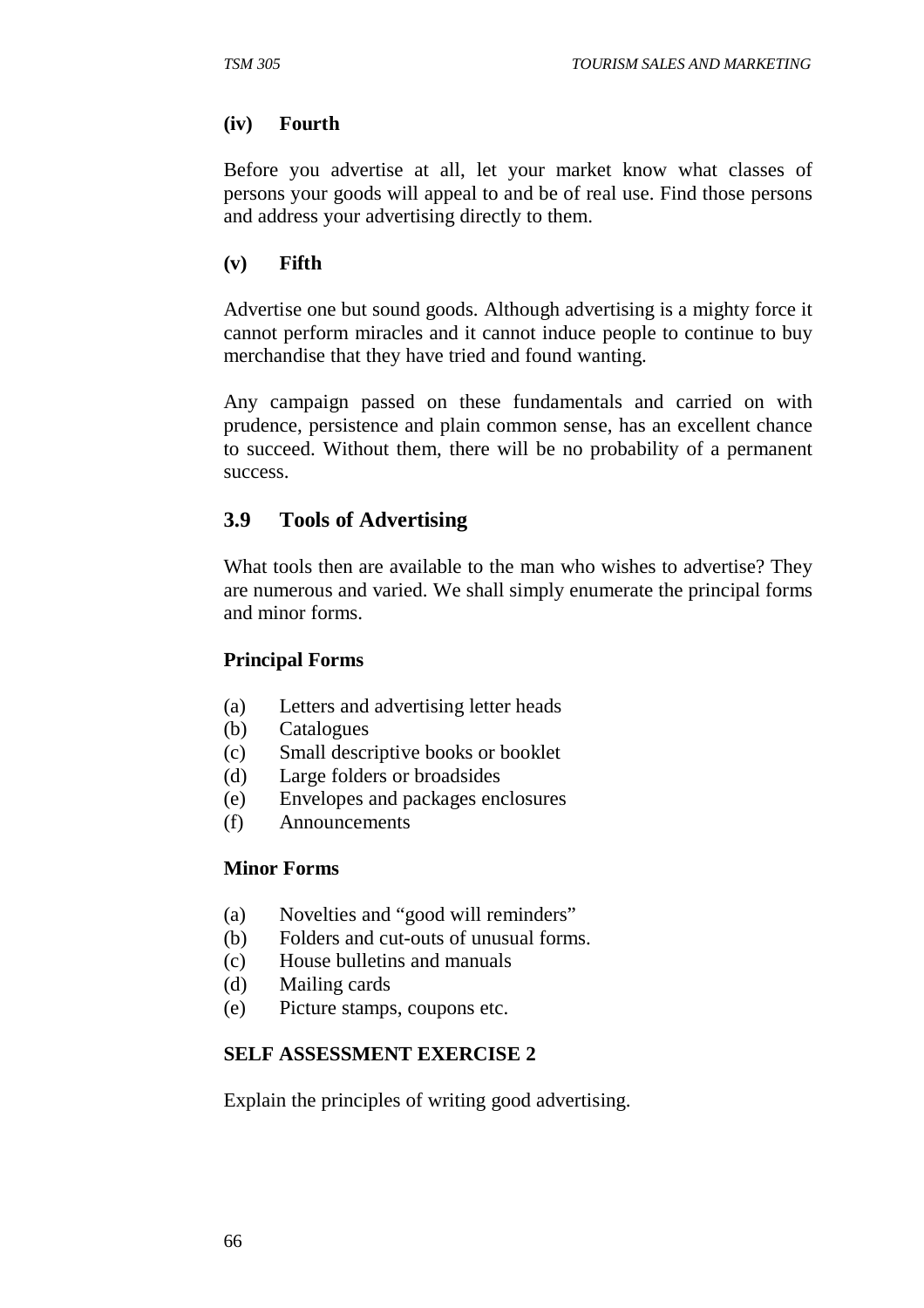# **4.0 CONCLUSION**

In this unit, we have discussed generally, the meaning of advertising, the aims and objectives of advertising, evaluation of advertising, responsibilities of the advertiser to his company, responsibilities of the agency, the chart of an advertising organization, selection of advertising agency and compensation and principles of writing good advertising, etc.

## **5.0 SUMMARY**

This unit treats the nature and meaning of advertising, the aims and objectives, evaluation and responsibilities of advertiser to his company, responsibility of the agency and the chart as well as the principles and guidelines of writing good advertising.

## **6.0 TUTOR-MARKED ASSIGNMENT**

- 1. Define Advertising
- 2. Identify the aims and objective of advertising

## **7.0 REFERENCES/FURTHER READINGS**

- E.A Kuwu (2003). *Revision Notes on Tourism Marketing,*  Kaduna Polytechnic: Kaduna
- Baker M.J. (1998). *Marketing An Introduction Text*, 2<sup>nd</sup> Edition Macmillan Press: London.
- Bhatai A.K. (2001). *Tourism Development, Principle and Practice*, 1<sup>st</sup> Edition New Delhi, Sterling Publisher: India.
- Austin O.U (1996). Marketing in Practice  $1<sup>st</sup>$  Edition Aids Publishers No. 4 Umuehe Road, Ibusa.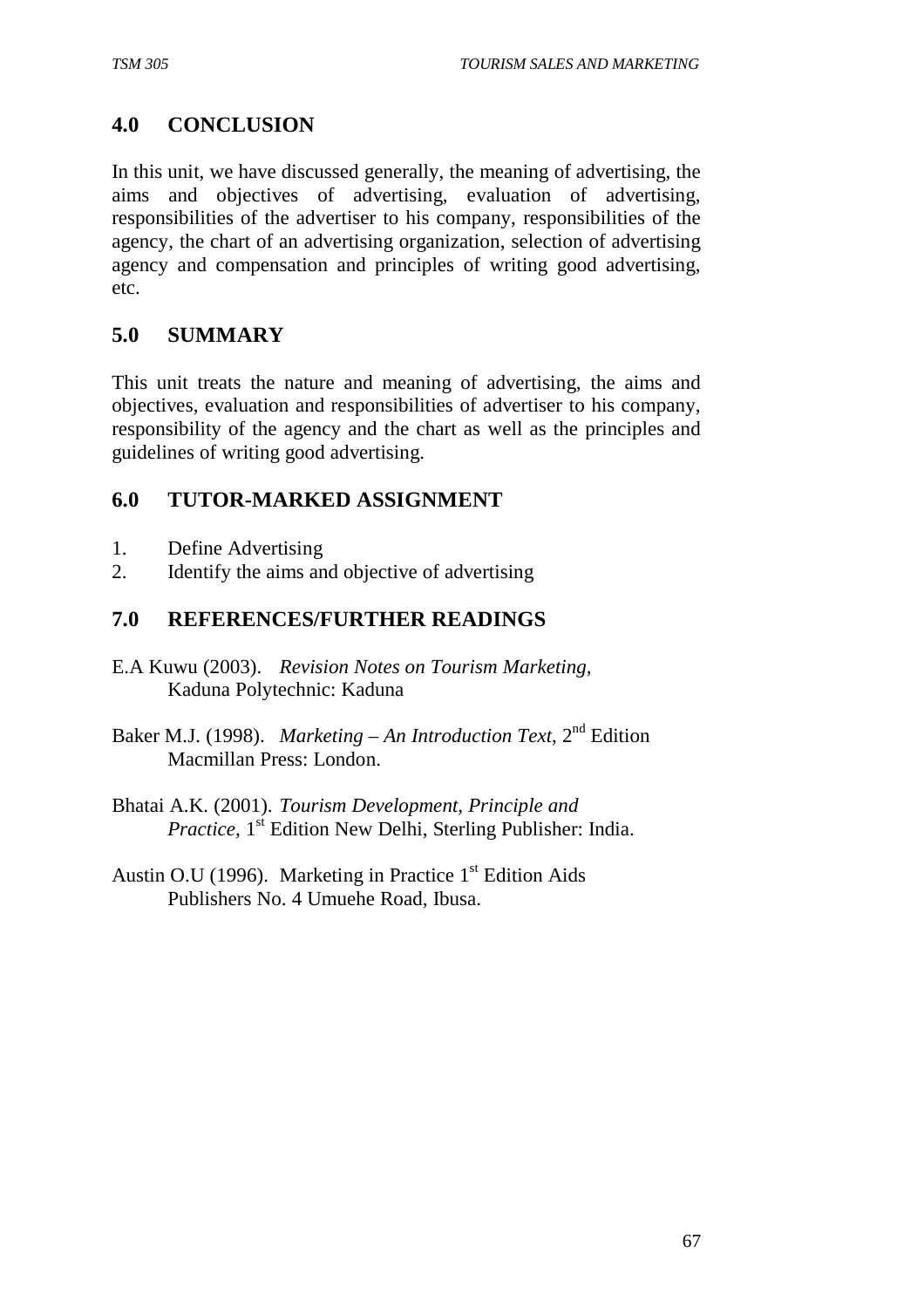# **UNIT 3 PUBLIC RELATIONS IN TOURISM MARKETING**

#### **CONTENTS**

- 1.0 Introduction
- 2.0 Objectives
- 3.0 Main Content
	- 3.1 The Meaning of Public Relation
		- 3.1.1 The Objectives of Public Relations
		- 3.1.2 The Importance of Public Relations
		- 3.1.3 The Function of Public Relations
	- 3.2 Principle of Good Public Relations
		- 3.2.1 The Media of Public Relations
		- 3.2.2 The Techniques of Public Relations
		- 3.2.3 The Tools of Public Relations in Tourism
		- 3.2.4 Public Relations Strategies
		- 3.2.5 Problems Associated with Public Relations
- 4.0 Conclusion
- 5.0 Summary
- 6.0 Tutor-Marked Assignment
- 7.0 References/Further Readings

### **1.0 INTRODUCTION**

This is ironically an act that is practiced by everyone, anywhere and anytime with or without knowing it. This crude experience has led to varied definitions of public relations. Public relations assume a special significance in the field of tourism because of the peculiar nature of the product. The need for making complete information and facts available to both potential and actual tourist assumes special importance. It involves measures designed to create and improve the image or the tourist's product. It creates a more favourable climate for its advertising and sales support activities, especially in regard to travels, trade intermediaries and news media.

Favourable acceptance of any tourist destination by the public is of utmost importance. Public relations in tourism are used to create and maintain a positive image for a country. It is oriented towards creating and maintaining an atmosphere whereby the traveling public at large is convinced of the advantage of visiting the country concerned.

Public relation is one of the important functions of the tourist organization. In fact, tourist organizations primarily are public relations organizations. The objectives of public relations in the field of tourism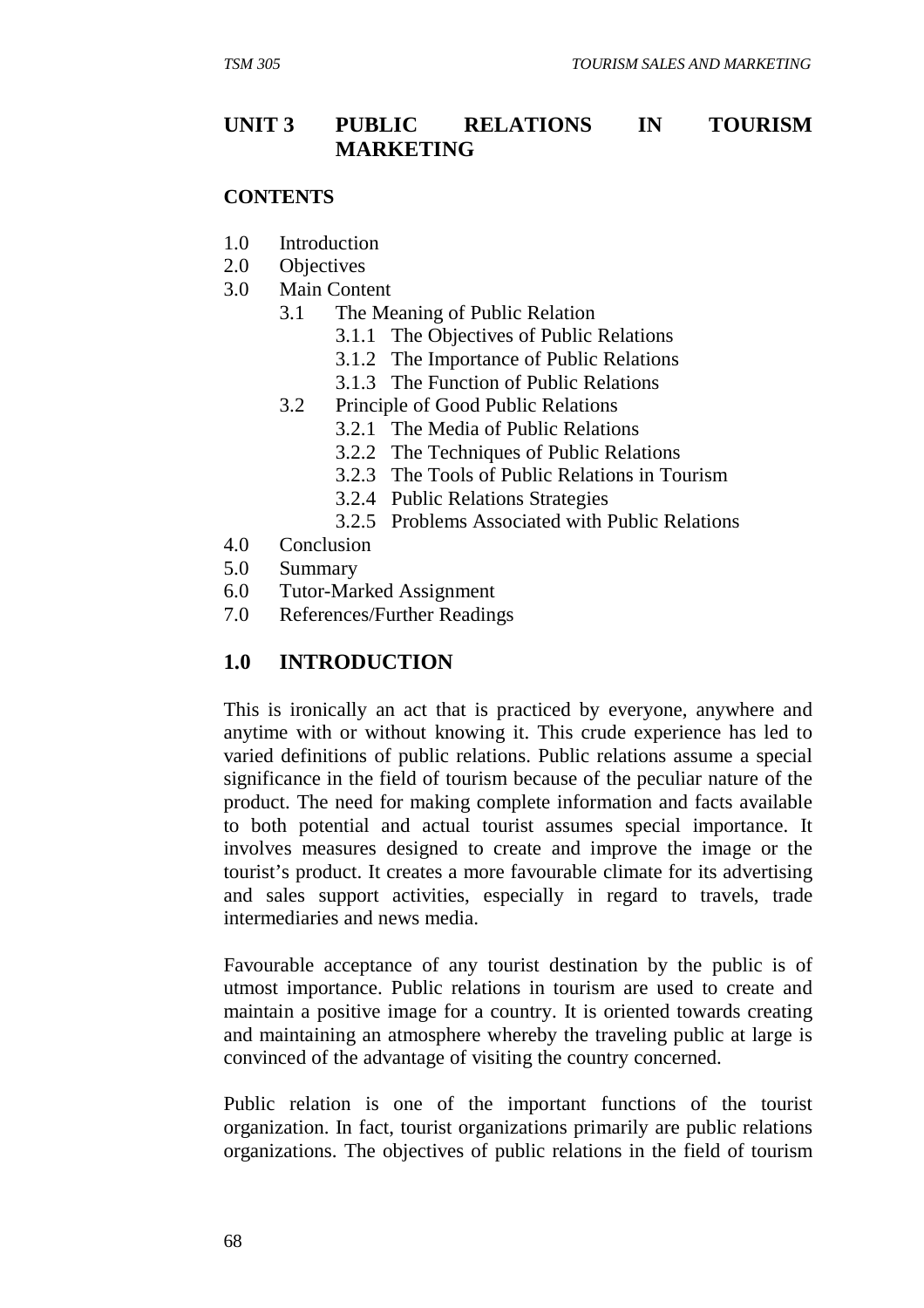are two fold; firstly, the dissemination of information and secondly, the creation of a favourable image for the tourist's product.

# **2.0 OBJECTIVES**

By the end o this unit, you should be able to:

- explain the meaning of public relations
- explain the objectives and functions of public relations
- explain the tools and techniques of public relations
- explain the media of public relations
- explain the public relations strategies
- explain the principles of good public relations.

### **3.0 MAIN CONTENT**

#### **3.1 Meaning of Public Relations**

Public relation is a planned programme of policy and conduct directed to build confidence in and increase public understanding of its sponsor. It is the art and science of planning and implementing honest two –way communication and understanding between a company or an organization and many different groups with which it is concerned in the course of its operation. Public relations deal with several different publics of which its consumers are only one. Companies will want to build good relations with their shareholders, with suppliers, distribution channels and, where pertinent, with trade unions. The general public does not constitute public relations but a specific and reasonable homogeneous group as stated below: have its own interest and problems and each must be met on a different plan. Each group must be bound together by a number of forces. Public that constitutes the public of public relations are:

- (i) Customers
- (ii) Employees
- (iii) Suppliers
- (iv) Competitors
- (v) Host community
- (vi) Federal state and local government
- (vii) Shareholders
- (viii) Pressure groups
- (ix) Media houses, etc.

According to Kuwu (2007) "Public Relations is a management function which tabulates public attitudes, defines the policies, procedures and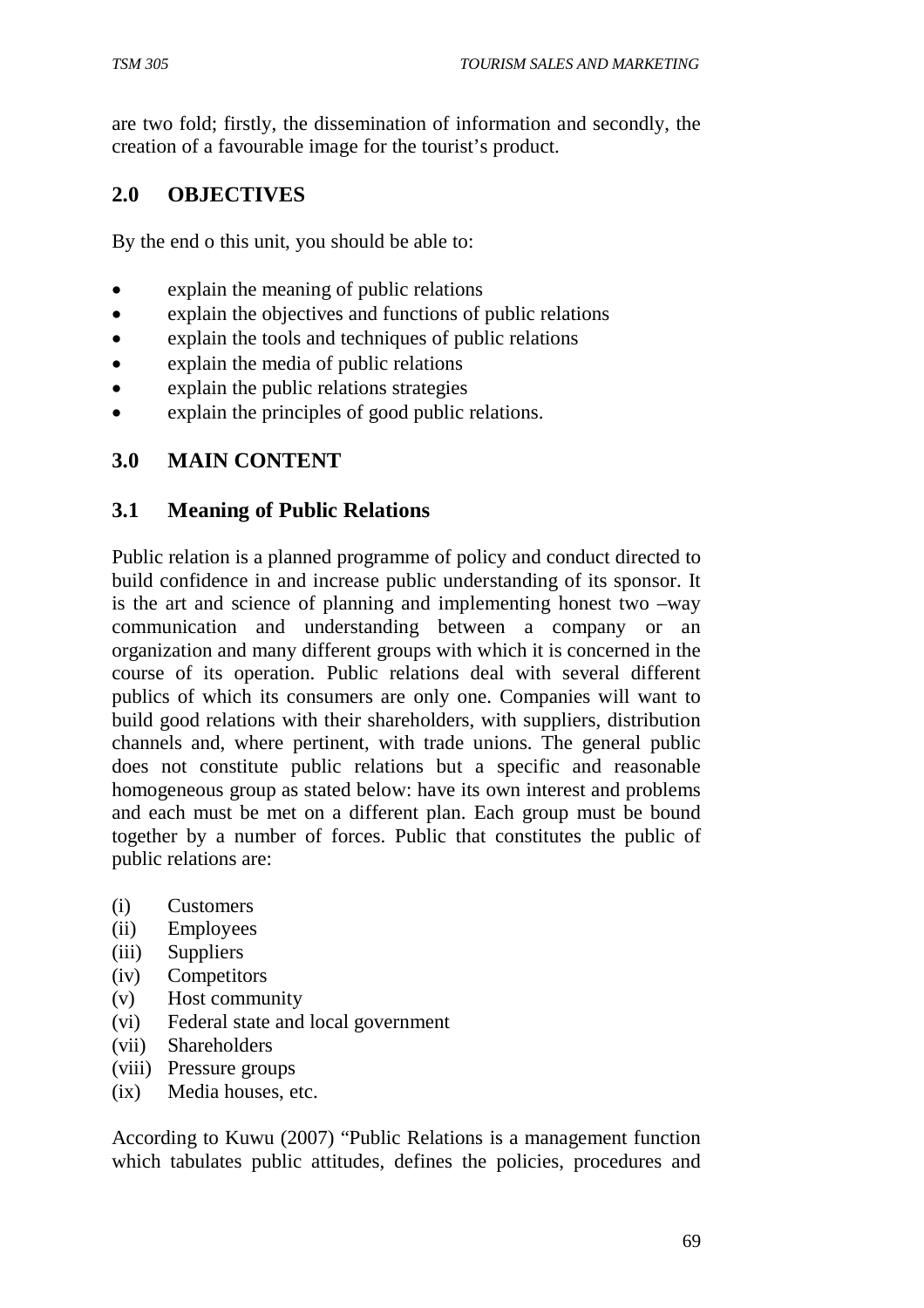interest of an organization followed by executing a programme of action to earn public and mutual understanding, confidence and acceptance". According to American Public Professionals, "Public relations is a planned effort to influence opinion through good character and responsible performance based upon mutual satisfactory two way communication".

Public Relations is a deliberate planned and sustained exhortation of a service firm to establish a rapport between the firm and the potential clients who constitute her publics is the art and science of managing communication between an organization and its key constituents to build, manage and sustain its positive image. Public relations is the process of aligning the perceptions of targeted audiences (or publics) with the current realities and reasonable prospects of another entity.

Public Relations is about building public relations which involves:

- (i) Evaluation of public attitudes and opinions.
- (ii) Formulation and implementation of an organization's procedures and policy regarding communication with its publics.
- (iii) Co-ordination of communication programmes
- (iv) Developing rapport and good-will through a two way communication process.
- (v) Fostering a positive relationship between an organization and its public constituents.

International Public Relations Association defines public relations as the art and social science of analyzing trends, producing their consequences, counseling organization leaders and implementation of planned prgrammes of action which services as the public interest.

Another definition sees public relations as involving the establishment of two- way communication of resolving conflicts of interest, seeking common grounds or areas of mutual interest and establishing understanding based on truth, information and knowledge.

The main function of public relations is to inform the public about the activities of an organization. In other words, it is a part of an organization's total communication efforts. Its purpose is to create the best possible reputation for the organization by ways of presenting facts. The field with which public relations is most closely identified is advertising. However, advertising pays for the print space, airtime or electronic space in order to sell a specific product, while on the other hand public relations which may include some forms of advertising as its tools, covers a much wider and broader range.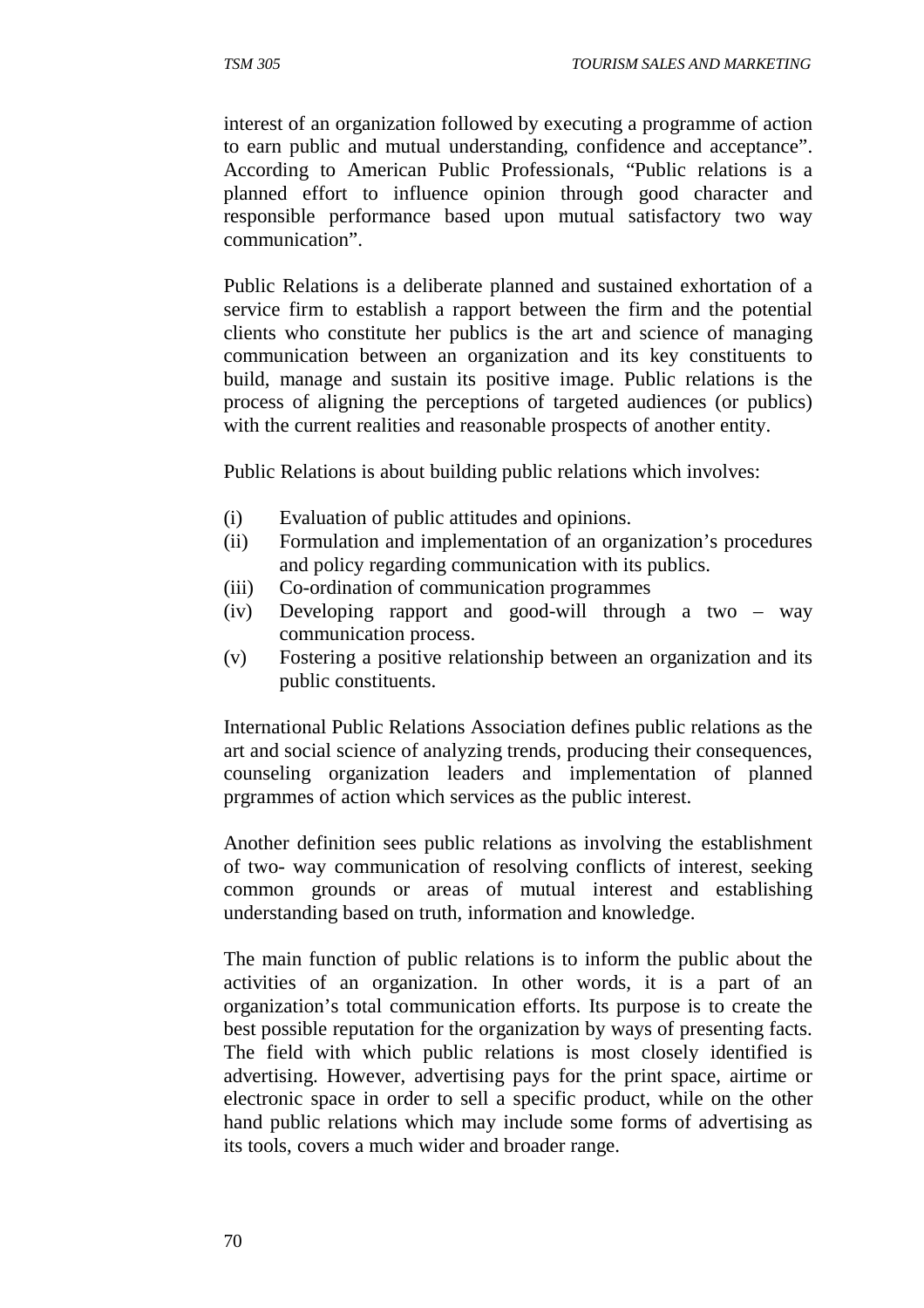# **3.1.1 The Objectives of Public Relations**

- (i) To remain and be seen as a leader in your industrial sector
- (ii) To be the best employer.
- (iii) To be the best in community services.
- (iv) To be seen as a responsible and friendly corporate man.
- (v) To be seen as the producer of higher quality product.
- (vi) To establish a near permanent goodwill and enhance company prestige, etc.

These can be done through.

- (i) Sponsorship of social events.
- (ii) Sponsorship of community projects.
- (iii) Prompt payment of dues, levies, salaries, etc.
- (iv) Complementary product allocation or humanitarian services.
- (v) Awards.
- (vi) Exhibitions, etc.

## **3.1.2 Importance of Public Relations**

- (i) Public Relations help to understand a company policy, services and product.
- (ii) It enhances the product or services of a firm and thereby boosts the sales of the firm's products.
- (iii) It creates understanding and confidence in the firm's products.
- (iv) It monitors the opinions, criticisms and aspirations of every one that is important to the firm.
- (v) It gives feedback for corrective measure to be taken on people's impression about the firm.
- (vi) It advises management to put things right and when all things are put right, it makes the firm known to the public.

### **3.1.3 The Functions of Public Relations**

- (i) Public relations communication lies in its selectivity and tailoring of messages to desired needs and interests of the target audiences.
- (ii) It carries the public attention on personal or mutual issues that can improve the working atmosphere of the firm.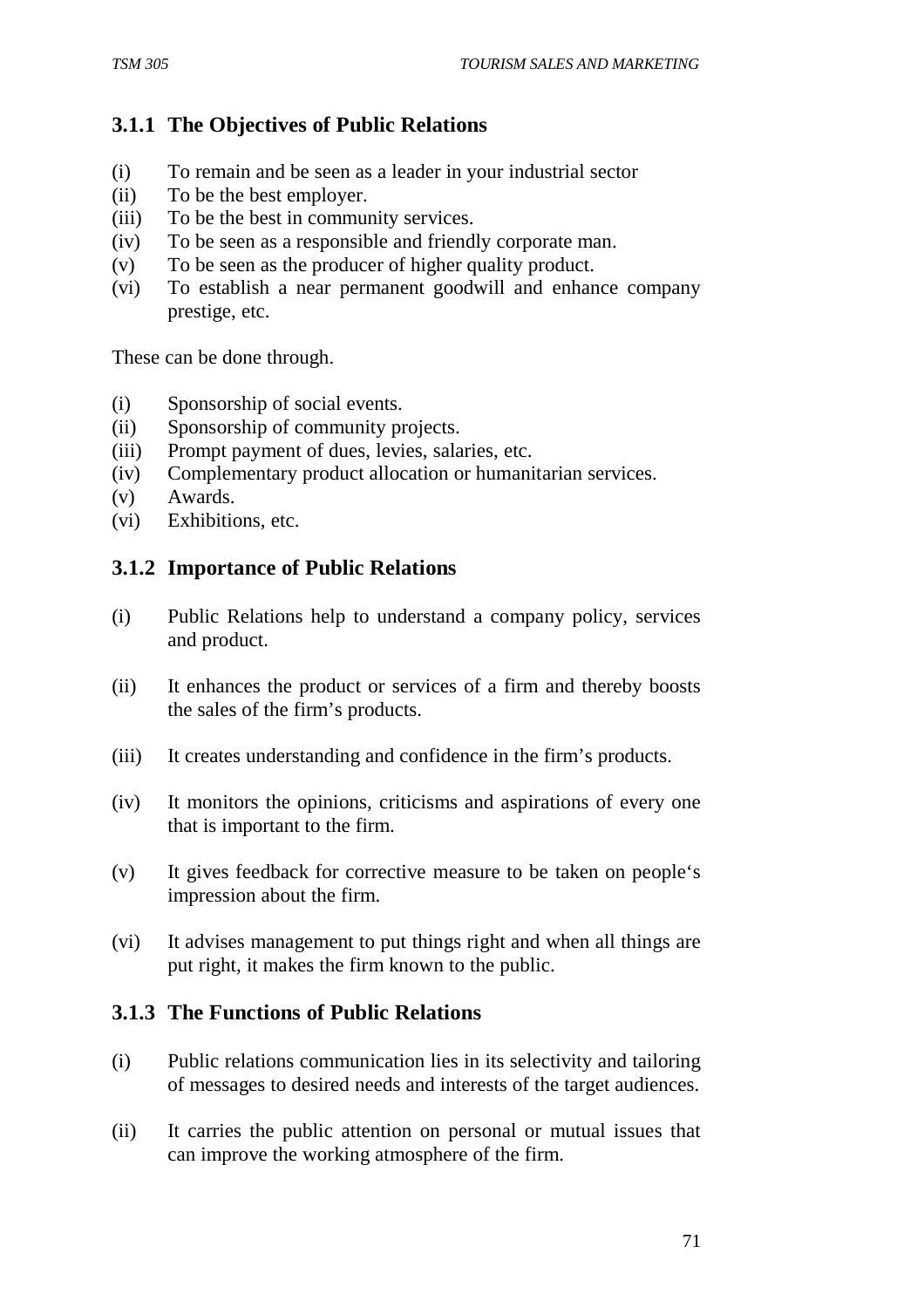- (iii) It interprets the board's policies.
- (iv) It also involves the establishment of harmonious working atmosphere between the employers and the employees as well as maintaining friendly relations between the firm and members of the public.
- (v) The public relations department of companies is also responsible for correspondence, selection of suitable media, staff selection, placement and training. These duties are either executed solely by the public relations department or in concert with other functional specialists.
- (vi) The public relations officers equally involve in the arrangement and participation of the firm in exhibitions and trade fairs.
- (vii) The public relations activities cover the arrangement of official visits by special guests to the firm and organizing business gathering.
- (viii) The public relations involved in the preparation of editorial handouts for press, radio and television coverage.
- (ix) The public relations help in devising news worthy activities for editorial publicity.
- (x) The public relations activities also include the production of brochures, literatures and other related materials. It encourages good publicity
- (xi) The ability to avert bad publicity can only be possible through planned public relations activity. Public relations may always fill the information vacuum that may occur, the absence of which information may be released which might be harmful to the progress of the firms.
- (xii) It has a forward looking function to creating positive publicity for the organization and may be used at various stages during the life cycle of the facility, e.g., if a food unit is to be opened in a busy town centre, a public relations exercise would typically be to create a favourable environment and attitude within the local community before its opening.
- (xiii) Public relations activities can take the form of gift distributed to members of the public. The gift can include articles such as biro, pens, rulers, folders, singles caps, and calendar.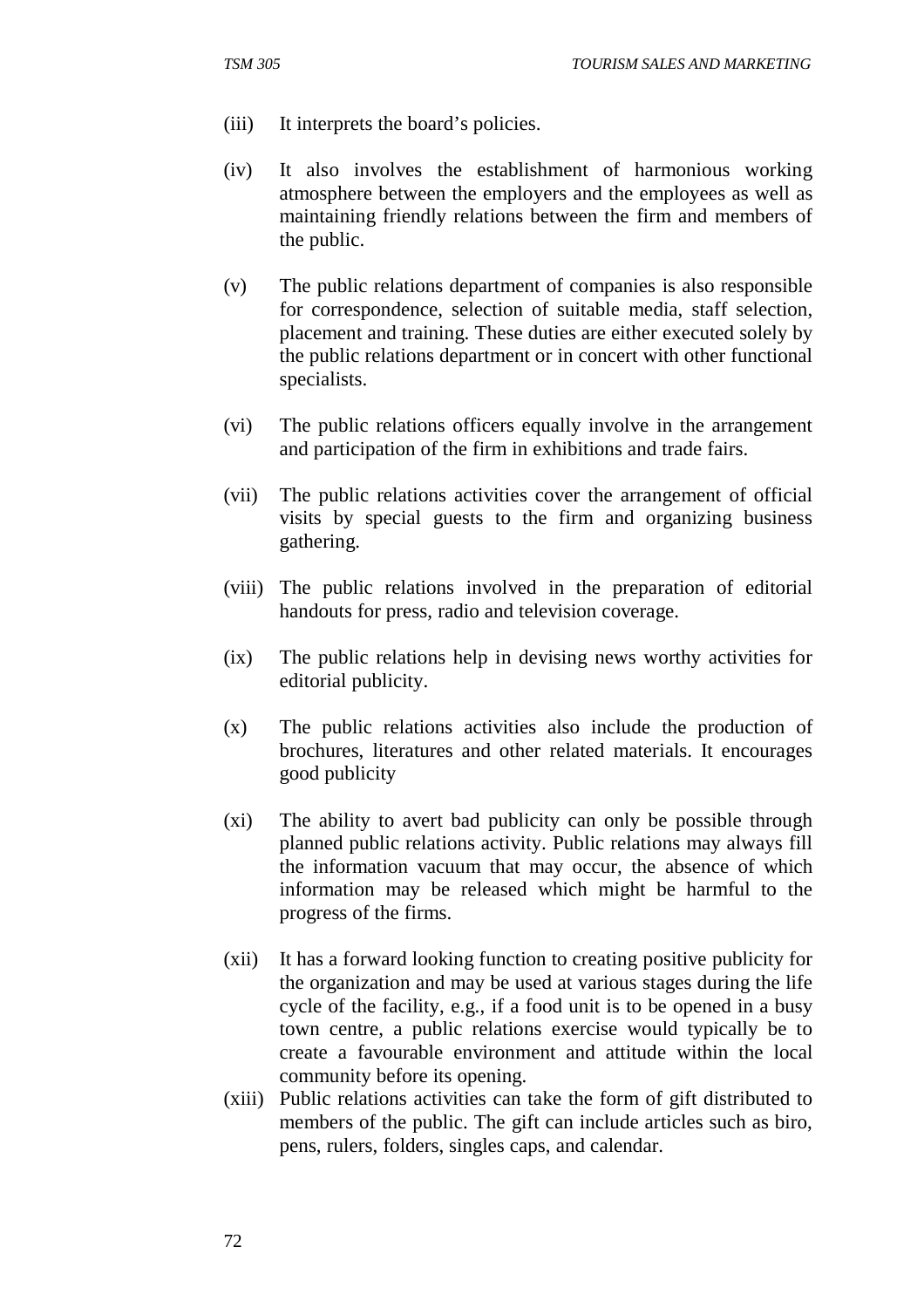The organization may print its name and emblem on the gifts. This type of gifts endears the firm to the recipients. The gifts may also have inscription that give certain information about the firm's products. In this way gifts from organizations not only serve as advertisement but also perform a public relations function.

(xiv) Public relations activities can be executed through trade fairs, manufacturer, distributors of goods and services and other business men display their products to members of the public. This affords them the opportunity to demonstrate or explain the use of their product and services.

The products and service are sold to members of the public at the organization's quoted prices. It is usually cheaper to buy such product and services at trade fairs where appreciable discount on the prices are usually allowed. The interactions at trade fairs are very friendly and cordial. All organization uses the opportunity to build a good image and to become popular.

- (xv) Public relations activities can be executed through exhibition. Different goods and services are displayed to create awareness of the existence of such goods. It affords the organization the opportunity to exhibit its new goods and demonstrate their use and functions to members of the public.
- (xvi) The public relations department is the audio visual service of the organization. The department should be a repository of expertise upon all aspects of internal and external communication, maintaining expertise in techniques and the facilities and contacts to enable them to be used where appropriate.
- (xvii) It is also the function of the public relations department to carry out research project to bridge information gaps.
- (xviii) Constant monitoring of organizational activities for information dissemination and control. Effective and efficient public relations require believability through provision of authentic testimonies and telling the truth at all times.

### **SELF ASSESSMENT EXERCISE 1**

Define public relations and state its functions to a tourism firm.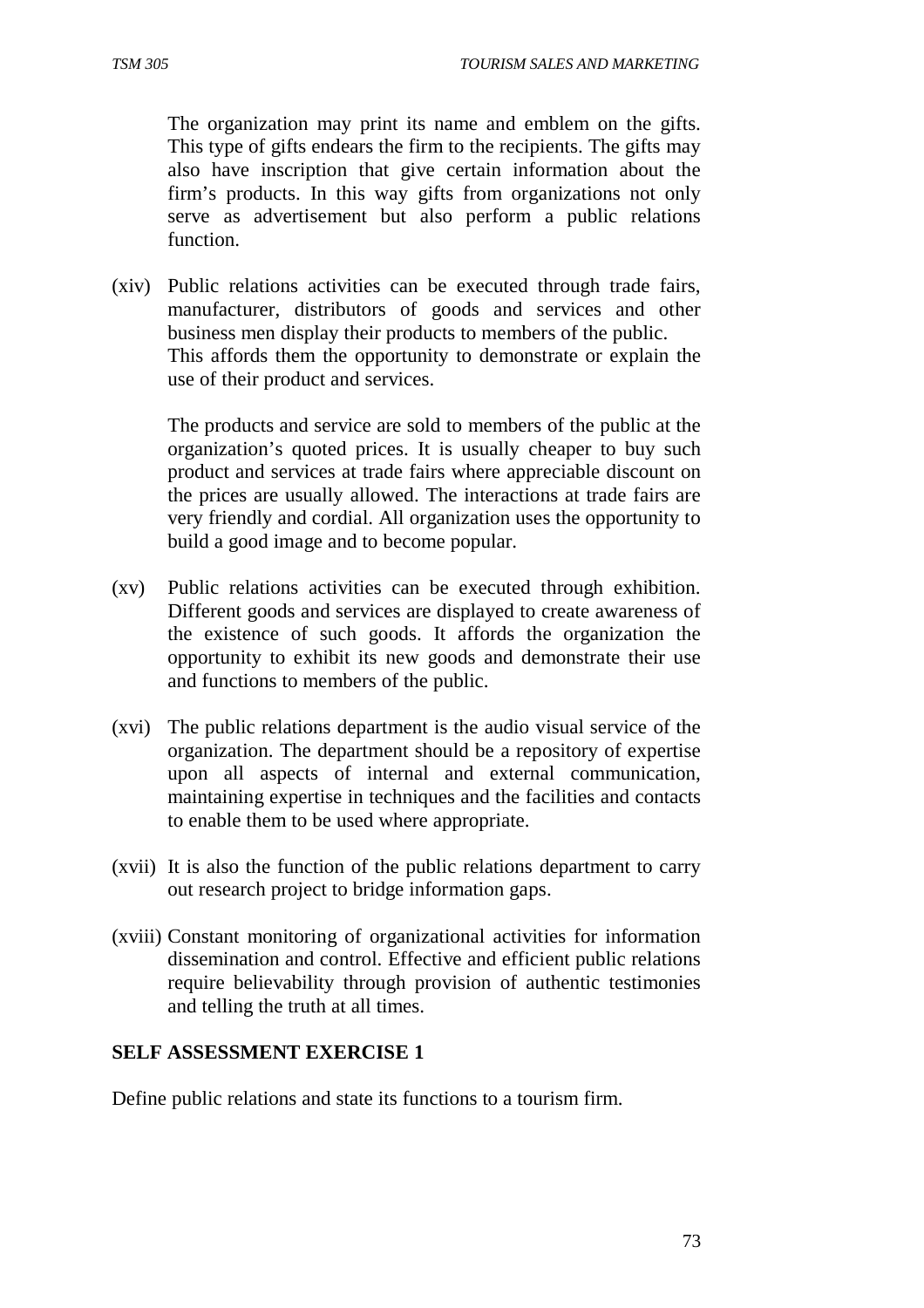# **3.2 Principles of Good Public Relations**

- i. The extent to which the community understands and respects the organization.
- ii. The attitudes expressed by distributors and consumers regarding the organization's product or services.
- iii. The reputation of the organization, its products and services.

The company's sales objectives would be attained if these three elements are in favour of the organization which will indirectly be an aid to salesmen's campaign efforts. Good public relation means only the above and not:

- (i) Finding women for visiting personalities.
- (ii) Bribing corporate or government officials.
- (iii) Spending unnecessary time at public centers, drinking and telling stories.
- (iv) Putting on neat suit and walking around the street meeting wrong public, those who have nothing to offer to the organization.

# **3.2.1 The Media of Public Relations**

A firm can carry out is public relations policies through the following media

# **(i) Trade Fairs**

Trade fairs are large gathering places where different manufacturers gather to exhibit their goods. This may be held annually or at much longer intervals. Many local and international firms do participate in a trade fair. An organization would participate by booking and setting up a stand to promote its products. Samples of their products can be played to appeal to the emotions of the potential buyers.

# **(ii) Exhibitions**

This is a medium through which organization display their products to members of the public in selected places. Many exhibitions do not involve total sales but creating public awareness about goods and services exhibited. It is a special way where goods are well arranged with the price tags fixed on them. Exhibition may be local or international and may be organized by one firm producing a particular product or by different firms producing a variety of products.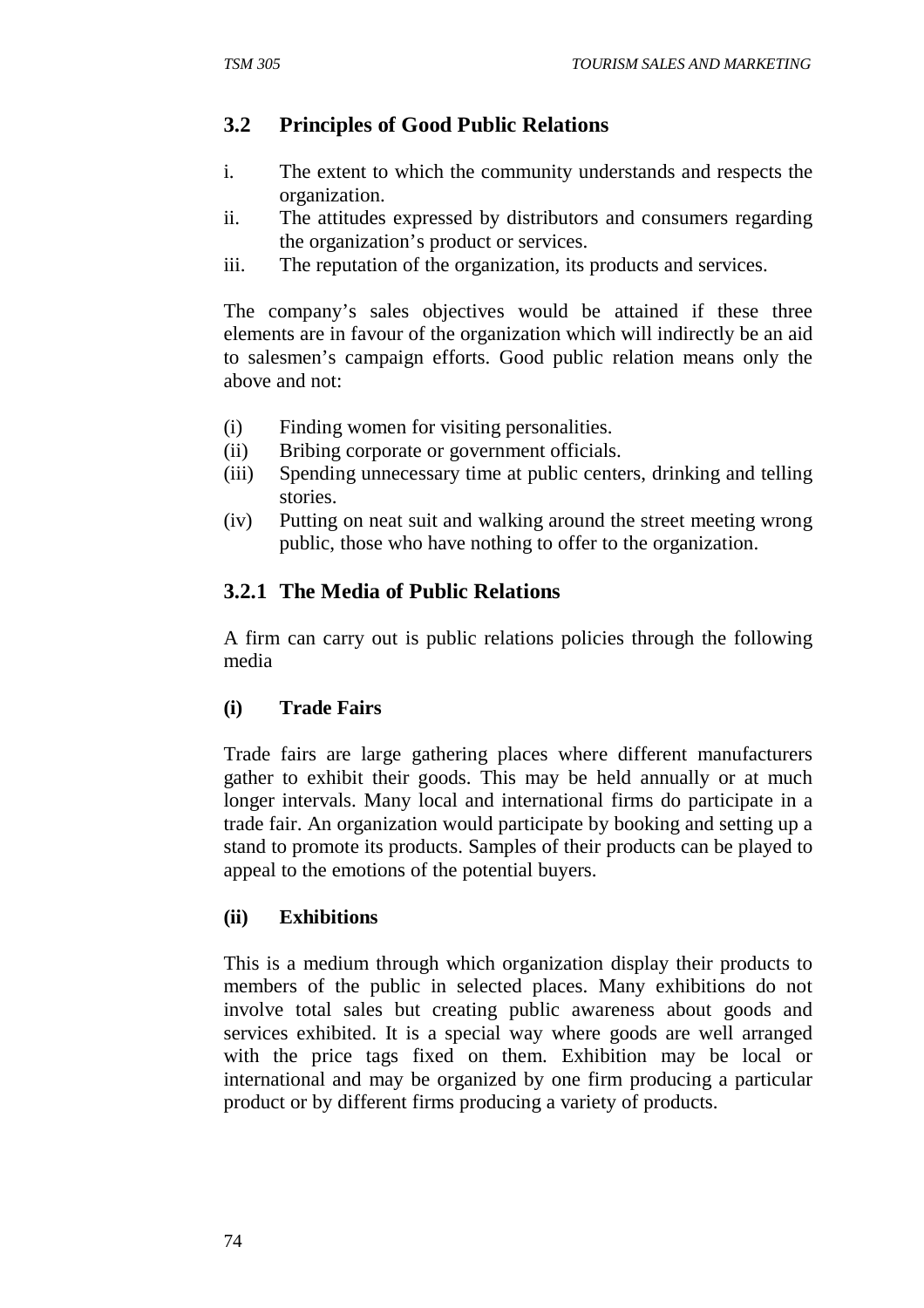#### **(iii) Free Samples/Gifts**

Manufacturers use variety of gifts with their names and logo embossed on such gifts as means of reaching the public and boosting public image. Such may be in form of calendars, pens, trays, pocket and desk diaries, etc.

#### **(iv) Feature Article**

This is a medium of public relations which is concerned with the publication in the national dailies or magazines of information about the company's products, its quality, uses and benefits.

#### **(v) Seminars, Workshops and Conferences**

An organization can organize seminars and press conferences to highlight its various activities to the general public.

#### **(vi) Participation in Community Projects**

Many firms participate in the execution of projects in the community where they are located.

#### **(vii) Sponsoring of Sports Competitions**

Firms sponsor sport competitions as means of promoting their public image and bridging the communication gap between them and members of the public.

### **(viii) Participation in Charitable Ventures**

Firms participate in charitable and philanthropic ventures as means of promoting the image of their firms and fostering closer relationship with members of the public.

### **3.2.2 The Techniques of Public Relations**

- (i) News and feature stories
- (ii) Press release
- (iii) Films and slides
- (iv) Booklets and brochures
- (v) Photographs, displays and exhibits
- (vi) Advertising
- (vii) House journals
- (viii) News letters
- (ix) Stockholder reports etc.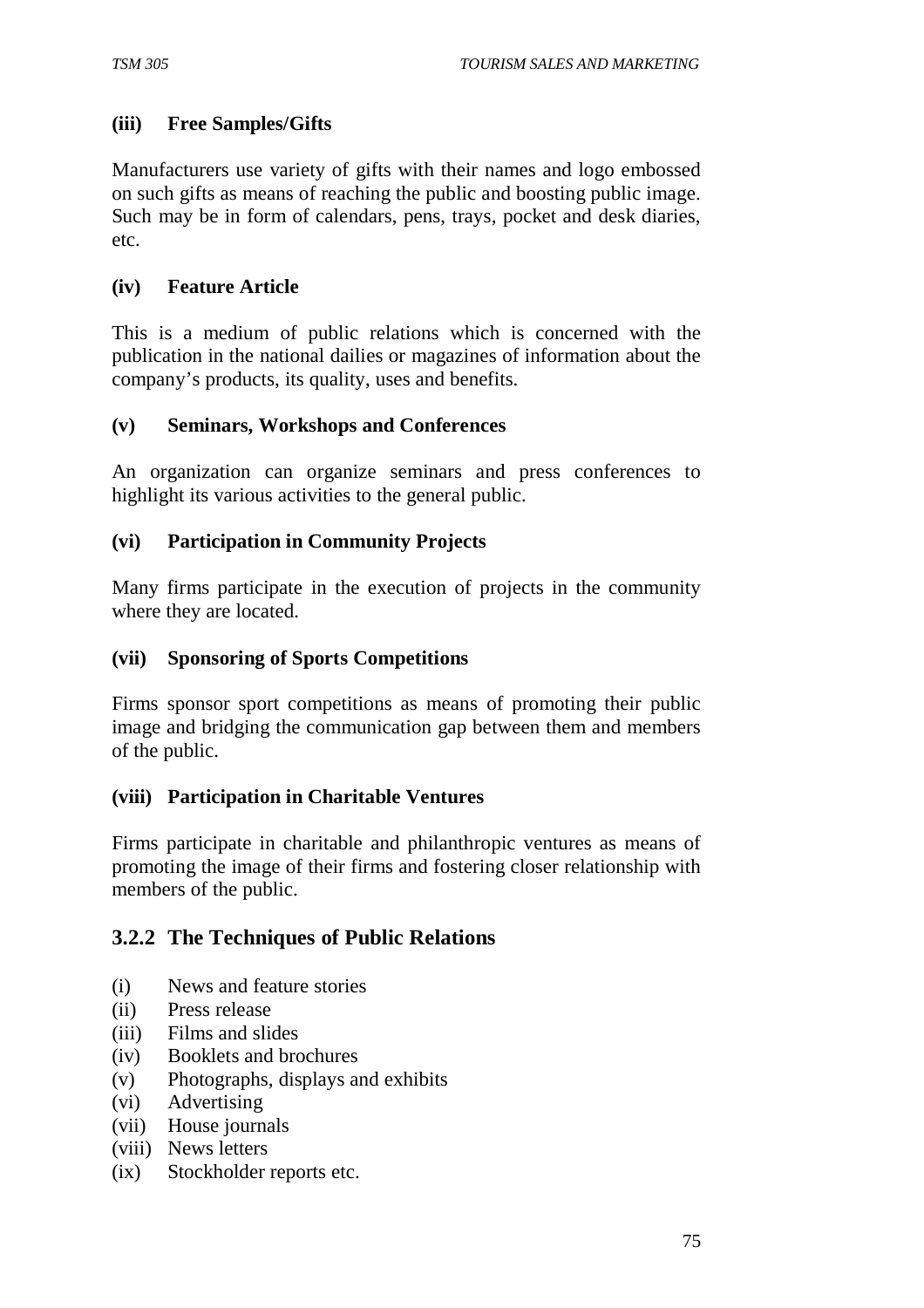#### **3.2.3 Tools of Public Relations in Tourism**

- (i) Organizing familiarization tours for travel writers, editors, travel agents, photographers and other key personnel from different parts of the world as quest to visit the country and to get firsthand knowledge about it. These persons then write about the country visited in the well-known travel and other general interest magazines.
- (ii) Organizing radio and television contests featuring the destination country.
- (iii) Organizing press release and arranging press conference with key personnel connected with the tourist's field with a view to dissemination of information about the destination.
- (iv) Arranging seminars and workshops at a place where the tourist promotion office is located.
- (v) Organizing cultural programme musical and folk shows, TV interviews, exhibitions and national friendship weeks in the country where the national tourist office is located.
- (vi) Organizing various types of contests about the country.
- (vii) Encouraging large departmental stores, organizers of fashion shows and manufacturing companies to project the country or a part of the country as a promotion showcase in their premises.
- (viii) Encouraging large departmental stores, organizers of fashion shows and manufacturing companies to project the country or a part of the country as a promotion show case in their premises. Public relations planning and organization should be an integrate part of an organization's management strategy and must be conducted on continuing basis. Public relations function of an organization cannot be considered as an end in itself or something which can be introduced at a short notice to cope with a crises situation. An organization should have a positive and planned public tourist and devote considerable effort to their public relations programme.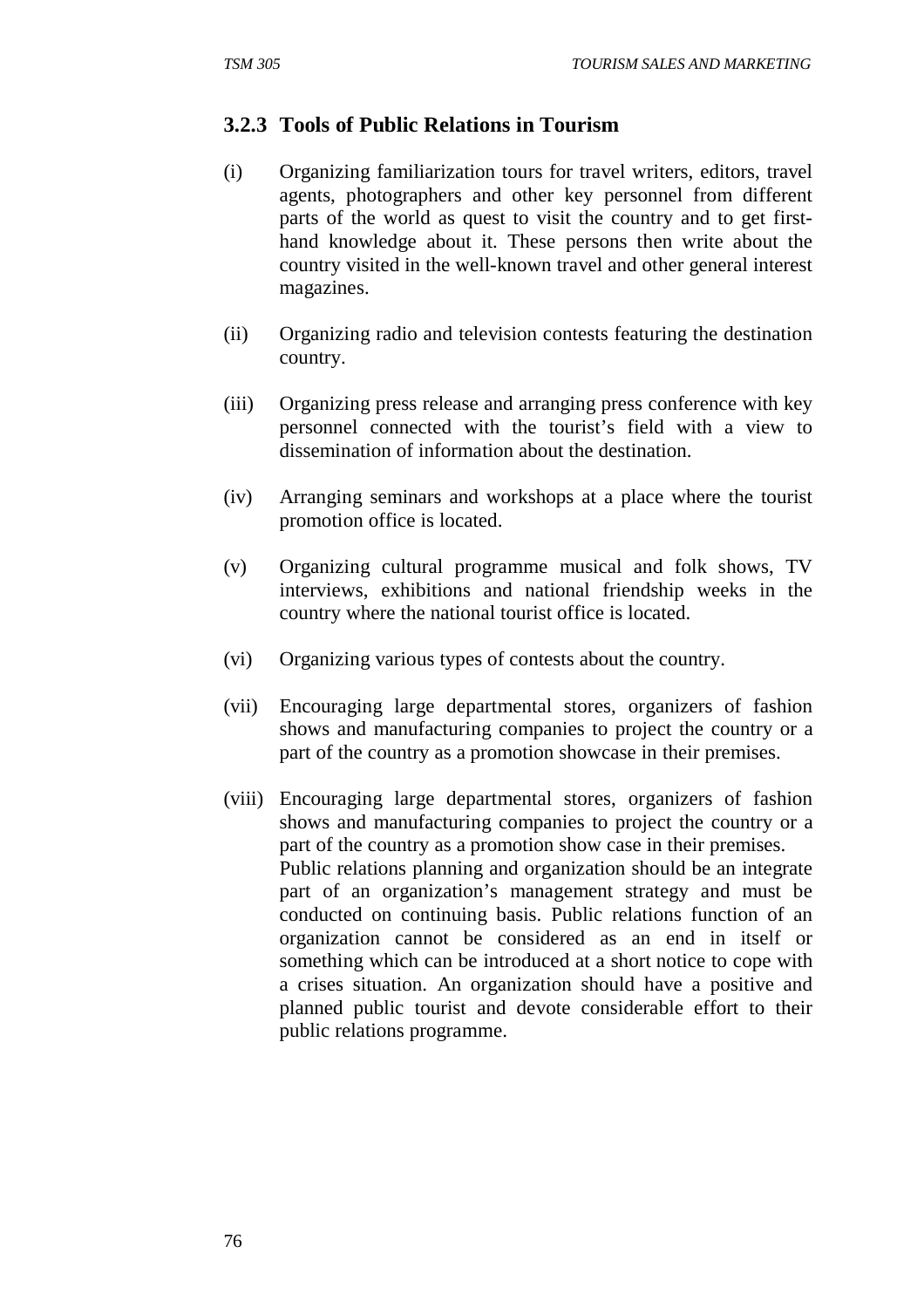## **3.2.4 Public Relations Strategies**

Public relations activities can be executed internally or externally using trade and techno-media. The internal organization allows the use of the organizations' public relations departments' staff. In addition to the above functions, their responsibilities entail the provision and arrangement of slides, visual film documentaries, demonstration and seminars. The external organization makes use of public relations and advertising agency, subsidiary of advertising agencies, village assemblies and trade tools, independent public relations consultants, marketing consultants, government workers and public relations counselors. Public relations require identification of audience, personalities and devising compatible action plan to achieve public relations objectives through audience preferred media.

### **3.2.5 Problems Associated with Public Relations**

There are many difficulties which public relations activity faces in an attempt to propagate and popularize the public relation profession or that reduce its efficiency or that may slow the pace at which it moves thereby reducing its level of impact on the general public. The difficulties include.

#### **(i) Cost of Publicity**

This is a problem that is associated with public relations. Since public relations involve giving the most favourable impression about the image of an organization the cost is always high. Adequate publicity must be used effectively in carrying out the publicity. The cost of publicity therefore, poses a problem which the organization must put into consideration in order to be able to be in market for a longer period.

#### **(ii) Corruption**

Many corrupt practices were on the contrary described as public relations and have negatively affected the integrity of the profession because corrupt practice was a common factor amongst the public relations practitioners and the public needs to be properly educated to entail a clear distinction between public relations and bribery and corruption.

#### **(iii) Carrier Determination**

This is another factor that has affected the practice of public relations during the early days in Nigeria. Then, there were no research centres where practitioners of public relations could conduct any research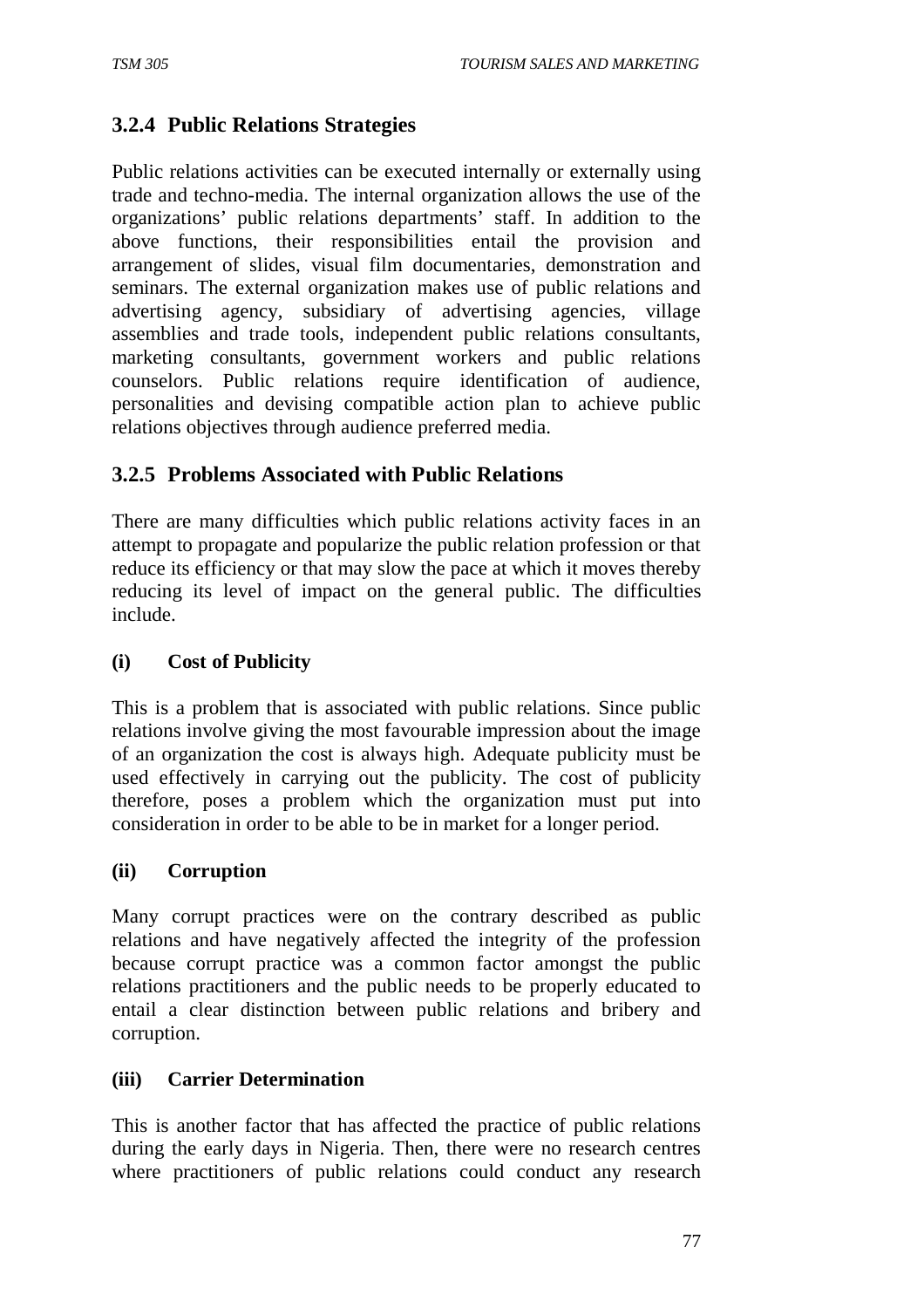pertaining to their projects. The literature in the library and archives then was poor and contained no information of public relations practice. After the graduation of the few Nigerians that went overseas for training things changed for the better because they not only have reliable materials but also helped in developing skills of the local members.

# **(iv) Inadequate Financing**

This has also contributed greatly to lack of career determination to promote early public relations practice. There were very few practitioners and they could not have funded the required funds to conduct necessary research. There were no seminars and workshops for journalist and public practitioners to produce and enforce guidelines on all the aspects of public relations that would help in promoting the public relations.

# **(v) Accreditation of Tertiary Institutions**

Before in Nigeria no tertiary institution exists where public relation is taught as a discipline on its own. In this respect, the government, public and private sectors and other parastatals could not do much to promote the practice in the country. All that has been done in some institutions to promote public relations is allowing it as a minor course. The University of Lagos allowed teaching of public relations under mass communication; the University of Nigeria NSUKKA allowed it under Public Administrations, Marketing and also Mass Communication. Accrediting public relations on its own in higher institution would definitely help in developing its growth.

# **(vi) Lack of Trained Personnel**

The practice of public relations is slowed down by the lack of trained personnel. The few trained personnel have risen to high ranks and are graduates of other disciplines like psychology, journalism, linguistics, and marketing and did not receive any formal training in public relations to get them well informed to function effectively in government or other organizations.

# **(vii) Professionalism**

Public relations as a profession has not been understood by Nigerians and this has contributed to the reverse on promotion of public relations practice in Nigeria. In this light, Nigeria did not see it necessary to invest money and her resources in training public relations practitioners charged with the responsibility of communication.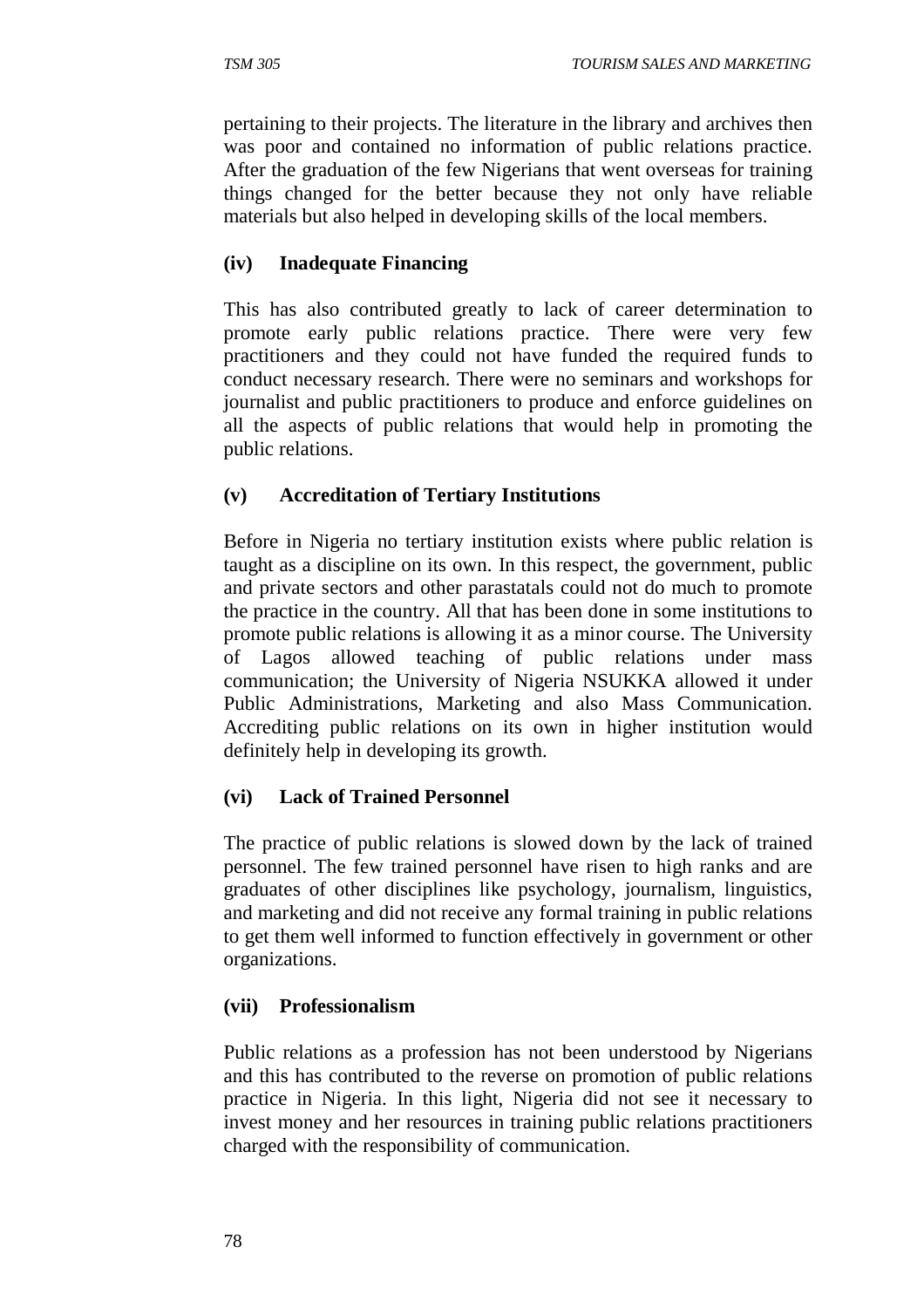#### **(viii) Academic Exposition**

It has been discovered that the poor academic background of some practitioners has been responsible for the poor state of the profession. Any professional body depends on the academic quality of its members. If there be proper training and education which is the best tool to the success of public relations practices the professional body would have been effective. Wendell has advocated the need for trained public relations practitioners to occupy positions in both government and business organizations to guarantee effectiveness and efficiency.

#### **SELF ASSESSMENT EXERCISE 2**

Explain the problems associated with public relations

#### **4.0 CONCLUSION**

In this unit, we have discussed generally on public relations, the objectives and functions of public relations, the principles, tools and techniques of public relations, the media of public relations and some of the problems associated with public relations.

#### **5.0 SUMMARY**

This unit treated public relations, the objectives and functions of public relations, the media, tools/techniques and principles of good public relations as well as problems of public relations.

#### **6.0 TUTOR-MARKED ASSIGNMENT**

- 1. Define public relation.
- 2. State the functions of public relations.

#### **7.0 REFERENCES/FURTHER READINGS**

- Baker M.J. (1974). *Marketing An Introduction Text,* 2nd Edition Macmillan Press: London.
- Kuwu A.E (2005). '*Revision Notes on Tourism Marketing*' Kaduna Polytechnic: Kaduna.
- Austin O.U (1996). *Marketing in Practice*, 1<sup>st</sup> Edition Published by Adi Publishers: P.O. box 2 No. 4 Umuehea Road Ibusa.
- Julius O.O (1979). *Marketing in Nigeria* 1<sup>st</sup> Edition, 35 Red. Lion square London WC. IR 45G. Pitman Publishers Limited: Britain.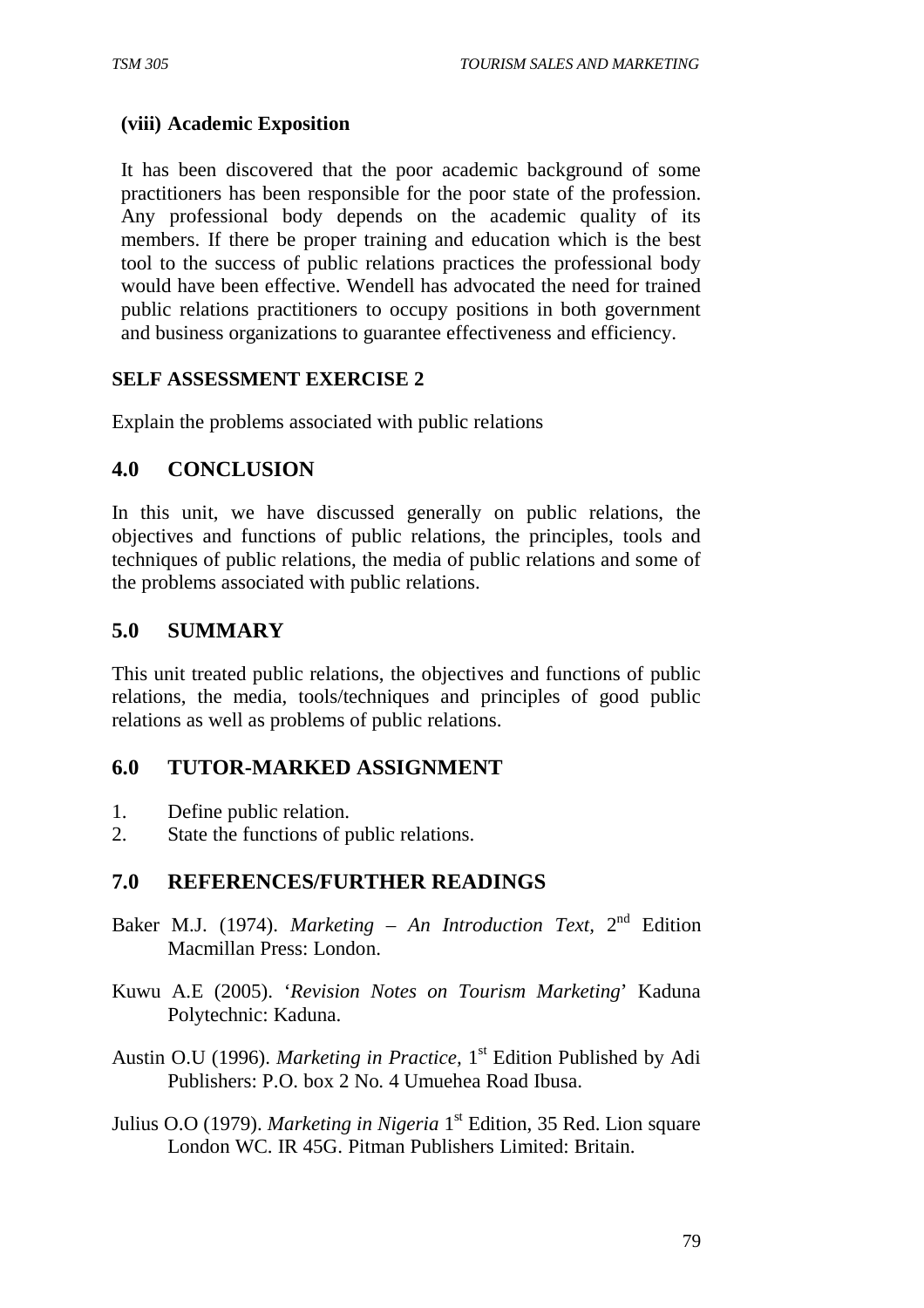## **UNIT 4 TRAVEL AGENCY OPERATIONS IN TOURISM MARKETING**

#### **CONTENTS**

- 1.0 Introduction
- 2.0 Objectives
- 3.0 Main Content
	- 3.1 Definition of Travel Agency
		- 3.1.1 The Functions and Role of Travel Agencies
		- 3.1.2 Travel Agency Functions
		- 3.1.3 Travel Organization
		- 3.1.4 Sources of Revenue of the Travel Agency
		- 3.1.5 Travel Agency Set-up
		- 3.1.6 Registrations of Travel Agents
		- 3.1.7 Travel Agency Commission
		- 3.1.8 Problems of Travel Agency
- 4.0 Conclusion
- 5.0 Summary
- 6.0 Tutor-Marked Assignment
- 7.0 References/Further Readings

## **1.0 INTRODUCTION**

Travel retailing is the outcome of the urge of people to travel in an organized way. This necessarily means using the services of retailers who are in a position to offer them on a comparatively cheaper price as they have entered into an agreement with the providers of these services to buy them in bulk and pass them on to the consumers on payment or credit. These services include transport, accommodation, sightseeing and several other ancillary services which a prospective traveler wishes to pay for.

Travel in the past used to be a simple affair. All those formalities existing today were absent. Besides, in the absence of various modes of transport, communications as motivation to travel as it exists today were not there. It was only after transportation systems were developed, especially railroad and the emergence of the urge to travel to see different lands that the organized travel began to take a shape. The rising incomes as a result of industrialization and urbanization were another important factor that helped the growth and development of organized travel.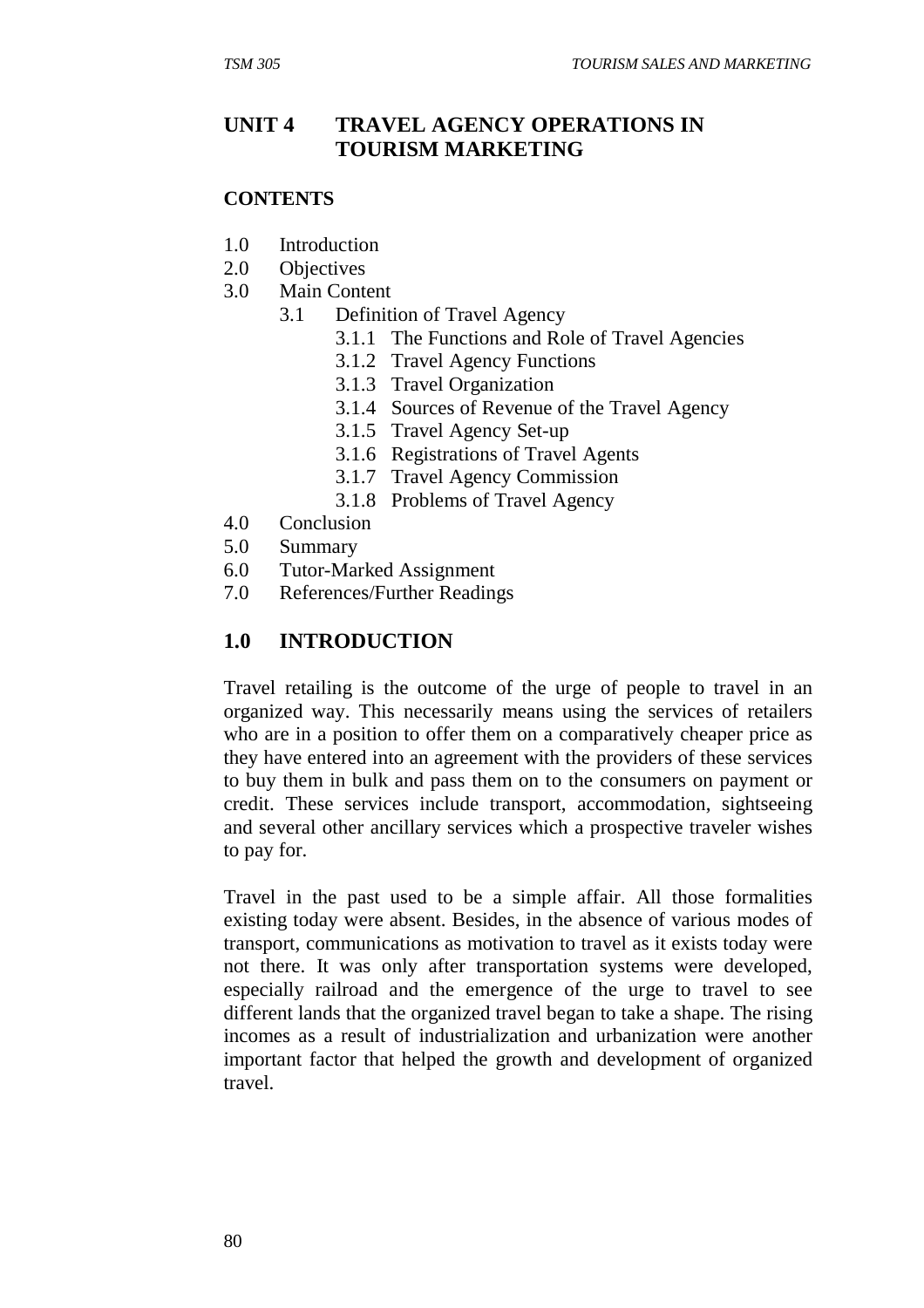## **2.0 OBJECTIVES**

At the end of this unit, you should be able to:

- explain the definition of travel agent in tourism marketing
- explain the functions of retails travel agent
- explain the sources of revenue of the agency
- identify the problems of travel agency in marketing tourism
- list the organizational set-up of the agency
- identify the travel agency commission.

## **3.0 MAIN CONTENT**

#### **3.1 Definition of Travel Agency**

The travel agent is a professional in the travel business who acts as a mediator, counselor and retailer on the travel product. He is a professional retailer who sells his principal's services. He is therefore a coordinator between the producers and the traveling public. The word retailer here is not related in any sense with retailers in the manufacturing industry. This is because the travel agent does not carry stock of travel products as retailers in the manufacturing industry and equally does not purchase travel products in advance for resell to customers. This lack of carrying stock in advance has two important implications for the business of travel distribution. First, the cost of setting up the business is comparatively small compared to other retailing business. Secondly the agent is under no obligation to dispose a product he has not purchased and therefore he has less brand loyalty towards a particular product or company.

Most travel principals sell their products to customers through the medium of travel agents. Such agents have been in existence for over a hundred years (selling mainly shipping and rail services before World War II) but their major growth has coincided with the growth in air travel and package tours. With the development of air transport, the airlines found that since the airport were away from market centers and there was already established a satisfactory network of travel agents to handle sales, the additional cost of setting up a chain of direct sales office were not justified. In turn, agents expanded in number to meet demand for air tickets.

If the agent is able to sell the tour for his principal, he receives an agreed commission for tours organized by operators that are members of ABTA (Association of British Travel Agents). An agent can only get a commission if he is a registered member of IATA (International Air Travel Association).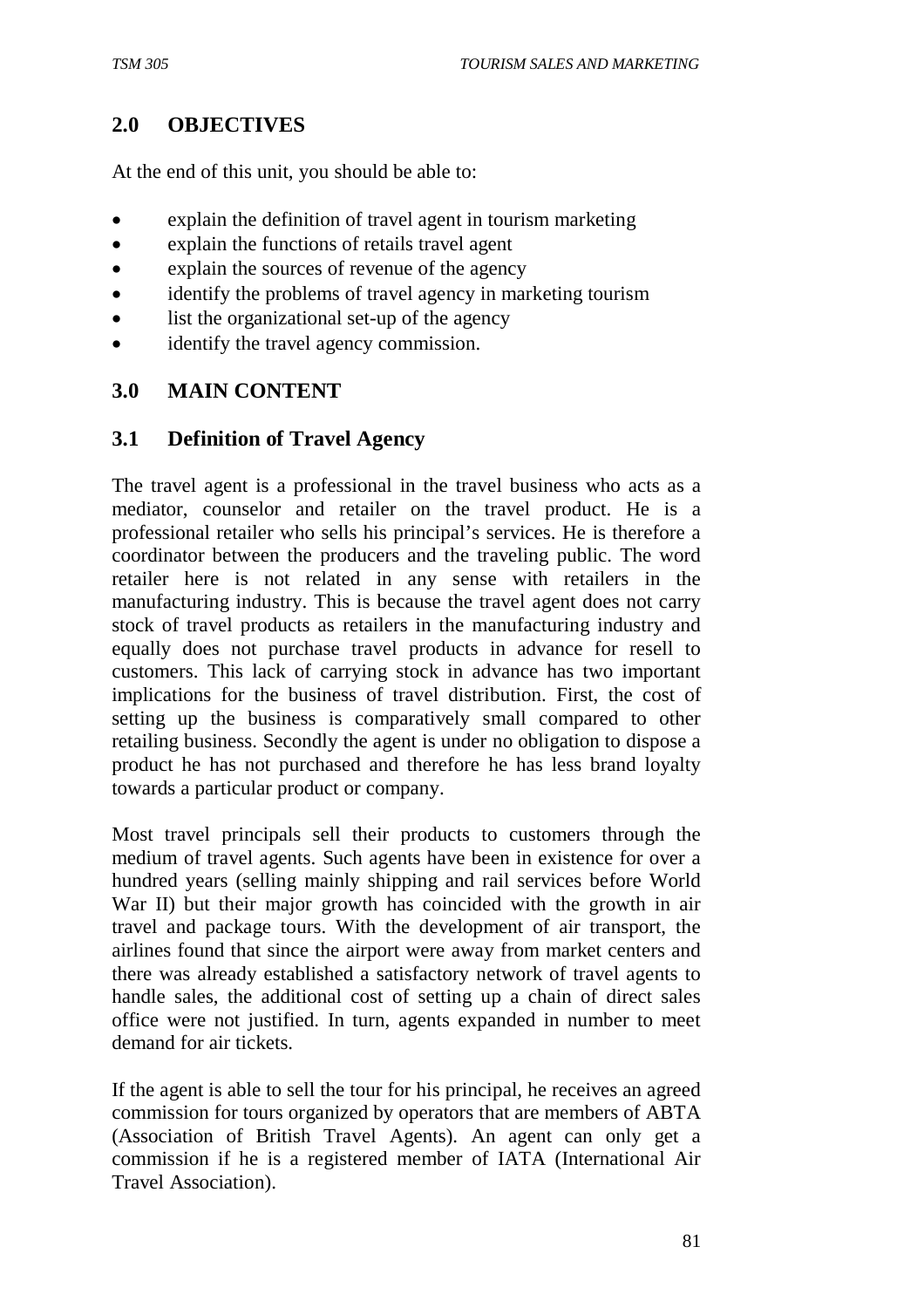Travel agents can be classified in a number of ways. There is firstly the distinction between those who are members of various organizations like IATA, ABTA, NANTA, etc. and those who are not. They can also be differentiated by the type of work in which they specialize and also by the location of their offices.

Travel agencies are however located in major city centers, in the suburbs of large towns and in small towns particularly in developing countries. To be successful, however, they need to be sited close to the centre of shopping facilities.

# **3.1.1 Functions and Role of Travel Agencies**

The main role of retail travel agents is to provide to their customers a convenient location for the "purchase" of various elements of travel like transport, accommodation and several other ancillary services associated with holiday and travel. The travel agents act as booking agents for holidays and travel and disseminate information and give advice on such services. This role can be summed up as follows.

- (i) To give advice to the potential tourist on the merits of alternative destination and
- (ii) To make necessary arrangement for a chosen holiday which may involve booking of accommodation, transport or other relevant services associated with his travel.

A travel agent, in order to give an advice to his potential customers on the merits of a destination, must posses, knowledge, expertise and an up -to-date information about that destination. Besides, a travel agent has close contacts with providers of services, i.e., their principal from whom they purchase services for their customers. In other words, a retail travel agent is an intermediary providing a direct link between the consumer and the supplier of tourist services, such as airlines, transport companies, hotels, car rental companies, etc., The retail agent is the one who acts on behalf of the principal, i.e. the original provider of tourist services such as an airline company, hotel company, shipping company, insurance company, railways or a tour operator. An agent sells the principals services and is rewarded by commission.

# **3.1.2 Travel Agency Functions**

The scope and range of travel agency operations would depend on the size of an agency. If the company is large in size, the range of activities will be more comprehensive. In this case the agency will have specialized departments, each having to perform different functions. To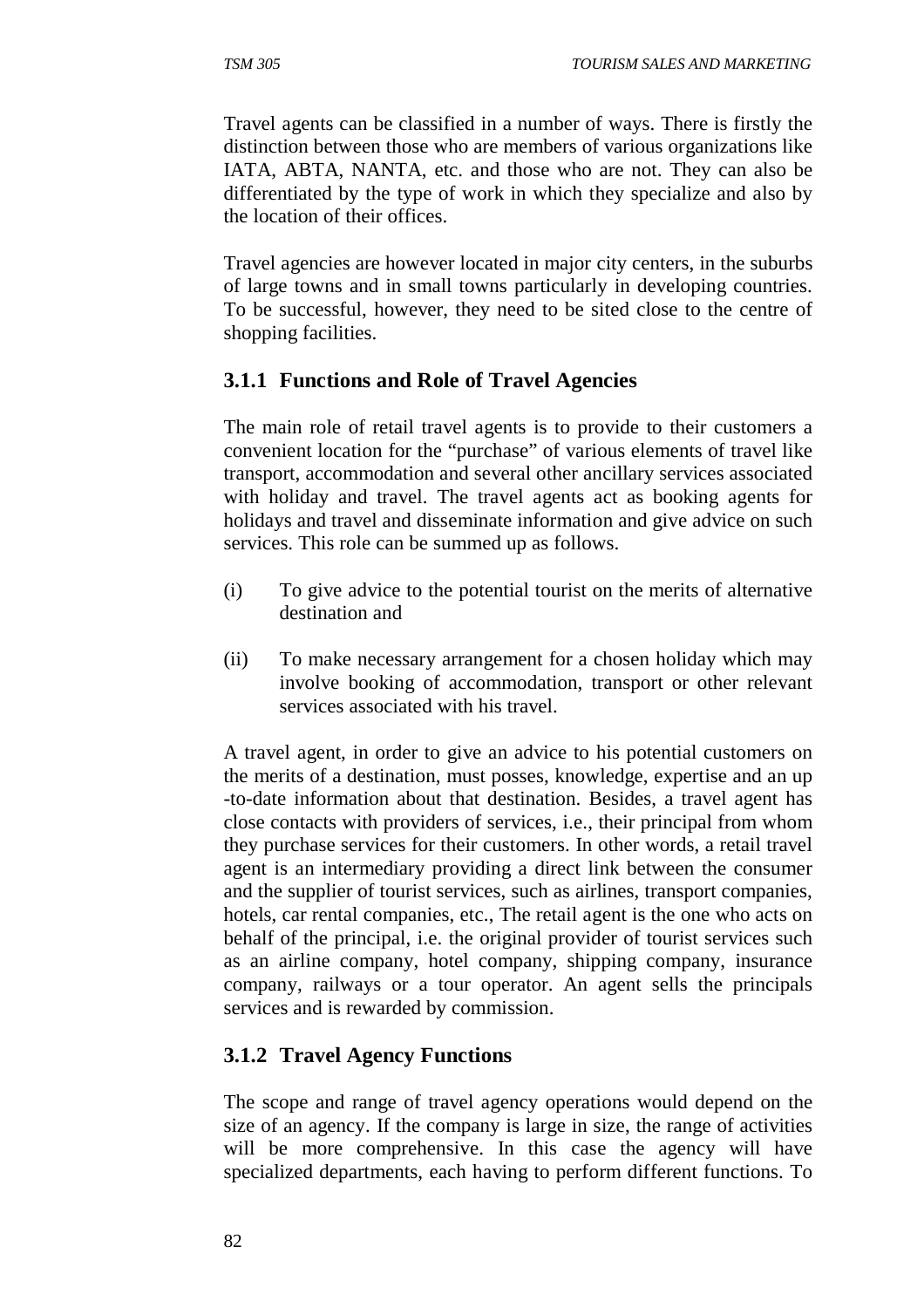deal with the subject of a travel agency, the best method of approach is, perhaps, to consider the functions of a travel agency. These may be broadly classified as follows.

#### **(i) Provision of Travel Information**

One of the primary functions of a retail travel agent from the point of view of the tourist or the general public is to provide necessary information about travel. This information is provided at a convenient location where the intending tourist may ask certain questions and seek clarifications about his proposed travel. This is a very specialized jobs and the person behind the counter should be a specialist having excellent knowledge of various travel alternate plans. He should be in a position to give update and accurate information and accurate information regarding various services and general information about travel. etc. The presentation to the potential customer must be forceful, and exciting variations must continually be devised to help sell tours. A good travel agent is something of a personal counselor who knows all the details about the travel and also the needs and interests of the intending traveler. Communication plays a key role in dissemination of any type of information. This is equally true in the case of dissemination of travel information. The person behind the travel counter should be able to communicate with the customer in his language. The knowledge of foreign language therefore is an essential prerequisite for personnel working in a travel agency.

#### **(ii) Preparation of Itineraries**

Tourist itinerary is a composition of a series of operations that are a result of the study of the market. A tourist journey is characterized by an itinerary using various means of transport to link one locality with another. Preparation of different types of itineraries is another important function of a travel agency. A travel agent gives advice to intending travelers on the type of programes which they may choose for their holiday or business travel. The study and the realization of the itineraries call for a perfect organization (technical and administrative) and also knowledge of the desires of the public for a holiday and the propensity to receive tourists by the receiving localities.

### **(iii) Liaison with Providers of Services**

Before any form of travel can be sold over the counter to a customer, contracts have to be entered into with the providers of various services. These include transportation like motor cars or coaches for transfer to and from hotels and also for general servicing requirements. The work carried out under this heading is usually that of the owners or senior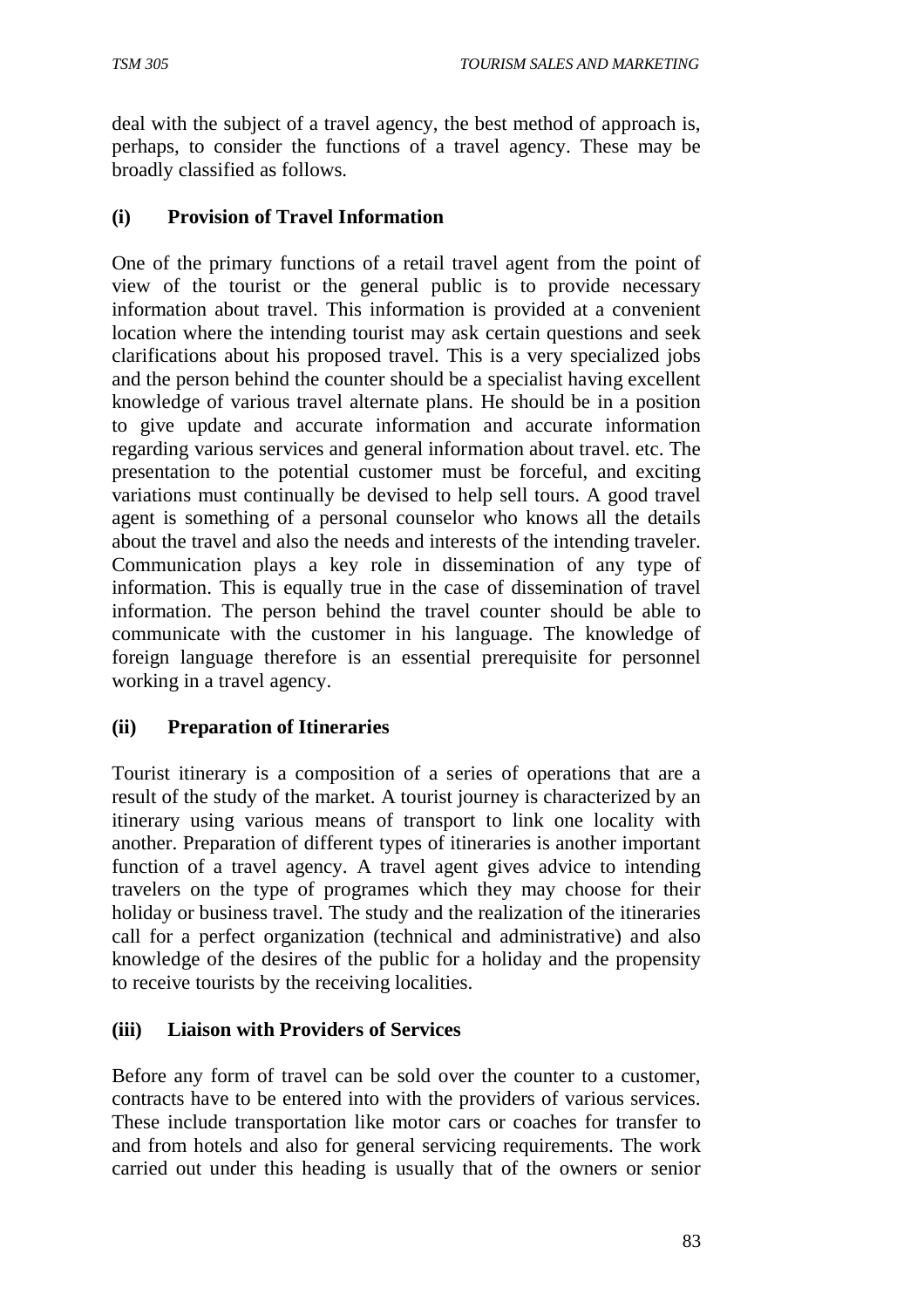employees of agencies concerned. In the case of a large agency with worldwide branches, the liaison work involves a great deal of coordination with the principals.

## **(iv) Planning and Costing Tours**

Once the contracts and arrangements having been entered into, there comes the task of planning and costing tours, both for inclusive programmes and to meet individual requirements. This job is intensely interesting and at the same time challenging. The job calls for a great deal of initiative and drives, for travel to those places which are to be included in the itineraries they prepare. This is essentially a job for a meticulously minded person and calls for considerable training and ability. Many agencies with the cooperation of airlines and other transportation companies take the opportunity of arranging educational tours for such staff to destination with which they deal.

Many large agencies have experts who are authorities on particular countries and in addition to a general programme, many will issue separate programmes dealing with holiday offers based on specific forms of transportation, e.g., air, rail, road or sea. Programmes also have to be prepared to cover different seasons of the year.

Publicity is an important part of the programme. Having spent considerable time and money on preparing all that goes into the issue of a programme, publicity must feature considerably in the activities of a travel agency and more so if the agency happens to be a large one. The majority of large travel agencies have their own publicity departments under the management of an expert in the publicity field.

### **(v) Ticketing**

Selling tickets to clients using different modes of transport like air, rail, and sea is yet another important function of a travel agency. This calls for a thorough knowledge of schedules of various modes of transport. Air carriers, railways and steamship companies have hundreds of schedules and the person behind the counter should be conversant with all these. Ticketing is however, not an easy job as the range and diversity of international airfares is very complex and varied. There are several different types of fare combinations on the North Atlantic route alone. Changes in international and local air schedules and additions of new flights from time to time make the job of the travel agent one of constant challenge. An up-to-date knowledge about various schedules of air companies, steamship companies and railways is very essential.

Computerized reservation system has in the recent years rather revolutionized the reservation system, both for air and rail seats and also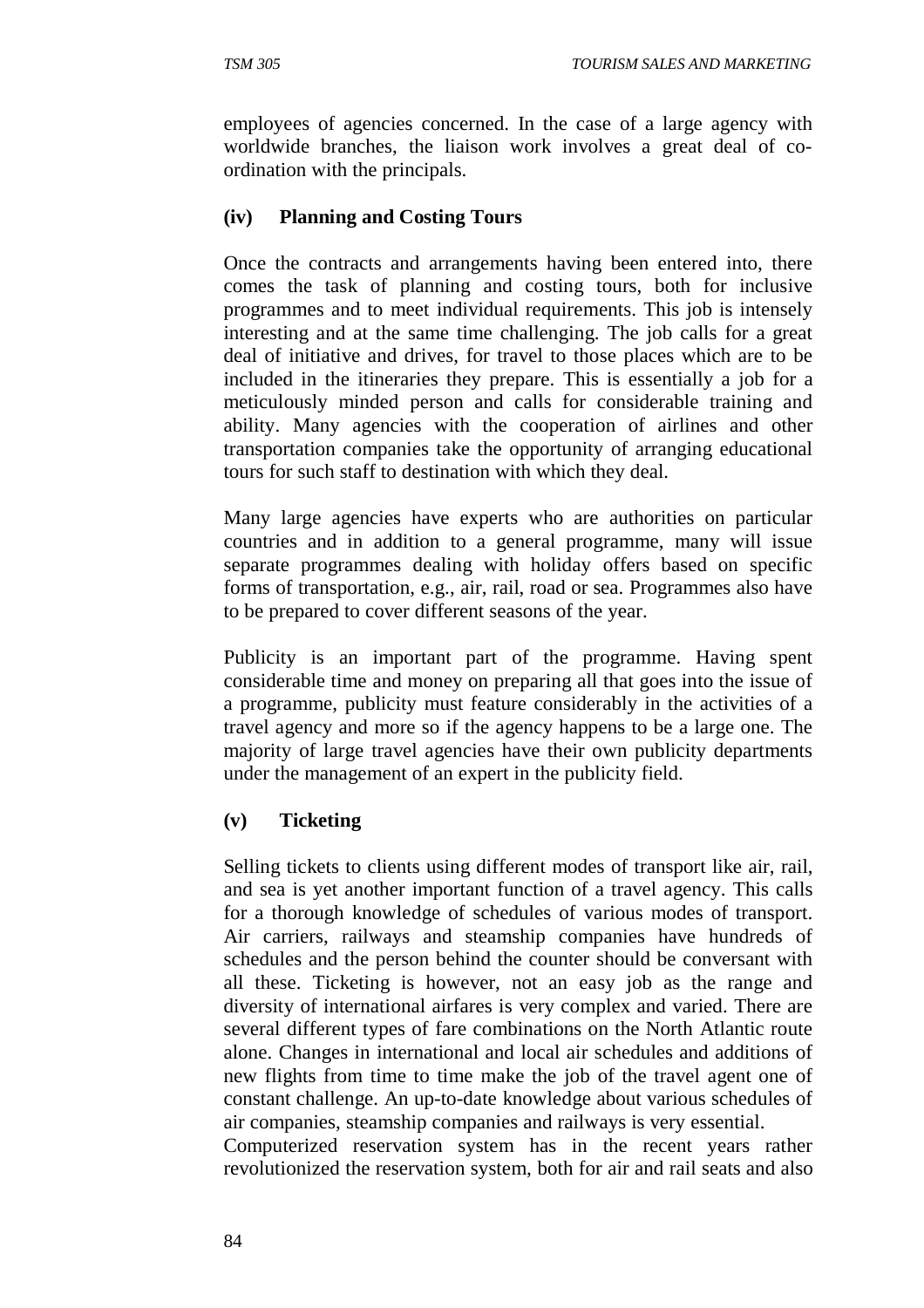a room in a hotel. Many large travel agencies are using this system. This system comprises a computer network that can be used by the travel agent to reserve an air or rail accommodation and also accommodation in a hotel. Through a wide network confirmation reservations are available in a matter of seconds.

#### **(vi) Settlement of Account**

Linked with the function of ticketing and reservation of accommodation in a hotel is the settlement of accounts of the clients. Accountancy plays an important part and is one of the major duties to be performed by the travel agency. Dealing with the settlement of accounts in all parts of the world, calls for a thorough knowledge of foreign currencies, their crossvalues and above all, the intricacies of exchange control regulations, which vary from country to country.

#### **(vii) Provision of Foreign Currencies**

Provision of foreign currencies to intending travelers is another specialized activity of a travel agency. Some of the large travel agencies deal exclusively in the provision of foreign currencies, traveler's cheques, etc. This is an important facility to intending traveler as it saves them a lot of time and energy in avoiding visit to regular banking channels.

#### **(viii) Insurance**

Insurance, both for personal accident risk and of baggage is yet another important activity of the travel agency. Some of the larger travel agents maintain sizeable shipping and forwarding departments aimed at assisting the traveler to transport personal effects and baggage to any part of the world with a minimum of inconvenience.

The multifarious activities mentioned in the above paragraphs show that the travel agency's range of services in modern times has expanded a great deal. The filed of expertise is quite large and is constantly growing with the fast changing travel needs of the people. The job description of a modern travel agency can be summed up in the following words:

- (i) Preparation of individual pre-planned itineraries, personally escorted tours and group tours and sale of pre-paid package tours.
- (ii) Making arrangement for hotels, motels, resort accommodation, meals car rentals, sightseeing, transfer of passengers and luggage between terminals and hotels and special features such as music festivals and theatre tickets.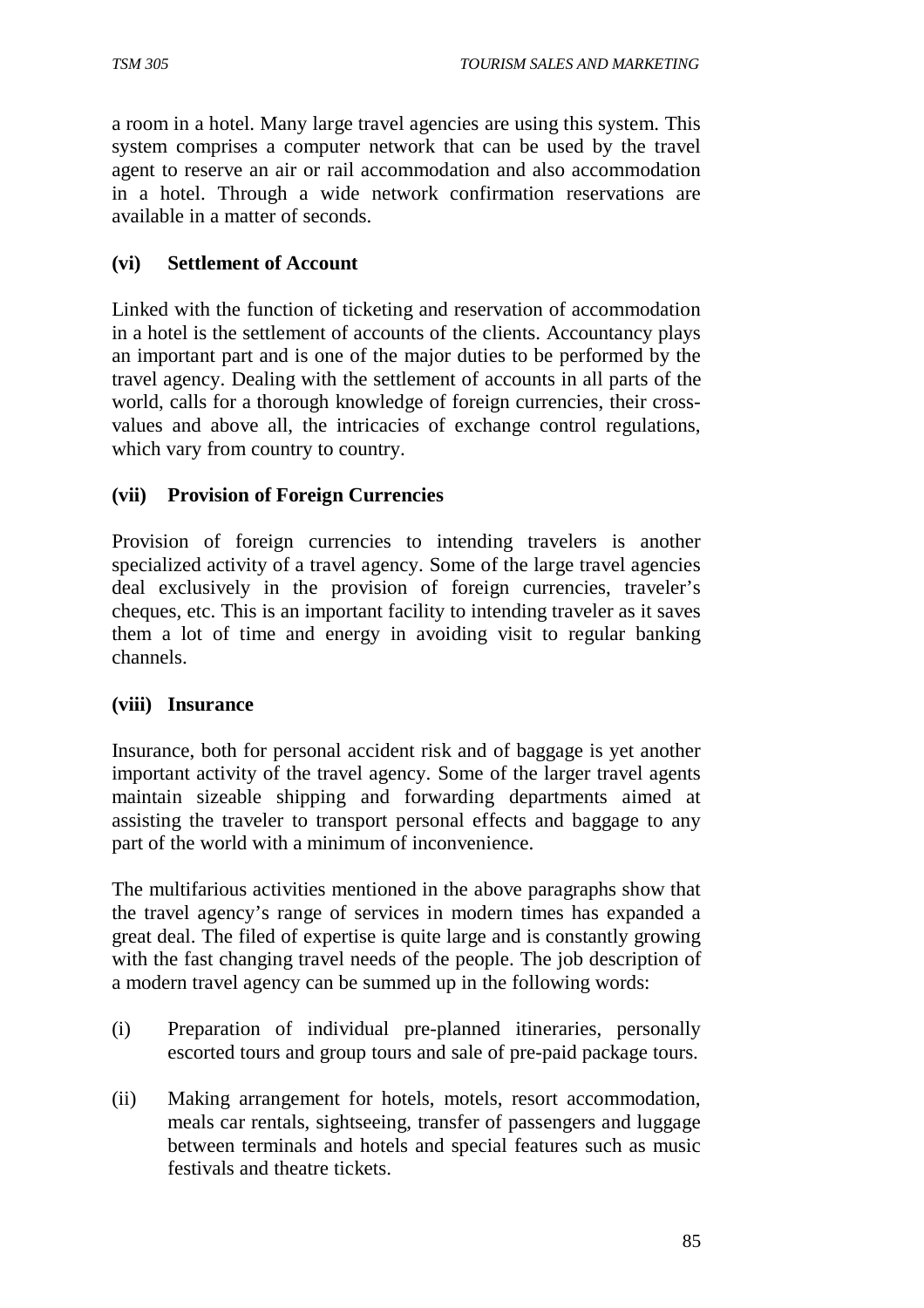- (iii) Handling of and giving advise on the many details involved in modern day travel, e.g., travel and baggage insurance, language study materials, travelers cheques, foreign currency exchange, documentary requirement (Visas and passport) and health requirements (immunization and inoculations).
- (iv) Possession of professional knowledge and experience, as for instance, schedules of air and train connections, rates of hotels, their quality whether rooms have baths, etc. all of this is information on which the traveler, but for the travel agent, will spend days or weeks of endless phone calls, letters and personal visits.
- (v) Arrangement of reservations for special interest activities such as conventions, conferences, and business meeting and sports events, etc.

#### **SELF ASSESSMENT EXERCISE 1**

Explain the term travel agent. What are the functions of the travel agent?

#### **3.1.3 Travel Organizations**

There are various activities which a travel agency has to perform in order that an intending traveler undertakes his proposed journey and enjoys a holiday of his choice. There are various steps involved from the time a traveler visits a travel agent to buy a ticket until he returns back home after visiting a place of his choice.

Organized travel by a travel agency can be of two types i.e.

- a. Single client and
- b. Group client. In order to effect the journey, the following main elements (in both types of travel) need to be considered:
- (i) Study of the journey.
- (ii) Estimate of expenditure.
- (iii) Execution of the journey.
- (iv) Presentation of accounts.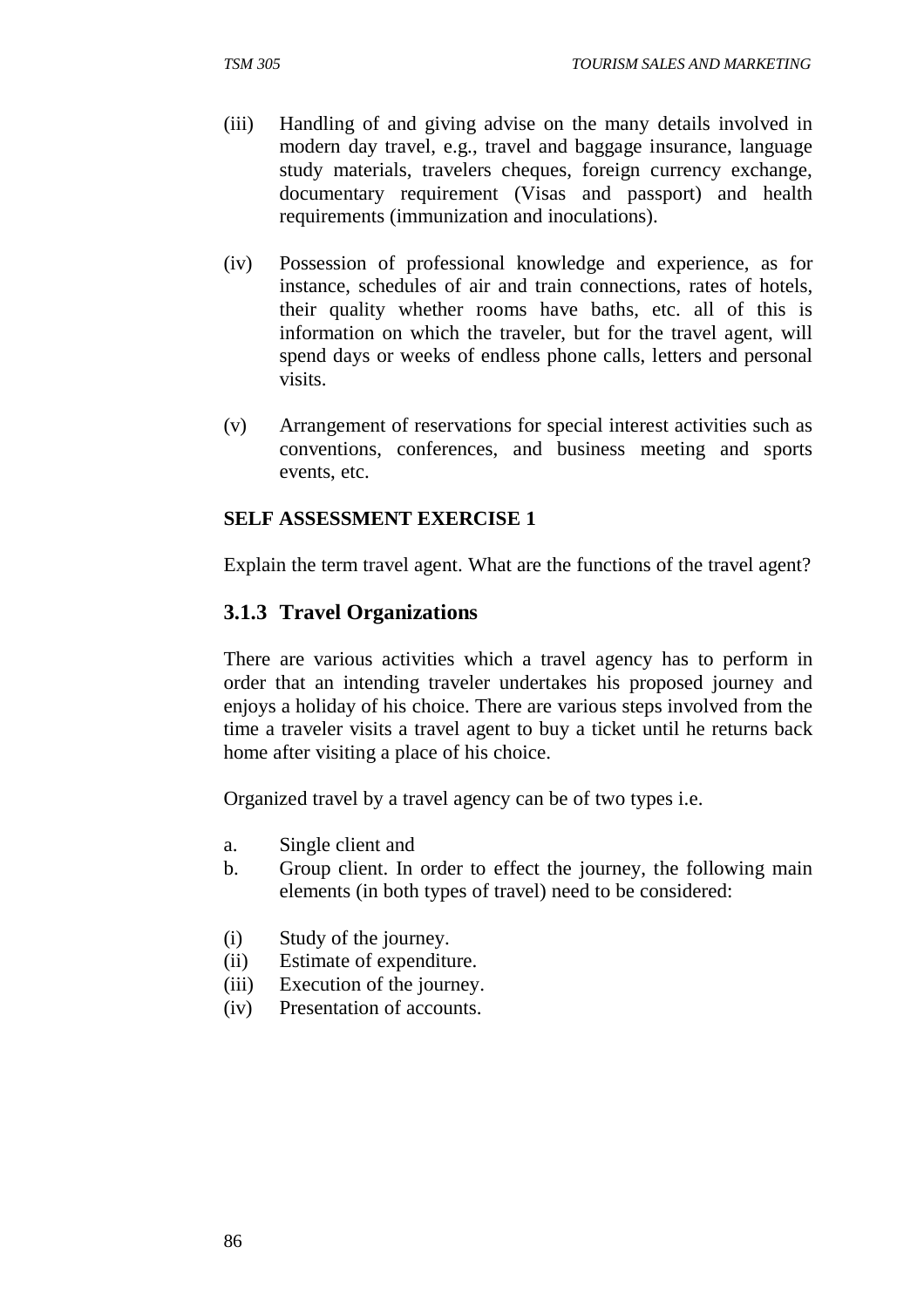### **Individual or Ordinary Trips**

The following steps are involved in organizing individual or ordinary trips:

- (i) The client turns to the travel agent to organize for him a particular journey (Cultural, natural, business, religious, etc.).
- (ii) The agency from this angle will examine as to what will be involved, e.g., scope of journey, when the journey is to take place, various services needed and the accessories required.
- (iii) Based on the above evaluation and other elements in his possession, the travel agent will suggest itinerary and will then communicate to the client the estimated maximum cost for the client's approval.
- (iv) The travel agent will then compile the definite estimates, a total of a series of various costs added up, e.g., transport, accommodation, and the services such as those of guides, operative cost such as (postage, telex telefax, e-mail, telephones, etc.)
- (v) The travel agent then will present a document of the amount of money to be paid in duplicate to the customer. The client returns one of the debit copies signed on acceptance accompanied with a deposit (in anticipation); the deposit normally is about 25 percent of the total cost.
- (vi) Once the client's approval has been obtained, the travel agent's operation departments then executes journey.
- (vii) The travel agent prepares the tourist itinerary which will accompany the client through the entire journey. It will indicate the tickets to be used, the hotels and other services booked and will include vouchers, etc. Normally the itinerary is made in triplicate. One for the clients, another for the agency and the third to the hotelier or those who will provide the required services paid by means of vouchers.
- (viii) The operation department's task now is to book for the established dates the transport and various other services. After the booking confirmation has been received the travel agent issues the vouchers.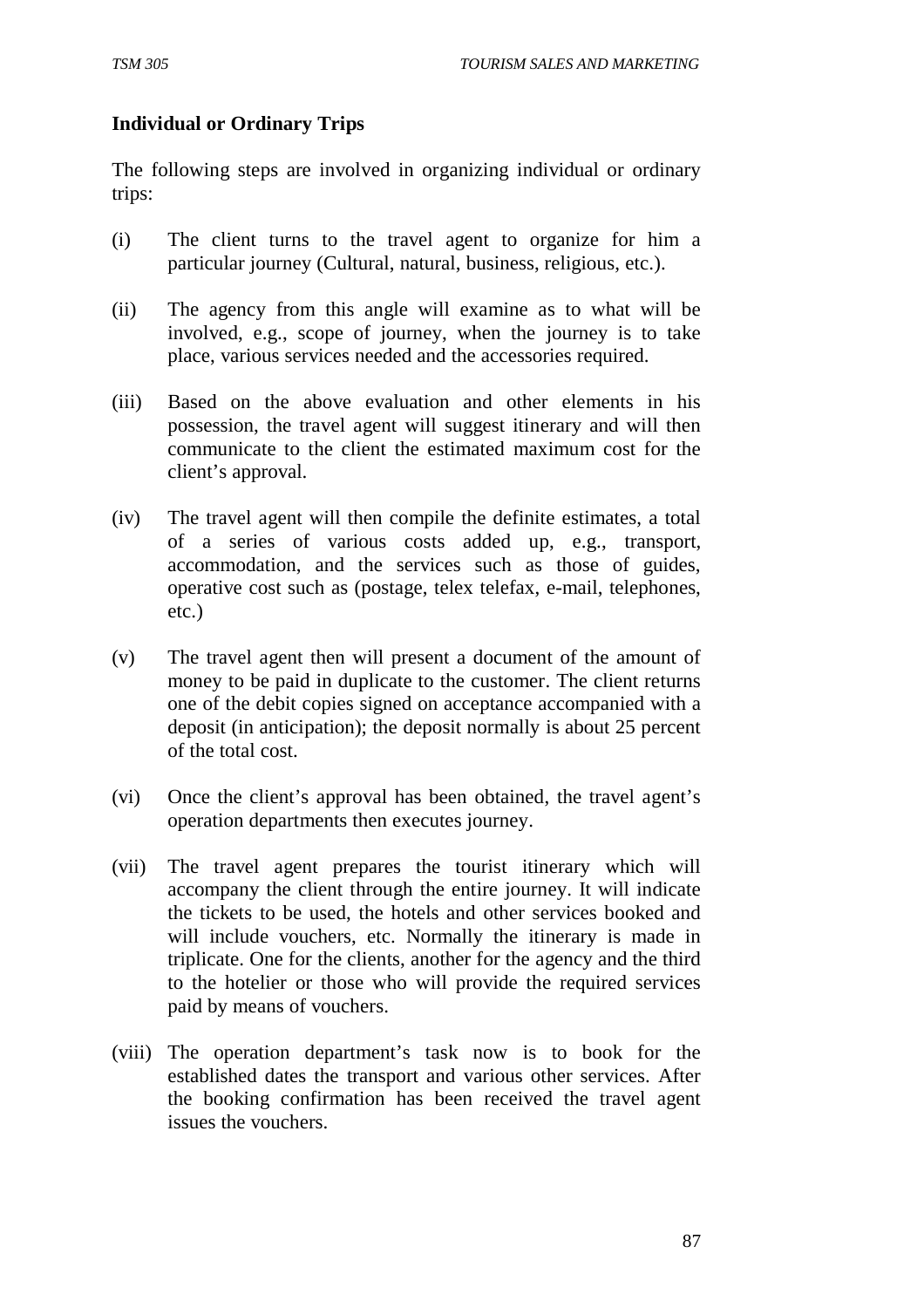- (ix) The last formality is the delivery to the client vouchers, confirmed tickets and the technical itinerary.
- (x) When the group is particularly large e.g. for sports the travel agent needs to take an extra care by way of informing public authorities for purposes of security, etc.

Travel agents in a highly developed market cover all the above activities and range of services. The range of activities of a travel agent in any country depends upon the extent of the economic development of that country, the travel patterns of the population in advanced countries and people with high incomes taking more holidays as compared to developed countries. The services of travel agents are increasingly utilized in developed counties. In some of the advanced countries like the USA, Canada, Germany and Japan, a very large percentage of tourists are utilizing the services of a travel agent.

# **3.1.4 Sources of Revenue of the Travel Agency**

The travel agency in order to keep his business running must have some funds. The main sources of revenue to the agents are.

- (i) Commission on ticket sales he makes to his principal. Thus the higher the risk of an agency the higher is his remuneration. But he does not keep stock of the goods (tickets) and therefore he gains 10% as commission from the sales he makes.
- (ii) Commission from ancillary services such as travel insurance and the charges he makes from such services as travel cheques.
- (iii) Income from short-term investment of money received from his customers as deposits and pre-payment.
- (iv) Profits earns from the sales of his own various tours, if he operates as a tour operates as a tour operator.

# **3.1.5 Travel Agent Set-Up**

A travel agency may be large or small in size. A large travel agency calls for more hands for its management, while small ones call for few hands to manage its affairs. In large travel agencies, complete services are offered, i.e., airline ticketing tour packaging, cargo, shipping and rail booking, while small organized travel agencies confine their operation to only specific areas. Normally a large and medium travel agency has headquarters and branch offices.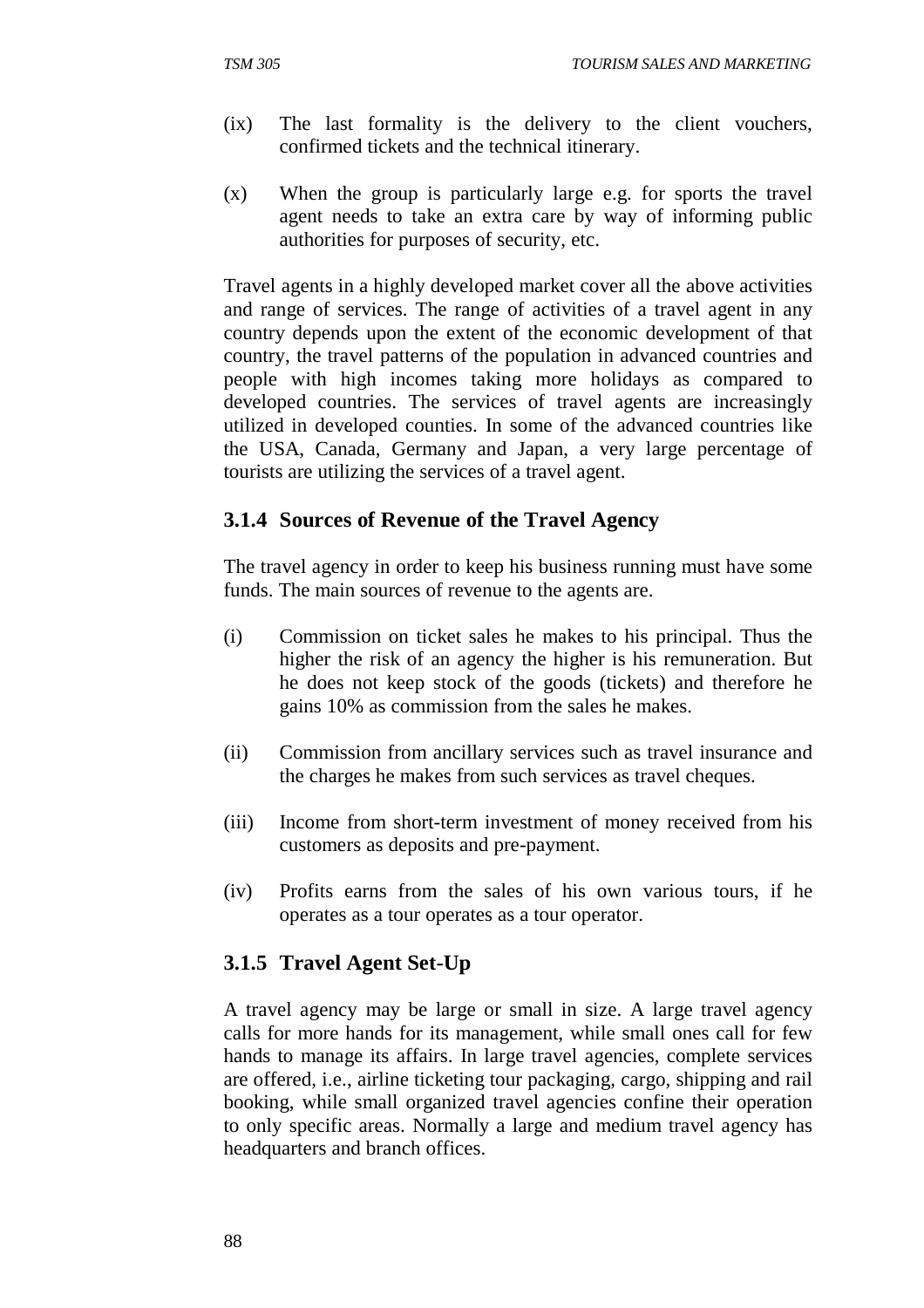

#### **Managing Director**

He is the overall head of the agency. He could either be a private owner of the agency or be employed by the principal. It is in his hand that the authority of the company is vested. His functions are similar to that of the chief executive of airline organization. Some of his functions are:

- (i) He represents his principal,
- (ii) He ensures that legal requirements are made
- (iii) He sees that the company operates in compliance with IATA guidelines
- (iv) He lays down strategy, general policy and sectorial policy for the operation of the agency.
- (v) He serves as the spokesman of the agency on public statement relating to the organization.

#### **Operations Manager**

Immediately after the Managing Director is the Operations Manager, this means that he ranks second in the operation. He is the man to put to effect the designed objectives by putting to work all elements involved. He at times formulates policies and allocates all staff works.

#### **The Agency Manager**

He is ranked next to the Operations Manager. He is responsible for passenger care; he makes provision for tickets from the principal to the customers. He is in charge of the distribution channel, i.e., the agency main offices and supervises all work under him. He represents the principal on an airline to sell his products to the intending travelers. He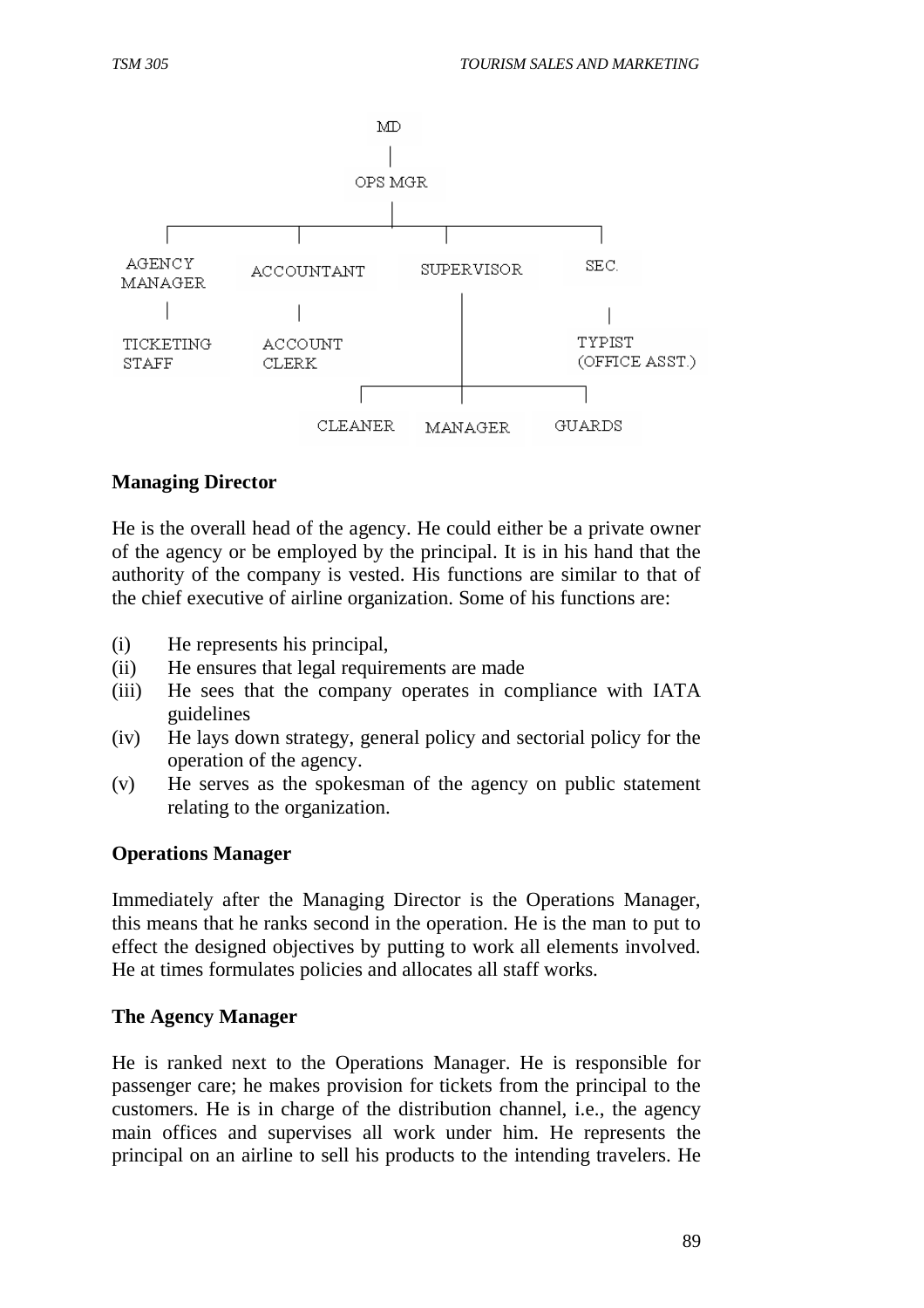provides travelers with information regarding destination and choice of destination.

# **Ticketing Staff**

He is under the Agency Manager. He is the salesman who sells the principal's product directly to the travelers in regard to the quoted price. He operates on directives from his boss and ensures that tickets are always available for travelers in order not to keep them stranded.

## **Accountant**

He keeps all financial/account records of the agency especially on the sale of tickets and tours. He is responsible for the staff payment by preparing their salary voucher. He relates with the banks by opening an account for the agency. This is imperative because at times when the agency needs funds, he approaches the banks where they either borrow or withdraw. Besides, he directs all financial spending. The accountant has under him the account clerk who acts as assistant to the accountant by helping him to keep financial records and also effects some payments by preparing voucher and wages of staff.

## **Supervisor**

He supervises all affairs of the agency by overseeing and monitoring the activities of staff under him. This ensures that the staff carry out their functions diligently and respectively to the delight of the customers.

His appearances induce the staff to be more committed and responsive to their functions. Under the supervisor there are cleaners who carryout cleaning operations in the agency, the messenger is always around and serves as a servant to the manager.

# **Guard**

He is the security operator of the agency that keeps the agency on surveillance.

# **Secretary**

He serves as assistant to the manager. He keeps records of all activities of the agency. He receives the records of customers that visit the organization. The office of the secretary provides correspondence. Under the secretary is the typist who assists in typing all the agency official documents, both going and coming mails.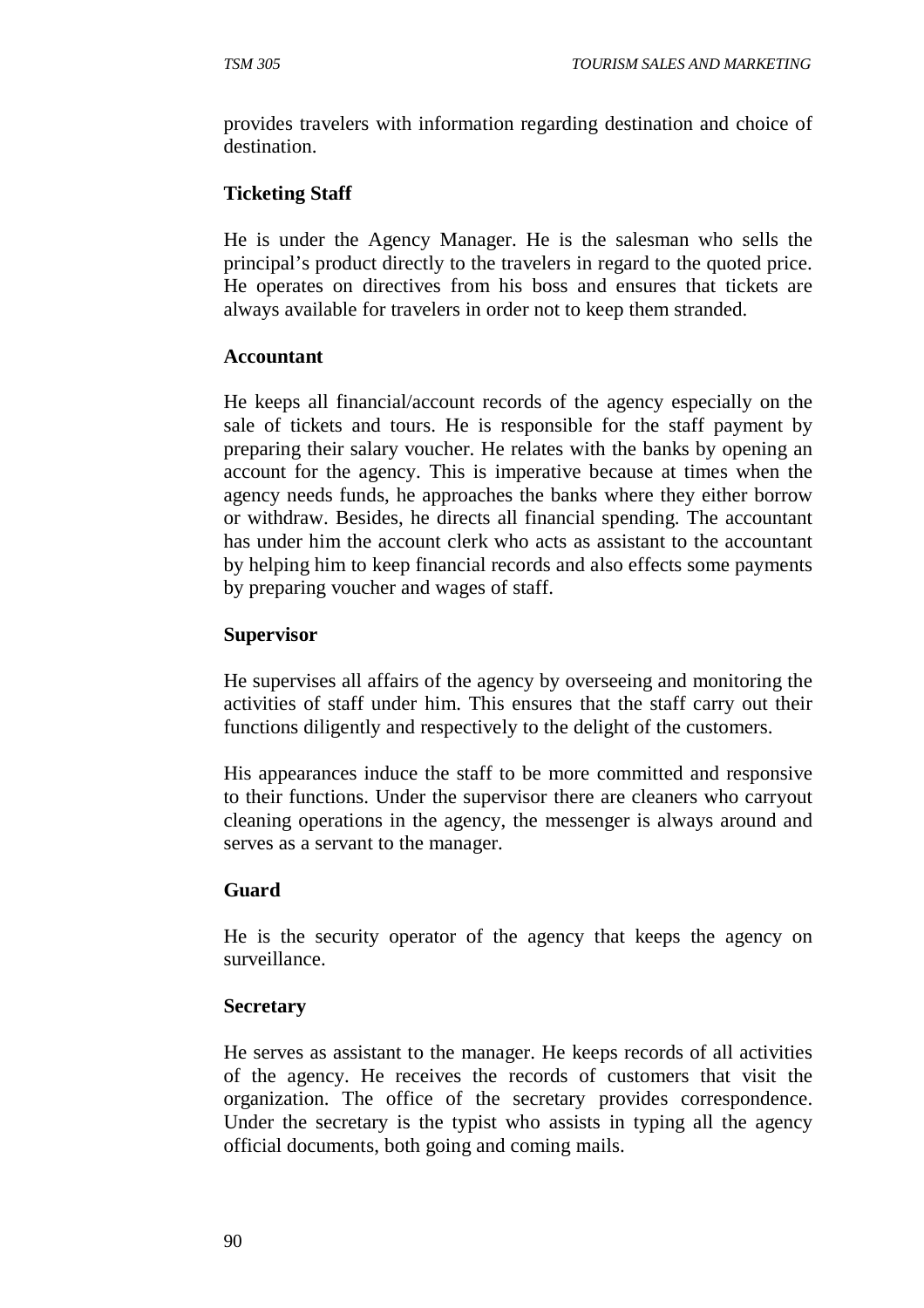## **3.1.6 Registrations of Travel Agents**

The National Association of Nigerian Travel Agencies controls the registration of travel agencies, operating within the Federal Republic of Nigeria. However the Association has two categories of members, namely.

#### **(a) Full Members**

Travel agencies within Nigeria holding license from the International Air Transport Association (IATA) and NANTA.

#### **(b) Associate Members**

Tour companies and IATA travel agencies that have not yet been given license by IATA and are expected to pay N15, 000 while allied members are expected to pay N1000 per year as registration fees.

An annual contribution is expected from every registered member which amounts to N2, 500 as an annual registration fees while new and intending members normally apply for membership with a nonrefundable fee of N1000

An annual contribution should be paid by individual travel agency failure to which called for disciplinary action which involves expulsion from the organization

There are over (300) three hundred travel agencies scattered all over the country with a larger concentration in Lagos. Of these only 50% are registered and only about 35% are active and financial members. However, with the massive campaign which the organization is currently carrying out membership condition is expected to improve tremendously. Being a member, the operation and services of all travel agencies are standardize by IATA and NANTA and also see that travel agencies conform with their laid down rules and regulation. Offending members are dealt with according to the constitutions. The activities of the registered member is monitored by NANTA secretariat.

### **3.1.7 Travel Agency Commission**

Most of the travel agents especially in Nigeria sell their principal's products and in return they are given commission. The commission offered to travel agents varies on the basis of products. Normal commission on an international airline ticket to travel agents is something about 8% to 10%. The commission given to travel agent for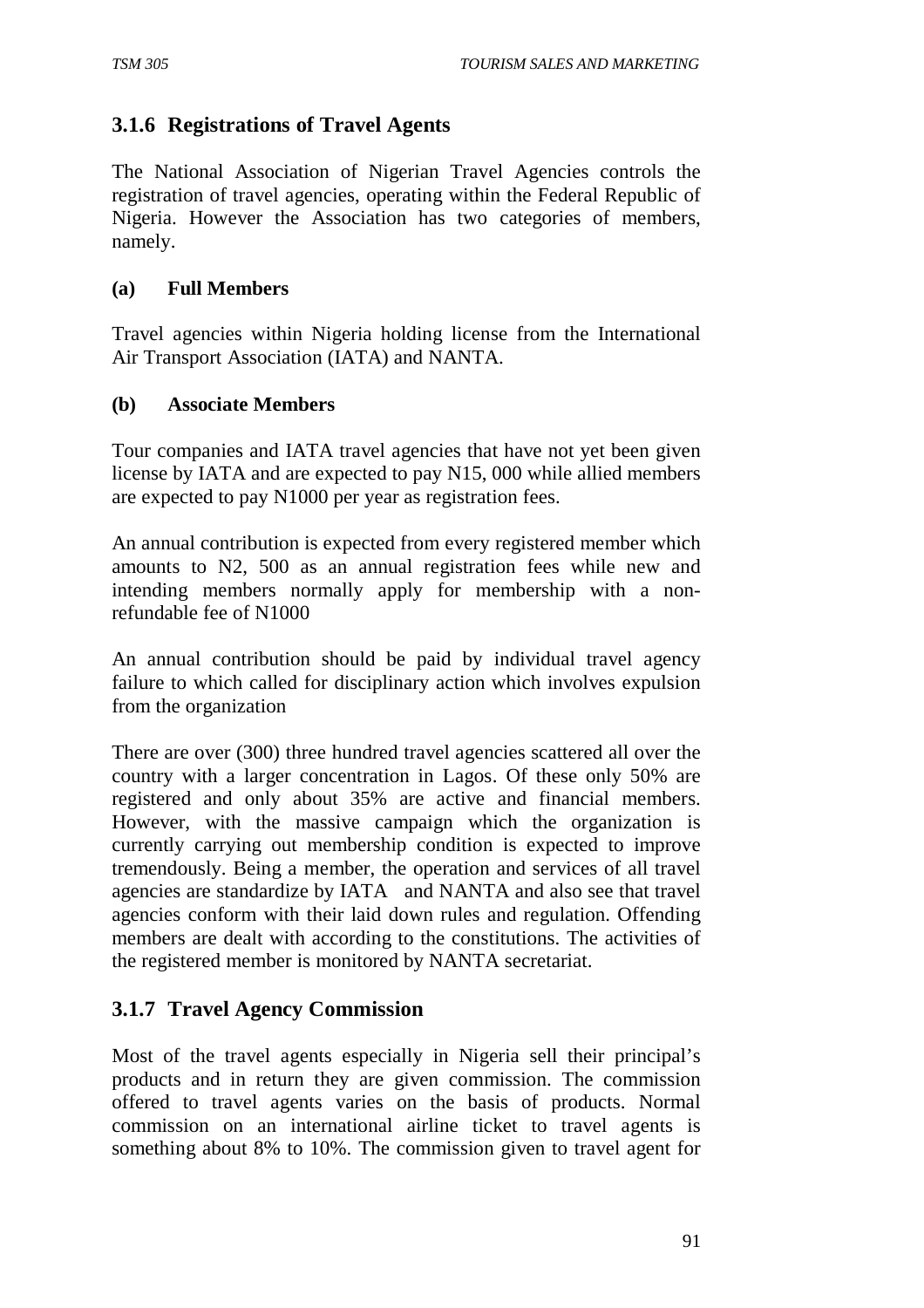the sale of inclusive tour (Package) is 10% from the wholesale transporter.

Travel agents charged 10% on booking Hotel. Often this percentage varies. Some Hotel offers higher commission to travel agents to attract more business, especially group business. There is no standard regulation for commission on sea travel in Nigeria. In the North Atlantic, it is 12% on services between U.S.A and Europe.

# **3.1.8 Problems of Travel Agency**

- (i) Inadequate of professionalism.
- (ii) Inadequate of funds to operate travel agency business.
- (iii) Hardship in registration of members of travel agency with IATA.
- (iv) Most Nigerian travel agencies engaged in the sales of ticket rather than embarking on other activities.
- (v) Bad location and facilities affect the smooth operation of the agency.
- (vi) Inadequate of tourism consciousness.
- (vii) Inadequate of marketing and promotion of services in Nigeria.
- (viii) Some principals or airlines have started selling directly to the public, which is a sign of dissatisfaction of the services of the travel agency.
- (ix) The travel agent is also facing competition from his colleagues in the trade.

# **SELF ASSESSMENT EXERCISE 2**

Mention the sources of revenue of the travel agency

# **4.0 CONCLUSION**

In this unit, we have discussed generally, the nature and meaning of travel agency. The role and functions of the agency, the organization of the agency and revenue of the agency, etc.

# **5.0 SUMMARY**

This unit treats the nature and definition of the travel agency, the role and function, sources of revenue of the agency, the set up of the agency, the commission of the agency and the problems facing the agency.

# **6.0 TUTOR-MARKED ASSIGNMENT**

- 1. Define Travel agent.
- 2. Explain the functions of the travel agency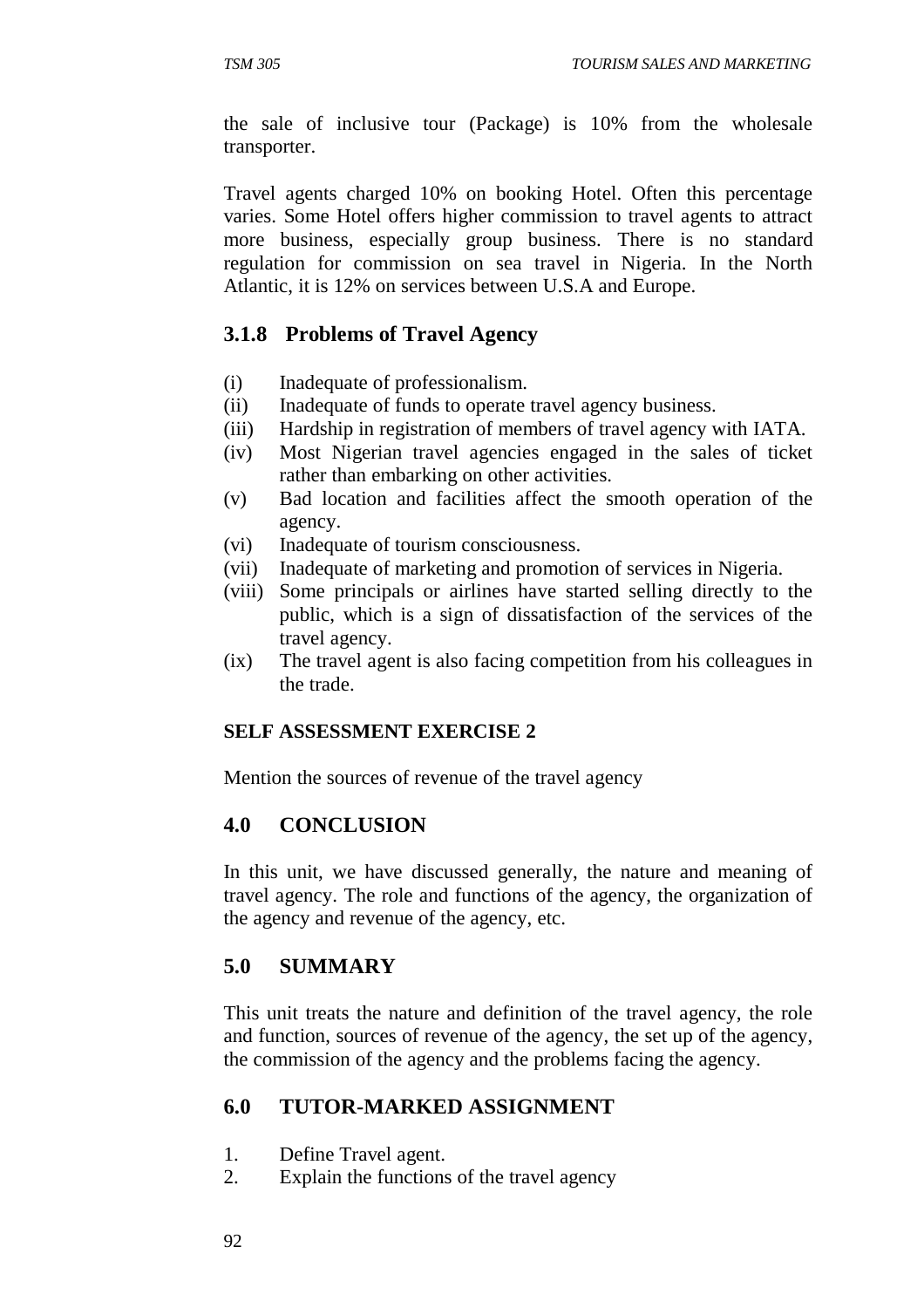### **7.0 REFERENCES/FURTHER READINGS**

- Baker M.J. (1974). *Marketing An Introduction Text*, 2<sup>nd</sup> Edition Macmillan Press: London.
- Kuwu A.E (2007). 'Revision Notes on Tourism Sales and Marketing'*,*  Kaduna Polytechnic: Kaduna.
- Bhatai A.K. (2001). *Tourism Management and Marketing*, 1<sup>st</sup> Edition, Sterling Publishers Private Limited New Delhi: India.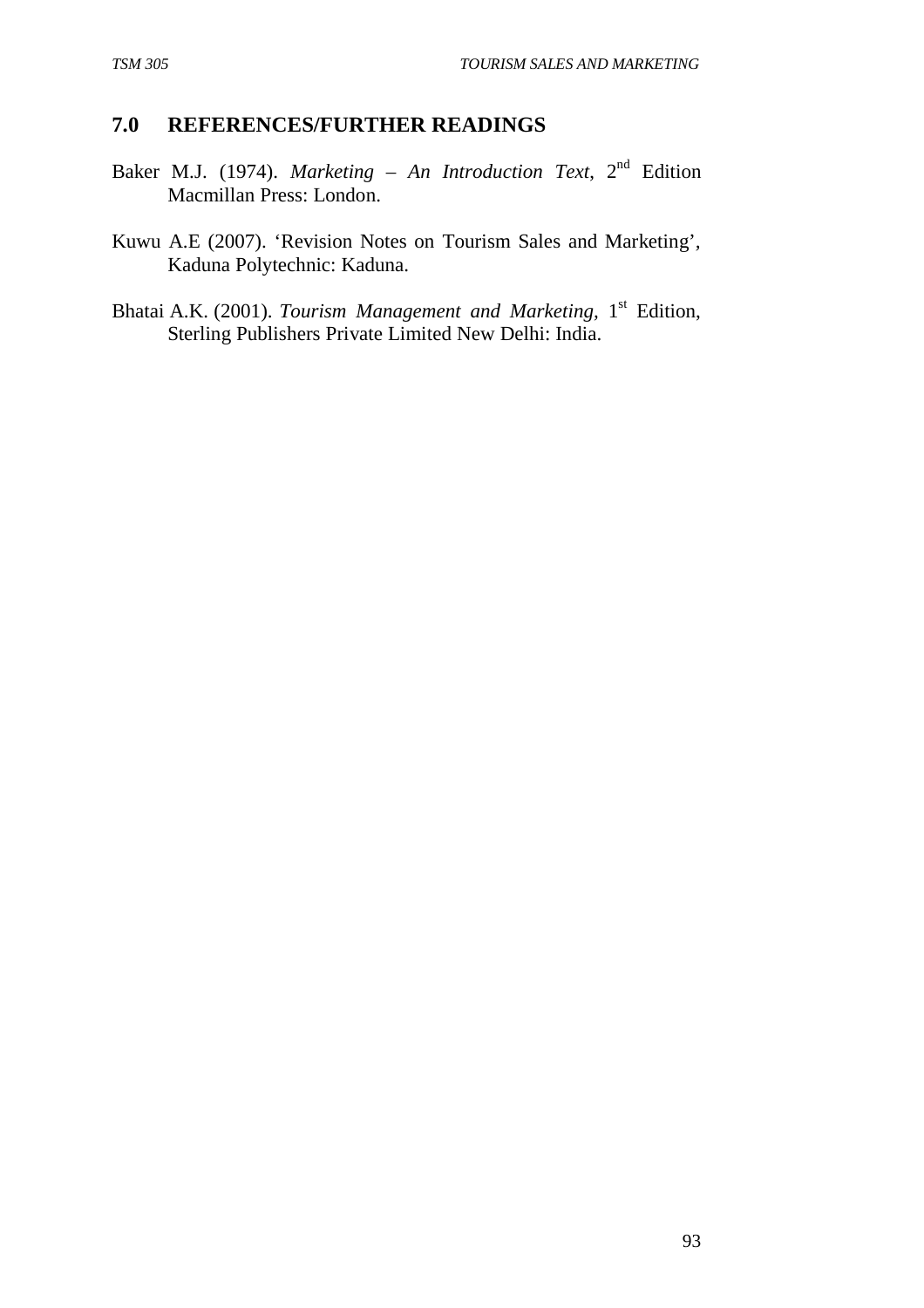# **UNIT 5 TOUR OPERATOR IN TOURISM MARKETING**

#### **CONTENTS**

- 1.0 Introduction
- 2.0 Objectives
- 3.0 Main Content
	- 3.1 The meaning of Tour Operator
	- 3.2 Duties and Responsibilities of Tour Operator
	- 3.3 Types of Tour Operator
	- 3.4 Marketing a Package Tour
	- 3.5 Toru Brochure
	- 3.6 Skills and Contribution of Tour Operator
- 4.0 Conclusion
- 5.0 Summary
- 6.0 Tutor-Marked Assignment
- 7.0 References/Further Readings

## **1.0 INTRODUCTION**

A major contributing factor in growth of air travel holiday tourism has been the development of the inclusive tour, a method of packaging a holiday. This has been the result of a dramatic growth of tourist traffic to the Mediterranean countries from Europe in the last thirty years. The idea of buying a package of travel, accommodation and perhaps some ancillary services such as entertainment, etc., became an establishment in Western Europe in the 1960's. Essentially an 'inclusive tour' is a package of transport and accommodation and perhaps some other services, which is sold as a single holiday for an all- inclusive price. This inclusive price is usually significantly lower than could be obtained by conventional methods of booking transport and accommodation separately from individual hotel and transport tariffs. The principal feature of the inclusive tour is that the tourist may buy for a single price a holiday which is cheaper than would be possible for the holiday maker if he buys the components of his holiday separately and directly from transport companies or from a retail travel agent.

### **2.0 OBJECTIVES**

By the end of this unit, you should be able to:

- explain the meaning of tour operator
- explain the duties and functions of tour operation
- explain the types of tour operator
- explain the marketing of a package tour.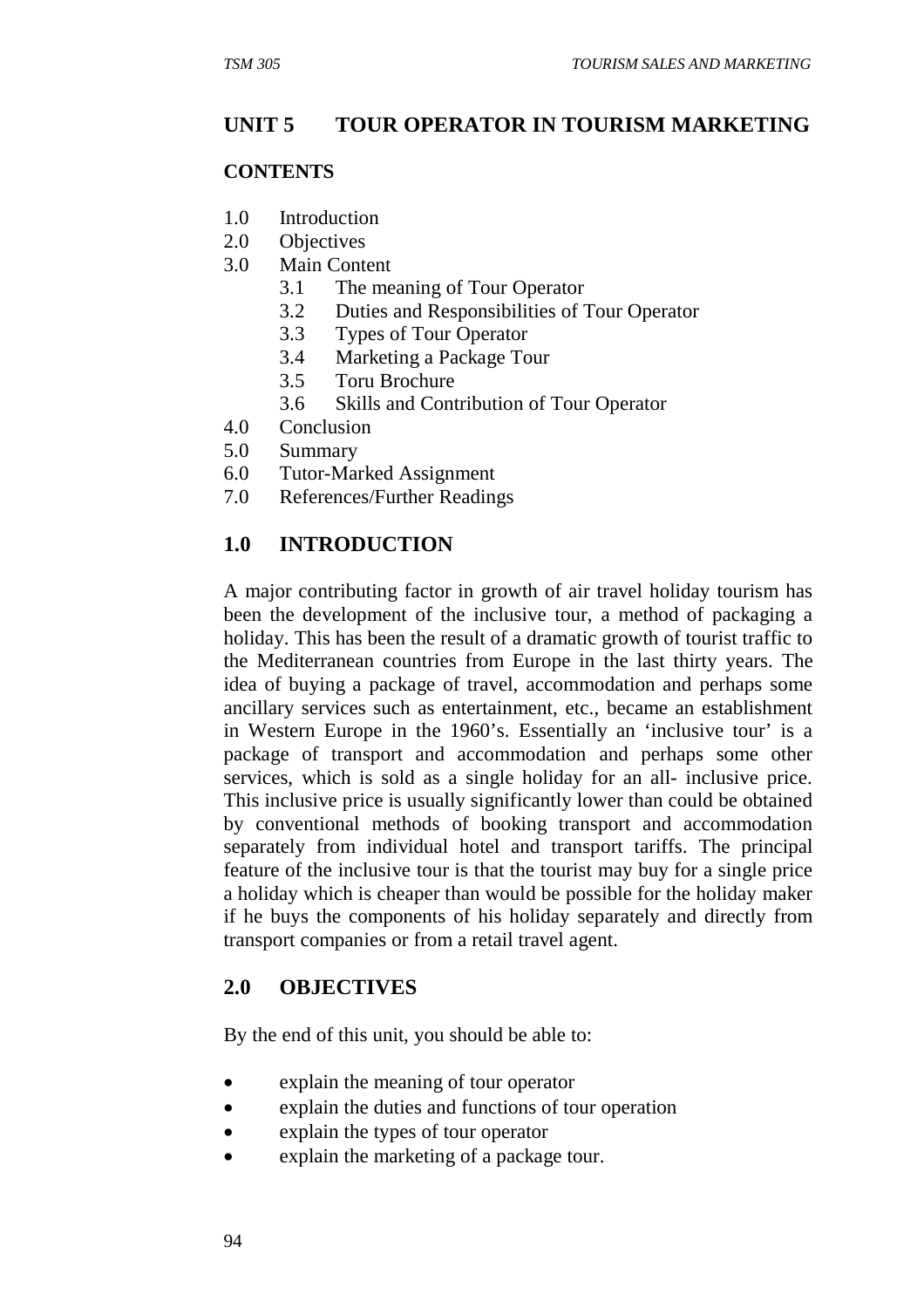## **3.0 MAIN CONTENT**

### **3.1 Meaning of Tour Operator**

An attempt to really understand what the term tour denotes will give a clearer picture of who the tour operator is. A dictionary meaning states that a tour is a journey out of home or place of work and back during which several or many places are visited. Such trips are normally well planned in advance to ensure their success, as well as encouraging visitor or tourists to make a repeat journey.

Looking at the above definition therefore, it can be said that a tour operator is one who initiates and organizes all the proposals concerning a tour. He makes sales for airlines, hotels as well as other tourist services and sometimes deals directly with his Clients.

It is the tour operator who buys air craft seats and hotel beds and certain other facilities such as surface transport or entertainment and makes up the package. Historically the tour operator has mostly emerged from retail travel agency. However, today a clear distinction must be made between a tour operator and a travel agent. The latter, the retail agents, undertakes to sell the travel services of his principal, i.e., airline companies and other transport undertakings, hotel groups, shipping lines and the provision of such ancillary services as traveller cheques, insurance, etc.

The tour operator is a manufacturer of a tourist product unlike the travel agent who is the retailer of the tourist products. He plans, organizes and sells tours. The tour operator makes all the necessary arrangements – transports, accommodation, sights-seeing, insurance, entertainment and other matters and sells this 'Package' for an all- inclusive, rice. A package tour is designed to fit a particular group of travelers. There may be special interest tours, i.e., trekking, wildlife tours, etc., and can be escorted. An escorted tour normally includes transportation, meals, sightseeing, accommodation, guide services etc. It is the "escort" or the "group leader" who is responsible for maintaining the schedule of the tour and for looking after all the arrangements.

Specialist operators may be subsidiaries of carried or accommodation organizations, existing to provide a sales outlet for the organizations products. It is, however, convenient to group specialist operators into five categories namely:

(i) Those offering tours to specific groups of people which may follow a policy of market segmentation.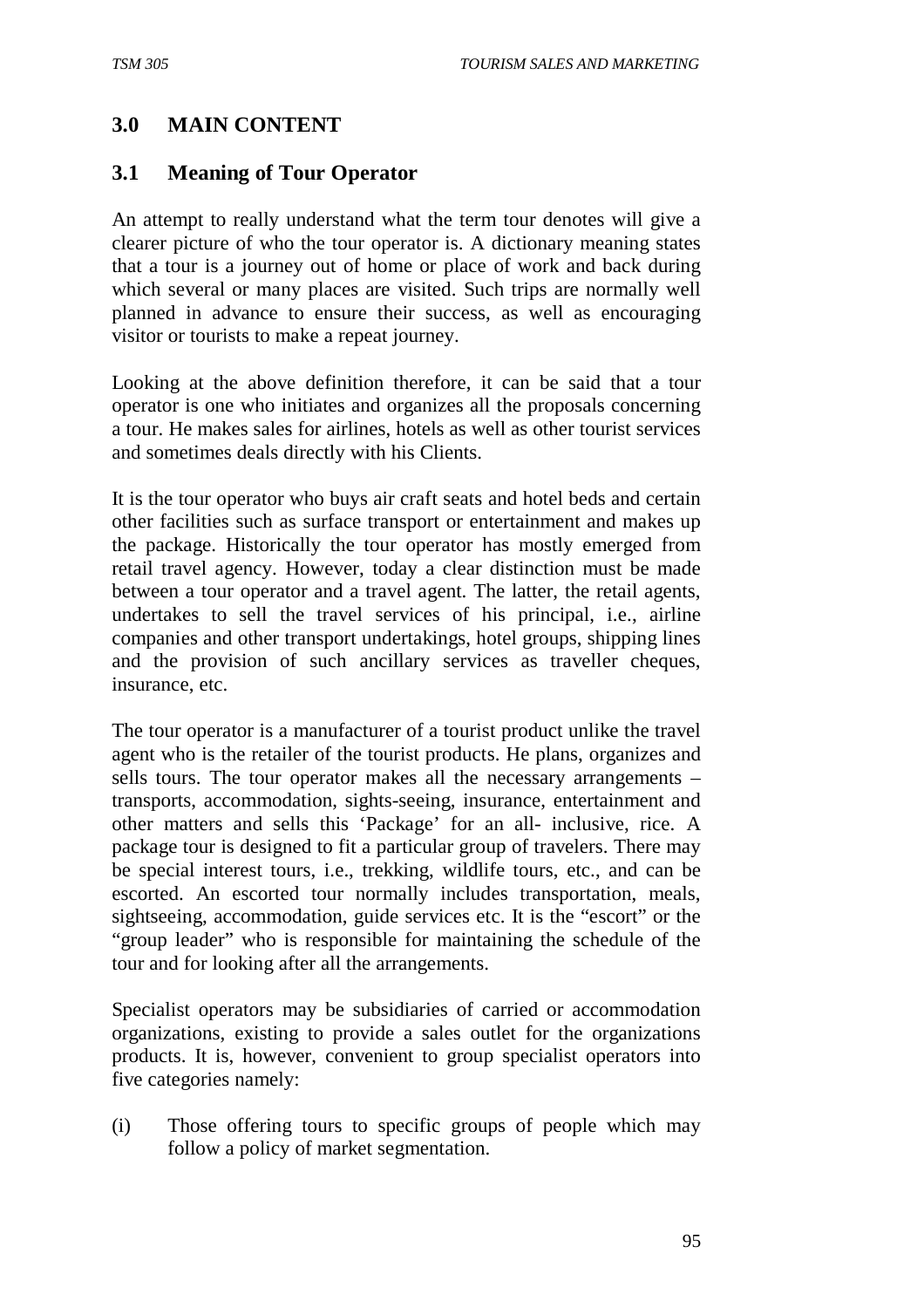- (ii) Those offering tours to specific destinations, such as Yugo tours or Swiss travel services serving Yugoslavia and Switzerland respectively. They are often owned by or have strong links with firms or state government in the destination country.
- (iii) Those tour operator companies using specific forms of accommodation for their tours. Such as camping holidays or holiday villages, e.g., Euro camp or haven leisure.
- (iv) Those using specific forms of transport for their tours. These may well be owned by transport businesses such as the ferry companies or the orient express programme
- (v) Those offering specialist interest tours such as big game safaris, cruising, cycling or hiking holidays. Over the past 20 or 30 year specialist tour operators have proliferated. Usually they have identified a need and sought to cater for it, taking advantage of fashion trend in tourism.

# **3.2 Duties and Responsibilities of Tour Operator**

When travelling was a relatively limited activity, both in the sense that complex journey were not common and in the sense that the total volume of travel was still small, the traveller could make his own arrangements. However, when there were sufficient transport undertakings, a need arises for a specialist travel organizer who could assemble journeys on his behalf. He issues tickets to cover the whole journey as an agent for the transport, hotel and other related services.

They purchase separate elements of transport, accommodation and other services combining them into a package, selling it directly or indirectly to tourists or travellers. They are wrongly referred to as wholesalers as they can best be described as light assembly operators who only assemble and sell as does a fitter who puts together a wardrobe.

It is a profession that deals with different people of different characters, tastes, colours, status, and language, all of whom must be attended to without bias. Though a commercial undertaking it is yet humanitarian, encouraging unity and affection between people of different parts of the world.

All travels between destination countries help in balancing of trade between them through foreign exchange generated from such trips.

He is also responsible for the itinerary of the package tour. In this context there are usually two tour operators involved. There is the one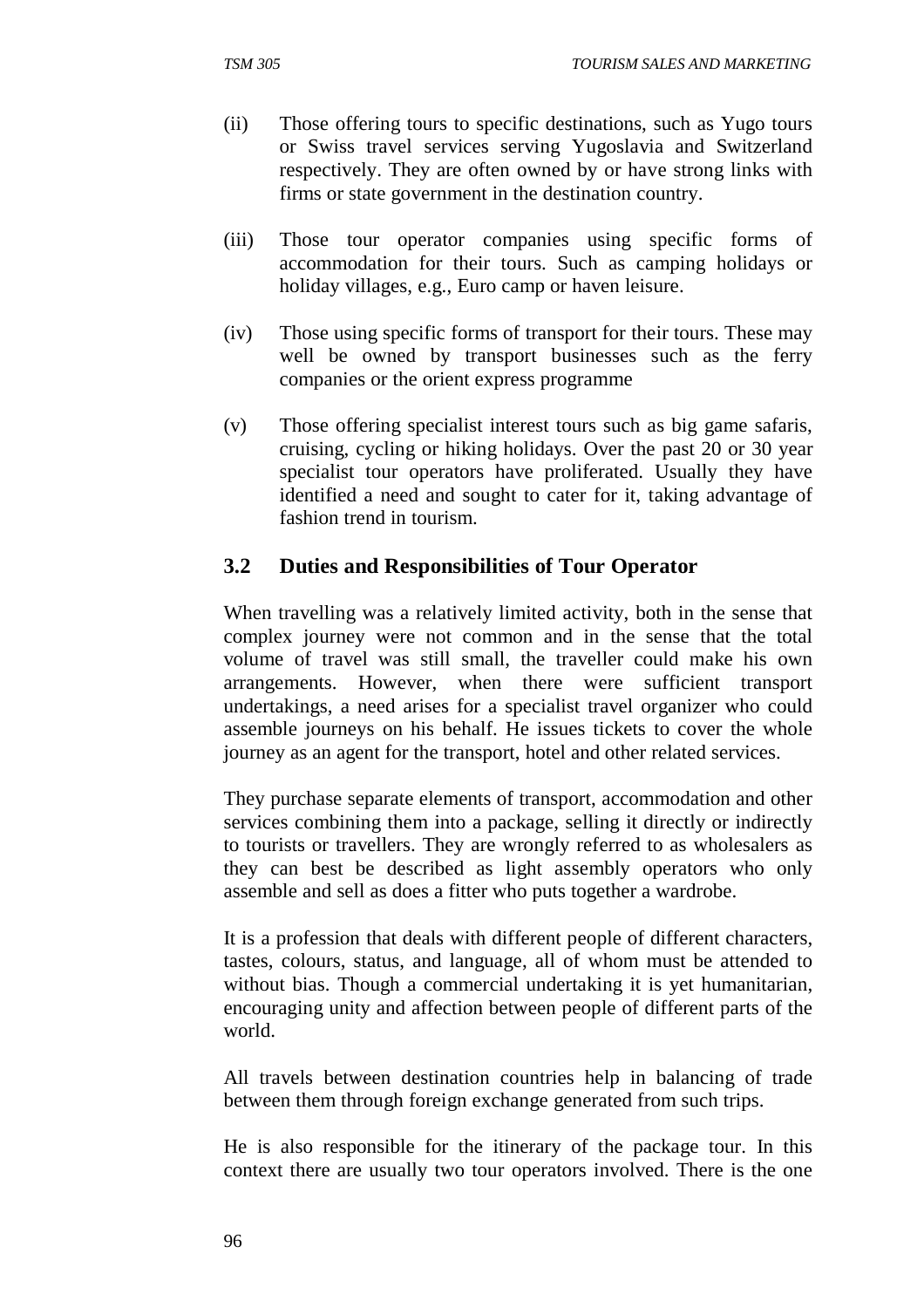who initiates the idea of the tour normally at the originating country and one that is based in the receiving country or destination. Here, while the former operator is busy selecting tourist destination to be visited and extending invitation to agents at various destinations, the latter, however, will be busy arranging for accommodation, ground transportation, places of interest to be visited, etc.

As a result of negotiation and division of labour involved in the tour structure, it is evident that without demand there will be no supply. In other words, without the initiator at the origin, the tour might not be successful, since package tours require pre-arrangements to ensure repeat visit.

The tour operators are sometimes referred to as wholesalers, but this is only partially accurate as unlike the wholesaler who buys on his account, breaks bulk, all of which the tour operator does, also the tour operator alters the product he buys before selling to the customer. The wholesaler, however, does not alter the product he buys before selling.



 **Fig. 10.1** 

Tour operation is a highly competitive business, with success dependant upon the operator maintaining the lowest possible price while continuing to give value for money. This they do by restraining their profit margins and seeking cost saving. Such cost saving originally came about through the chartering of an entire air craft instead of merely purchasing a block of seats on a scheduled flight or by "time series charters" through this, aircrafts were leased over longer period of time rather than for ad-hoc journeys ultimately, larger tour operators purchase their own aircrafts and form charter airline to carry their clients partly as a cost saving exercise but equally to ensure that growing demand outstrips supply.

### **SELFASSESSMENT EXERCISE 1**

- (i) Who is a tour operator?
- (ii) State his Duties and responsibilities.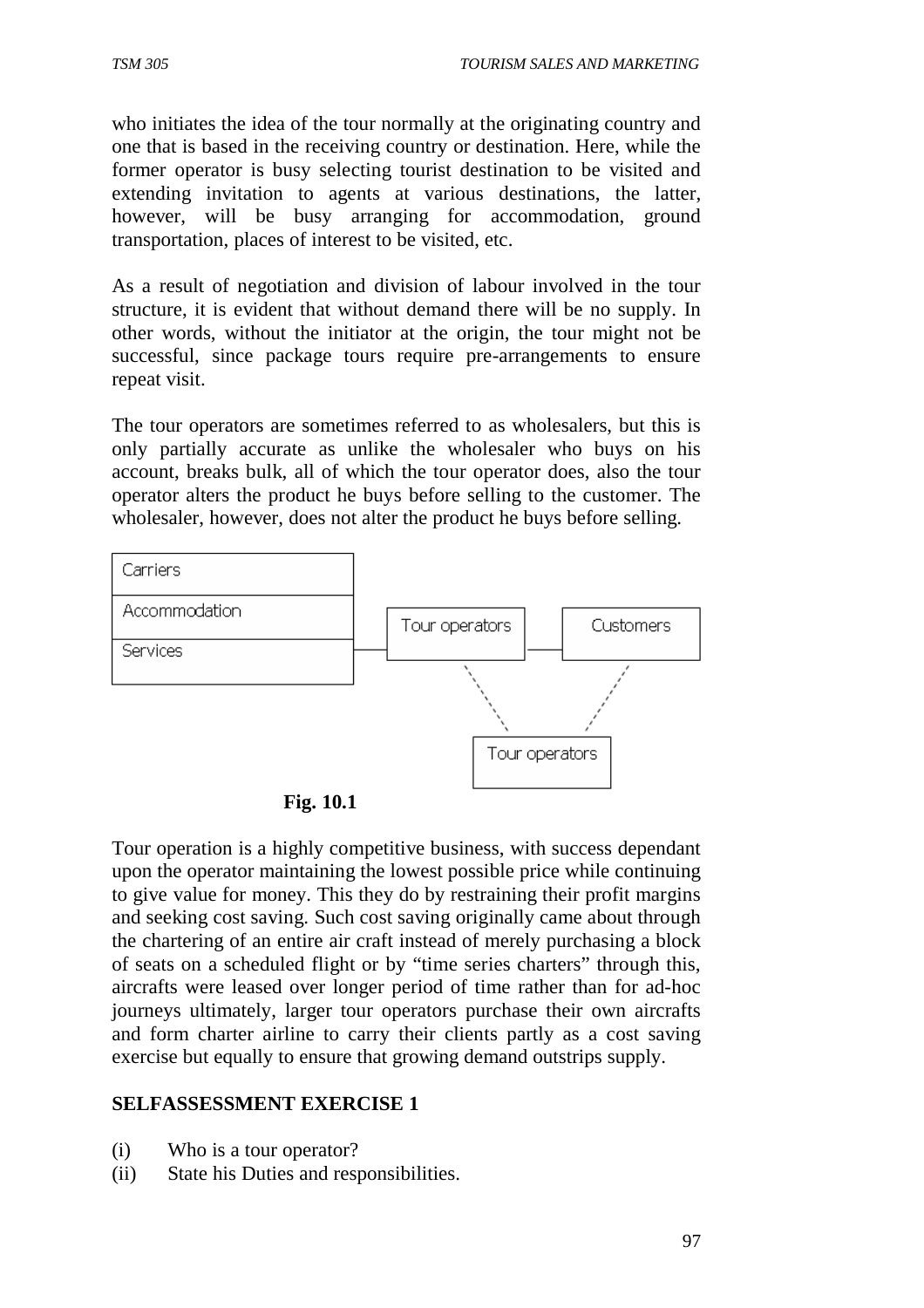# **3.3 Types of Tour Operators**

#### **(i) Mass Market Operators**

They sell large numbers of tours by air and or coach. They are normally large operators who concentrate their activities on mass market. 3s destinations like Spain, Mexico, Canary Island and Greece etc. They frequently subdivide their operations to serve different markets and a feature of their structure is that many are linked with their own airline or by airlines diversifying into tour operating (as in the case of British Airways.)

### **(ii) Specialist Operators**

They are less well know than the mass market operators but are more numerous. They range from local travel agents organizing ad-hoc tours. For 20 – 30 local passengers up to business offering long-distance inclusive tours to exclusive destinations. It is however hard to draw a clear distinction between them and the mass market operators e.g. some are large enough to be considered as mass market operators examples of which includes Olympic holidays specializing in tours to Greece etc.

They only specialist on particular geographical regions.

### (iii) **Domestic Operators**

These are operators who assemble and sell tours to a destinations within the country in which the tourist reside. In general, domestic tour operation have developed after international operations.

Domestic package tours strengthen the economic position of receiving destinations. They may go a long way in contributing to the development of roads, hotels cultural output and the individual standard of living. They improve carriers load factor and hotel occupancy rate by purchasing unsold seats and beds respectively to sell to interested travelers.

### **3.4 Marketing a Package Tour**

In a competitive world market situation, where there is a choice of several alternate holiday destinations, a tour operator has to make a careful decision regarding promoting and marketing a particular package. After considering various alternatives, a tour operator has to narrow down the choice to few potentials destinations. A realistic appraisal of the potential of the selected destinations is to be made.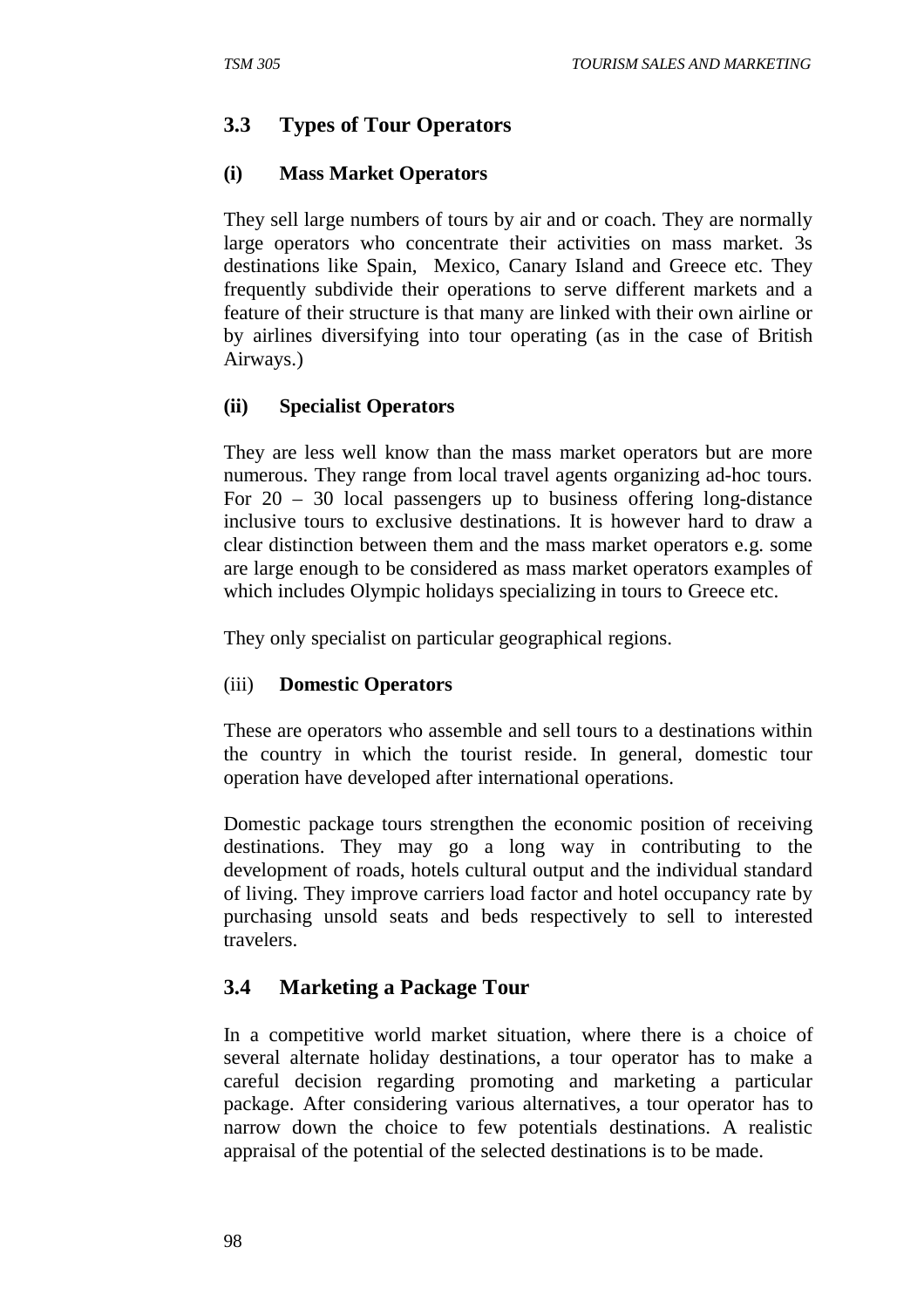Selection of a potential destination by a tour operator is to be based on several factors, some of the factors include the:

- (i) Number of tourist which the area presently attracts.
- (ii) Growth rate in tourist arrivals. In these areas.
- (iii) Share of the competing companies.
- (iv) Estimate of the total share of the market which the company could expect to gain in the next few years of operation.
- (v) Availability of suitable and convenient connections to a destination.
- (vi) Negotiation with principals like the airlines and hotels and
- (vii) Negotiation with local handling agents at the destinations. Etc.

## **3.5 Tour Brochure**

Once all the above factors have been considered, a tour operator would then package a tour and incorporate it in a brochure known as "Tour brochure" a brochure is a document bound in the form of a booklet. It is a voluminous publication with special emphasis on the quality of a paper, the graphic design of the cover and the layout of pages. The tour operators brochure is the most vital marketing tool for selling his product. Since tourism is an intangible product which cannot be pretested by the prospective consumer prior to the purchase, the brochure becomes the important channel of informing a customer about the product and also motivating him to buy the product.

The brochure contains a comprehensive and detailed information about a destination including cruises, bus tours, safaris, charter vacations etc. with colour photographs regarding all the destination which a company is promoting. Detailed information about hotels, weather conditions, frontier formalities etc. is also given. The price of various tours is invariably mentioned along with the dates when tours take place. Many tour operators take great care with production of their brochures.

There are however, no travel industry standards or guidelines or the production of brochures. Established tour operating companies take great care while designing their tour brochures. The following are some important areas which need to be taken care of while getting the tour brochure printed.

- (i) Quality of paper
- (ii) Layout
- (iii) Quality of printing
- (iv) Photography
- (v) Detailed itineraries
- (vi) Special features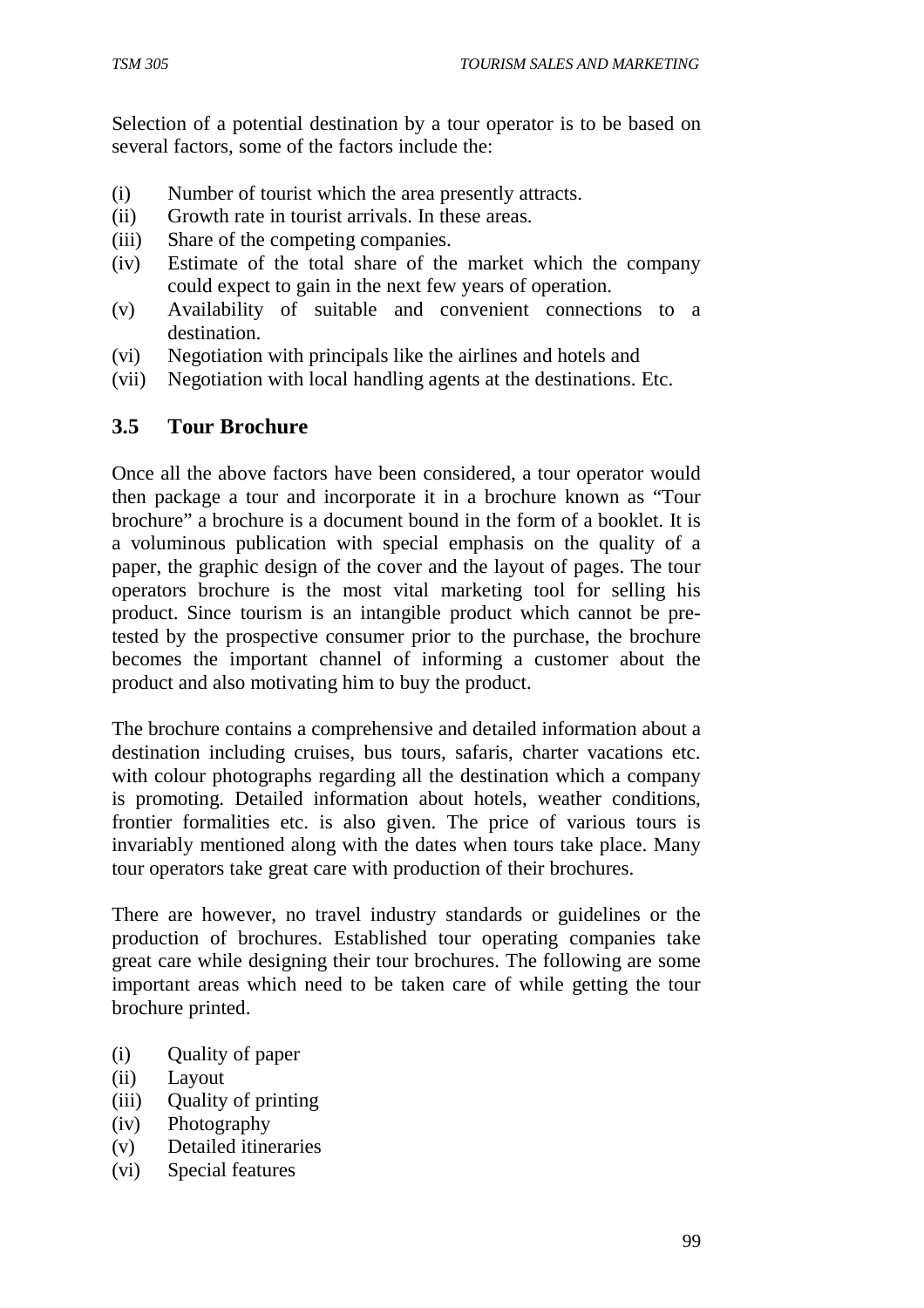- (vii) Weather conditions
- (viii) Maps of areas
- (ix) Tour conditions
- (x) Hotel information
- (xi) Terms and conditions of
- (xii) Tour.

Several large tour operating companies get their brochures designed and printed in their own advertising departments. Some get the brochures printed in conjunction with the design studio of their advertising agency who in turn negotiate with the printer to obtain the best quotation and ensure that the print deadlines are adhered to adhering to the print deadline is extremely important as the company has to introduce the brochure at a predetermined date coinciding in most case with travel trade and consumer holiday fairs. The introduction of a brochure at these events both to travel trade and consumer is crucial for marketing a package.

## **3.6 Skills and Contribution of Tour Operator**

Services offered by tour operator vary widely and are limited only by the imagination. Services may include meeting the client with fanfares and ceremony upon arrival at a destination. In Hawaii, the tour operator is on hand to place the traditional Lei around the neck of the visitors as they arrive on the airport building. The lei with the traditional kiss to unreserved some visitors but the customer is pleasantly starting the most travelers who may have been on the plane many hours need the reassurance and sometimes the physical support of the escort to the waiting tour vehicle other clients are glad that the operator makes all the arrangements for transporting the luggage from and back to the hotel.

Tour operators may account the complete responsibility for the tour, from the beginning to the end. The cost may cover everything that the traveler would ordinarily have to pay – luggage, gratification, accommodation, airfare, meals, sight-seeing, and entertainment. Prices for a tour package may last for some days to months for almost any trip imaginable.

Tour operator involves a multitude of details and adds a variety of skills including sales ability. Tour operators must be administratively capable, also to speak and write well. This must have the talent for visualizing the step by step details of a complicated tour arrangement. They are constantly planning the future and anticipating change in markets and tour details. At times they work under tremendous pressure, some tour operators own their own transport other ease or contract for transport services.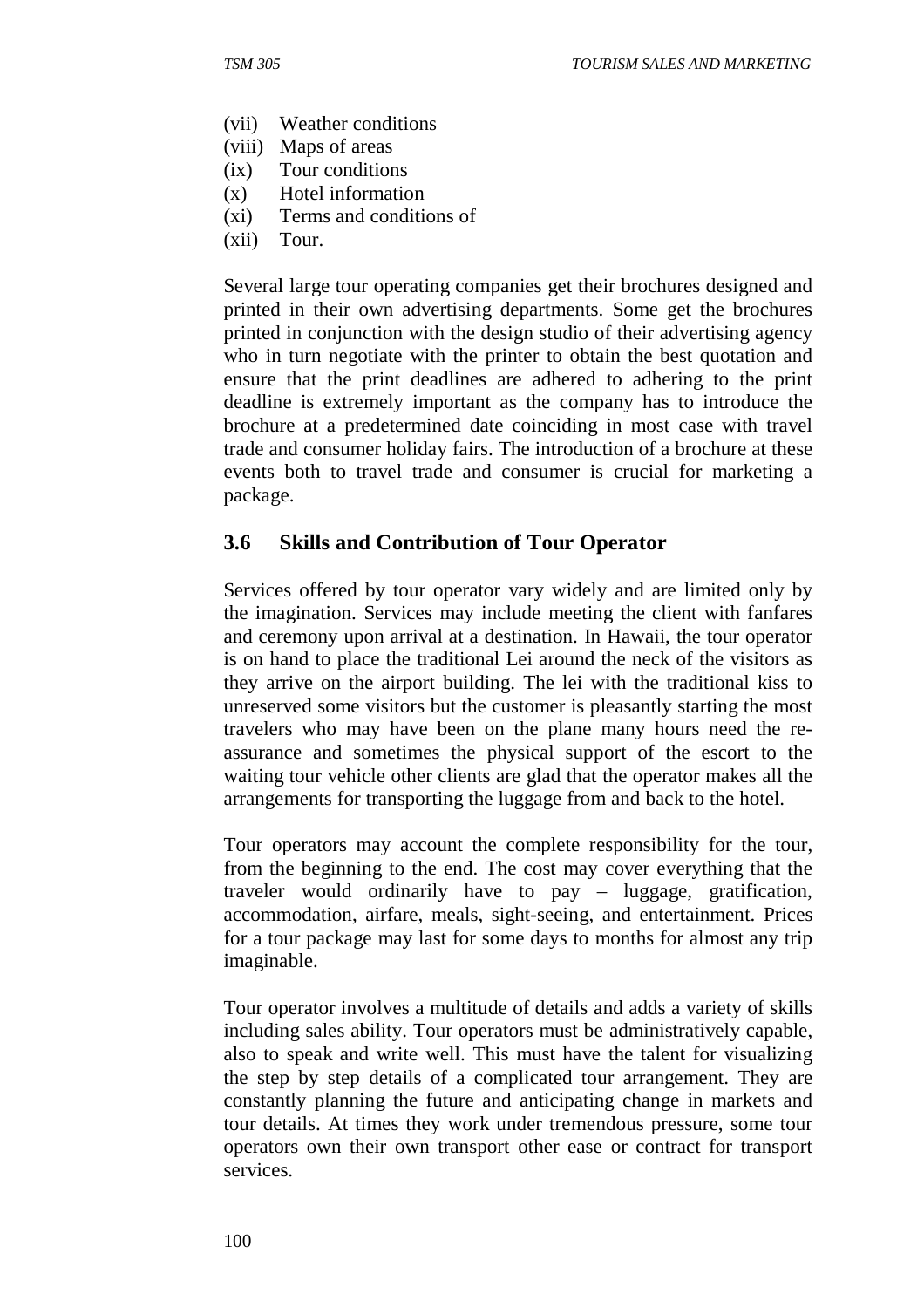Some tour operators concentrate largely or completely on certain travel destinations e.g. Hawaiian Holidays, Island Holiday and Trade wind offer tour only to Hawaii, there of the major wholesalers own hotels in Hawaii.

What constitutes a tour is carefully defined by civil aeronautics board of USA. Who may sell it, who may out, it the number of days it may last and the minimum grand package, that must be purchased are prescribed.

Tour wholesalers can be local, national or international. The local wholesalers' package's tours for the area then sells them to retail travel agents where ever possible.

The wholesaler may have regional offices in other counties, if a market area does not justify a complete office, the whole-seller may arrange to be represents in another area, the best known of tour wholesalers are Thomas Cook Company and American express company.

The total chains are likely to sell out what is commissionable and what is not. Commissions are not paid on extended stay accommodation that is when client pre-booked by his travel agency attended their stay at hotel. The major airlines of the western world are owners of hotels and quite naturally and interested in selling hotel spaces as well as air place seats.

A tour guide is a mediator whose function is to shepherd, guide and look after group of tourists. Tours are employed by carriers and tour operators. While some are self employed-working freelance for tour operators or themselves. They are very important source of infrastructure to tourists.

Tour guidess are retained by tour operators for their expertise in general or specialist subjects and usually employed or engaged during full season. They are also known as tour escorts, tour leaders or tour managers. Training courses in guiding are offered by technical colleges and private institutions.

## **SELF ASSESSMENT EXERCISE 2**

Mention the factors to be considered in selecting a potential destination by a tour operator.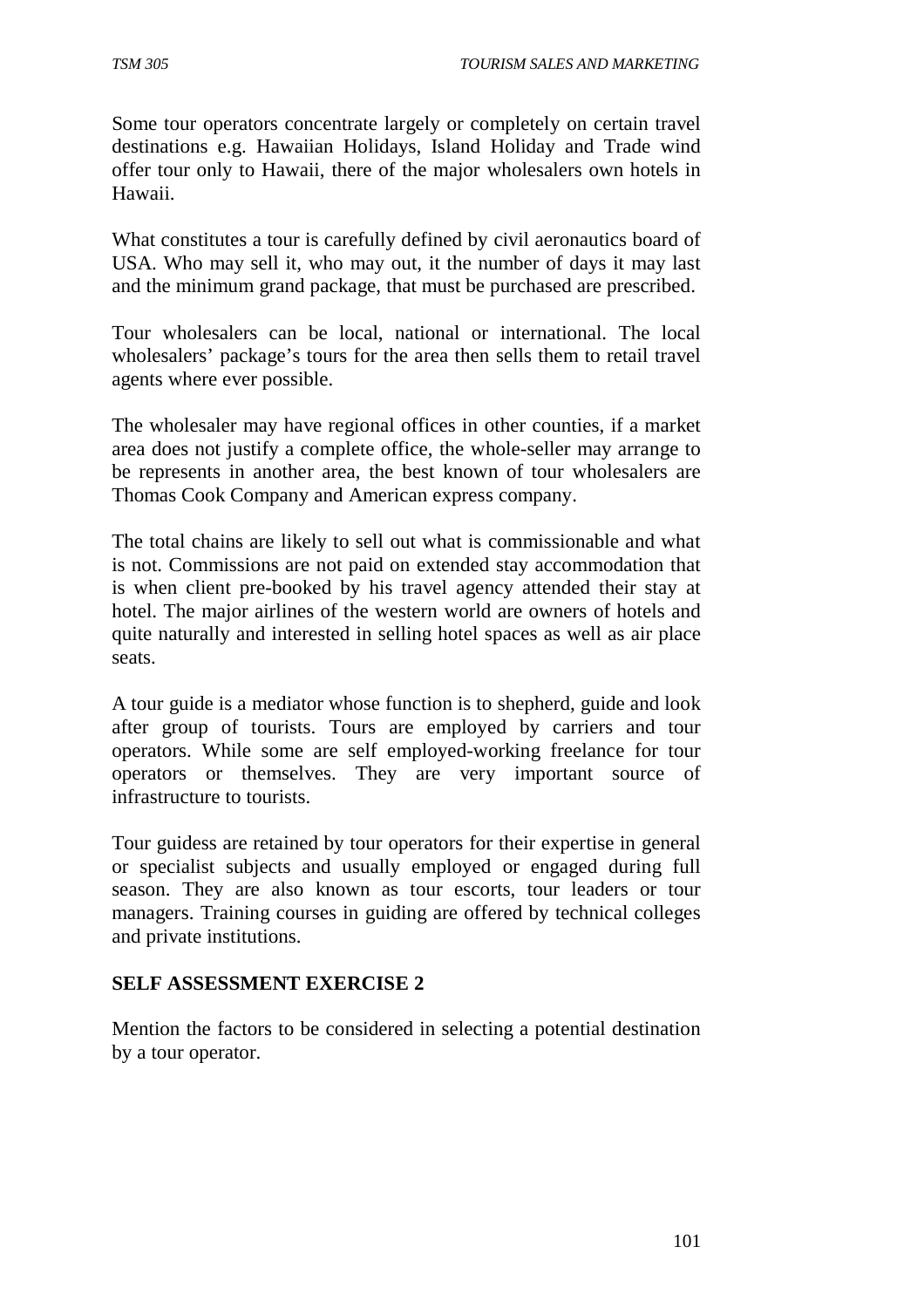# **4.0 CONCLUSION**

In this unit, we have discussed generally, the nature and meaning of tour operator, the duties and responsibilities, the types and categories of tour operator.

# **5.0 SUMMARY**

This unit treats the meaning of tour operator, the categories of tour operator, the duties and responsibilities of tour operator, the marketing of a package and tour/ tour brochure, the skills and contributions of tour operator.

# **6.0 TUTOR-MARKED ASSIGNMENT**

- 1. Define tour operator.
- 2. What are the factors to be considered in selecting potential destination by the tour operator?

# **7.0 REFERENCES/FURTHER READINGS**

- Kuwu E.A. (2007). '*Revision Notes on Tourism Sales and Marketing',* Federal Polytechnic: Kaduna.
- Burkart A.J. and Medlick (1981). *Tourism Past, Present and Future,* 2<sup>nd</sup> Edition London: William Heninemar.
- Bhatai A.K. (2001). *Tourism Management and Marketing*, 1<sup>st</sup> Edition Sterling Publishers Private Limited New Delhi: India.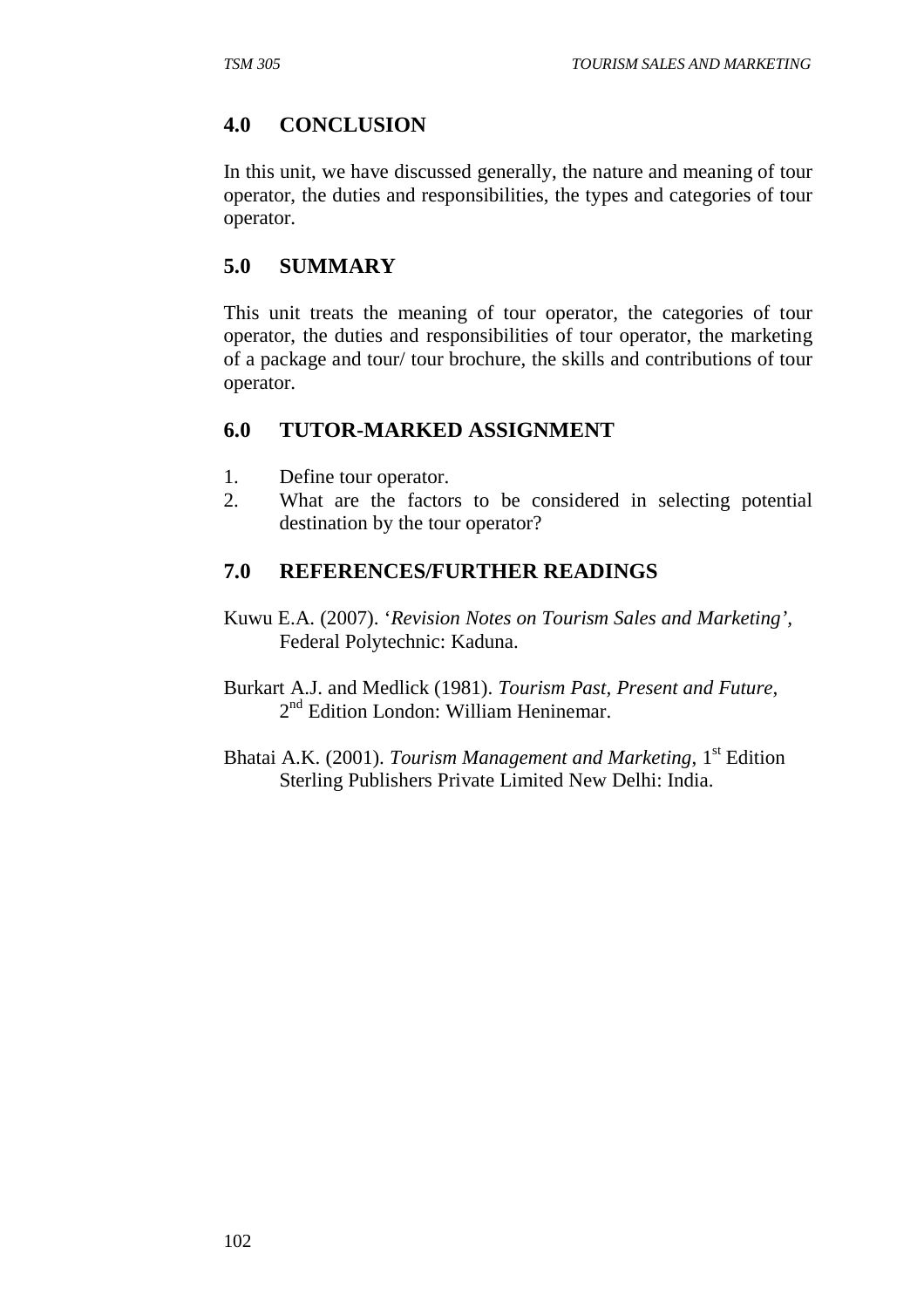# **UNIT 6 MARKETING MIX CONCEPT IN TOURISM INDUSTRY**

## **CONTENTS**

- 1.0 Introduction
- 2.0 Objectives
- 3.0 Main Content
	- 3.1 The Meaning of Tourism Marketing Mix
	- 3.2 Coordinating of the Mix
	- 3.3 Relevance of Marketing Mix
	- 3.4 Limitation of Marketing Mix
		- 3.4.1 Marketing Organization
		- 3.4.2 Factors Influencing Marketing Organization
		- 3.4.3 Interdepartmental Conflicts
		- 3.4.4 Marketing Organizational Structure
			- 3.4.4.1 Functional Organization
			- 3.4.4.2 Product Organization
			- 3.4.4.3 Geographical Organization
- 4.0 Conclusion
- 5.0 Summary
- 6.0 Tutor-Marked Assignment
- 7.0 References/Further Readings

# **1.0 INTRODUCTION**

The term marketing mix is used to denote the instrument or tools that the marketers use to influence demand of a given product. In other words, marketing mix means mixture of elements which interact and complement each other to achieve the targeted results. The term 'marketing mix' was introduced by Professor Neil Bordes in the year 1953. Professor Bordes got the cue from a study of management of marketing costs by Professor James Gulliton who described the marketing executives as a mixer of ingredients. The firm or the organization can use a variety of marketing 'instruments' in regard to its products or services, their pricing, their distributions or sales and their promotion. The combination of specific activities chosen by a firm is usually called the "marketing mix". An example of this would be a policy of price reduction to tourist facilities and services. This could be substituted by increasing available facilities and services for the same price or by strengthening promotional activities in view of facing competition and increasing sales output.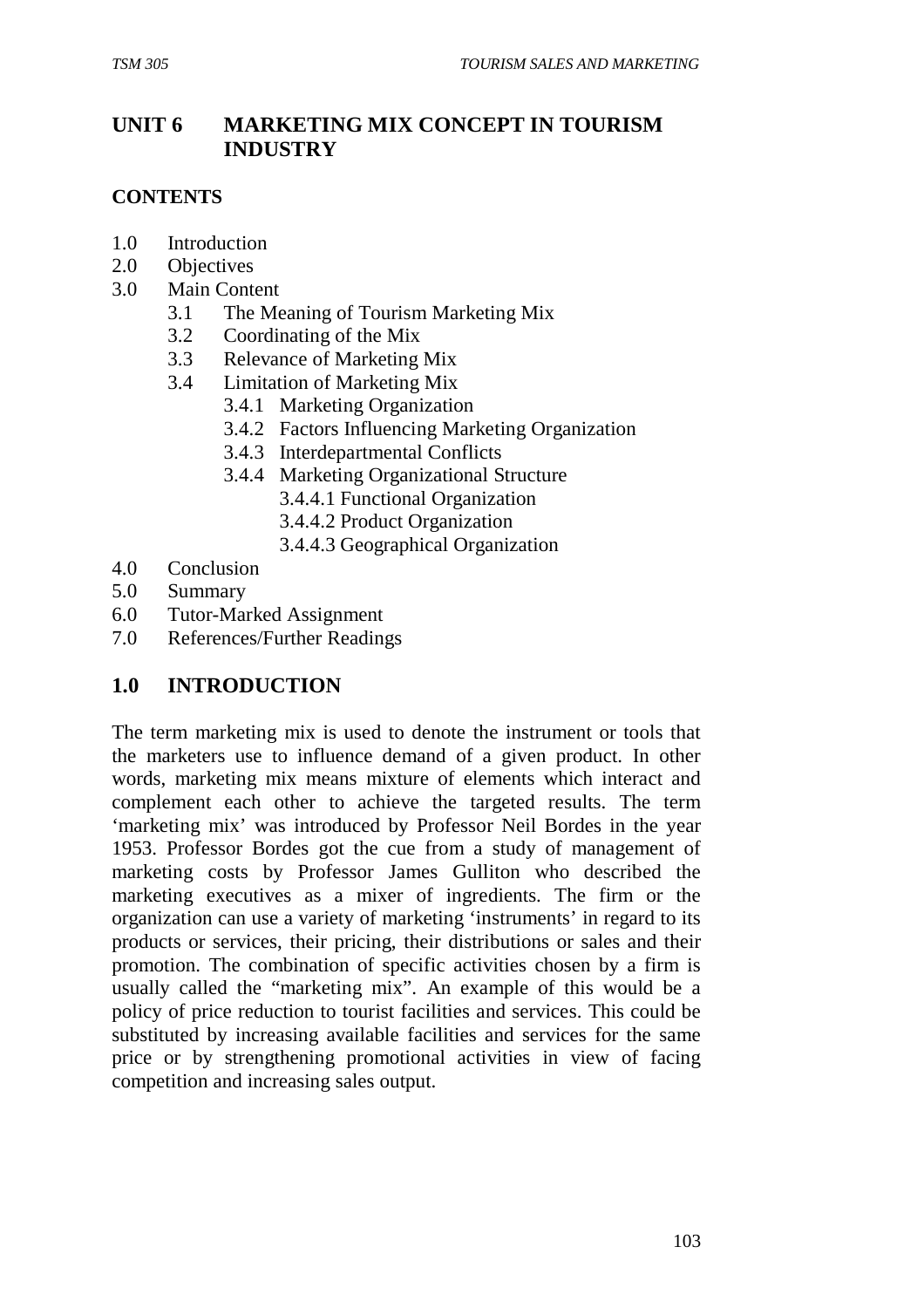# **2.0 OBJECTIVES**

By the end of this unit, you should be able to:

- explain the meaning of marketing mix in tourism
- explain the four  $p<sup>s</sup>$  of marketing mix in tourism
- explain the marketing organization
- explain the factors influencing marketing organization
- explain the structure and function of marketing organization.

# **3.0 MAIN CONTENT**

# **3.1** The **Meaning of Tourism Marketing Mix**

In marketing management, the marketing mix consists of controllable tools within the company's product or service. While in tourism, the marketing mix is largely a complex group of factors intervening to achieve the marketing "end product" which increases effectiveness in demand output in relations to supply and marketing investment (input). A balance mix is necessary to reach this targeted result. The tourism marketing mix consists of the four  $P<sup>s</sup>$  namely the:

- (i) Product (Product policy)
- (ii) Price (Pricing policy)
- (iii) Place (Distribution policy) and
- (iv) Promotion (promotion programmes).

In the case of intangibles (i.e. services), additional variable are required to influence demand. These variables include the physical evidence, process and people.

The application of any or combination of these variables depends a lot on the market situation, strength of competitions, company objectives and the available resources within and outside the firm designed to handle the above variables. Consumer clusters exhibit different likes and preferences and as such can be influenced differently by either product, price, place or promotional appeals. These variables can be produced and organized by the marketing manager in order to include positive reactions of potential and existing customers to the company's products. It is no doubt worth considering the various elements of the marketing mix in order to bring out the special features that command customer favourable attitudes and behaviour towards a product or service.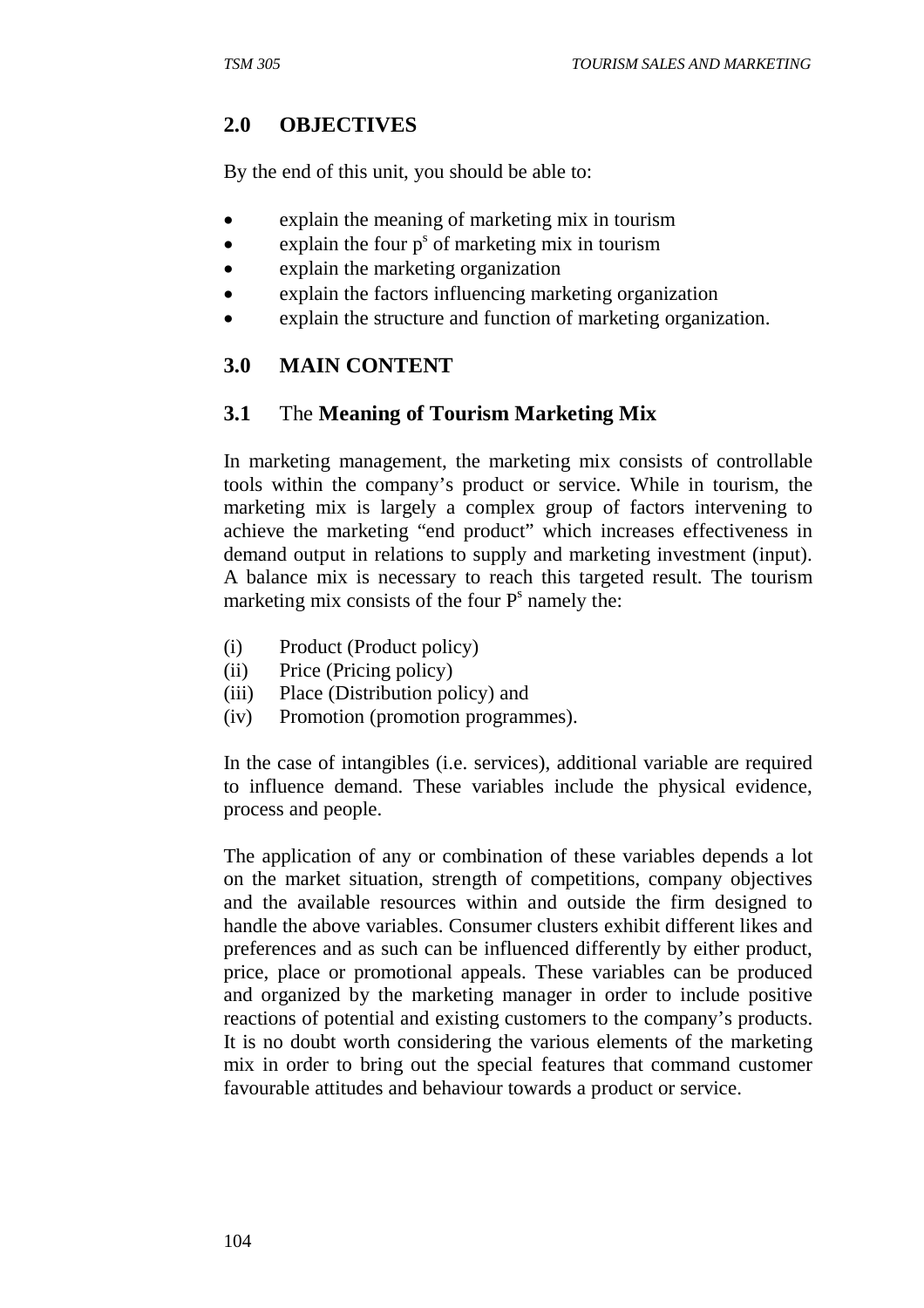#### **(A) The Product**

The product's extrinsic and intrinsic qualities, physical features, packaging extensions, branding and back-up services as well as colour and trial performance are the magic words that lead to compulsive action to buy. These features are seen differently by different groups of customers. An organization can lay strong emphasis on product paraphernalia as a strong tool to enhance sales. In this case absolute care would be taken in the choice of packaging materials, product quality, supervision and associated service. However, some product can be differentiated and classified according to the affordable expenditure of customers.

On the other hand, the tourist product is a complex product. It comprises of accommodation, catering, transportation and entertainment but on a wide sense, it is described as an amalgam of what the tourist does at the destination and of the services he uses to make his journey possible. It is the prime responsibility of the national tourist organization to design and formulate the tourist products in order to optimize customer's satisfaction. The task of tourist product formulation needs to take consideration of the following factors.

#### **(i) Managing Existing Tourist Product**

National tourism organization's major activity of managing existing product will be to ensure the continuous profitability, market share and sales of successful tourist product. This effort must be backed up by seeking new customers especially those market or customers that have been overlooked.

#### **(ii) Product Modification**

Another important task for the NTO is to modify the nature or styles of their tourist product so as to meet the changing market condition, competition or technology; for example, in an agreement with reknowned tour operators, NTO can modify their tourist product by offering new expedition to include some excursions sites and other destination that may interest the tourists.

#### **(iii) Product Rationalization**

This entails the planned removal of certain tourist product that has become obsolete or can no longer earn sufficient revenue. Product modification may not be possible because of the cost involved or other technical reasons. Product rationalization may bring about changes in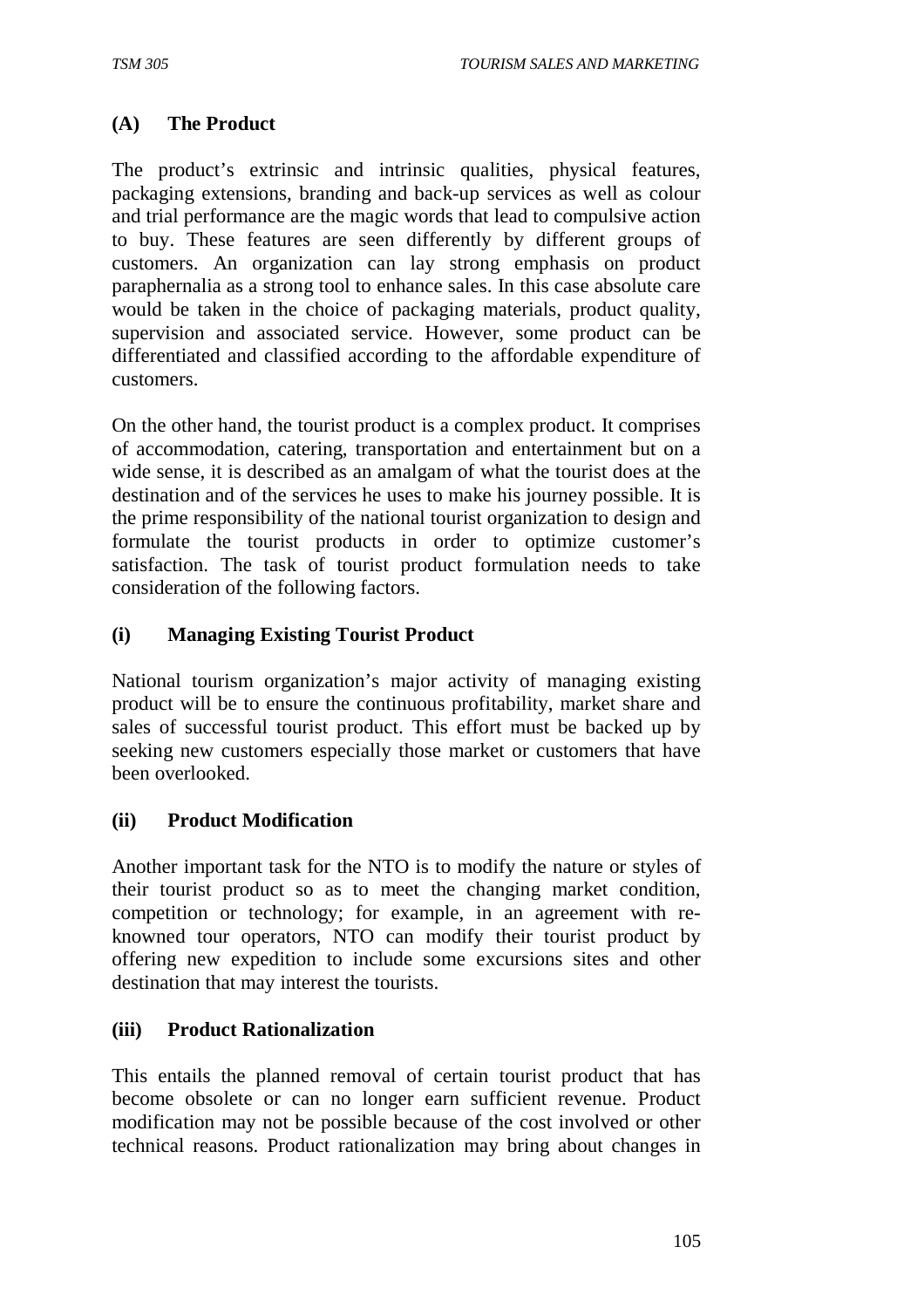marketing promotion, changes in customers needs or the introduction of new products by the competitors.

# **(iv) New Product Development**

Another consideration in the formulation of tourist product is for the NTO to become aware of the need for new product development or diversification, bearing in mind that all products have life cycle. If the organization wishes to maintain business, it must have programmes for seeking out new ideas as well as the planning and launching of those that appears to be the most viable with good long term profit prospects.

## **(B) Price**

Pricing is the second out of the four marketing mix components. It is defined as the sum of all sacrifices made by a consumer in order to experience the benefits of a product. A company's pricing policies will encompass more than just the prices asked for its products. It will include credit terms for distributors and retailers, what discounts are available, how and in response to what prices are charged. Generally, all profit and even non-profit making organization face the task of setting a price on their products or services. Price is viewed by many marketers as the most important component in the marketing mix since it is the only element by which an organization directly earns revenue and income, whereby all the other components are seen as cost creating or expense producing.

Pricing, particularly of the tourist product, is a complex matter since individual suppliers of tourist product and services e.g. airlines, hotels group and other transport owners tend to determine their prices independently and unless care is taken, the final price may seriously affect the purchase of the tourist product. NTO and other providers of tourist services tend to approach the issue of prices by setting pricing objectives which among others include the following.

- (a) Optimization of profit/profitability both for the short and long term periods.
- (b) Obtaining a specified rate of return on investment
- (c) Minimizing risk especially on substantial loss.
- (d) Maintaining or increasing the market shares.
- (e) Training prestige through some form of market leadership.

On the question of a pricing policy, consideration must be given to decision as well as adopt up-market or mass market tourism development strategy. Up-market entails higher price packages for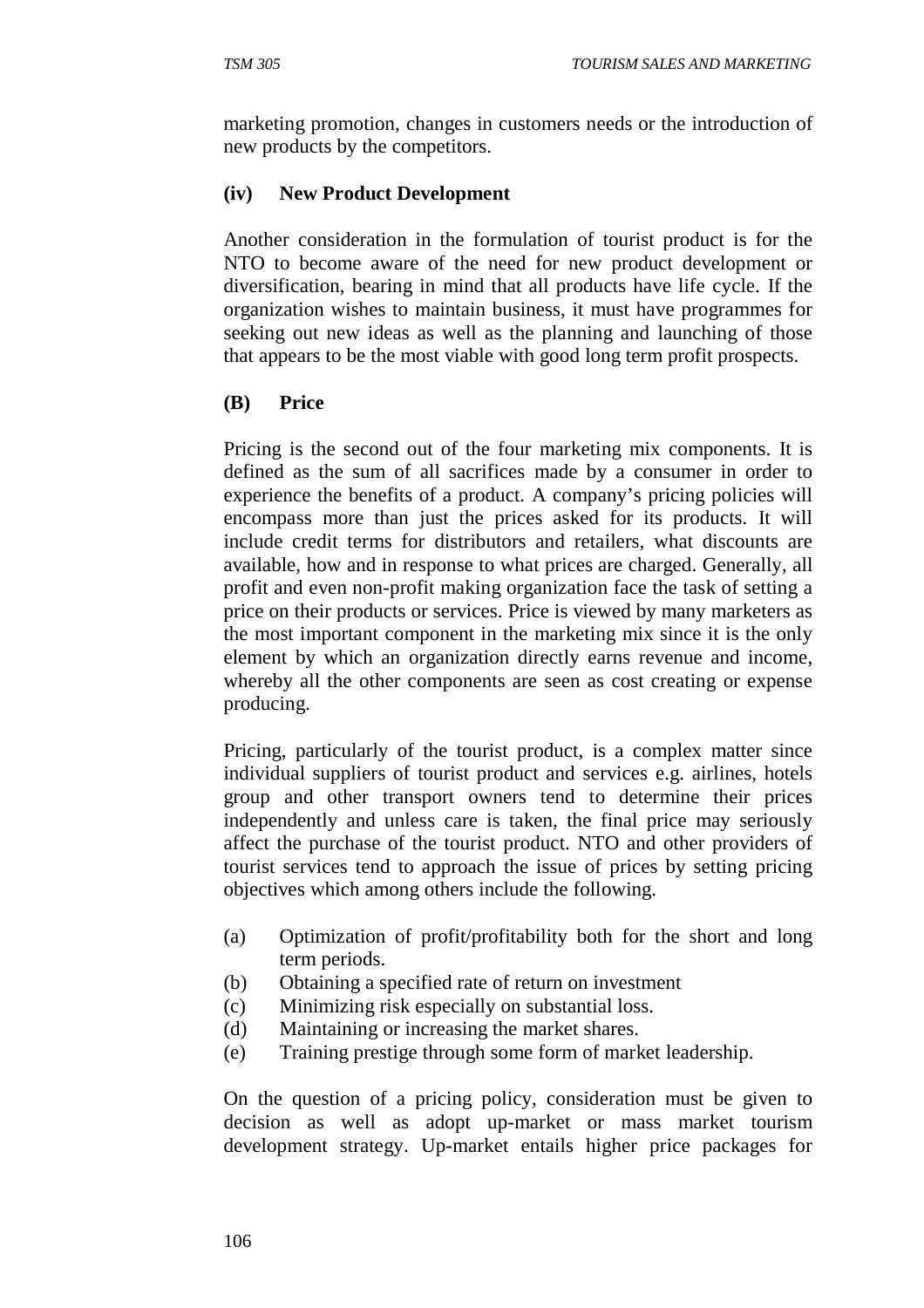limited elite of potential consumers and mass market which is low price package.

Similarly, the destination capacity must be taken into account and ascertain if it can satisfy the demand that will arise if supply exceeds demand; should price be lowered or if demand exceeds supply, should price be increased? Are customers sensitive to price and frequent price changes? Will it be necessary to introduce new product at low prices and in case of mass market tourism, will there be any political implication etc. All these questions and many others must be adequately answered in order to arrive at the most appropriate pricing policy.

## **(C) Place**

Place is the third element in the marketing mix and is a shorthand term for methods of distribution. The activity allied to this is also the physical place where the products are purchased. In the hospitality industry, distribution is concerned with sending information about the product to potential customers through what is known as the distribution channels.

A distribution channel in tourism is the chain of the organization and individual between the hospitality marketers and his potential customers which is used to make the product more accessible and convenient. Each organization or individual is known as marketing intermediary or channels. To function properly, there must be a flow of information and persuasion from marketer to customers i.e. information about location, price, reservation system, menu style etc. equally, there should be reverse flow of payment or information from the holiday maker to tour operator and then to the producer.

An organization must decide which channel of distribution to employ as well as the comparative cost. Where channel members (middlemen) are used, the producers of tourism services must decide on the commission to pay which is normally between 8% - 10%.

Some of the factors required for determining distribution policy include location of point of sales, distribution cost, effectiveness of the marketing effort, organization image, and consumer motivation regarding tourist product. Similarly, the distribution system must be efficient, positive and dynamic.

## **(D) Promotion**

The manipulation of the promotional mix is the most action inducing. Promotion is used for a variety of purposes, including telling consumers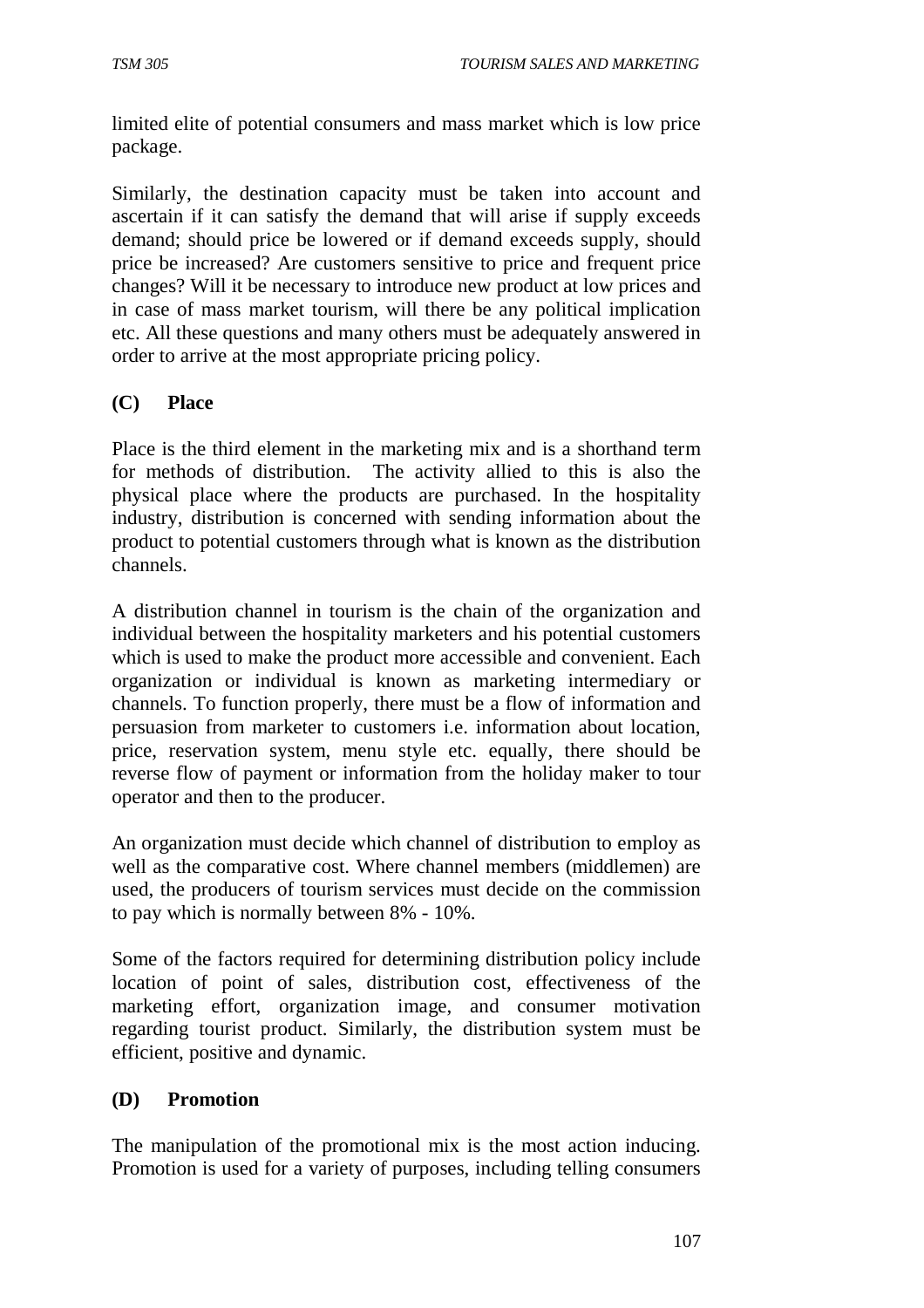about a product, persuading consumers to try a product, communicating with a company's public and selling to retail outlets and other members of the distribution chain. Promotion is achieved by means of communicating information between sellers and buyers so as to change attitudes and behaviours.

 Tourism promotion could be described as the understanding of all such measures by the NTOs in order to attract tourists to travel to a given country or region. Essentially, a marketer promotion jobs involves telling target customers that, the right product is available at the right price. In other words, the main objectives of promotion in tourism are to make a country's products widely known and promotion induces large members of the public to buy. The promotion mix comprises of four elements namely advertisement, personal selling, sales promotion and public relations which have been discussed in unit 6.

# **3.2 Coordinating the Mix**

The various marketing mix elements are usually harmonized by a firm to create positive influences on the targeted customer group. There is interdependence amongst the marketing mix elements hence they often use union to match company/customer aspirations. The web of the marketing mix builds individual customer's identity.

# **3.3 Relevance of the Marketing Mix**

- (i) The marketing mix helps the integrated approach to tourism marketing.
- (ii) It helps the marketing manager of a firm to understand where marketing action can be initiated to improve the acceptability of the tourist product and stimulate demand.
- (iii) Marketing mix has both short term and long term aspects. The short term aspects relate to meeting the immediate move of competitors and include aspects like price reduction, aggressive promotion, introduction of new products etc. The long term aspects are based on longer range plans derived from the study of all kinds of trends like natural condition, economic, social and technological factors.

# **3.4 Limitation of Marketing Mix**

Marketing mix application is limited by legal requirements, company resources, customer dispositions cultural permissibility and infrastructural availability especially in developing countries like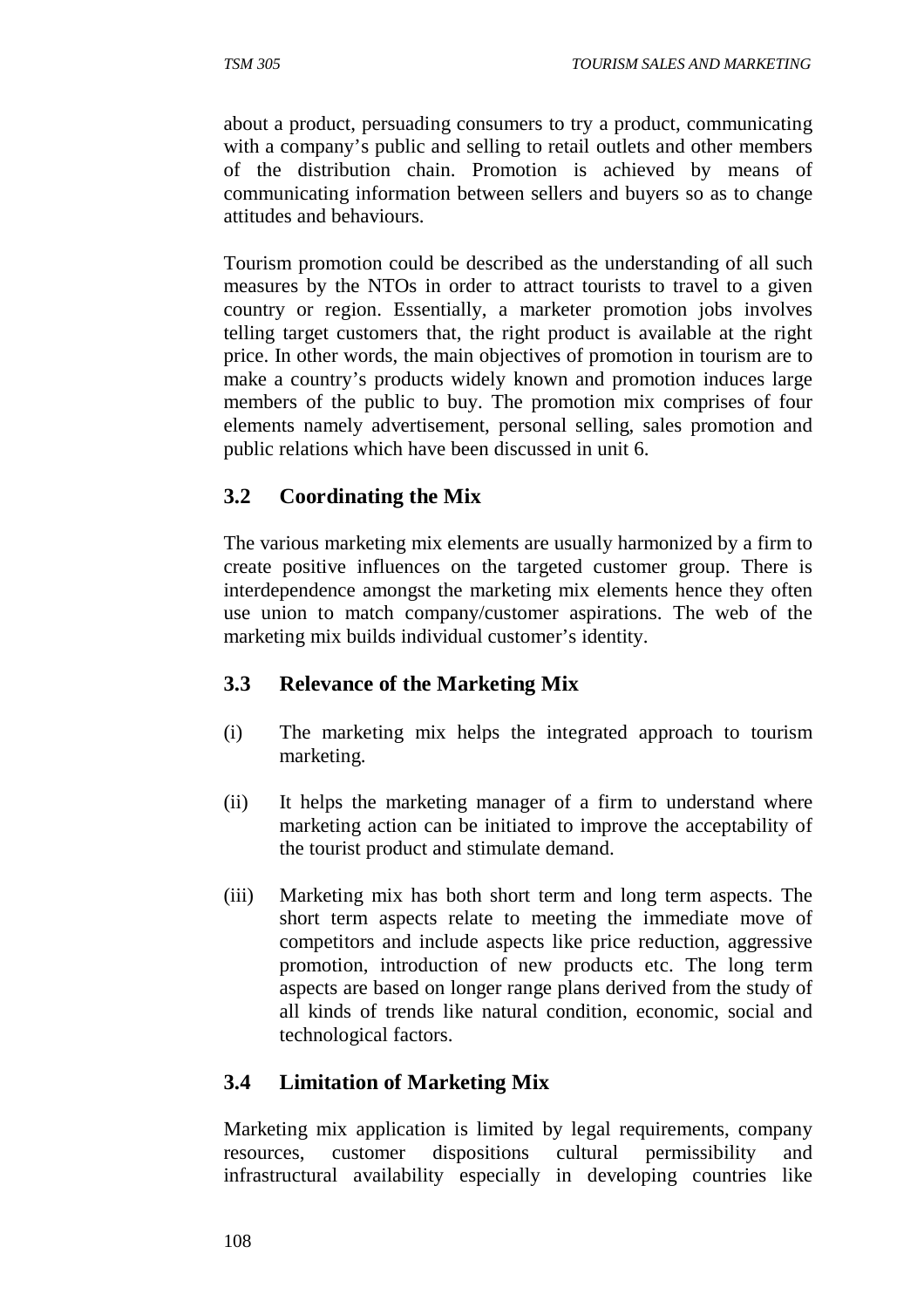Nigeria. The marketing mix decision itself could be a handicap because to get an optimum blend would require professional thinking unlike the prescription of most marketing texts that optimum mix need quantitative data or use of mathematical and statistical models. A thorough analysis of customer segments, company/products, mission and measurement of her resources will provide a robust answer to what could be said to the optimum marketing mix.

As for the additional variables for intangible products, the customers tend to ask the question about who provides such services, what manner of people are they etc. The company answers such question by reaching the customer through charismatic personalities. The people involved – the provision of the services like banking, insurance, hotel, etc. are important influencer of the services provision.

The process of providing the services equally matters to the clients. Some banks use computers, self service outlets and just of recent some banks in Nigeria have extended their banking services to Saturdays instead of Fridays as has been the case.

Evidence of services rendered previously, which may be required incase of printing jobs, tailoring on new employments.

# **SELF ASSESSMENT EXERCISE 1**

From the discussion of the meaning of marketing mix in unit 11, you are required to write out the definition of marketing mix in tourism and explain the marketing mix elements.

# **3.4.1 Marketing Organization**

The amount of money devoted annually for the execution of organizational activities is so enormous that firms need to be effectively structured to cope with her responsibilities. A good organizational structure involves job allocation, sectionalisation or departmentalization. The marketing organizational structure is a web of formal and informal relationships linking the activities of every individual in an organization. Marketing organizational structure is necessary for the following reasons.

- (i) Minimizes of conflict amongst staff.
- (ii) Avoidance of duplication.
- (iii) Creation of communication channel.
- (iv) Serves as an instrument of evaluation
- (v) Creates room for accountability
- (vi) Provides integrated work flow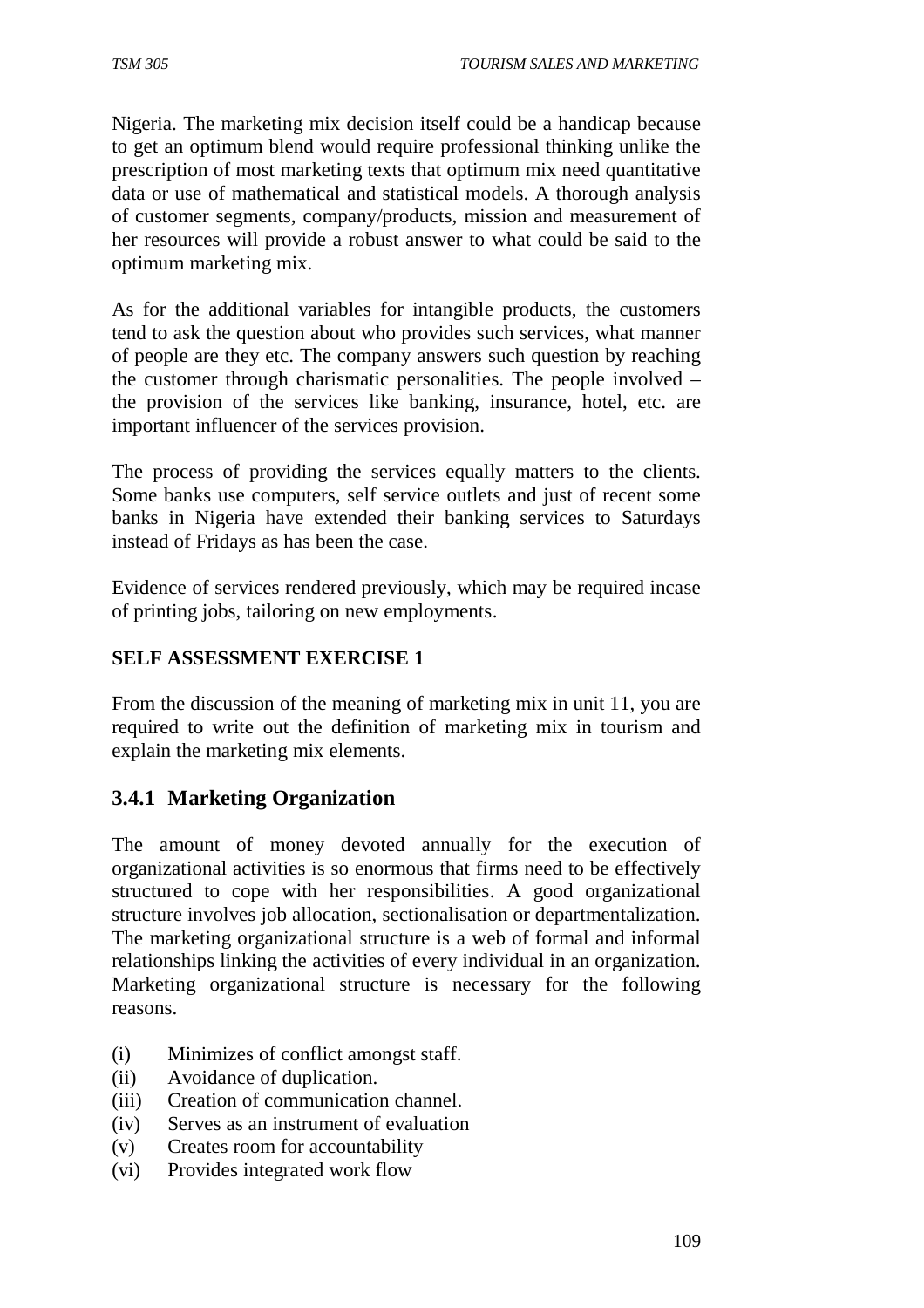- (vii) To ensure co-operation
- (viii) It allows appropriate allocation of resources.

# **3.4.2 Factors Influencing Marketing Organization**

There are various variables that influence marketing organization. They are:

- (i) Functional disparity: some organization performs many functions in a bid to accomplish their organizational objectives. This phenomenon makes for sectionalisation of the marketing department for functional excellence.
- (ii) The size of the market: where the market is extensive, the firm has to structure her marketing department as influenced by the type of customer served or a firm's marketing management can design the marketing department to achieve customer's satisfaction.
- (iii) Management objectives and policy also influence the marketing structure.
- (iv) Funding certain organization entails a lot of expenses. The structure of the marketing department in this case rests on available resources of the firm.
- (v) The marketing structure is affected by the quality of personnel and the number of staff available in that department.
- (vi) The marketing organization is influenced by competitive structure and performance. Increased competitive excellence sometimes leads to re-organization of the marketing department for improved performance
- (vii) Another influencing factor on marketing organizational structure is the demand pattern where demand is overfull; the marketing department can be structured for easy accessibility.

# **3.4.3 Interdepartmental Conflicts**

The relationship between different departments in an organization is often characterized by conflict. Conflicts arise as a result of disparity in the attention received by each department especially in vote allocation. Where a department seems to get preferential share, others would not like it. Moreover, departmental objectives can engender conflict especially if one department objective runs counter to another department for instance, through research, the marketing department may discover a product that will give customers satisfaction and improve the organizations' profit drive. The account department may not give sufficient funds to the production department for its production due to the need for savings. The production department may not produce to specification as a result of low funding. On the other hand, the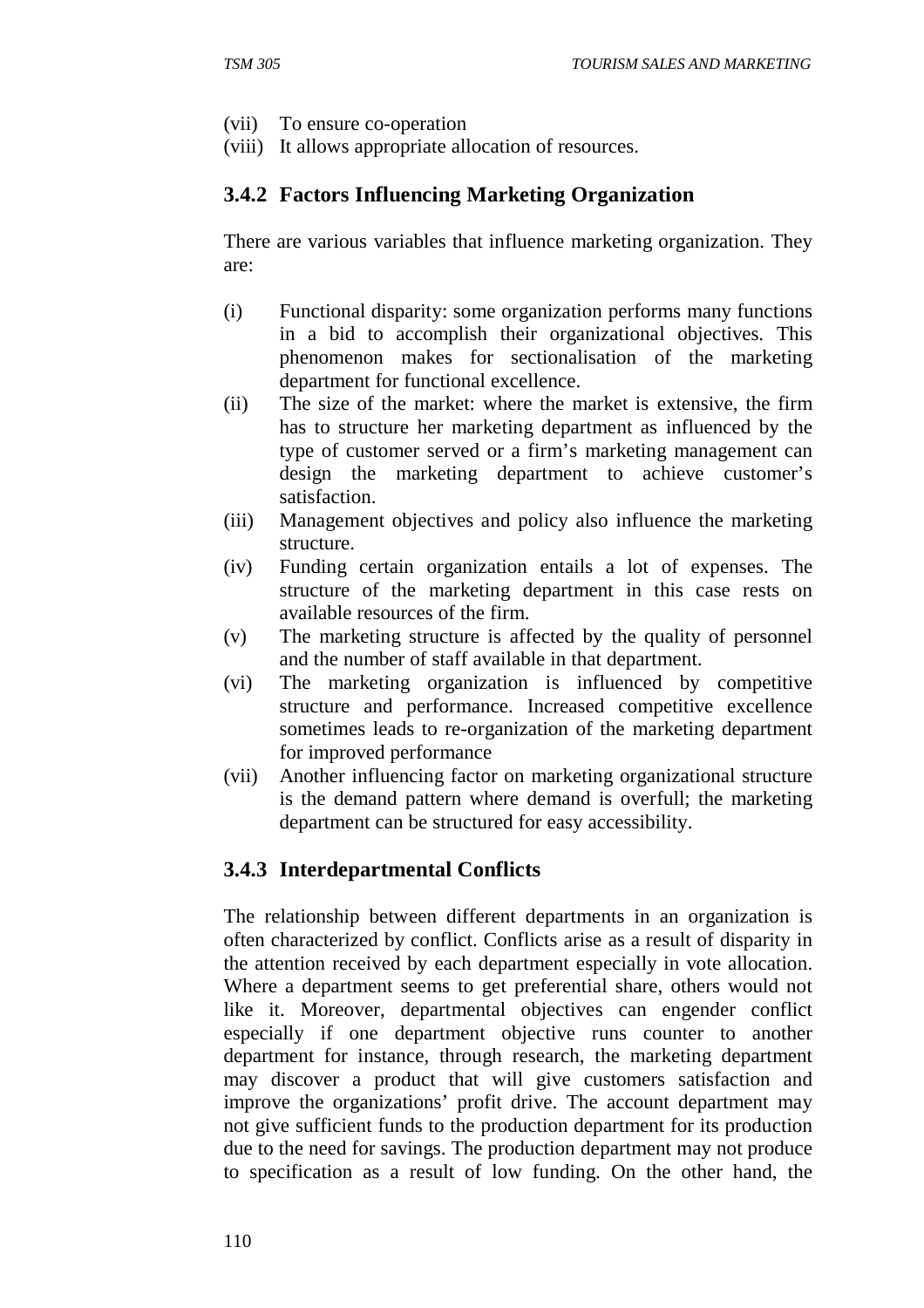accounts and production departments may think that the money spent on advertising would have been more valuable for other purposes. Conflicts stern from rivalry and differences in opinion as to what is best for the firm. It can arise due to a claim of superiority by each departmental head. In some organization's most departments tend to assume that they are the most important section of the firm. They feel other department should accord them respect and give them a sort of preferential treatment.

Apart from departmental conflict, conflicts do occur within departments arising from wrongful allocation of responsibility or duplication of jobs.

Rivalry and distrust. Conflict of various magnitudes can be solved through tacit job specification and description. It can also be solved through the establishment of the hierarchy of authority and seniority structure.

# **3.4.4 Marketing Organizational Structure**

Marketing organizational structure provides the basis for putting plans into action. Structure can routinize activities, establish efficient work flows and create lines of responsibility and authority; it also allows for specialization and direction. It enables objectives to be achieved. Marketing organization can be structured according to functional, geographical or product formats.

# **3.4.4.1 Functional Organization**



The functional structure takes care of functional specialist or experts within the firm. It also allows for effective utilization of the marketing concept. As a firm, the accounts and production departments may think that the money spent on advertising would have been more valuable for other purposes. Conflicts stem from rivalry and differences in opinion as to what is best for the firm. It can also arise due to a claim of superiority by each departmental head. In some organizations most departments tend to assume that they are the most important section of the firm, The functional specialist reports to the managing director. These functional specialists are made up of new product manager, advertising manager,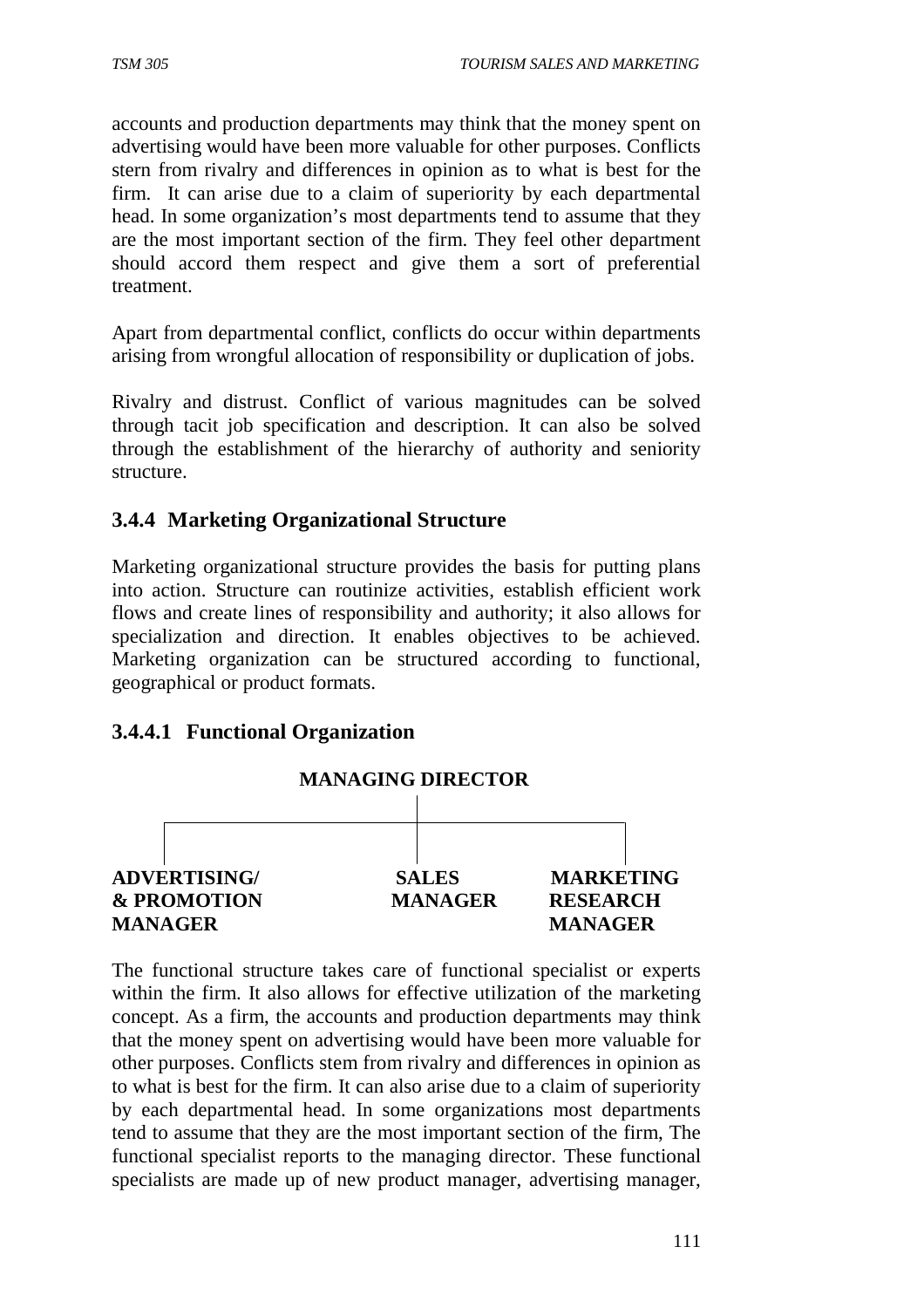and sales manager and after sale service manager. The specialist may be classified under the main sub-groups (operation and planning). These subdivisions will be headed by planning manager responsible for sales, customer services and advertising. Functional managers are mainly resources managers. The next organizational format is product management structure.

#### **3.4.4.2 Product Organization**



#### **BRAND MANAGER BRAND MANAGER**

It augurs well with companies with a variety of product. Product managers are programme managers. The decision to establish product market structure is influenced by product heterogeneity and sheer quantity of product market system creates a focal point for planning and responsibility for individual product. The product manager's role here is to formulate strategies and plans, see to the implementation and control. Product management introduces some advantages.

The manager can harmonize and balance the various functional marketing inputs needed by a product. The product manager can react speedily to market changes, smaller brands can be given due attention. Product management is an excellent training group for young prospective managers; it allows for accountability and maximum input of entrepreneurial efforts.

The product manager is often found in larger organization that produces different products. The function of a product manager is to manage specific products. His responsibilities include the preparation of annual marketing plan and sales forecast. He engages in product planning, objectives and strategy formulation. He is involved in progress monitoring, co-ordination, budget development and control. He is also responsible for coordinating with other departments on product cost and quality.

He however, lacks authority over certain critical functions such as pricing and advertising. He has some advertising functions to perform but in consultation with competent executives in this area. Just recently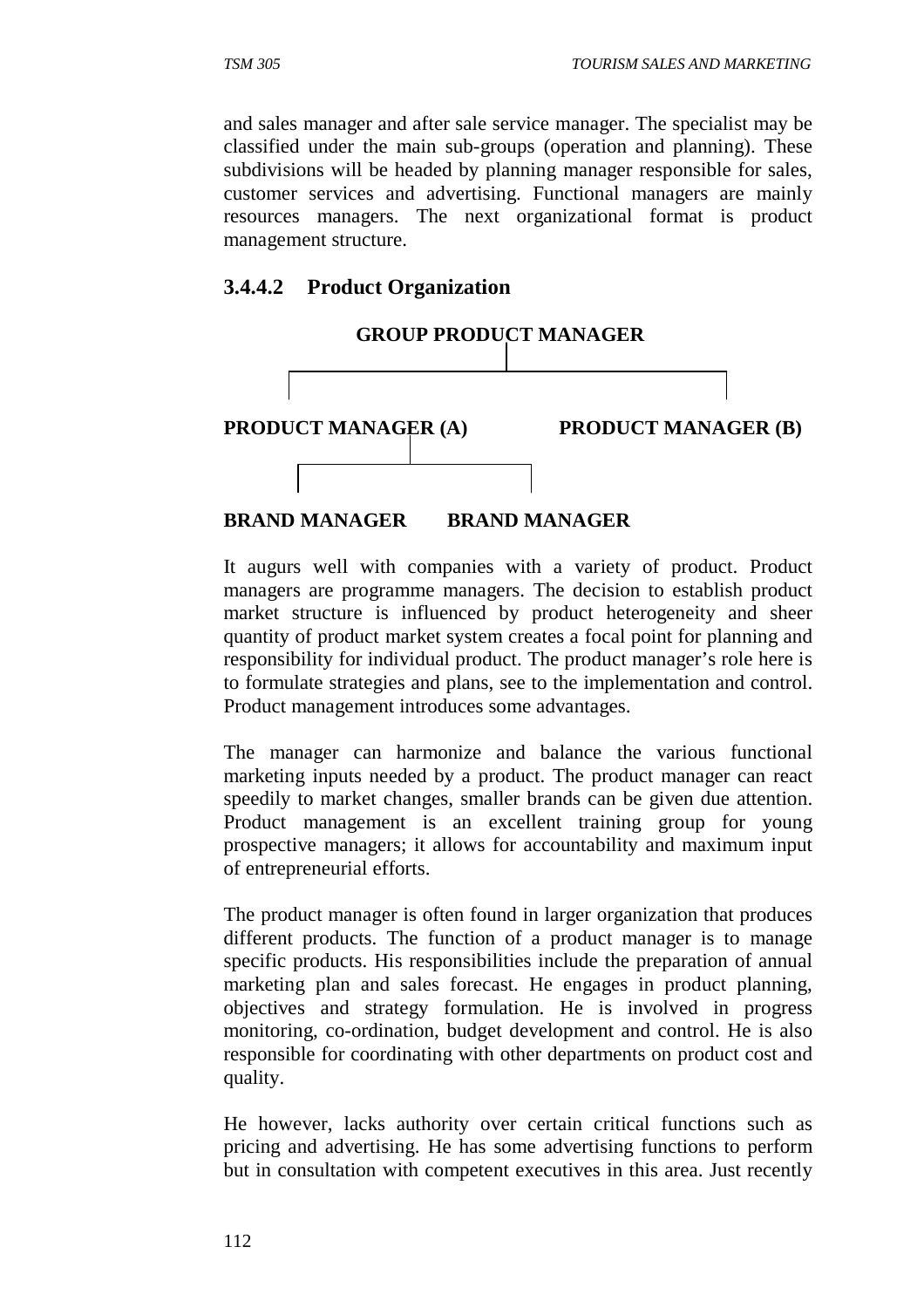the product mangers responsibilities have been projected in areas such as long range planning, achievement of profit objectives and product decision. The product manager also harbours continuous intelligence on the product performance.

# **3.4.4.3 Geographical Organization**

The third structure is the geographical structure which takes care of customer's dispersity. This is quite common to larger organizations. Multipurpose companies develop a corporate marketing staff with fossilized marketing responsibilities. This structure makes the marketing manager to react quickly to unique needs of customers in a particular region. It can be used in conjunction with other types of structures; it allows for responsible span of managerial control over the sales force also and for extensive market coverage. With the geographical structure, it is easy for the marketer to acquire current information, counter competitive strategies and study market trends.

The geographical structure makes capital investment easy, since comparative assessment of various territories can be readily made with limited effort. This structure is constrained by limited funds and control requirements; occasionally the geographical structure is characterized by lack of co-ordination or compartmental individuals.

## **SELF ASSESSSMENT EXERCISE 2**

- 1. That do you understand by marketing organization structure
- 2. State the reasons for marketing organization structure.

## **4.0 CONCLUSION**

In this unit, we have discussed generally, the nature and meaning of marketing mix in tourism, the marketing mix element, limitation and application of marketing mix, and marketing organization structure.

## **5.0 SUMMARY**

This unit also treats the nature and meaning of marketing mix, the elements of marketing mix, the relevance of marketing mix and limitation in the application of marketing mix. In addition, the unit also treats marketing organization structure and the reasons for marketing organization structure and the three types of marketing organization structure.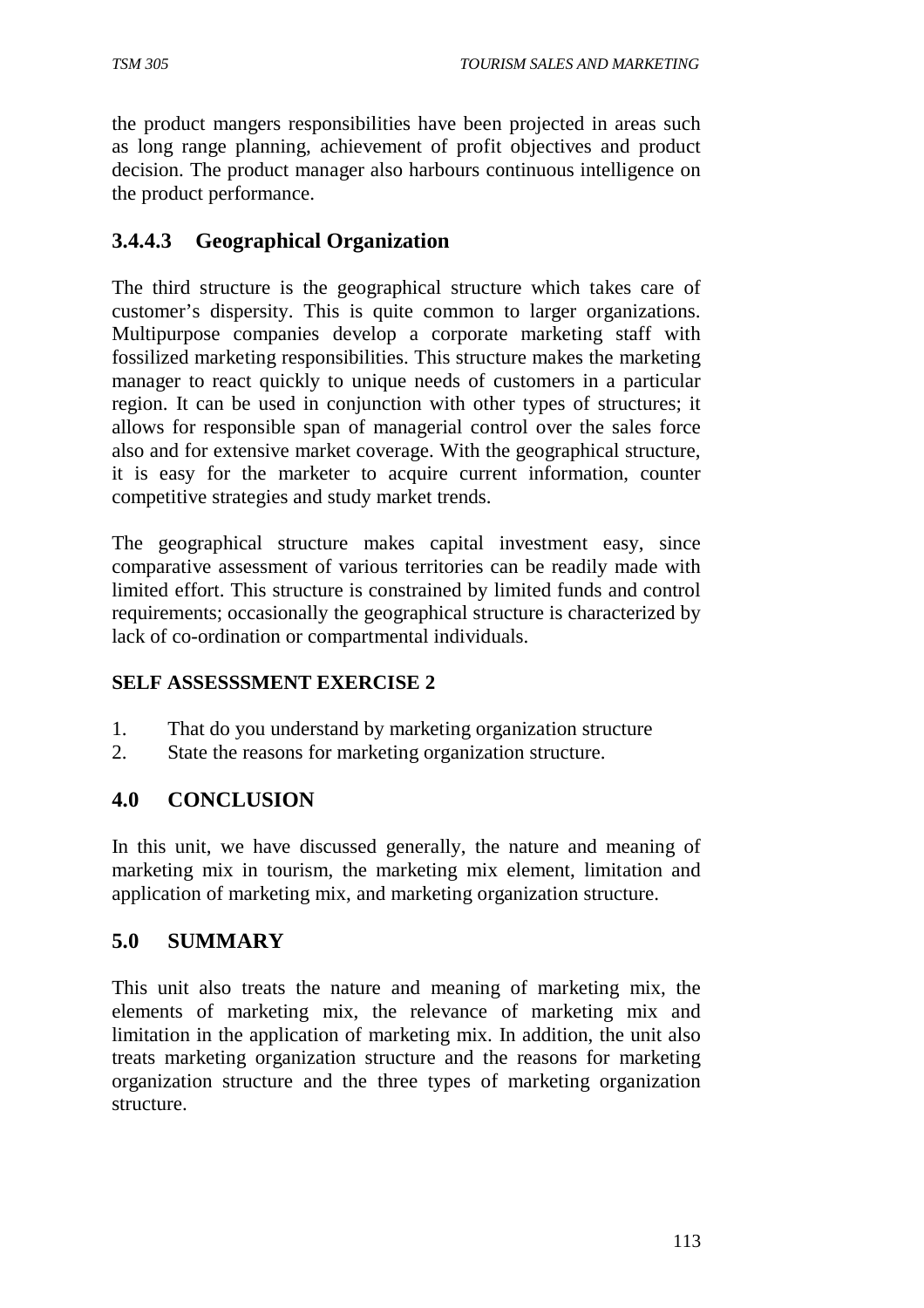## **6.0 TUTOR-MARKED ASSIGNMENT**

- 1. What is marketing mix?
- 2. What are the reasons for marketing organization structure?

# **7.0 REFERENCES/FURTHER READINGS**

- Kuwu E.A (2007). 'Revision Notes on Tourism Sales and Marketing,' Federal Polytechnic: Kaduna.
- Bhatai A.K. (2001). *Tourism Management and Marketing*, 1<sup>st</sup> Edition, Sterling Publishers, New Delhi: India.
- Austin O.U (1996). *Marketing in Practice*, 1<sup>st</sup> Edition, Adi Publishers No. 4 Umuehea Road: Ibusa.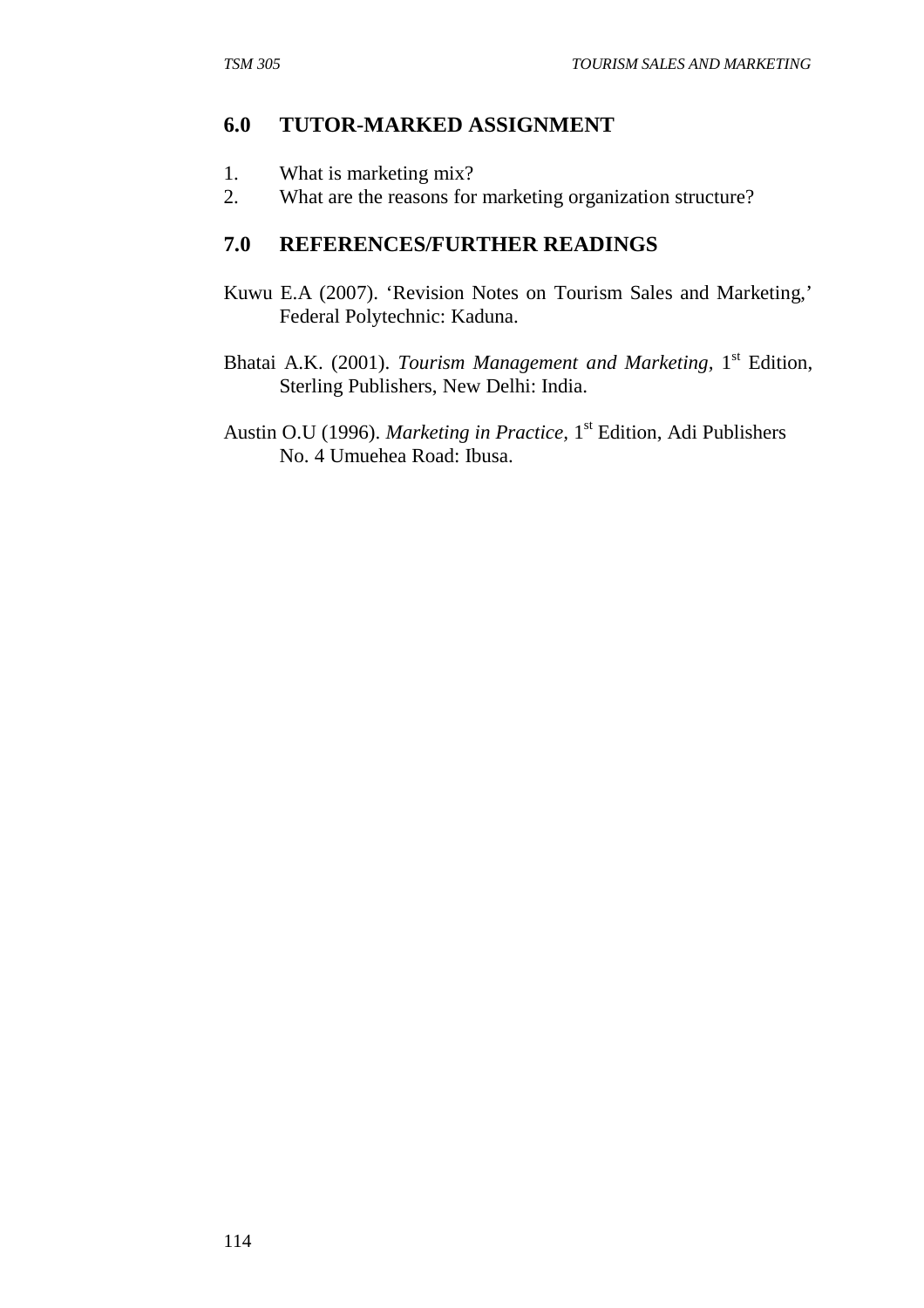# **UNIT 7 CHANNELS OF DISTRIBUTION IN MARKETING**

#### **CONTENTS**

- 1.0 Introduction
- 2.0 Objectives
- 3.0 Main Content
	- 3.1 The Meaning of Channels of Distribution
	- 3.2 Channels of Distribution
	- 3.3 Factors Determining Distribution Policy in Tourism Marketing
	- 3.4 Function of Distribution Channels
	- 3.5 Types of Intermediaries
	- 3.6 Why Marketing Intermediaries are used
	- 3.7 Designing Distribution Channels
	- 3.8 Functions of Intermediaries
	- 3.9 Co-operation and Conflict
		- 3.9.1 Conflict
			- 3.9.1.1 Vertical Conflict
			- 3.9.1.2 Horizontal Conflict
			- 3.9.1.3 Attitudinal Conflict
			- 3.9.1.4 Structural Conflict
			- 3.9.1.5 Multi-channel Conflict
		- 3.9.2 Co-operation
			- 3.9.2.1 Corporate Factors
	- 3.10 Causes of Channel Conflict
	- 3.11 Managing and Resolving Channel Conflict
	- 3.12 Factors Affecting Choice of Distribution Channels
	- 3.13 Importance of Distribution Cost Analysis
		- 3.13.1 Distribution Cost Analysis Covers
- 4.0 Conclusion
- 5.0 Summary
- 6.0 Tutor-Marked Assignment
- 7.0 References/Further Readings

# **1.0 INTRODUCTION**

Distribution consists of the physical aspect of product distribution. Distribution is crucial to marketing, for without good distribution, no single product would reach the final consumer. However distribution is not only a matter of ensuring that products reach the hands of consumers. It involves a product's movement from the stage of procuring raw materials, through manufacturing stage, to the final stage of selling the product. Indeed, raw material offers little or no satisfaction until they reach the hands of a manufacturer who transforms them into a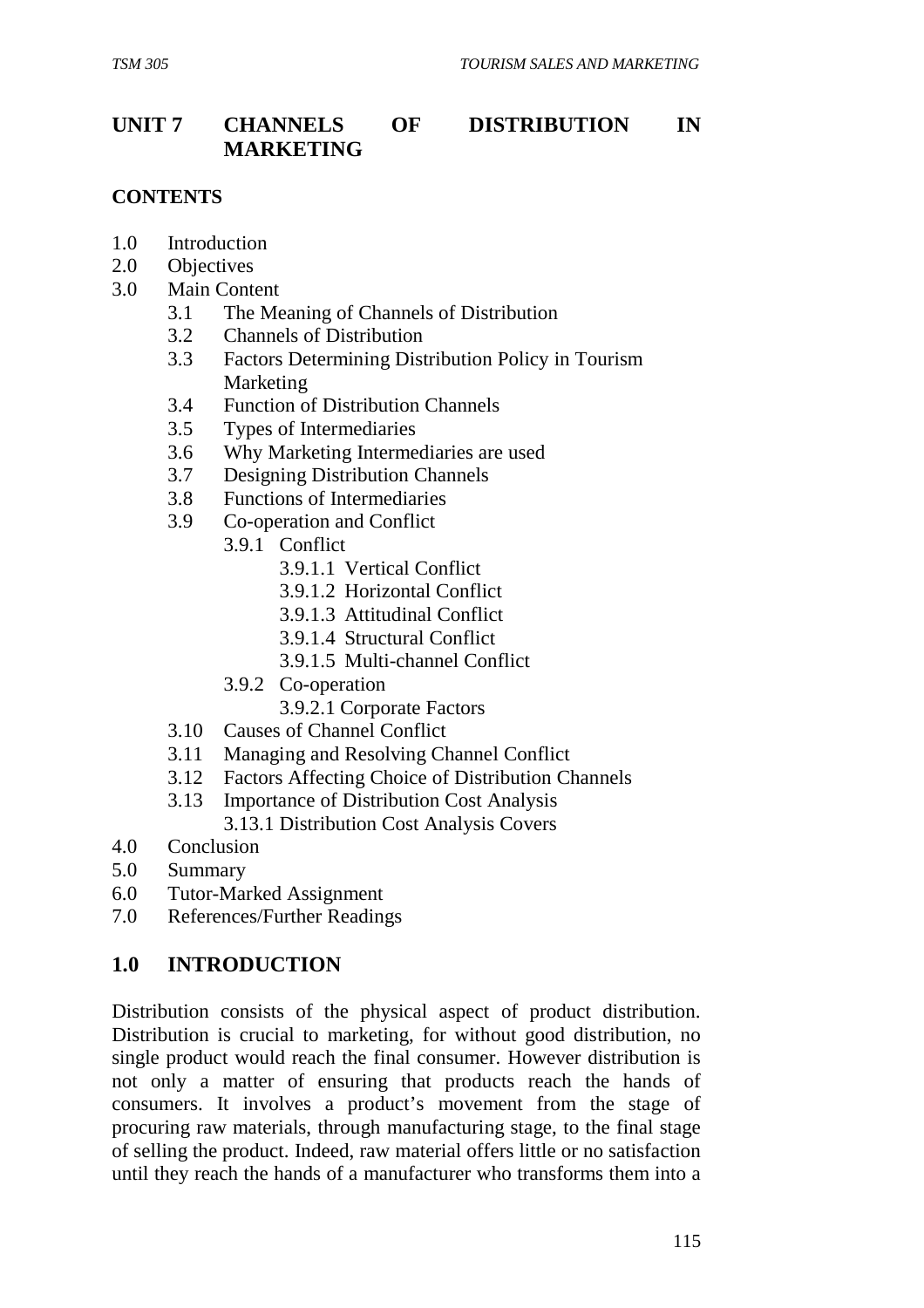final product of some kind. Therefore, the raw material must be moved physically with a view to attaining the goal of providing potential satisfaction to ultimate consumers.

Distribution is an important marketing function aimed at getting the right product to the right market segment at the right quantity and at the right time. Its activities include for example, transport, inventory management, warehousing material handling and order processing. All the activities involved in distribution can only be carried out by few manufacturers, although some manufacturers do sell directly to the ultimate consumers. Most employ the services of middlemen (retailers, whole sellers, agents and brokers).

# **2.0 OBJECTIVES**

By the end of this unit, you should be able to:

- explain the nature and meaning of distribution in marketing
- explain the meaning of channel of distribution
- explain the functions of channel of distribution
- explain the role and activities of intermediaries
- explain cooperation and conflict.
- explain the types and causes of conflict in distribution channel
- explain conflict resolution
- explain the importance of distribution cost analysis.

# **3.0 MAIN CONTENT**

# **3.1 Meaning of Distribution and Channel of Distribution**

Distribution consists of the physical aspect and the channel. Distribution takes place if a concrete arrangement has been reached with a supplier through tender or direct purchasing to deliver authenticated, documented, quantified and qualitative raw materials at a specified period to a company's warehouse using a specified mode of transportation. When this is accomplished, physical distribution is said to have taken place. It must also be recalled that within channel distribution, physical movement of goods equally takes place. The essence of keeping the goods in the warehouse is sheer preservation of the material. Quality of such materials are often subjected to interdepartmental movement for purposeful transformation into finished goods which are later transferred to another warehouse for onward selling to potential customers. Physical distribution encompasses transportation, material handling, packaging warehousing, inventory, location and order processing.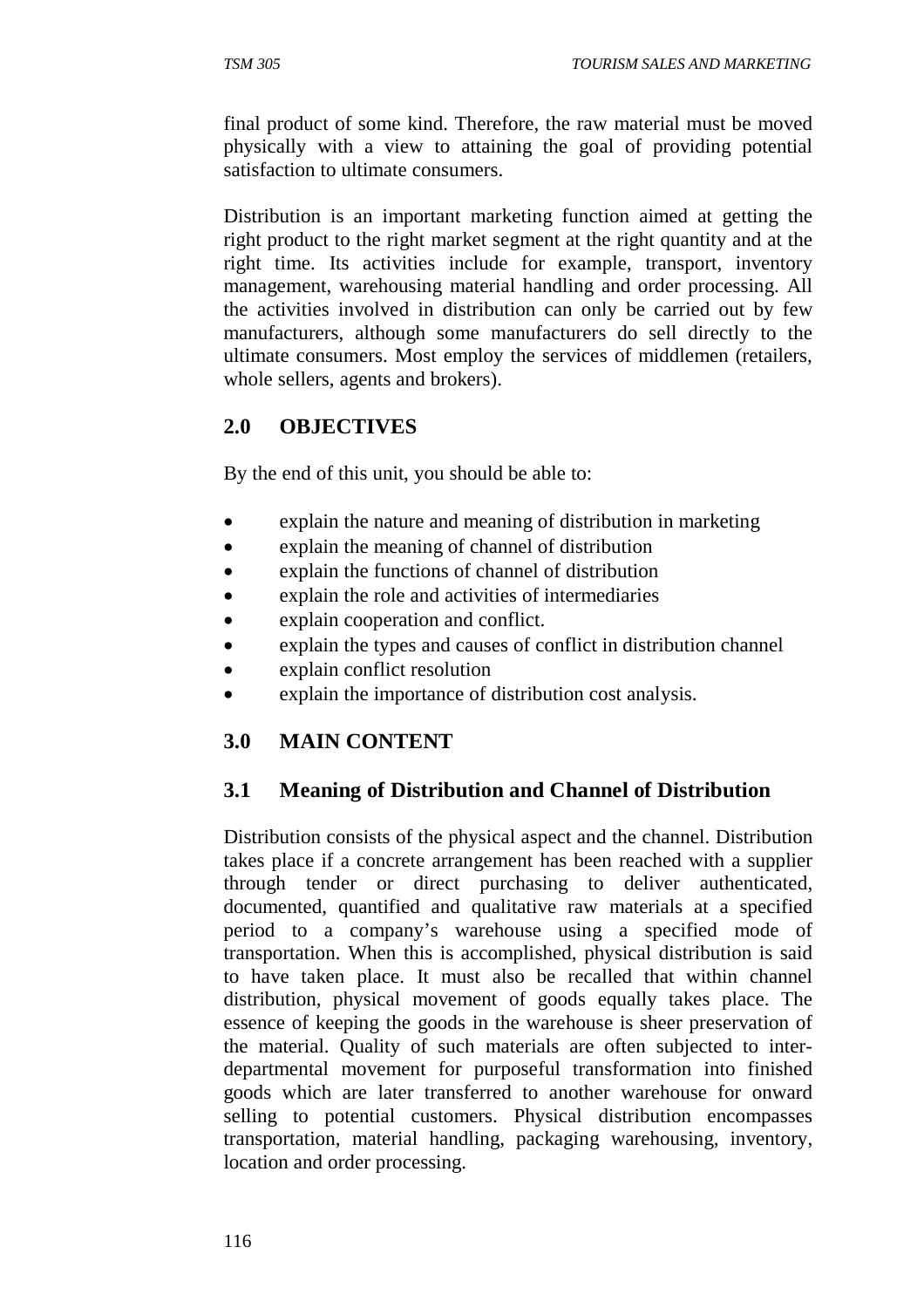## **3.2 Channels of Distribution**

Goods are designed for consumable exchange and this can take place when the goods are physically moved from the factory premises into the outlets for onward transmission to various homes. The outlets consist of the functional middlemen and agents. They constitute channel facilitators and play important role in ensuring continuous production and product availability to the consumers.

A channel of distribution is a network of interdependent and interrelated institutions that perform all the activities necessary to move products from manufacturers to ultimate consumers. Channels of distribution are made up of the manufacturers, intermediaries and customers. A marketing distribution channel is an inter-organization system, comprising of a set of interdependent institutions and agencies involved with the task of moving anything of value from its point of conception, extraction or production to point of consumption or uses. It always includes both the producer and the final consumer for the product, as well as all intermediaries involved in the title transfer. Though, agent middlemen do not take actual title to goods, they are included as part of distribution channel because of their active role in the transfer of ownership.

In tourism, distribution channel is concerned therefore with sending information about the tourist product to enquires through the travel agent, tour operator, principal or manufacturer by means of brochures, publication in newspaper, television, radio, magazines etc. and when bookings are made confirmation of the booking are send back to the tourist.

# **3.3 Factors Determining Distribution Policy in Tourism Marketing**

## **Location of Point of Sell**

The location of point of sell of the tourist products determines customer's ability to have access to the product. The leading five (5) countries of the world namely Germany, U.S.A, France, U.K and Canada account for 57% of total tourist arrivals/generating countries in the world. These countries occupied these positions because of the location of the point of sell in them.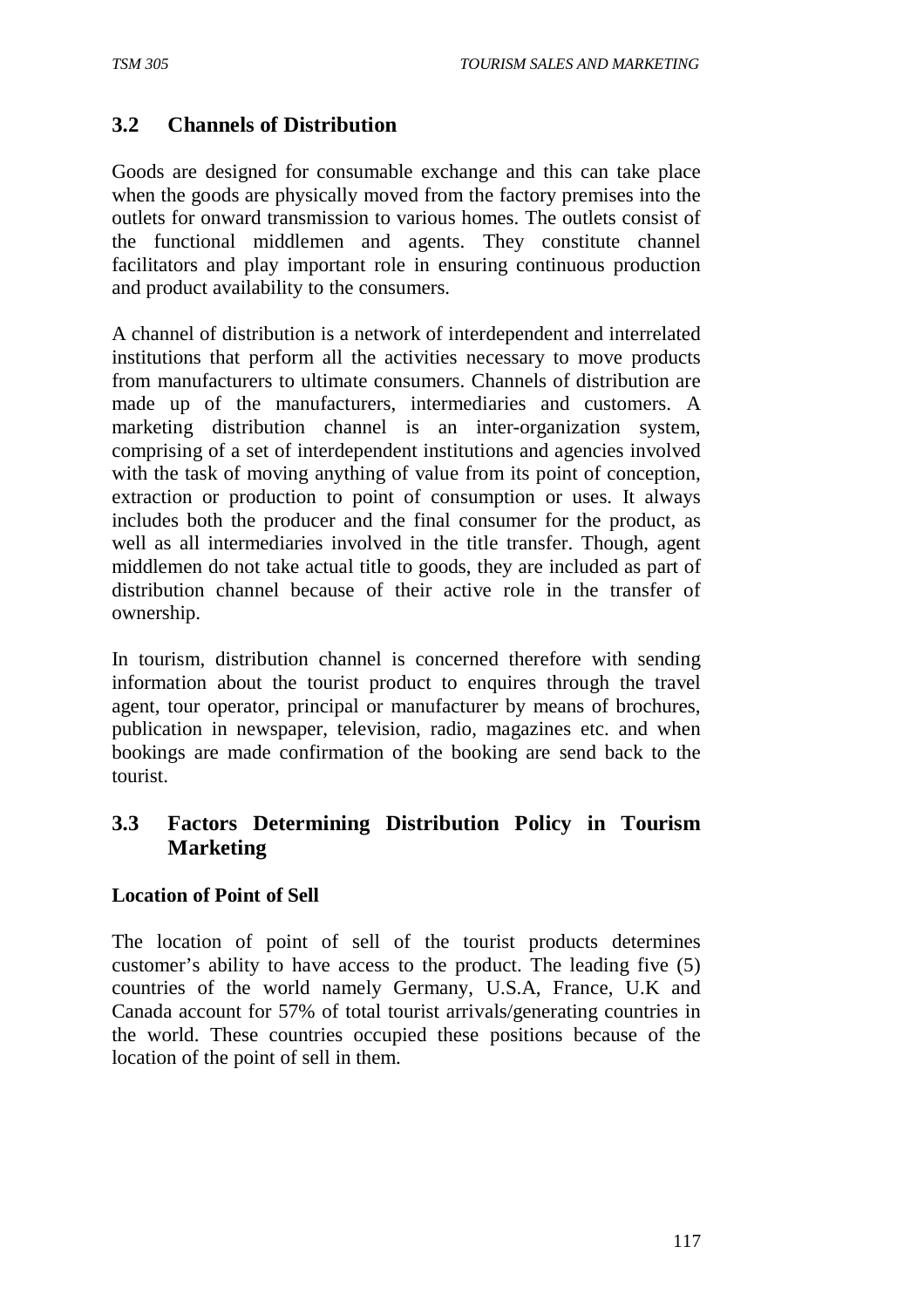#### **Distance of the Destination**

Distance of the destination to the market is another factor. Channels of distribution are normally located in the cities; around shopping centers, bus-stops where people can have easy access to them.

#### **Cost of Distribution**

The detail outlets are those areas outside the main offices for distribution of products. Therefore, money must be spent on staff salaries, rent payment, insurance and administrative cost.

#### **Effectiveness in Generating Sales**

This depends on the marketing coverage that is the numbers of sales outlets available in the region or country. Motivation depends on satisfying the different wants and the needs of different people in the distribution chain.

#### **Image**

The image is also determined by the area where the product is sold e.g. selling a tour and it's product in a chemist shop or supermarket will have a different image on the product

## **3.4 Functions of Distribution Channels**

A distribution channel in tourism industry allows customers to have access to goods and services ready at their disposal. Marketing channels perform many key function, some help to complete transactions and as such, the functions include the following.

#### **Information**

Marketing channels gather and distribute marketing research and intelligence information about actors and forces in the marketing environment needed for planning and facilitating exchange.

#### **Promotion**

They also develop and spread persuasive communications about the product offered and by so doing, promotes the product and get the public aware of its existence and also means of getting access to the product.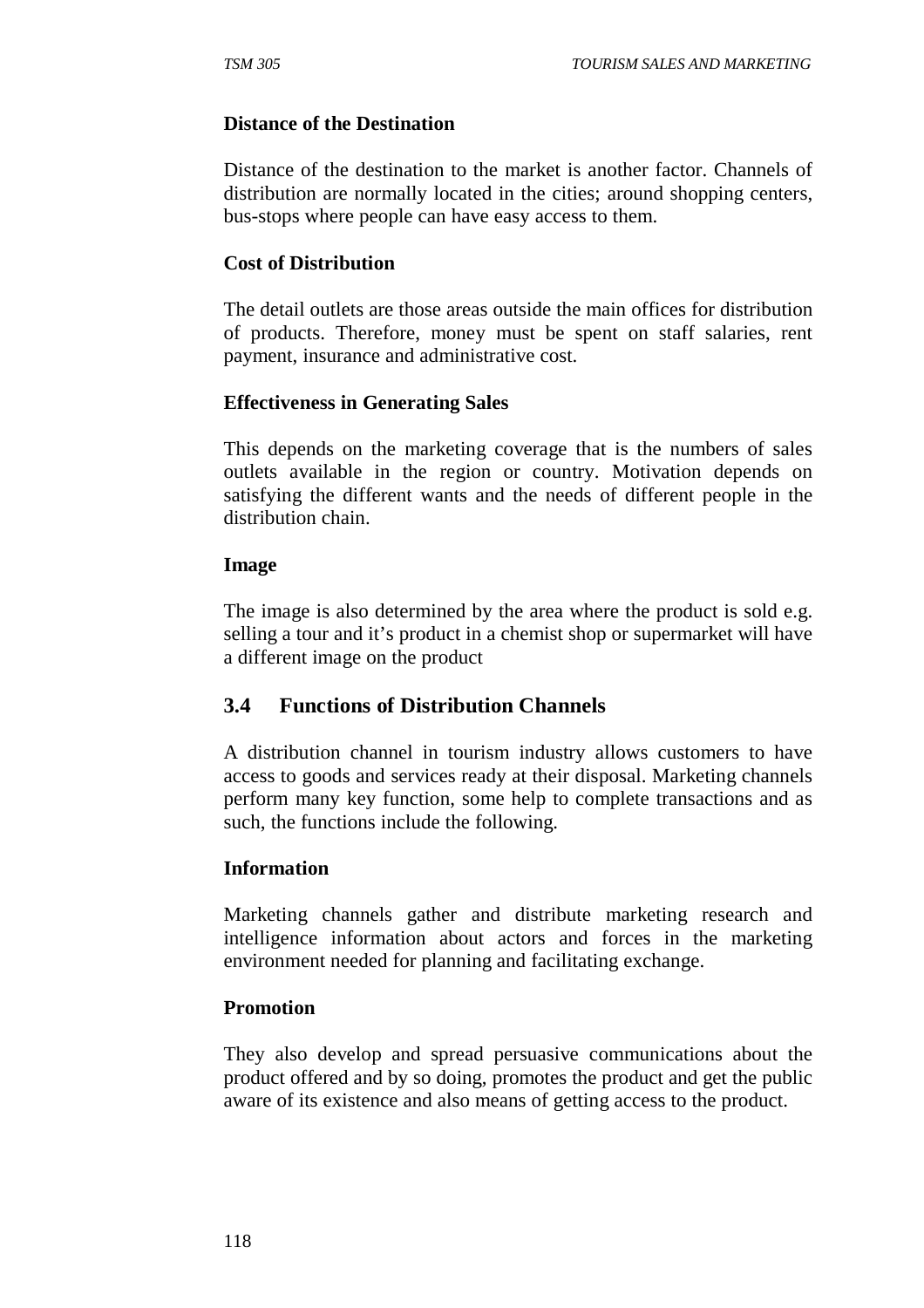#### **Contact**

They also find and communicate with prospective buyers who would be interested in their product. When more contacts are made, the demand for the product will increase.

#### **Matching**

The distribution channel also indulges in shaping and fitting the offer to the buyers needs including such activities as manufacturing, grading and assembling of packaging products.

#### **Negotiation**

Their functions also include reaching an agreement on price and other terms of the offer so that ownership or possession can be transferred.

#### **Risk Taking**

They also assume the risk of carrying out the channel work or responsibilities.

#### **Financing**

This involves acquiring of funds to cover the cost of the channel.

## **3.5 Types of Intermediaries**

Most producers would sell through intermediaries rather than directly. Intermediaries perform a variety of functions, bearing a variety of names.

#### **Merchant Middlemen**

They are wholesaler and retailers, who buy, take title to and resell the merchandise.

#### **Agent Middlemen**

They include brokers, manufacturer's representatives, and sales agents. They search for customers and may negotiate on behalf of the producer but do not take title to the goods.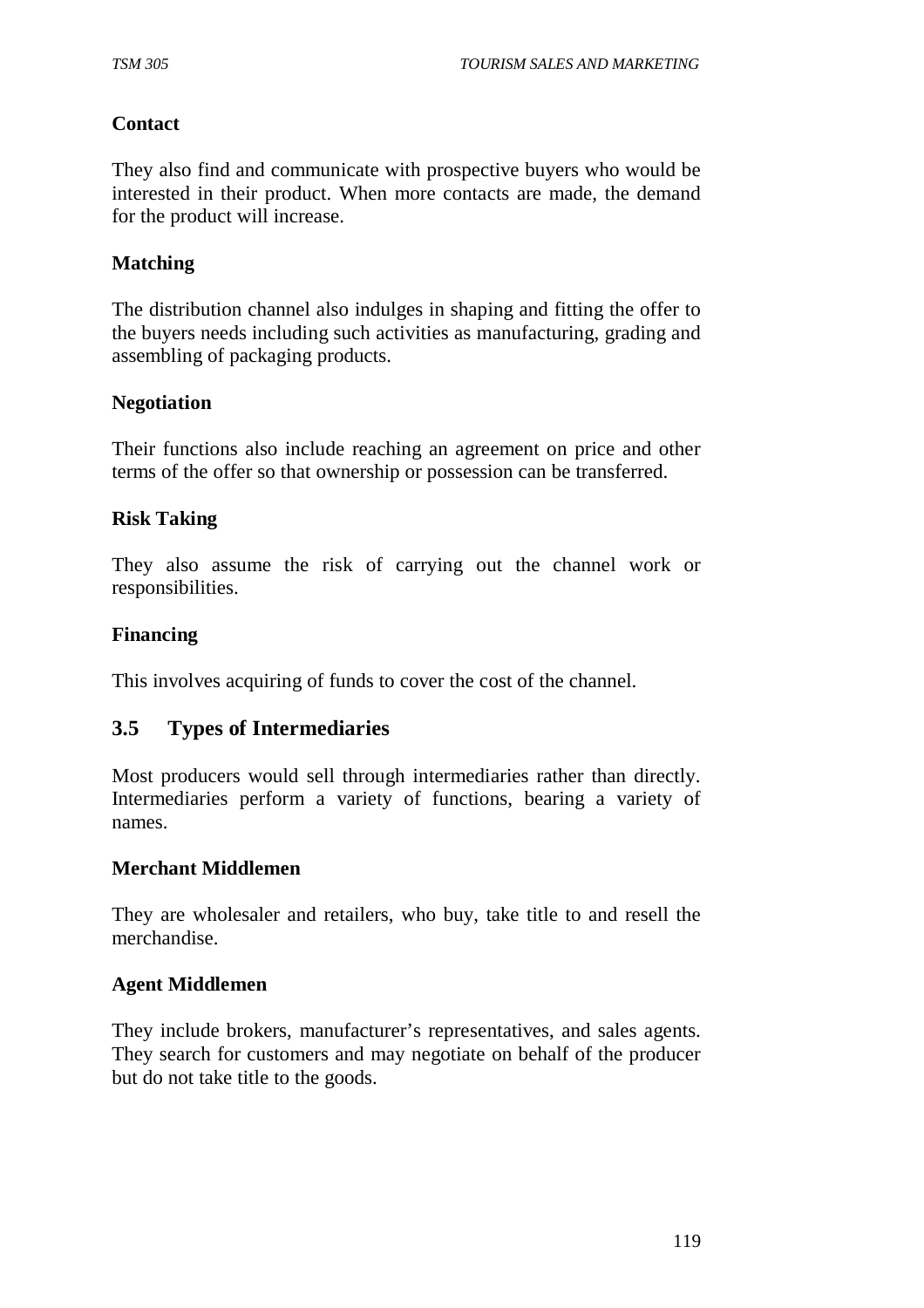#### **Facilitators**

This covers those that assist in the performance of distribution but neither takes title to goods nor negotiates purchases or sales. They include transportation companies and independent ware-houses, banks and advertising agencies. As already stated above, this group does not make a trade channel since it does not actively participate in negotiating purchase and sales.

## **3.6 Why Marketing Intermediaries are Used**

Producers are willing to delegate some of the selling responsibilities to intermediaries, doing so means, relinquishing some control over how and to whom the products are sold. The producers risk their destiny into the hands of intermediaries. Yet producers gain several advantages from delegating. The need for using intermediaries includes the following:

#### **Lack of Financial Resources**

Some organizations have so many outlets that no matter their resource strength, they may sometimes be hard pressed to raise cash to buy out its dealers.

#### **The Impossibility of Direct Marketing**

There are cases whereby direct marketing is just not feasible. A gum producing company for instance may not find it practically feasible to establish small retail gum shops throughout the country or to sell gum by mail order. It will sell gum along with many other small products and would end up carrying other products.

## **Need for Increasing Marketing Investment**

Even where producers can afford establishing their own channels, it is often better for them to earn a greater return by increasing investment in the main business. A 20% return on investment on manufacturing may not be traded for a 10% return on retailing for instance, firms would rather concentrate their resources where there is a greater yield.

#### **Superior Distribution Efficiency**

The use of middlemen largely boils down to their superior efficiency in making goods widely available and accessible to target markets. Marketing intermediaries through their contacts, experience, specialization and scale of operation, offer the firm more than it can usually achieve on its own.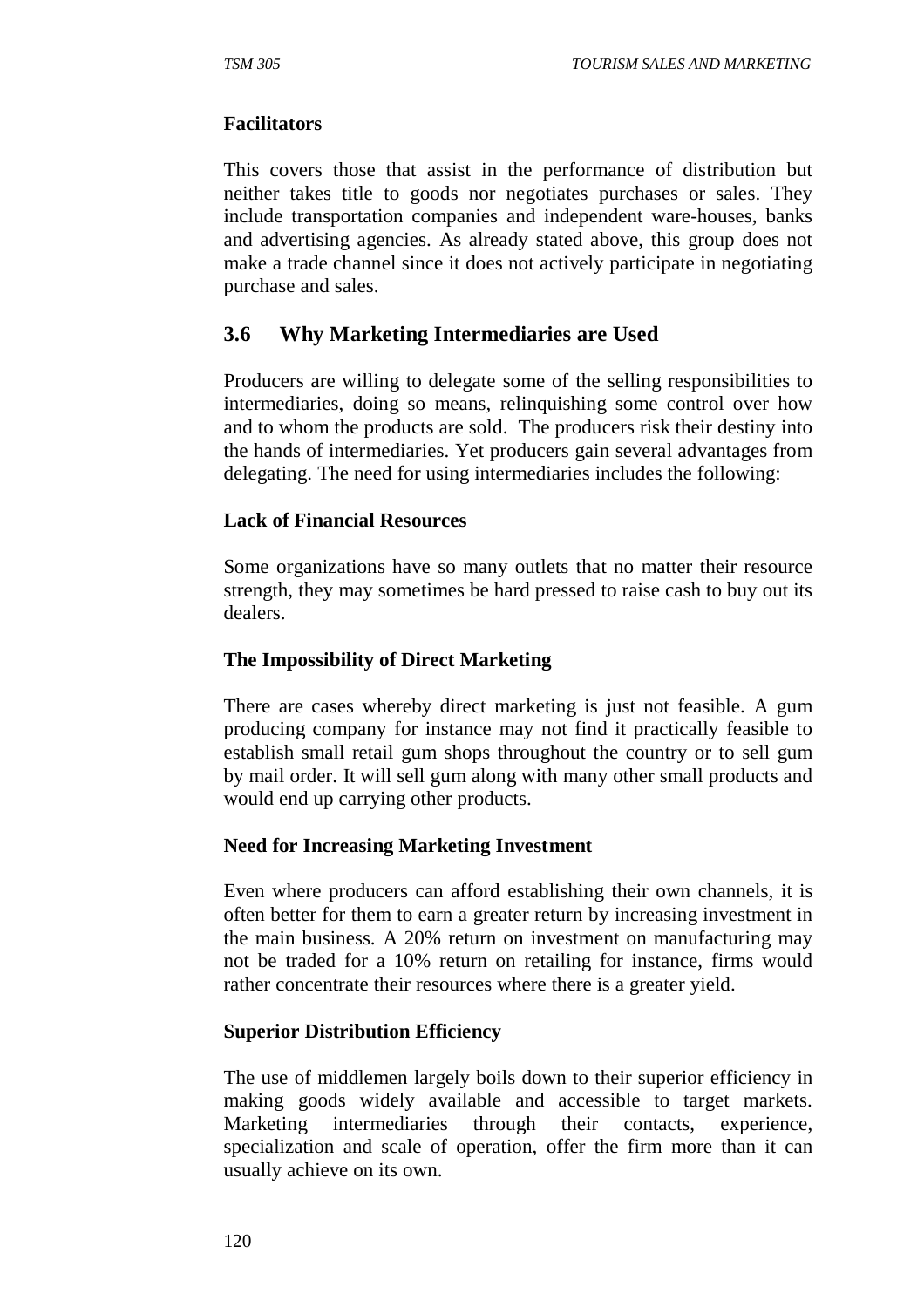# **Transformation of the Heterogeneous Supplies into Assorted of Goods**

The basic role of marketing intermediaries is to transform the heterogeneous supplies found into assorted goods that people want to buy. Intermediaries smoothen the flow of goods and services. This procedure is necessary to bridge the discrepancies between the assortment of goods and services generally by the producer and the assortment demanded by the consumer.

## **SELF ASSESSMENT EXERCISE 1**

From the discussion of the nature and meaning of distribution and channel of Distribution in this unit, you are required to write out the functions of the distribution channels in marketing.

# **3.7 Designing Distribution Channels**

The task of designing distribution channels requires on analysis five factors namely:

- (1) The selected target markets
- (2) The Rest of the marketing mix. Price, product, promotion, and place.
- (3) Company resources
- (4) Competition and other external forces.
- (5) Current and anticipated distribution structures in the industry

Kuwu (2007) says it that the following should be analyzed in the process of designing channel systems.

- (a) Customer needs.
- (b) Establishing channel objectives
- (c) Identifying and evaluating the major channel alternatives

## **3.8 Functions of Intermediaries**

Intermediaries are used because they specialize in important task such as, moving products to customers effectively and efficiently. In doing this, they perform the following activities among others:

## **Buying**

Intermediaries identify and anticipate the needs of the customers they serve. Therefore, the intermediaries buy products and makes available to target markets. Furthermore, intermediaries perform the crucial function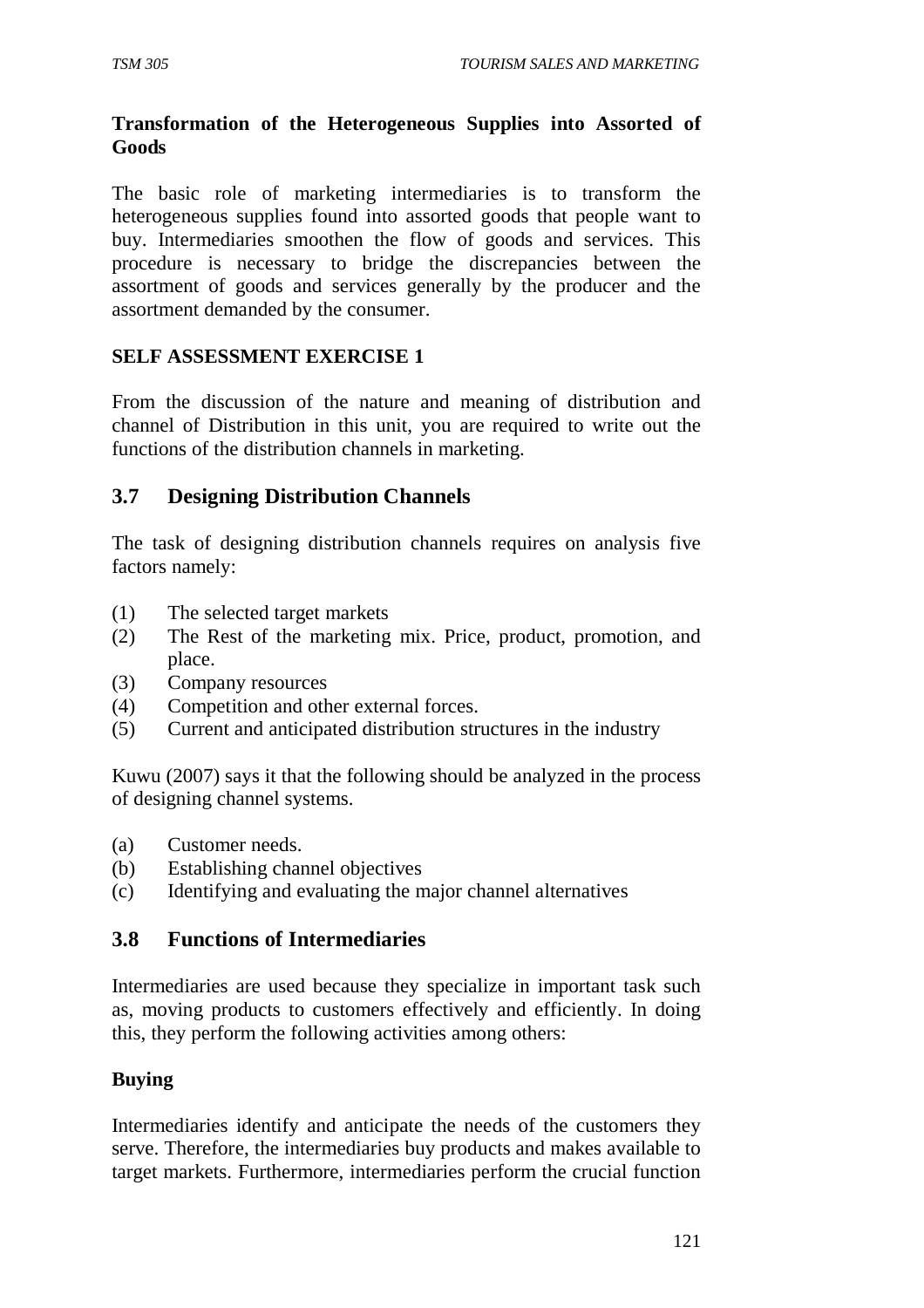of communicating the customers' concern to manufacturers, thus helping to satisfy customer's needs.

#### **Selling**

Many manufacturers have limited financial resources and so they are unable to establish all the need contacts with their target markets. Such manufacturers do use intermediaries.

## **Bulk Breaking**

The intermediaries gather large quantities of goods from various sources, thus, building up an assortment of brands and then sell this assortment to customers in small quantities. Therefore, the intermediaries create time, place and possession utility because they make the products available when customers want them, where they want them and at the right quantities.

## **Transportation**

At times, intermediaries do provide vehicles that can be used to move product between geographical points. Some intermediaries provide delivery services which enhance exchanges with ultimate consumers.

## **Financing**

Some wholesalers often help their customers by providing them with credit facilities. Indeed, wholesalers do offer, assistance to retailers with a view to stimulating sales.

## **Risk Bearing**

Most of the intermediaries take title to the products that they sell. Hence, they bear the risk of not selling the products and the manufacturer assumes no legal responsibility for them. If the product becomes obsolete for any reason, the intermediary bears the loss. Furthermore, intermediaries usually stand behind their products, thus customers who procure faulty or unwanted product can seek redress more quickly from the intermediary than from the manufacturer.

## **After-Sales-Services**

Some intermediaries provide after-sales-services. This is necessary to boost up repeat purchase. The function of channel distribution ranges from title transfer, physical movement, goods storage, communication of products, finishing in transit, inventory and on purchase.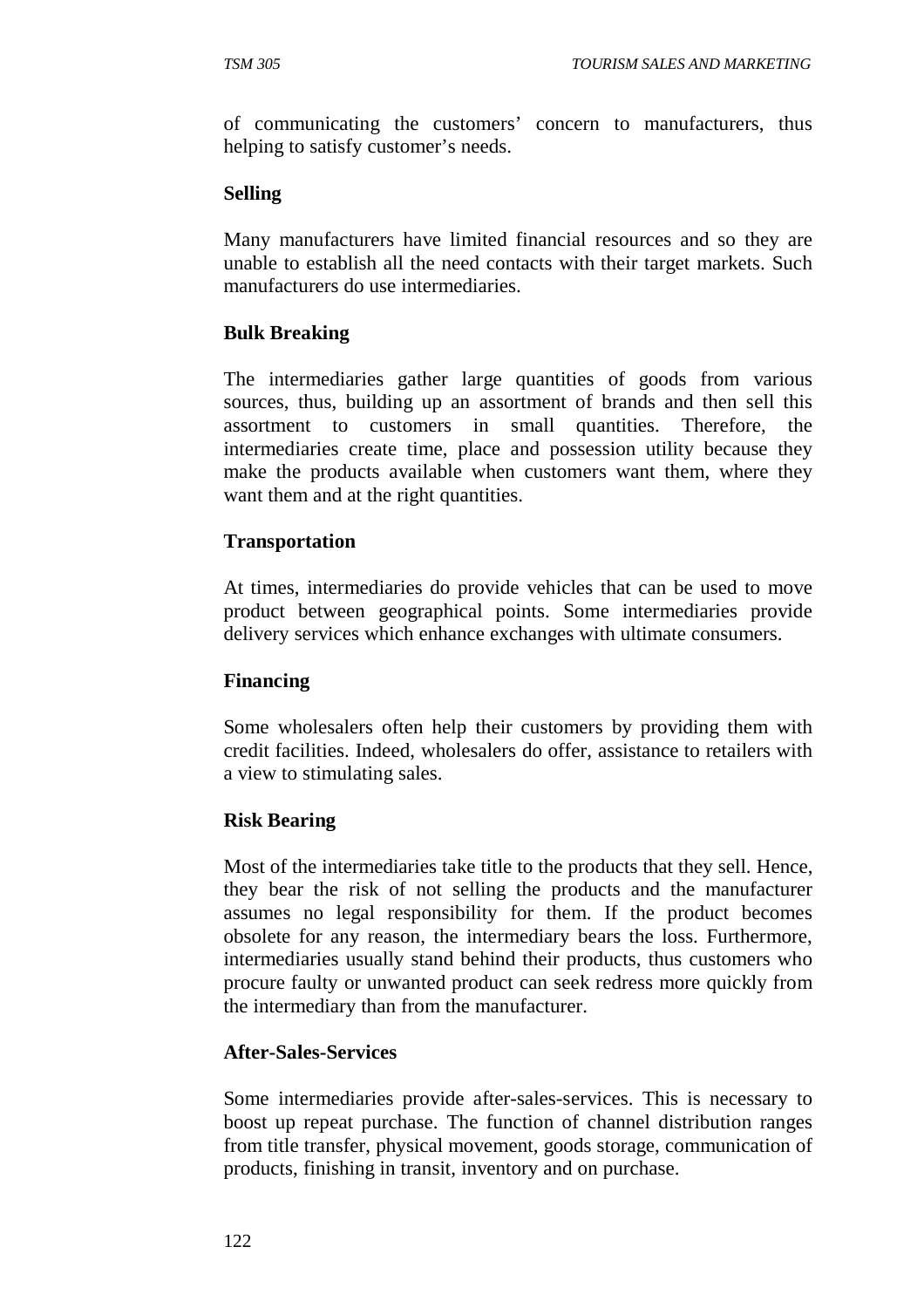#### **Provision of Information**

The intermediaries provide information and insight into markets. This information may be vital to small businesses, new business entrant or an export firm.

The intermediaries facilitate the buying process by bringing together a range of similar or related items into a large stock e.g. a super market provide customers with a wide variety of choice which increases store traffic for the purchase of several goods.

## **3.9 Cooperation and Conflict**

It is quite obvious that manufacturers and intermediaries must depend on each other to ensure that product reach consumers. The cooperation of manufacturers and intermediaries will be required to achieve overall distribution objectives. Getting the right product, at the right time and at the right quantity, in any social system, peer groups, nations, families, cooperation is always accompanied by conflict.

## **3.9.1 Conflict**

Conflict is inevitable where two people or groups must relate, particularly where the interest of the relating members do not always coincide. What is necessary is to minimize the conflict. There are five types of conflict in a distribution channel. Namely:

# **3.9.1.1 Vertical Conflict**

Vertical conflict occurs between channel members who belong to different levels between manufacturer and wholesaler or retailer. If a channel member fails to perform the function assigned to him, conflict will arise for example, the manufacturer may instruct a wholesaler to display product to retailers in an aggressive manner if this is not done, conflict may occur.

## **3.9.1.2 Horizontal Conflict**

Horizontal conflict arises between channel members who belong to the same level – between two or more retailers or between two or more wholesalers.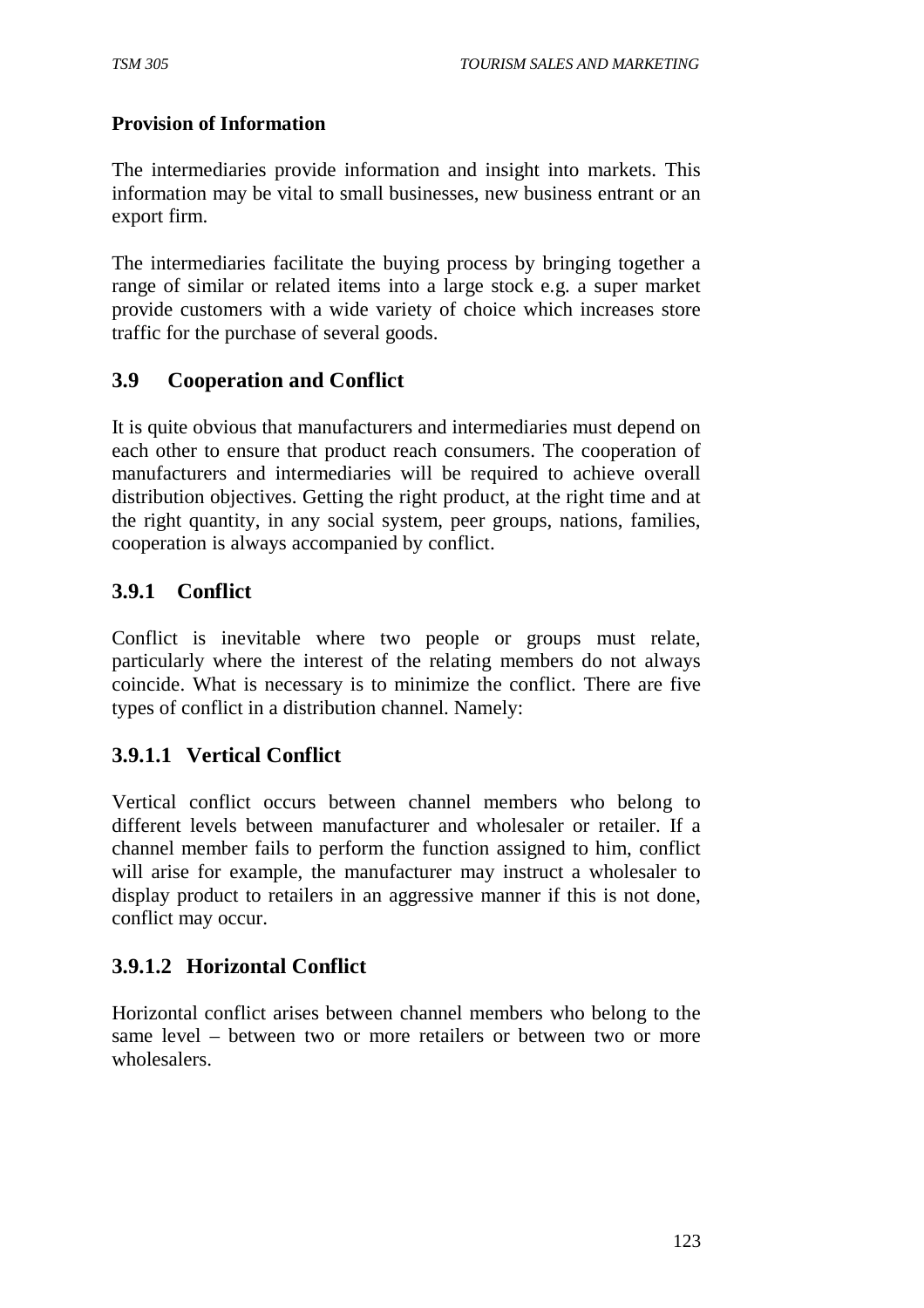## **3.9.1.3 Attitudinal Conflict**

Attitudinal conflict occurs from different ways of perceiving the channel and its environment. Attitudinal conflicts may arise from differences in expectation about success or disagreements about roles that each channel members must play.

#### **3.9.1.4 Structural Conflict**

Structural conflict results whenever the needs of channels members clash. Sources of structural conflicts are; if channel members do pursue different goals, if a channel member attempts to have absolute control over some marketing activity or when channel members are competing for the same scare resource.

#### **3.9.1.5 Multi-channel Conflict**

This exists when the manufacturer has established two or more channels that compete with each other in selling to the same market.

#### **3.91.6 Cooperation**

Any channel of distribution requires cooperation between its members defining terms of sale, ensuring adequate inventory, ensuring delivery as well as informing other members of the distribution channel about market trends.

#### **3.9.2 Corporate Factors**

Basically, two corporate factors affect channel decisions, namely product and company's characteristics.

#### **(A) Product Characteristics**

The product characteristics that encourage direct marketing are listed as follows.

- **Bulk:** Bulky products require distribution channels that will minimize transportation and handling costs.
- **Complexity:** Complex products such as industrial generators require technical expertise of the manufacturer's sales persons.
- **Perishability:** perishable product must be speeded through their channels. Such channels are usually short
- **High price:** High priced products sometimes require direct marketing because potential buyers may wish to deal directly with the manufacturers before making their purchase decisions.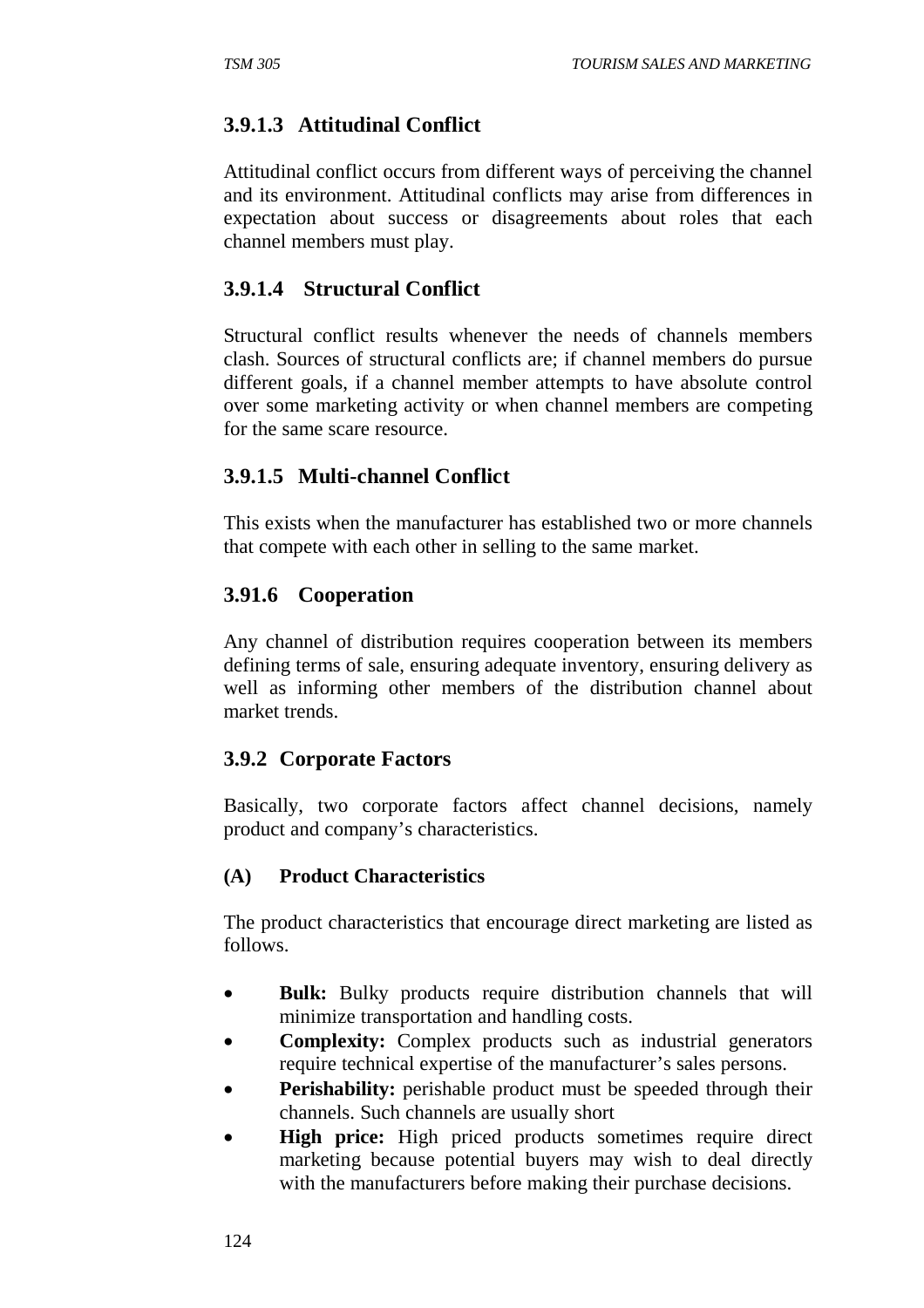#### **(B) Company characteristics**

Company characteristics can influence channel selection. A financially weak company needs intermediaries more than one that is financially strong. A company with adequate finance can establish its own sales force or build its own warehouse. A financially weak company would have to use intermediaries.

## **3.10 Causes of Channel Conflict**

#### **Goal Incompatibility**

A manufacturer may want to achieve rapid market growth through a low price policy while dealers may prefer to work with high margins and pursue short run profitability.

#### **Unclean Roles and Rights**

The manufacturer may be optimistic about short term economic out look and want dealers to carry higher inventory. But the dealers may be pessimistic about the short term out look.

#### **Degree of Dependence**

Conflict may also arise because of the intermediaries' great dependence on the manufacturer. For example, a situation where the fortunes of dealers are intimately affected by the manufacturers' product design and pricing decisions creates room for conflict.

# **3.11 Managing and Resolving Channel Conflict**

Conflict is not completely bad in any organized relationship. Constructive conflict for instance, may lead to more dynamic adaptation to a changing environment. On the other hand, too much of it may be dysfunctional. To eliminate conflict is not possible, but it is possible to manage it. A channel leader otherwise referred to as channel captain can take the initiative in resolving channel conflicts. Companies can use the following method to resolve channel conflicts.

#### **Integrate the Channel Members**

This involves restructuring the channel of distribution into a new organization. The new organization will have its own objectives to meet hence conflicts that may arise from different objectives among channel members will be resolved.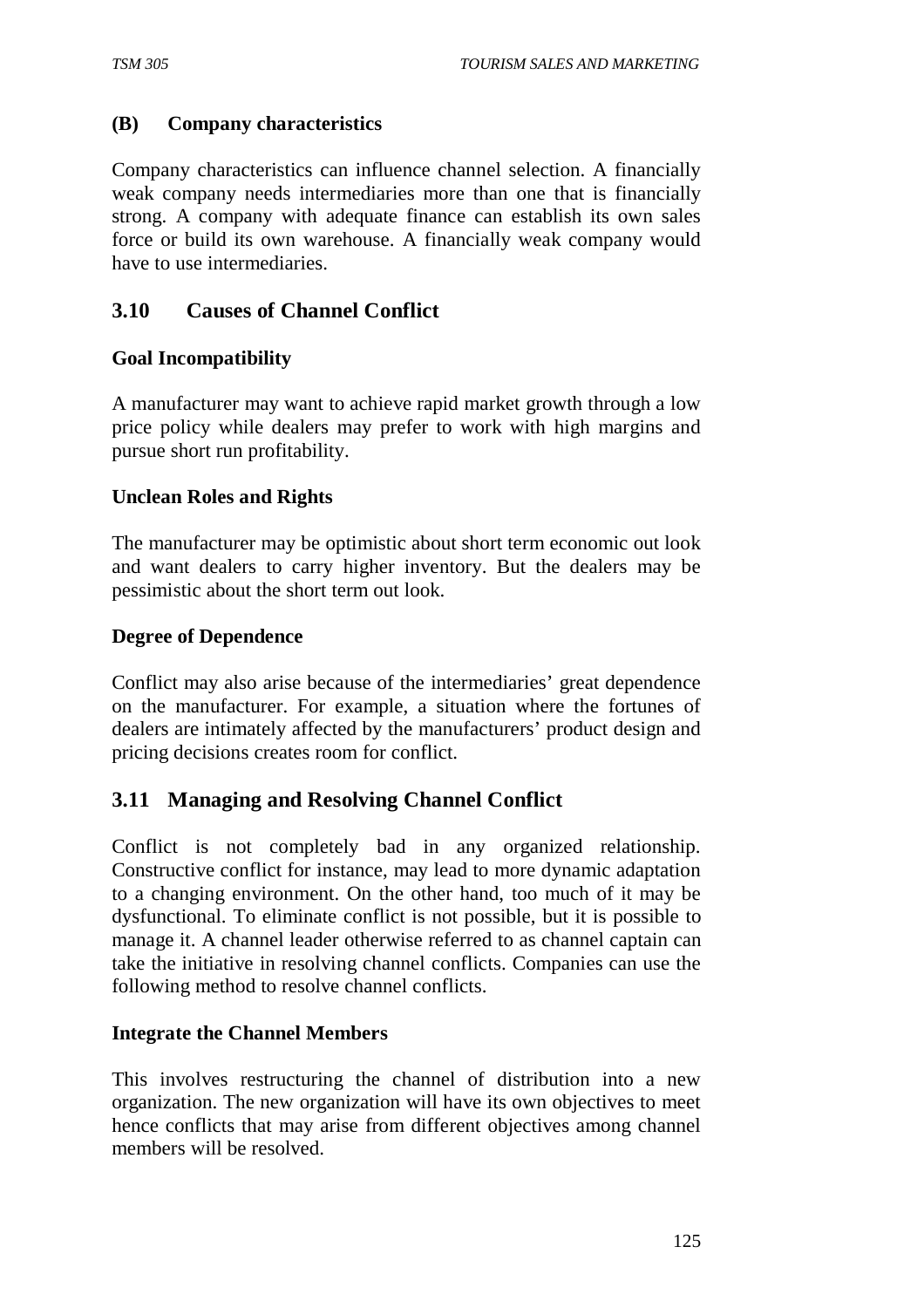Manufacturers must also strive to improve communication with intermediaries.

The manufacturer may offer additional incentive to other channel members to gain compliance or if the price is too high, the manufacturer may seek a replacement for the channel member. Other several strategies for managing conflicts are.

- The adoption of super ordinate goals.
- The exchange of persons between two or more channel level
- Cooperation
- Joint membership in and between trade associations
- Diplomacy
- **Mediation**
- Arbitration

## **3.12 Factors Affecting Choice of Distribution Channels**

The factors influencing the choice of distribution channels can be divided into two broad categories:

- (i) Environmental and
- (ii) Corporate factors.

#### **Environmental Factors**

This comprises of competition, customer's characteristics, legal regulation and the state of the economy. These are environmental factors that influence channel decisions of companies.

#### **Competition**

The channels of distribution used by competitors will influence the company's choice of channel selection. Most companies want their products to compete in the same channels. Some manufacturers adopt different distribution strategies, thus, avoiding competitive products thereby establishing unique distributive riches.

#### **Customer Characteristics**

Companies can sell their product directly to customers when such customers are few, large and geographically concentrated. On the other hand, if a company has many small, geographically dispersed customers, then it requires intermediaries to sell the products to such customers.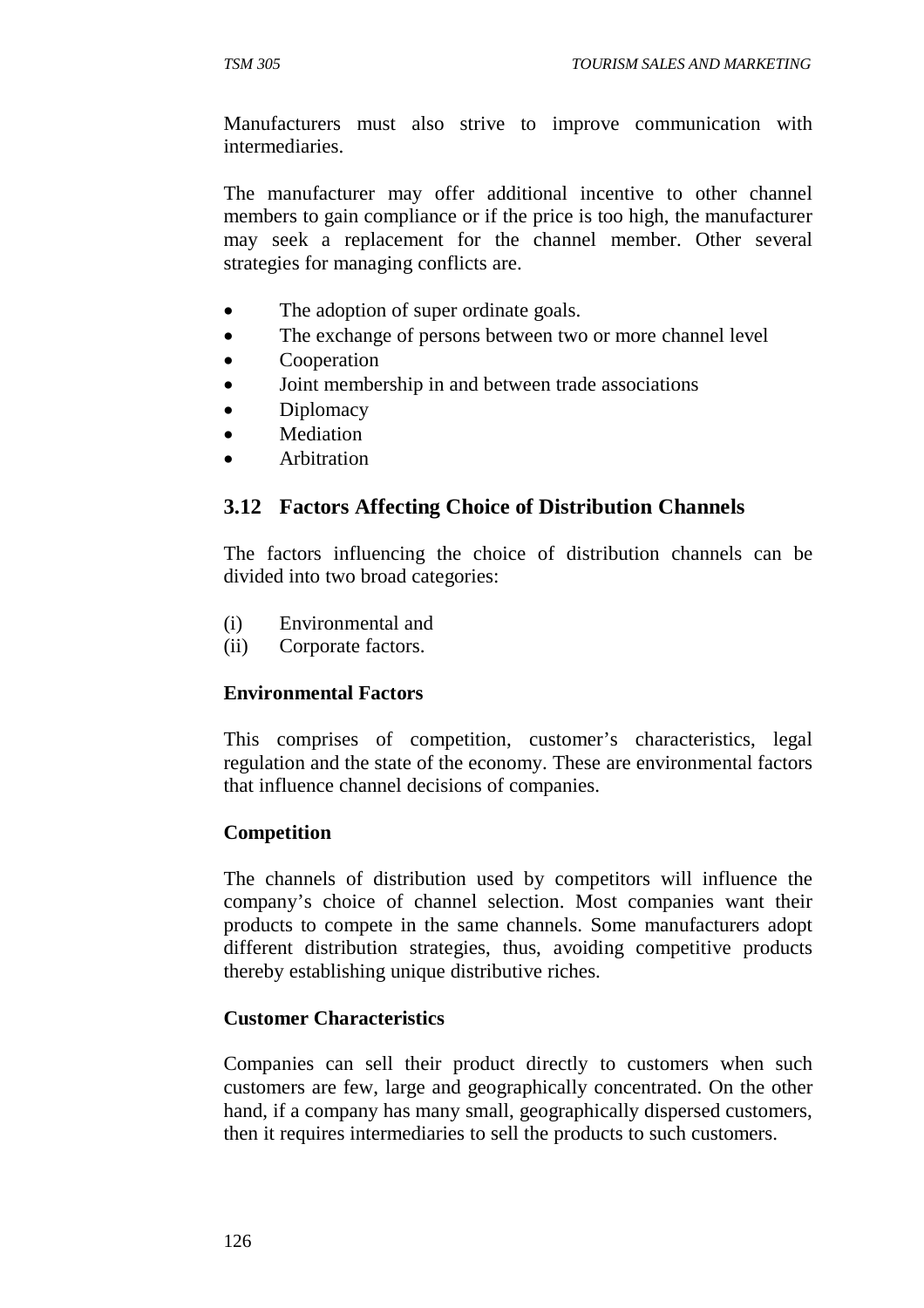## **Legal Regulation**

Generally, companies are expected to carry out their operations within the ambits of the laws enacted by Government in different countries of the world. The sale of goods Act 1993 is one of such laws.

#### **Economic Conditions**

The state of the economy will affect the choice of distribution channels. In a period of economic recession, companies may strive to reduce cost by passing the intermediaries and selling directly. However the high cost of personal selling should compel the manufacturers to use the services of intermediaries in an economic downturn.

## **3.13 Importance of Distribution Cost Analysis**

Distribution cost analysis is the reassessment of variables in distribution management. Different activities are involved in product distribution (Raw and finished materials) when companies embark on physical and channel distribution (i.e. movement of physical goods from one point to another) they tend to incur a lot of expenses. To stem excesses in this area, cost reassessment is important. Furthermore, cost analysis is important for the following reasons.

- (1) To ensure cost maximization and effectiveness
- (2) To boost decision making, channel selection, storage facilities and distribution paraphernalia.
- (3) Distribution cost analysis is informative about standards established in distribution expenses incurred and cost allotment.
- (4) It aids accurate cost records
- (5) It is a model for expenditure/revenue comparison
- (6) It serves as a control mechanism by making it possible for efforts and costs to be compared.
- (7) It ensures availability of adequate funds and avoidance of excesses.
- (8) Distribution cost analysis enables firms arrive at realistic distribution budget
- (9) Optimization of distribution functions and timing
- (10) Aids evaluation of channel effectiveness.
- (11) Distribution cost analysis helps firms to arrive at total company budget and allow for inter and intra firm comparism.
- (12) Effective resource allocation and utilization
- (13) Itemization of cost and value
- (14) Helps to evolve alternative distribution strategies.
- (15) Helps to reduce costs on high cost items.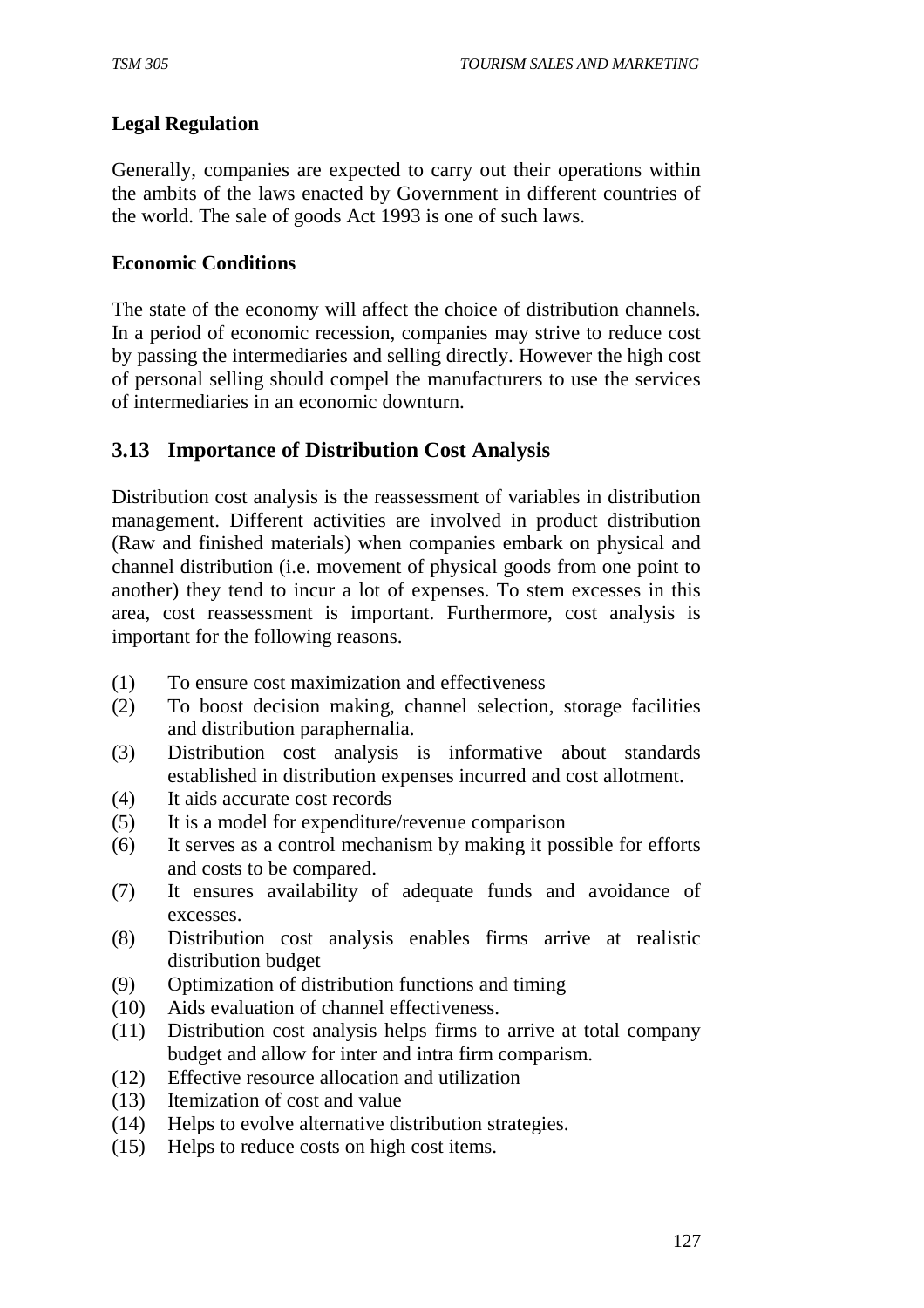# **3.13.1 Distribution Cost Analysis Covers**

- (a) Handling costs and inventories
- (b) Storage costs
- (c) Loading and unloading.
- (d) Processing costs.
- (e) Transportation costs
- (f) Administrative costs
- (g) Warehousing costs.
- (h) Invoicing costs
- (i) Containerization costs
- (j) Other auxiliary services.

#### **SELF ASSESSMENT EXERCISE 2**

Explain co-operation and conflict in Distribution channel

## **4.0 CONCLUSION**

In this unit, we have discussed generally the nature and meaning of distribution and channel of distribution, the functions of distribution, the intermediaries in distribution, their roles and functions, conflict and cooperation in distribution channel.

## **5.0 SUMMARY**

This unit treats the nature and meaning of distribution channel, its functions, the intermediaries and its functions, cooperation and conflict and the importance of distribution costs analysis.

## **6.0 TUTOR-MARKED ASSIGNMENT**

- 1. List the function of distribution channel.
- 2. State the reasons why cost analysis is important in Distribution channels.

#### **7.0 REFERENCES/FURTHER READINGS**

- Kuwu E.A. (2007). 'Revision Notes on Tourism Sales and Marketing,' Federal Polytechnic: Kaduna.
- Bhatai A.K. (2001). *Tourism Management and Marketing*, 1<sup>st</sup> Edition, Sterling Publishers Private Limited New Delhi: India.
- Austin O.U (1996). *Marketing in Practice*, 1<sup>st</sup> Edition Adi Publishers, No. 4 Umuehea Road: Ibusa.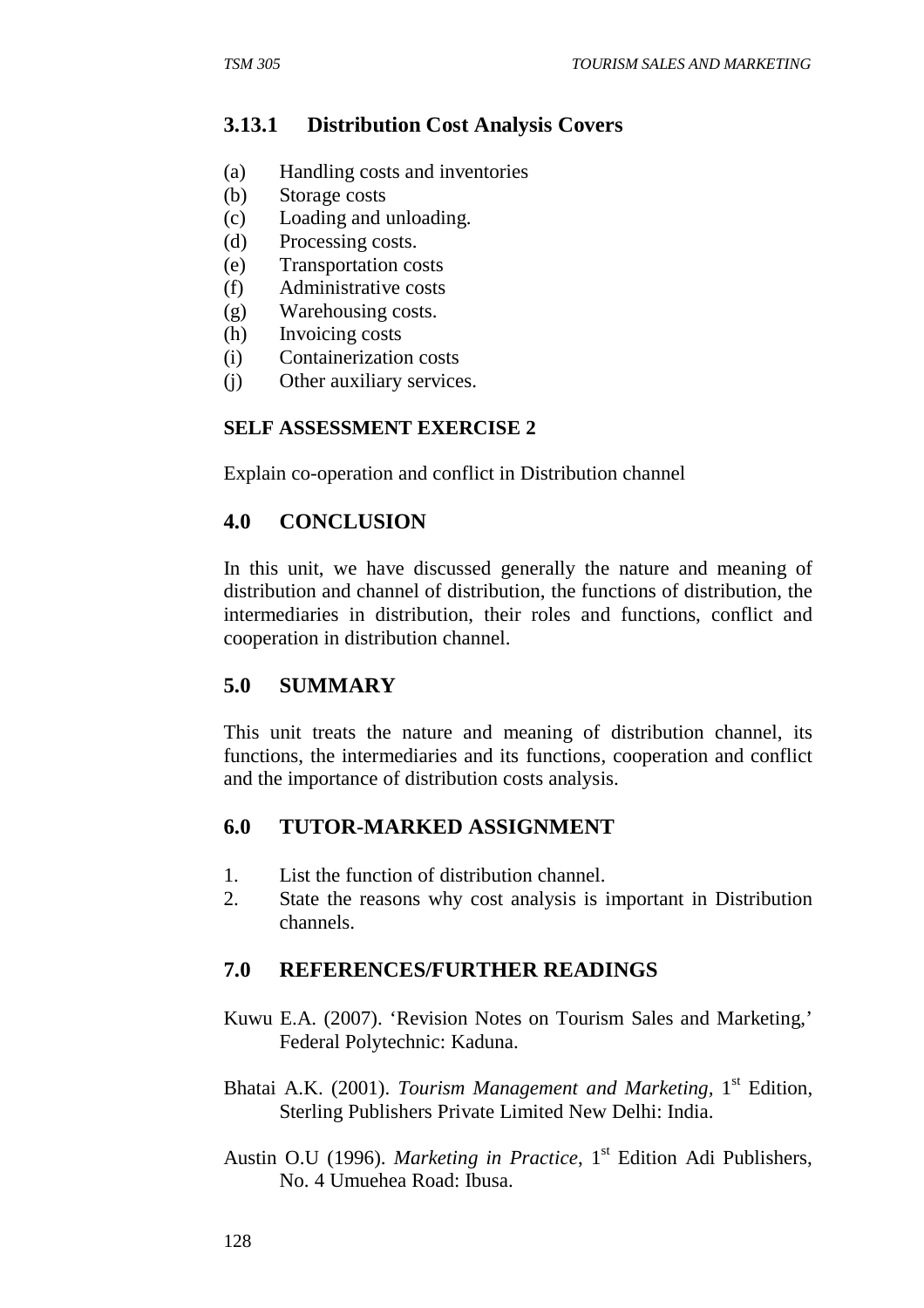# **MODULE 3**

| Unit 1 | <b>Marketing Environment</b>                         |
|--------|------------------------------------------------------|
| Unit 2 | Product Life Cycle, Consumer Behaviour and Marketing |
|        | Media                                                |
| Unit 3 | Consumerism in Marketing                             |
| Unit 4 | Sales Representatives in Marketing                   |
| Unit 5 | Market Segmentation and Sales Support in Marketing.  |

# **UNIT 1 MARKETING ENVIRONMENT**

## **CONTENTS**

- 1.0 Introduction
- 2.0 Objectives
- 3.0 Main Content
	- 3.1 The Meaning of Marketing Environment
	- 3.2 Environmental Influences to Marketing
		- 3.2.1 The Public
			- 3.2.1.1 The Symbiotic Public
			- 3.2.1.2 Dependable Public
			- 3.2.1.3 Avoidable Public
		- 3.2.2 The Financial Media
		- 3.2.3 The Government Media
		- 3.2.4 Interest Group
	- 3.3 The Macro-Environment
		- 3.3.1 Cultural and Social Environment
		- 3.3.2 Economic Environment
		- 3.3.3 Population/Demography
		- 3.3.4 Competitive Environment
			- 3.3.4.1 Income
			- 3.3.4.2 The Position of Advertising in the Environment
		- 3.3.5 Technological Environment
		- 3.3.6 Legal and Political Environment
- 4.0 Conclusion
- 5.0 Summary
- 6.0 Tutor-Marked Assignment
- 7.0 References/Further Readings

## **1.0 INTRODUCTION**

Marketers are exposed to two major environments, mini and maxi environments. The mini environment is popularly called the micro-environment. It involves managerial activities within the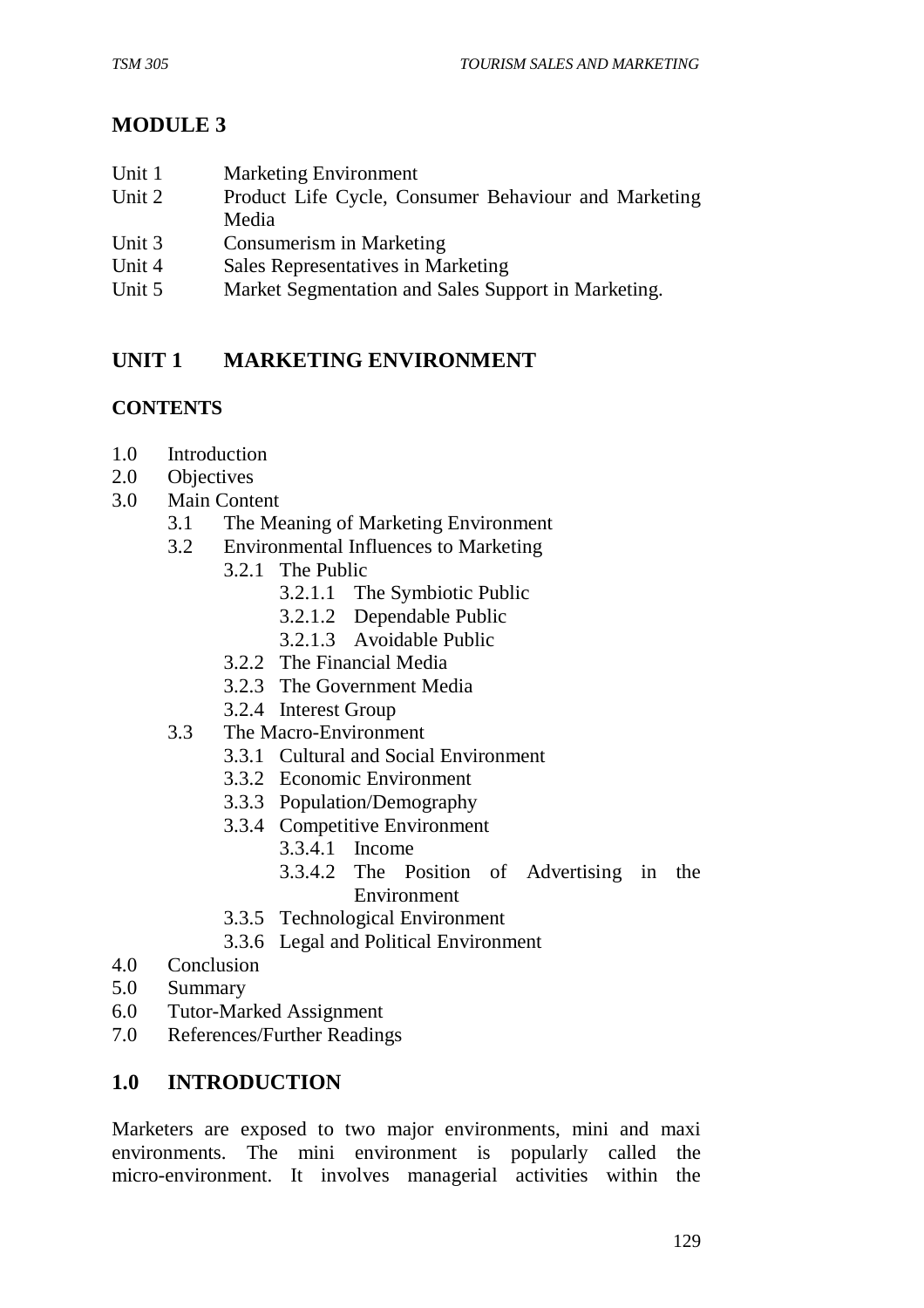company. The maxi-environment on the other hand, represents the macro-environment which emphasizes societal values. The mini deals with the miniaturized internal marketing structure revolving round management decisions. It dwells on the interest of the board of Directors, action of top/middle/bottom level management. It encompasses the totality of activities right from need arousal, material sourcing/procurement to the placement of finished product in the hands of the consumer. Summarily, all activities that facilitate the tangible profit objectives of the organization are mini environmental factors. These activities include marketing research, physical distribution, channel development, product development, pricing, promotion etc.

 Maxi environment on the other hand, considers the impact of the above variable on a wider spectrum of social dimension. The mini and maxi environments cannot be divorced from each other because a grasp of societal values and consequences of marketing efforts allow for symbiotic existence of company and various maxi environmental publics. The study of maxi and mini environment enable the marketer to envision and evaluate marketing activities within a broader societal setup and ascertain its validity in the development of national economies. The maxi environment consists of the legal, political, economic demographic and technological environments.

# **2.0 OBJECTIVES**

By the end of this unit, you should be able to:

- explain the nature and meaning of marketing environment
- explain the reasons for studying the marketing environment
- explain the differences between maxi and mini marketing environment
- explain the factors influencing the marketing environment.

# **2.0 MAIN CONTENT**

## **3.1 Meaning of Marketing Environment**

The term marketing environment depicts the world external/internal to the organization which exerts considerable influence on the activities cum survival of an organization. Marketers need to study this marketing environment for the following reasons.

- (i) To fulfill the concept of marketing
- (ii) To ensure profitability at all times.
- (iii) To gauge societal response to marketing exploits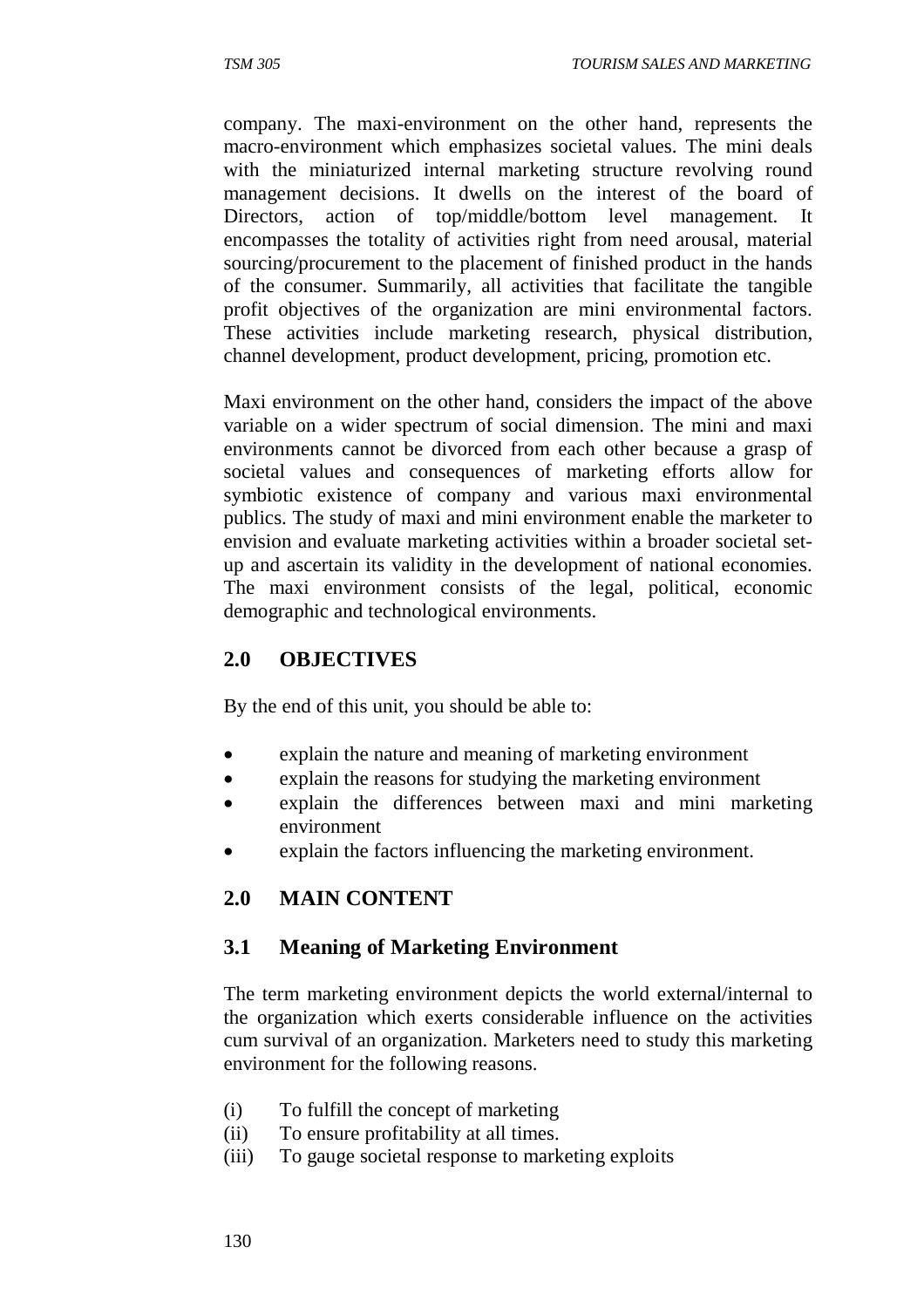- (iv) To measure personnel responsibilities against management policies and objectives.
- (v) To monitor societal perceptions of organizational tasks and remodel such efforts to appeal to the whims of the society
- (vi) To avoid unbudgeted expenses.
- (vii) To ensure enviable portraiture of good image and reputation within the society
- (viii) To guarantee continuity and co-ordinated efforts.

Whatever the objective, however, the view and actions of management as well as societal attitude and perception are vital to the business success.

## **3.2 Environmental Influences to Marketing**

## **3.2.1 The Public**

A public is a distinct group that has actual or potential interest or impact on an organization. There are three types of publics.

# **3.2.1.1 The Symbiotic Public**

This consists of individuals that have interest in the company and vice versa. Both exist symbiotically and reap the reward of their exploits. Typical examples are the financial community, the shareholders etc.

# **3.2.1.2 Dependable Public**

There are other set of individual that exist within a community where industrial activities thrive. These individuals are important to organizational success and their importance can be measured by the degree of their desirability by various companies. Frequent efforts are made by organization to curry their favour. These groups are called dependable groups e.g. mass media.

# **3.2.1.3 Avoidable Public**

A third group, consist of a public of unwanted individuals. These groups of individuals are hungry to know more about the organizational activities. But companies endeavour to avoid them by not showing any interest; yet, these publics have greater powers in refashioning company activities e.g. environmentalist, consumerist etc. These publics apart from exerting a lot of influence on the company also influence other public.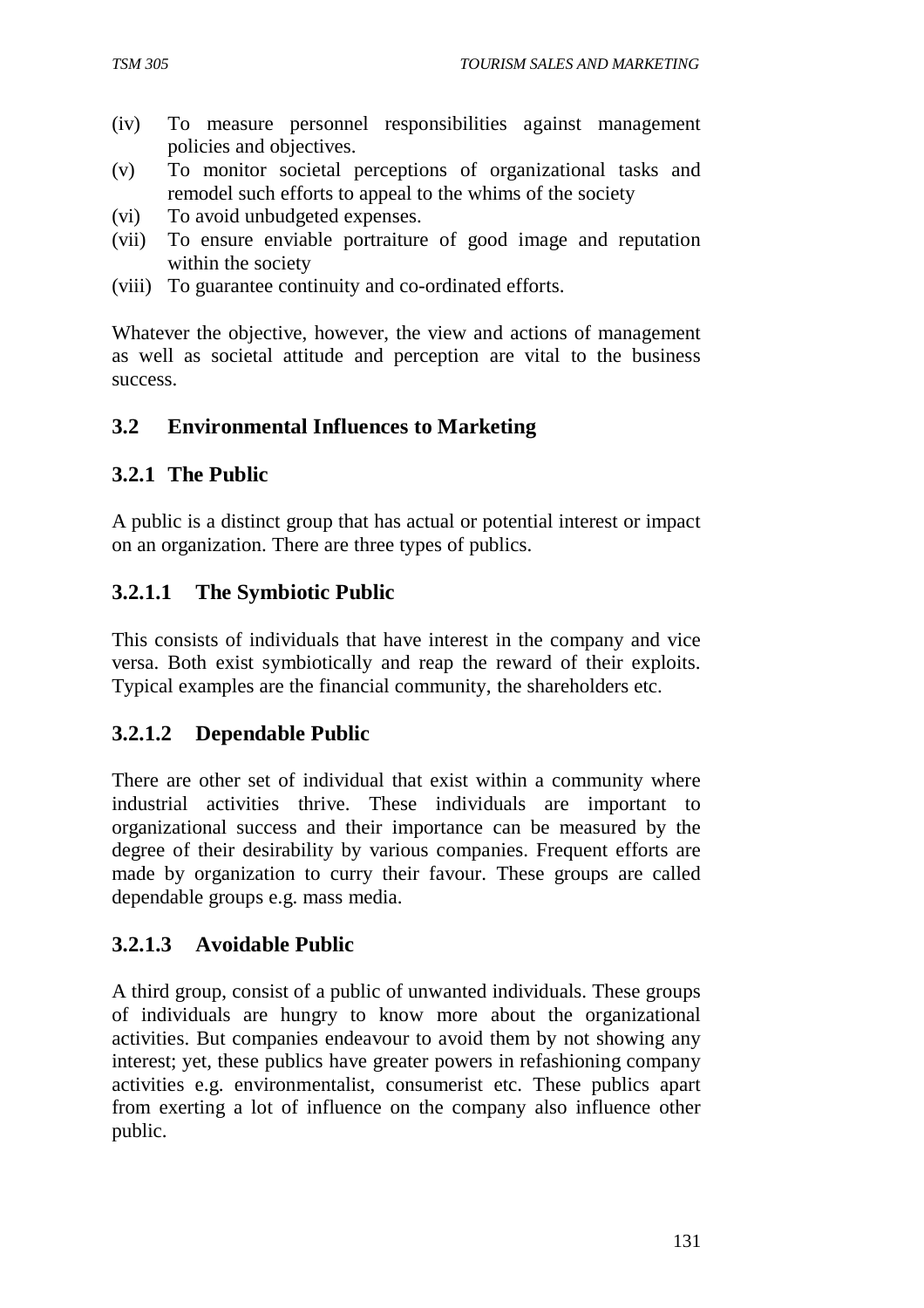## **3.3 The Financial Media**

This consists of multiple individuals who supply or influence the possibility of a company obtaining funds. These include banks, investment houses, stock exchanges and marketing plan to achieve favourable response from these financial publics. Philanthropic and other non-profit organizations also try to mount effective campaigns for response from these sectors in support of their plight. The effort required in this scenario is more demanding than attracting or serving customers. Organizational survival rests on their ability to effectively finance their activities. As usual, the need for close relationship between the company and financial public must be satisfied.

## **3.3.1 The Government Media**

Government is exerting considerable influence through regulation and direct intervention in company marketing decision. Through Government influences, companies have been compelled to consider product safety, economy in product design, realism and avoidance of obscenity in advertising. Agencies like the price control board, consumer protection commission, federal trade commission etc. have been constituted to refashion organizational activities to suit the public. The existence of these governmental agencies has led to three major responses from the company – establishment of legal department to advice on legal implication of company activities etc.

## **3.3.2 Interest Group**

The Consumer Protection Agency of Nigeria is dreaded by most manufacturers. Consumer's organizations are constantly making impact on company decision. This group consists of consumerist, environmentalist, minority organization and the vigilantee group. The existence of these groups has led progressive companies to incorporate social criteria in their decision making in the interest of consumers, employees, citizens and stockholders. It has further led to the establishment of public affairs/community relations department in order to learn more about the interest of this group and be socially responsible.

To suit the appetite of these groups, some companies have been in the fore-front in encouraging social courses e.g. Coca-Cola, MTN etc. while some other companies have gone into alliance through conferences to map out strategies to deal with these groups. Nigerian banks and other manufacturing organizations are constantly showing greater interest in sports, local government development efforts, charitable services etc. In some cases they offer scholarship to students in their location or sport equipments to local sports groups. We have testified to the various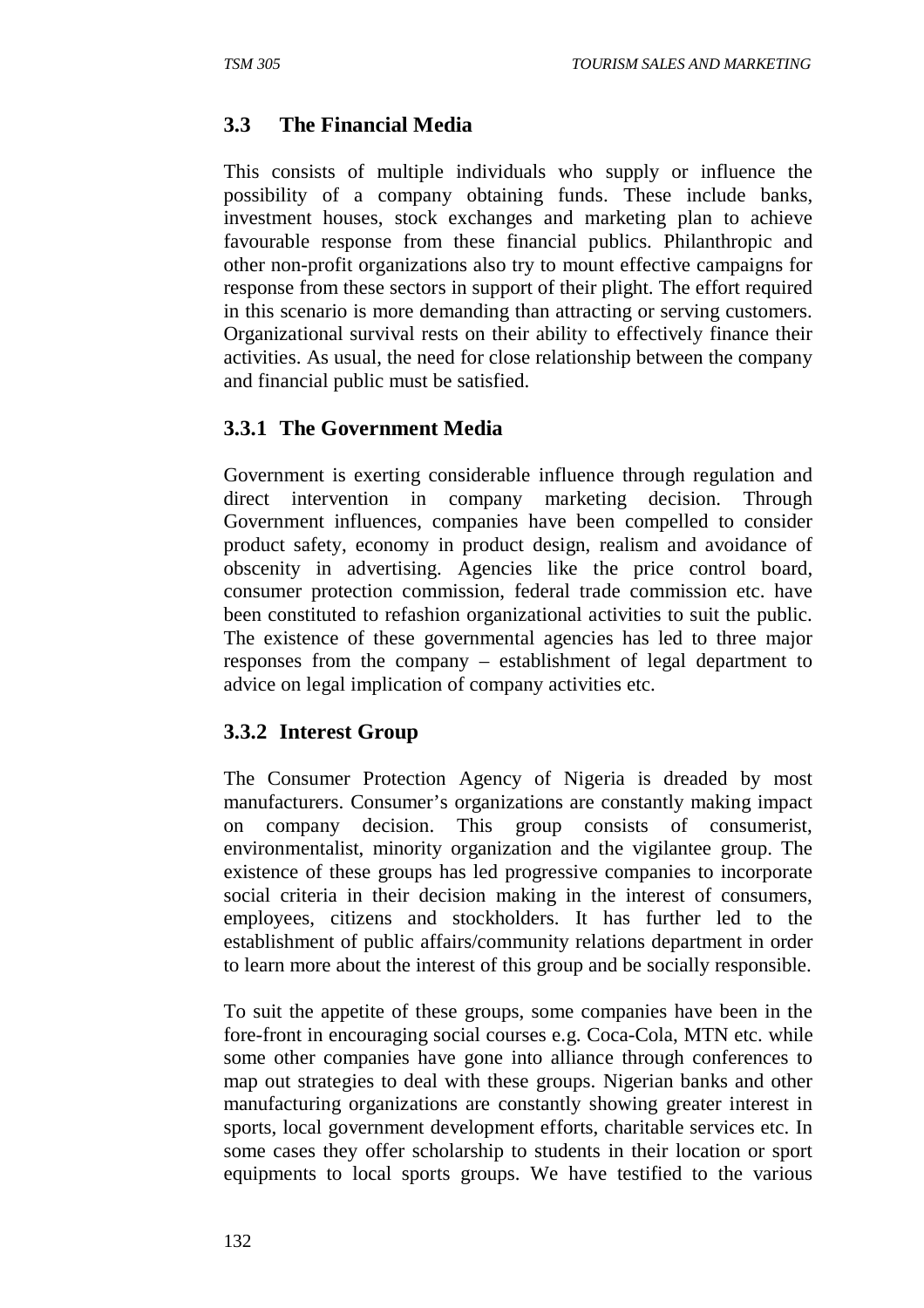donations given to National sportsmen and women by various firms for various victories or distinctions in sports competition.

## **3.4 The Macro-Environment**

Within the macro environment are the most general level of forces that exert remarkable influence on the structure, conduct and the performance of the company's marketing system. These variable are uncontrollable factors that are constantly changing, forcing the company to adopt its marketing mix to meet the changes. These uncontrollable factors consist of

# **3.4.1 Cultural and Social Environment**

This impinges on the belief and action tendencies of people or communal groups. It is vital to appreciate this phenomenon because it enables the company to determine the impact on buying behaviour. Markets consist of people whose behavioural patterns have dynamic influences on marketing performance. The key implication of cultural and social environment is that companies must increase investment to keep in line with and adapt to environmental changes. For survival, a progressive company must adopt to its environment. The rate of environmental change tends to out-weigh company's capability to change; as such, some are passive and enjoy steady growth. On the other hand, innovative firms will prosper and enhance external environmental change. Eating habits vary from state to state. Ethnic and religious satisfactions have created separate markets for some products. The multiplicity of various groups has evolved new marketing activities. Women are becoming very active in cultural activities and adaptive to new cultures, office work, politics etc. Marketers must also adjust to conform to cultural attitudes towards life and work which are reflective of religious, ethnical and moral values. In Nigerian society, bribery has become a common-place as business expense. Each man grows up in a particular human culture that defines his relation to other man and the world in general. Different life styles, expenditure pattern, tastes, behaviours and values are exhibited by different people and culture changes slowly as every day passes by, bringing in a set of new ideas, desires and behavioural norms. Organizations can recognize these changes and design their activities to suit the new needs.

# **3.4.2 Economic Environment**

The purchasing power of potential customers is vital for a successful business. Purchasing power emanates from four major factors, savings, current income, prices and credit availability. The economic environment is affected by the way of the other parts of our macro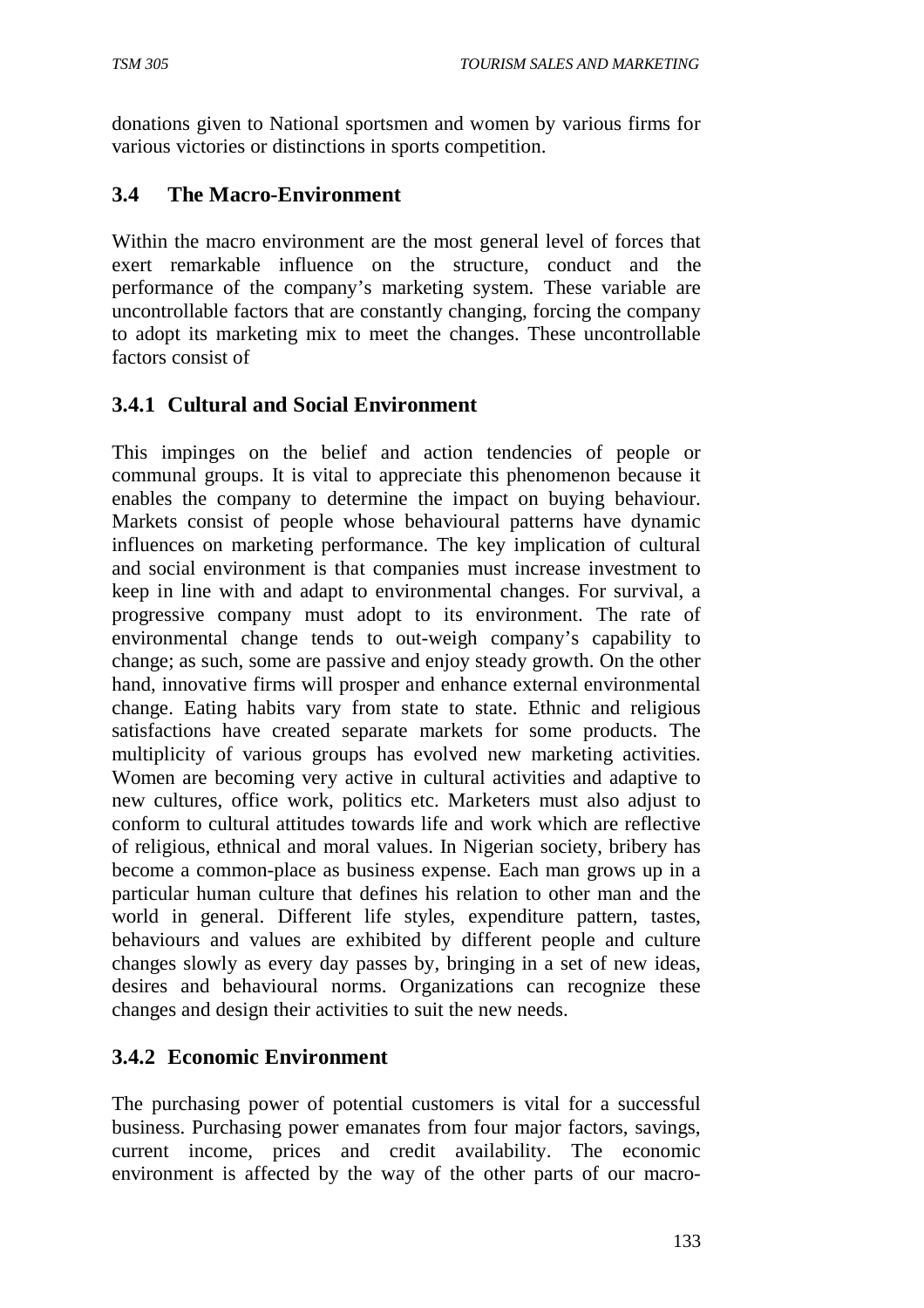economic system interact. This affects such things as National income, economic growth and inflation even a well planned marketing strategy may fail if the country goes through depression on rapid business decline. As customers stop buying some products, their spending patterns may shift from even lower priced goods which are supposed to be selling well during recession to alternative products. This can weaken many producers and retailers and lead to lay-off, retrenchment, reduction in product lines and a change of strategies. Marketing strategies must be changed to adapt to some dynamic economy. The growing shortages of some natural resources can equally cause continuous problems, e.g. if petro-chemical becomes scarce, plastics can be priced out of markets.

# **3.4.3 Population/Demography**

This is concerned with the appraisal of human population characteristics. Marketers should be concerned with national population or world population. Its geographical distribution and density, its age distribution, its social composition, trend in birth rate, death rate and marriage. Many governments have expressed deep concern about the world's population explosion. The origin of this fear is the possibility of the world's resources diminishing and the inadequacy of these resources in supporting the population growth.

 Another major demographic concern is the fact that many countries that are industrially underdeveloped are directly involved in higher population growth. It is world-wide observation that the poor labourers often have more children and this reinforces the lineage of poverty in developing countries.

The rate of increase in world population has great impact on business.

 A growing population means an increase in human needs and growing market for certain products. The growth in population will also lead to move demand for food and other resources which will consequently shoot up cost and greater profit; many industries will be affected differently by population growth. Some industries will thrive; others will be compelled to reformulate their strategies while many more will go into oblivion. A declining birth rate also will pose its own problem, industries catering for babies and expectant mothers will suffer a big blow and may be forced to change their marketing programmes. All organizations selling to a particular age group must watch what is happening to its size and behaviour. A decline in marriage life will negatively affect the sale of life insurance, engagement and wedding rings. Progressive firms must always forecast the demographic trend and forge a better product and market that best suit the forecasted trend.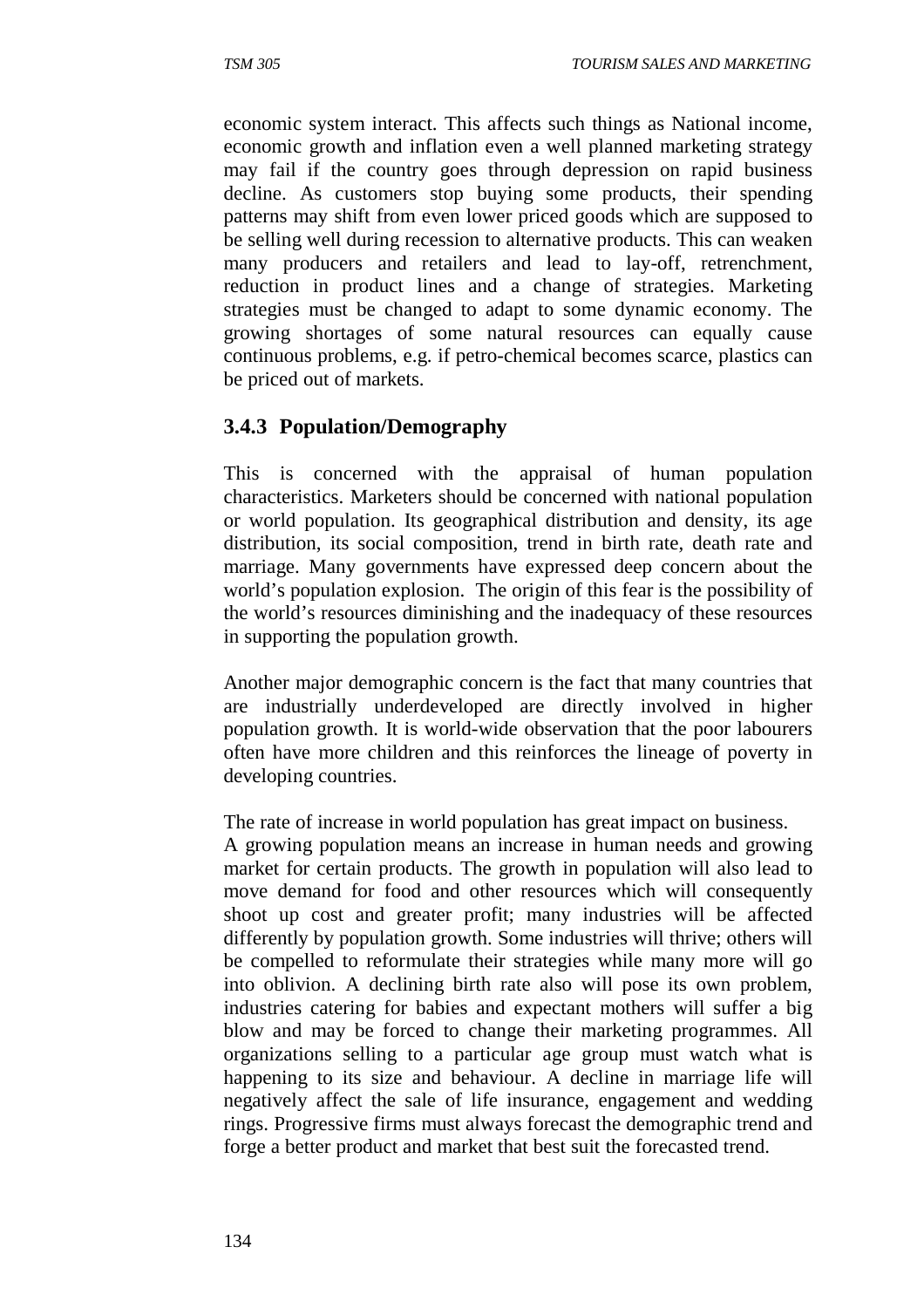# **3.4.4 Competitive Environment**

The competitive environment reflects the number, type and behaviour of competitors facing a particular firm. This is however an uncontrollable variable which the marketing manager must try to manage by adopting strategies which will avoid head-on competition. His chances may be improved, by accurately understanding the marketing competitive environment. Competition may be direct i.e. between firms producing items that can satisfy similar needs. On the other hand, it can be generic, product form, or enterprise. Competitors can be few or many in some cases. For a better understanding of the nature of competition, four kinds of market situation must be identified they are: pure competition, oligopoly, monopolistic, monopsony.

When competition is pure, many competitors offer the same price e.g. homogenous products. There are many buyers and sellers. With few knowledge of the market; there is ease of sellers. In oligopolistic situation, special market features are prevalent. There is essentially homogenous product e.g. cement companies, toilet soap and beverage manufacturers.

There is fairly inelastic industry demand curve. This is due to firms not understanding the true market situation and resort to price cuts to get business. On the other hand, a big increase in demand or supply changes the basic nature of the situation and leads to price cutting which may sometimes be drastic. Oligopolistic competition faces equilibrium as long term trend with profit driven to zero. This happens when there is price competition. Along the way, the marketing manager may try to avoid price competition and rely more on other aspects of the marketing mix.

Marketers want to avoid insufficient control over the market. They use aggressive marketing mix in order to gain adequate control. Where they have to face some fairly direct competitors, the situation is called monopolistic competition. This situation prevails where there are heterogeneous products in the eyes of the customers.

The vigorous features of pure competition are reduced where each monopolistic competitor has little freedom with the industry, the degree of elasticity determines whether price would be raised or lowered.

## **3.4.4.1 Income**

So far we have talked about different types of people and their locations. It is obvious that people without money are not potential customers. The amount of money they can spend will determine the type of goods they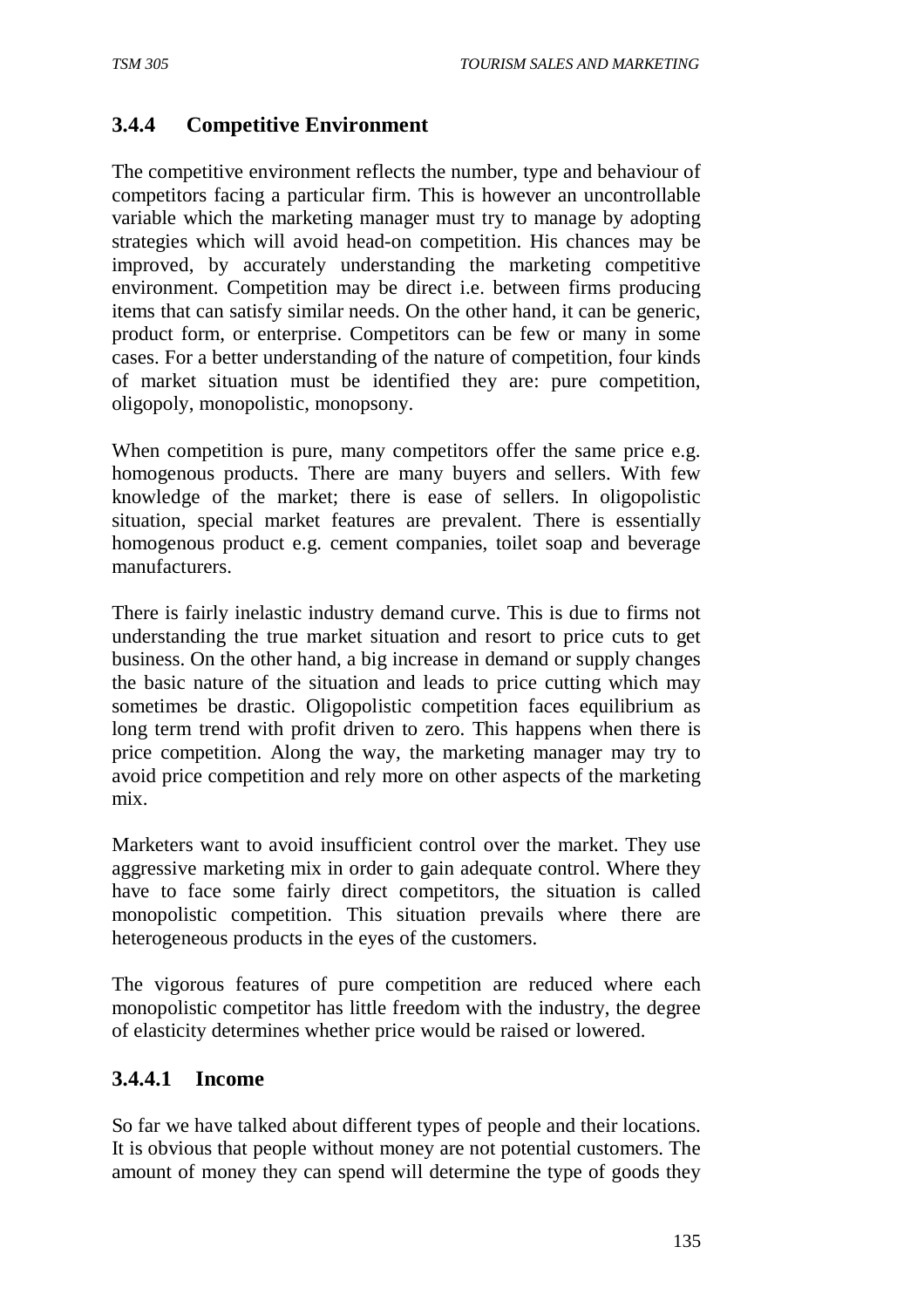will buy. The total GNP figures are more meaningful to marketing managers when converted to family or household income and its distribution. As at now, income distribution in Nigeria is uneven, most families are clustered at the lowest end of the income level. People are still managing just over a subsistence level to form the base of the pyramid. There is very little middle income range and at the top of the pyramid are few "noveau riche".

The existing salary structure revolutionized the econo-marketing system. Its relevance is that families can purchase important items; mass market product can thrive and improve the standard of living for people. Although a slight change has occurred; the top income group still received a large share of the total income while 2/3 of the entire populations are below poverty level. These categories are important for basic commodities like food and clothing. For some marketers, this group usually forms a lower price marketing ring. Marketing activities must rely on income distribution for effective targeting. Bad marketing strategy mistakes have originated from wrongful estimation of the amount of income in various target groups. This occurrence stems from wrong assumption. Marketing Research is therefore important in the measurement of disposable income and the discretionary income. It is common sense that a wealthy family will spend more than poor one and such money will be spend on different things. How it is spent and the variance amongst different target markets is important to marketers. Expenditure patterns vary with other measurable factors e.g. location (urban or rural), geographic boundaries, family exposition, size, Life cycle and ethnicity.

# **3.4.4.2 The Position of Advertising in the Environment**

Advertising has been the most criticized of all the marketing activities. The public regard some advertisements as annoying, extortive, misleading, ineffective and unnecessary. Yet advertising is relatively on economic way of informing large numbers of potential customers about a firm's products.

 On the strength of customer's satisfaction, advertising can increase product demand and results in economics of scale. In manufacturing, distribution and sales, the above scales of economics can be achieved. The cost of advertising can reduce the time and effort consumers must spend seeking for products. It may also increase competition.

 Advertising however, stimulate economic growth. Increased awareness brings about increased demand. This inevitably leads to increased return on investment which stimulates further investment, encourages innovation, create job, and generates income and economic growth.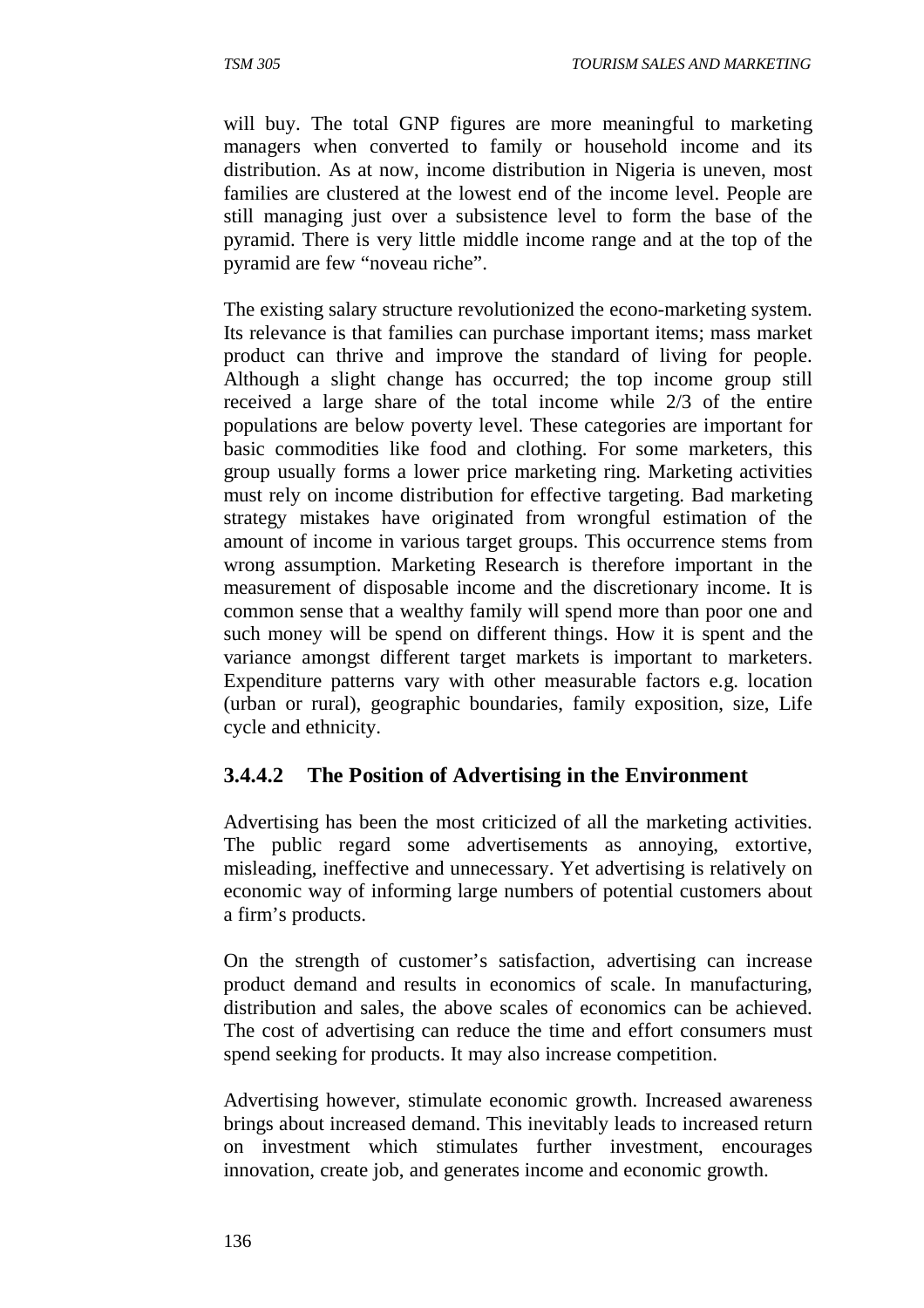# **3.4.5 Technological Environment**

Underlying any economic environment is the technological base. The technical skill and equipment which affect the resources of an economy are converted to output. In underdeveloped economy, relatively little technology may be used and output may be small while in developed economy, productivity depends on greater use of technology. The last 40 years have seen spectacular advance-technology supported by research and development. Constant evolution of new technologies renders the previous ones obsolete. Some foreign producers especially Japan have pioneered recent break through applying basic research findings to electronic products.

 Some of these developments will certainly affect marketing e.g. modern automobile has enabled farmers to come to town and people can go where ever they want. Modern trucks and airplanes have opened up new markets and allowed production for national and international markets; resulting in competition and added benefits to consumers. Further developments in electronics have led to high increase in mass media promotions and use of many other gadgets such as Telephone, Television, Radio etc; their introduction has reduced the importance of other traditional media. Very recently, it will be possible to shop in the house using TV-fitted – computer devices. The introduction of this device eliminates the use of wholesaler and retailers and reduces to marketable extent a number of salesmen.

 Computer has also permitted more sophisticated planning and control of business. Electronic equipments may lead to factory automation which will allow customers decide almost immediately what they require and get it instantly. This no doubt will cause drastic changes in internal company's affairs production scheduling, sales forecasting, warehousing etc. Additional break through opportunities culminating changes in technological base can alter the status of present day marketing activities. Marketers must help their firms understand the demands of present day life span programme to meet up this demand by sensitive application of new development.

 The growth rate of the economy has a tremendous effect on technological development. In the absence of innovation which opens up new market opportunities, the economic estimates will stagnate. Most large companies are into innovative business. They have set up research and development departments with the sole responsibility to search for new features, materials and styles to make their company's product better and attractive. The marketer must understand the technological environment and the customer. Some technologists are not interested in the consumer and their problem but in the product and its possibilities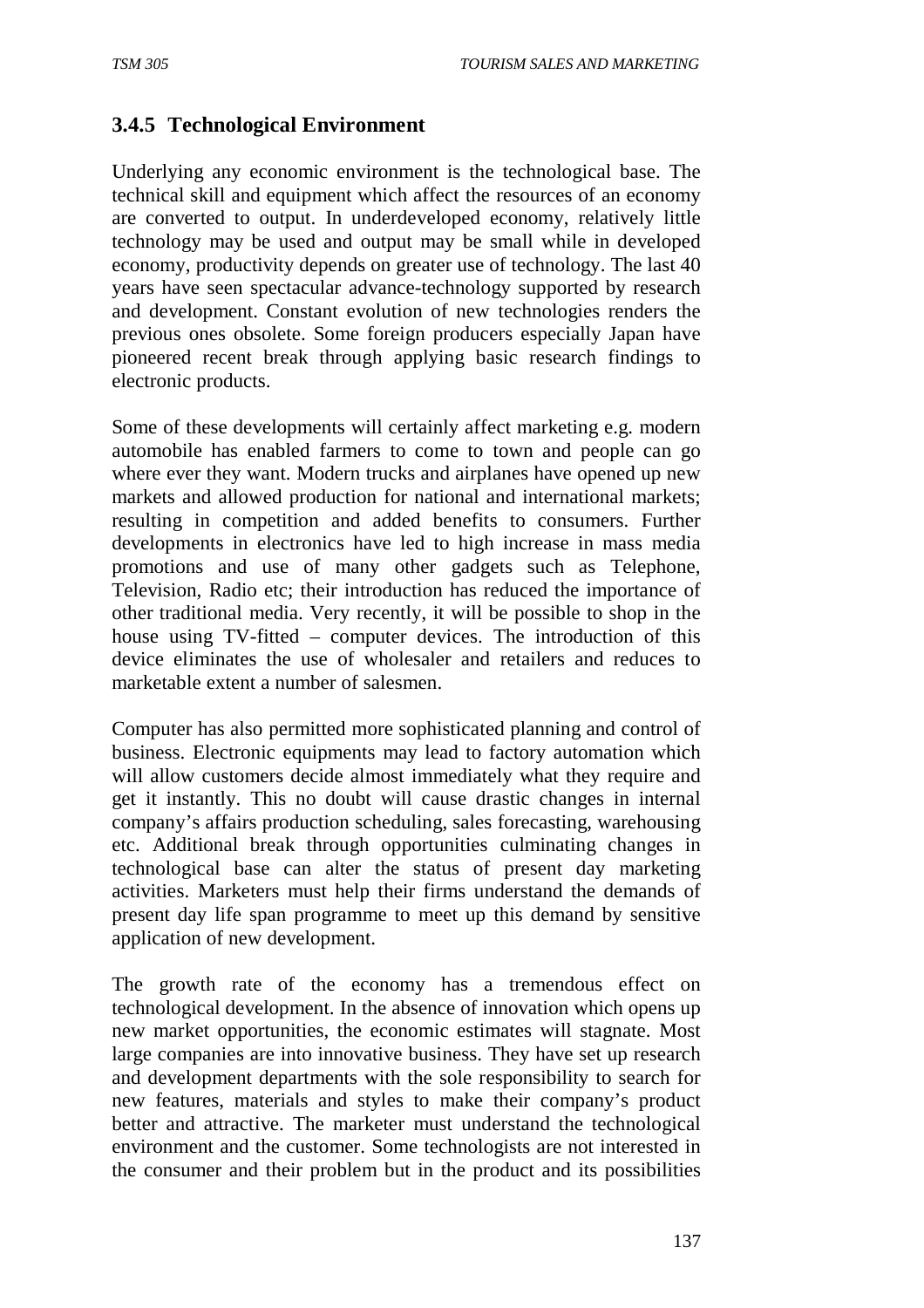left unchecked, they will create product that have no market or design them in a manner that does not convey their real utility to the buyer.

# **3.4.6 Legal and Political Environment**

Most nations of the world are becoming regulated economies. The attitudes and reactions of people, social critics and governments are becoming increasingly important to managers because they all affect the political environment. The law, public opinion and public policy constitute a set of environmental factors that are increasingly affecting decisions on the marketing of goods and services. Government regulation occurs for one of these three reasons. The first is to protect businessmen from one another. Although they raise competition on the abstract, they can do anything to neutralize its impact on their businesses. As a result, laws are passed to define and prevent unfair competition. This law is enforceable by law.

 The second reason is to protect consumers from businessmen. A few disreputable businessmen are ready to adulterate their products, persuade through advertising, and deceive through packaging and through prices. Unfair consumer practices are defined and agencies are established to protect consumers. The best that has happened in this area is consumerism.

 The last purpose of regulation is to protect the larger interest or the society against unbridled business behaviour. Nations are quite aware that the gross National products are accompanied by gross National pollution. As the environment continues to deteriorate, new laws will become enforceable. Monetary penalty for defaulting are exposed and ironically passed on to the consumers.

 Businessmen have to watch these developments in planning their products and marketing system. The marketing executives cannot plan intelligently without good working knowledge of the major laws and regulation that protect competition, consumers and the society at large. He must be acquainted with National, International and Local laws affecting the conduct of his marketing activities and the many consumer organizations that have potential impact on his activities.

 Moreover, the saliency of Nationalism must not be neglected. These feelings can block marketing activities and reduce sales in some international markets. Nations may dictate who to sell their country's products, grant business operating permission, emphasize the employment of Nationals by foreign firms or indigenize firms. Political environment may offer new marketing opportunities to foreign investors. On the other hand, National or local government dictate where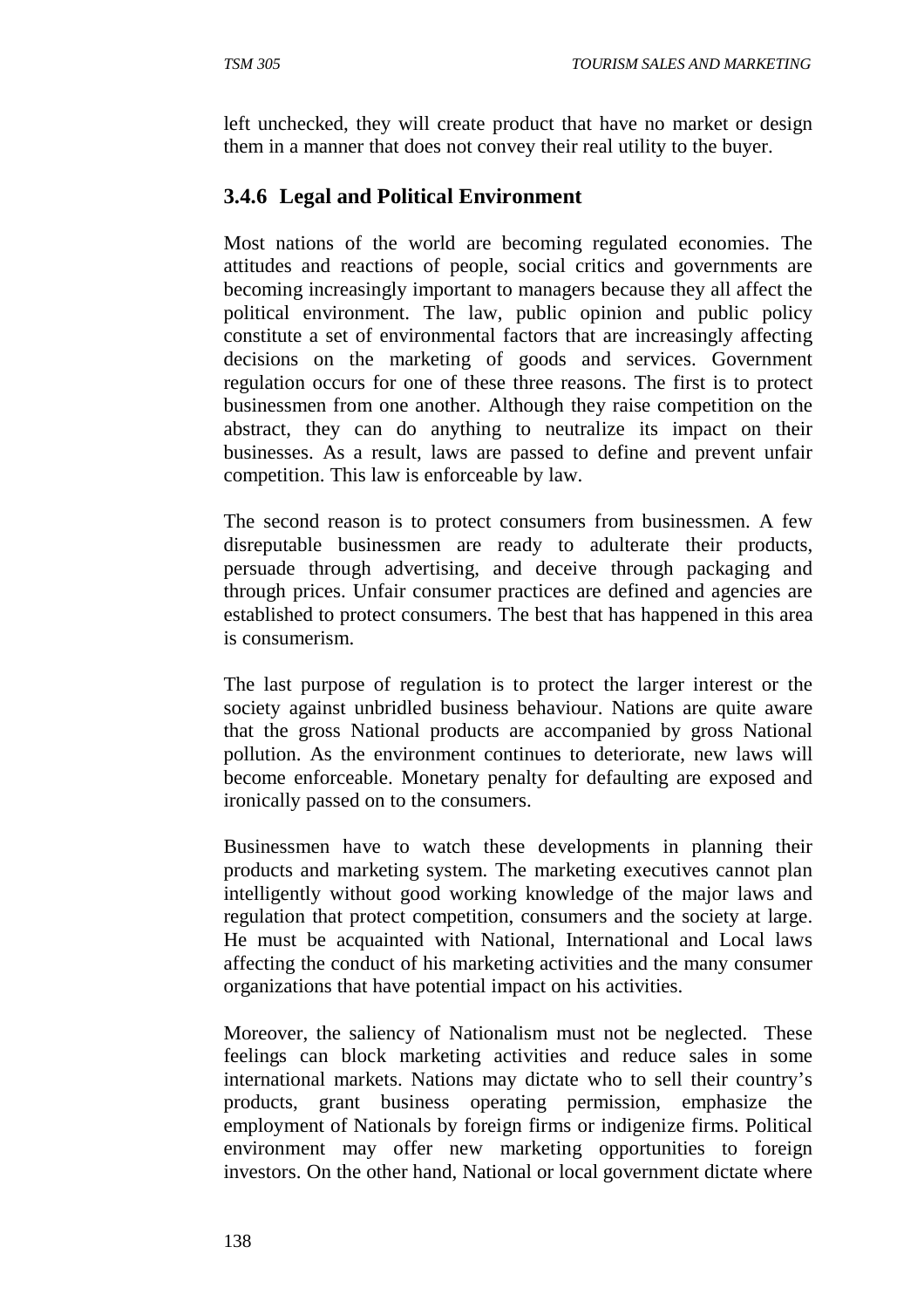industries can be sited. Some managers have successfully studied the political environment and developed strategies to exploit political opportunities.

#### **SELF ASSESSMENT EXERCISE**

- 1. Explain the meaning of maxi and mini marketing environment.
- 2. Explain the macro-marketing environment.

## **4.0 CONCLUSION**

In this unit, we have discussed generally the nature and meaning of marketing environment, the needs to study the marketing environment and the factors influencing the marketing environment.

#### **5.0 SUMMARY**

This unit treated the nature and meaning of marketing environment, the factors influencing the marketing environment both micro and macroenvironmental factors and the needs and reasons of marketing environment.

## **6.0 TUTOR-MARKED ASSIGNMENT**

- 1. What is marketing environment?
- 2. State the reasons why marketers must study the marketing environment.

# **7.0 REFERENCES/FURTHER READINGS**

- Kuwu E.A. (2007). 'Revision Notes on Tourism Sales and Marketing', Kaduna Polytechnic: Kaduna.
- Bhatai A. K. (2001). *Tourism Management and Marketing*, 1<sup>st</sup> Edition Sterling Publishers Private Limited New Delhi: India.
- Austin O.U (1996*). Marketing in Practice* Published by Adi Publishers No. 4 Umuehea Road: Ibusa.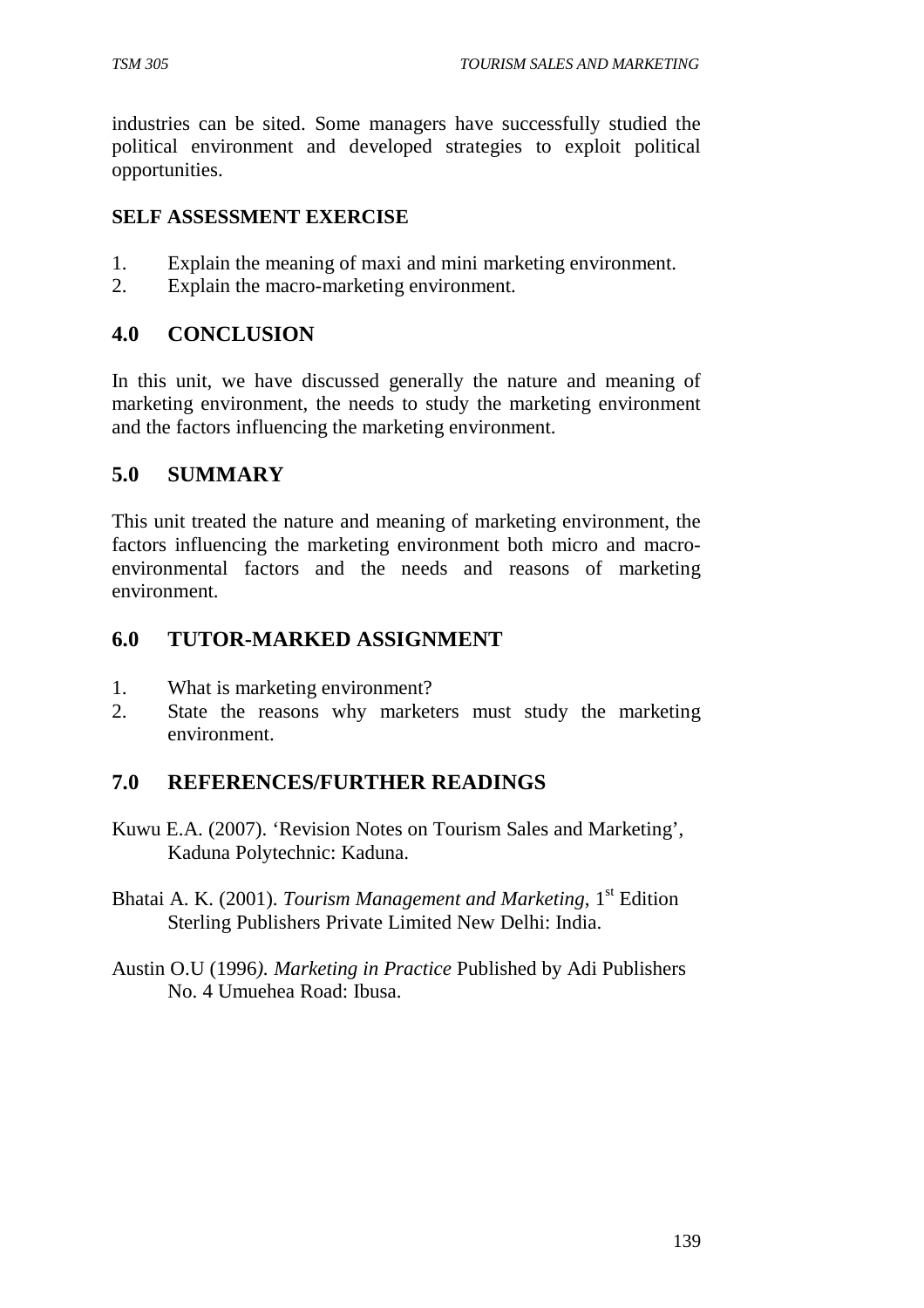# **UNIT 2 PRODUCT LIFE CYCLE, CONSUMER BEHAVIOUR AND MARKETING MEDIA**

#### **CONTENTS**

- 1.0 Introduction
- 2.0 Objectives
- 3.0 Main Content
	- 3.1 Meaning of Product Life Cycle
	- 3.2 Product Life Cycle Model
		- 3.2.1 Market Introduction Stage
		- 3.2.2 Market Growth
		- 3.2.3 Maturity Stage
		- 3.2.4 Decline Stage
	- 3.3 Consumer Behaviour
	- 3.4 Marketing Media
		- 3.4.1 Merits and Demerits of Media
- 4.0 Conclusion
- 5.0 Summary
- 6.0 Tutor-Marked Assignment
- 7.0 References/Further Readings

#### **1.0 INTRODUCTION**

The product life cycle is a hypothetical construct appreciated mainly by professional marketers. Some marketers do not use the product life cycle concept in their decision making due to lack of appreciation of the concept by some of these managers. The model serves a useful mechanism for analyzing the process by which specific forms of meeting needs emerge, grow, stabilize and decline over time. It might be difficult at times to determine the stages of a product in the life cycle due to some circumstances.

## **2.0 OBJECTIVES**

By the end of this unit, you should be able to:

- explain product life-cycle in marketing
- explain consumer behaviour
- explain the marketing media
- explain the merits and demerits of marketing media.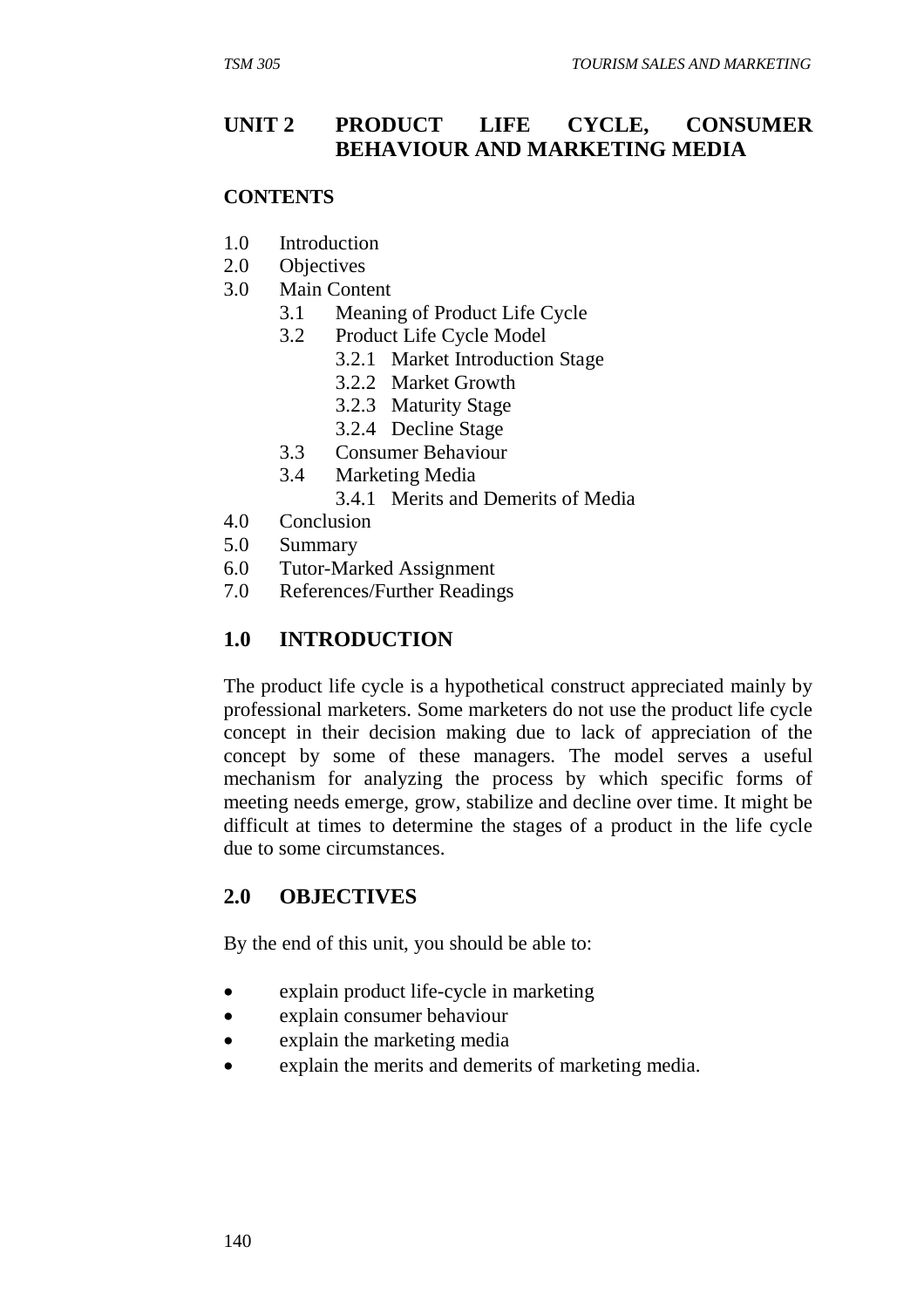# **3.0 MAIN CONTENT**

# **3.1 Meaning of Product Life Cycle**

The product life cycle can be defined as the demand pattern for a product over a period of time. The model consists of four stages viz introduction, growth, maturity and decline. Whatever be the perception of some individuals about the product life cycle, it provides a theoretical framework for planning marketing operations. It enables management to formulate dynamic marketing strategies to better position and forecast future sales activities besides giving cues for the appropriate strategies for an existing product. The model can help the marketing manager to adequately exploit the market position of the product by providing leads to the timing of new launches, the move to new markets and diversification to other areas. Contrarily, it has been argued that the product life cycle concept can only be applied to specific forms of product and services.

Some products can incorporate dramatic changes in their composition, sustaining long term growth and any attempt to apply the life cycle concept is likely to do more harm than good. Failure to distinguish clearly the life cycle of certain products e.g. Bread, glass, television, Radio, etc. leave the product life cycle with limited descriptive validity. The inability to differentiate the trend in demand (or product life cycle concept) from the impact of environmental influence generates additional confusion in the minds of some half-baked marketers.

Whatever be the criticisms of the life cycle concept, the model remains important as a guide to analysis, planning and provides vital cues to marketing decision making.

# **3.2 Product Life Cycle Model**

#### **3.2.1 Market Introduction Stage**

At this stage, sales are low due to demand for the product and lack of product knowledge. At this stage also money is being invested on product promotion and place development for future profit. Special incentives are offered to win cooperation in channel building. Promotion is intensified to inform, educate and build demand.

At times, skimming pricing is used to cover initial cost. Low pricing at this stage can hinder competitive entry. Strategy here depends on the speed of the life cycle movement (How quickly the new idea is grabbed and speed of competitive follow-up.)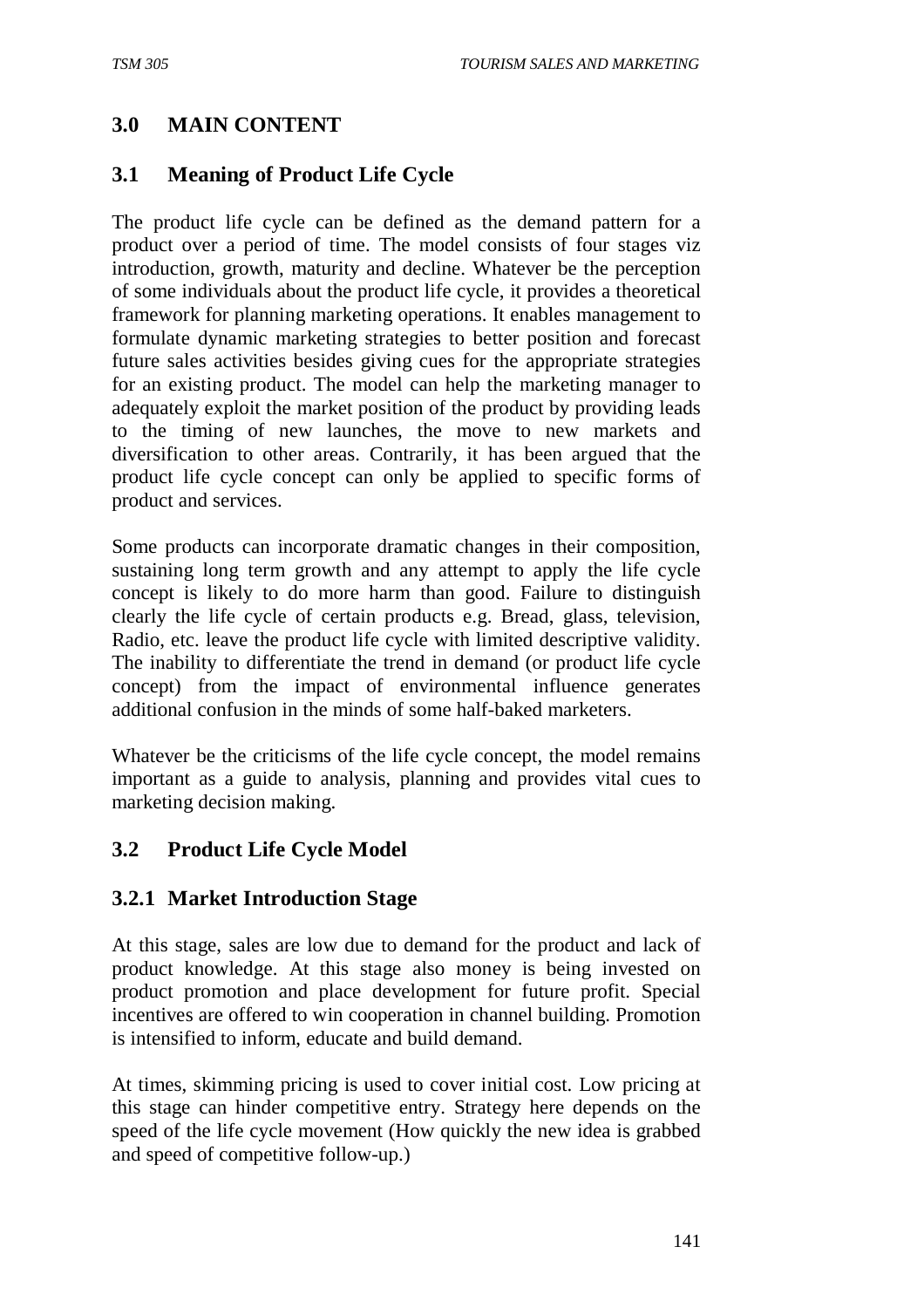# **3.2.2 Market Growth Stage**

In the market growth stage, industry sales are growing fast. There is increased product demand especially if the new product satisfies the market. Repeat purchases are made and new purchases enter in large numbers. The product attains sales momentum through favourable word of mouth as well as distinctive steps taken by the firm. Due to product promise, competitors seize opportunity and enter the market with new design. The innovator makes huge sales and high profit and effect continuous product improvement.

Prices tend to be static or fall slightly. The effect of competition leads to scrambling for distribution outlets. Sales rise inevitably leads to fall in promotional ratio. The firm tries to sustain the rapid market growth as long as possible by improving product quality and features. Locating product exposure by incorporating new outlets, embarking on persuasive advertising or lowering price to sensitive customers.

#### **3.2.3 Maturity Stage**

The maturity stage can be classified into three, namely: growth maturity in which sales continue to grow slowly due to purchases by the laggards. The stable maturity is the next one. It is sometimes called saturation stage. Sales maintain a stable level due to replacement. The third category is the decaying maturity. The sales level is now in ultimate decline as some customers shift to substitute products. At this stage there is market saturation which leads to intensified competition. Competitors embark on frequent mark downs, off-list pricing and heavy promotion. Others resort to research and development in order to develop a substitute product – while some manufacturers gain competitive advantage. Others seem to drop out of the race. This pull-out will enable the entrenched competitor to milk his product. The strategies adaptable at this stage encompass market, product and marketing mix modification. Total market also must be reassessed and evaluated to local new product/market opportunities.

#### **3.2.4 Decline Stage**

Here, price competition from dying products becomes quite vigorous. Sales may plunge to zero and product may be withdrawn, others may reduce their product range. Promotional budget falls and new product development policy prevails, corporate advertising replaces product advertising unit and a new product is introduced.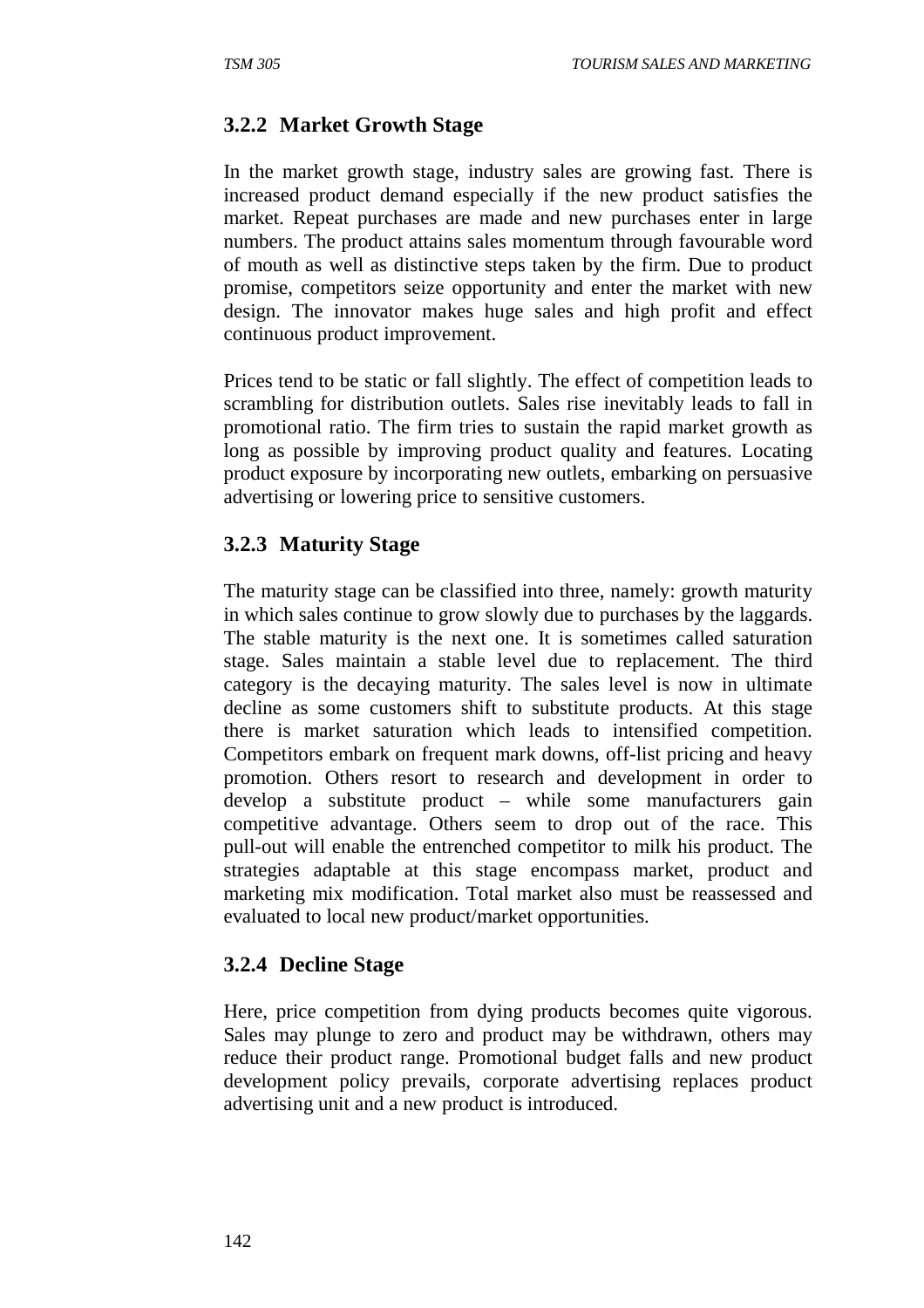# **3.3 Consumer Behaviour**

Potential customers are exposed to a myriad of stimuli and competing marketing mix. Individual customer takes in as much information as he could and responds favourably or unfavorably to them. The action process is illustrated by the black box model.

The functional or operational system of black box has been an issue and controversy to most marketers. As such, there is inaccuracy in the prediction of customers behaviour to a given stimuli as a consumer is said to be an economic man. This concept depicts that they compare choices in terms of cost and value. The expenditure of time, energy, money and demands increases satisfaction. It is assumed that each consumer knows about all available products and can show their preference. The above economic view of black box defies individual and the impact of such difference on behaviour. The economist view is parochial and neglects the multi-dimensional factors which affect consumer behaviour. Each individual is affected by some of these factors: family, social class, reference groups and culture. These interpersonal and other interpersonal factors are often considered by decision makers in stimulus reception and processing. The interpersonal variable usually considered by the marketer includes: Motivation, perception, learning attitudes and life style. These variables are contributory factors in shaping the wants and behaviour of consumers.

#### **Motivation**

Motivation refers to needs, wants or drives. Needs motivate individuals to act. Such needs may be bioorganic (food, sex, shelter) or psychogenic (security, self potential realization) or sociogenic (belongings). While needs are basic, wants are learned through time. When a need is unsatisfied, its intensity would lead to drive. Drive initiates immediate action as a relief.

The knowledge of the above leads marketers to make effective use of marketing in creating drive, building wants and satisfying consumer needs. The impact of marketing can induce impulsive action and exact manipulative influence on their purchases. By creating a bundle of needs, wants and benefits, potential customers are tied to and identified with the product through marketing strategy. Abraham Maslow in his theory identified five hierarchy of need (physiological, safety, belongingness, esteem and actualization) while the hierarchy of needs helps to explain what customers will buy, the economic needs help to explain why they require specific product features. Economic needs are concerned with making the best use of consumer's limited resources. Some look for quality, price or value. Economic needs include: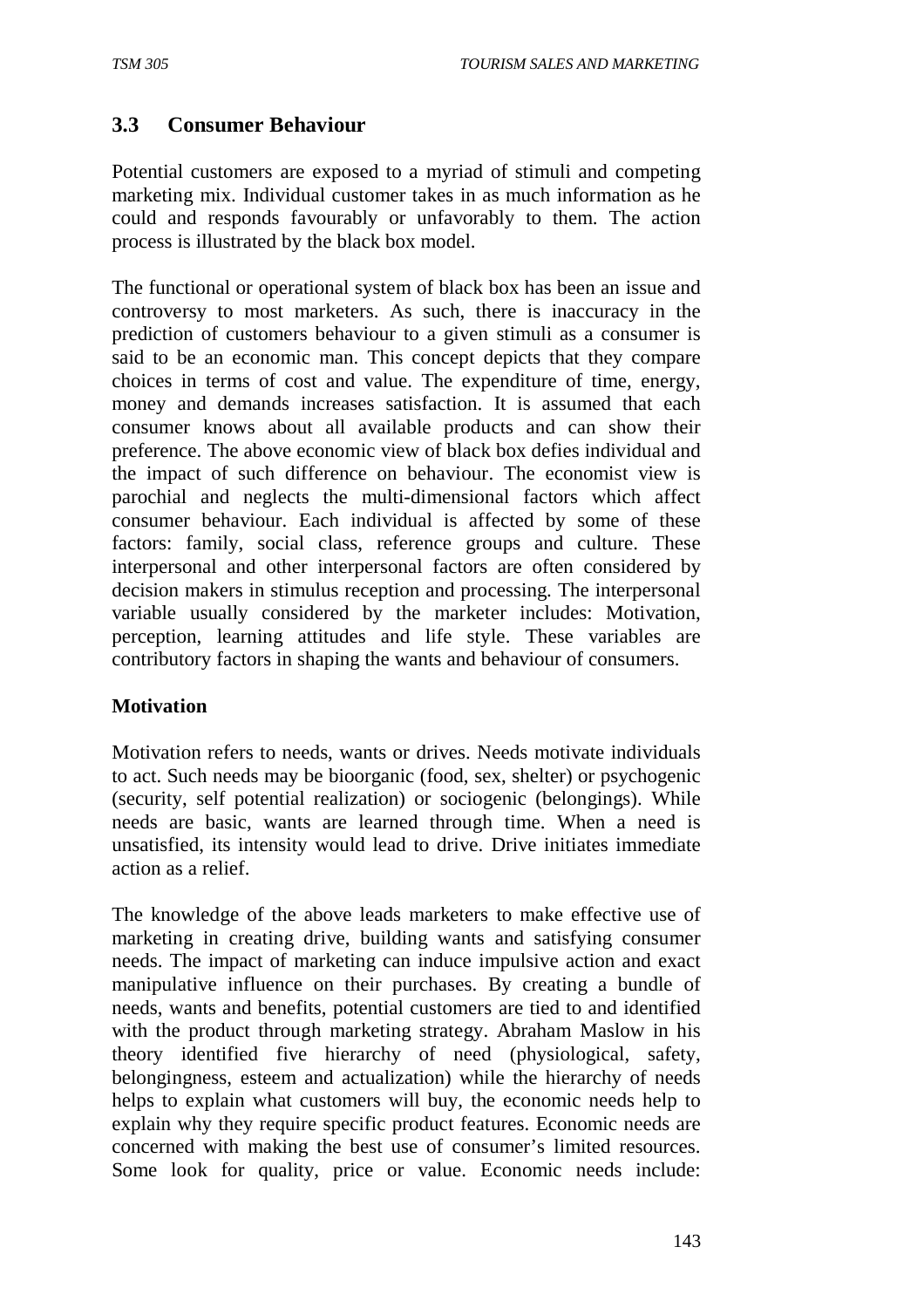economy of purchase and use, convenience, operational efficiency and dependability.

## **Perception**

The way we see things differ from person to person. There are lots of products, marketing information, and outlets targeted at the consumers. Due to the multiplicity of the above factors, the consumers are left to follow selective process. Through selective exposure, the customer's eyes and minds seek out and are attentive only to information of interest.

Also through selective perception, they screen out or modify ideas, messages and information that conflict with previously acquired values and attitudes.

On the other hand, the consumers remember only what they want to remember through selective retention. Individual disposition affect these selective processes. Marketers cherish these processes because they reveal the extent of consumers' information, acquisition and retention. The selective processes also affect consumers' product choice and purchase.

## **Attitudes**

If a product is fulfilling the required obligation for the customers, positive attitudes can be exhibited and reinforced. But if the brand is not regarded as good, a negative attitude can be shown by the customers. An attitude is the predisposition or response to objects, events or service, that one is confronted with. Attitude impinges on our values system, our standards of good and bad, right or wrong etc. Attitude influences consumer's product choice and individual attitudes can be changed through promotion and product rejuvenation.

#### **Personality**

Personality is a composition of psychological make up and the impact of environmental variables. Freud relates personality in three dimensions namely:

- $(i)$  Ego,
- (ii) Super ego and
- (iii.) Id.

Id is associated with human intense drive to immediate satisfaction. The Ego enables individuals to moralize, rationalize and face reality. It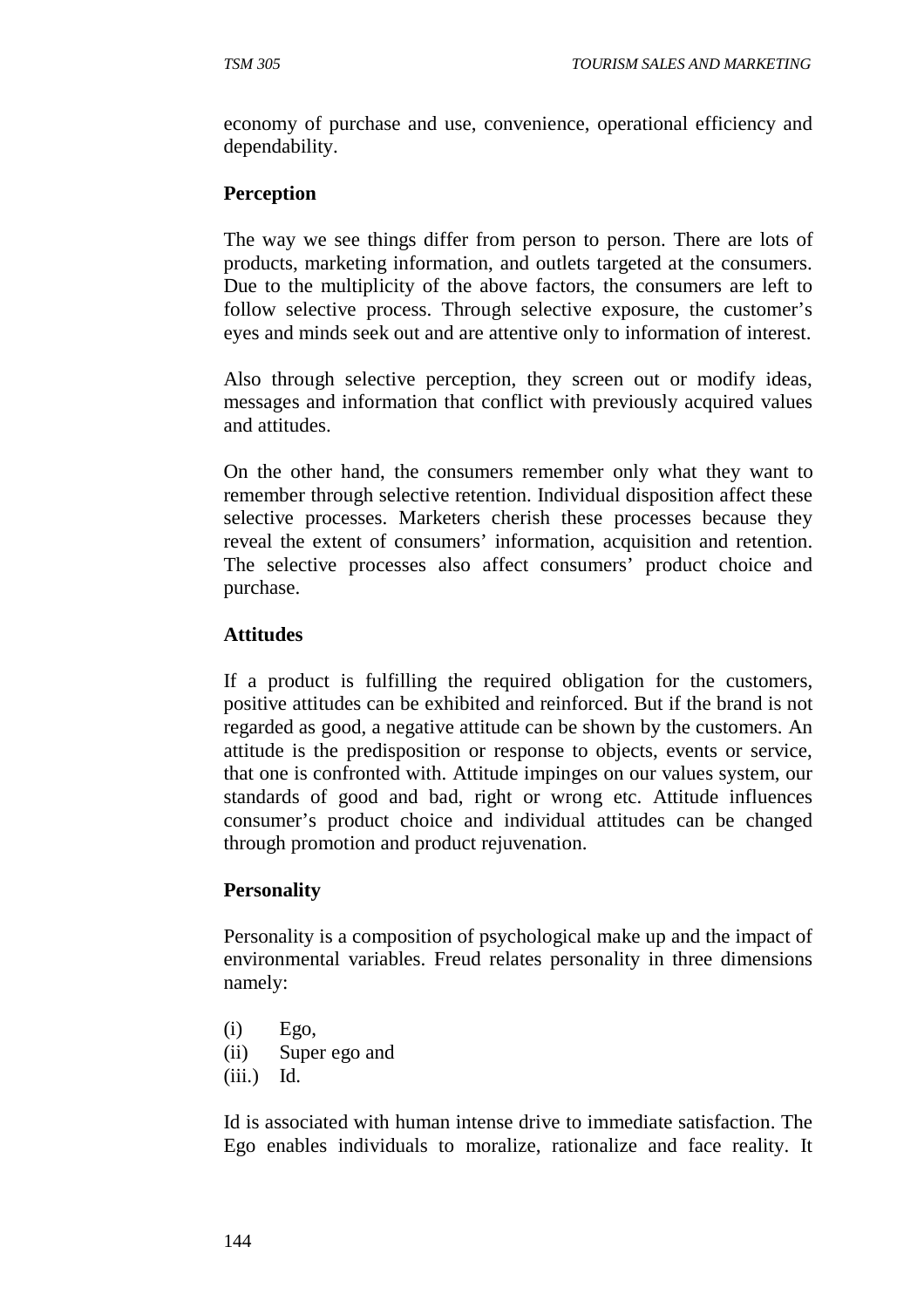weighs the aftermath of an event rather than acting swiftly as prescribed by Id.

The super ego mediates between Id and Ego. Individual behaviours are triggered of by Id. An individual's personality is manifested in a consistent pattern of responses to the environment. Customers tend to identify products with their personalities. Group influence is another factor that affects product purchases. This could be affiliative, aspiratory or reference group. These groups are influential in the development of individuals self concept. They can serve as individual's source of information. They affect individual's aspiration levels and their norms serve as inhibitors or influences on consumption. Consumers always buy products that do not jeopardize their image.

## **Family**

A person's self concept is also influenced by his fundamental affiliative reference group. Our parents influence our consumption habits, behaviour standards and value systems from birth.

## **Culture**

Culture is defined as a modeled pattern of behaviour to experience. It is human interaction that creates values and ushers acceptable behaviour. Culture is changeable over time. It is environmentally oriented.

#### **Social Class**

Social class stratification has influence on the type of products purchased and consumed by customers. The sense of belonging and the need to be noticed had remarkable influence on our purchase behaviour. Products are not purchased for purchasing sake but to solve entrenched social problems.

# **3.4 Marketing Media**

The media is another means or medium through which message and information is conveyed from the producer to the customers. Therefore, marketing media is the channel and medium through which messages and information are carried from the sender (the producer) to the receiver (customer) effectively. A good marketing communication starts with a clear target audience in mind and with effective message that gets attention, holds interest, and arouses desire leading to action. Marketing media can be grouped or classified into two types namely.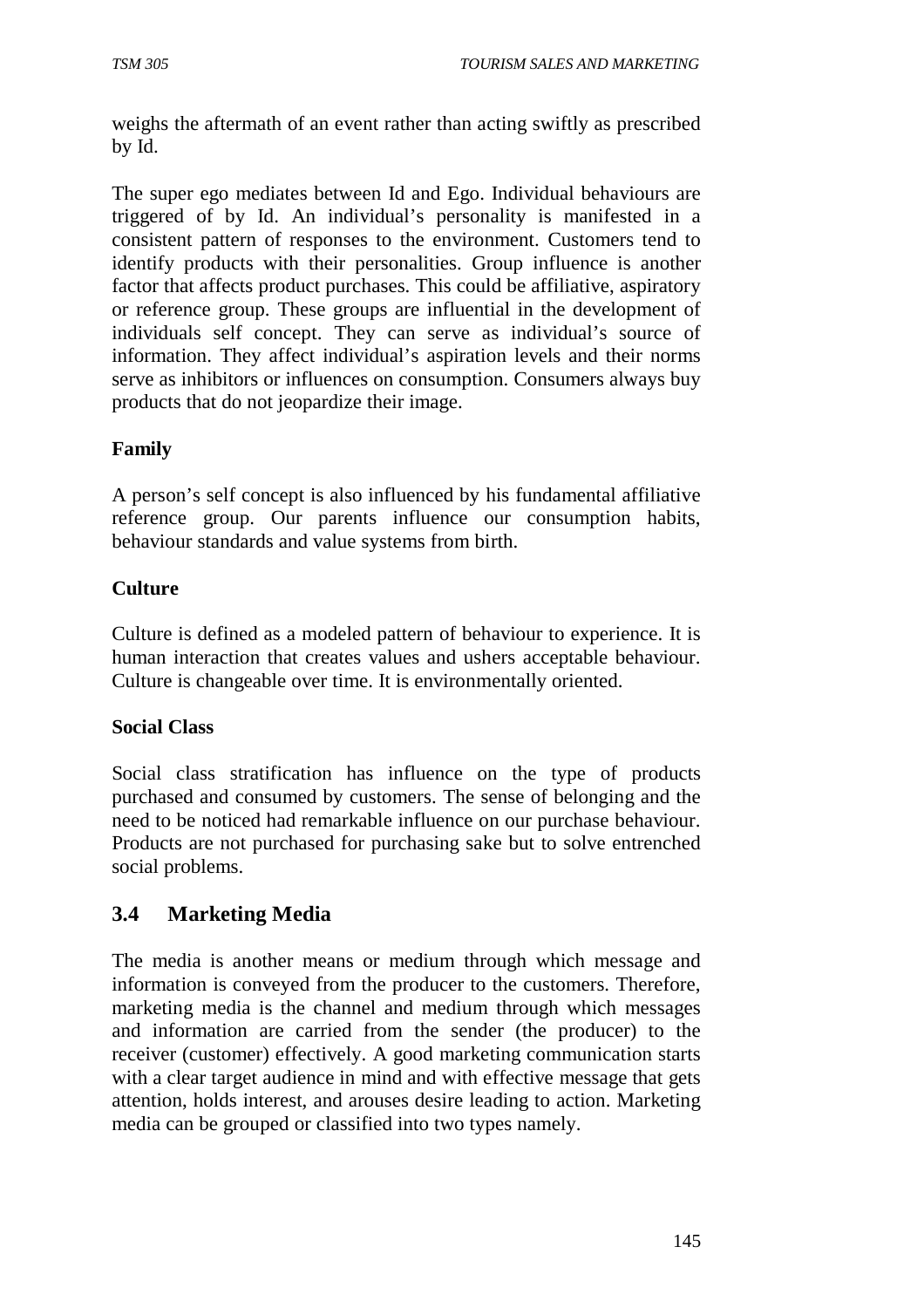- i. **Electronic media: -** under which we have Television, Radio, Cinema, Internet etc.
- ii. **Print media:** e.g. Newspapers, magazines, posters, etc.

# **3.4.1 Merits and Demerits of Media Television**

- 1. **Clear pictures: -** it has a clear picture since it is shown on the screen than radio where one cannot see any picture.
- 2. **Demonstration: -** The message being passed to viewers is being illustrated. This helps to carry the interest of the people along.
- 3. **It combines vision and sound: -** It is more powerful since it combines sounds, colour and movement.
- 4. It allows companies to keep product and brand presence in front of customers.
- 5. It enables the promotion of a company's corporate image nation wide.

# **Demerits**

- 1. **It is expensive: -** It is very expensive compared to radio and not everyone can afford to buy it.
- 2. **It is limited to areas with electricity:** Those that do not have electricity will find it difficult to receive information through television.
- 3. **Non-portability:-** It is not easily carried around like radio.
- 4. The blind cannot partake because it is only for people with good sight.

# **Radio: Merits**

- 1. **It is portable: -** Radio comes in different shapes and sizes. This makes it possible for people to carry or move it from one place to another.
- 2. **It is affordable: -** It is affordable because it is not as expensive as the television.
- 3. **The blind can partake: -** Those who have ears but do not have good sight can listen to radio.
- 4. **It can be used without electricity: -** Most radio uses batteries. As a result of this, people without electricity can still make use of radio.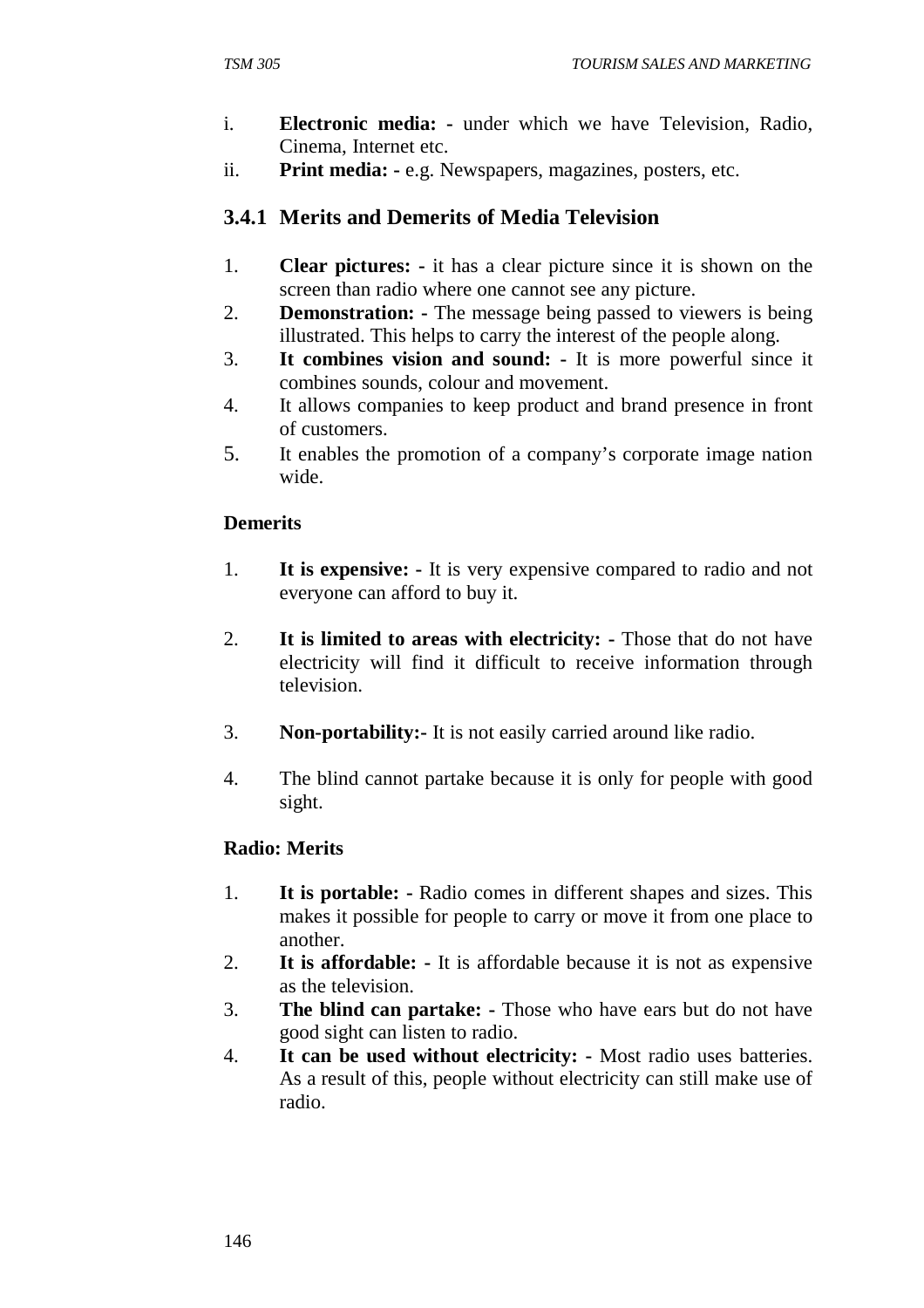#### **Demerits**

- 1. The deaf cannot partake because one with hearing problem cannot listen to radio.
- 2. There are no pictures like television and visual appeal is lacking.
- 3. It is expensive than other print media like magazines, newspapers and posters.

#### **Cinema: Merits**

- 1. Good for reaching the youth markets.
- 2. Good for consumer segment targeting.
- 3. It has good scope for using the impact of movement and sound.
- 4. Geographically separated markets can be catered for.

#### **Demerits**

- 1. Can easily influence the youth's interest and behaviour.
- 2. Too noisy for the listeners to grab some information

#### **Newspapers: Merits**

Newspapers are cheaper compared to radio, television magazines etc.

- 1. It is portable and can easily be carried around from one place to another.
- 2. Easy to recall especially if properly kept.
- 3. Good for documentation purpose i.e. it can be kept for record purposes.

#### **Demerits**

- 1. Poor and no sharp quality print pictures compared to magazines.
- 2. The illiterates cannot gain from it because they cannot read.
- 3. The blind cannot partake in reading the newspapers since they don't have good sight.

#### **Magazines: Merits**

- 1. Portable because it can be easily carried from one place to another.
- 2. Clear picture quality: magazines have clear pictures with attractive colours than newspapers.
- 3. Stories last longer compared to newspaper.
- 4. Magazines are retained over a long period of time.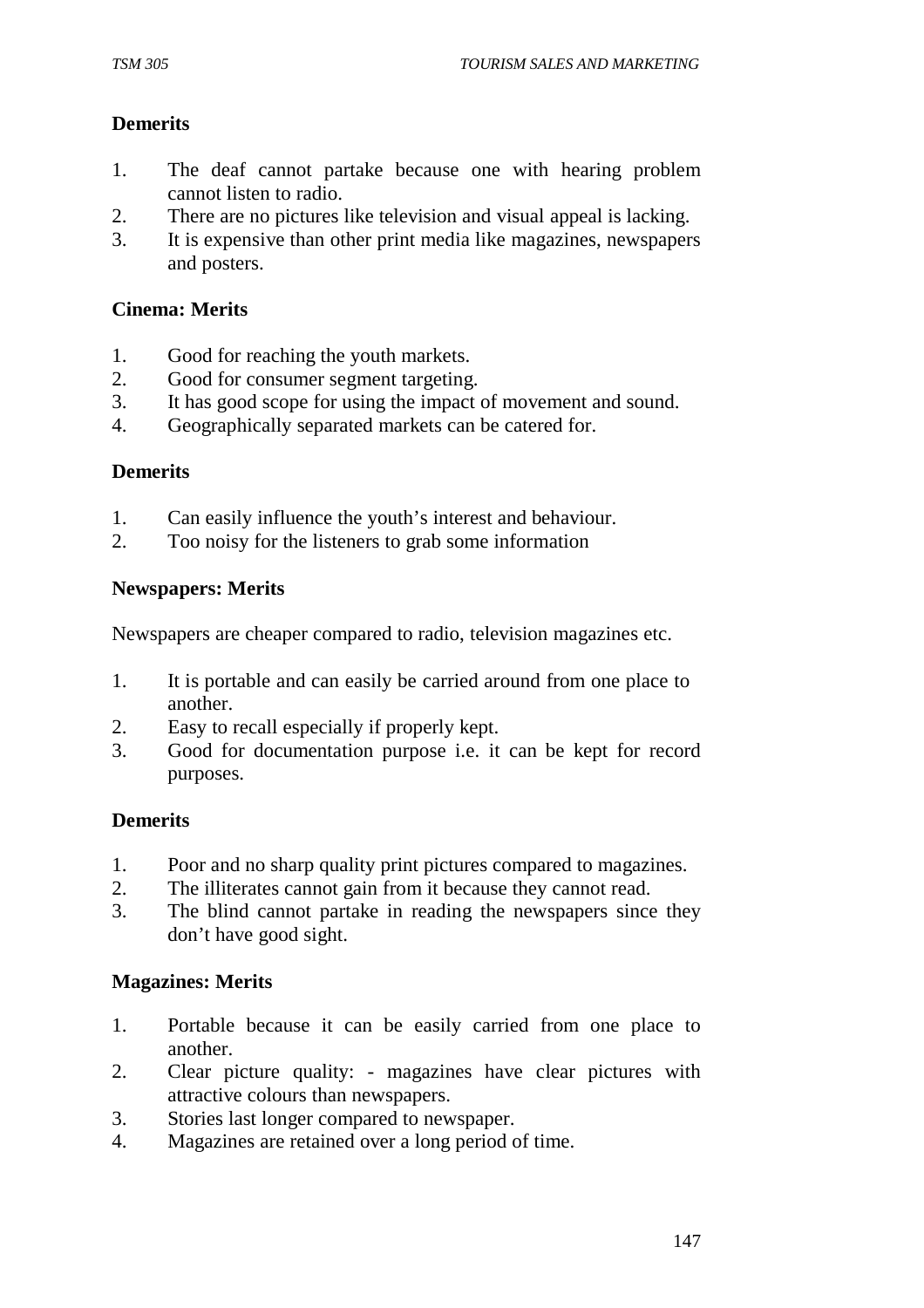## **Demerits**

- 1. Magazines are expensive compared to newspapers.
- 2. No demonstration compared to television.
- 3. Illiterates do not benefit from it.

# **Posters: Merits**

- 1. Good for specific target customers.
- 2. Low cost: It is not too expensive compared to others.
- 3. Can be placed in strategic places.

## **Demerits**

- 1. It can easily be destroyed by illiterates who cannot read and do not know the value.
- 2. It can also be destroyed by rain.

# **SELFASSESSMENT EXERCISE**

- 1. Explain the meaning of product life cycle. You are required to write out the four stages of product life cycle.
- 2. Mention some merits and demerits of prints and electronic media in marketing.

# **4.0 CONCLUSION**

In this unit, we have discussed generally the product life cycle and the four stages of product life cycle, the consumer behaviour, factors influencing product life cycle and marketing media.

# **5.0 SUMMARY**

This unit treated product life cycle, the stages of product life cycle and the consumer behaviour. It also examines the factors influencing consumer behaviour as well as marketing media with their merits and demerits.

# **6.0 TUTOR-MARKED ASSIGNMENT**

- 1. What is product life cycle?
- 2. Mention the merits and demerits of a television.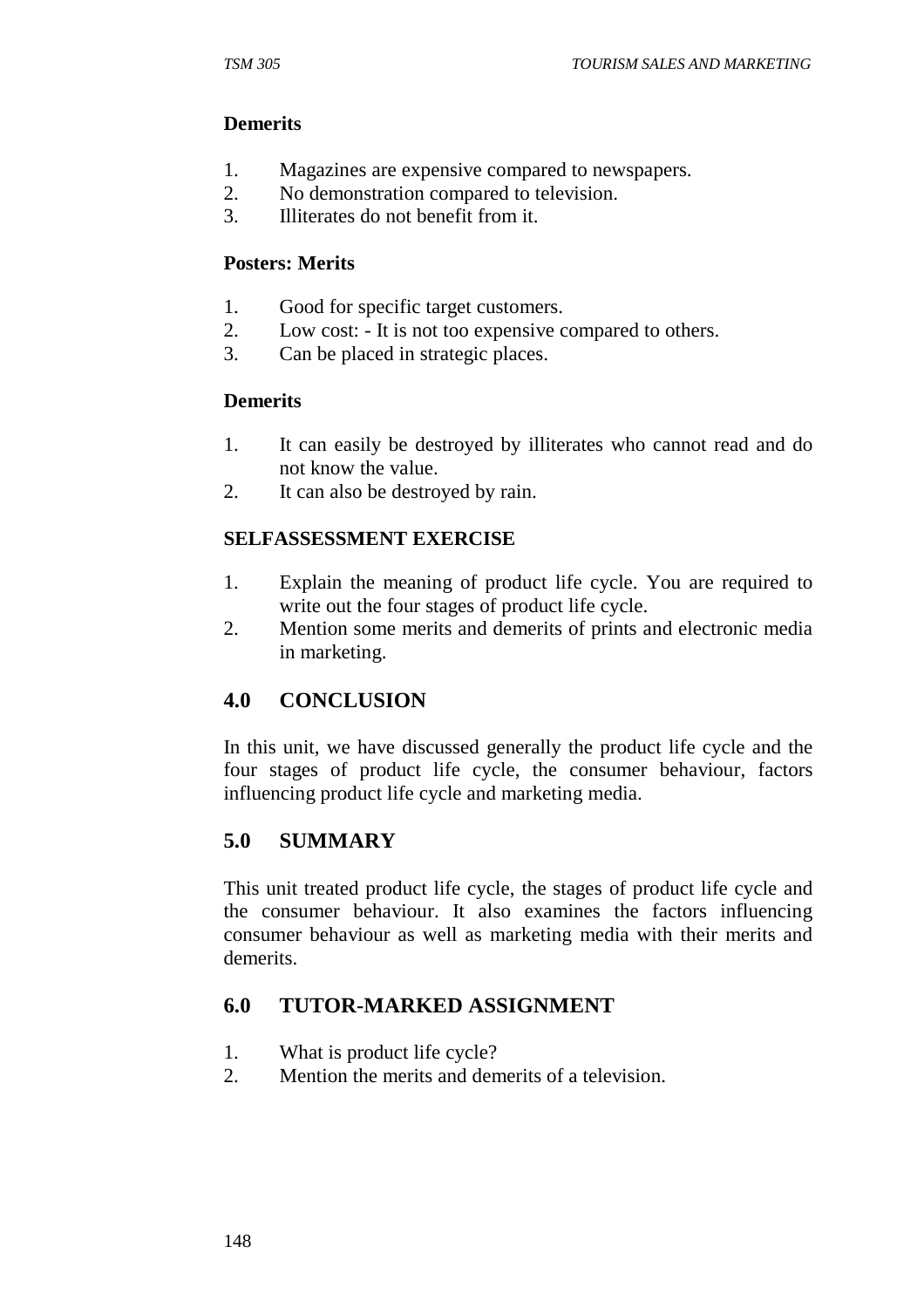# **7.0 REFERENCES/FURTHER READINGS**

- Kuwu E.A (2007). 'Revision Notes on Tourism Sales and Marketing', Kaduna Polytechnic: Kaduna.
- Austin O.U (1996). *Marketing in Practice*, Published by Adi Publishers, No 4 Umuehea Road: Ibusa.
- Bhatia A.K. (2001). *Tourism Management and Marketing* 1<sup>st</sup> Edition Sterling Publishers Private Limited New Delhi: India.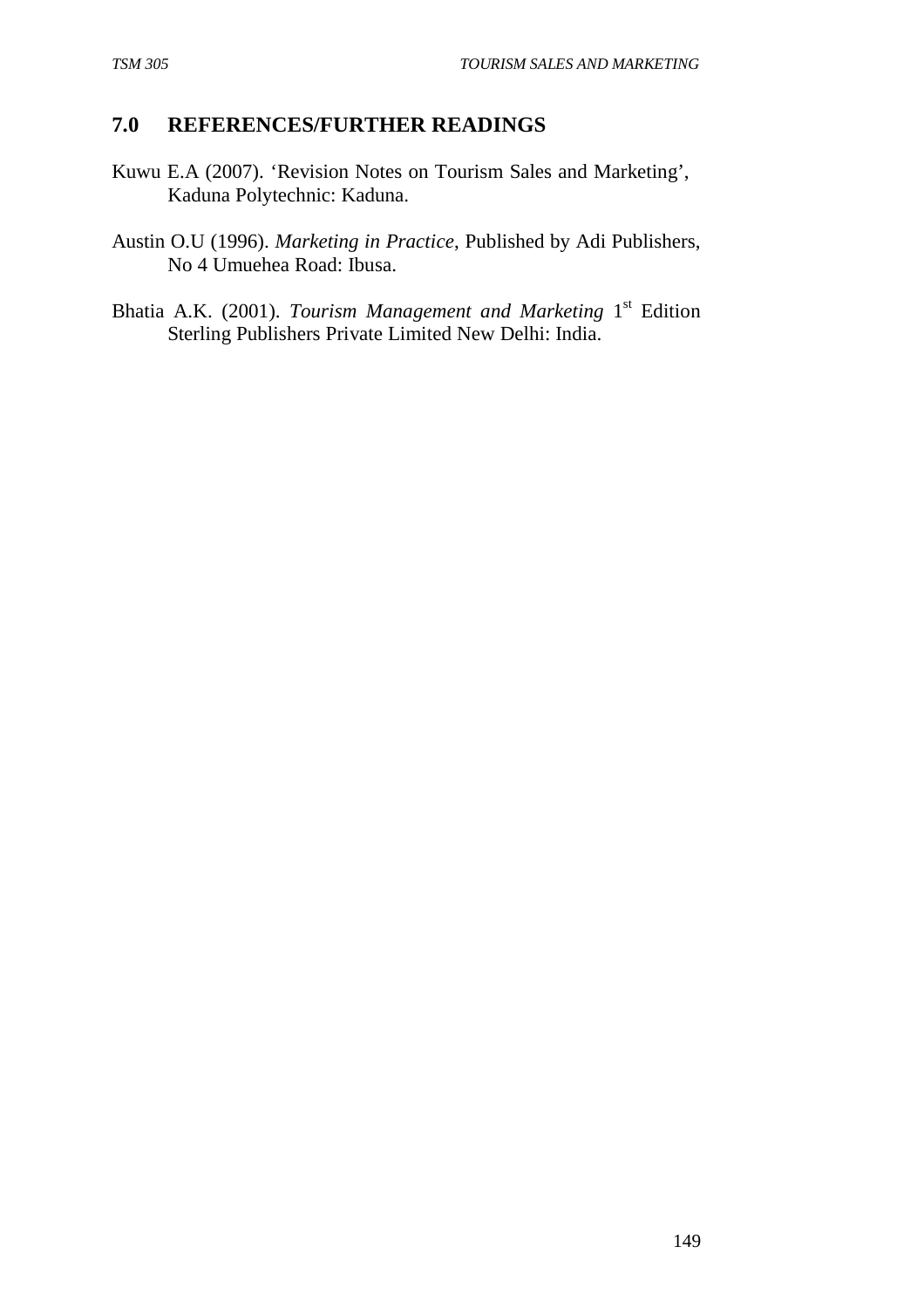# **UNIT 3 CONSUMERISM IN MARKETING**

#### **CONTENTS**

- 1.0 Introduction
- 2.0 Objectives
- 3.0 Main Content
	- 3.1 The Meaning of Consumerism
	- 3.2 Causes of Consumerism
	- 3.3 The Importance of Consumerism
	- 3.4 Traditional Rights of Seller and Buyer
	- 3.5 Measures for Consumerism
		- 3.5.1 Government Policy Measure
		- 3.5.2 Organization/Association
		- 3.5.3 Journalist Exposures
		- 3.5.4 Consumers' Measures towards Consumerism
		- 3.5.5 Corporate Activities
	- 3.6 Factors Responsible for Lack of Consumer Activity in Nigeria
	- 3.7 The Future of Consumerism
- 4.0 Conclusion
- 5.0 Summary
- 6.0 Tutor-Marked Assignment
- 7.0 References/Further Readings

# **1.0 INTRODUCTION**

A lot had been written about consumerism in the U.S.A with the result that in 1962, a consumer "charter" by the then President John F. Kennedy was passed by congress.

According to the charter, the consumer has:

- The right to safety
- The right to be informed about the goods/services he wishes to buy.
- The right to choose and
- The right to be heard etc.

Consumerism has not been very much discussed in developing countries. The purpose of this unit is to examine and discuss how far consumerism has gone in Nigeria and its future implications on tourism sales and marketing.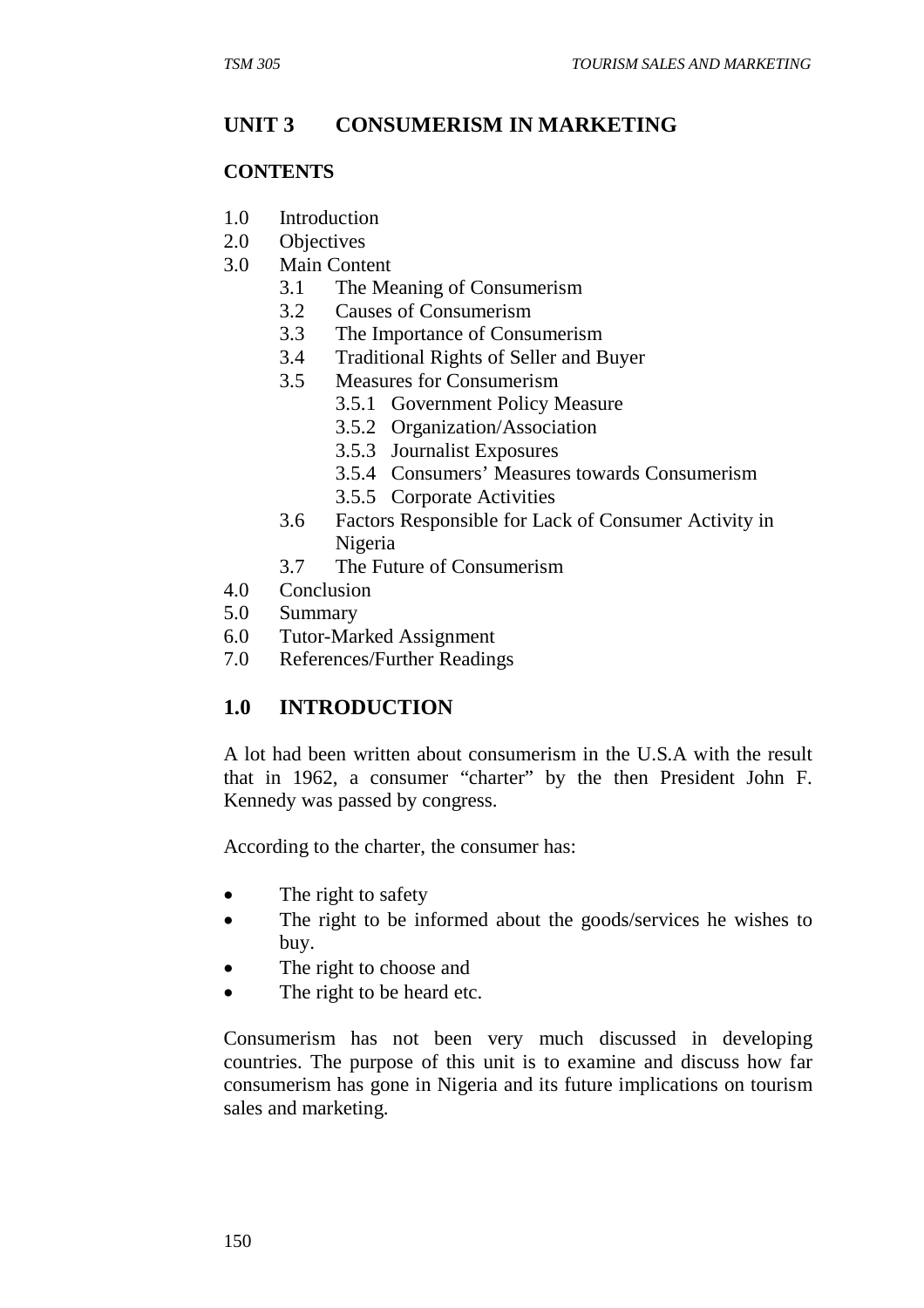## **2.0 OBJECTIVES**

By the end of this unit, you should be able to:

- define consumerism
- explain the causes of consumerism
- explain the rights of buyers and seller in consumerism
- explain the importance of consumerism
- explain the factors responsible for lack of consumerism in Nigeria.

## **3.0 MAIN CONTENT**

#### **3.1 The Meaning of Consumerism**

Consumerism is defined "as the organized efforts of consumers seeking redress, restitution and remedy for dissatisfaction they have accumulated in the acquisition of their standard of living". Others maintain that consumerism is a local force within the environment designed to aid and protect the consumer by exerting legal, moral and economic pressure on business. Kuwu (2007) defines consumerism as a social movement seeking the right and power of buyers in relation to seller. In other words, consumerism could also be defined as the effort made either by the consumer himself, the government and/or independent organizations to protect the consumer from the unscrupulous practices of business in their quest for profit. In this way, the consumer is viewed as the focal point and the core of marketing.

#### **3.2 Causes of Consumerism**

It is only when business and industry deny the consumer his right that he reacts vehemently. The rise of consumerism in Nigeria can be attributed to several factors:

#### **Unscrupulous Business Practice**

In the attempt to get rich quick, some businessmen and women indulge in unscrupulous business practices. For example, many expired drugs are on widespread sale in our markets. Currently, food poisoning has been incessant in our households and educational institutions. This is because spoilt tinned foods find their way into our markets instead of being destroyed. The consumer has become helpless in the hands of some of our businessmen and women.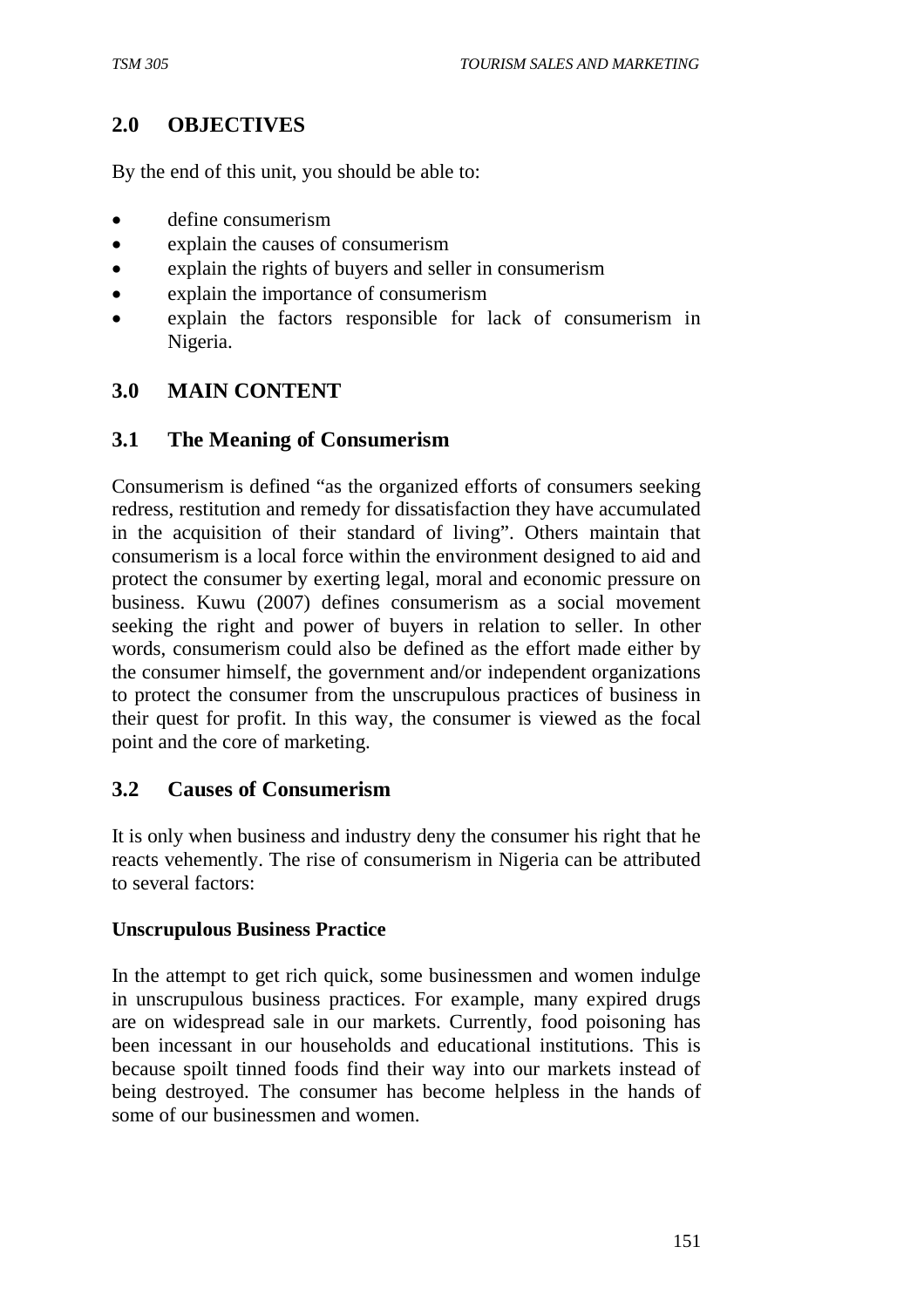#### **Scarcity**

Scarcity of goods and services in Nigeria has given birth to high prices. The continuous increase in retail prices in the face of perennial scarcity has frustrated many consumers.

#### **Education**

Consumers are becoming more educated and sophisticated than ever before. Today's consumer is better educated than his forebears and thus less willing to accept the exaggerated salesmanship and misleading advertisements, shoddy goods and even bits of deceit that buyers once considered the natural hazards of commerce. With the Universal Primary Education programme, the impact of education will be felt more than ever before.

#### **Intentionally Planned Obsolescence**

Mass production and mass marketing have put more products on the market than the consumer is willing to take. This has often led to wild claims by advertisers about what products can do and the use of sophisticated psychological devices in radio and television programmes to get the consumer to buy the product.

#### **Rising Public Expectations of High Standards of Business Conduct and Social Responsibility**

With the increase in the level of education and standard of living in Nigeria, the public expectation of business conduct has risen too. People are now much more aware of their rights as consumers and demand the same from businesses in Nigeria, as in other places. Businesses are expected to perform some social responsibilities. Many socialists today accuse businesses operating in Nigeria of exploitation and profiteering.

#### **Economic and Social Dislocation**

Consumerism comes as a result of serious economic and social dislocation. This type of situation is marked by the rise in consumer prices and declining real incomes. The Nigerian economy is today facing these economic and social ills. Which seem to have been triggered off by the recent increases in wage and salary awards to the public sector?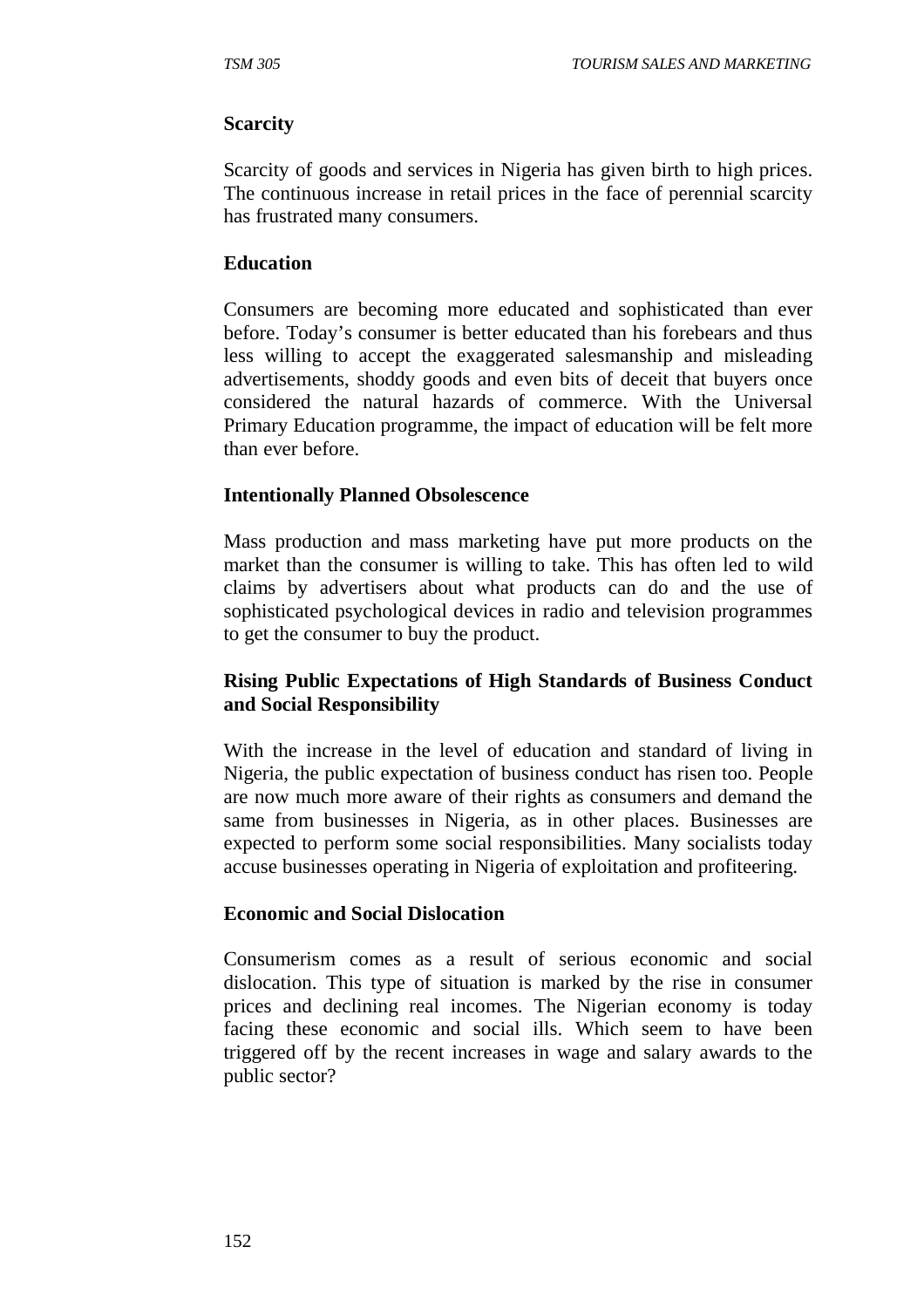#### **Wild Claims**

Consumerism is bound to exist in Nigeria because of the broad wrongs rampant in some businesses today, namely deceptive promotions, hidden charges, sloppy service and unsafe or impure products.

#### **3.3 The Importance of Consumerism**

Consumerism is enhanced by several social and economic factors which were not evident in earlier traditional expressions of consumerism – the difficulty of judgment that the consumer faces. The individual consumer finds it difficult to judge the quality of product in terms of price, package, content, brand proliferation, planned obsolescence, after sales service and other product features. The average consumer, especially in Nigeria, has not been exposed to the type of sophistication he is now witnessing. The number of illiterates outnumbers the literates; therefore, the protection of the consumer is of paramount importance.

Information supplied through advertisements is ambiguous, sometimes confusing, mainly false and deceptive because the consumer is ignorant of the standards. It is important that the government should step in to protect the consumer.

Consumerism is important because inflation has made purchase behaviour even more difficult. Rising prices have led consumers to increased quality expectations which are not achieved; thus again contributing to the frustration of consumers.

The competition that results amongst the various producers causes consumers to be confused and this affects their purchases. For example, the ordinary consumer finds it difficult to distinguish between ordinary petrol sold by Agip and that sold by National, or to distinguish between Benson and Hedges and Craven as cigarettes, so he needs protection.

Advertisements encourage purchases by emotion rather than reason or rationality and as such, the government, organizations/associations of firms should come to the aid of the consumer.

As we can see from the role of consumer organizations, consumers are not well organized. It has been difficult for them to come together and speak with one voice. They lack knowledge and sufficient education about the various products they buy.

There is no conflict, as is often thought, between marketing and consumerism. Both activities possess the same objective-consumer satisfaction. It would be more constructive to regard consumerism as an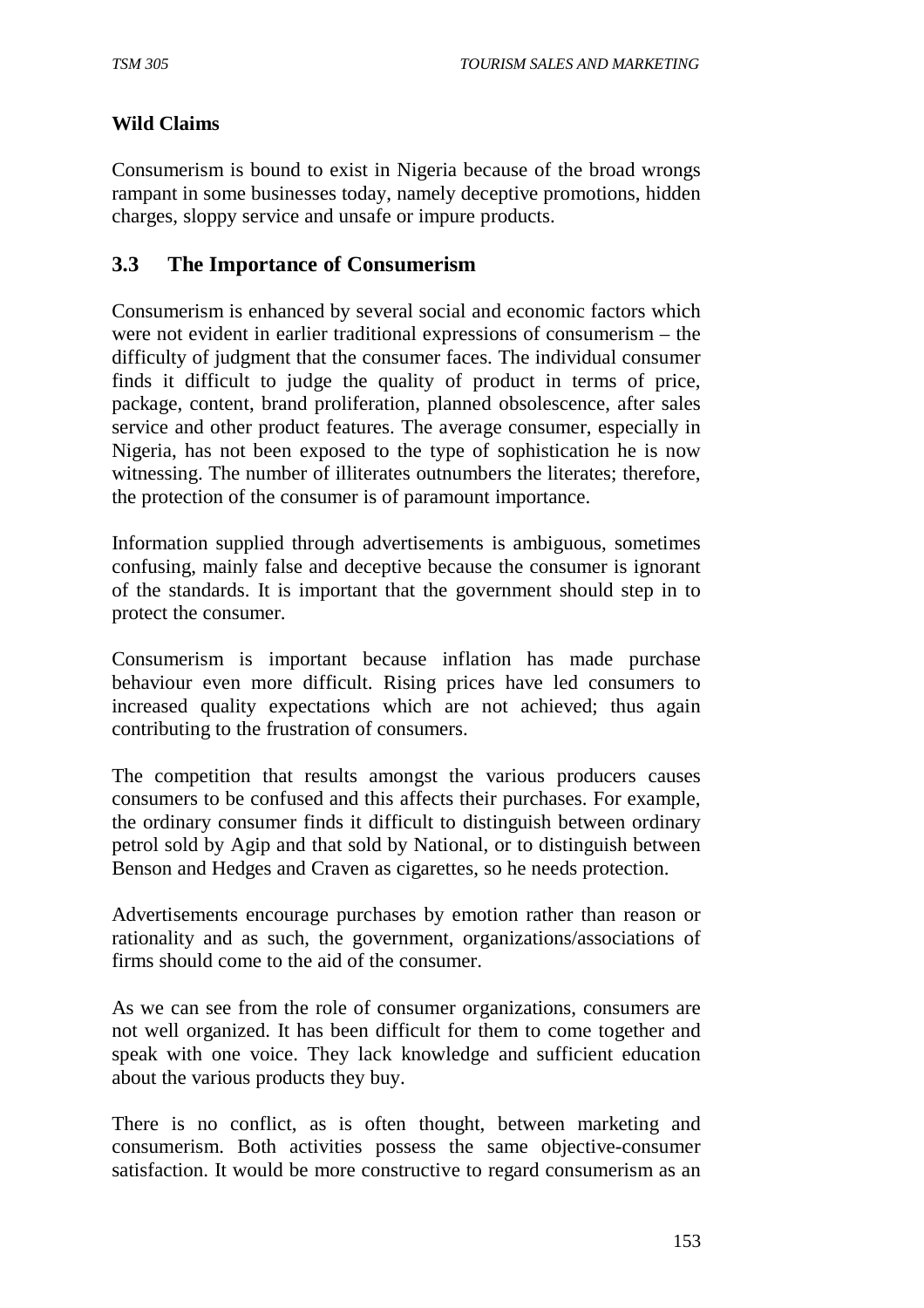opportunity rather than a threat. In the long run, the greatest success will continue to accrue to the firms that are most sensitive to their markets' needs.

# **3.4 Traditional Rights of Seller and Buyer**

The power unbalance between sellers and buyers can be clearly understood from the basis of claims and right of either party.

# **A. The Traditional Right of Seller**

These are rights that accrue to the seller (manufacturer) of goods such as:

- 1. The right to introduce any product in any size and style provided it is not hazardous to personal health or safety. It should also include proper warning and control.
- 2. The right to charge any price for products provided no discrimination exists among similar kind of buyers.
- 3. The right to spend any amount to promote the product provided it is not defined as unfair competition.
- 4. The right to use any product message provided it is not misleading or dishonest in control or execution.
- 5. The right to use any buying incentive scheme provided they are not unfair or misleading.

#### **B. The Traditional Rights of Buyers**

These are rights that accrue to the buyers, such as:

- 1. The right not to buy a product that is offered for sale.
- 2. The right to expect the product to be safe.
- 3. The right to expect the product to perform as claimed.
- 4. The right to be well informed about important aspects of the product.
- 5. The right to be protected against questionable products and marketing practices.
- 6. The right to influence product and marketing practices in ways that will improve the "quality of life".

# **3.5 Measures for Consumerism**

Attempts to protect the consumer in Nigeria have come from four major sources namely: government, organizations/associations, journalistic exposure and individual consumers. In order to appreciate the stage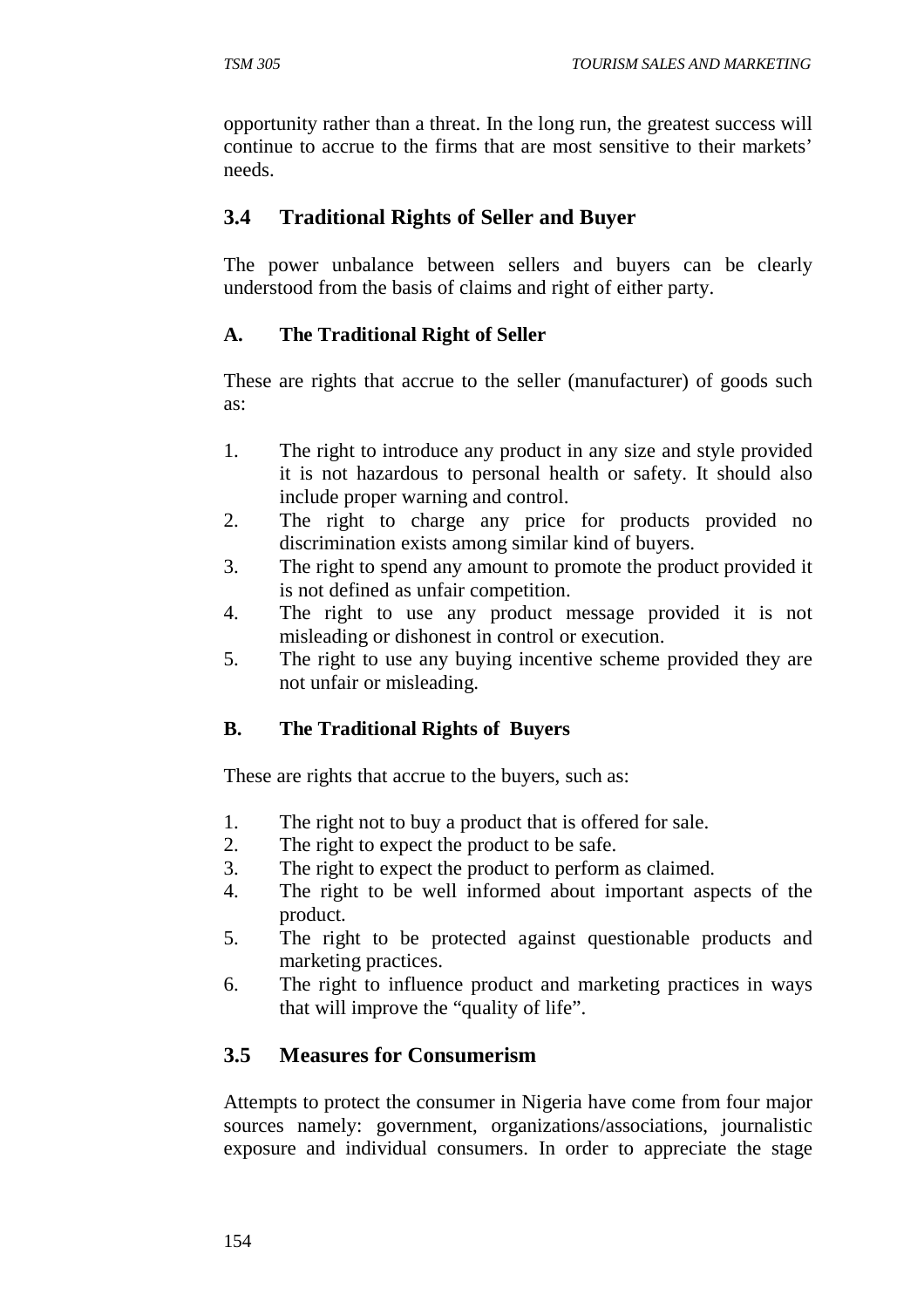consumerism has reached in Nigeria, we shall discuss the role each of these parties is playing.

# **3.5.1 Government Policy Measure**

In Nigeria today, some of the most serious attempts to protect consumers and ensure their welfare come from the Federal and State governments. These attempts are both economic and social.

One of the causes of consumerism in Nigeria today is the continuous increase in price. The Federal Government has tried to protect the consumer by the enactment of the Price Control Decree, 1970. Price Control Committees have been set up in each of the 36 states to eliminate profiteering and hoarding. Profiteering and hoarding are not only injurious and destructive to the economic well-being of the nation but also to the social activities of consumers. The government has put a ceiling on the prices of controlled commodities to ensure that consumers do not pay more than necessary.

The Standard Organization of Nigeria (SON) is one of the public agencies concerned with the welfare of the consumer. It was formed for the purpose of ensuring that products and services conform to certain specified standards. It stipulates quality, weights and measures that must be conformed to by businesses.

In protecting the life of consumers, the government has also gone on to promulgate the Food and Drugs Decree, 1974. This Decree prohibits sale of certain food, drugs, cosmetics, sale or advertisement of food as treatment for certain diseases, and various misleading practices. The first right of the consumer – the right to safety – mentioned above, is emphasized by this Decree.

The right of the Nigeria consumer to have good and safe accommodation has often been violated. Both the Federal and State governments have come to the aid of consumers by the promulgation of a rent decree and edicts. In order to execute the decree and edicts, rent tribunals have been instituted in all the states of the Federation. This trend is bound to continue unless landlords change their attitudes to tenants.

Today in Nigeria we notices government's recent moves towards the protection of the consumer. The government has not stopped at formulating laws and regulations for consumer protection; it has also gone further to put them into action. Just recently, a pharmaceutical company was closed down by the Federal government, some imported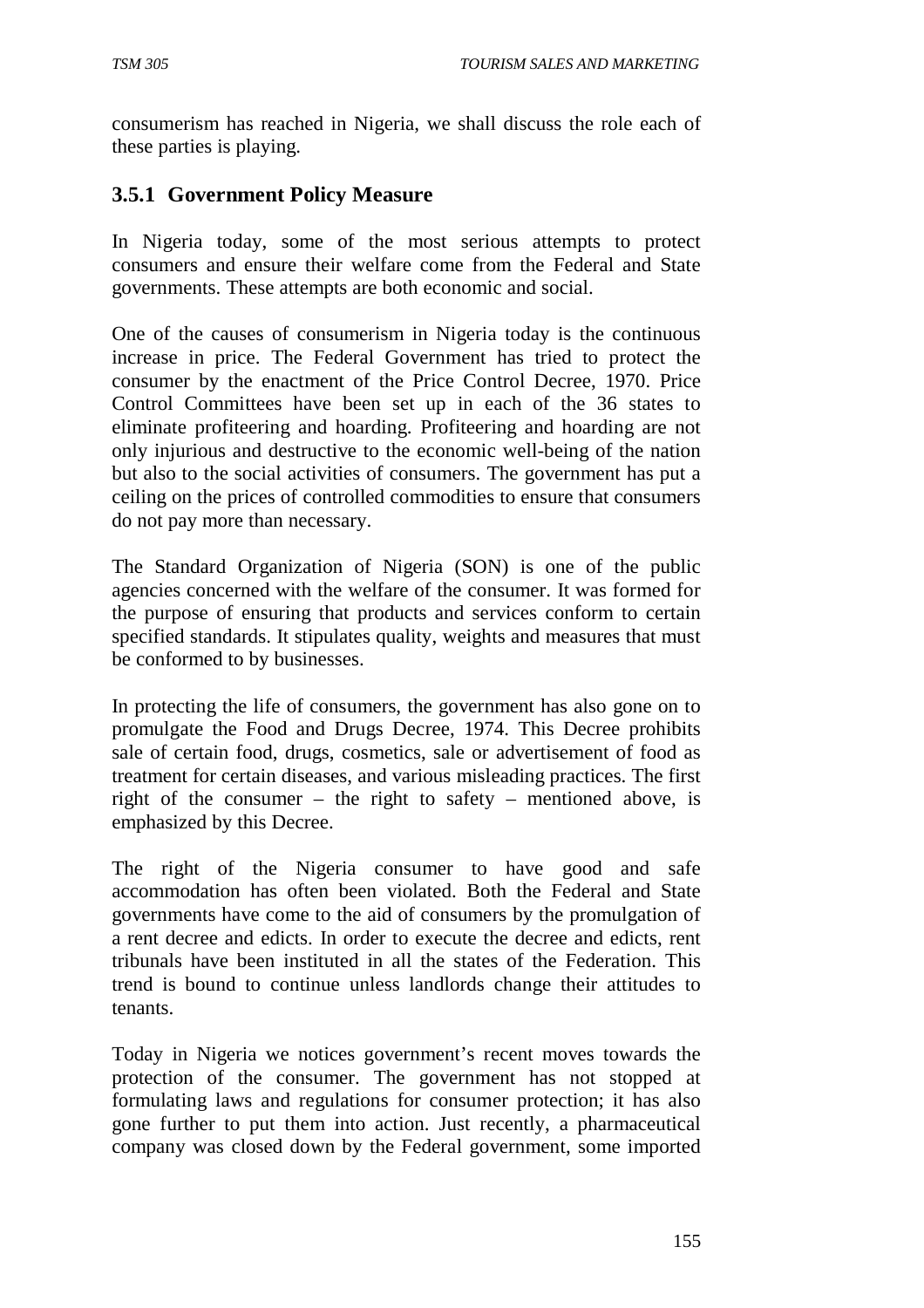canned beer, and 7-up soft drinks were barred from the Nigerian markets.

Companies and individuals are today being dragged to court on various offences violating the rights of the consumer. For example, on 18 July 1977, SCOA Motors (Nigeria) Ltd were fined N5, 000 by the Abeokuta special Price Control Court for boarding Peugeot 404 Pick-up vans. In addition to the fine the firm also forfeited 8 Peugeot 404 Pick-up vans valued at N27, 520. These court convictions and government measures demonstrate government determination to protect the consumer in Nigeria.

# **3.5.2 Organization/Association**

Governments are not alone in the fight for consumer protection. Apart from the cases cited as efforts by the governments to protect the consumer, we have such organizations and associations as the Tenants Association, the Consumer Association in Lagos, the Enugu Consumer Movement, the Consumer Club of Agwu, etc.

These organizations and/or associations are formed with similar objectives such as:

- a. To review the position of consumers in relation to suppliers who are traders and sellers.
- b. To explore ways and means of checking the perennial scarcity created by unscrupulous traders.
- c. To curb the ever-rising prices which create inflation and render the earnings of workers worthless.
- d. To promote consumer education
- e. To provide consumers with information on various consumer issues.

Even though the effect of their operations is yet to be felt in society, the organizations and associations will surely come to the fore in time as scarcity of goods diminishes and as citizens become more aware of their rights.

# **3.5.3 Journalistic Exposures**

Our various newspapers and magazines have pages devoted to consumer issues, for example the Consumers' Affairs page of the *Daily Times.* Here, various issues concerning consumers are discussed by scholars. Writers and researchers are encouraged to publish their findings in these papers. Recently, the association of market women in Lagos State launched a monthly magazine*, Shopping News*, to provide information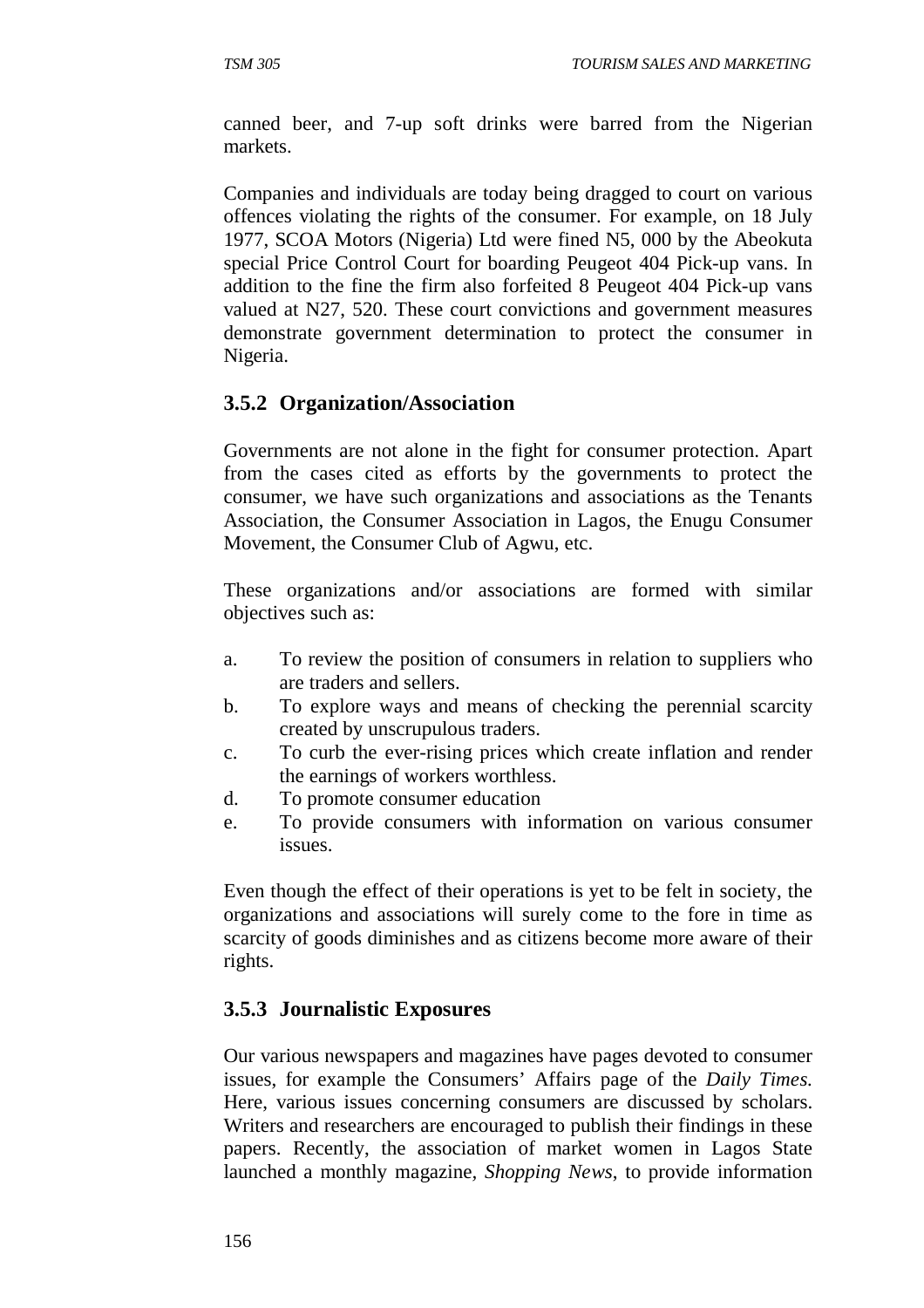and vital statistics for the consumers in the state. Its other purposes also include the provision of an opportunity for visitors to familiarize themselves with the location of shopping facilities in the state.

#### **3.5.4 Consumers' Measures towards Consumerism**

A lot has been said and written about safeguarding the rights and interests of consumers. Proposals for improving the position of the consumer have come from radicals who believe that the consumer's present situation is the inevitable result of an exploitative system. Often these so-called consumer advocates in our society have called for a fundamental reorganization of the entire economic system. Often too, both the Federal and State governments have been criticized by individual consumers and consumer organizations and associations, but little attention has been given to consumer responsibilities which accompany these rights.

# **3.5.5 Corporate Activities**

Firms, in their own way, contribute towards consumer protection; but most business activities in favour of consumerism have been geared towards playing safe. Attempts are made to avoid confrontation with law enforcement officers and to avoid going to court. A popular measure adopted by most Nigerian businesses is the installation in their premises of suggestion boxes for consumers.

Consumerism is now in Nigeria and businesses should respond thoughtfully and rationally to the issues rather than being defensive or reacting negatively or not at all.

# **3.6 Factors Responsible for Lack of Consumer Activity in Nigeria**

Unlike the developed economics of the world, consumerism and the consumer rights movement has not been very effective in Nigeria. This may be attributed to the general poor state of consumers and lack of adequate enlightenment of the consumers to those who purport to champion the course of consumer rights in the society. Prominent among the reasons why activity has been virtually non existent in Nigeria include:

• Ignorance of consumers regarding their rights, such rights include the right to be informed; such information as the contents and composition of a product's side effects if there exists any. This is almost non available in Nigeria and the consumers have not been able to rise up and ask for this right. The right of choice which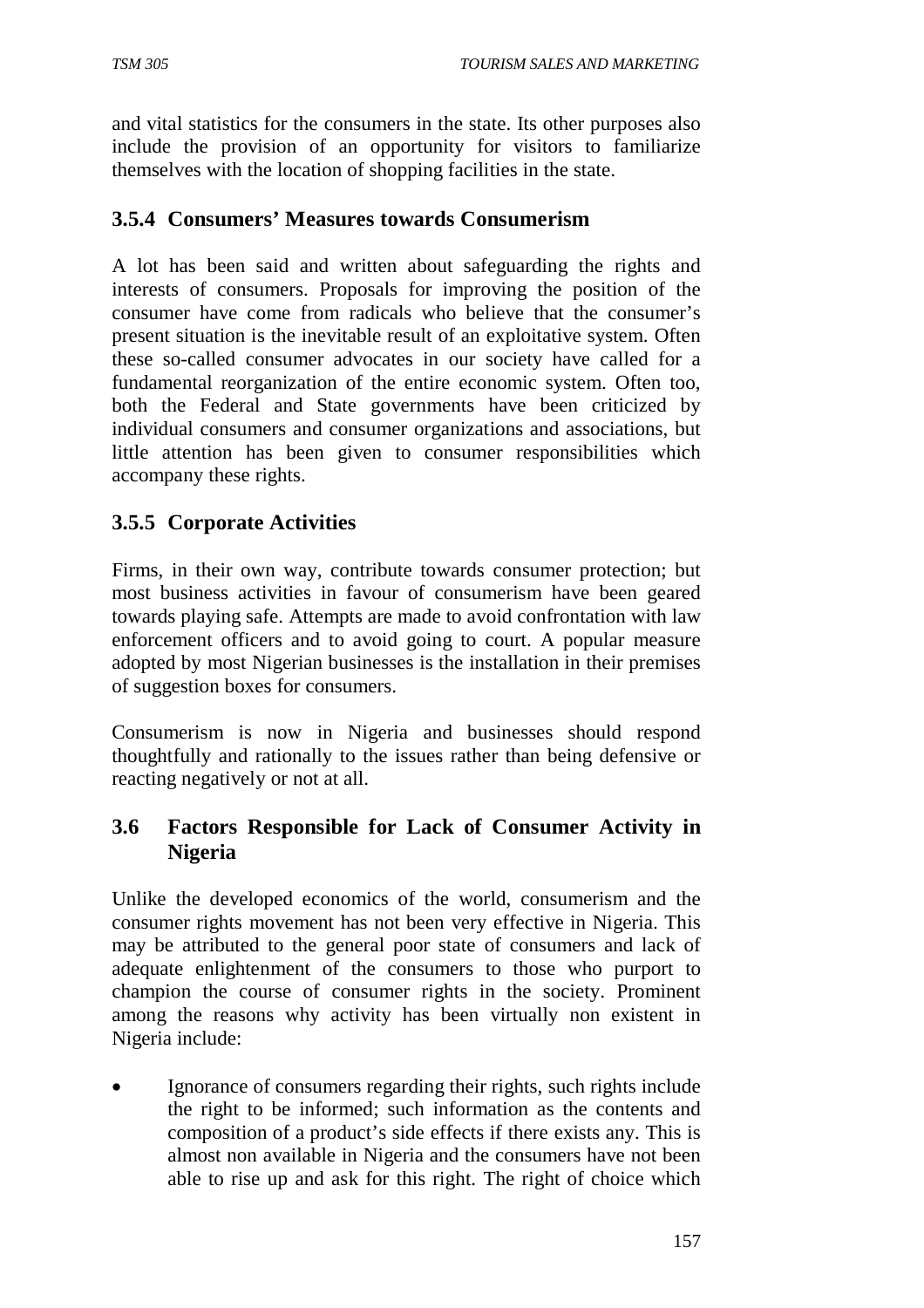warns that the consumer should have the right to make his own choice out of any of the product and brands.

- **Safety:** The consumer should have the right to safety of the use of any product and should also seek for the damages incase of injuries or adverse effects suffered as a result of the use of such products. But in Nigeria there is no avenue for consumer to claim for damages whenever he suffers loss, even if a consumer decide to fight for his right, he might never go far because his efforts may be thwarted by the same officials that are supposed to protect him against defective products.
- **Scarcity of Goods and Services:** The under developed nature of the Nigeria economy has led to minimal capacity utilization by the various manufactures of goods, thereby leading to scarcity of products. This then leads to a situation where the sellers dictate to the consumer what should obtain in the market. This is referred to as a seller market where the seller has complete control of the market and decided what products enters into the market giving little or more regard at all to quality. And the seller can set the prices without due consideration for consumer reaction since the consumer has little or no choice at all.
- **Ineffectiveness of Organizations Set Up to Control Standards:** The government in an attempt to set standards and enforce these laws among manufacturers set up such agencies as the standard Organization of Nigeria (SON), Food and drugs administration (NAFDAC) etc. but these organizations have been largely ineffective as sub-standard products abound in Nigerian markets today, ranging from cosmetic products to washing detergents and even beverages, drugs and the consumers are to consume these products with their attendant health hazards and without an avenue to seek redress.
- Nonchalant attitude of government towards engaging legislation that seeks to protect the consumers. Government has at various times set up prize control boards that have been largely ineffective. This has to a great extent frustrated consumers leading to lack of interest in seeking redress. Such legislation requiring manufacturers to put price tags on the products, the contents, and ingredients have largely gone unheeded. Cigarette manufactures in the country have been reluctant to inscribe warnings on the pack of their products. They comply only on bill boards and other advertisement media. It should be noted that most of the indigenous brands do not enjoy proper advertising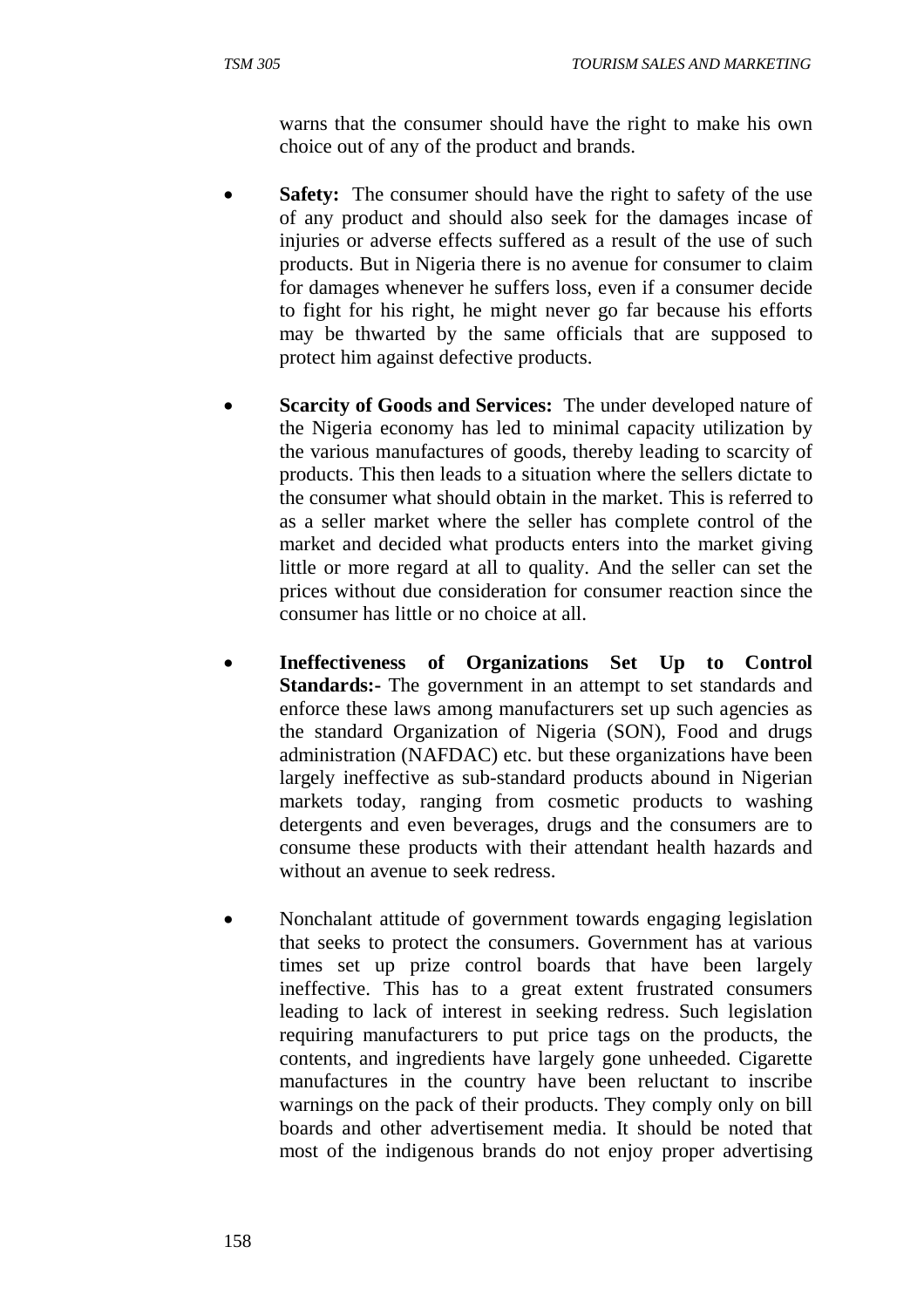and in which case the manufacturers have succeeded if not displaying the warnings on their packs.

- Insincerity and corruption among officials responsible for enforcing government rules and regulations. This has led to expired and sub-standard products imported from foreign countries having their way into the market even after they have been detected at their various points of entry. Current ports and border officials collaborate with such importers to send the products into the market for the largely ill-informed consumers to consume at their own risk.
- Bye and large, the Nigerian consumer has a share of the blame as they have not been able to organize themselves into a strong pressure group to fight for their rights as was the case in the United States of America in the 1960s. With adequate enlightenment by those that know the right of the consumers and be obligations of the manufacturers, the Nigerian consumer can rise and fight for his/her right no matter the degree of frustration.

## **3.7 The Future of Consumerism**

The present trend of the consumer movement suggests that consumerism will continue due to the legal, social and economic pressures. The consumer movement will enhance consumer issues which will be used by politicians to win votes. This will lead to an increase in consumers' voices in government.

 The Universal Basic Primary Education programme which was launched in 1976 will have its impact on the number of consumer organizations. Ultimately UBE will help to increase the level of education. There is every likelihood that consumer unrest will persist with increases in the level of education in the country. There will be more demand for consumer protection.

 As Nigeria gets more industrialized, health and safety problems will continue to increase rather than decrease.

 In future, the demands on firms will become greater. Several guidelines have been suggested which businesses should follow in their response to consumer:

1. Establish a separate corporate division for consumer affairs. This division should participate in all corporate decisions that have consumer implications. It should participate in research and design, advertising, credit, pricing, quality assurance, etc.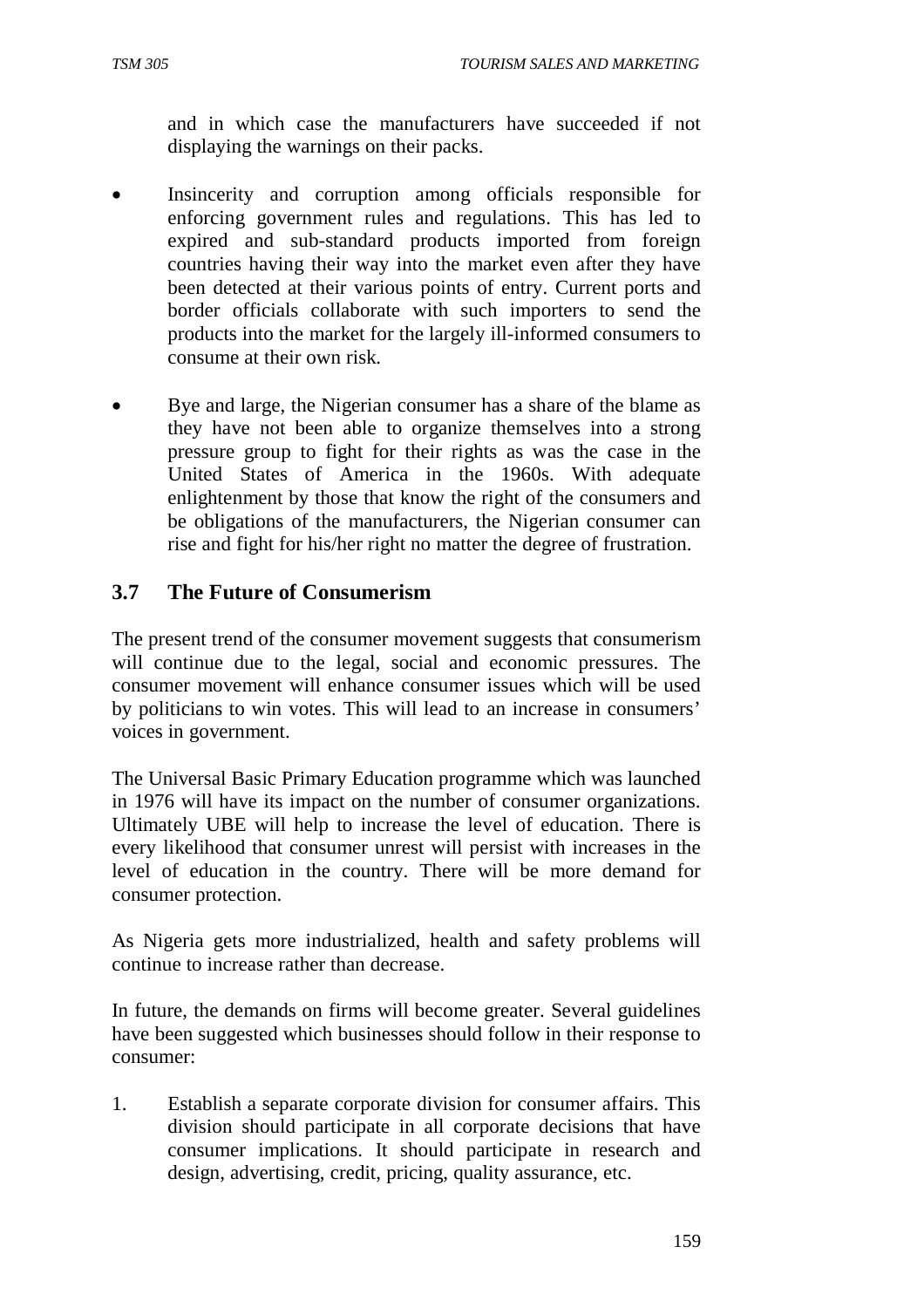- 2. Change corporate practices that are perceived as deceptive. The consumer affairs division should identify corporate practices that are perceived as deceptive and/or antagonistic by consumers.
- 3. Educate channel members on the need for a consumerism effort throughout the channel system.
- 4. Incorporate the increased costs of consumerism efforts into the corporate operating budget.

The main purpose of the consumerism programme will be to enhance the quality of communications between the consumer and the firm and to incorporate valid complaints into corporate decisions.

Corporate leaders have two basic options: they may take positive action in this matter or they may ignore it. If they ignore it, they must be prepared for a government programme.

Individual consumers are not living up to their responsibilities; rather, they encourage high prices and trade malpractices. They encourage hoarding and profiteering by buying goods above stipulated prices and sometimes without receipts. Consumers blame our government but they fail to support government actions and measures against business malpractices. Nigerian consumers should be courageous and stand on their own feet to fight abuses in the country. If consumerism is to survive in Nigeria, consumers in Nigeria must be prepared to make sacrifices. It is high time Nigerian consumers resort to consumer boycotts in response to rising food and commodity prices. The greatest weapon of consumers all over the world is consumer boycott. Sellers cannot survive without consumers.

Many problems in Nigeria are caused, at least in part, by the consumer's own ineptness, carelessness or ignorance and/or a reluctance to put forward the effort required in making informed buying decisions. Consumers, as shoppers, fail to act in a responsible manner. Deception, fraud or dishonesty may be recorded on the part of either seller or buyer. Consumers have to change their attitude toward government measures for consumer protection.

#### **SELF ASSESSMENT EXERCISE**

- 1. `Explain the factors responsible for lack of consumerism activities in Nigeria.
- 2. From the discussion of the meaning of consumerism in unit 15, you are required to write out the cause of consumerism in Nigeria.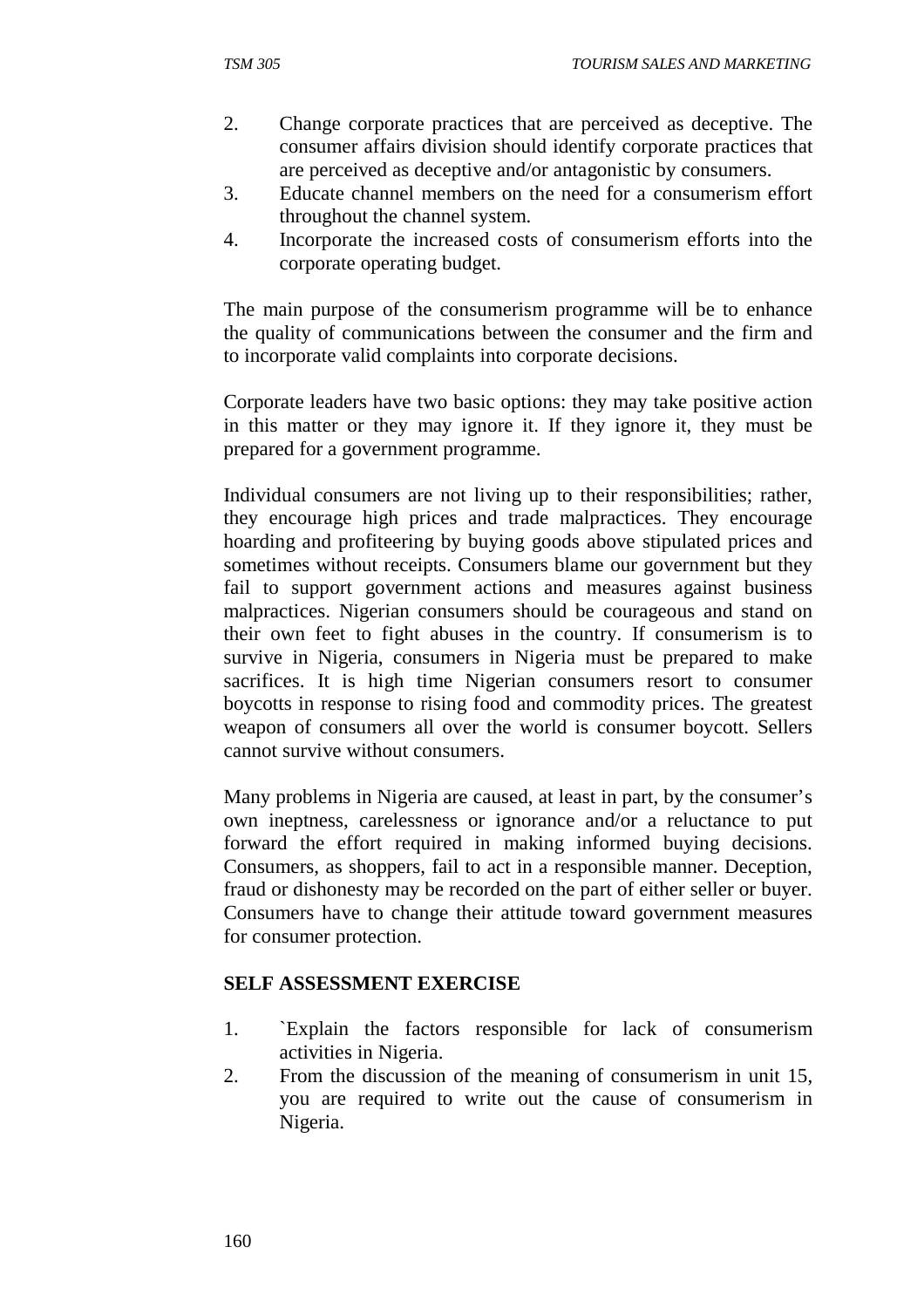# **4.0 CONCLUSION**

In this unit, we have discussed the meaning of consumerism, the causes of consumerism in Nigeria, the rights of buyers and sellers, importance of consumerism and the future of consumerism in Nigeria.

## **5.0 SUMMARY**

This unit treated in details the nature and meaning of consumerism, the causes of consumerism in Nigeria, the importance of consumerism, the rights of buyers and sellers and the factors responsible for lack of consumerism activities in Nigeria.

# **6.0 TUTOR-MARKED ASSIGNMENT**

- 1. State and explain the causes of consumerism in Nigeria.
- 2. Identify and explain the factors responsible for lack of consumerism activities in Nigeria.

# **7.0 REFERENCES/FURTHER READINGS**

- Kuwu E.A (2007). 'Revision Notes on Tourism Sales and Marketing,' Kaduna Polytechnic: Kaduna.
- Bhatai A. J. (2001). *Tourism Management and Marketing*, 1<sup>st</sup> Edition, Sterling Publishers Private Limited New Delhi: India.
- Julius O. O. (1979). *Marketing in Nigeria*, 1<sup>st</sup> Edition, the Pitman Press, Bath: Great Britain.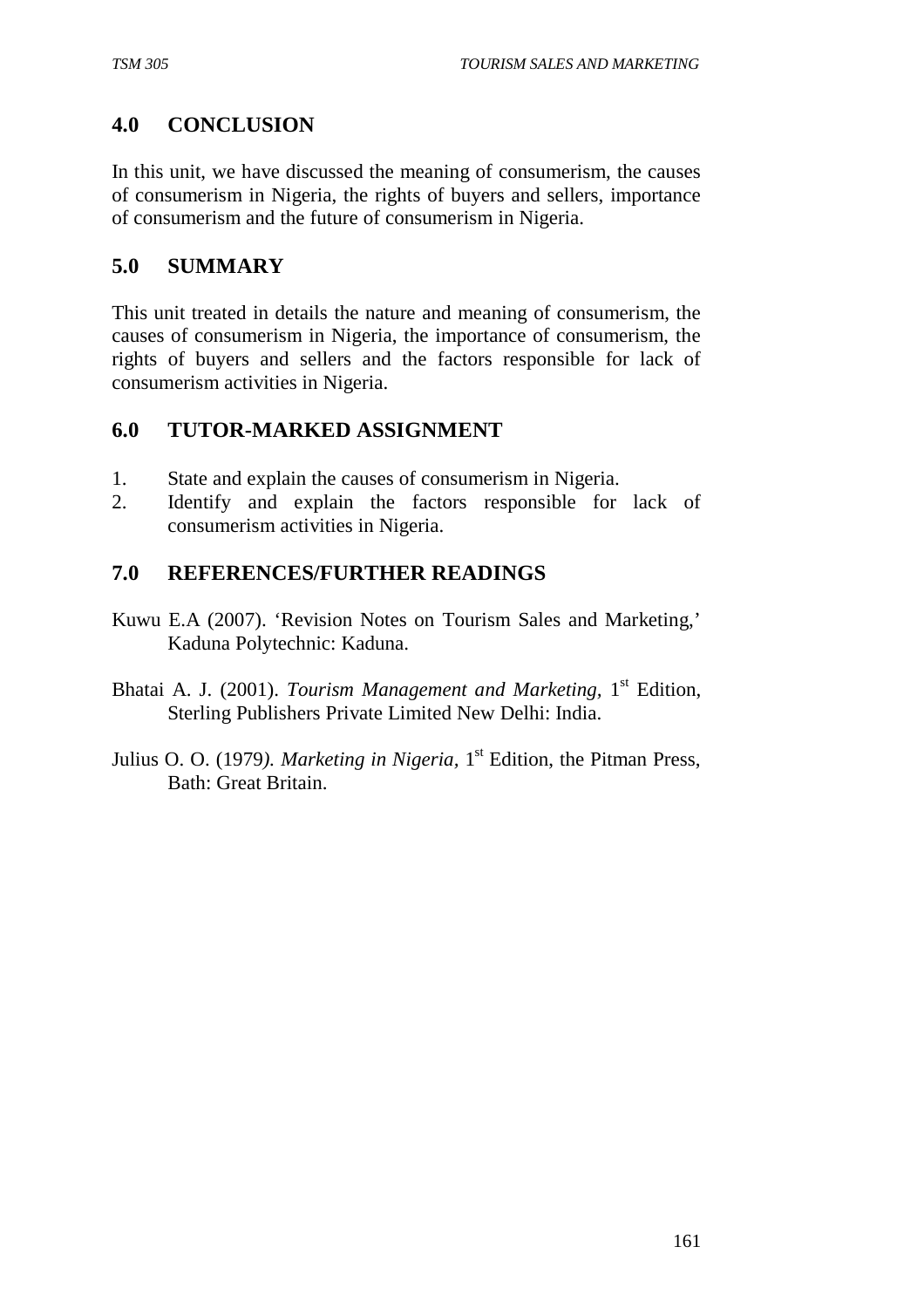#### **UNIT 4 SALES REPRESENTATIVES IN MARKETING**

#### **CONTENTS**

- 1.0 Introduction
- 2.0 Objectives
- 3.0 Main Content
	- 3.1 The Meaning of Sales Representative
	- 3.2 Attitudes of Sales Representative
	- 3.3 Tasks of Sales Representative
	- 3.4 Qualities of Sales Representatives
- 4.0 Conclusion
- 5.0 Summary
- 6.0 Tutor-Marked Assignment
- 7.0 References/Further Readings

#### **1.0 INTRODUCTION**

The sales representative sells a company's product and services in a given market area. It is often more effective for a company to hire a sales representatives than use their own sales persons. This is true when the market is a distant one and when cultural differences may make it hard for an outsider to penetrate the market. For example, a corporate hotel in Houston may find that it is more effective to hire sales representatives in Mexico City than to send a sales manager there. Sales representative should represent non-competing firms; they receive a straight commission, a commission plus a salary, or a combination of both. It takes time for sales representatives to learn a company's products and inform the market about them, the choice of a sales representative should not be taken lightly. Frequent changes in sales representative are not cost efficient and effective, certainly a principal sales representatives plays a crucial role in the relationship between the company and its agents since the 'local rep' will be the main, and sometimes the only point of contact between the two. In spite of this, there is a tendency among principals to reduce this function in the organization or seek other means of communicating with their agents. This is due to the comparatively high cost of keeping sales reps on the road. To maintain a sales rep, including travel expenses. However, there is arguable no more' elective way of building likes with retailers and it is perhaps significant that while principals have been searching for alternative methods of servicing their distribution outlets, travel agents themselves have begun to employ their own external sales reps to call on businesses and other organizations to increase sales, often using parttime staff paid on commission to generate such business.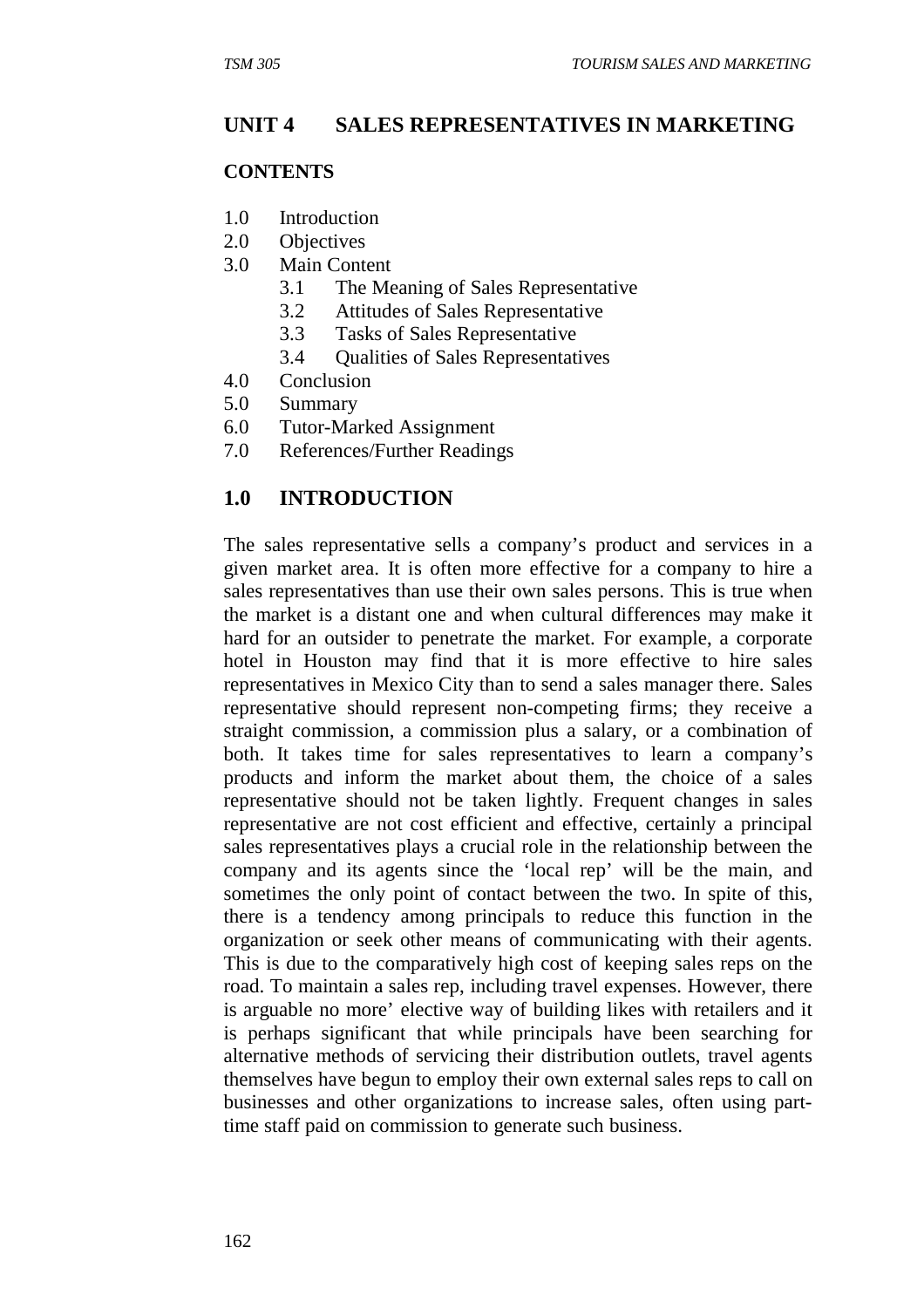#### **2.0 OBJECTIVES**

By the end of this unit, you should be able to:

- explain the meaning of sales representative in marketing
- explain the different types of sales representative in marketing
- explain the functions of sales representative
- explain the Good Qualities of sales representative in marketing.

#### **3.0 MAIN CONTENT**

#### **3.1 The Meaning of Sales Representative**

A sales representative concentrates on the vital area of professional sales and the success or failure within the hospitality industry ultimately rests on the ability to sell. The term sales representatives cover a broad range of position in our economy, where the differences are often greater than the similarities.

A sale representative is a person that goes out to the field to sell products that has been produced by an organization. That is, he/she represents the organization or company in taking those products for sale.

The sales representatives are those that back up the company or organization, that is, they sell the products to the final consumer. They must by all means know how to defend those products in order for the customers to buy. Their major work is to "sell". They must convince the customer to buy.

A sales representative in the hospitality industry could function as:

- 1. **Deliverer: -** The sales representative job is primarily to deliver product.
- 2. **Order Taker: -** In which the sales person is predominantly side order taker, or outside order taker.
- 3. **Missionary: -** The sales representative is not expected or permitted to take an order, but is called only to build goodwill to educate the actual or potential user. Airline agencies work at tradeshows and conduct other public relations types of work and are as such missionary sales people.
- 4. **Technician:** Technical knowledge is most times required.
- 5. **Demand Creditor: -** Positions that demands the creative sales of tangible products or intangibles.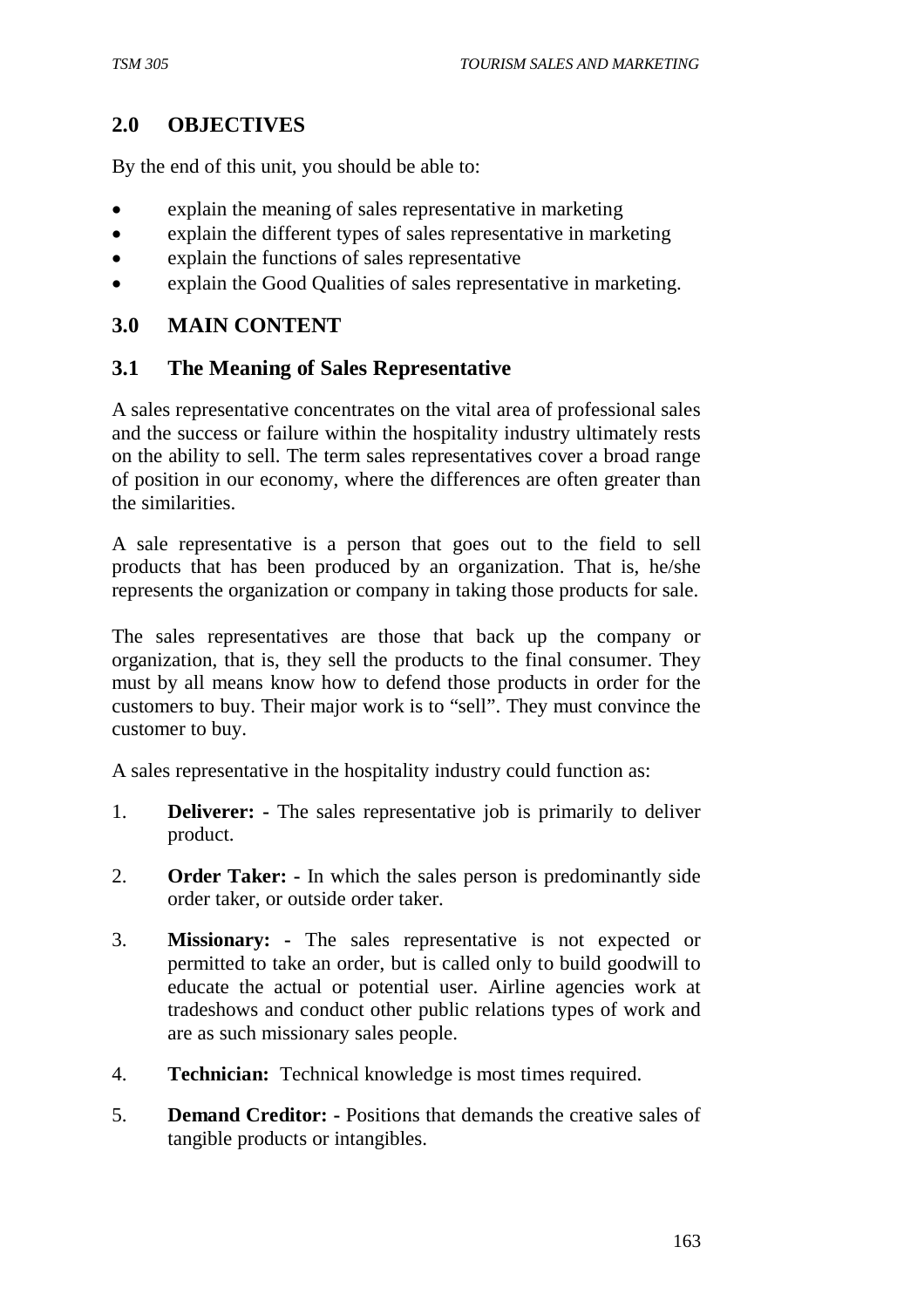Successful owners and managers know that they must continuously sell. Country commissioners, tax evaluation officials, planning boards, the press, bankers and the local visitor center must all be well-informed on one's hospitality business.

Those in the backroom who check credit reports, card reports, care for audiovisual equipment, serve as secretaries, and maintain the physical plant are also part of the sales team. Everyone must sell, but a few individuals have the specific responsibility for ensuring the payrolls can be met, invoices can be paid, and a fair return on investment can be achieved. These are the professional sales people "The sale representatives".

Sales personnel serve as the company's personal link to customers. The sales representative is the company to many of its customers and in turn brings back much needed customers intelligence.

Personal selling is the most expensive contact and communication tool used by the company. Cost estimates for making personal sales vary depending on the industry and the company.

A sales representative's first job includes taking new order, seeking prospects and influencing them to buy.

# **3.2 Attitudes of a Sales Representative**

A sales representative must possess the following attitudes:

# **1. Prospecting**

The sales man or person requires avid dexterity, vivid comportment and tactics to contact leads to prospects. Once the address and the name of the sales head are given, it is the onus of the sales person to swiftly identify the head as prospect.

# **2. The Approach**

Sales representatives do not just go to any person and start talking about their company product. If they do, they would not be able identify an actual prospect or their sales talk would not be articulate. Hence it is ideal for the sales representatives to prepare for the sales talk and define the information about the prospect. These preliminary effects are classified as pre-approach. It is the technician sales plan bordering on what to say, how to say, when to say, where to say and who to say to. This pre-approach equips the sales representative, builds his confidence and obliterates harmful presentation facilities.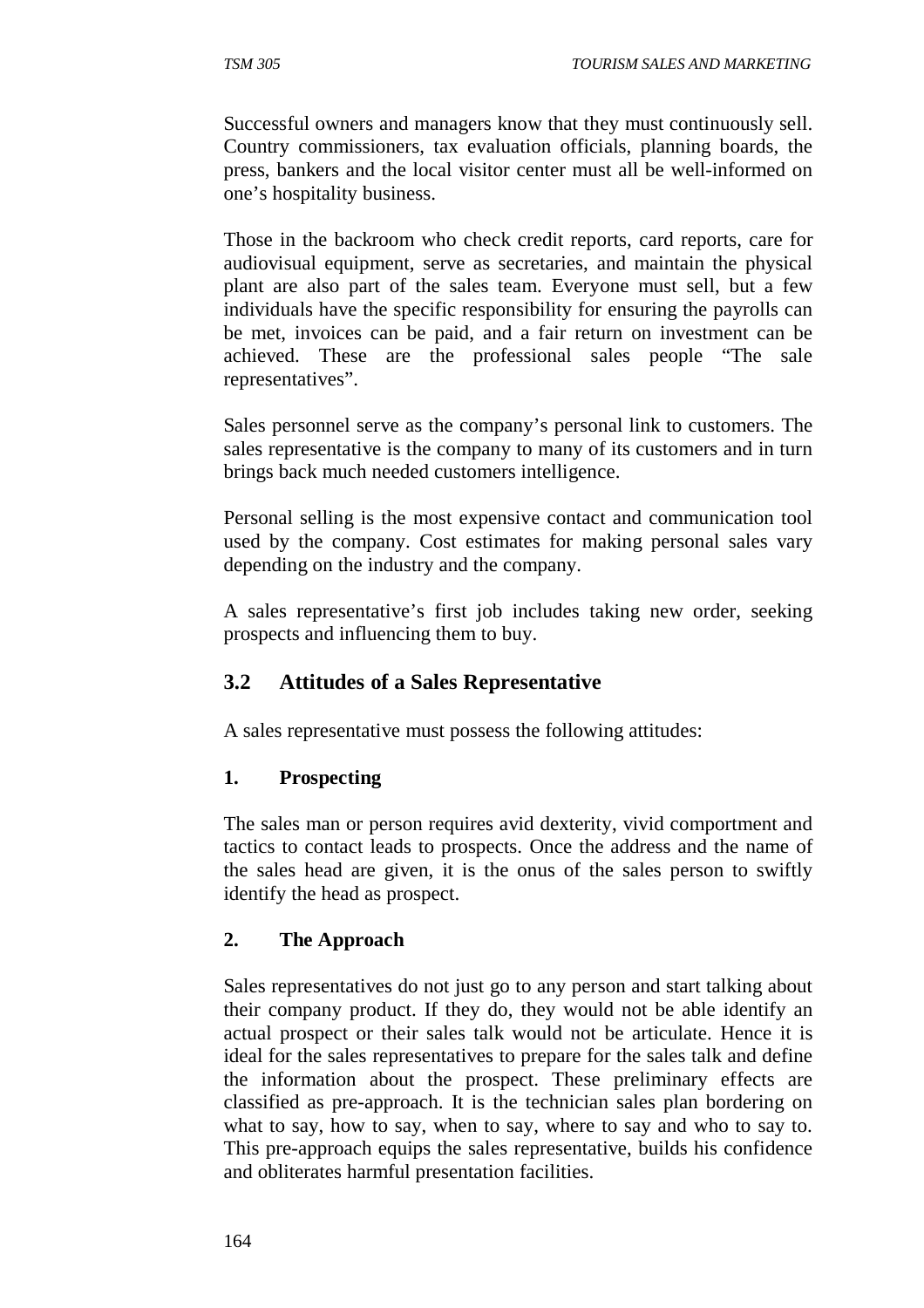#### **3. Presentation**

In the actual presentation, the sale representative embarks on cold censuring which does not warrant previous arrangement or contact with the prospect. This gives the customer considerable time, he can embark on telephone sales by booking appointment prior to time or he can embark on written communication with durable sales message presentation procedures.

## **4. Opening**

The sales representative must have formalized and informal sales opening. This is the most crucial aspect of sales representative presentation. He must start with pleasant greetings and introduction. The presentation could be procedural using either the AIDA model, stimulation response model or need satisfaction approach

## **i. AID**

- A Attention
- I Interest
- D Desire

The attention of such customer is drawn to the products on offer through factual but persuasive rhetoric. This gradually builds the consumers interest, heightens the desire to want the product, and induces purchase action thereby closing the sales. The customer then ruminates over his purchase with satisfactory glee or apathetic feelings.

#### **ii. Response Model**

The sales representative uses words that will psyche the customer and elicit immediate or spontaneous reaction from him. The sales talk of the sales person touches emotionally on aspect of the customer's life that could be enhanced by the product. Aggressive selling often trigger off such needs and response. Example of a sales representative selling perfume sprays the perfume on the palm of prospects; the action can lead to immediate demonstration of likes and preference for the product and desire to buy. Any sales representative that uses this approach must understand psychologically the disposition of different customer group.

#### **iii. Need Satisfaction Model**

It is ideal that organizations should take their marketing action towards the satisfaction of customer's needs. Hence the sales representative must show clear understanding of customers needs and consciously and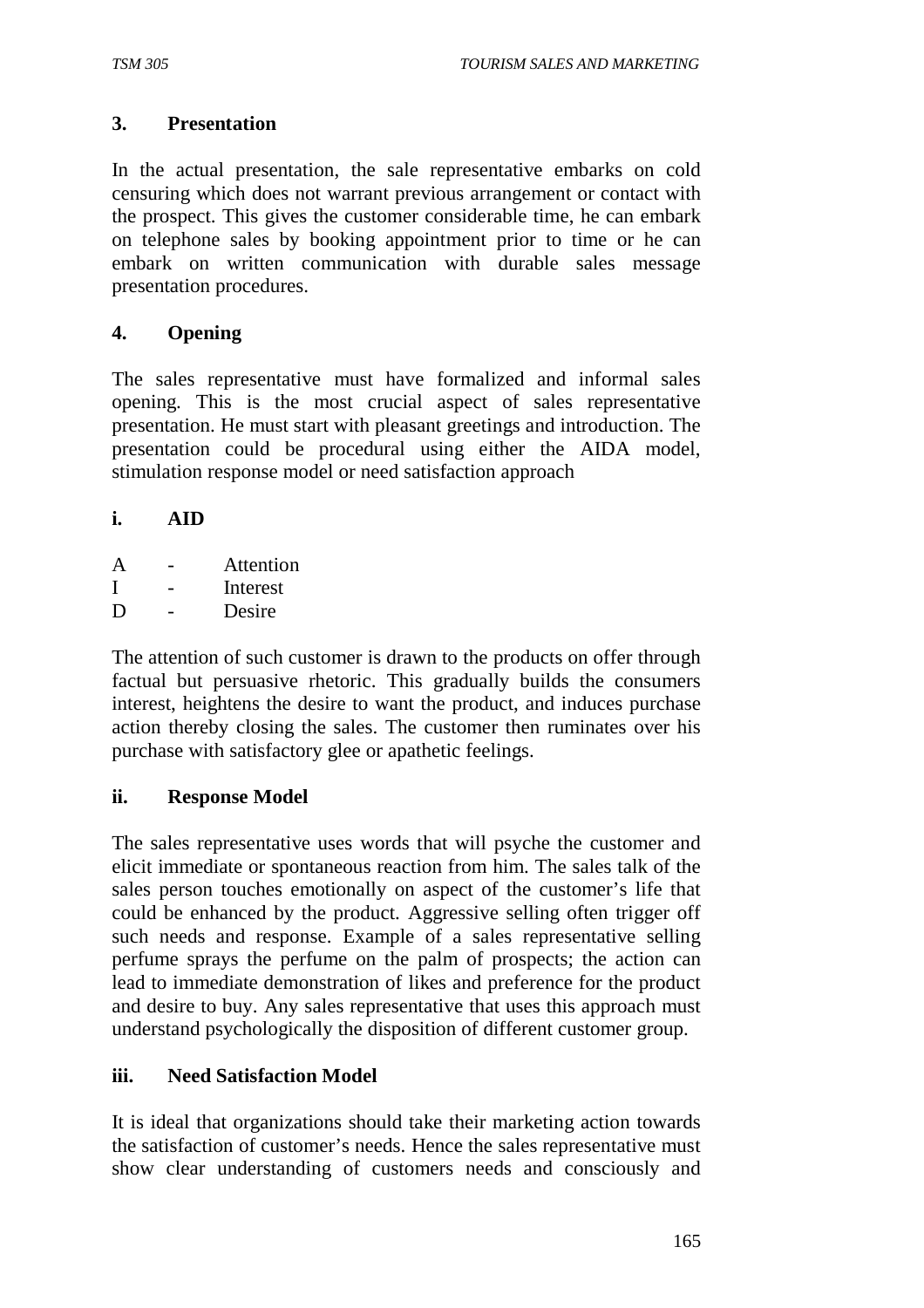empathetically provide them such need that could be identified or anticipated by the customer to solve the implicit problem for which the product is designed. A balanced approach calls for the combination of any sales forces oriented approach. Whatsoever the approach, however, sales representatives must involve with physical and mental persuasiveness, such as choice of words, product image, signs and languages. The persuasive tool must be harped rhythmically with competitive distinctiveness

# **3.3 Tasks of Sales Representative**

A sales representative is whoever functionally performs one or more of the following tasks for his company:

- **1. Prospecting**: Sales representatives find and cultivate new customers.
- **2. Targeting: -** Sales representatives decide how to allocate their scarce time among prospects and customers.
- **3.** Communicating: Sales representatives communicate information about the company's products and services.
- **4. Selling: -** Sale representatives know the art of salesmanship approaching, presenting, answering objections, and closing sales.
- **5. Servicing:** Sales representatives provide various services to the customers – consulting on their problems, rendering technical assistance, arranging financing, and expediting delivery.
- **6. Information gathering: -** Sales representatives conduct market research and intelligence work and fill in call reports.
- **7. Allocating: -** Sales representatives decide which customers to allocate scarce products to during product shortages.

The sales representative's mix of tasks varies with the state of the economy. During shortage, such as a temporary shortage of hotel rooms during a major convention, sales representatives find themselves with nothing to sell. Companies jump to the conclusion that fewer sales representatives are then needed. But this thinking overlooks the sales person's other roles which includes allocating the product, counselling unhappy customers and selling the company's other products that are not in short supply. It also ignores the long-run nature of hospitality sales.

As companies move toward a stronger market orientation, their sales forces need to become more market focused and customer oriented. The traditional view is that sales people should worry about volume and sell, and that the marketing department should worry about marketing strategy and profitability. The newer view is that salespeople should know how to produce customer satisfaction and company profit. They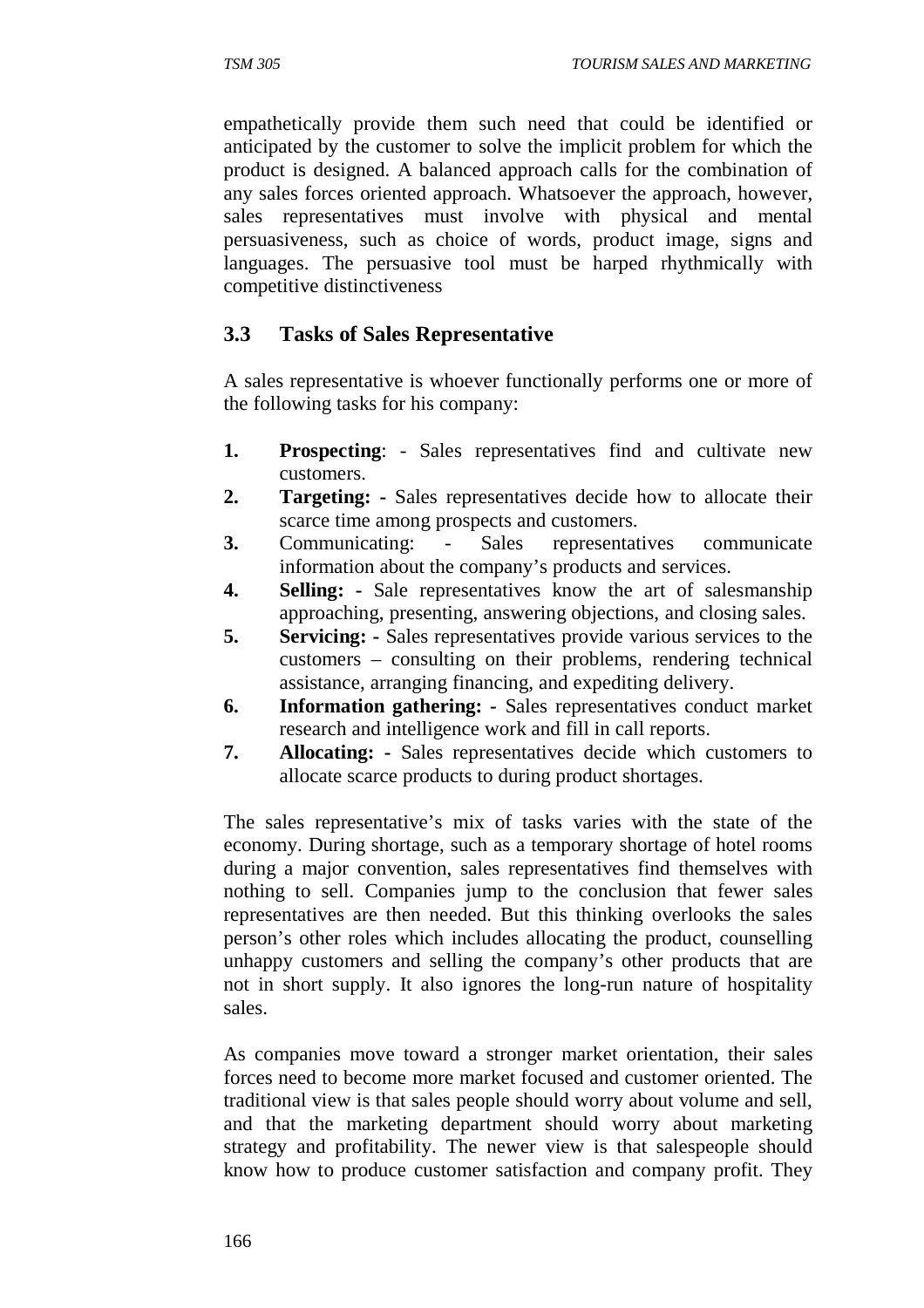should know how to analyze sales data, measure market potential, gather market intelligence, develop marker strategies and plans, and become profitable at the use of sales tactics. Sales representative need analytical skills. This becomes especially critical at the higher levels of sales management. Marketers believe that sales force will be more effective in the long run if members understand marketing as well as selling. The newer concept is basic to the successful use of yield management in the hospitality industry.

A principal sales representative plays a crucial role in the relationship between the company and its agent. There is arguably no more effective way of building links with retailers, and it is perhaps significant that while principals have been searching for alternative methods of serving their distributive outlet, travel agents themselves have begun to employ their own organizations to increase sales, often using part-time staff paid on commission to generate such business.

Sales representatives are sales force whose task is to develop existing business and generate new business, by making regular calls on retail agencies and by calling direct on businesses in the case of transport and accommodation principals.

Effective sales presentation according to Kuwu (2007) must be tactical to embrace:

- 1. Identification and confirmation of needs before supplying product information to the customer.
- 2. Listening attentively to what the customer says and how it is said.
- 3. Highlighting products benefit and classification.
- 4. Exposing the product, the company and sales person's image and availability of added services.
- 5. Giving product information on contents, brand, use and make of product customer.
- 6. Presenting argument favourable to the product acceptance.
- 7. Application of supportive sales aids, product demonstration and use of testimonials.
- 8. Countering of objections and sales resistance.

#### **Closing Sales**

The closing sales representation is the most essential part of presentation. A sales representation without closing is like 'a tale, told by an idiot, full of sound and fury signifying nothing'. Inability to close sales can fault sales presentation. Effective sales closing must assume any of the following design: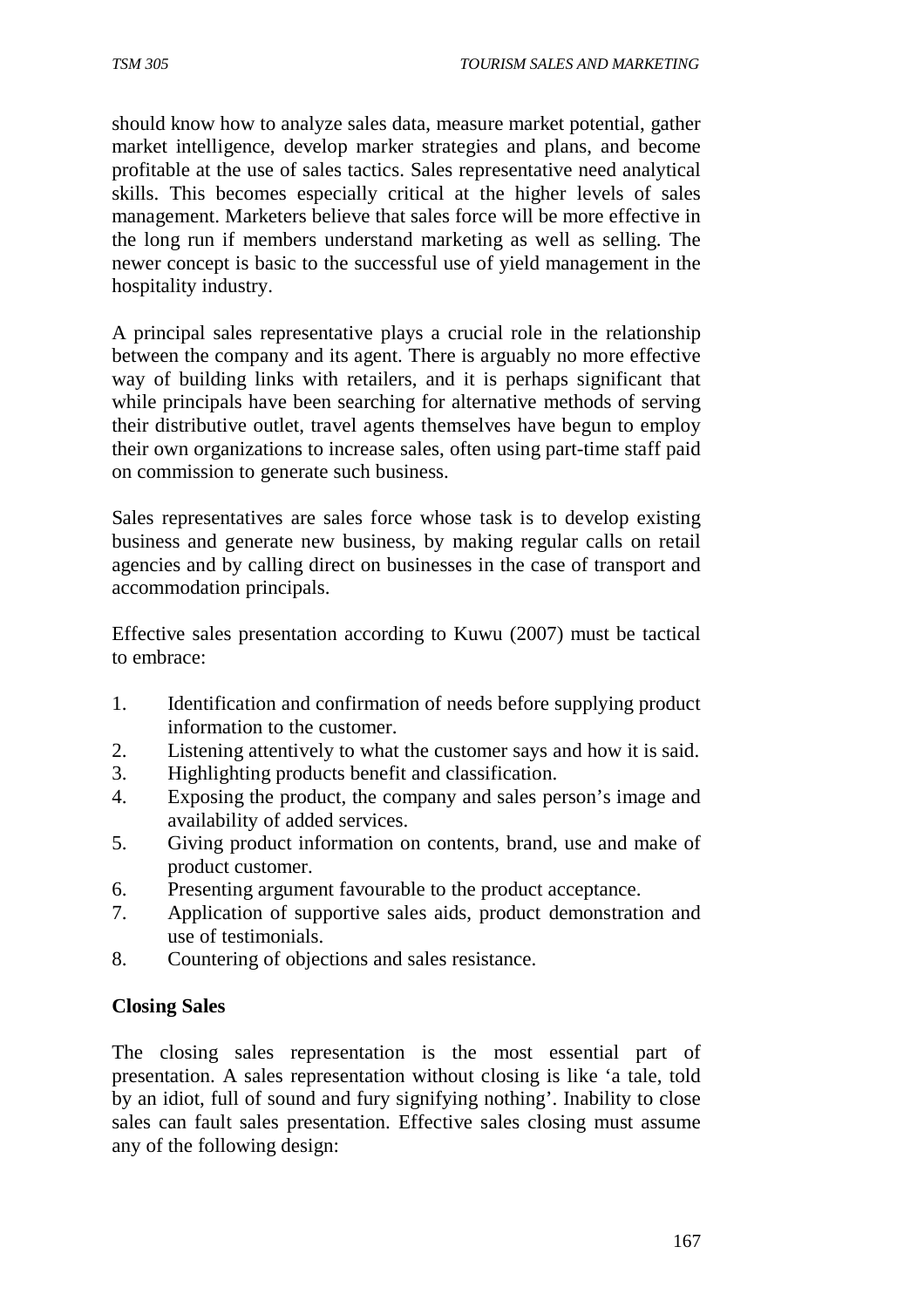## **1. Assumption Close**

Pretending that the customer is ready to place order, direct approach by asking normally for an order, propositions of alternative decision.

The balance sheet approach or T-account approach; comparing the product advantage against its disadvantage.

# **2. Emotional Close**

Can be used to predicate on fair price affiliation, social acceptance etc. SRO (standing room only). This method could be applied by winning back one important selling point. Silence can be a closing technique that leaves the customer to his conscience.

# **3.4 Qualities of Sales Representatives**

However, undoubtedly the representative's most valuable service, in the eyes of any agents, is to act as a 'troubleshooter' to solve problems. Knowing them personally, agency managers will call them first if they have a problem, or if they need, for example, to clear a fully booked flight for valued customers. The representative's own personality, and his or her ability to help in these circumstances, will play an important part in the development of the agent's images of the company.

Although, with the advent of computerized reservations systems, most companies will have up-to-date information about sales achieved by agents in each product category, the sales representative is still the best person to advise the company on agency potential, to determine what level of support each agent should receive, and to recommend specific counter staff for agents' education.

Representatives have a responsibility to get to know personally each agency manager and member of the counter sales staff on whom they call. They must be thoroughly familiar not only with their own company and its products, but also with those of their leading competitors and their relative qualities.

- i. Sales representatives need to know and identify with the company. Sales representatives need to know company's products.
- ii. Sales representatives need to know customer's characteristics. Sales representatives need to know competitors characteristics (weakness and strength- SWOT Analysis).
- iii. Sales representatives need to know how to make effective sales presentation.
- vi. Sales representatives need to understand field procedures and have deep products knowledge.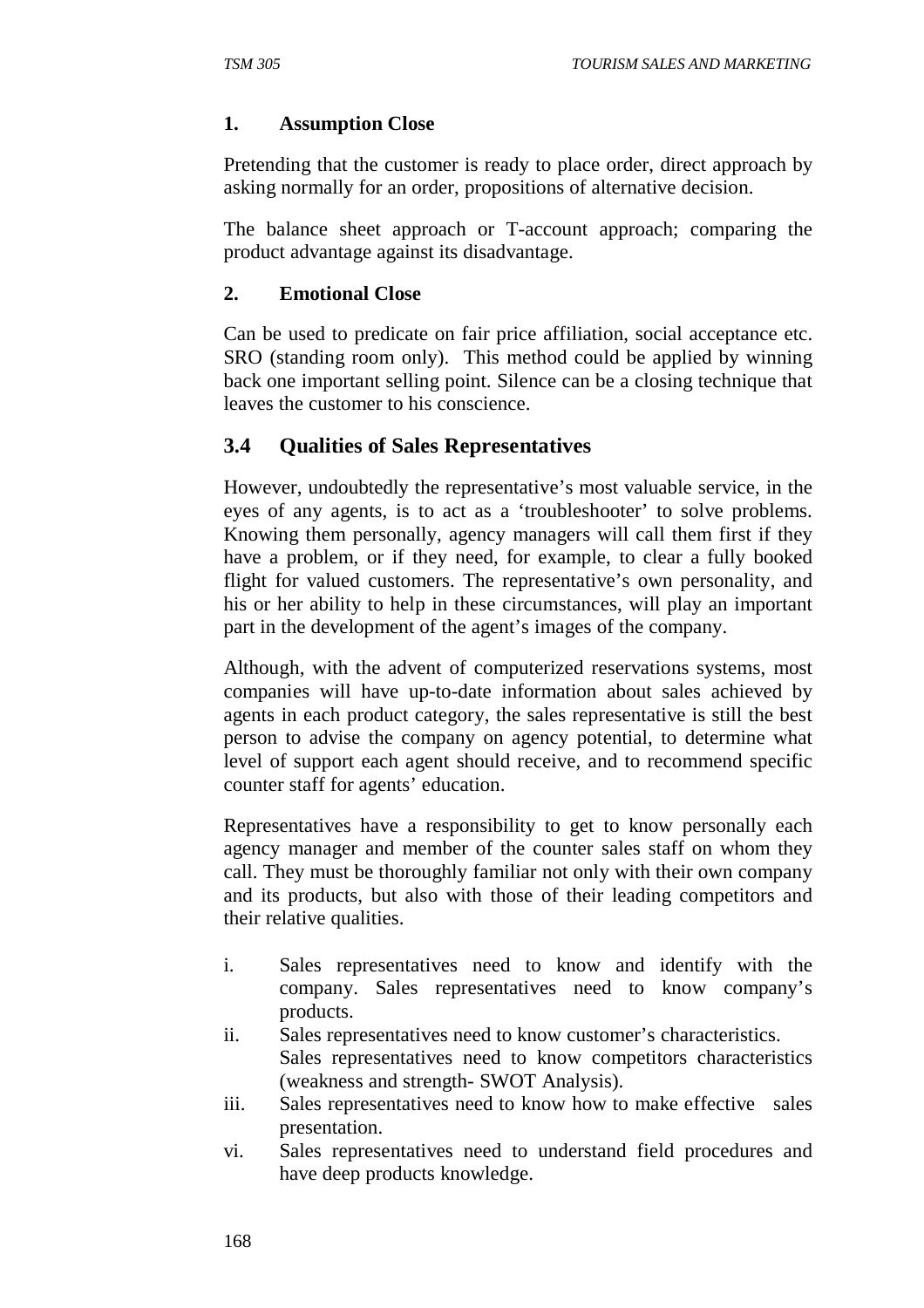#### **A Sales Representative**

- 1. He/she must be honest
- 2. He/she must be tolerant
- 3. He/she must be intelligent
- 4. He/she must have sincerity
- 5. He/she must be able to know the performance of his/her selling (meet his target)
- 6. He/she must talk positive about the product
- 7. He/she must be loyal so as to win the confidence of his customers
- 8. He/she must be a sociable person, that is, he must be social to the people he sells his products to.

#### **SELF ASSESSMENT EXERCISE**

- 1. Write out the sales representative position and attitudes in the tourism industry.
- 2. State the qualities of a good sales representative in marketing.

## **4.0 CONCLUSION**

In this unit, we have discussed generally the meaning of sales representative in tourism marketing, the attitudes of a good sales representative, the function of a sales representative and the qualities of a sales representative.

#### **5.0 SUMMARY**

This unit treated the nature and meaning of a sales representative in tourism marketing, the positional application of sales representative, the tasks of sales representative and the functions/qualities of a good sales representative.

#### **6.0 TUTOR-MARKED ASSIGNMENT**

- 1. State the attitudes of a sales representative.
- 2. Mention the functions of a sales representative.

#### **7.0 REFERENCES/FURTHER READINGS**

E. A. KUWU (2007*).* 'Revision Notes on Tourism Sales and Marketing', Kaduna Polytechnic: Kaduna.

Bhatai A. K. (2001). *Tourism Management and Marketing* 1<sup>st</sup> Edition Sterling Publisher Private Limited New Delhi: India.

Burkhart A. J. and Medlick S. (1981). *Tourism Past, Present and*  Future, 2<sup>nd</sup> Edition, William Heinemann: London.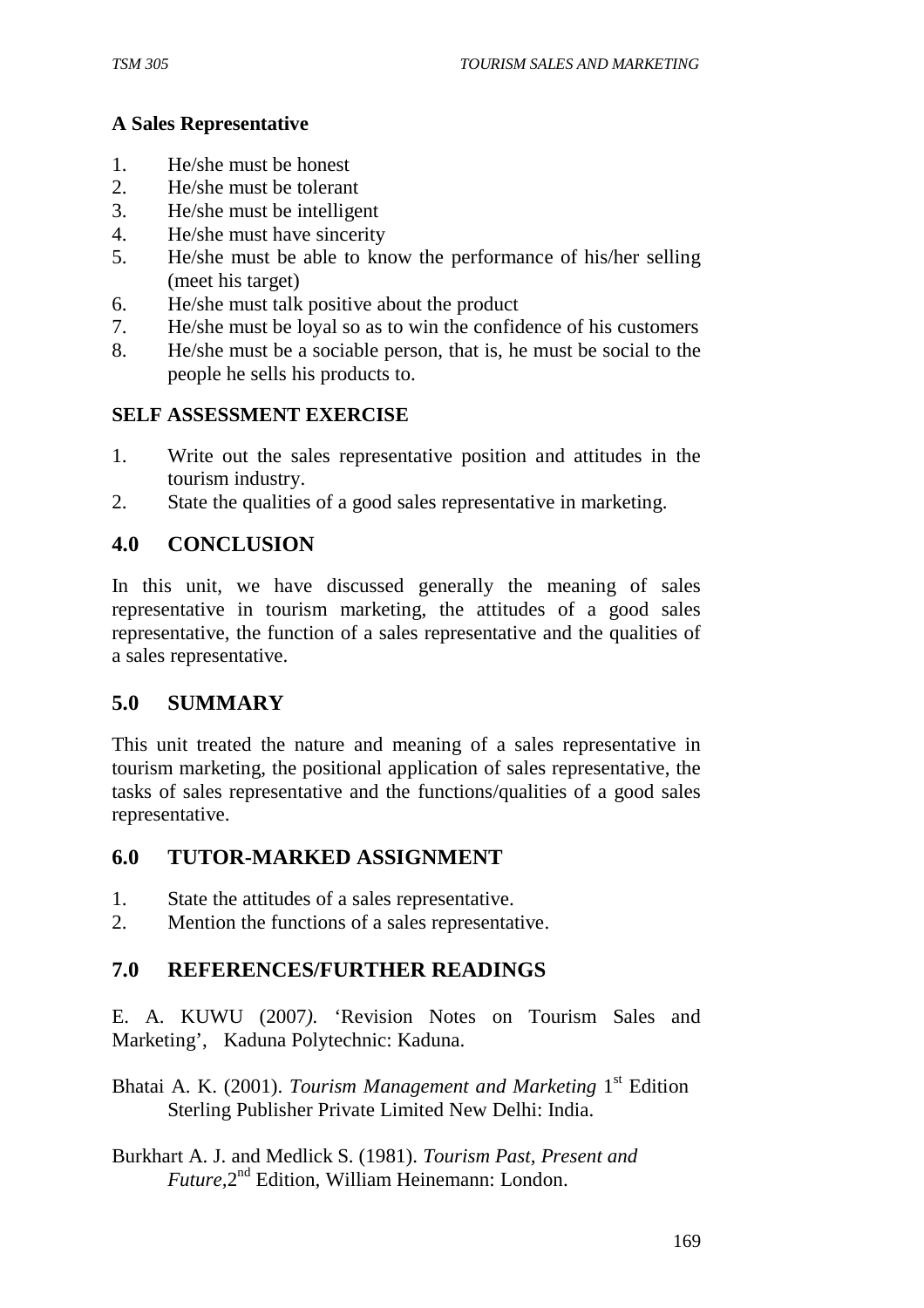# **UNIT 5 MARKET SEGMENTATION AND SALES SUPPORT IN MARKETING**

#### **CONTENTS**

- 1.0 Introduction
- 2.0 Objectives
- 3.0 Main Content
	- 3.1 The Meaning of Market Segmentation
	- 3.2 Objectives of Market Segmentation
	- 3.3 Basis for Market Segmentation
	- 3.4 Sources of Information for Tourist Market
	- 3.5 Benefit/Importance of Market Segmentation
	- 3.6 Characteristics of the Tourist Product
		- 3.6.1 National or Regional Level
		- 3.6.2 Individual or Firms' Level
	- 3.7 Sales Support in Tourism Marketing
		- 3.7.1 Sales Support Techniques
		- 3.7.2 Tourism Promotion
	- 3.8 Tourism Market Planning
		- 3.8.1 Establishing the Marketing Objectives
		- 3.8.2 Formulating the Marketing Strategy
		- 3.8.3 Preparing the Promotion Programme
		- 3.8.4 Setting Tourism Information Service
- 4.0 Conclusion
- 5.0 Summary
- 6.0 Tutor-Marked Assignment
- 7.0 References/Further Readings

# **1.0 INTRODUCTION**

A tourist market may be identified by the tourist product displayed for sale. The term market may be used to describe the collection of actual or potential customers of tourism service or destination. It may apply to the geographical area, a country, region or city from which a service or destination draws customers. The identification of tourist market, a segment of the total market, is of crucial importance. With a view to avoid waste, it is essential to reach only that fraction of the total market, which is most likely to be attracted. Due to financial constraints, it is not possible for an organization to reach the entire market. Segmentation of the market is therefore made in order to achieve the most efficient use of marketing resources.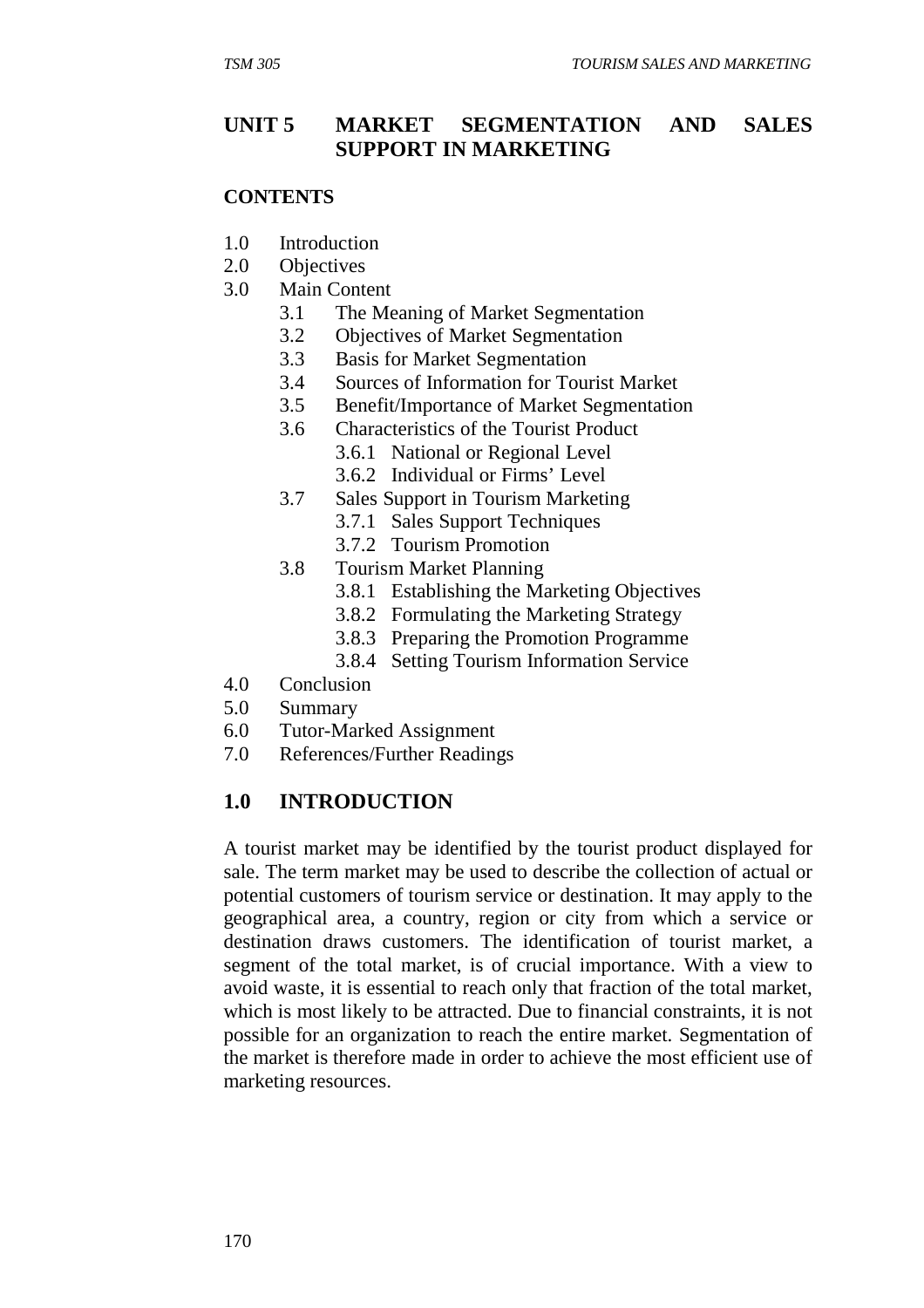# **2.0 OBJECTIVES**

By the end of this unit, you should be able to:

- explain the meaning of market segmentation in tourism
- explain the benefits/importance of market segmentation
- explain the bases of segmenting the market
- explain the sources of information for tourist market segmentation
- explain the characteristics of the tourist product
- explain sales support in tourism marketing.

#### **3.0 MAIN CONTENT**

#### **3.1 The Meaning of Market Segmentation**

Market segmentation is the process of identifying groups of buyers of the total market with different buying desires or requirements. Most markets are too large for an organization to provide all the products and services needed by all the buyers in that market. Some delimitation of the market is therefore necessary to ensure efficiency and also to conserve financial resources of the organizations. This leads organizations to select target markets, necessitating market segmentation. Market segmentation has certain obvious advantages in that the organization is:

- i. Better placed to spot and compare marketing opportunities
- ii. Makes final adjustments of the product and marketing appeal possible to cater for the needs of the buyers and
- iii. Can develop marketing programmes and budgets on the basis of a clearer idea of the response characteristics of specific market segments.

# **3.2 Objectives of Market Segmentation**

- 1. Developing new market for product variation or new product.
- 2. Developing defense against competitors by differentiating one's own product from theirs and matching it more closely to the requirements of a particular segment of the market<br>3. Achieving maximum effects for given expenditure
- Achieving maximum effects for given expenditure on marketing activities particularly communication activities.
- 4. Developing marketing programmes and budgets on the basis of a clearer idea of the response characteristics of specific segments.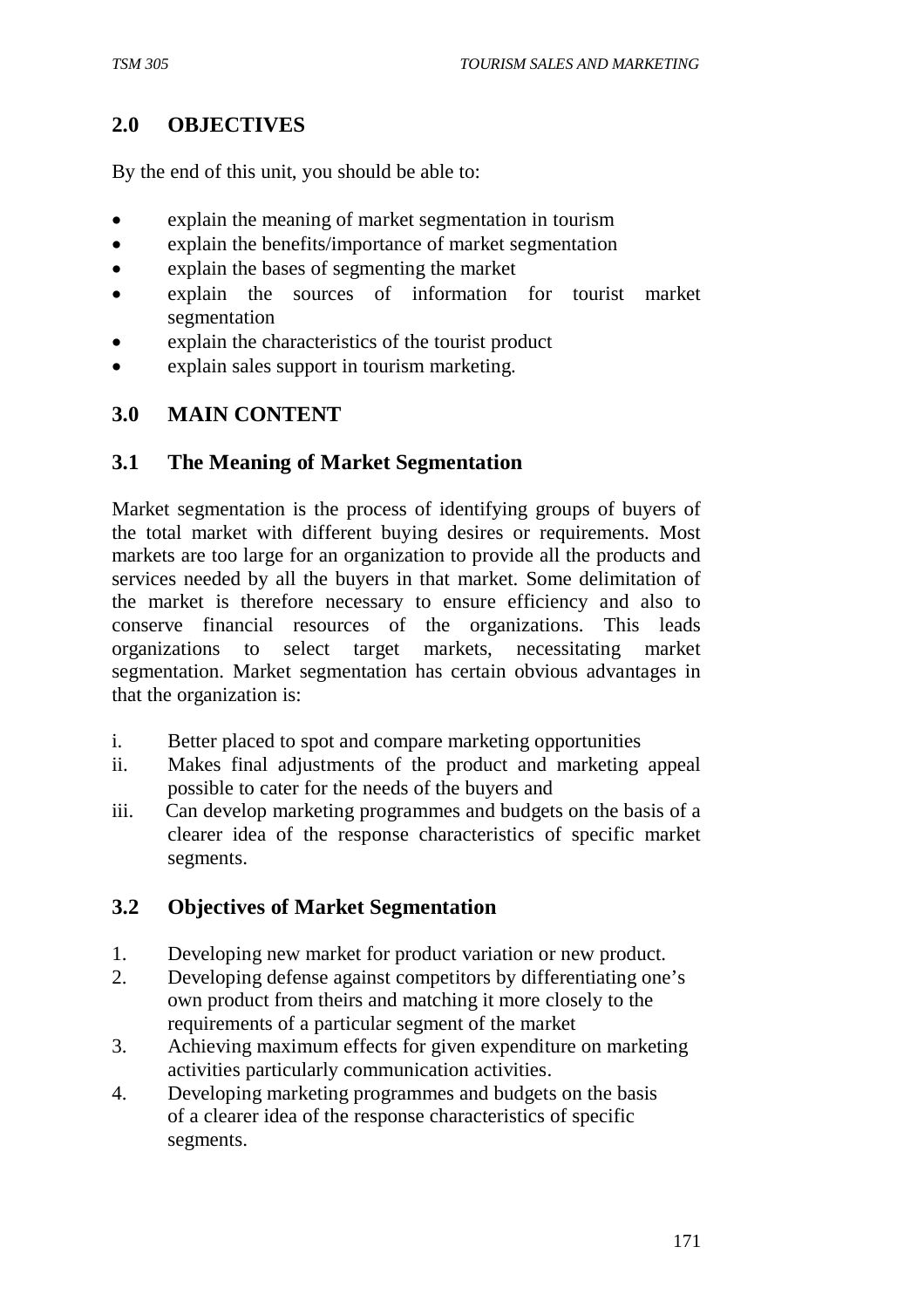# **3.3 Basis for Market Segmentation**

The markets are divided on the basis of several factors. The most commonly used basis for market segmentation includes:

#### **i. Geographic Segmentation**

Under this the market is divided into different geographic locations such as cities, provinces, regions or countries,

## **ii. Demographic Segmentation**

This is on the basis of demographic variables such as age, sex, occupation, income, education, social class, religion etc.

## **iii. Psychographic Segmentation**

This is on the basis of psychographic variables which refer to such aspects of an individual as his lifestyle, personality, buying motives and product knowledge and use.

In tourism, market segmentation is very important. The strategy of market segmentation in tourism recognizes that few vacation areas are universally acceptable and desired. Therefore, rather than to waste promotion resources trying to please all travelers, the best market strategy is to isolate those segmentations of the entire market which are likely prospects and aim at the promotional efforts specifically to the wants and needs of these selected groups. Thus, one of the early steps in marketing tourism is to divide the present and potential market on the basis of meaningful characteristics and then concentrate promotion, supply and pricing efforts on serving these most prominent sections of the market – the target markets. Usually the market segmentation for tourism is in terms of the following criteria: demographic, geographic, psychographic, social and economic.

For example, market for particular area might be largely archaeologists in their middle years who have an income of over \$ 40,000 per year and who live in mid-eastern United States, or it might be largely businessmen in the age group of say 40-60 years who have an income of over  $N = 50,000$  per year and who live in southern parts of Nigeria in tourism marking, the marketing. A further segmentation however is possible within each of the above major segments for practical marketing purposes and this includes:

i. The vacation tourist. The vacation or the holiday tourist is the most common and popular tourist. He is immensely affected by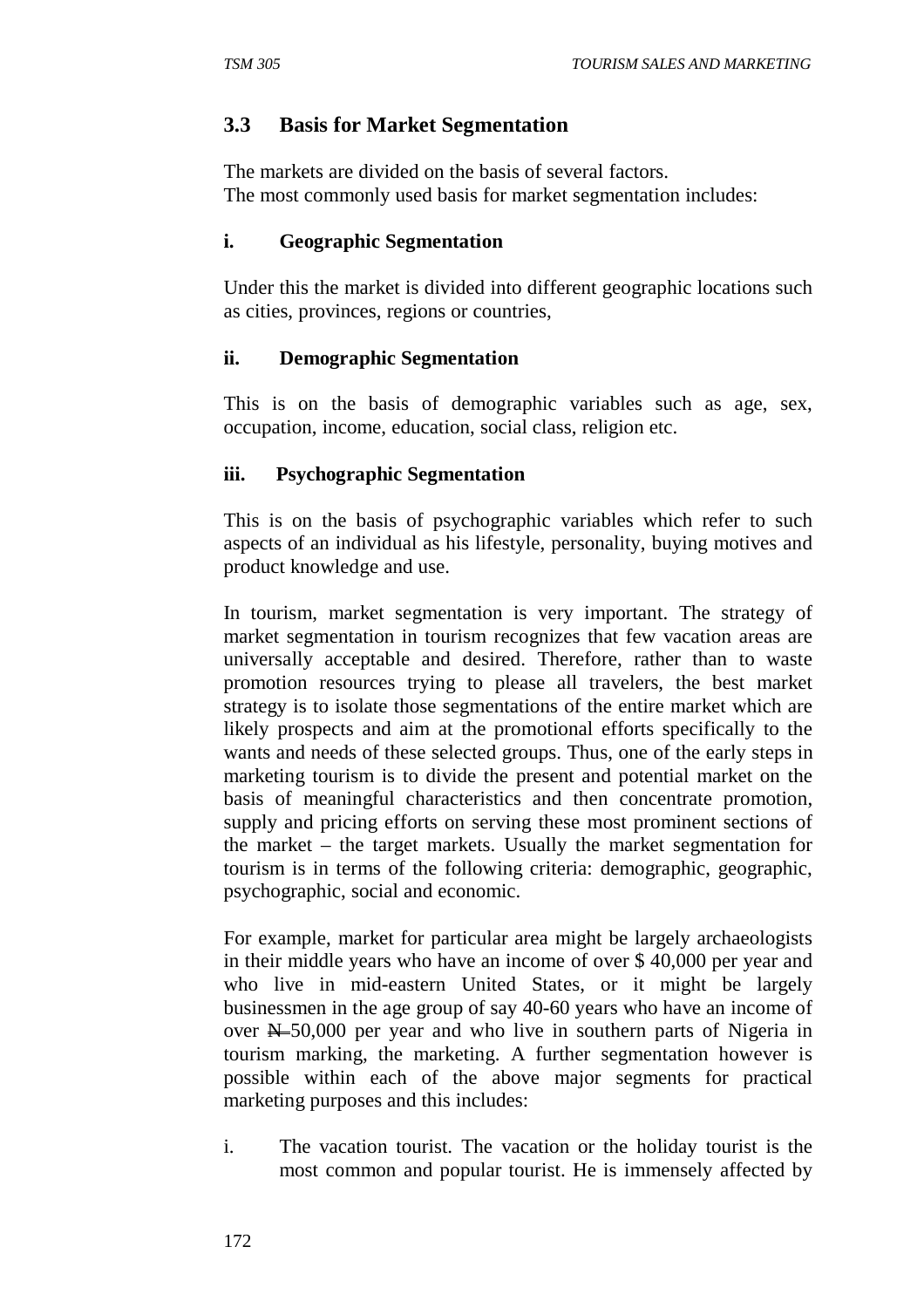changes in price, and is easily influenced by skilled and aggressive marketing effort. This type of tourist is resort oriented (Rome, Bombay, New York, London, Paris are resorts as much as Venice, Goa, Pattaya, Mami). The vacation tourist market has been regarded as highly seasonal.

- ii. The business tourist. The market for this category of tourist has increased manifold in recent years as a result of a large number of conventions and conferences being held in various parts of the world. A business tourist makes a choice of a particular destination depending upon the nature of his business. In other words it is the nature of business which influences or determines the choice. The marketing efforts therefore, are not of particular significance in influencing the choice of the business tourist. The demand for business tourism is comparatively price-inelastic. The demand also tends to be largely city-oriented and the visits, shorter and relatively frequent. The exhibitions, conferences, conventions, trade fairs and similar other events attract this kind of tourism.
- iii. The common interest tourist. These groups consist of the common interest tourist. It comprises of visits to one's relatives and friends, visits for the purpose of gaining knowledge, education, for pilgrimages etc. The demand for this type of tourism will be relatively price-elastic. The average length of stay of this type of tourist will be relatively longer. Because of the presence of his relatives and friends, the common interest tourist will not be a significant user of hotels and other such type of commercial accommodation. The visits of the tourist will not be frequent and his expenditure little.

### **3.3 Sources of Information for Tourist Market Segmentation**

The information on the tourist market which will assist in segmentation are:

- 1. Income distribution of travelers and particularly in correlation between income and distance traveled and travel expenditure.
- 2. Travel Expenditure Data i.e. Distribution of per-head expenditure on travel.
- 3. Discretionary income of household in correlation with other characteristics which enable target to be identified closely.
- 4. Historical trends in travel in different socio-economic categories.
- 5. Survey data on attitudes to and motivations for travel.
- 6. Geographical dispensation of potential customers within the market.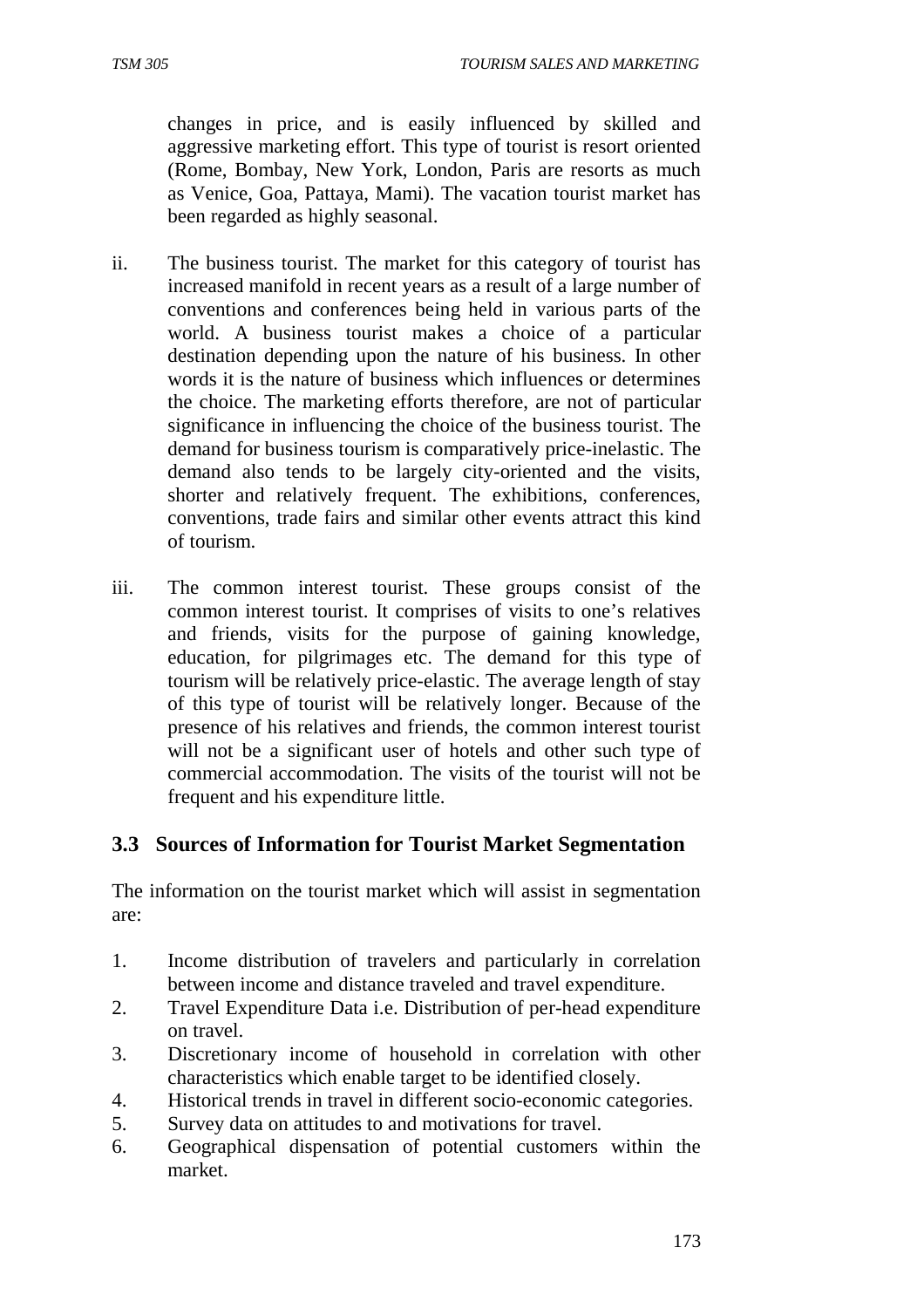- 7. Membership of Clubs and Associations associated within the market.
- 8. Influence of intermediaries (travel Agents, tour operators, wholesalers, carriers etc) on destination choice in particular market.

### **3.4 Benefit/Importance of Market Segmentation**

By tailoring marketing programme to specific market segment, management can do better marketing resources. A small firm with limited resources might compete more effectively in one or two market "niches" whereas the same firm would be buried if it tried to take on the total market.

Market segmentation can aid management more specifically in these ways.

- 1. Channeling money and effort to the potentially most profitable markets.
- 2. Designing product that really matches market demand.
- 3. Determining what promotional appeals will be most effective for the company.
- 4. Choosing advertising media more intelligently and determine how to allocate better, the budget among the various media.
- 5. Setting the timing of the promotional efforts so that they are heaviest during those times when response is likely to be at its peak.

# **3.5 Characteristics of the Tourist Product**

Among the peculiarities of the tourist products are:

- 1. Tourism is an intangible, non-material product. No transfer of ownership of goods is involved as compared to a tangible product say for example, a motor car. In tourism instead, certain facilities, installations, items of equipment are made available for a specified time and for a specified use. For instance, a seat in an airplane or a train for a journey from one point to another or a booking in a hotel through a travel agent are carried out for a customer or services such as information and advice are provided.
- 2. Production and consumption of tourist services are closely interrelated. The travel agent or tour operator who sells his product cannot store it. Production can only take place or can only be completed if the customer is actually present. There is a close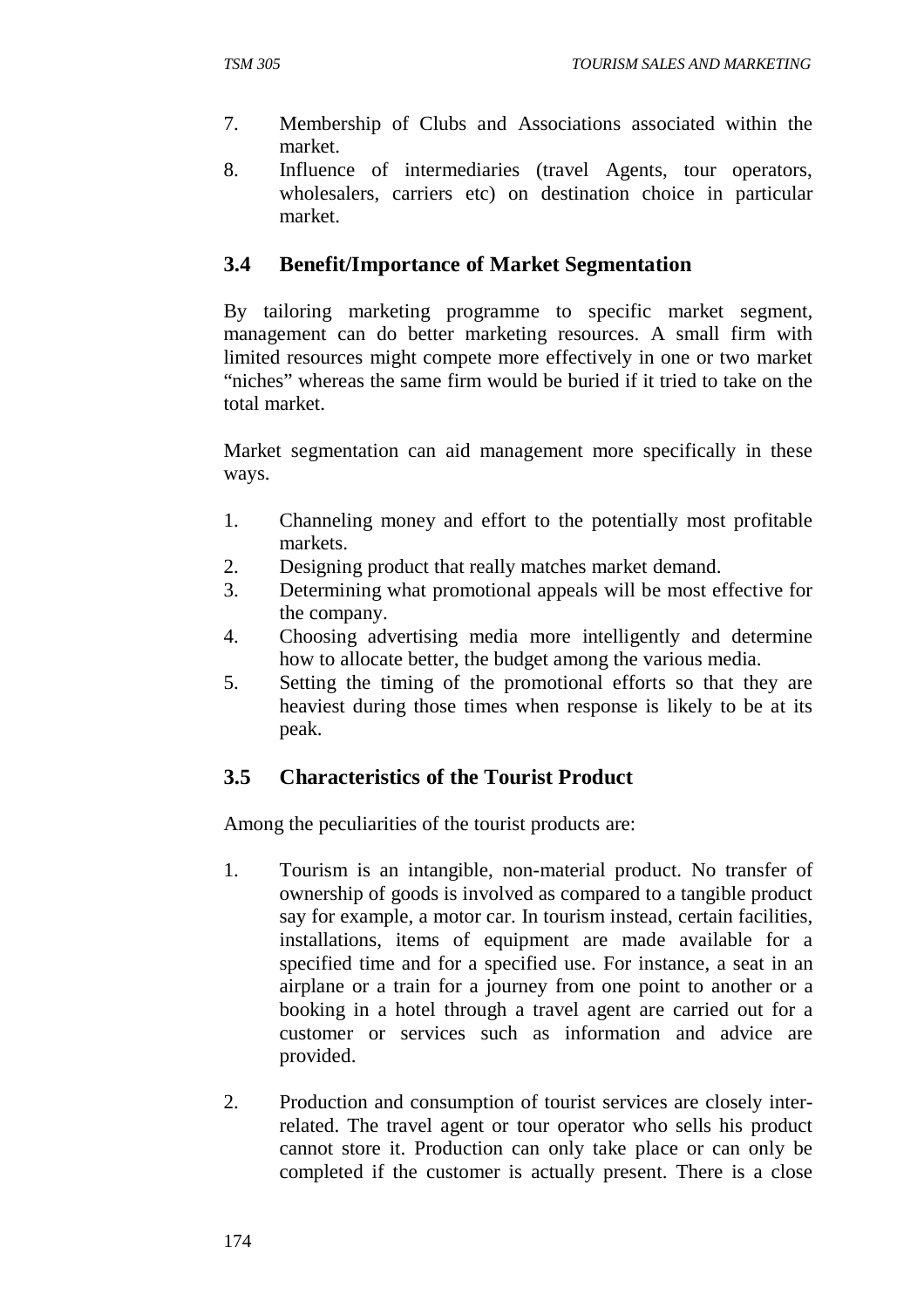link between production and consumption of tourist services. Most tourist services cannot be consumed incrementally, in other words, consumption once begun, cannot be stopped, interrupted or modified at all. As a result, risk and uncertainty for the customer are higher, and his need for reliable pre-purchase information is stronger. The potential customers' decision-risk and dependence on accurate information is further increased because he cannot see, inspect, compare or try out tourist services before deciding to use them.

- 3. A tourist product is assembled by many producers. The tourist product cannot be provided by a single enterprise. Each of the components of a tourist product is highly specialized and together makes the final product. This is not so in the case of other tangible products where one manufacturer produces a total product. In tourism on the other hand, an airline considers 'seats flown' or passenger miles to be its product; a hotel produces 'guest nights' a travel agent 'bookings', a theatre and museum or an archaeological site measures its 'production' in number of visitors. In the tourist's view, however, the product he buys covers the complete experience of his visit to a particular place. In other words the tourist product is not an airline or a rail seat, or a hotel bed or a theatre ticket, but rather an amalgam of many components which together make a complete product. Because of these peculiar characteristics, coordination in marketing efforts is very crucial.
- 4. Tourism demand is highly unstable. The demand is influenced by factors such as seasonal, economic, political, etc. the seasonal changes greatly affect the demand. Seasonality means that tourism plant is frequently for only a limited part of the year and therefore uneconomic. Many tourist areas have short season-often as little as three months. A corollary of this seasonal usage is the seasonal unemployment, which is a serious problem. Some of the developing countries which have recently established tourist industries suffer particularly from seasonality. Seasonality also places strains on the transport system and other services. Thus seasonality presents a problem not only in relation to employment but also in relation to investment. On the other hand, political unrest and economic instability caused by currency fluctuations and inflation, etc., greatly affect tourism demand.
- 5. Dominant role intermediaries. In most industries, manufacturers have predominant control over product design, distribution and promotion and the pricing. On the other hand in tourism, sales intermediaries like tour operators, travel agents, reservation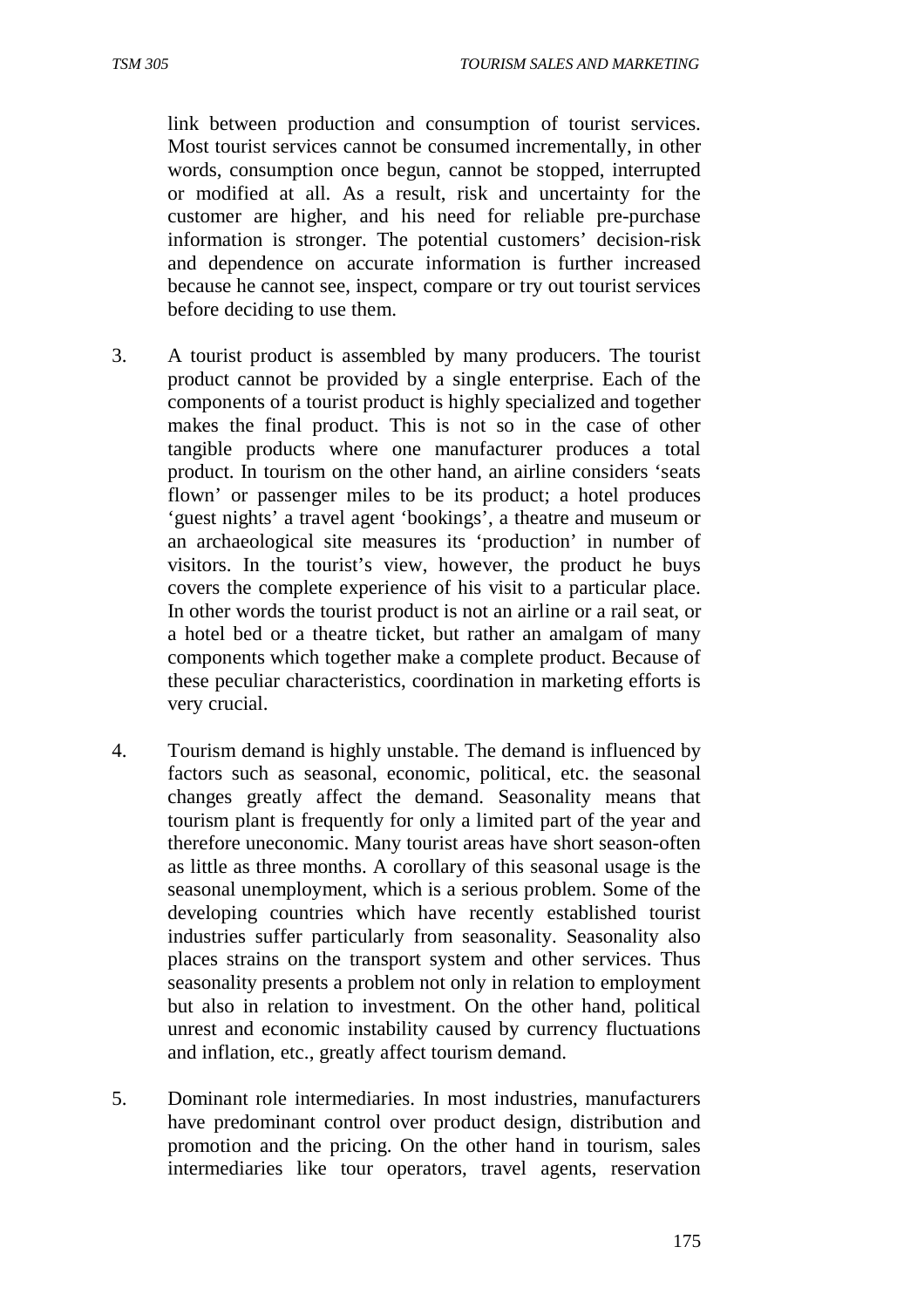services and hotel brokers play a very dominant role and enjoy superior marketing strength. From the standpoint of tourism marketing, this strong position of the travel trade has significant implications. The travel trade determines to a large extent which services will be sold and to whom. The type of services to be offered as well as the pricing policies and promotion strategies to be adopted by tourist enterprises, are therefore, determined not only by the needs and preferences of the customers but also by those expressed by travel sales intermediaries.

6. Diverse motivations. It is comparatively simple to determine why people buy a certain make of refrigerator, smoke certain brands of cigarettes, use certain brand of tooth paste or prefer a certain type of packaged food. The subjective and objective reasons, expectations and desires which influence tourists' choice for certain holiday destination, type of accommodation and vacation activities are far less evident. Very often two people make exactly the same choices for entirely different and sometimes even mutually exclusive reasons. Travel motivations unlike motivations for buying a tangible article like a refrigerator, etc., are heterogeneous – composed of diverse elements.

Marketing in tourism, due to the various factors mentioned above, as compared to marketing in other industries needs a somewhat different approach. Tourist marketing to a considerable extent depends on various market factors mentioned above. Unlike the normal consumer product or service, the tourist product is marketed at two levels.

# **3.5.1 National or Regional Level**

The national or regional tourist organization will be engaged in a marketing campaign to persuade the potential tourist to visit the country or region for which it is responsible. In view of the fragmentation of supply which complement tourist services, the predominance of many small and medium sized enterprises and importance of tourism to an economy, the official tourist organizations have important functions in tourism marketing. The official tourist organization will however not sell a tourist product directly to customers. It will have two major objectives. In the first place, it will seek to create knowledge of its country in tourist generating markets and persuade visitors in these markets to visit that country. Secondly, it will seek to create an image of its country's tourist attractions in the best possible manner in tourist generating countries so that the potential visitors are attracted.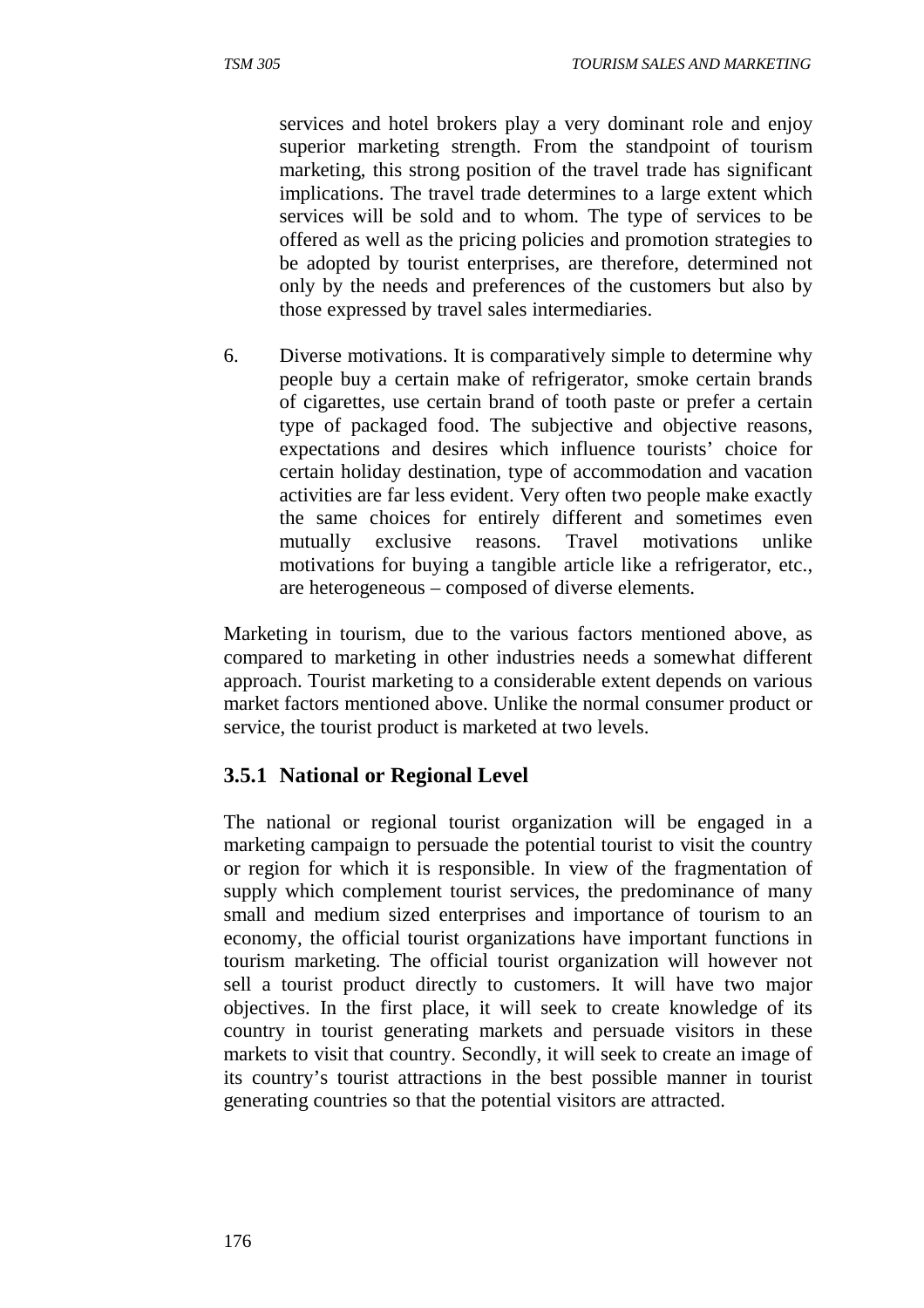### **3.5.2 Individual or Firm's Level**

The various individual firms providing tourist services can market their own components of the total tourist product after the national tourist organizations have launched marketing campaigns to persuade the potential tourist to visit the country or region for which it is responsible.

#### **3.6 Sales Support in Tourism Marketing**

Sales support activities are all those measures which establish personal or indirect contact with customers or trade intermediaries. In tourism, sales support is all those promotional activities designed to transmit to the public and to the travel trade specific and detailed information on aspects like accommodation, transport, attractions, prices, etc, concerning the tourist services to be promoted. It is also a process of training employees to be sales minded. Sales support has certain distinct closely related functions which neither advertising nor public relations can be expected to fulfill effectively. It is a channel of communications between the 'manufacturer' or the 'producer' of a tourist service – accommodation unit, Transport Company etc., and the 'distributor' or the 'seller' of that service. Secondly, it aids and assists the seller to do his job more effectively with the support of different techniques. The aim of the sales support activities is:

- a. To inform the customers (tourists both actual and potential) or trade intermediaries, travel agents, tour operators, airlines, etc.) about the various services available, their price and quality, etc.
- b. To assist them in selling these services to the ultimate users;
- c. To motivate them to devote a sufficient level of sales activity to the service promoted.

National and regional tourist organizations as well as tourist service enterprises and tour operators recognize fully well that their sales and profit depend to a very large extent on the support and assistance they provide to retail travel agents and also the way in which they motivate travel agents. This is done by way of sales support activities. In order to be able to sell a service (a room in a hotel, seat in an airline) or a destination to the prospective tourists, travel agent or other sales intermediaries need to be aware of certain factual information which includes:

- i. A country's existing tourist facilities as well as new establishments, accommodation capacities, price schedules for various services.
- ii. Various travel regulations and formalities such as visa requirements, foreign exchange rules, and health and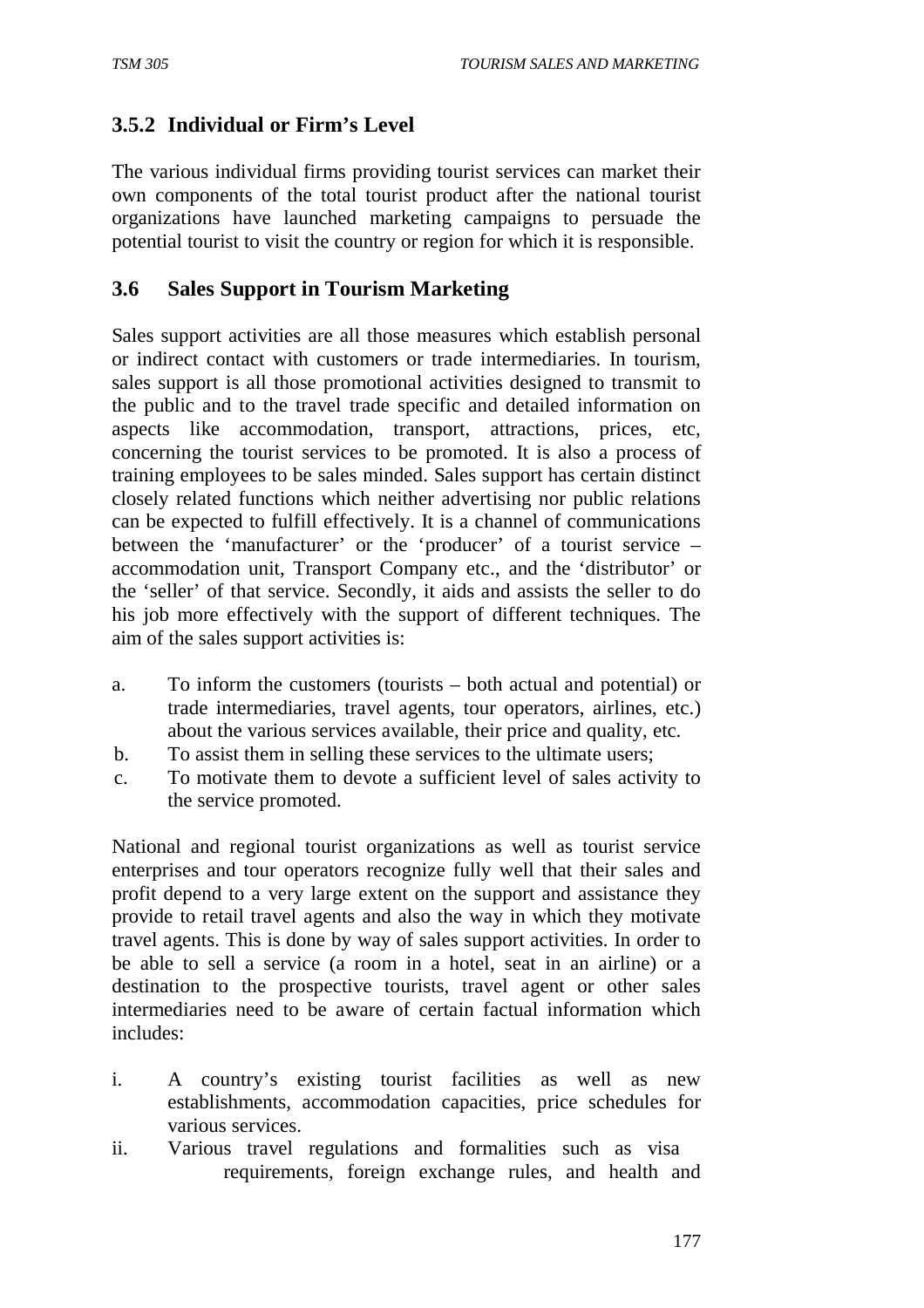vaccination regulations including different certificates needed, customrules, and rates of exchange for currency.

- iii. The various transport and communication services available. The schedules of airlines, railways, and road transport services, shipping services (where available), and their rates.
- iv.Weather conditions at different times of the year, and types of clothing required during different seasons.
- v. The utilization (occupancy rates) of existing tourist facilities at different times of the year.
- vi. Plans for opening of new destinations, hotels, transport routes (railways, airlines, etc.) and also plans for expansion of existing tourist facilities.

As a result of advertising, demand in the form of enquiries made by potential tourists, travel agents and other intermediaries will be created. The potential tourists, travel agents and other intermediaries would now require in addition to the type of information mentioned above materials such as brochures, folders, booklets, guide books, directories, maps and illustrations in order to be able to transform demand into definite bookings. Most of the above material is meant for distribution to potential tourists by the travel agents and other sales intermediaries like tour operators, airlines, etc., either directly or through mail. Almost all the tourist organizations and tourist service enterprises produce the material extensively and make use of it by way of distributing it to travel agents, tour operators, etc. tourist sales intermediaries on their own also produce sales support material for distribution to potential tourists.

# **3.6.1 Sales Support Techniques**

Sales support techniques can be grouped into two main areas – 'printed material' and 'special offers'. Printed material includes brochures, folders, direct mail material, display material, etc.

A brochure is a pamphlet bound in the form of a booklet. It is a voluminous publication with special emphasis on the quality of paper, the reproduction of illustrations, and graphic design of the cover and the layout of the pages. Special emphasis is laid on the quality of the paper and of printing. It is mainly used by the official travel organizations and by tourist service enterprises to inform prospective tourists about the attractions and facilities available in the country. A brochure describes and illustrates a destination or service in more detail. Detailed information on accommodation, prices, travel schedules, etc., is given in a brochure. Travel agents and tour operators use brochures as one of their principal selling aids.

Folder is a single piece of illustrated paper, which can be folded. Folder is less voluminous than the brochure and its production is less time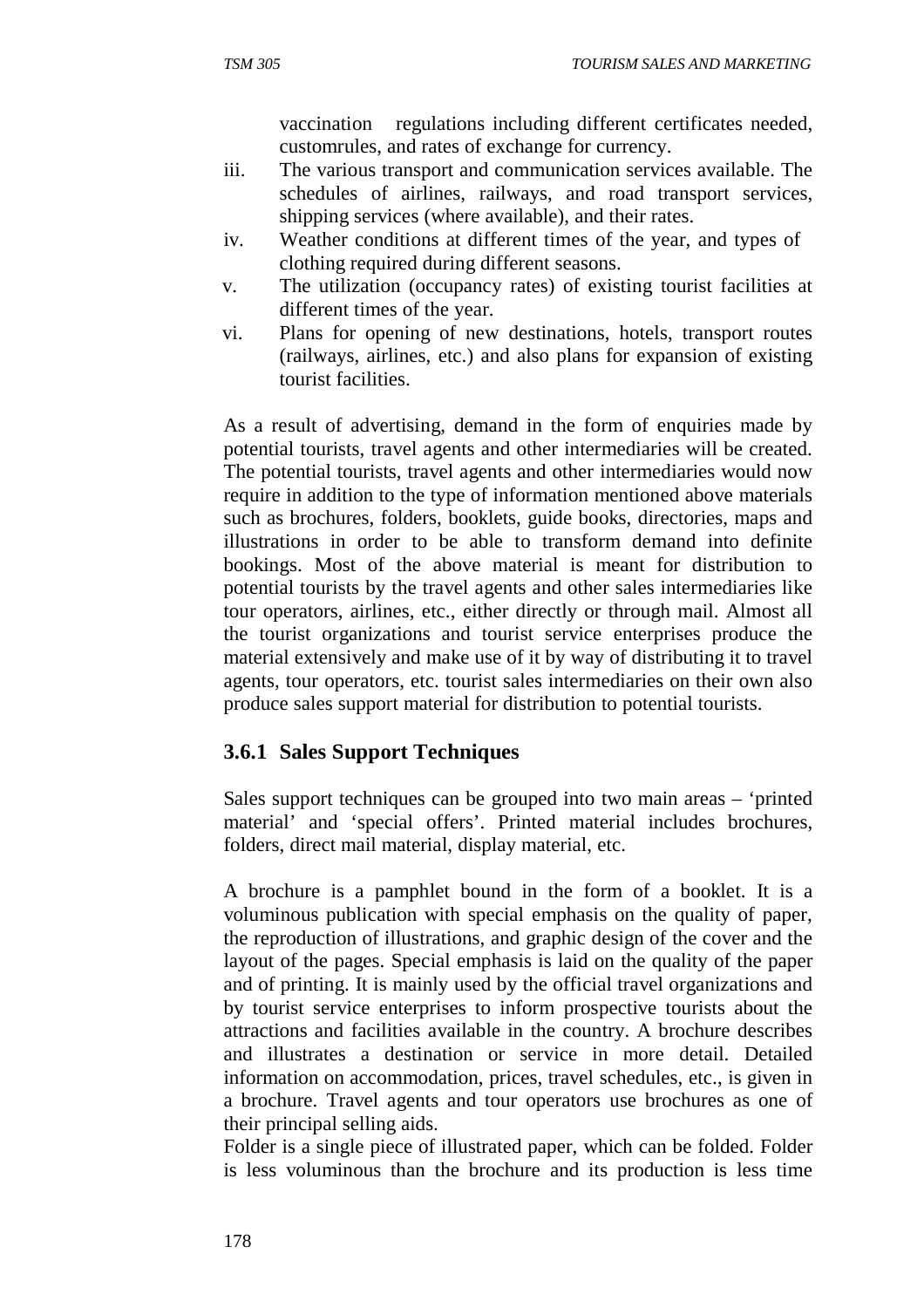consuming. These are usually printed on a single sheet and then folded. It is perhaps the most widely use.

### **3.6.2 Tourism Promotion**

The use of advertising media by the official tourist organizations and by tourist service enterprises. It can be used alone or in conjunction with a sales letter. It is relatively inexpensive to produce and can be used in a variety of ways. While producing, special care should be taken about the quality of the paper and printing. Folder as compared to brochure is short, tastefully illustrated and attractively designed and produced.

Sales letters are a direct mail material. They are tools through which an attempt is made to gain agreement or favourable action towards a product. Sales letter offer many opportunities for selling travel services. These could be used alone or in combination with travel brochures or folders. These are sent out to those people whose addresses have been selected according to the likelihood of their being potential users of the services offered. A proper mailing list is a pre-requisite for effective use of this tool. Sales letters require very little time to prepare and to distribute. The effectiveness of a sales letter can be measured very rapidly from the response it draws. This is done by way of a reply card which is included and with which the recipient can request further information and also travel literature.

Display material includes posters, dispensers for sales literature, cardboard stands, articles of handicrafts, exhibits, etc. This material is used in the agency's office or in travel agent's sales rooms. The material is displayed in such a way that it attracts the attention of a visitor as soon as he enters the office. In many cases, cinema slides are also used, either fixed or on an automatic projector for display purposes.

Special offers like temporary price reductions, free gifts, premiums and various types of contests are being used extensively in competitive industries like cosmetics, packaged foodstuffs, etc. The tourist industry has also started to adopt these techniques as an additional sales support tool. Reduced airfares for students, 'affinity group', special off-season rates at hotel and tourist resorts are the examples of some of the special offers in the tourist industry.

# **3.7 Tourism Market Planning**

Marketing of tourism for a country or region is essential. Marketing informs prospective tourists about what the area has to offer and tries to induce them to visit it. Market planning needs to be understood as part of the overall tourism planning process, and as it relates to development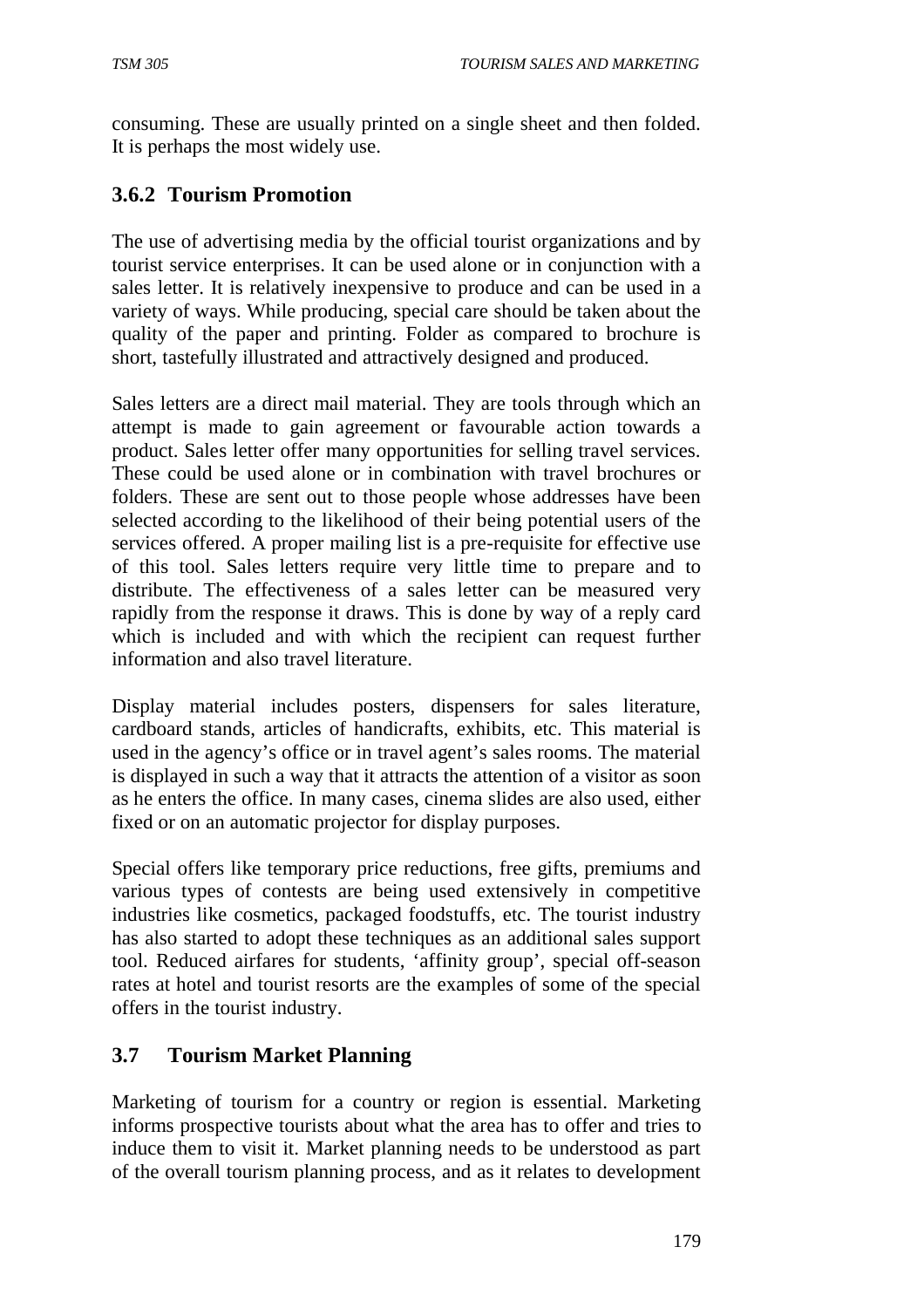of the tourism product. Marketing involves several activities – establishing the marketing objectives; formulating the marketing strategy; preparing and implementing the promotion programme; and providing tourist information services. Market planning can be done for either international and domestic tourists or a combination of these

## **3.7.1 Establishing the Marketing Objectives**

In the comprehensive and integrated planning approach, the marketing objectives are represented by the market targets of the types and numbers of tourists to be attracted. Market targets are set based on the markets that can likely be attracted only if the development and marketing plans are being properly implemented.

Market targets are usually established by five-year periods. The targets are expressed in terms of the approximate numbers of tourist arrivals by type, average length of stay, countries or country regions of origin, and other characteristics. The tourist group's aim should be closely related to the tourism product and the kinds of tourists and tourism desired. They may include, for example, - general interest, sightseeing or beach resort oriented tourists, various types of special interest, nature, cultural and adventure tourists, ethnic tourists and cruise ship stopover passengers. Some tourist markets may be multi-destination oriented. These tourists visit the country as part of a tour of several countries. Other markets will be single destination oriented.

In already developed tourist destinations, the marketing objectives may also relate to changing the types of markets, such as aiming for higher quality or special interest markets. Such objectives must of course, be coordinated with corresponding changes made in the tourism product of attractions, facilities and services.

# **3.7.2 Formulating the Marketing Strategy**

The marketing strategy sets forth the most effective approach to be applied to achieve the marketing objectives. The strategy may include for example:

- Whether the marketing will be general, aimed at general interest tourists, or be selective and directed to specific types of tourist markets. Primary, secondary and opportunity markets are identified.
- The general types of promotional techniques to be used and where they should be directed  $-$  to tour operators, the tourist consumer or a combination of these.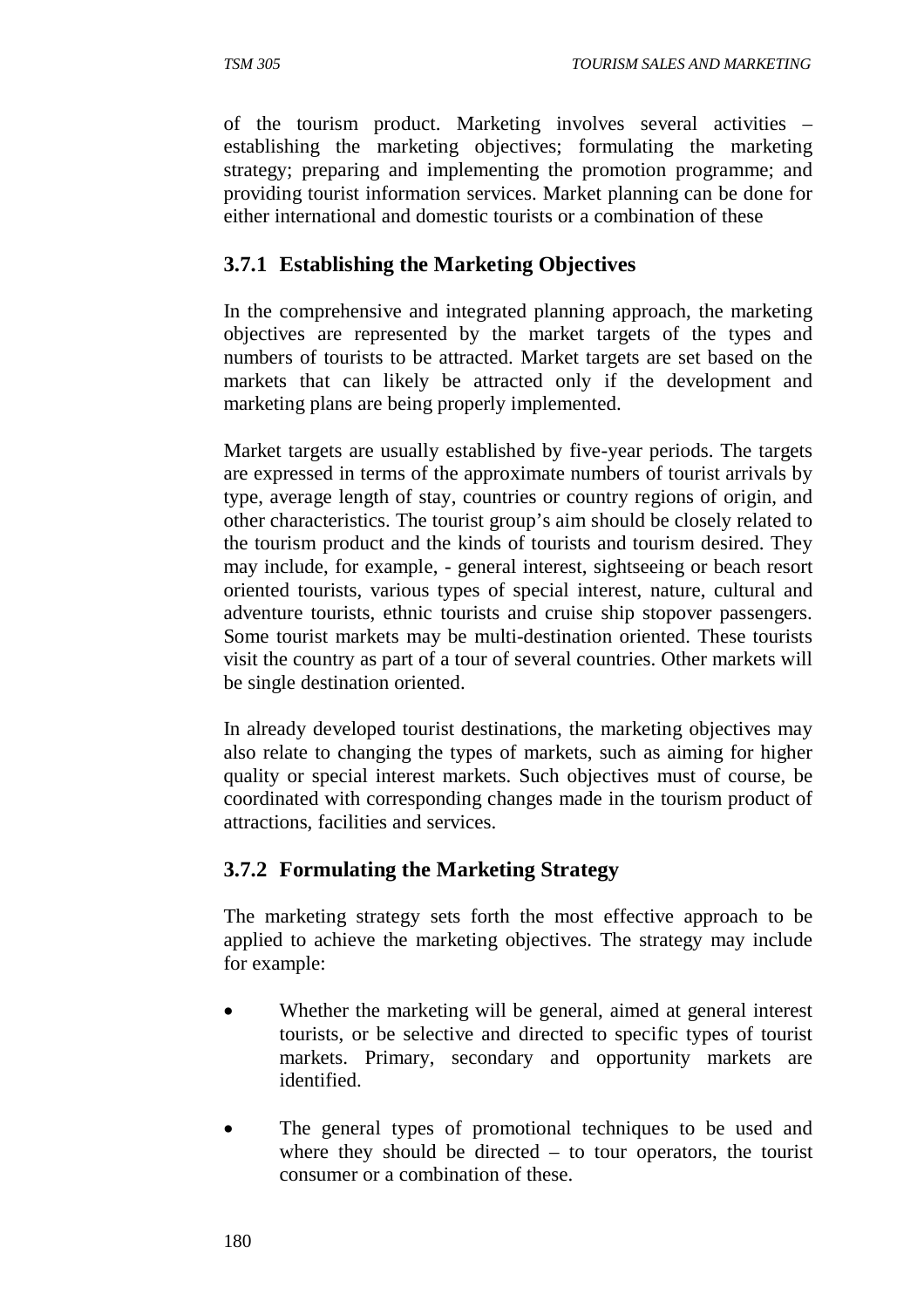- The timing or priority scheduling of promotional efforts to certain types of markets or countries. Timing may depend on the scheduling of tourism development projects.
- The image and reality of the area to be conveyed. A newly developing tourist destination may need to create a desirable image of itself first before engaging in specific promotion.
- Any particular obstacles to overcome such as recent political instability or a natural disaster.
- Whether promotion offices should be established in the major market source countries, or local marketing representation contracted in those countries, or promotion handled directly from the home office.
- Consideration of any contingencies which may arise such as the opening of previously closed market sources.

The marketing strategy should be related to both the longer – and shorter – term objectives. By doing this, the foundation is laid to achieve the longer-term objectives while the shorter-term ones are planned more specifically. The marketing strategy should be reviewed fairly often. It can be modified, if necessary, depending on market trends and any changes in development of the tourism product.

### **3.7.3 Preparing the Promotion Programme**

The promotion programme is prepared based on several considerations: the marketing strategy; knowledge of marketing distribution channels; the promotion techniques available; and the amount of the budget. The year and types of promotion to be undertaken and their estimated costs is also important. Continuing costs, such as for maintenance of offices in the market source is equally included.

### **3.7.4 Setting Tourist Information Service**

An important function of marketing is providing information to tourists before and after they arrive at their destinations. Various types of information should be available – the general geographical historical and cultural background of the area; the attractions, facilities and services (and their costs) that are available; transportation schedules; location of shopping, medical and postal facilities, consulates, embassies and religious institutions; and other specific information. It is also very important to inform tourists about local customs, dress and behavioural